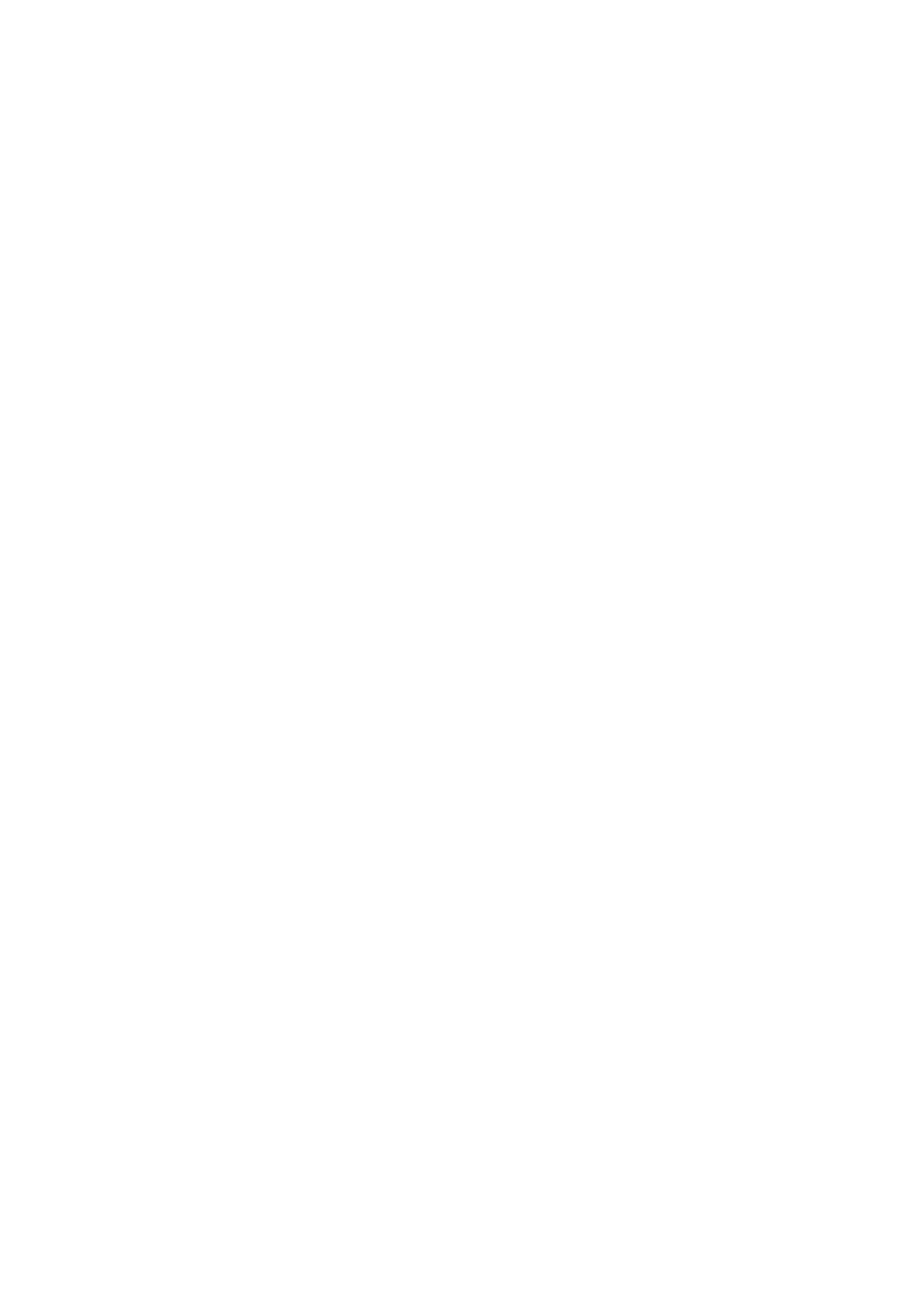## **European Union Risk Assessment Report**

## **2-ETHYLHEXYL ACRYLATE**

CAS No: 103-11-7

EINECS No: 203-080-7

## **RISK ASSESSMENT**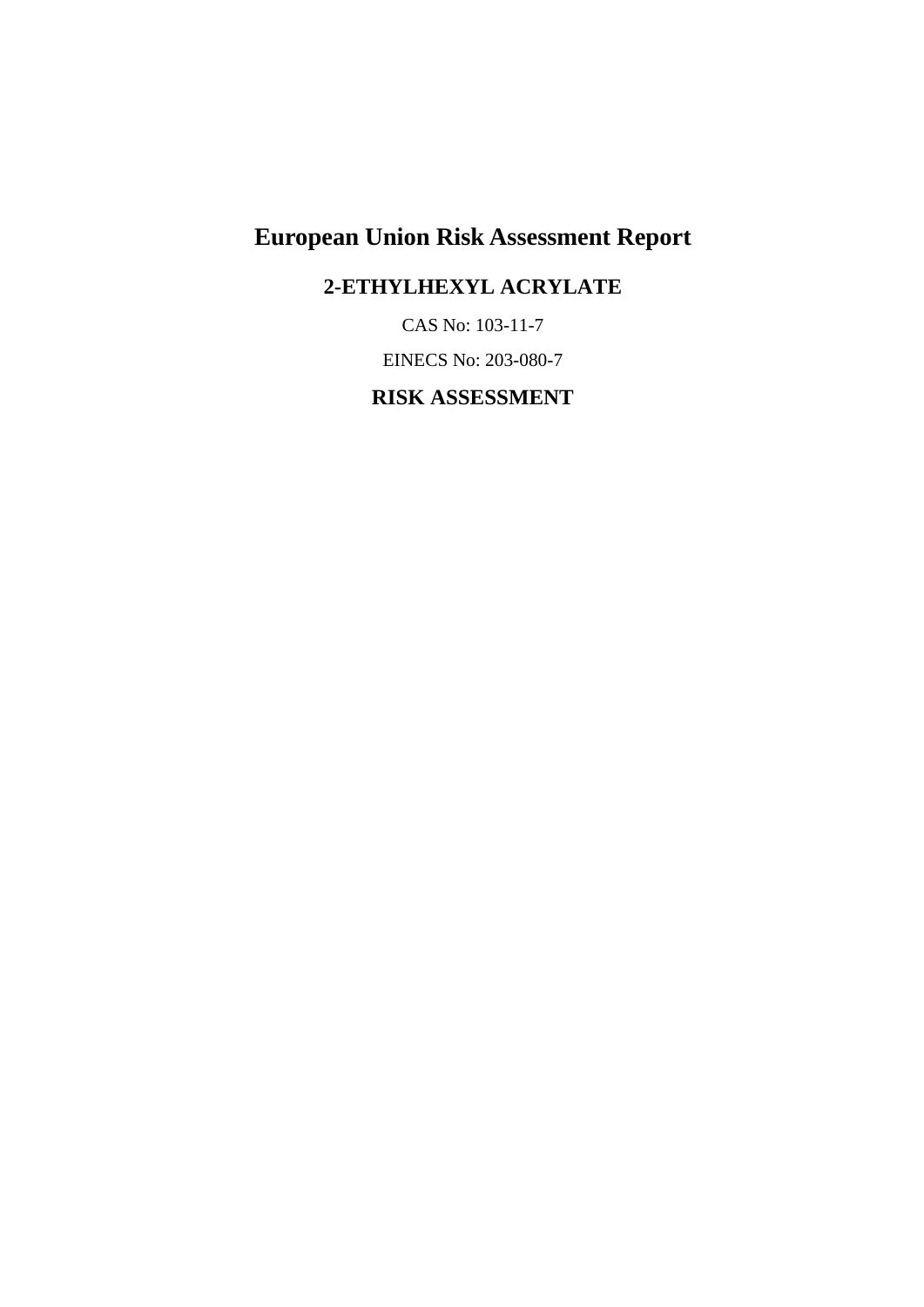#### **LEGAL NOTICE**

Neither the European Commission nor any person acting on behalf of the Commission is responsible for the use which might be made of the following information

A great deal of additional information on the European Union is available on the Internet. It can be accessed through the Europa Server (http://europa.eu.int).

Cataloguing data can be found at the end of this publication Luxembourg: Office for Official Publications of the European Communities, 2005

© European Communities, 2005 Reproduction is authorised provided the source is acknowledged. *Printed in Italy*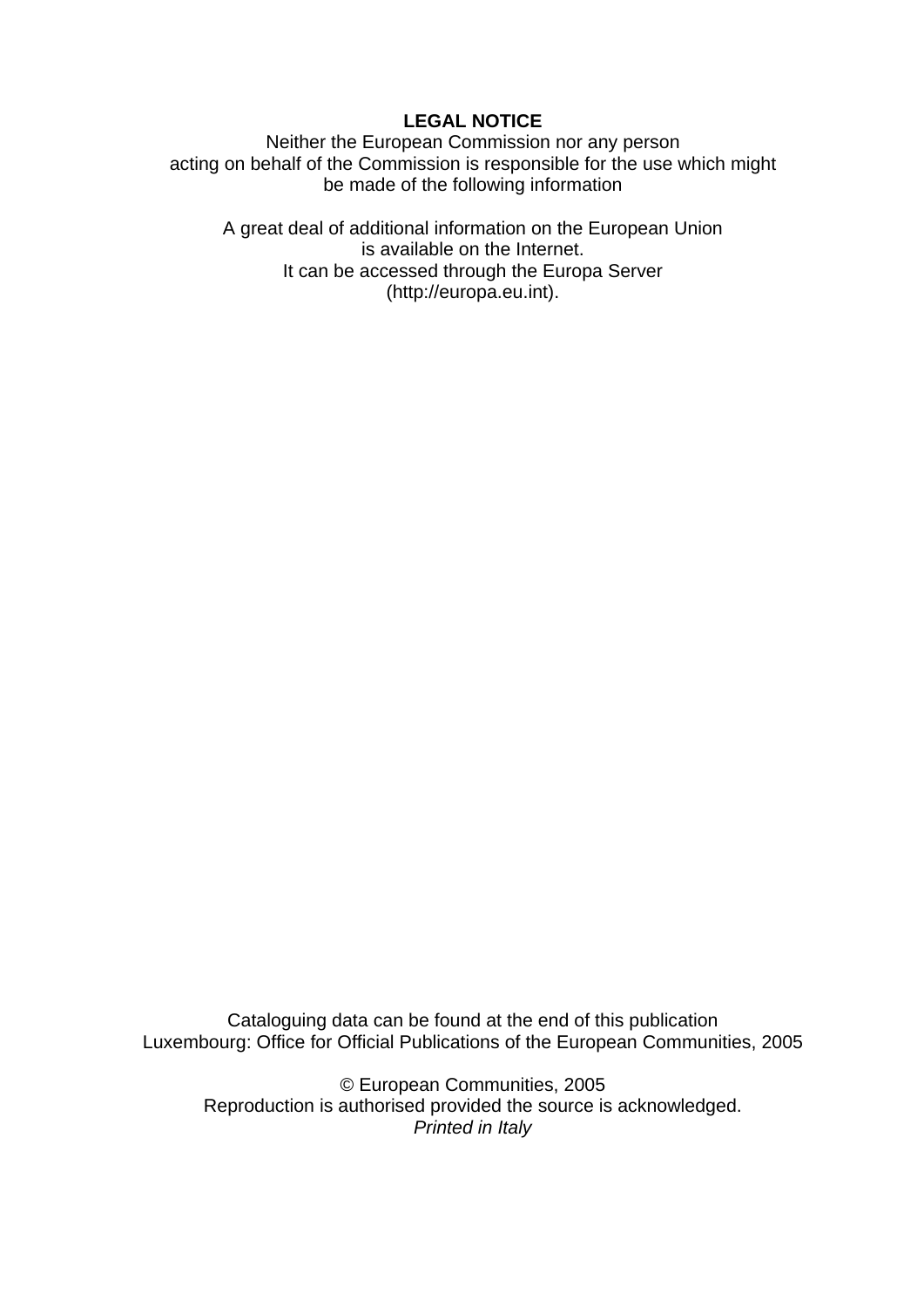### **2-ETHYLHEXYL ACRYLATE**

CAS No: 103-11-7

EINECS No: 203-080-7

#### **RISK ASSESSMENT**

*Final Report, 2005* 

Germany

The risk assessment of 2-ethylhexyl acrylate has been prepared by Germany on behalf of the European Union.

Contact point:

Bundesanstalt für Arbeitsschutz und Arbeitsmedizin (BAuA) Anmeldestelle Chemikaliengesetz (Federal Institute for Occupational Safety and Health Notification Unit) Friedrich-Henkel-Weg 1-25 44149 Dortmund Fax: +49 (231) 9071 679 e-mail: [chemg@baua.bund.de](mailto:chemg@baua.bund.de)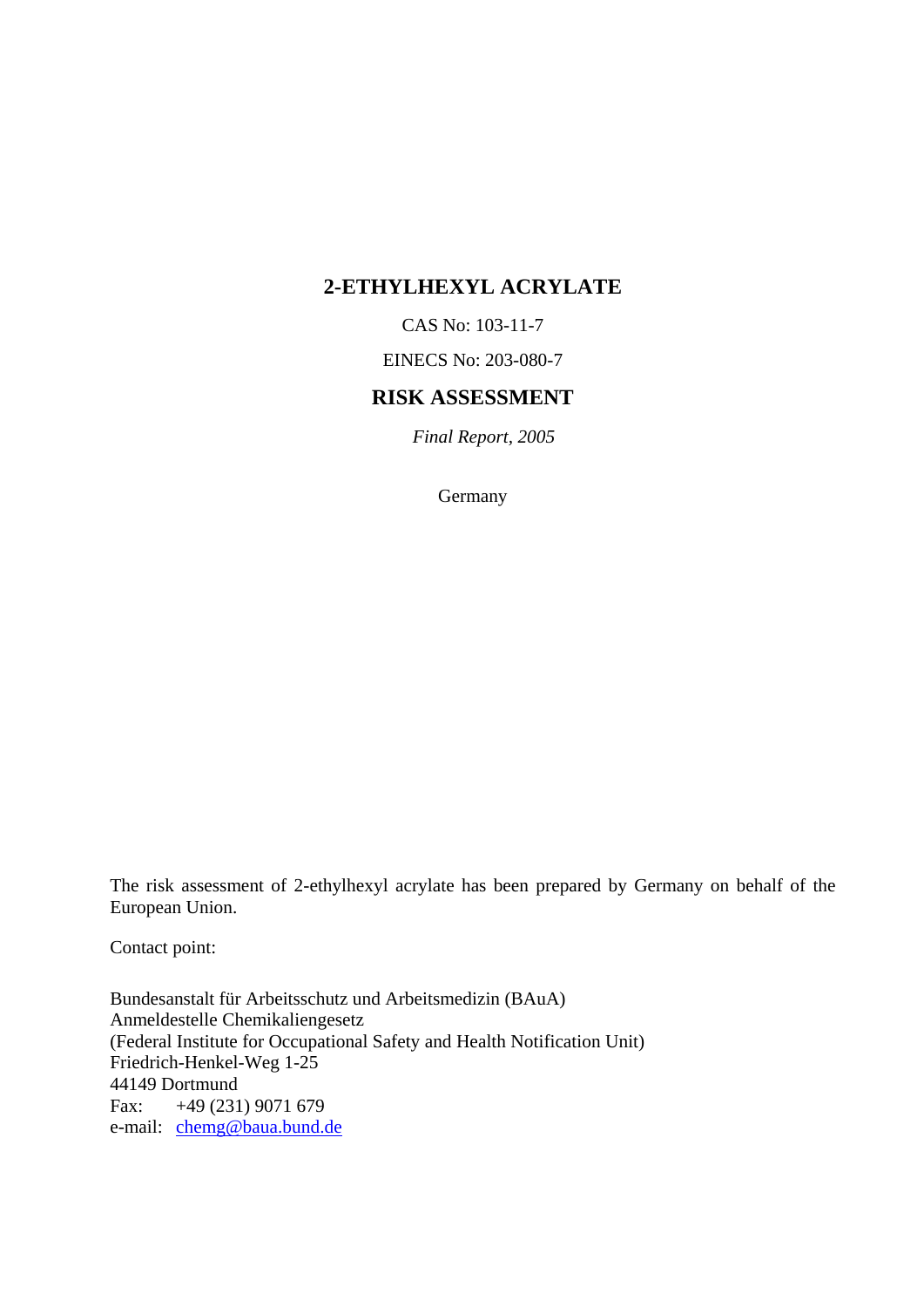| Date of Last Literature Search:                            | 2003 |
|------------------------------------------------------------|------|
| <b>Review of report by MS Technical Experts finalised:</b> | 2002 |
| <b>Final report:</b>                                       | 2005 |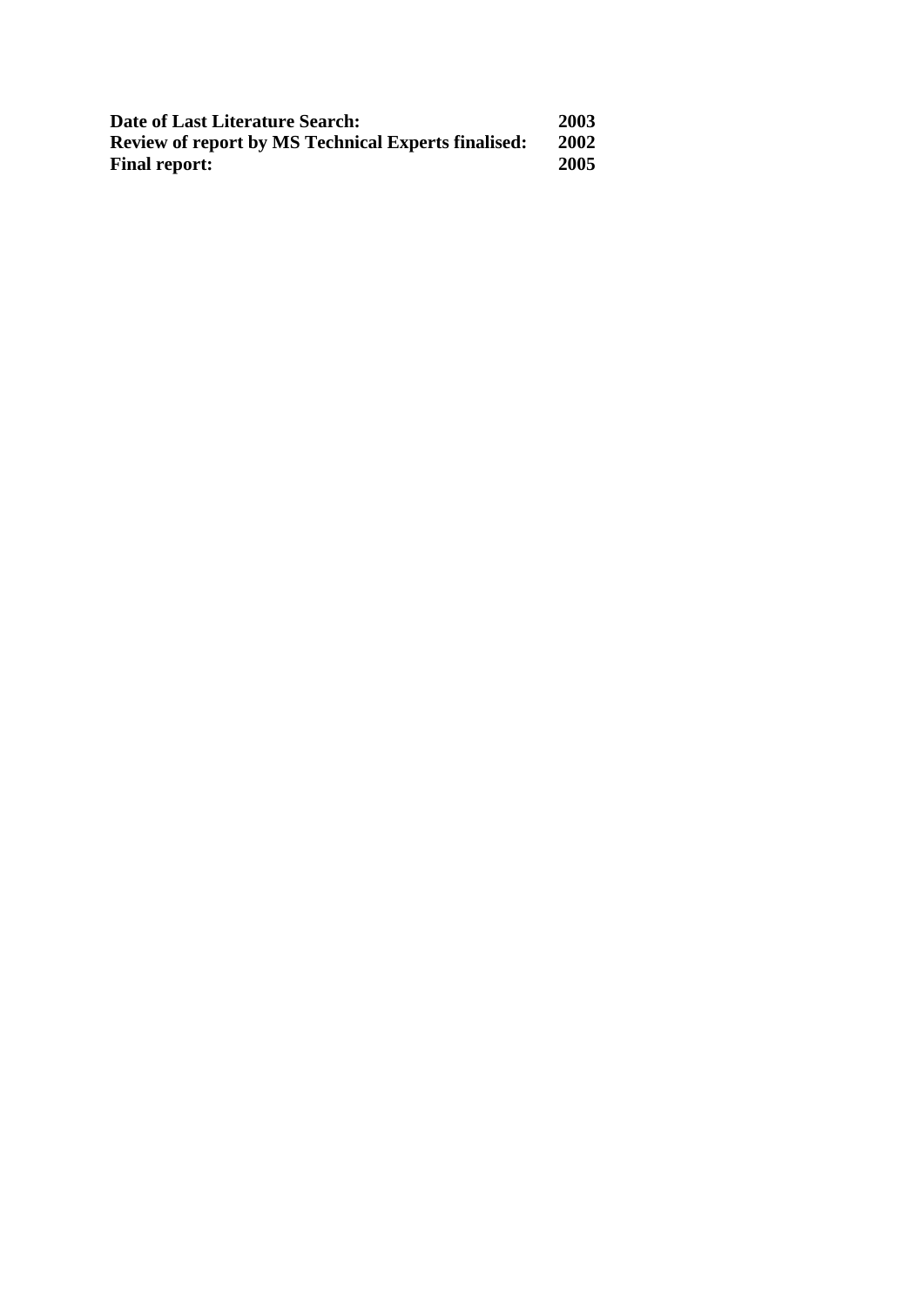## **Foreword**

We are pleased to present this Risk Assessment Report which is the result of in-depth work carried out by experts in one Member State, working in co-operation with their counterparts in the other Member States, the Commission Services, Industry and public interest groups.

The Risk Assessment was carried out in accordance with Council Regulation (EEC) 793/93[1](#page-6-0) on the evaluation and control of the risks of "existing" substances. "Existing" substances are chemical substances in use within the European Community before September 1981 and listed in the European Inventory of Existing Commercial Chemical Substances. Regulation 793/93 provides a systematic framework for the evaluation of the risks to human health and the environment of these substances if they are produced or imported into the Community in volumes above 10 tonnes per year.

There are four overall stages in the Regulation for reducing the risks: data collection, priority setting, risk assessment and risk reduction. Data provided by Industry are used by Member States and the Commission services to determine the priority of the substances which need to be assessed. For each substance on a priority list, a Member State volunteers to act as "Rapporteur", undertaking the in-depth Risk Assessment and recommending a strategy to limit the risks of exposure to the substance, if necessary.

The methods for carrying out an in-depth Risk Assessment at Community level are laid down in Commission Regulation (EC) 1488/94[2,](#page-6-1) which is supported by a technical guidance document[3.](#page-6-2) Normally, the "Rapporteur" and individual companies producing, importing and/or using the chemicals work closely together to develop a draft Risk Assessment Report, which is then presented at a Meeting of Member State technical experts for endorsement. The Risk Assessment Report is then peer-reviewed by the Scientific Committee on Health and Environmental Risks (SCHER) which gives its opinion to the European Commission on the quality of the risk assessment.

If a Risk Assessment Report concludes that measures to reduce the risks of exposure to the substances are needed, beyond any measures which may already be in place, the next step in the process is for the "Rapporteur" to develop a proposal for a strategy to limit those risks.

The Risk Assessment Report is also presented to the Organisation for Economic Co-operation and Development as a contribution to the Chapter 19, Agenda 21 goals for evaluating chemicals, agreed at the United Nations Conference on Environment and Development, held in Rio de Janeiro in 1992.

This Risk Assessment improves our knowledge about the risks to human health and the environment from exposure to chemicals. We hope you will agree that the results of this in-depth study and intensive co-operation will make a worthwhile contribution to the Community objective of reducing the overall risks from exposure to chemicals<br> $\mathcal{U}(\mathcal{U})$ 

ham

**Roland Schenkel** Acting Director-General DG Joint Research Centre

**Catherine Dav** Director-General **DG** Environment

<span id="page-6-0"></span>1 O.J. No L 084, 05/04/1993 p.0001 – 0075

<u>.</u>

<span id="page-6-1"></span><sup>2</sup> O.J. No L 161, 29/06/1994 p. 0003 – 0011

<span id="page-6-2"></span><sup>3</sup> Technical Guidance Document, Part I – V, ISBN 92-827-801 [1234]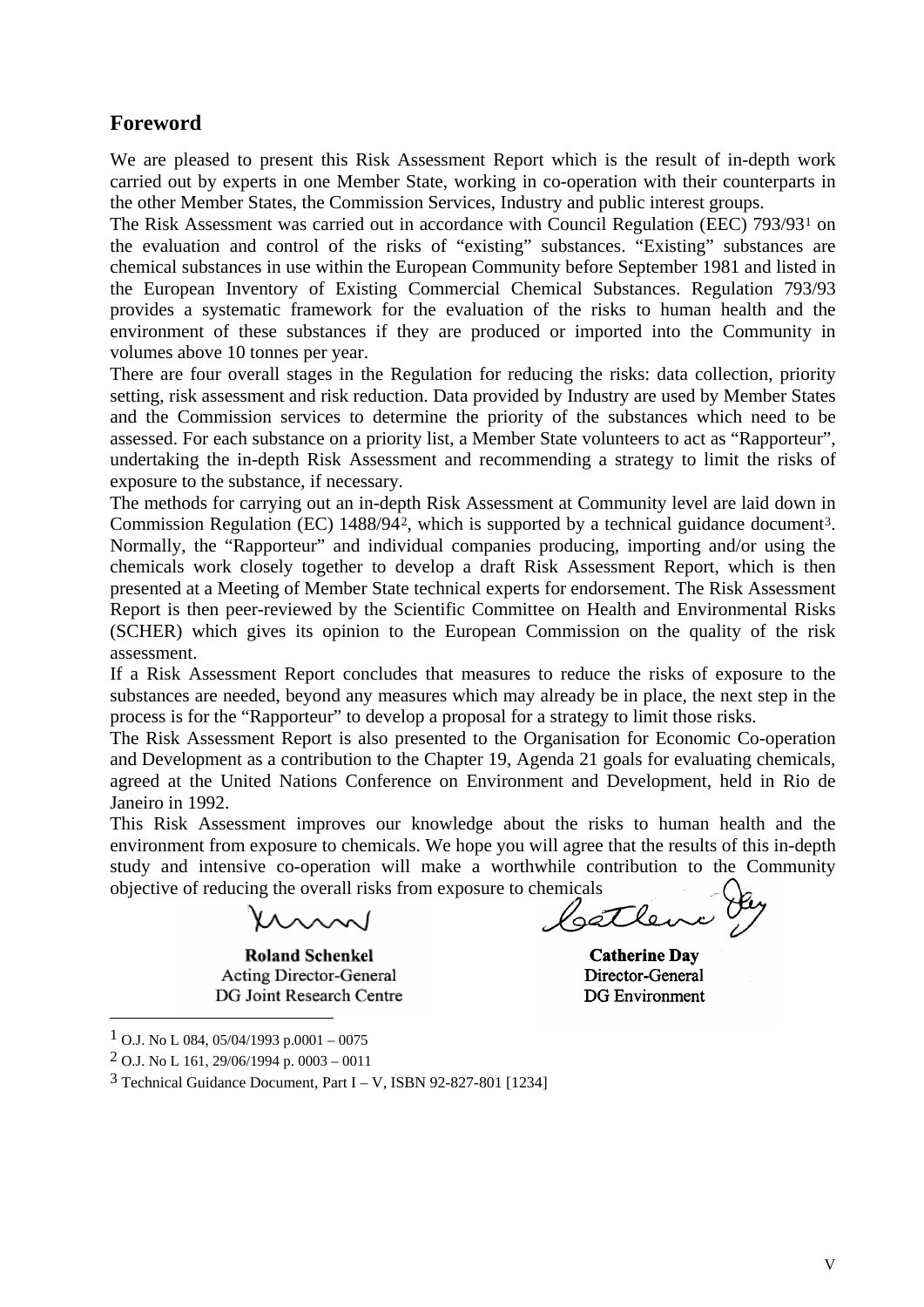## **0 OVERALL RESULTS OF THE RISK ASSESSMENT**

| CAS No:            | $103 - 11 - 7$        |
|--------------------|-----------------------|
| <b>EINECS No:</b>  | 203-080-7             |
| <b>IUPAC</b> Name: | 2-ethylhexyl acrylate |

#### **Environment**

**Conclusion (ii)** There is at present no need for further information and/or testing and for risk reduction measures beyond those which are being applied already.

2-ethylhexyl acrylate represents, based on the present data configuration, no risk to the environment.

There is therefore at present no need for further testing or gathering of exposure information.

#### **Human Health**

*Workers* 

**Conclusion (iii)** There is a need for limiting the risks; risk reduction measures which are already being applied shall be taken into account.

The risk assessment reveals concern with regard to local effects after repeated inhalation for the formulation of preparations (Scenario 2).

Skin sensitisation gives rise to concern for dermal exposure during production and polymerisation (Scenario 1), the formulation of preparations (Scenario 2) and the use of formulations containing monomeric 2-EHA in the building trade (Scenario 3)

Human Health (toxicity)

*Consumers* 

**Conclusion (ii)** There is at present no need for further information and/or testing and for risk reduction measures beyond those which are being applied already.

*Humans exposed via the environment* 

**Conclusion (ii)** There is at present no need for further information and/or testing and for risk reduction measures beyond those which are being applied already.

Human Health (risks from physico-chemical properties)

**Conclusion (ii)** There is at present no need for further information and/or testing and for risk reduction measures beyond those which are being applied already.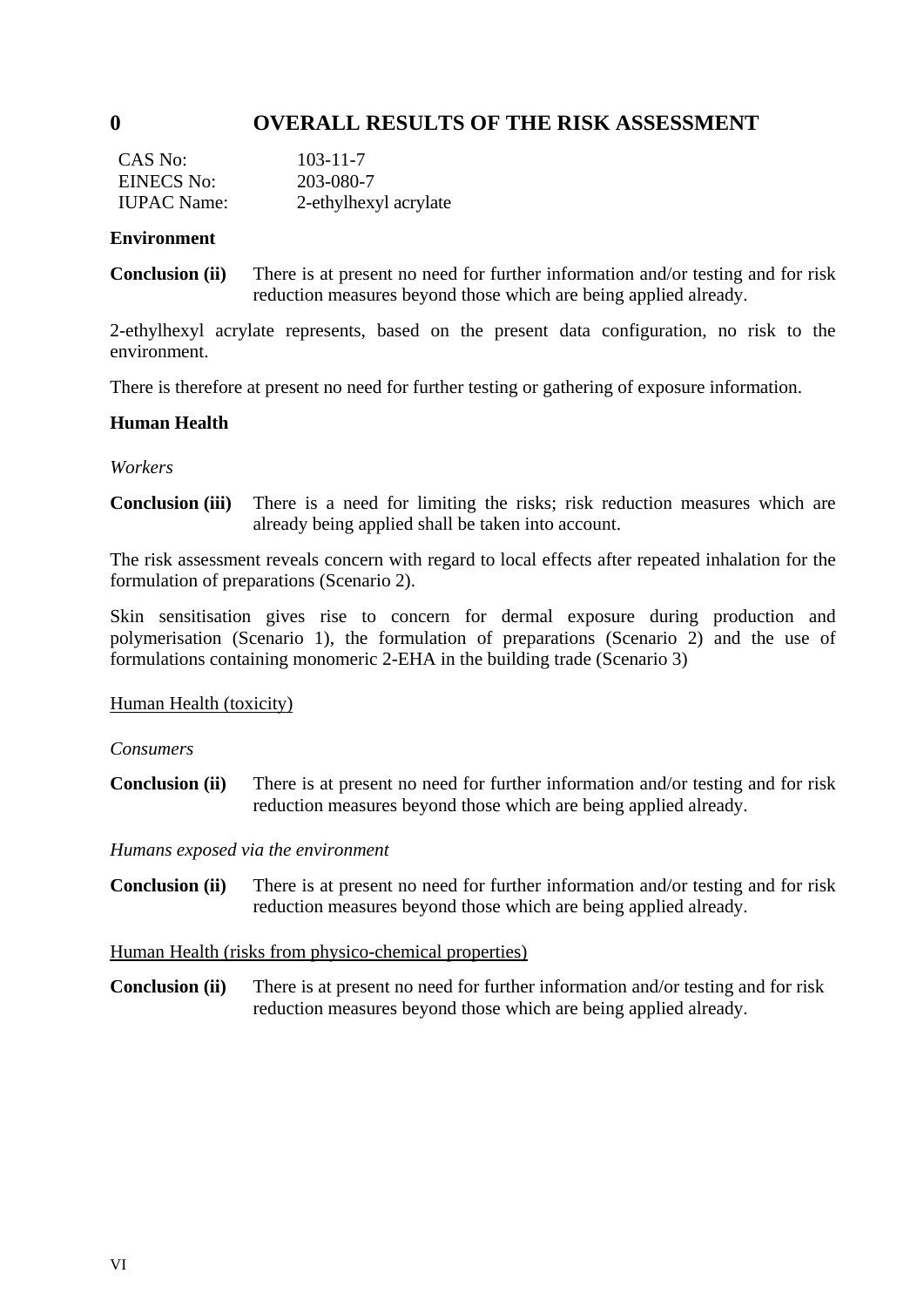## **CONTENTS**

| $\mathbf{1}$ |                  | $\overline{4}$                                                                                       |
|--------------|------------------|------------------------------------------------------------------------------------------------------|
|              | 1.1              | $\overline{4}$                                                                                       |
|              |                  | $\overline{4}$                                                                                       |
|              |                  | 6                                                                                                    |
| 2            |                  | $\overline{7}$                                                                                       |
|              |                  | 7                                                                                                    |
| 3            |                  | 9                                                                                                    |
|              |                  | 9                                                                                                    |
|              |                  | 9                                                                                                    |
|              |                  | 9                                                                                                    |
|              |                  | 9                                                                                                    |
|              |                  | 11                                                                                                   |
|              |                  | 12                                                                                                   |
|              |                  | 12                                                                                                   |
|              |                  | 3.1.2.1 Estimation of PEC <sub>local</sub> /Generic approach: production and processing<br>12        |
|              |                  | 3.1.2.2 Estimation of PEC <sub>local</sub> / Site-specific approach: production and processing<br>12 |
|              |                  | 13                                                                                                   |
|              |                  | 14                                                                                                   |
|              |                  | 14                                                                                                   |
|              |                  | 14<br>3.1.3                                                                                          |
|              |                  | 14                                                                                                   |
|              |                  | 15<br>3.1.4                                                                                          |
|              |                  | 15<br>3.1.5                                                                                          |
|              |                  | 15                                                                                                   |
|              |                  | 16                                                                                                   |
|              |                  |                                                                                                      |
|              | 3.2              | EFFECTS ASSESSMENT: HAZARD IDENTIFICATION AND DOSE                                                   |
|              |                  | 18                                                                                                   |
|              |                  | 18                                                                                                   |
|              |                  | 18                                                                                                   |
|              |                  | 21                                                                                                   |
|              |                  | 21                                                                                                   |
|              |                  | 3.2.4 Non compartment specific effects relevant to the food chain (secondary poisoning)<br>22        |
|              | 3.3 <sub>1</sub> | 23                                                                                                   |
|              |                  | 23<br>3.3.1                                                                                          |
|              |                  | 23                                                                                                   |
|              |                  | 24<br>3.3.2                                                                                          |
|              |                  | 24<br>3.3.3                                                                                          |
|              |                  | 24                                                                                                   |
| 4            |                  | 26                                                                                                   |
|              |                  | 26                                                                                                   |
|              |                  | 26                                                                                                   |
|              |                  | 26                                                                                                   |
|              |                  | 39                                                                                                   |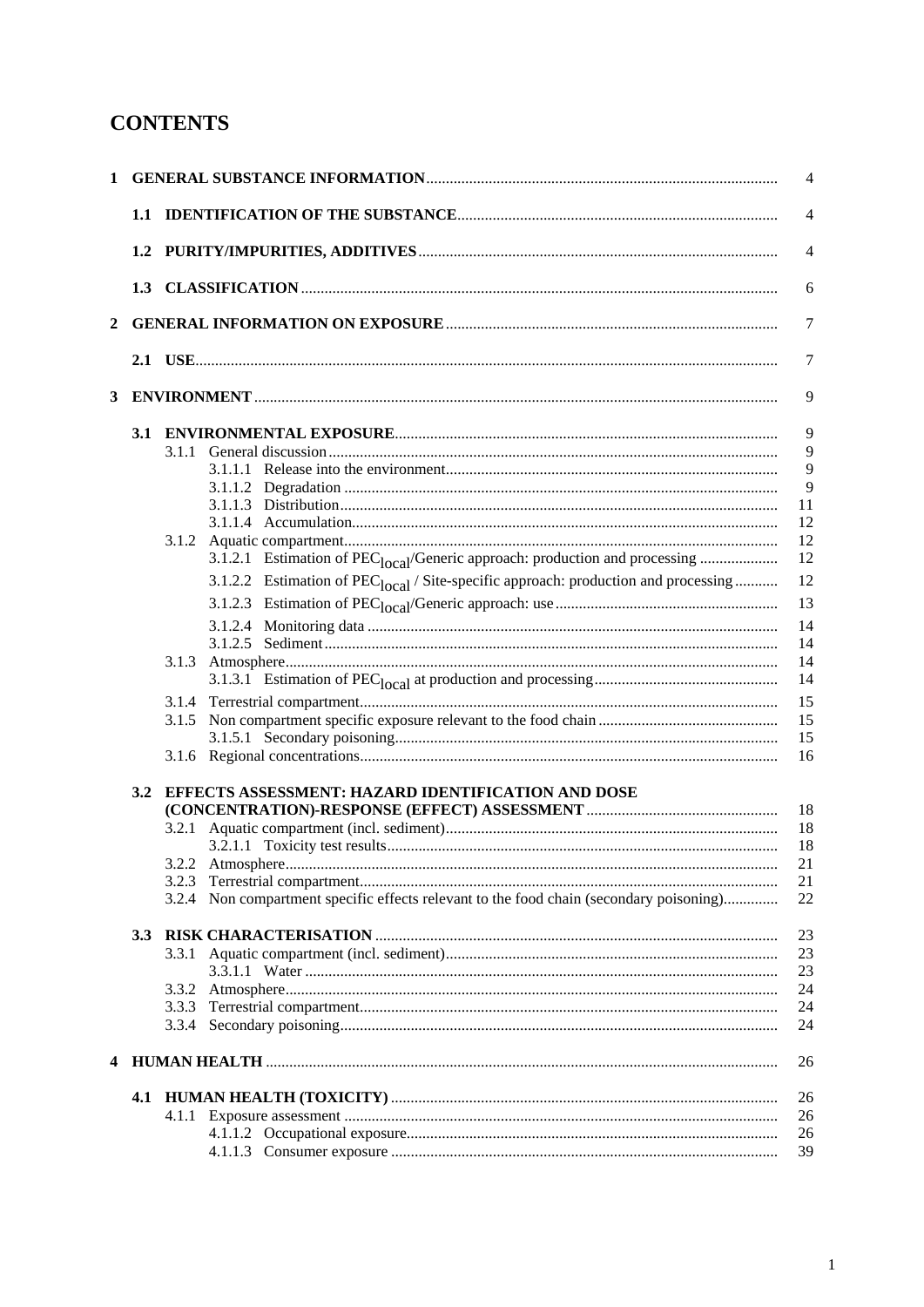|   |                   |                     |                                                                                                           | 41       |
|---|-------------------|---------------------|-----------------------------------------------------------------------------------------------------------|----------|
|   |                   |                     | 4.1.2 Effects assessment: Hazard identification and Dose (concentration) - response (effect)              |          |
|   |                   |                     |                                                                                                           | 43       |
|   |                   |                     |                                                                                                           | 43       |
|   |                   |                     |                                                                                                           | 44       |
|   |                   |                     |                                                                                                           | 45<br>48 |
|   |                   |                     |                                                                                                           | 48       |
|   |                   |                     |                                                                                                           | 50       |
|   |                   |                     |                                                                                                           | 53       |
|   |                   |                     |                                                                                                           | 58       |
|   |                   |                     |                                                                                                           | 67       |
|   |                   | 4.1.3               |                                                                                                           | 68       |
|   |                   |                     |                                                                                                           | 68       |
|   |                   |                     |                                                                                                           | 70       |
|   |                   |                     |                                                                                                           | 79       |
|   |                   |                     |                                                                                                           | 81       |
|   |                   |                     |                                                                                                           |          |
|   | 4.2               |                     |                                                                                                           | 82       |
|   |                   |                     |                                                                                                           | 82       |
|   |                   |                     |                                                                                                           | 82       |
|   |                   |                     |                                                                                                           | 83       |
|   |                   |                     |                                                                                                           |          |
| 5 |                   |                     |                                                                                                           | 84       |
|   |                   |                     |                                                                                                           |          |
|   | 5.1               |                     |                                                                                                           | 84       |
|   |                   |                     |                                                                                                           |          |
|   | 5.2               |                     |                                                                                                           | 84<br>84 |
|   |                   |                     |                                                                                                           | 84       |
|   |                   |                     |                                                                                                           | 84       |
|   |                   |                     |                                                                                                           | 84       |
|   |                   |                     |                                                                                                           | 84       |
|   |                   |                     |                                                                                                           |          |
| 6 |                   |                     |                                                                                                           | 85       |
|   |                   |                     |                                                                                                           |          |
|   | <b>Appendix A</b> |                     |                                                                                                           | 96       |
|   | <b>Appendix B</b> |                     | Calculation of PEC <sub>local</sub> for aquatic compartment during production and processing of           |          |
|   |                   |                     |                                                                                                           | 102      |
|   | <b>Appendix C</b> |                     | Calculation of PEClocal for aquatic during processing of chemicals                                        | 104      |
|   | <b>Appendix D</b> |                     | Default exposure estimation of PEClocal <sub>water</sub> (stage of life cycle: formulation of aqueous     |          |
|   |                   |                     |                                                                                                           | 106      |
|   | <b>Appendix E</b> |                     | Default exposure estimation of PEClocal <sub>water</sub> (stage of life cycle: use (processing) of        |          |
|   |                   |                     |                                                                                                           | 108      |
|   | <b>Appendix F</b> |                     | Calculation of PEClocal for aquatic compartment during paper recycling                                    | 110      |
|   |                   | <b>Appendix G.1</b> | Atmosphere (OPS-model) – Calculation of Clocal <sub>air</sub> and PEClocal <sub>air</sub> , site specific | 112      |
|   |                   | <b>Appendix G.2</b> |                                                                                                           | 113      |
|   |                   |                     |                                                                                                           | 113      |
|   |                   | <b>Appendix G.3</b> |                                                                                                           | 115      |
|   |                   | <b>Appendix H.1</b> | Exposure of Soil. Input: 2-(Ethylhexyl acrylate): site-specific, production and process                   | 117      |
|   |                   | <b>Appendix H.2</b> |                                                                                                           | 121      |
|   |                   |                     | worst case                                                                                                | 121      |
|   |                   | Appendix H.3        |                                                                                                           | 125      |
|   |                   |                     |                                                                                                           | 125      |
|   | <b>Appendix I</b> |                     |                                                                                                           | 129      |
|   |                   | <b>Appendix J.1</b> | Chemical properties and environmental concentrations (2-ethylhexyl acrylate. Site                         |          |
|   |                   |                     |                                                                                                           | 132      |
|   |                   | <b>Appendix J.2</b> | Chemical properties and environmental concentrations(2-ethylhexyl acrylate:                               |          |
|   |                   |                     |                                                                                                           | 134      |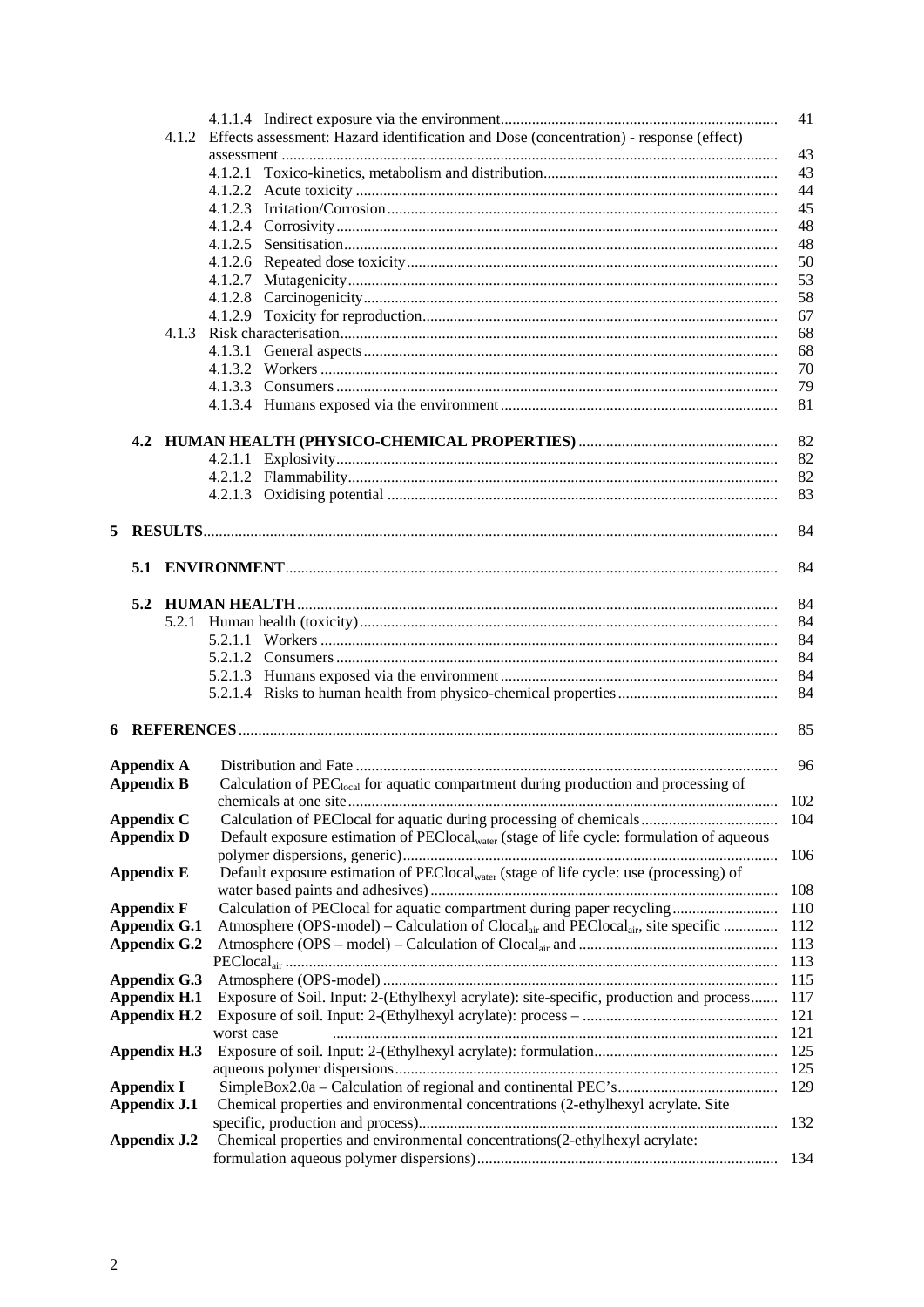## **TABLES**

| Table 1.1              |                                                                                                       | 5        |  |  |  |
|------------------------|-------------------------------------------------------------------------------------------------------|----------|--|--|--|
| Table 2.1              |                                                                                                       | 7        |  |  |  |
| Table 2.2              |                                                                                                       | 8        |  |  |  |
| Table 2.3              |                                                                                                       | 8        |  |  |  |
| <b>Table 2.4</b>       |                                                                                                       | 8        |  |  |  |
| Table 3.1              |                                                                                                       | 10       |  |  |  |
| <b>Table 3.2</b>       |                                                                                                       | 11       |  |  |  |
| Table 3.3              | 11                                                                                                    |          |  |  |  |
| Table 3.4              | 12<br>15                                                                                              |          |  |  |  |
| Table 3.5              |                                                                                                       |          |  |  |  |
| Table 3.6              |                                                                                                       |          |  |  |  |
| Table 3.7              |                                                                                                       | 16       |  |  |  |
| Table 3.8              |                                                                                                       | 16       |  |  |  |
| Table 3.9              |                                                                                                       | 17       |  |  |  |
|                        |                                                                                                       | 17       |  |  |  |
|                        |                                                                                                       | 18       |  |  |  |
|                        |                                                                                                       | 19       |  |  |  |
|                        |                                                                                                       | 19       |  |  |  |
|                        |                                                                                                       | 20       |  |  |  |
|                        |                                                                                                       | 20       |  |  |  |
|                        |                                                                                                       | 23       |  |  |  |
| Table 4.1              | 2-EHA exposures (8-hour TWA) at workplaces during production and further processing                   |          |  |  |  |
|                        |                                                                                                       | 28       |  |  |  |
| Table 4.2              | Summary of inhalation exposure data of 2-ethylhexyl acrylate which are relevant for                   | 37       |  |  |  |
|                        |                                                                                                       |          |  |  |  |
|                        |                                                                                                       |          |  |  |  |
| Table 4.3              | Summary of dermal exposure data of 2-ethylhexyl acrylate which are relevant for occupational          |          |  |  |  |
|                        |                                                                                                       | 38       |  |  |  |
| Table 4.4              |                                                                                                       | 39       |  |  |  |
| Table 4.5              |                                                                                                       | 41       |  |  |  |
| Table 4.6              | Total daily doses and contribution of the different routes of indirect exposure                       | 41       |  |  |  |
| Table 4.7              | 2-EHA induced olfactory degeneration in rats from a 90-day inhalation study (BASF, 1989)              | 51       |  |  |  |
| Table 4.8              | Skin examinations of different groups of mice treated with a solution of 2-EHA                        | 52       |  |  |  |
| Table 4.9              |                                                                                                       | 54       |  |  |  |
|                        |                                                                                                       | 54       |  |  |  |
|                        |                                                                                                       | 55       |  |  |  |
|                        |                                                                                                       | 56       |  |  |  |
|                        |                                                                                                       | 57       |  |  |  |
|                        |                                                                                                       | 57       |  |  |  |
|                        |                                                                                                       | 59       |  |  |  |
|                        |                                                                                                       | 63<br>65 |  |  |  |
|                        |                                                                                                       | 66       |  |  |  |
|                        |                                                                                                       | 71       |  |  |  |
|                        | Table 4.20 MOS values of repeated dose toxicity and scenarios with daily exposure (local and systemic |          |  |  |  |
|                        |                                                                                                       | 76       |  |  |  |
|                        | Table 4.21 MOS values of repeated dose toxicity with daily exposure (dermal and combined exposure)    | 78       |  |  |  |
|                        |                                                                                                       | 79       |  |  |  |
| Table I.1<br>Table I.2 |                                                                                                       | 129      |  |  |  |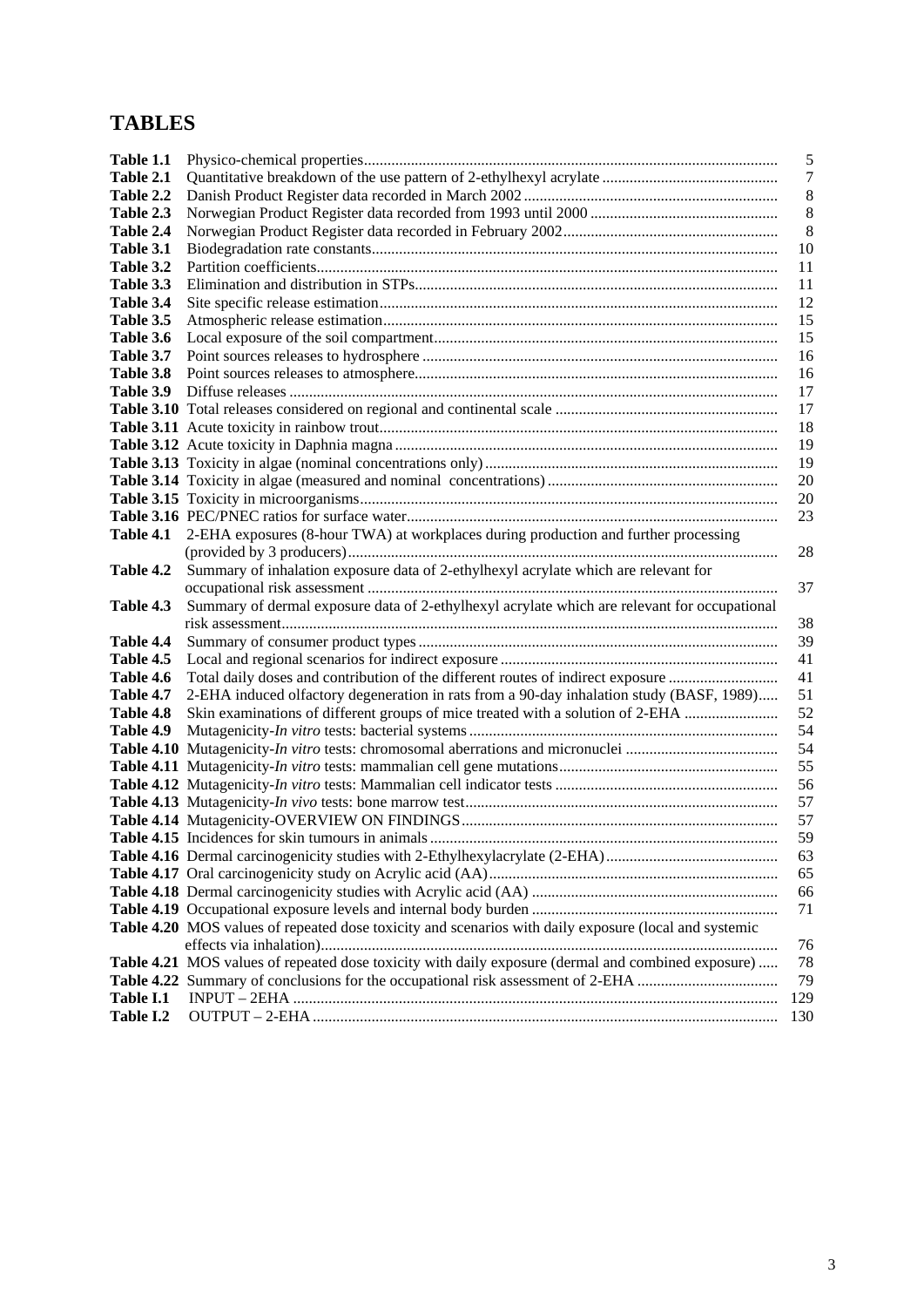#### <span id="page-11-0"></span>**1 GENERAL SUBSTANCE INFORMATION**

#### **1.1 IDENTIFICATION OF THE SUBSTANCE**

CAS No: 103-11-7 EINECS No: 203-080-7

IUPAC Name: 2-ethylhexyl acrylate Synonyms: Acrylic acid 2-ethylhexyl ester, 2-Ethylhexylprop-2-enoate, 2-Propenoic acid 2-ethylhexylester, 2-EHA

Empirical formula:  $C_{11}H_{20}O_2$ Molecular weight: 184.28 g/mol Structural formula:



#### **1.2 PURITY/IMPURITIES, ADDITIVES**

Commercial 2-Ethylhexylacrylate has a purity of > 99%.

The following impurities are possible:

2-Ethylhexylacetate 2-Ethylhexylpropionate 2-Ethylhexanol 2-Methylstyrol Styrol n-Butylmethacrylate n-Butylacrylate Methylmethacrylate Ethylacrylate Methacrylate 2-Ethyl-4-methylpentylacrylate 2-Ethylhexylbutyrate 2-Ethylhexylcrotonate 2-Ethylhexylether 2-Ethylhexene n-Hexylacetate p-Methoxyphenol 2-Ethylhexyl 3-acryloxypropionate 2-Ethylhexyl 3-(2-ethylhexoxy) propionate Acrylic acid Water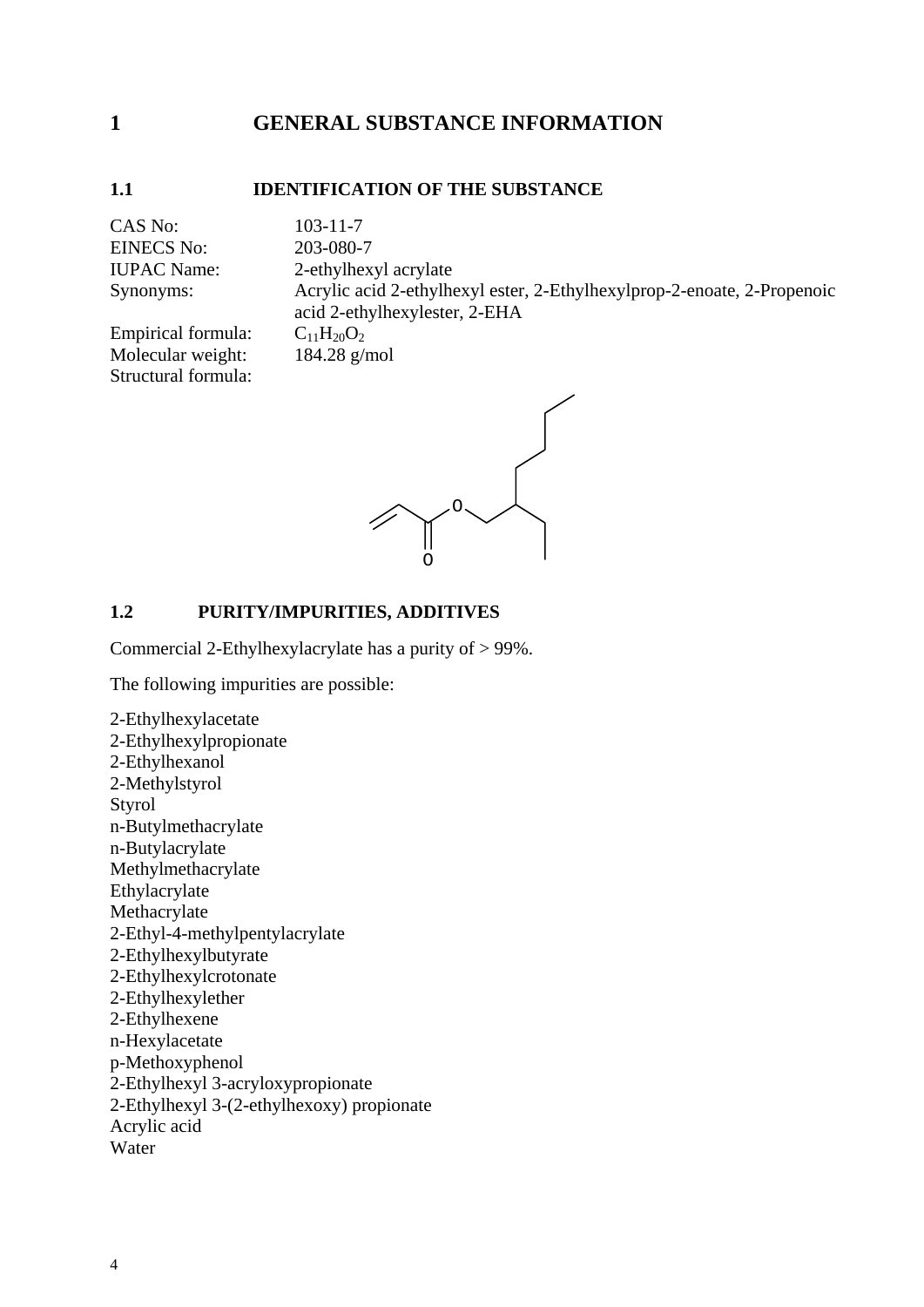| Parameter                    | Value                   | Reference                                       |
|------------------------------|-------------------------|-------------------------------------------------|
| Physical state               | liquid at 20°C          |                                                 |
| Melting point                | $-90^{\circ}$ C         | Gerhartz, 1987                                  |
| Boiling point                | 216°C at 1,013 hPa      | <b>Stull, 1947</b>                              |
|                              | 134°C at 80 hPa         |                                                 |
| <b>Relative Density</b>      | 0.887 at 20°C           | Gerhartz, 1987                                  |
| Vapour Pressure              | 533.3 hPa at 192.2°C    | Stull, 1947                                     |
|                              | 133 Pa at 50°C          |                                                 |
|                              | 17.1 Pa at 20°C         |                                                 |
|                              | 12 Pa at 20°C           | <b>BASF AG, 1995b</b>                           |
| <b>Surface Tension</b>       | 69.2 mN/m at 20°C       | <b>BASF AG, 1995a</b>                           |
| Water Solubility             | 9.6 mg/l at 25°C        | <b>BASF AG, 1996</b>                            |
| <b>Partition Coefficient</b> | 3.67                    | Fujisawa and Masuhara, 1981                     |
| (logPow-value)               | 4.6                     | <b>BASF AG, 1988</b>                            |
|                              | 3.9                     | <b>BASF AG, 1988</b>                            |
|                              | 4.09                    | BAuA, 1997                                      |
| <b>Flash Point</b>           | 82°C                    | Chemsafe, 1994                                  |
| Auto Flammability            | 245°C (DIN 51 794)      | Chemsafe, 1994                                  |
| Flammability                 | non flammable           | Chemsafe, 1994                                  |
| <b>Explosive Properties</b>  | not explosive           | no test conducted because of structural reasons |
| Oxidising properties         | no oxidising properties | no test conducted because of structural reasons |

<span id="page-12-0"></span>**Table 1.1** Physico-chemical properties

#### Remarks:

| boiling point:         | both data are literature values; $216^{\circ}$ C is the boiling temperature<br>under normal pressure and $134^{\circ}$ C is the boiling temperature under<br>reduced pressure at 80 hPa;                                                          |
|------------------------|---------------------------------------------------------------------------------------------------------------------------------------------------------------------------------------------------------------------------------------------------|
| vapour pressure:       | the values at $50^{\circ}$ C and $192.2^{\circ}$ C are literature values; the vapour<br>extrapolated from<br>at $20^{\circ}$ C was<br>data<br>these<br>pressure<br>the value of 12 Pa was used for environment section of the risk<br>assessment; |
| surface tension:       | experimental value, using OECD guideline 115 (ring method); the<br>concentration of the used test solution was approximately 90 mg/l                                                                                                              |
| water solubility:      | valid experimental value based on column elution analysis;                                                                                                                                                                                        |
| partition coefficient: | 3.67 is a literature value on the basis of a HPLC-method;                                                                                                                                                                                         |
|                        | 4.6 is an experimental value, using the OECD guideline 107 (shake<br>flask method);                                                                                                                                                               |
|                        | 3.9 is an experimental value and has been used for the calculations in<br>the environmental section of the risk assessment;                                                                                                                       |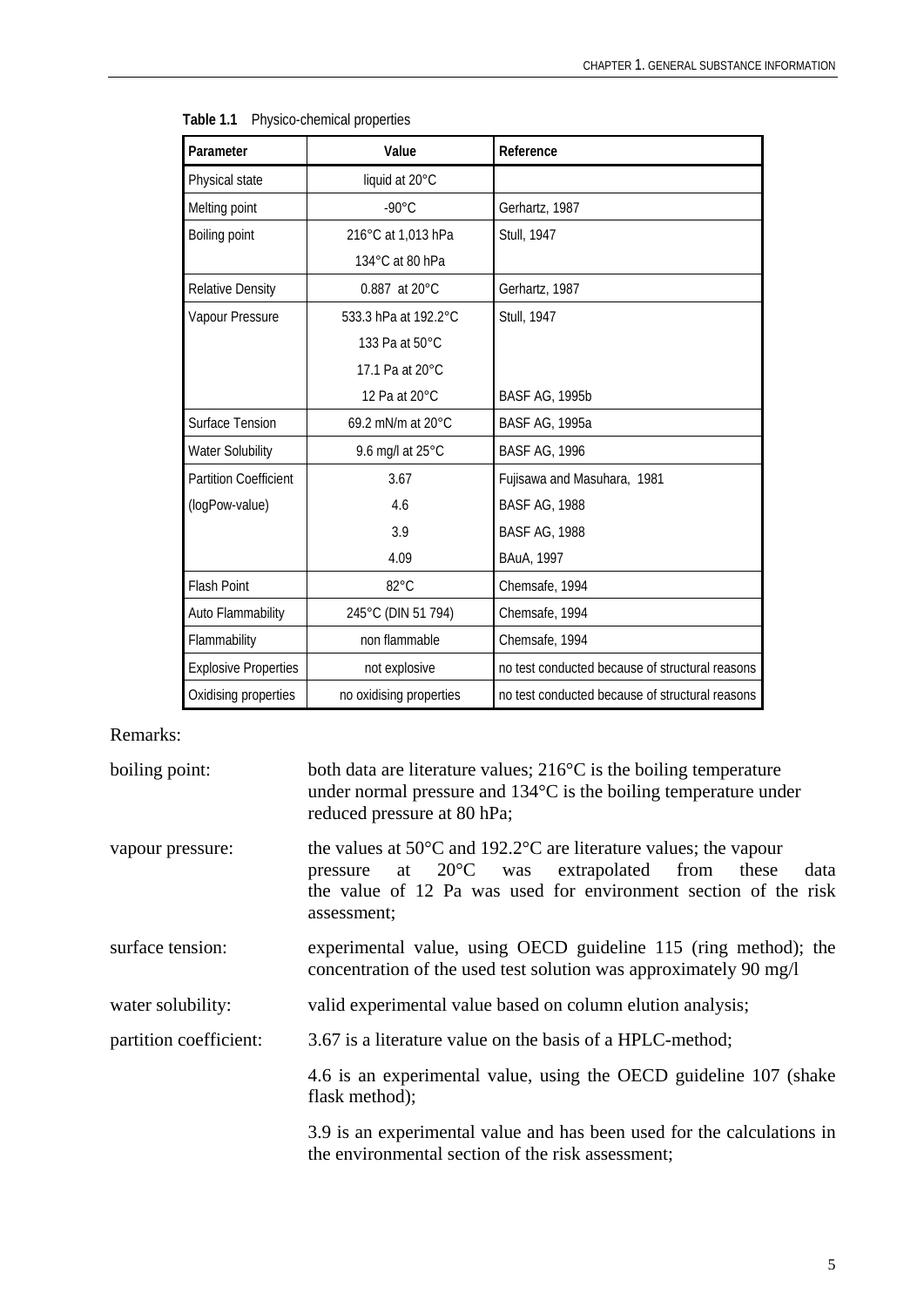4.09 was calculated by the computer programme KOWWIN for Microsoft Windows 3.1 of the company Syracuse Research Corporation;

All four values have been assessed as correctly conducted; although the logPow of 4.6 is assumed to be a runaway.

#### <span id="page-13-0"></span>**1.3 CLASSIFICATION**

Classification and labelling according to the  $29<sup>th</sup>$  ATP of directive 67/548/EEC<sup>[1](#page-13-1)</sup>:

*Classification* 

Xi

R 37/38

R 43

According to the data presented below and the criteria of Directive 67/548/EEC, 2-ethylhexyl acrylate has not to be classified as dangerous to the environment.

*Labelling* 

Xi

R: 37/38-43

S: (2-) 36/37-46

Xi Irritant

- R 37/38 Irritating to respiratory and to skin
- R 43 May cause sensitisation by skin contact
- 2 Keep out of the reach of children
- 36/37 Wear suitable protective clothin and gloves
- 46 If swallowed, seek medical advice immediately and show this criteria or label

1

<span id="page-13-1"></span><sup>&</sup>lt;sup>1</sup> Commission Directive 2004/73/EC of 29 April 2004, adapting to technical progress for the  $29<sup>th</sup>$  time Council Directive 67/548/EEC on the approximation of the laws, regulations and administrative provisions relating to the classification, packaging and labelling of dangerous substances, OJ L 216, 16.06.04, p.34.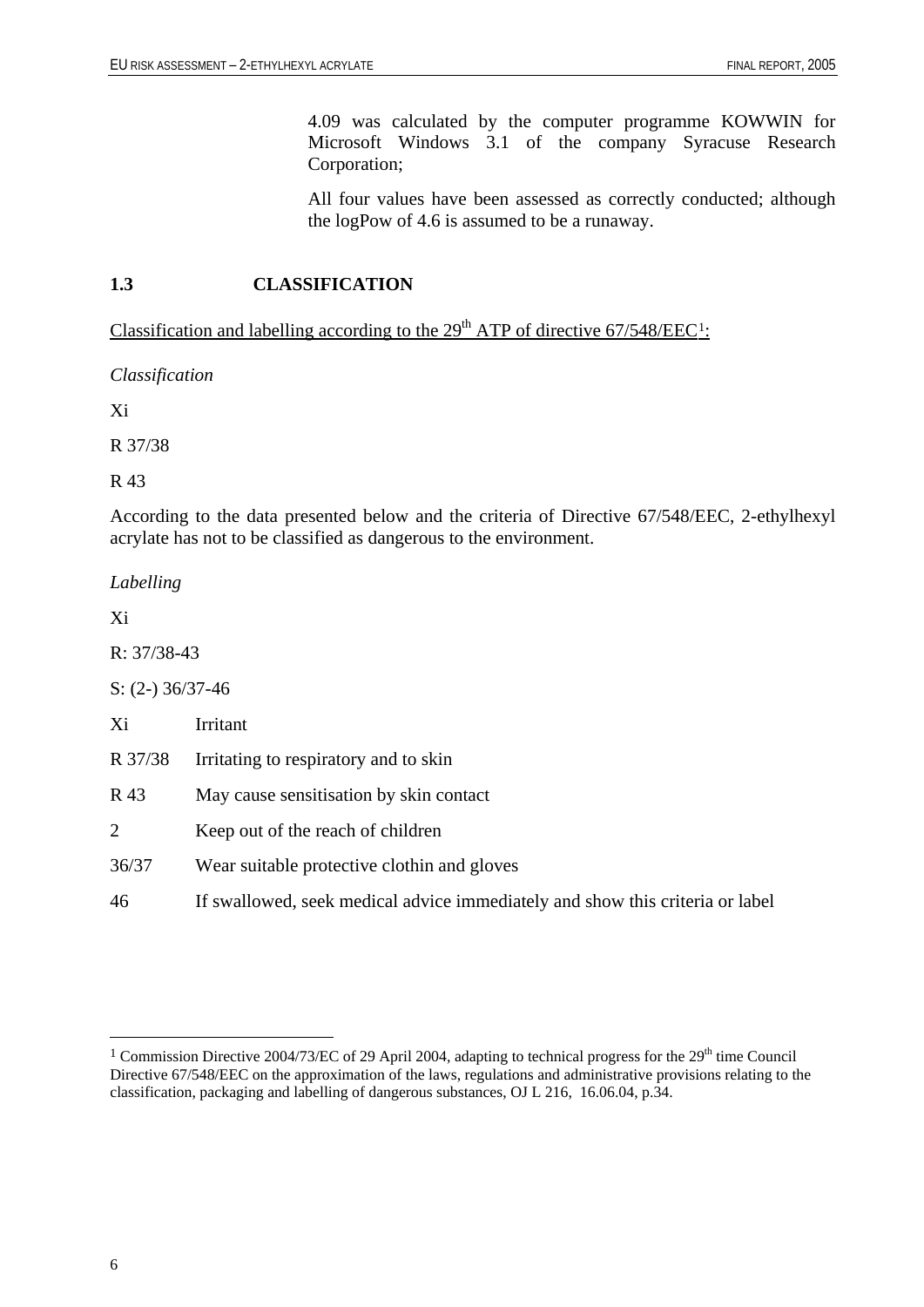## <span id="page-14-0"></span>**2 GENERAL INFORMATION ON EXPOSURE**

2-Ethylhexyl acrylate is produced from 2-ethyl hexanol and acrylic acid by catalytic dehydratisation in a continuous process. The spent lye of the aqueous work-up is treated in a waste water treatment plant.

6 companies are known to produce or import 2-ethylhexyl acrylate within the European Union. In 1999 the total EU production volume was 70,000 tonnes/annum, the import volume was approximately 30,000 tonnes/annum and 10,000 tonnes/annum were exported.

From the actual figures available for 1999, a total amount of 90,000 tonnes/annum is estimated to be available on the European market, 32,000 tonnes of that are used as an internal intermediate and 58,000 tonnes are sold to external processing sites. Recent information obtained from industry confirmed that no significant changes of the tonnages have to be expected for 2000 and 2001.

### **2.1 USE**

2-Ethylhexyl acrylate is used as a monomer in the chemical industry for the production of polymers and copolymers, which are mainly processed further to aqueous polymer dispersions. The polymers and polymer dispersions are used in adhesives and as binders for paints. Other applications include coatings raw materials and uses in the plastics and textiles industries.

In addition, 2-ethylhexyl acrylate is used as a monomer in construction-industry chemicals (e.g. floor coatings, road-marking substances) in concentrations between 0.1-21%.

A quantitative breakdown of the use pattern is available for Western Europe for the year 1988 (BUA Report No 88).

Assuming no significant changes in the use pattern, with a total amount of approximately 90,000 tonnes of 2-ethylhexyl acrylate available on the European market in 1999, the following application amounts are estimated:

| Type of use             | Approximate % in this application | Estimated amount in this application |
|-------------------------|-----------------------------------|--------------------------------------|
| adhesives raw materials | 60%                               | 54,000 tonne/annum                   |
| binders for paints      | 25%                               | 22,500 tonne/annum                   |
| coatings raw materials  | 5%                                | 4,500 tonne/annum                    |
| plastics industries     | 5%                                | 4,500 tonne/annum                    |
| textiles industries     | 5%                                | 4,500 tonne/annum                    |

**Table 2.1** Quantitative breakdown of the use pattern of 2-ethylhexyl acrylate

A summary of the content of 2-ethylhexyl acrylate in different products as actually presented in the Danish Product Register (no production in Denmark):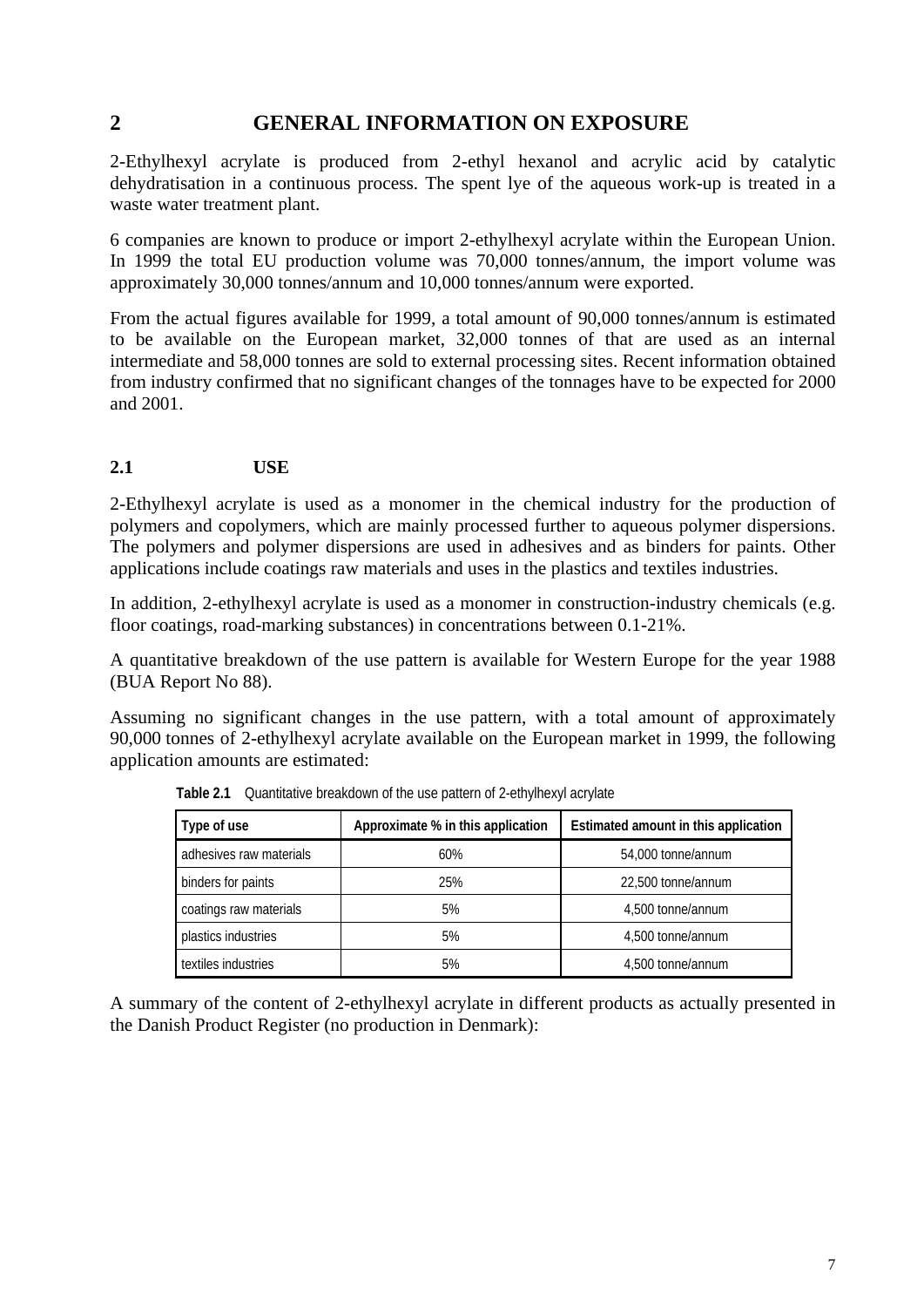| Content of 2-ethylhexyl acrylate in the product | Number of products | Quantity [tonnes/annum] |
|-------------------------------------------------|--------------------|-------------------------|
| $0 - 2%$                                        | 410                |                         |
| $2 - 20%$                                       |                    |                         |
| 20-50%                                          |                    | 13                      |
| total                                           | 426                | 16                      |

<span id="page-15-0"></span>**Table 2.2** Danish Product Register data recorded in March 2002

The main application areas recorded are adhesives, binding agents, construction materials, surface treatment, paints, lacquers and varnishes, reprographic agents, corrosion inhibitors and fillers.

From the Norwegian Product Register it can be seen that the number of products but not the quantities of 2-ethylhexyl acrylate contained in the products had significantly increased since 1993.

**Table 2.3** Norwegian Product Register data recorded from 1993 until 2000

|                    | 1993 | 1994 | 1995 | 1996 | 1997 | 1998 | 1999 | 2000 |
|--------------------|------|------|------|------|------|------|------|------|
| number of products |      | 112  | 221  | 298  | 308  | 257  | 233  | 456  |
| quantity [t/a]     | 286  | 536  | 546  | 350  | 493  | 304  | 354  | 171  |

A summary of the actual content of 2-ethylhexyl acrylate in different products is presented in the Norwegian Product Register from 15 February 2002:

| Content of 2-ethylhexyl acrylate in the<br>product | Number of products | Quantity [tonnes/annym] |
|----------------------------------------------------|--------------------|-------------------------|
| $0-1%$                                             | 565                | 0.5                     |
| 1-10%                                              |                    | -                       |
| 10-80%                                             |                    | 45                      |
| 80-100%                                            | റ                  | 126                     |
| total                                              | 575                | 171                     |

**Table 2.4** Norwegian Product Register data recorded in February 2002

125 tonnes of the total amount are attributed to raw materials, 10 tonnes to binders for paints and paints and 6 tons to other binders.

In the Swedish Product Register, a total of 26 products containing a total quantity of 544-621 tonnes of 2-ethylhexyl acrylate were identified in 1993. Seven of those products (related to three functions) were available to consumers. The highest amounts of the substance are applied in the constructing industries, the plastics industries, the paint industries and as intermediates.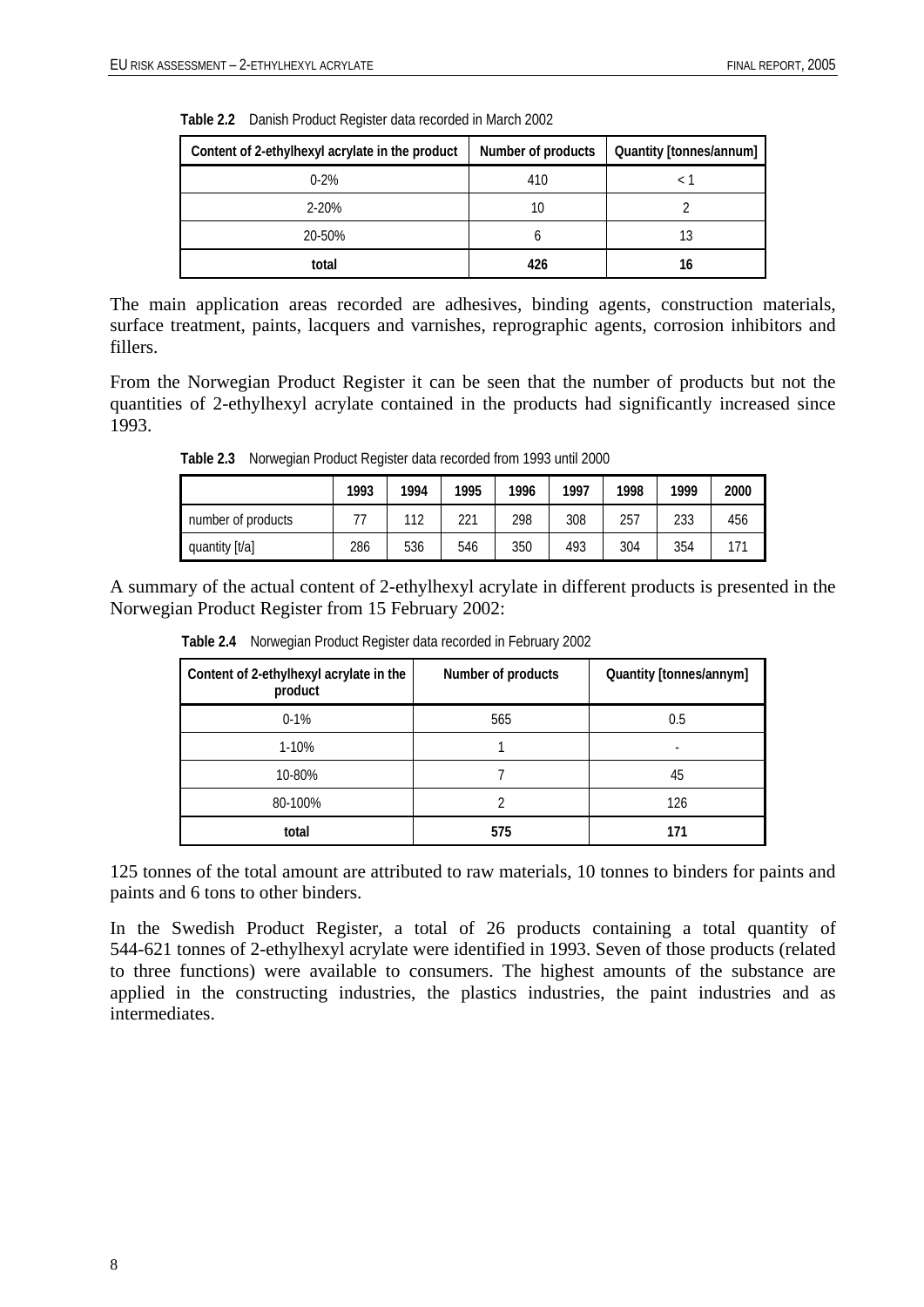## <span id="page-16-0"></span>**3 ENVIRONMENT**

### **3.1 ENVIRONMENTAL EXPOSURE**

#### **3.1.1 General discussion**

#### **3.1.1.1 Release into the environment**

Releases of 2-ethylhexyl acrylate into the environment are expected to occur mainly during production and processing with waste water and exhaust gases.

Further releases are expected through residual monomeric acrylate-contents in the polymeric products.

According to the producer, the aqueous polymer dispersions, as the main products, contain less than 200 mg monomeric 2-ethylhexyl acrylate per kg. In addition to this, a residual monomeric content of up to 800 ppm of 2-ethylhexyl acrylate in polymer dispersions is reported, but it was confirmed by the main producer that this value is not relevant for the current situation in Europe. Therefore, 200 ppm is considered to represent a realistic worst case and is used in the further assessment.

Through storage of the polymeric products the residual monomers may partly polymerise and quantification of the releases into the environment from polymeric products can be performed only roughly.

#### **3.1.1.2 Degradation**

#### Hydrolysis

There are no data available about hydrolysis of 2-ethylhexyl acrylate. However, acrylic acid esters are known to hydrolyse very slowly. For example, for ethyl acrylate a half life of approximately 3.5 ears at pH 7 and 25°C is reported (Mabey and Mill, 1978). Due to sterical reasons the half life of 2-ethylhexyl-acrylate is expected to be significantly longer. The HydroWin program (SRC) estimates a half life of 17 years at pH 7. Therefore, hydrolysis is not considered a relevant degradation pathway under environmental conditions.

#### Biodegradation

In a MITI-I test (OECD 301C) employing sludge from different sewage treatment plants, rivers, bays and a lake as inoculum biodegradation of 51% (on the upward trend) after 14 days was obtained. Biodegradation was measured as BOD (CITI 1992).

In a manometric respirometry test conducted according to OECD guideline 301 F biodegradation (related to BOD) of 2-ethylhexyl acrylate of 70% after 15 days and 75% after 28 days was found (BASF 1991a). The 10-day window criterion was fulfilled. As inoculum domestic activated sludge was used.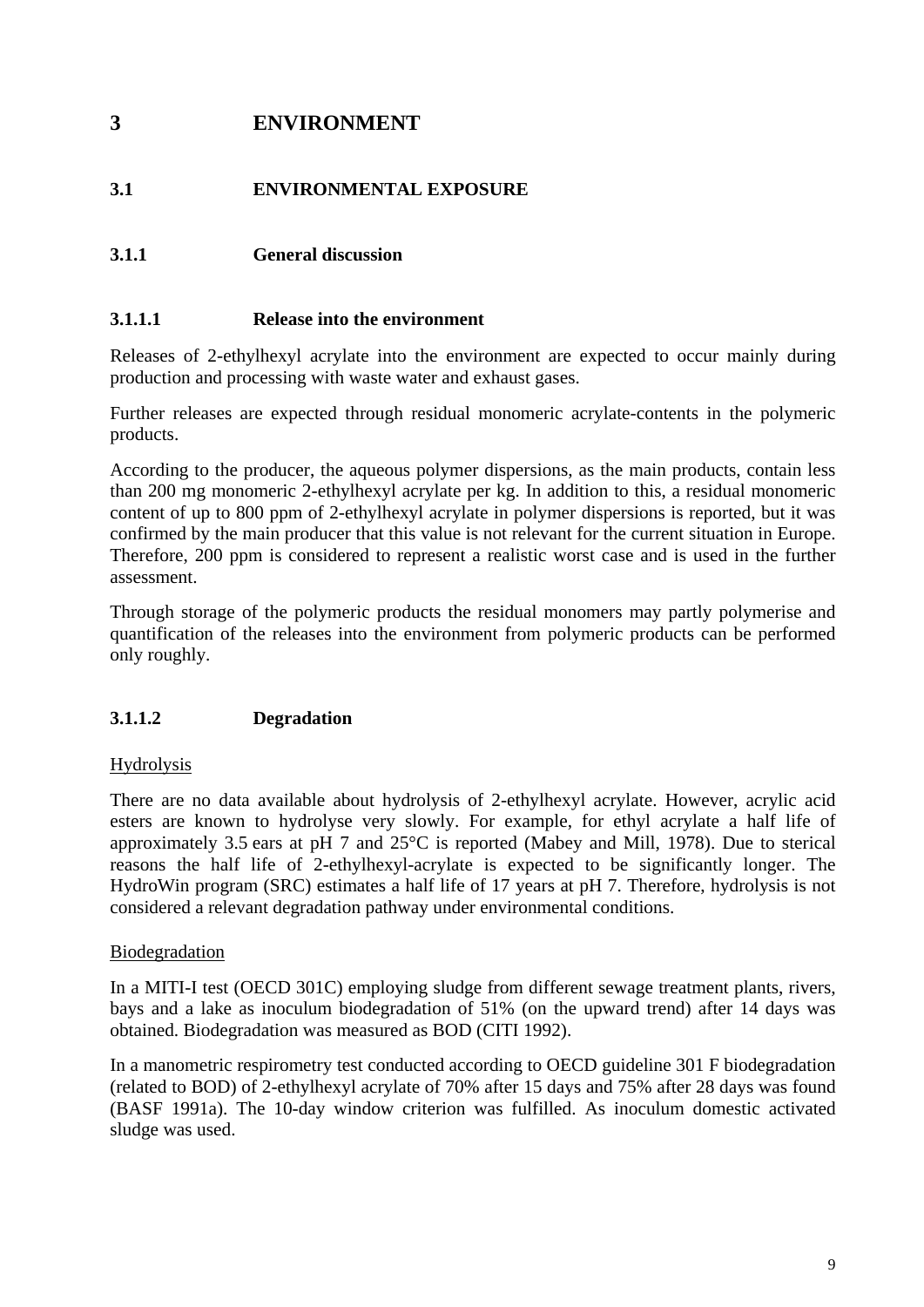<span id="page-17-0"></span>In a modified OECD screening test (OECD 301 E) using filtered effluent from a domestic sewage treatment plant as inoculum biodegradation of 2-ethylhexyl acrylate of 93% after 7 days and 99% after 14 days (measured as DOC) was observed (Amann/Steinhäuser 1986).

Price et al. (1974) tested the biodegradation of 2-ethylhexyl acrylate both in fresh and salt water. In the freshwater test settled domestic wastewater was used as inoculum (3 ml/bottle). The concentration of the test substance was 3, 7 or 10 mg/l. After 20 days a BOD/TOD ratio of 30% was achieved. The same test was then repeated with acclimated inoculum. An equal-volume mixture of 2 biologically treated petrochemical effluents, settled domestic wastewater, Kanawha river water (this river receives the waste effluent from numerous industrial and domestic sources) and soil in BOD dilution water was acclimated to 2-ethylhexyl acrylate for 45-60 days. With this acclimated inoculum a BOD/TOD ratio of 40% after 20 days was achieved. The saltwater test conducted in artificial seawater was performed in the same manner as the freshwater test with exception of the seed source. The seed used in the seawater test was developed in seawater taken from Lavaka Bay. This seed source was maintained by adding small amounts of settled raw waste water about every 3 to 4 days as a source of substrate, seed bacteria and growth factors. After 20 days a BOD/TOD ratio of 35% was achieved.

Regarding the available test results 2-ethylhexyl acrylate can be classified as readily biodegradable. Although the data reported by Price et al. (1974) do not point towards ready biodegradation the results from the standardised screening tests confirm the classification as readily biodegradable.

According to the available test results, a biodegradation rate in sewage treatment plants of 1  $h^{-1}$  is assumed. Results from biodegradation simulation tests in surface water and soil are not available and have to be estimated based on the above described tests and the partition behaviour of 2-ethylhexyl acrylate (EC, 1995).

In Appendix A, the respective calculations are presented.

| Compartment / medium   | <b>Biodegradation rate</b>               |
|------------------------|------------------------------------------|
| activated sludge (STP) | $K_{\text{STP}} = 1 h^{-1}$              |
| surface water          | $K_{SW} = 0.047 d^{-1}$                  |
| sediment               | $K_{\text{Sed}} = 0.002 \text{ d}^{-1}$  |
| soil                   | $K_{\text{SOII}} = 0.023 \text{ d}^{-1}$ |

**Table 3.1** Biodegradation rate constants

#### Photo oxidation

In the atmosphere, 2-ethylhexyl acrylate will react with the photochemically produced hydroxyl radicals and with ozone.

Based upon atmospheric concentrations of  $5 \cdot 10^5$  · OH/cm<sup>3</sup> and  $7 \cdot 10^{11}$  O<sub>3</sub>/cm<sup>3</sup>, the atmospheric half-life of 2-ethylhexyl acrylate has been estimated to be about 19 hours (Atkinson, 1987).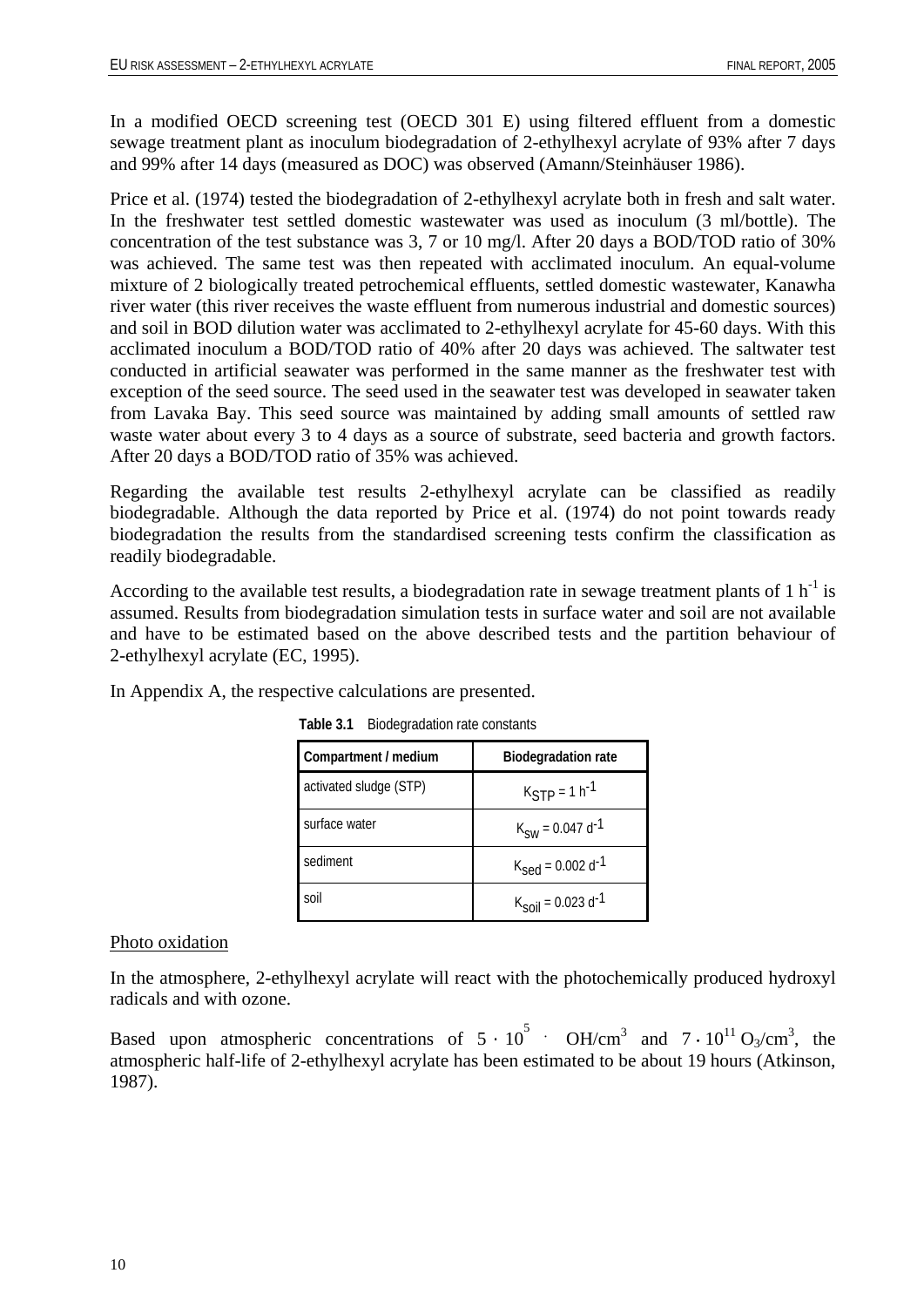#### <span id="page-18-0"></span>**3.1.1.3 Distribution**

The Henry's law constant is estimated from the water solubility of 9.6  $g/m<sup>3</sup>$  and the vapour pressure of 12 Pa. The value of  $H = 230$  Pa.m<sup>3</sup>/mol at 20-25 °C indicates, that volatilisation from surface water is rapid.

The adsorption and desorption behaviour of 2-ethylhexyl acrylate was not investigated. According to the EU Technical Guidance Document (Chapter 4), from the experimentally determined logPow of 3.9 a Koc of 9, 14 l/kg is calculated.

From this value, the partition coefficients in the different compartments can be estimated using default organic carbon contents in the different compartments.

In Appendix A, the calculations are presented.

| Compartment              | <b>Partition coefficient</b> |
|--------------------------|------------------------------|
| soil-water               | $K_{p\_soll}$ = 18 l/kg      |
| sediment - water         | $K_{p\_sed} = 91$ l/kg       |
| suspended matter - water | $K_{p\_SUBp} = 91$ I/kg      |

**Table 3.2** Partition coefficients

Using the fugacity model of Mackay (level 1), the theoretical distribution at equilibrium can be estimated. About 97% of the total amount of 2-ethylhexyl acrylate is expected to be distributed to the atmosphere and about 1% is allocated to surface water. Less than 1% is expected to end up in each soil and sediment.

Based on the physical chemical properties of 2-ethylhexyl acrylate, the atmosphere is the main target compartment for distribution and only small amounts remain in the hydrosphere.

#### Elimination in the sewage treatment plants

Based on the above cited physical chemical properties (log  $H = 2.36$ ; log Pow = 3.9), as well as the biodegradation rate of  $1 h^{-1}$  in STP, the elimination through biodegradation and distribution can be estimated with the model SIMPLETREAT:

| % to air    | 29.8 |
|-------------|------|
| % to water  | 7.0  |
| % to sludge | 7.5  |
| % degraded  | 55.8 |
| % removal   | 93.0 |

**Table 3.3** Elimination and distribution in STPs

From measurements of the influent and effluent concentration in an industrial sewage treatment plant, a similar elimination-rate can be estimated. Using the detection limit as effluent concentration because no 2-ethylhexyl acrylate was detected in the effluent and the 90 percentile of the measured influent concentrations, an elimination-rate of 90% is calculated (BASF, 2000). For further calculations, the removal rate estimated with the SIMPLETREAT model is used.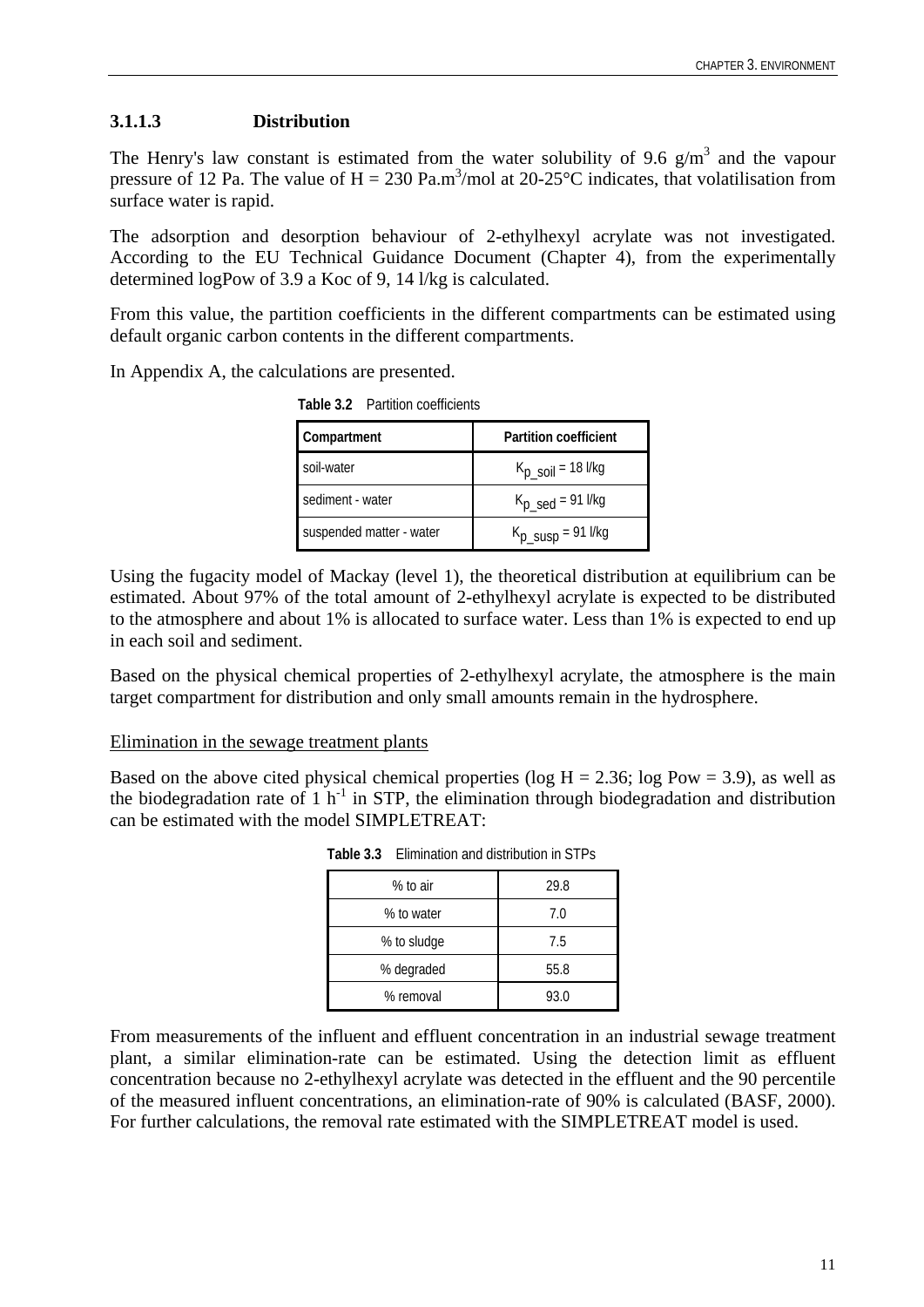#### <span id="page-19-0"></span>**3.1.1.4 Accumulation**

There are no experimental results on bioaccumulation available. The log Pow of 3.9 indicates a moderate potential for bioaccumulation though.

According to the Technical Guidance Documents (EC 1995), the BCF for fish can be estimated from the log Pow using the method developed by Veith et al. (1979). For 2-ethylhexyl acrylate a BCF of 4,12 l/kg<sub>wet fish</sub> is calculated.

The estimated Koc-value of 9,14 l/kg also indicates moderate potential for geoaccumulation. It is not expected, that considerable amounts of 2-ethylhexyl acrylate released to soil may leach with rain water to the groundwater.

#### **3.1.2 Aquatic compartment**

For the estimation of the local PECs, a total production volume of 70,000 tonnes/annum is assumed. With an import volume of approximately 30,000 tonnes/annum and approximately. 10,000 tonnes/annum that are exported a total amount of about 90,000 tonnes/annum is estimated to be available on the European market.

#### **3.1.2.1 Estimation of PEClocal/Generic approach: production and processing**

In the Technical Guidance Documents (EC 1995), a generic (i.e. non site-specific) exposure scenario ("emission scenario document") for the release into surface water of intermediates during production and processing is proposed. The following scenario reflects a worst case situation:

The total production quantity in the EU of 70,000 tonnes/annum and the total internal processing volume of 32,000 tonnes/annum is used for the generic calculation. For production an emission factor of 0.3% is proposed and for processing a generic release estimate of 0.001% for wet polymerisation process is used resulting in a worst case estimation of a  $PEC<sub>local</sub>$  of 9.5 µg/l (for calculations see Appendix B).

### **3.1.2.2 Estimation of PEC**<sub>local</sub> / Site-specific approach: production and **processing**

Using the available specific data for the production and processing sites, more precise PECestimations can be performed.

| Company | C <sub>local water</sub> [µg/l] | Release [tonnes/annum] | Specific data                                                                                                      |
|---------|---------------------------------|------------------------|--------------------------------------------------------------------------------------------------------------------|
|         | 0.13                            | 2.56                   | flow rate of receiving river, flow rate of STP; actual<br>release estimated on the basis of effluent measurements; |
|         | 0.005                           | 0.007                  | processing volume, no further specific data;                                                                       |

**Table 3.4** Site specific release estimation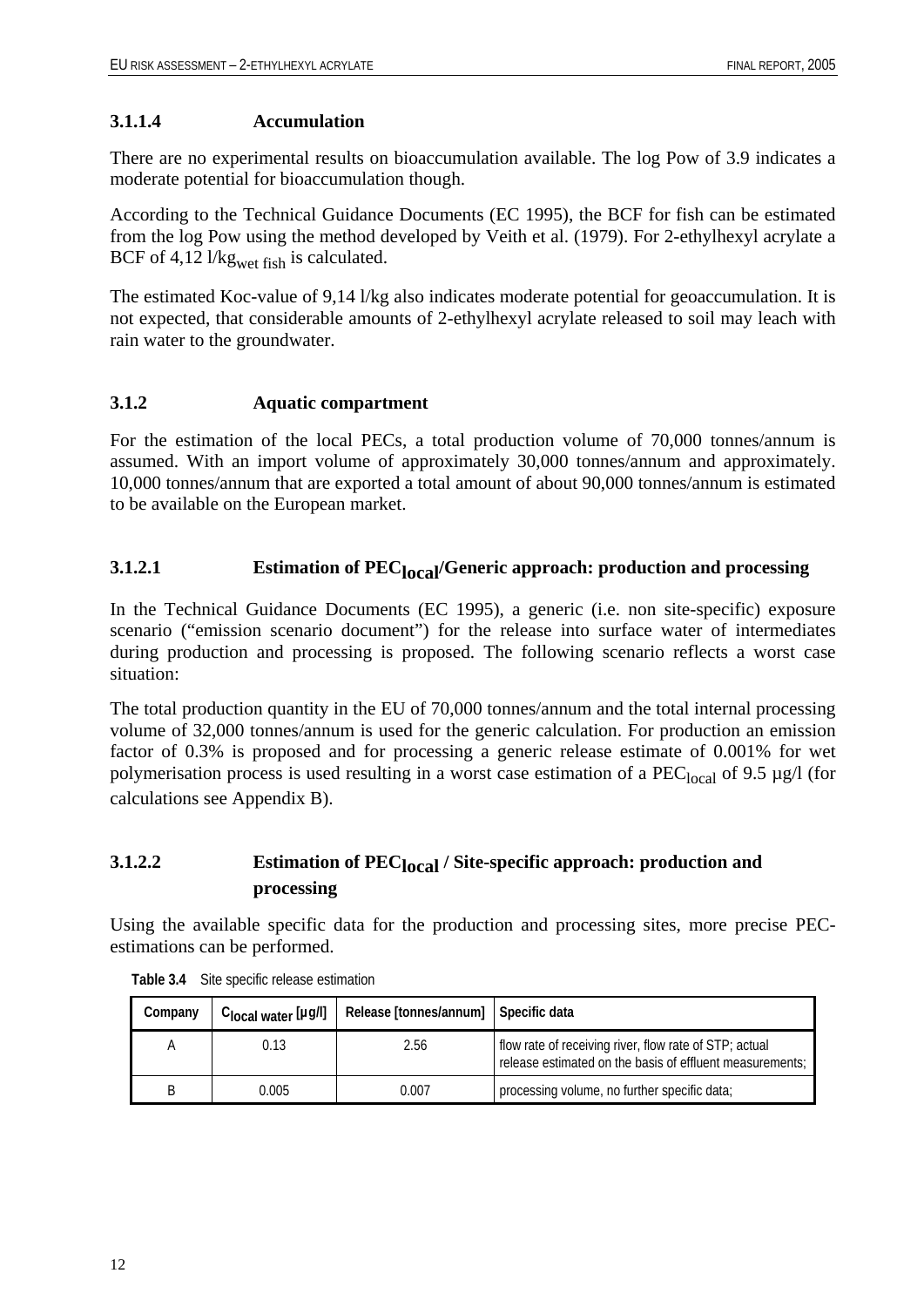<span id="page-20-0"></span>From the confidential data provided to the rapporteur it is known that for site A a reliable PEC estimation based on site specific information was performed that is representative for production and internal processing in Europe.

Site B represents a realistic worst case situation for wet polymerisation of 2-ethylhexyl acrylate at external processing sites. The approximate number of external sites and the size of the biggest external sites are known to the rapporteur. From this a processing volume of 10,000 tonnes/annum is assumed and a default release estimate has been performed (see Appendix C).

#### **3.1.2.3 Estimation of PEC**<sub>local</sub>/Generic approach: use

a) Formulation of aqueous polymer dispersions

The release of monomeric 2-ethylhexyl acrylate is possible during formulation of adhesives, paints and other polymeric products. Especially for adhesives, generalising assumptions are difficult to make and there is no "emission scenario document" available at the moment for the mentioned applications.

Due to the lack of specific data it is assumed, that from the total amount of 90,000 tonnes 2-ethylhexyl acrylate aqueous polymer dispersions are obtained and formulated. The emissions are estimated with the "worst case" emission tables presented in Appendix I of the Technical Guidance Documents.

Based on information from industry it is assumed that from 90,000 tonnes/annum 2-ethylhexyl acrylate approximately 210,000 tonnes of aqueous based polymers are obtained containing 200 ppm (42 tonnes/annum) residual monomeric 2-ethylhexyl acrylate.

A generic exposure assessment for the formulation-stage is performed assuming a fraction of main source of 0.4 (Table B 2.3) and a release factor of 0.3% (Table A 2.1). From the calculation elaborated in Appendix D as a result a  $C_{local water}$  of 0.6  $\mu$ g/l is obtained for formulation.

This estimation is considered a worst case scenario. But as there are no information available indicating that the formulation of 2-ethylhexyl acrylate based polymer dispersions is wide disperse throughout Europe it is judged appropriate to use the TGD defaults.

b) Processing/use of water based adhesives and paints

Sufficient information for a reliable estimation of the releases of monomeric 2-ethylhexyl acrylate from the processing and use of adhesives raw materials is not available.

Aqueous polymer dispersions are understood to be the main product type for both, adhesives and paints. Therefore, in a first approach it is suggested, that the releases during processing and use can be estimated for both application areas accordingly.

Assuming that from approximately 76,500 tonnes 2-ethylhexyl acrylate (54,000 tonnes for adhesives and 22,500 tonnes for paints, see Section 2) approximately. 178,500 tonnes of water-based dispersions containing 200 ppm residual monomers are obtained, approximately 35.7 tonnes of monomeric 2-ethylhexyl acrylate are annually handled.

The estimation is performed using the A/B-tables for paints (IC 14, UC 10) proposed in Annex I of the Technical Guidance Documents. In Table A 3.15/A 4.5 a fraction of emission of 0.5% is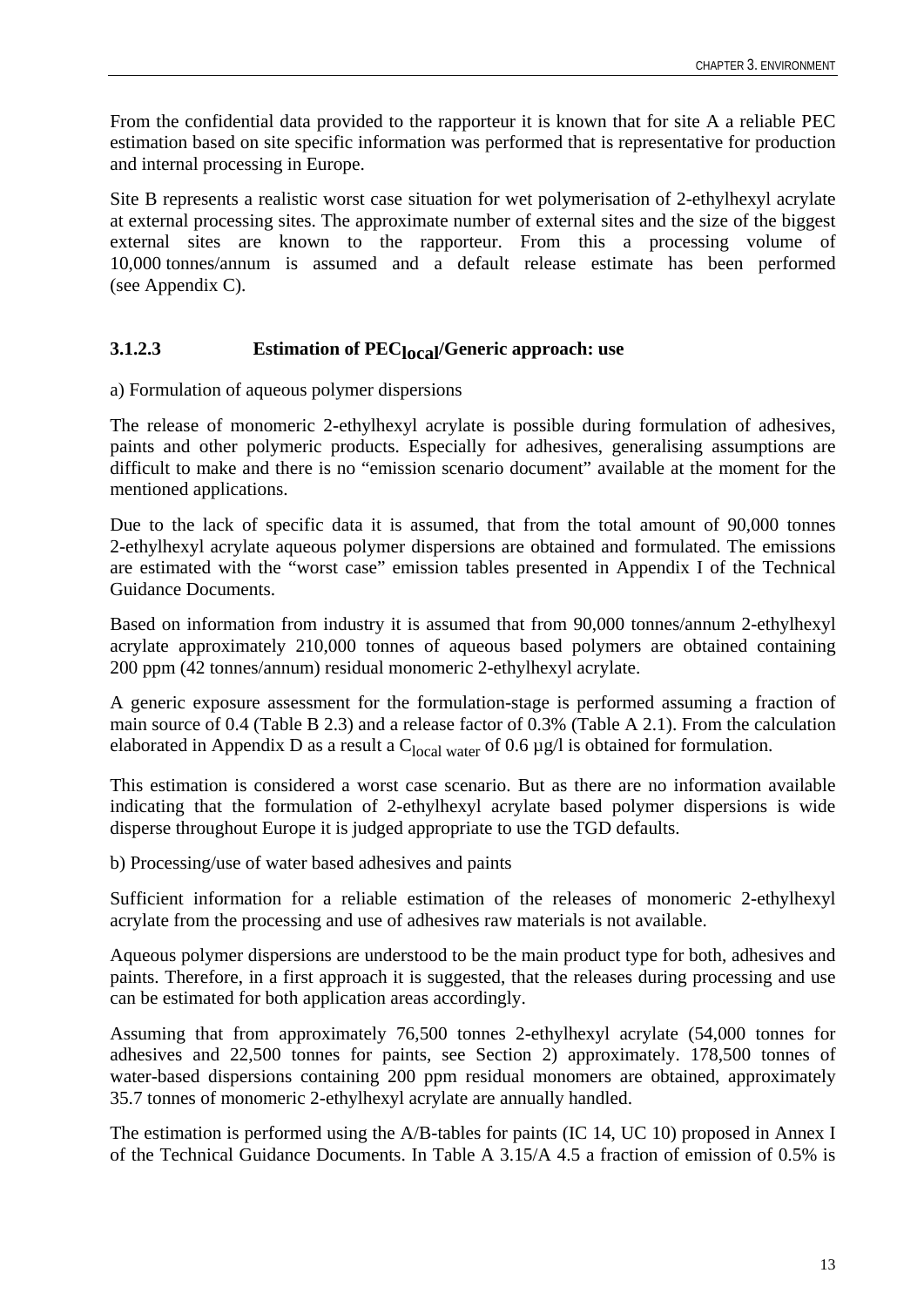<span id="page-21-0"></span>proposed and Table B 3.13/B 4.5 provides a fraction of main source of 0.05. The respective calculations elaborated in Appendix E result in a  $C_{local water}$  of 0.1  $\mu$ g/l.

The releases of 2-ethylhexyl acrylate into the aquatic environment through the private use of adhesives and paints are not relevant on a local scale due to the smaller amounts used.

c) Paper recycling

As 2-ethylhexyl acrylate-based polymers are used for coatings, paints and printing inks the residual monomers may be released during the paper recycling process.

According to the use pattern presented in Section 2, in a first approach it is assumed that 10% of the total amount available on the European market is processed to aqueous polymer dispersions used in the paper industry. An annual tonnage of 21,000 tonnes of those dispersions are assumed containing 200 ppm (4.2 tonnes) residual monomeric 2-ethylhexyl acrylate.

A PEC-estimation according to the "emission scenario document" proposed in the Technical Guidance Documents (EC, 1995) leads to a  $C_{local water}$  of 0.5 µg/l (see Appendix F).

#### **3.1.2.4 Monitoring data**

No relevant data on measured aquatic concentrations are available.

#### **3.1.2.5 Sediment**

Neither monitoring data on concentrations of 2-ethylhexyl acrylate in sediment nor experimental results with benthic organisms are available. A quantitative risk assessment using the equilibrium partitioning method proposed in the TGD seems not necessary for this substance as no information beyond those available for the water compartment can be obtained.

#### **3.1.3 Atmosphere**

#### **3.1.3.1 Estimation of PEC**<sub>local</sub> at production and processing

No emission scenario document for the release into the atmosphere of intermediates during production and processing is available at the moment. The emissions can therefore be estimated with the emission tables presented in Appendix I of the Technical Guidance Documents.

However, specific data are available for the main production site from 1989, so that the PEC-calculation can be performed with these data. For external processing a default calculation is performed assuming a processing volume of 10,000 tonnes/annum and a fraction of emission of 0.1% (Table A 3.10). In a generic scenario for the formulation of aqueous polymer dispersions a fraction of emission of 0.5% (Table A 2.1) and a fraction of main source of 0.4 (Table B 2.3) are applied.

The calculations are presented in Appendices G1, G2 and G3 and the results are summarised in **Table 3.5**.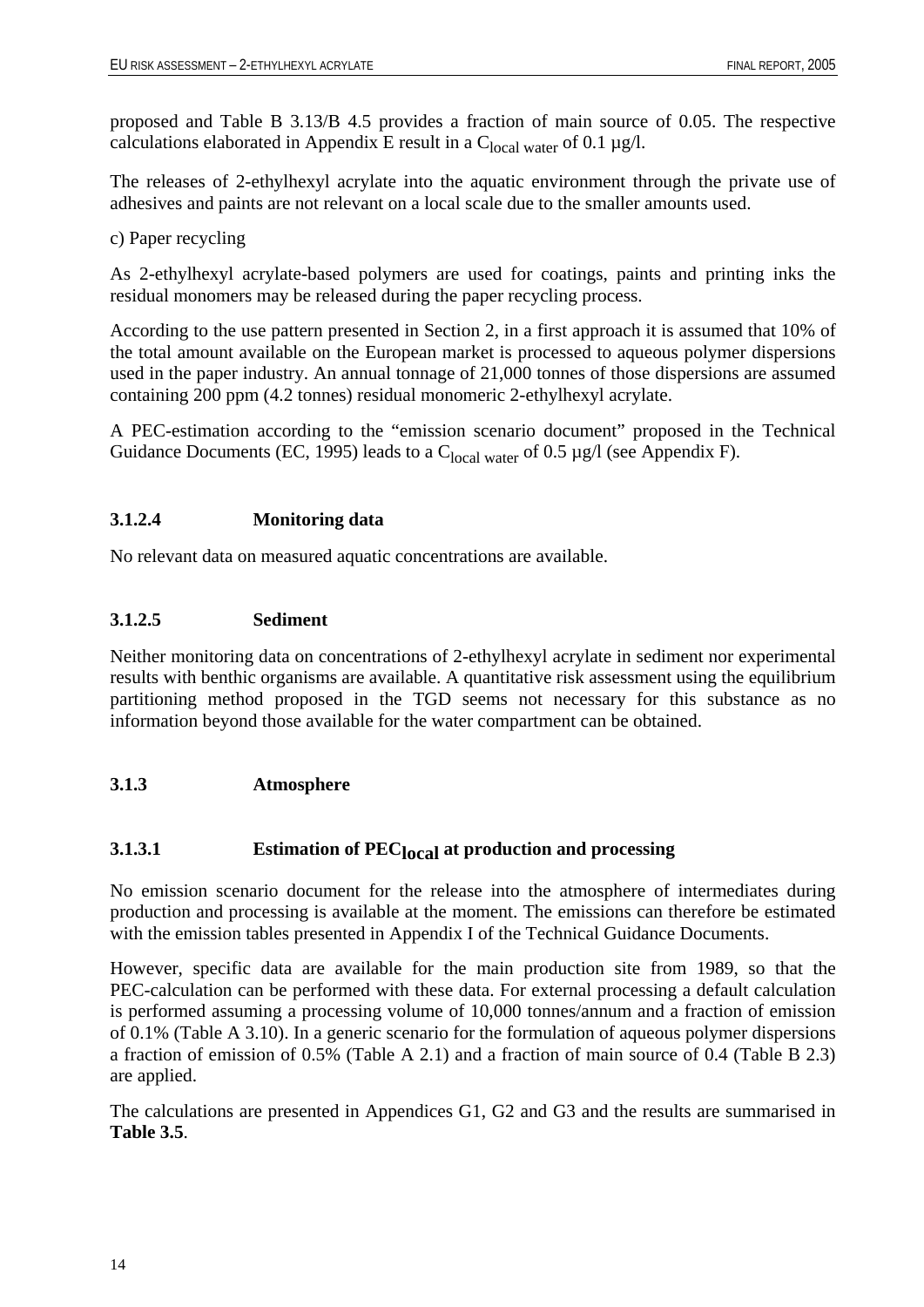| Scenario                              | Release[tonnes/annu<br>ml         | PEC <sub>local</sub> (air)<br>[ $\mu$ g/m <sup>3</sup> ] | DEP <sub>total</sub> ann<br>$[\mu q \cdot m^{-2} \cdot d^{-1}]$ |
|---------------------------------------|-----------------------------------|----------------------------------------------------------|-----------------------------------------------------------------|
| production site, specific<br>data     | $0.18$ (direct)<br>10.9 (via STP) | 8.3                                                      | 9.1                                                             |
| external processor,<br>default        | 10 (direct)<br>0.03 (via STP)     | 7.6                                                      | 8.2                                                             |
| formulation of polymer<br>dispersions | $0.08$ (direct)<br>0.1 (via STP)  | 0.1                                                      | 0.2                                                             |

<span id="page-22-0"></span>**Table 3.5** Atmospheric release estimation

Releases to the atmosphere during the use of the aqueous based polymeric products made from 2-ethylhexyl acrylate are significantly lower than the scenarios considered above.

#### **3.1.4 Terrestrial compartment**

The release of 2-ethylhexyl acrylate to soil is expected to occur through atmospheric deposition after local release to the atmosphere at the production and processing sites. The input through sludge application on agricultural soil is considered to be of minor relevance, because industrial sludge is incinerated and from the use pattern of the substance (predominantly polymeric material is handled containing only small amounts of residual monomers), considerable amounts of 2-ethylhexyl acrylate in municipal sewage sludge are not expected.

With the annual deposition rates calculated above, equilibrium soil concentrations in the vicinity of the plants are calculated according to the EU Technical Guidance Document (EC, 1995). The detailed calculation is presented in Appendices H1, H2 and H3:

|                                                               | Exposure of the ecosystem                                          | <b>Exposure of grassland</b>                                            | Exposure of agricult. soil                                        |
|---------------------------------------------------------------|--------------------------------------------------------------------|-------------------------------------------------------------------------|-------------------------------------------------------------------|
| site A:<br>bulk soil and porewater<br>concentration           | $PEClocal = 0.85 \mu g/kg$ ww<br>$PEClocal pw = 0.05 µg/l$         | $PEClocal = 1.34 \mu g/kg$ ww<br>PEC local pw = $0.08 \mu g/l$          | $PEClocal = 0.85 \mu g/kg$ ww<br>PEC local $pw = 0.05 \mu g/l$    |
| processing site:<br>bulk soil and porewater<br>concentration  | $PEClocal = 0.77 \mu g/kg$ ww<br>PEC local pw = $0.05 \mu g/l$     | $PEClocal = 1.21 \mu g/kg$ ww<br>$PEClocal pw = 0.07 µg/l$              | $PEClocal = 0.77 \mu g/kg$ ww<br>PEC local $pw = 0.05 \mu g/l$    |
| formulation site:<br>bulk soil and porewater<br>concentration | $PEClocal = 0.014 \mu g/kg$ ww<br>PEC $_{local\,pw}$ = 0.0009 µg/l | $PEClocal = 0.022 \mu g/kg$ ww<br>PEC $_{local\,pw}$ = 0.0014 $\mu$ g/l | $PEClocal = 0.014 \mu g/kg$ ww<br>PEC local pw = $0.0009 \mu g/l$ |

**Table 3.6** Local exposure of the soil compartment

#### **3.1.5 Non compartment specific exposure relevant to the food chain**

#### **3.1.5.1 Secondary poisoning**

For 2-ethylhexyl acrylate a moderate bioaccumulation potential is expected. Therefore, an exposure assessment for secondary poisoning is required. Using the calculated BCF for fish (see Section 3.1.1) of 4,12 l/kg<sub>wet fish</sub> for the calculation and assuming that 50% of the diet comes from a source using the highest local concentration in surface water and  $50\%$  using  $PEC_{\text{resional}}$ , the following  $PEC_{\text{oral fish}}$  can be estimated: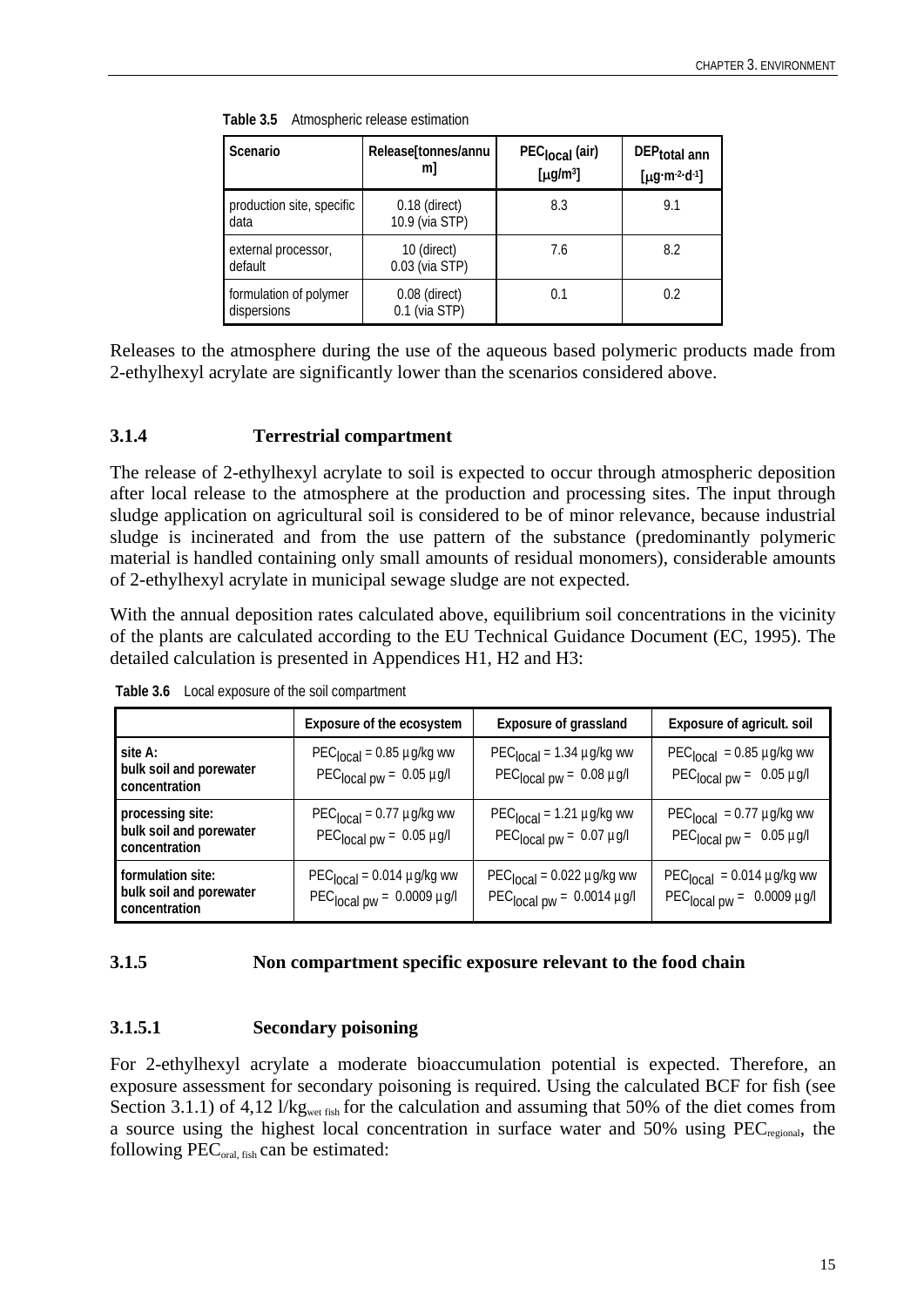PEC<sub>oral fish</sub> =  $0.5 \cdot (0.6 \,\mu g/l \cdot 4.12 \, \text{l/kg} + 0.006 \,\mu g/l \cdot 4.12 \, \text{l/kg}) = 125 \,\mu g/kg_{\text{wet fish}}$ 

#### <span id="page-23-0"></span>**3.1.6 Regional concentrations**

For the estimation of the regional background concentrations, all releases, from diffuse as well as point sources should be taken into account. From the total release volume it is recommended to use 90% in the continental model and 10% in the defined EU-standard regional model. However, for 2-ethylhexyl acrylate it is known that the main fraction of production and internal processing and a considerable amount of external processing takes place within one region in Europe. Only approximately 48,000 tonnes/annum are available for external processing elsewhere in Europe. Therefore, for modelling purpose it is assumed that site A and site B are located in the same region and that an external processing volume of 48,000 tonnes/annum is allocated to the continent.

#### Point source releases to the aquatic compartment:

Based on the actual release data provided by the producers (see Section 3.1.2.2.) and the default releases estimated for the external processing sites (0.001% emission for wet polymerisation, 7% directed to surface water after elimination in STP), the total release amounts are summarised in the **Table 3.7**. The releases through the industrial use of products manufactured from 2-ethylhexyl acrylate are taken into account below (diffuse releases).

| Point source           | Regional releases [tonnes/annum] |               | Continental releases [tonnes/annum] |               |
|------------------------|----------------------------------|---------------|-------------------------------------|---------------|
|                        | To surface water                 | <b>To STP</b> | To surface water                    | <b>To STP</b> |
| site A                 | 2.56                             | 36.6          |                                     |               |
| site B                 | 0.007                            | 0.1           |                                     |               |
| other processing sites |                                  |               | 0.03                                | 0.48          |

| Table 3.7 Point sources releases to hydrosphere |  |
|-------------------------------------------------|--|
|                                                 |  |

#### Point source releases to air:

Using the same approach as described above for the aquatic compartment the releases to air from production (specific data) and external processing (default releases, 0.1% direct releases and 29.8% of the releases via STP) are estimated:

| Point source           | Rregional releases [tonnes/annum] |         |               | Continental releases [tonnes/annum] |
|------------------------|-----------------------------------|---------|---------------|-------------------------------------|
|                        | <b>Direct</b>                     | Via STP | <b>Direct</b> | Via STP                             |
| site A                 | 0.18                              | 10.9    |               |                                     |
| site B                 | 10                                | 0.03    |               |                                     |
| other processing sites |                                   |         | 48            | 0.14                                |

**Table 3.8** Point sources releases to atmosphere

Point source releases to soil:

No direct releases to soil from point sources were identified.

#### Diffuse releases:

Diffuse releases occur from residual 2-ethylhexyl acrylate in the polymeric products.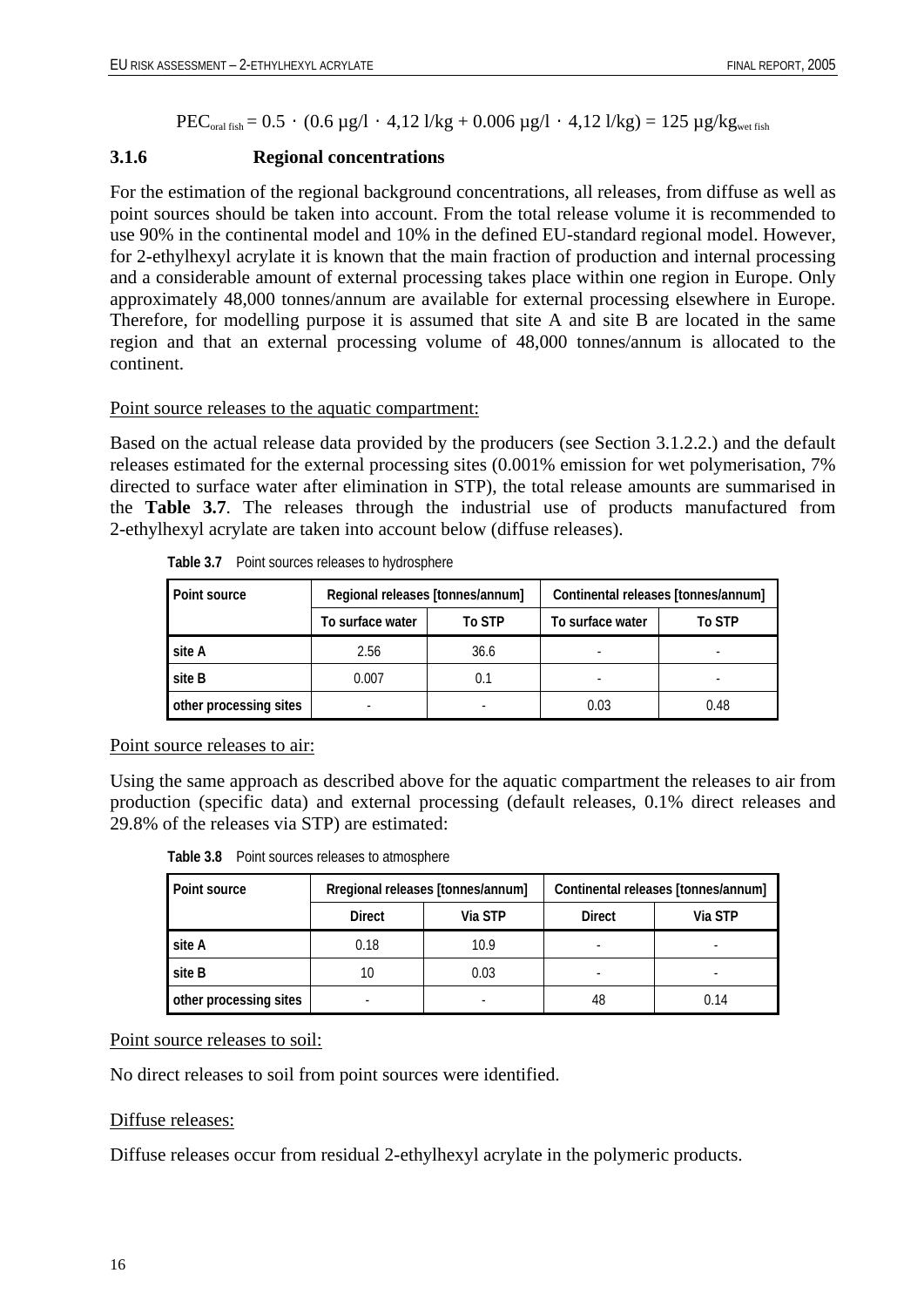<span id="page-24-0"></span>As the main product-type app. 210,000 tonnes/annum aqueous polymer dispersions are obtained containing about 200 ppm (42 tonnes/annum) residual monomeric 2-ethylhexyl acrylate.

As an initial worst case approach, it is assumed that 50% of the monomers (21 tonnes/annum) may leach into the hydrosphere during the whole life-cycle of the products. Diffuse releases via municipal STPs from professional and private use of the products are thought to be already included in this assumption, 30% of these releases are assumed to be directly to surface water, 70% via STP. 10% of the monomers (4.2 tonnes/annum) are assumed to be evaporated to the atmosphere during the whole life-cycle of the products. Through storage of the polymeric products the residual monomers may partly polymerise and quantification of the releases can only be regarded as a rough estimate.

| Diffuse releases          | Regional releases [tonnes/annum] | Continental releases [tonnes/annum] |
|---------------------------|----------------------------------|-------------------------------------|
| Directly to surface water | 0.63                             | 5.67                                |
| To STP                    | 1.47                             | 13.23                               |
| To air                    | 0.42                             | 3.78                                |

**Table 3.9** Diffuse releases

The regional and continental PECs were calculated according to EUSES (see Appendix I). In **Table 3.10** an overview is given of all the releases considered as input for the model calculation.

| <b>Releases</b>           | Regional releases [tonnes/annum] | Continental releases [tonnes/annum] |
|---------------------------|----------------------------------|-------------------------------------|
| Directly to surface water | 0.63                             | 5.67                                |
| <b>To STP</b>             | 38.17                            | 13.71                               |
| Directly to air           | 10.6                             | 51.78                               |

**Table 3.10** Total releases considered on regional and continental scale

The results of the calculations are compiled below :

PECregional<sub>aquatic</sub> =  $5.8 \cdot 10^{-3}$  µg/l

PECregional<sub>soil</sub> =  $8.1 \cdot 10^{-5}$  µg /kg ww

PECregional<sub>air</sub> = 7.9  $\cdot$  10<sup>-4</sup> µg /m<sup>3</sup>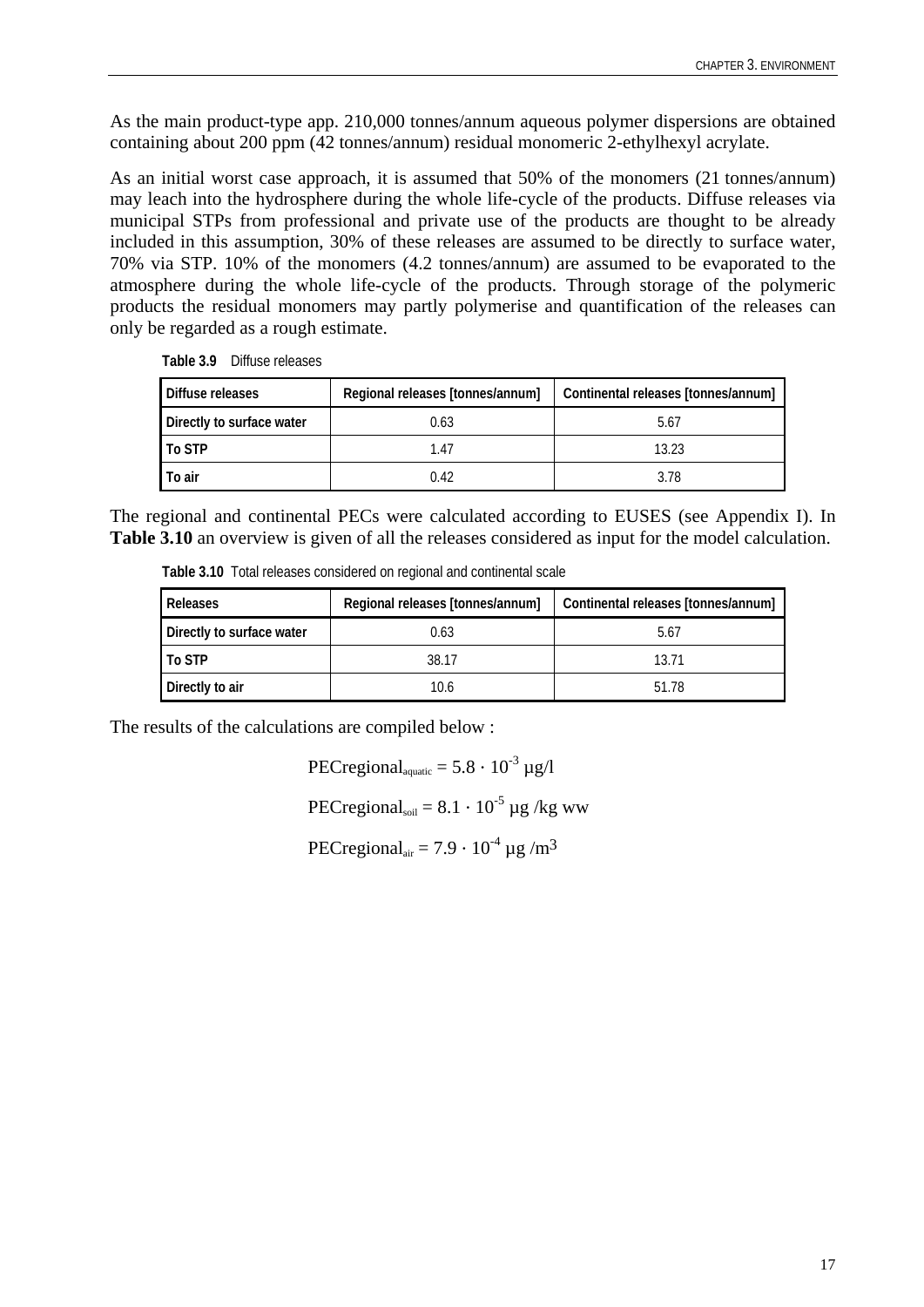#### <span id="page-25-0"></span>**3.2 EFFECTS ASSESSMENT: HAZARD IDENTIFICATION AND DOSE (CONCENTRATION)-RESPONSE (EFFECT) ASSESSMENT**

#### **3.2.1 Aquatic compartment (incl. sediment)**

#### **3.2.1.1 Toxicity test results**

#### **3.2.1.1.1 Fish**

Juhnke and Lüdemann (1978) examined the effects of 2-ethylhexyl acrylate in fish in a short-term study. As test organism *Leuciscus idus* was used. The aim of the study was to compare the reproducibility of the standard test method DIN 38 412 L 15 that was new at that time. Fish were exposed in a static system for 48 hours. Apart from the shorter exposure time the method is comparable to the OECD Guideline 203. A 48-hour  $LC_{50}$ -value of 23 mg/l was found. The corresponding  $LC_0$  and  $LC_{100}$  value was 9 mg/l and 45 mg/l. All values are nominal concentrations. As the effect concentrations exceed the water solubility of 9.6 mg/l for 2-ethylhexyl acrylate and as the possible decrease in test concentration by volatilisation of the substance was not considered, the test is regarded as invalid.

In a semi-static test BASF (1999) studied the acute toxicity of 2-ethylhexyl acrylate in the rainbow trout *Oncorhynchus mykiss.* The test was performed according to OECD Guideline 203 "Fish acute toxicity test" including the updated version of July 1992. Fish were exposed for 96 hours with daily replacement of the test water. Six test concentrations ranging nominally from 0.681 mg/l to 4.64 mg/l were used. The following effect values related to the analytically detected concentrations (mean values of the detected concentrations after 1, 24, 48 and 96 hours) are reported:

| Effect concentration                             | Effect    | Nominal concentration                     |
|--------------------------------------------------|-----------|-------------------------------------------|
| 96-hour LC <sub>50</sub> = 1.8 mg/l <sup>*</sup> | mortality | 2.15 mg/l < 96-hour $LC_{50}$ < 3.16 mg/l |
| 96-hour NOEC = $1.49$ mg/l                       | mortality | $2.15 \text{ mg/l}$                       |

|  | Table 3.11 Acute toxicity in rainbow trout |  |
|--|--------------------------------------------|--|
|--|--------------------------------------------|--|

Calculated as geometric mean from 1.49 mg/l < 96-hour LC $50 < 2.19$  mg/l

#### **3.2.1.1.2 Invertebrates**

In a short-term test with *Daphnia magna* conducted according to EEC guideline a 48-hour EC<sub>50</sub> of 17 mg/l was found. The  $EC_{50}$ -value after 24 hours was 50 mg/l. Tween 80 was used as solubiliser (BASF 1989). The given effects values are related to nominal concentrations that significantly exceed the water solubility of 9.6 mg/l for 2-ethylhexyl acrylate. The possible decrease in test concentration by volatilisation of the substance was not considered and the test is regarded as invalid.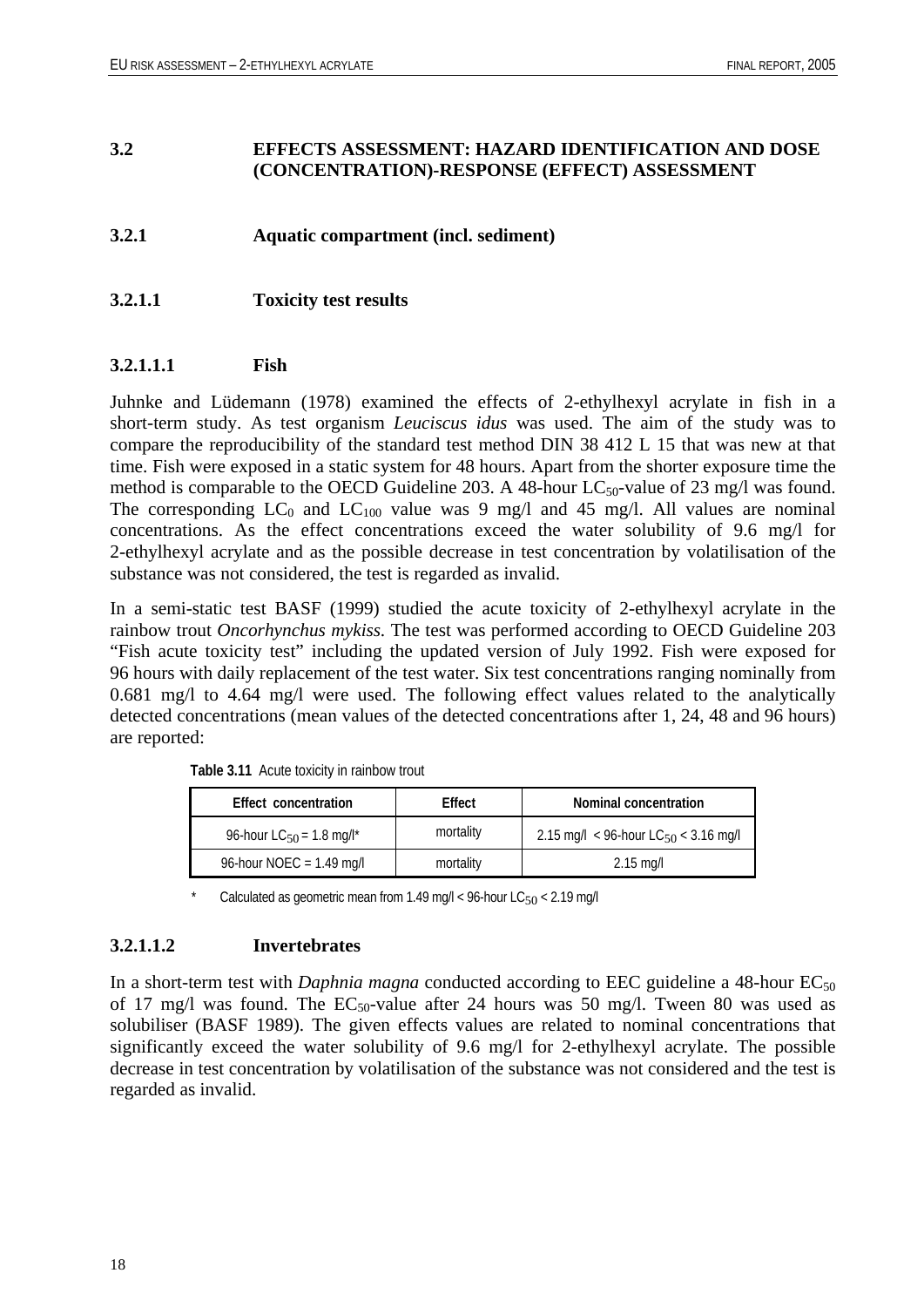<span id="page-26-0"></span>In addition, other static tests are available on *Daphnia magna* (Bringmann/Kühn 1982) and on the brine shrimp *Artemia salina* (Price et al. 1974) where only nominal concentrations are reported that are invalid and not suitable for risk assessment purpose.

BASF (2001) studied the effects of short-term exposure of *Daphnia magna* to 2-ethylhexyl acrylate according to OECD Guideline 202. The test was performed in a static and closed system in complete darkness. Darkness was chosen because of the instability of the pure substance against light (radical induced polymerisation). However, it is believed that this is not relevant for the aqueous solution and has not affected the test results. Six test concentrations ranging nominally from 3.13 mg/l to 100 mg/l were employed. The effect values were related to measured concentrations and are given below:

| <b>Effects concentration</b>  | Nominal concentration |  |
|-------------------------------|-----------------------|--|
| 48-hour $EC_0 = 0.7$ mg/l     | $25 \text{ mg/l}$     |  |
| 48-hour $EC_{50} = 1.3$ mg/l  | $46.3$ mg/l           |  |
| 48-hour $EC_{100} = 2.8$ mg/l | $100 \text{ mq/l}$    |  |

**Table 3.12** Acute toxicity in Daphnia magna

#### **3.2.1.1.3 Plants**

In a test conducted according to DIN 38 412 L 9 the toxicity of 2-ethylhexyl acrylate to the green algae *Scenedesmus subspicatus* was examined (BASF 1990). Cremophor RH 40 was used as solubiliser. Test parameter was the growth inhibition of the algae measured as chlorophyll-a-fluorescence. The following effect values related to growth rate (R) and biomass (B) were found:

| Effects on growth rate         | <b>Effects on biomass</b>      |
|--------------------------------|--------------------------------|
| 72-hour $E_R C_{10} = 30$ mg/l | 72-hour $E_B C_{10} = 23$ mg/l |
| 72-hour $E_RC_{50} = 67$ mg/l  | 72-hour $E_BC_{50} = 44$ mg/l  |
| 96-hour $E_R C_{10} = 40$ mg/l | 96-hour $E_B C_{10} = 24$ mg/l |
| 96-hour $E_R C_{50} = 67$ mg/l | 96-hour $E_BC_{50} = 47$ mg/l  |

**Table 3.13** Toxicity in algae (nominal concentrations only)

Again, the nominal concentrations exceed significantly the water solubility and the possible decrease in test concentration by volatilisation of the substance was not considered. The test is therefore regarded as invalid.

In a 72-hour static test conducted according to EEC Directive 92/69/EEC and OECD Guideline 201 the acute toxicity of 2-ethylhexyl acrylate to the green algae *Desmodesmus subspicatus* was examined (BASF 2002). The test was performed in a closed system in the nominal concentration range between 3.13 and 100 mg/l. Growth inhibition of the algae was measured as chlorophyll-afluorescence. Effect data were related to the measured concentrations.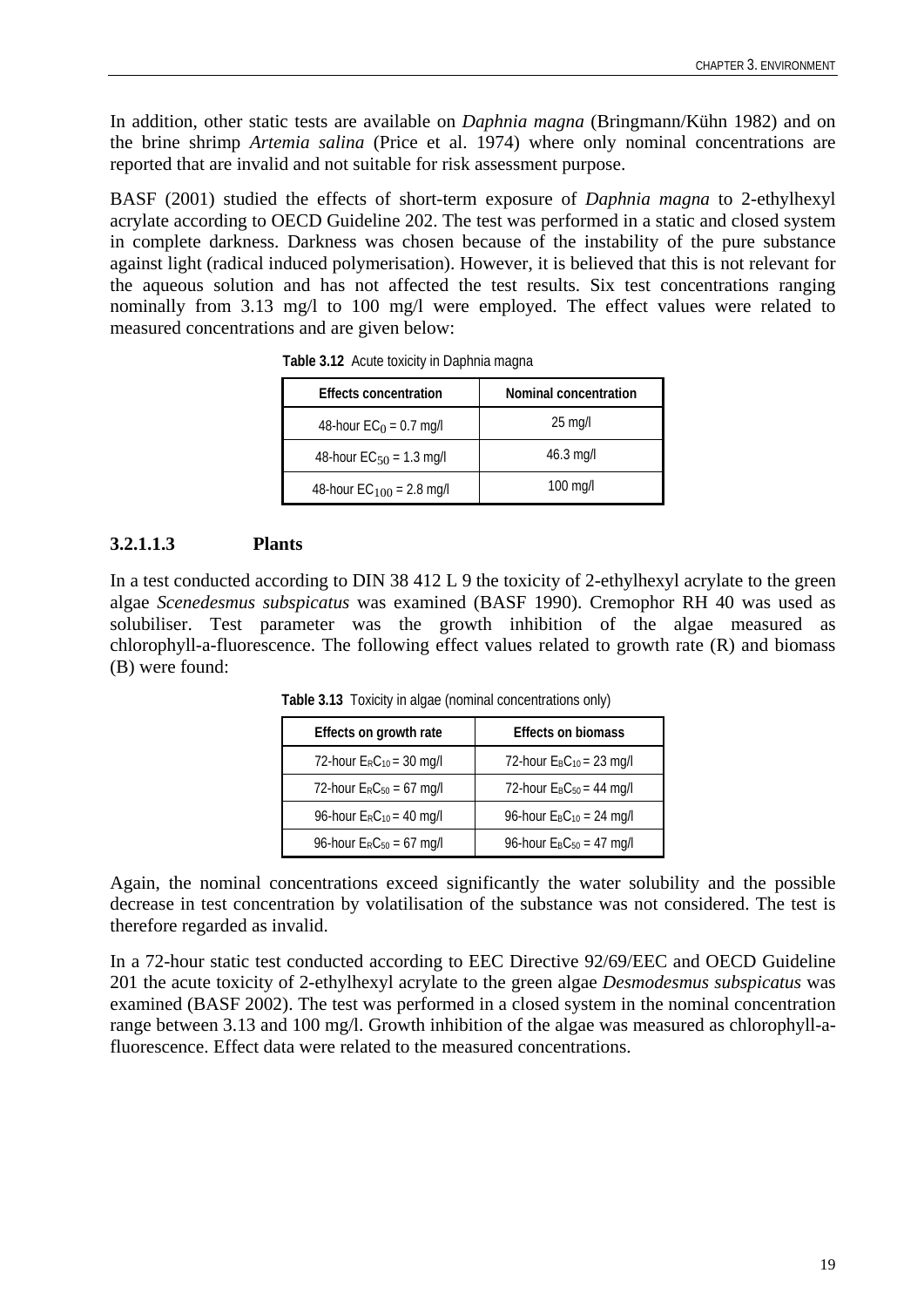<span id="page-27-0"></span>

| Effects on growth rate                                | <b>Effects on biomass</b>                             |  |  |
|-------------------------------------------------------|-------------------------------------------------------|--|--|
| 72-hour $E_R C_{10} = 0.8$ mg/l (nominal: 11.1 mg/l)  | 72-hour $E_B C_{10} = 0.55$ mg/l (nominal: 7.62 mg/l) |  |  |
| 72-hour $E_R C_{50} = 1.71$ mg/l (nominal: 23.7 mg/l) | 72-hour $E_B C_{50} = 1.17$ mg/l (nominal: 16.3 mg/l) |  |  |
| 72-hour $E_R C_{90} = 2.91$ mg/l (nominal: 40.4 mg/l) | 72-hour $E_B C_{90} = 2.38$ mg/l (nominal: 33.1 mg/l) |  |  |

In a growth inhibition test conducted with *Scenedesmus quadricauda* Bringmann and Kühn (1977, 1978) obtained an 8-day-TGK-value of > 1 mg/l. The TGK (toxic threshold concentration) corresponds to an  $EC<sub>3</sub>$ .

With the blue-green algae *Microcystis aeruginosa* as test organism Bringmann and Kühn (1978) found in the growth inhibition test an 8-day-TGK of 0.06 mg/l. Also in this study the TGK was equivalent to an  $EC<sub>3</sub>$  and was based on nominal concentrations.

In both studies no analytical monitoring was performed and it has to be expected that the algae were not in the exponential growth phase during the whole test duration. Both studies are regarded as invalid.

#### **3.2.1.1.4 Microorganisms**

The toxicity of 2-ethylhexyl acrylate to different microorganisms was examined by Bringmann and co-workers using growth inhibition tests. The following test results were obtained:

| Pseudomonas putida         | 16-hour $TGK(EC_3) > 1$ mg/l     | Bringmann/Kühn 1977   |  |
|----------------------------|----------------------------------|-----------------------|--|
| <b>Entosiphon sulcatum</b> | 48-hour TGK ( $EC_5$ ) > 10 mg/l | Bringmann 1978        |  |
| Chilomonas paramaecium     | 48-hour TGK $(EC_5) = 2.3$ mg/l  | Bringmann et al. 1980 |  |

**Table 3.15** Toxicity in microorganisms

In a test with domestic activated sludge the inhibition of oxygen uptake was examined according to guideline OECD 209 (BASF 1991b). After 30 minutes oxygen uptake was inhibited by 7% at 1,000 mg/l, the highest concentration tested. As no reference substance was tested and therefore, the sensitivity of the activated sludge is unknown, the test result should be used with care.

In a test according to DIN 38 412 L 27 the inhibition of oxygen uptake for *Pseudomonas putida* exposed to 2-ethylhexyl acrylate for 30 minutes was studied (BASF 1991c). Tween 80 was used as solubiliser. At the highest tested concentration of 10,000 mg/l no inhibition of oxygen uptake was found.

In addition to the data reported above, other test results are available, but due to missing information on test conditions they could not be checked on validity.

For microorganisms only nominal concentrations are reported and the possible decrease in test concentrations by volatilisation of the substance was not considered. In most studies the reported effect concentrations exceed significantly the water solubility of 2-ethylhexyl acrylate. Therefore, only the results reported for the protozoan species *Chilomonas paramaecium* may be considered suitable for risk assessment purpose.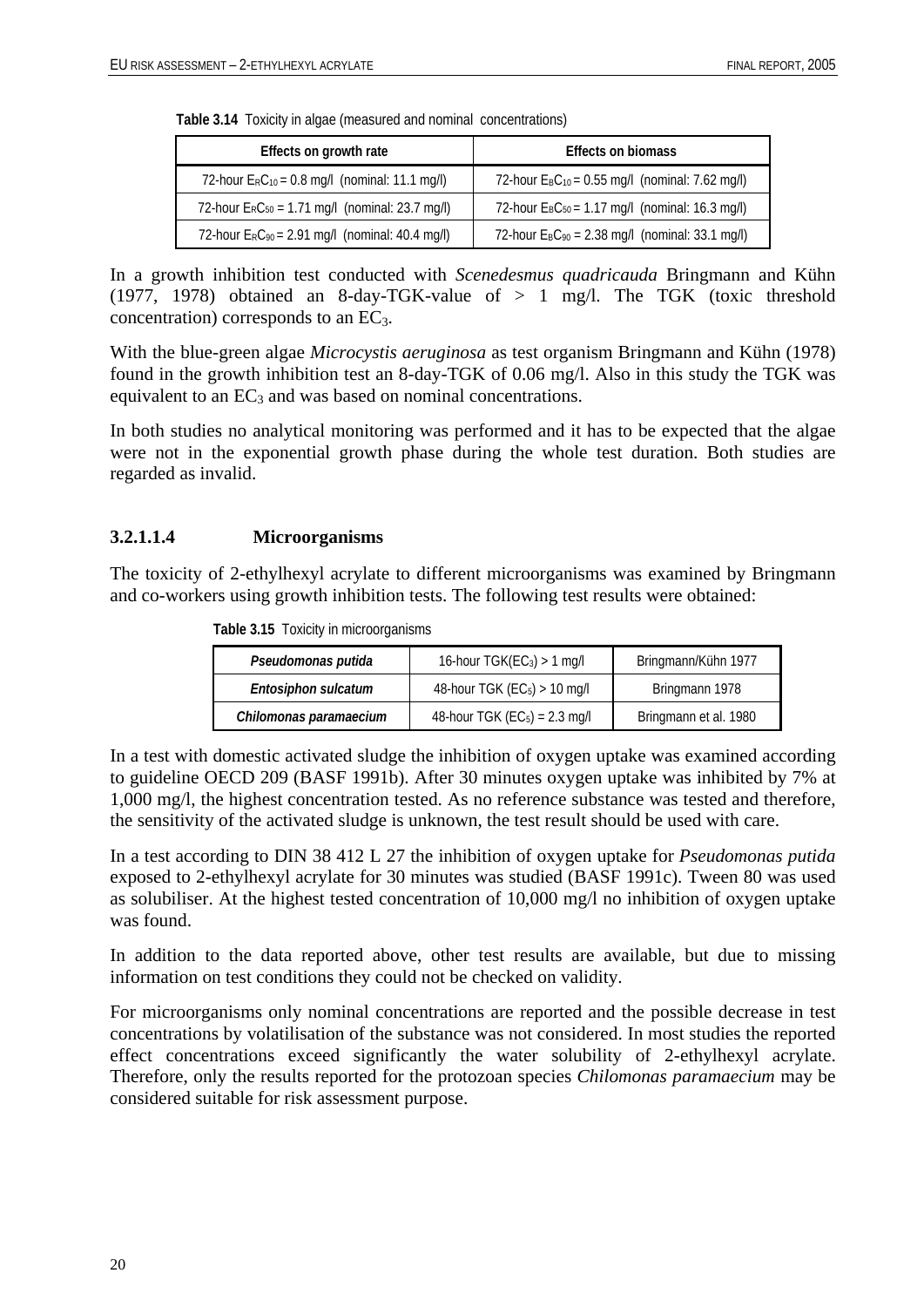#### <span id="page-28-0"></span>**3.2.1.1.5 Determination of PNEC**<sub>aqua</sub>

Due to the moderate volatility and low water solubility (9.6 mg/l) of 2-ethylhexyl acrylate only effect values based on analytically measured concentrations should be used for the derivation of the PNEC. Such results are available from three acute tests conducted under standardised conditions. The relevant  $LC_{50}$ -/EC<sub>50</sub>-values range from 1.3 mg/l (daphnids) to 1.8 mg/l (fish). The most sensitive species was *Daphnia magna* showing a 48-hour  $EC_{50}$  of 1.3 mg/l.

Short-term tests with species from three trophic levels are available; therefore an assessment factor of 1,000 is applied to this value. Therefore:

 $PNEC<sub>a</sub><sub>001</sub> = 1.3 mg/l / 1,000 = 1.3 ug/l$ 

#### **3.2.1.1.6 Determination of PNECmicroorganisms**

The most sensitive microorganism to 2-ethylhexyl acrylate was the protozoan *Chilomonas paramaecium* with a 48-hour TGK of 2.3 mg/l. Although this species does not influence the degradation processes itself, it is necessary for a proper function of a WWTP. For this kind of test result an assessment factor of 1 is proposed for the determination of PNEC<sub>microorganism</sub>. Therefore:

$$
PNEC_{microorganism} = 2.3 mg/l / 1 = 2.3 mg/l
$$

#### **3.2.1.1.7 Sediment**

There are no experimental results with benthic organisms available. The  $\text{PNEC}_{\text{sed}}$  can be provisionally calculated using the equilibrium partitioning method. However, a quantitative risk assessment is not deemed necessary for 2-ethylhexyl acrylate as no information beyond those available for the water compartment can be obtained and the substance is neither released nor distributed to sediments in significant amounts.

#### **3.2.2 Atmosphere**

Data on biotic or abiotic effects in the atmosphere are not available. Because of the short half-life of 2-ethylhexyl acrylate in the atmosphere (about 19 hours) adverse effects are not to be expected.

#### **3.2.3 Terrestrial compartment**

Data on effects to terrestrial organisms are not available.

In an indicative risk assessment for the soil compartment, the aquatic PNEC will be used and compared to the concentration in soil pore water:

PNEC<sub>soil</sub> =1.3  $\mu$ g/l (soil pore water)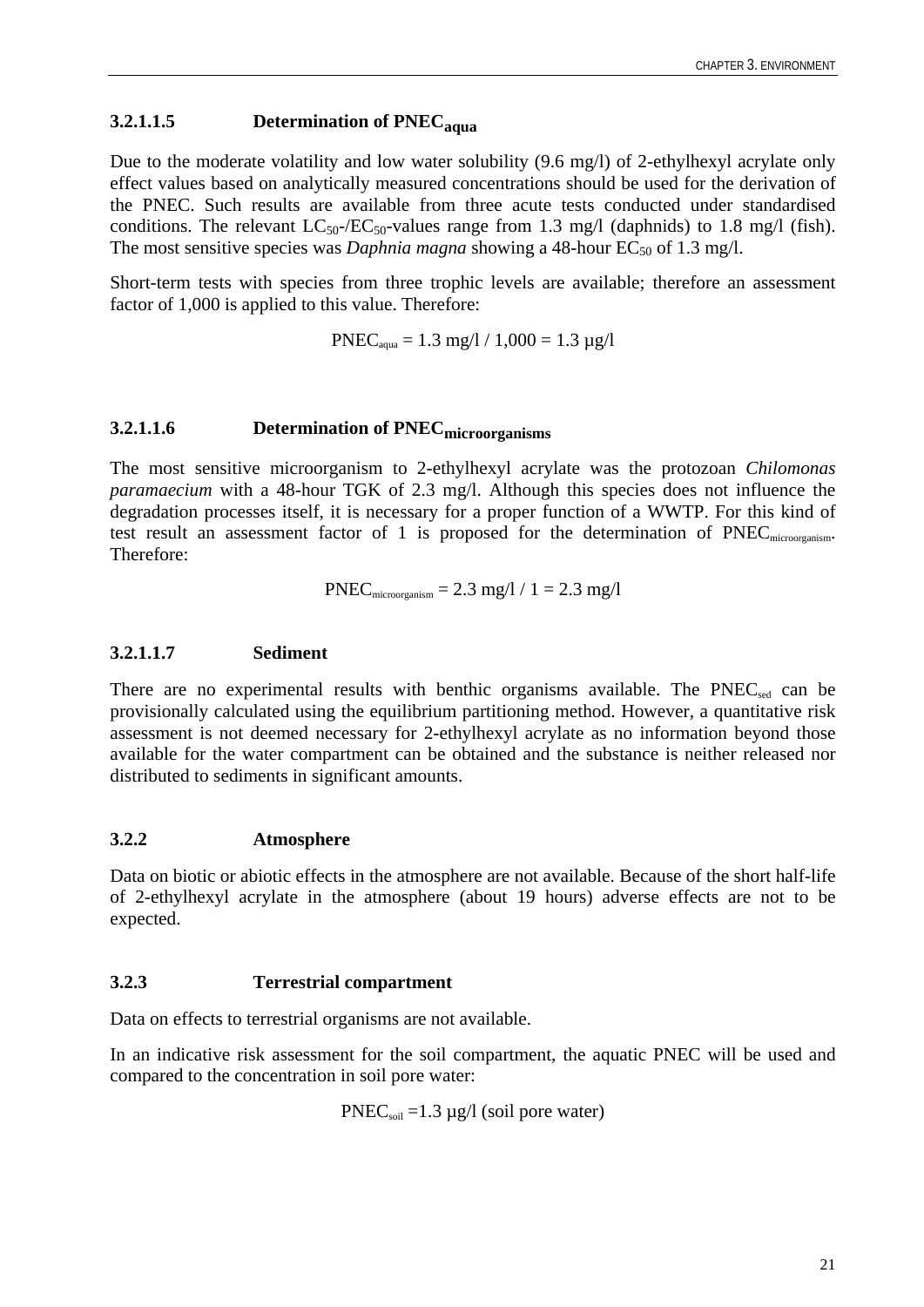#### <span id="page-29-0"></span>**3.2.4 Non compartment specific effects relevant to the food chain (secondary poisoning)**

Because 2-ethylhexyl acrylate has a log  $Kow > 3$  there is an indication of bioaccumulation potential. To evaluate whether the substance may cause toxic effects if accumulated in higher organisms the classification on the basis of mammalian toxicity data can be used.

2-Ethylhexyl acrylate is not classified as Very Toxic or Toxic or Harmful and there are no adequate data from dietary toxicity tests which can be used for the determination of PNEC<sub>oral</sub>. Therefore a quantitative assessment of secondary poisoning can not be performed but improvement of the data basis is not considered to be of high priority for 2-ethylhexyl acrylate.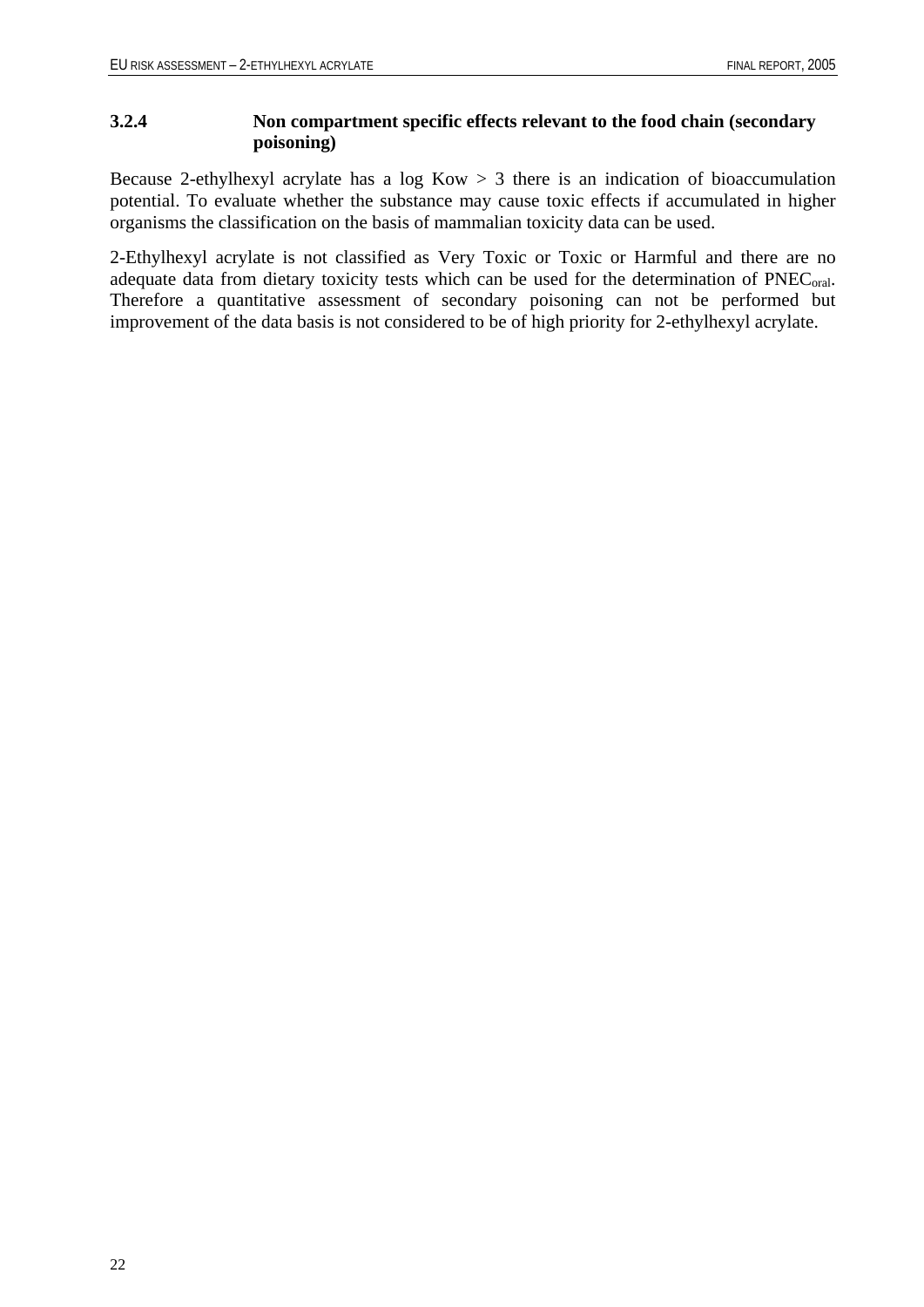#### <span id="page-30-0"></span>**3.3 RISK CHARACTERISATION**

**3.3.1 Aquatic compartment (incl. sediment)** 

#### **3.3.1.1 Water**

#### **3.3.1.1.1 Waste water treatment plants**

An evaluation of the inhibition to microorganisms in WWTPs would seem most relevant for those situations where 2-ethylhexyl acrylate containing waste water is released to domestic treatment plants. Excluding therefore the production sites which are known to have their own industrial treatment plant, the effluent concentration calculated for the formulation of aqueous polymer dispersions is used for the initial assessment. Therefore:

 $PEC<sub>microorganisms</sub> = 6 µg/l$ 

With a PNEC<sub>microorganisms</sub> of 2.3 mg/l, the PEC/PNEC ratio amounts to 0.003 and therefore a risk to microorganisms in WWTPs is not to be expected.

**Conclusion (ii)** There is at present no need for further information and/or testing and for risk reduction measures beyond those which are being applied already.

#### **3.3.1.1.2 Surface waters**

In **Table 3.16** the comparison between PEC and PNEC (1.3 µg/l) for all relevant exposure scenarios are presented.

| Scenario                                           | $C_{local}$ + $PEC_{regional}$ = $PEC_{local}$ $\mu$ g/l] | <b>PEC/PNEC</b> |
|----------------------------------------------------|-----------------------------------------------------------|-----------------|
| production and processing:<br>site A<br>site B     | $0.13 + 0.006 = 0.14$<br>$0.005 + 0.006 = 0.01$           | 0.1<br>0.008    |
| formulation of aqueous polymer dispersions         | $0.6 + 0.006 = 0.6$                                       | 0.5             |
| processing/use of water based adhesives and paints | $0.1 + 0.006 = 0.1$                                       | 0.08            |
| paper recycling                                    | $0.5 + 0.006 = 0.5$                                       | 0.4             |

**Table 3.16** PEC/PNEC ratios for surface water

As for all exposure scenarios  $PEC/PNEC < 1$ , a risk for the aquatic compartment of the environment is not deduced for the present data configuration.

**Conclusion (ii)** There is at present no need for further information and/or testing and for risk reduction measures beyond those which are being applied already.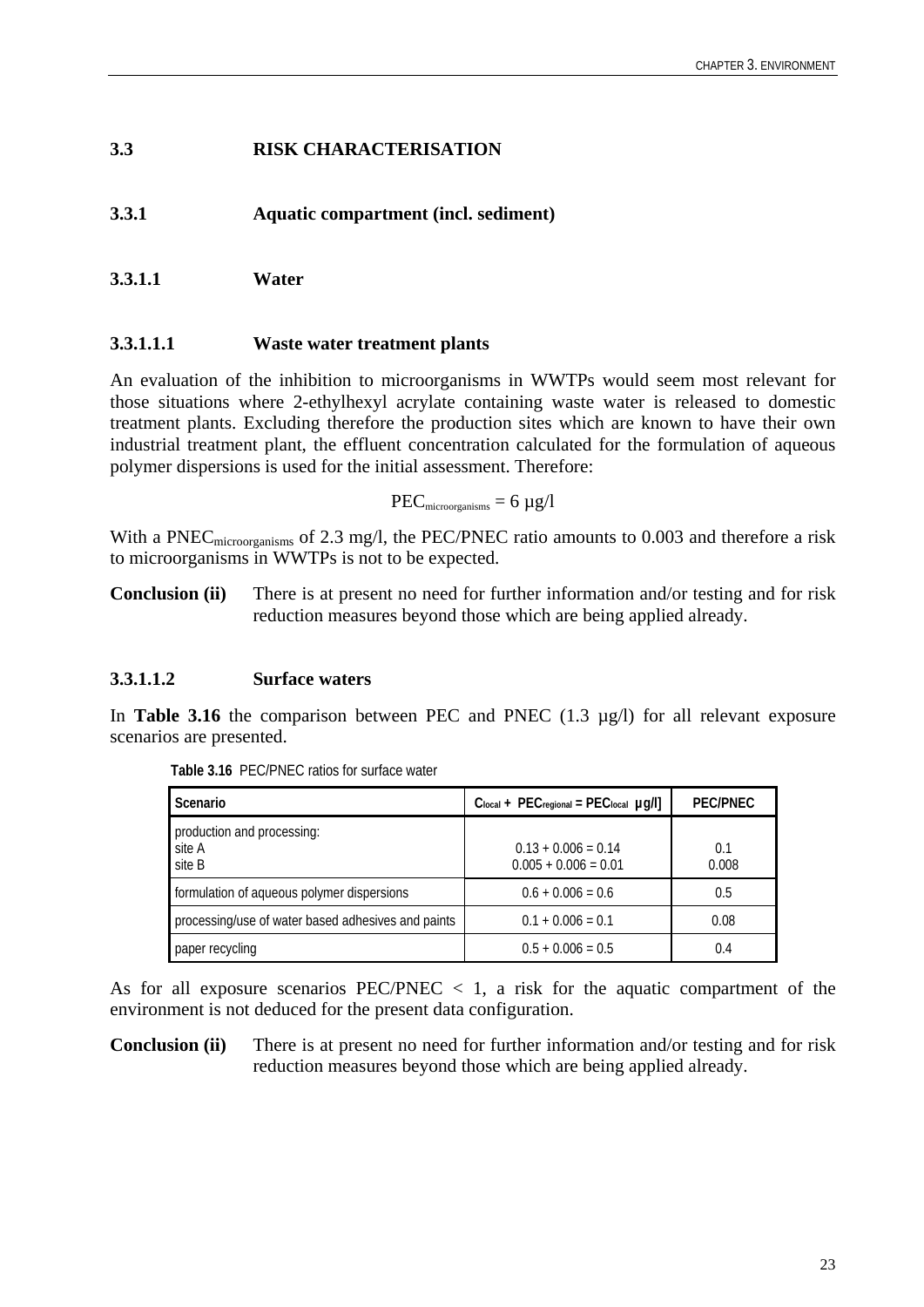#### <span id="page-31-0"></span>**3.3.1.1.3 Sediment**

Neither monitoring data on concentrations of 2-ethylhexyl acrylate in sediment nor experimental results with benthic organisms are available.

A quantitative risk assessment based on the equilibrium partitioning method on the effects and the exposure side is not necessary as no information beyond those available for the water compartment can be obtained.

From the results for the water phase it can be concluded that no further testing has to be recommended for the sediment compartment because 2-ethylhexyl acrylate is neither released nor distributed to sediments in significant amounts.

**Conclusion (ii)** There is at present no need for further information and/or testing and for risk reduction measures beyond those which are being applied already.

#### **3.3.2 Atmosphere**

Due to the short atmospheric lifetime ( $t_{1/2}$  = 19 hours), biotic or abiotic adverse effects upon the atmosphere are not expected from 2-ethylhexyl acrylate.

Therefore, qualitatively, no risk is deduced for this compartment.

**Conclusion (ii)** There is at present no need for further information and/or testing and for risk reduction measures beyond those which are being applied already.

#### **3.3.3 Terrestrial compartment**

A site specific exposure scenario representing a worst case situation for production, processing and use of 2-ethylhexyl acrylate was used for a PEC calculation. Due to atmospheric deposition in the vicinity of this site, the concentration in the soil porewater is expected to be PEClocal<sub>porewater</sub> = 0.08  $\mu$ g/l. The regional background concentration is considered to be negligible. An indicative risk assessment can be performed with the aquatic PNEC:

#### $PEC/PNEC = 0.08 / 1.3 = 0.06$

As  $PEC/PNEC < 1$ , a risk for the soil compartment is not identified.

**Conclusion (ii)** There is at present no need for further information and/or testing and for risk reduction measures beyond those which are being applied already.

#### **3.3.4 Secondary poisoning**

As 2-ethylhexyl acrylate does present indications of a bioaccumulation potential, a risk characterisation for secondary poisoning seems opportune.

A PEC<sub>oral, fish</sub> of 0.1 mg/kg<sub>wet fish</sub> had been calculated (see Section 3.1.5). However, no adequate data from dietary toxicity tests for the determination of a PNEC are available.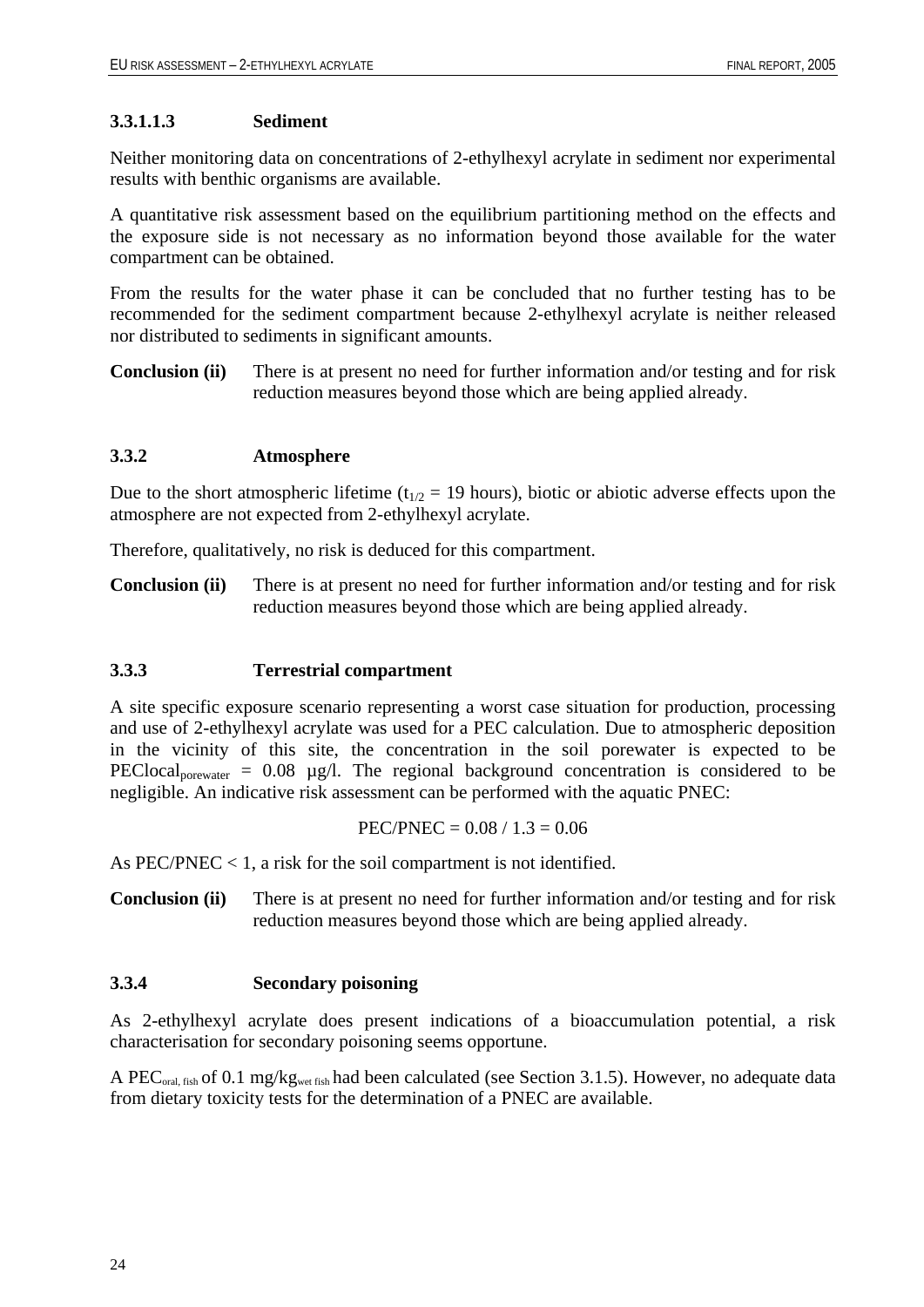2-Ethylhexyl acrylate is not classified as Very Toxic or Toxic or Harmful. Therefore, qualitatively no risk is identified for secondary poisoning and improvement of the data basis seems not of high priority.

**Conclusion (ii)** There is at present no need for further information and/or testing and for risk reduction measures beyond those which are being applied already.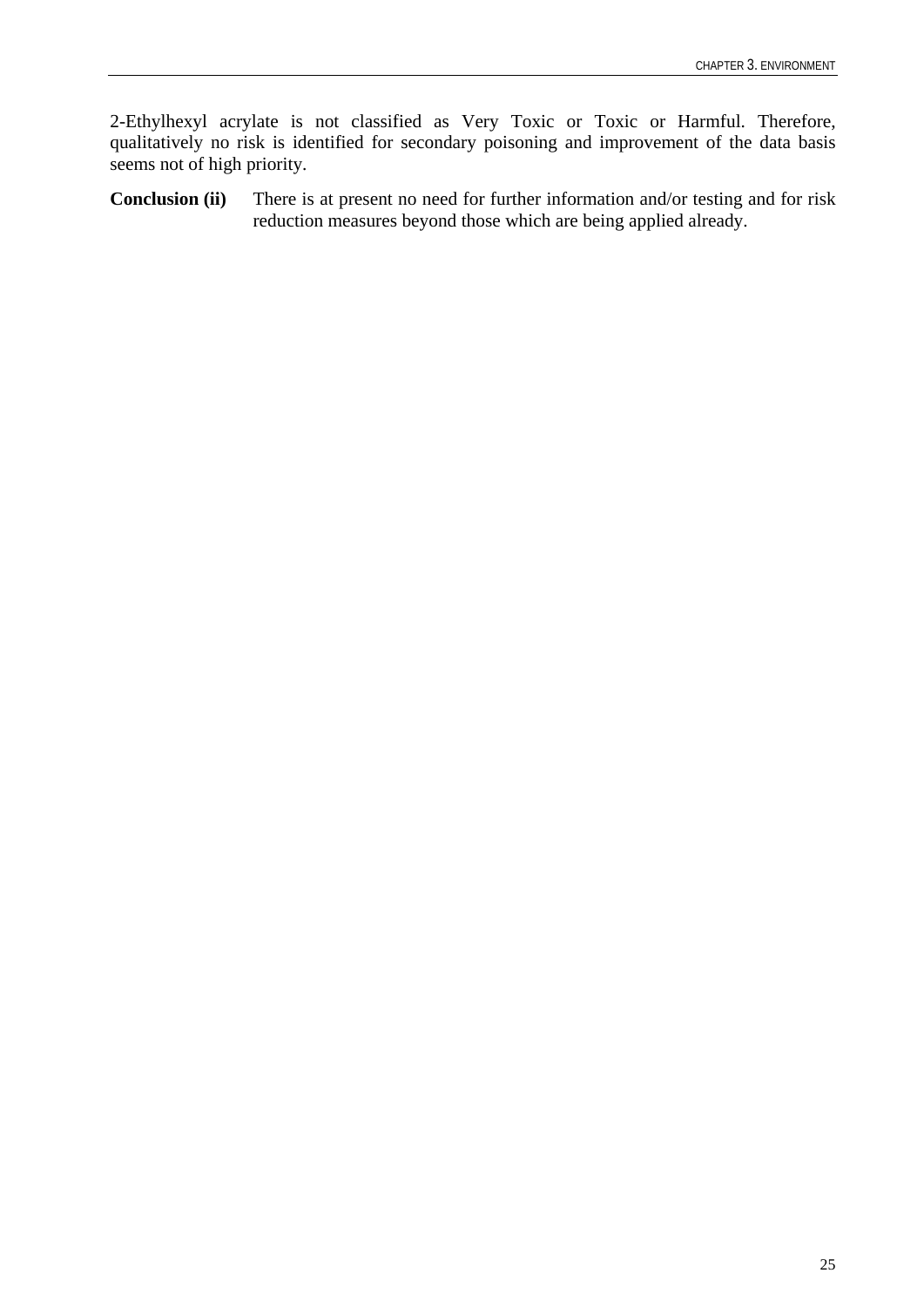## <span id="page-33-0"></span>**4 HUMAN HEALTH**

## **4.1 HUMAN HEALTH (TOXICITY)**

#### **4.1.1 Exposure assessment**

#### **4.1.1.1.1 General discussion**

2-ethylhexyl acrylate (2-EHA) is mainly used as a monomer in the chemical industry for the manufacture of polymeric chemicals, which are processed further to aqueous polymer dispersions (approximately 50% polymer). The polymers and polymer dispersions are used in different products e. g. in adhesives, in printing inks and as binders in paints (see Section 4.1.1.2).

According to information provided by the manufacturers, aqueous polymer dispersions may contain residual monomer contents of 0.02% 2-EHA (BUA, 1991). In latex coatings, for instance, residual 2-EHA concentrations are generally 0.08% or less (BAMM, 1993).

In addition, monomeric 2-EHA is an additive in preparations, which are applied in the building trade as floor coatings and road-marking materials. The concentration of monomeric 2-EHA amounts up to 21%.

For workers the inhalative and dermal exposure routes are the most likely.

According to the Swedish product register, 2-EHA is used e.g. in lubricants/greases. The consumer products are offered in wholesale and retail trade, e.g. in repair shops for cars and motor vehicles, as products for personal and household use (as per February 1995) and in agriculture.

Consumers use e.g. dispersion paints or lubricants and greases which may contain 2-EHA as a residual monomer. Thus, the consumer may be exposed to 2-EHA via the inhalatory and dermal routes.

#### **4.1.1.2 Occupational exposure**

The exposure assessment generally aims at assessing exposure levels representing the reasonable worst case situation. The reasonable worst case is regarded as the level of exposure which is exceeded in a small percentage of cases over the whole spectrum of likely circumstances of use for a specific scenario.

The assessment of inhalation exposure is mainly based on measured exposure levels from which, if possible,  $90<sup>th</sup>$  or  $95<sup>th</sup>$  percentiles are derived as representing reasonable worst case situations. For the purpose of exposure assessment only data measured later than 1990, if available, are taken. Scenarios are clustered as far as possible to make the description of exposure transparent.

Beside inhalation exposure, dermal exposure is assessed for each scenario. Two terms can be used to describe dermal exposure: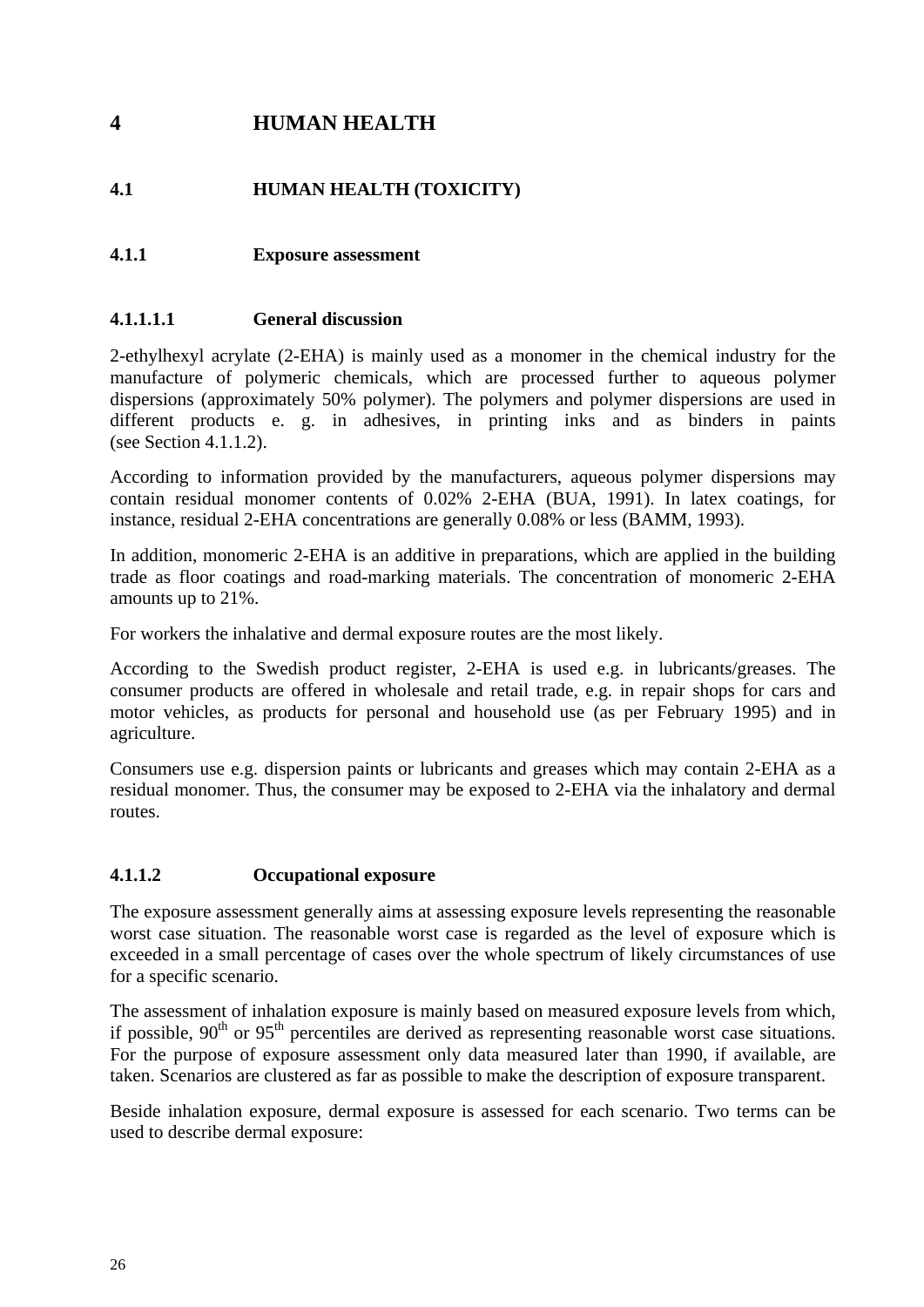Potential dermal exposure is an estimate of the amount of a substance landing on the outside of work wear and on the exposed skin.

Actual dermal exposure is an estimate of the amount of a substance actually reaching the skin.

There is an agreement between the EU-member states, within the framework of existing substances, to assess, as a rule, dermal exposure as exposure to hands and parts of the forearms. In this, the main difference between both terms, potential and actual, is the protection of hands and forearms by work wear and, more importantly, the protection by gloves. Within this exposure assessment, the exposure reducing effect achievable by gloves is only considered if information is provided, that for a certain scenario gloves are a widely accepted protective measure and that the gloves are fundamentally suitable for protection against the substance under consideration. As a measure for the latter, tests according to DIN EN 374 are taken as criteria. For most down stream uses it is commonly known, that gloves are not generally worn. In these cases, dermal exposure is assessed as actual dermal exposure for the unprotected worker. Since often quantitative information on dermal exposure is not available, the EASE model is used for assessing dermal exposure, at the most.

Industrial activities using monomeric 2-EHA present opportunities for exposure. Exposure ranges depend on the particular operation and the risk reduction measures in use. Concerning dermal exposure, on account of the highly irritative effect of 2-EHA and preparations containing  $> 21\%$  of the substance (see Section 4.1.3.2), workers avoid immediate dermal contact to a large extent by using PPE (here gloves) and by applying appropriate working techniques.

There is only one occupational exposure limit for 2-EHA in Germany, amounting to about  $82 \text{ mg/m}^3$  (10 ml/m<sup>3</sup>), which may not be exceeded even short-term (15-minute average) (TRGS 900, 1996).

The odour threshold levels for monomeric 2-EHA which are described in the literature amount to between 0.55 mg/m<sup>3</sup> (0.07 ml/m<sup>3</sup>) and 1.4 mg/m<sup>3</sup> (0.17 ml/m<sup>3</sup>) (Brauer, 1992). It cannot be judged if this odour threshold provides an indicator for situations where industrial hygiene and/or engineering controls may need to be implemented.

The widespread industrial and skilled-trade applications of polymer dispersions containing residual 2-EHA monomer (< 0.08%) comprise uses in paints, lacquers, varnishes, moulding materials, impregnating agents and applications in adhesives and adhesive tapes. According to the Swedish product register 2-EHA is also used in lubricant/greases. In many cases, the polymeric dispersions are further processed to products, so that the concentration of the residual monomer decreases. However, the preparations are also directly used. Based on the low vapour pressure of the substance (12 Pa) and the low concentration of 2-EHA, the corresponding exposure scenario is expected to be of minor relevance for inhalation exposure. On account of the sensitising effect of the substance the scenario is described in view of dermal exposure.

Relevant occupational exposure scenarios are to be expected in the following areas:

- production of 2-EHA and polymerisation (Scenario 1),
- formulation of preparations containing up to 21% 2-EHA (Scenario 2),
- use of formulations containing monomeric 2-EHA in the building trade (Scenario 3),
- use of dispersions with residual monomeric 2-EHA  $( $0.08\%$ )$  (Scenario 4).

A decision on the importance of exposure scenarios is made in comparison with the "critical exposure level" derived on toxicological data. For 2-EHA, the critical exposure level amounts to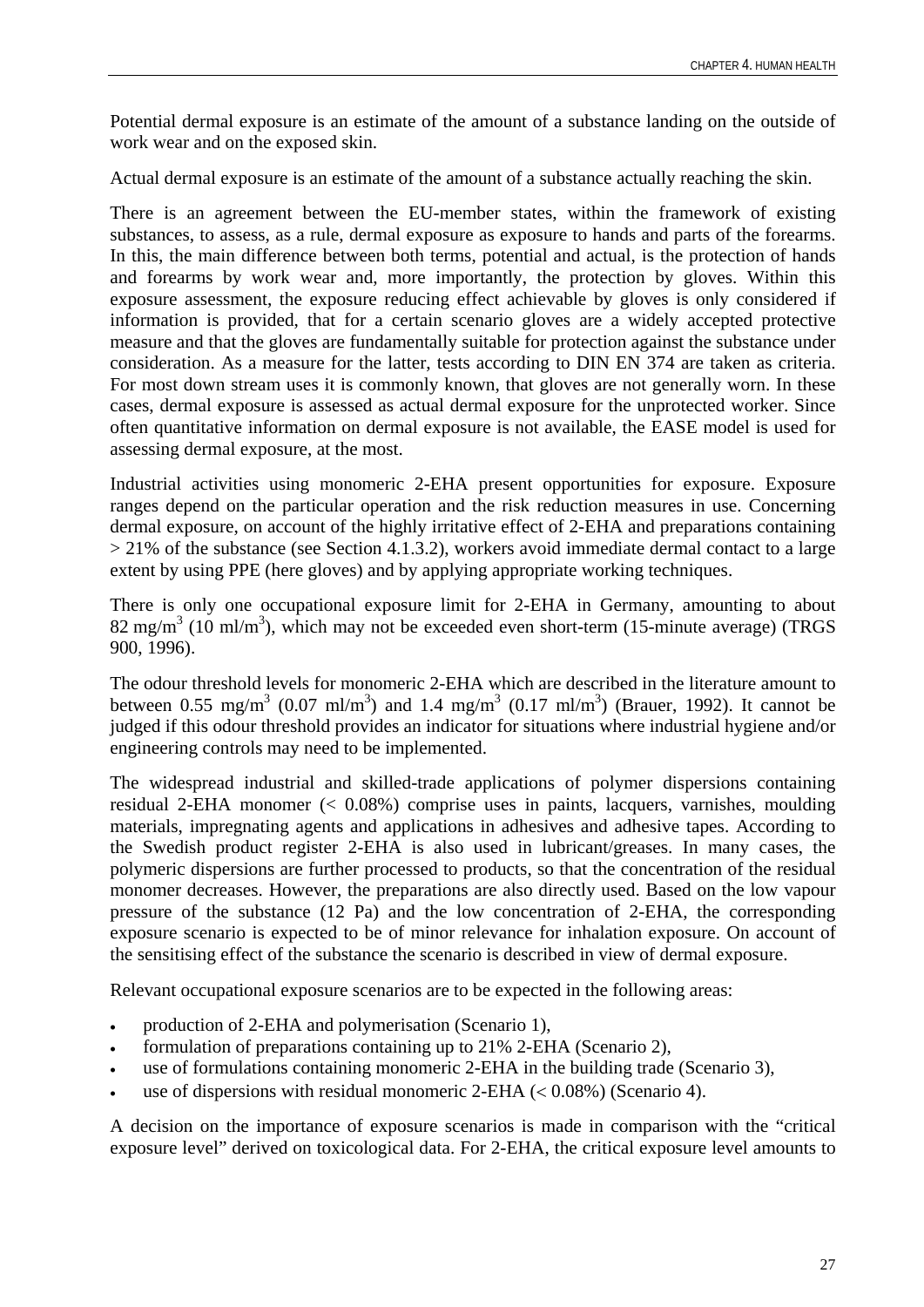<span id="page-35-0"></span> $6.4 \text{ mg/m}^3$ . Within this occupational risk assessment, concern will be expressed for scenarios with exposure levels above this concentration. Therefore, exposure scenarios with anticipated exposure levels  $\langle 1 \text{ mg/m}^3$ , being considerably below this concentration, are regarded to be of minor relevance. These scenarios are therefore not described in detail and are not assessed quantitatively.

#### **4.1.1.2.1 Production of 2-EHA and polymerisation (Scenario 1)**

2-EHA is synthesised continuously in closed systems as a result of 2–ethyl hexanol and acrylic acid reacting in the boiling heat (acid-catalyzed esterification). Purification of the product is achieved via several stages of distillation (BUA, 1991).

2-EHA is transported in rail tank cars, tank trucks, barges and drums. In-company transportation mainly takes place in a closed system. Exposure associated with transport of this chemical would result from loading, unloading and drumming operations.

For the purpose of storage the substance is stabilised against spontaneous polymerisation using hydroquinone or hydroquinone monomethyl ether (BUA, 1991).

The monomer is processed further to polymers in closed systems, mainly to approximately 50% aqueous polymer dispersions. Typical specifications of residual monomer content of 2-EHA in these polymers are between 0.02-0.08% (BAMM, 1993, BUA 1991).

In the area of production and further processing of the substance exposure is possible during sampling, filling operations, reprocessing and cleaning, and maintenance works. Generally, it is to be assumed, that within the large-scale chemical industry high standards of control are practised even if the containment may be breached, e.g. during maintenance and the taking of process samples. Inhalation exposure in other areas is normally minimised by technical equipment (e.g. special designed filling stations, local exhaust ventilation).

#### *Inhalation Exposure Workplace Measurements*

| Job category / activities         | Years of<br>measurement | Number of<br>samples <sup>1)</sup> | Range of measurement<br>data [mg/m <sup>3</sup> ] | 95 <sup>th</sup> percentile [mg/m <sup>3</sup> ] |  |  |
|-----------------------------------|-------------------------|------------------------------------|---------------------------------------------------|--------------------------------------------------|--|--|
| 8-hour time weighted average      |                         |                                    |                                                   |                                                  |  |  |
| Production operations             | 1997                    | 28                                 | < 2.9                                             | 1.3                                              |  |  |
| Emulsion polymer plant            | 1993-1995               | 187                                | < 7.2                                             |                                                  |  |  |
|                                   |                         |                                    |                                                   |                                                  |  |  |
| Drumming / loading                | 1993-1995               | 20                                 | $0.75 - 4.5$                                      |                                                  |  |  |
| Maintenance                       | 1997                    | 20                                 | < 7.6                                             | 2.8                                              |  |  |
| Maintenance                       | 1993-1995               | 63                                 | $0.02 - 3.5$                                      |                                                  |  |  |
| EP collection / disposal          | 1997                    | 14                                 | < 2.5                                             | 2                                                |  |  |
| Quality assurance                 | 1993-1995               | 9                                  | < 0.009                                           |                                                  |  |  |
| All workplaces described<br>below | 1995-2001               | 332 (27)                           | $< 0.0038 - 8.4$                                  | 0.48                                             |  |  |

**Table 4.1** 2-EHA exposures (8-hour TWA) at workplaces during production and further processing (provided by 3 producers)

Table 4.1 continued overleaf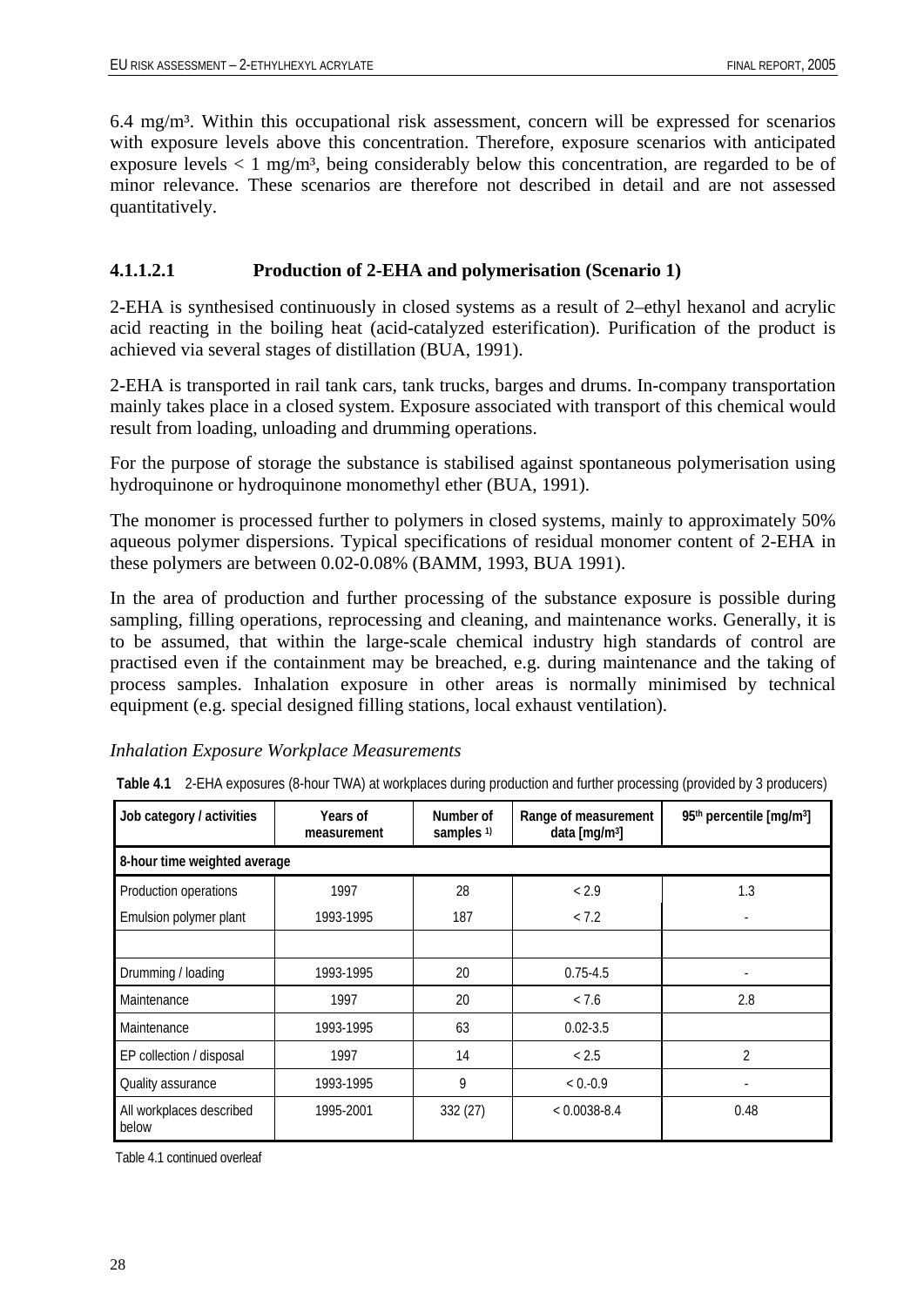| Job category / activities                                   | Years of<br>measurement | Number of<br>samples <sup>1)</sup> | Range of measurement<br>data [mg/m <sup>3</sup> ] | 95 <sup>th</sup> percentile [mg/m <sup>3</sup> ] |
|-------------------------------------------------------------|-------------------------|------------------------------------|---------------------------------------------------|--------------------------------------------------|
| Production (closed system)                                  | 1995-2000               | 97 (3)                             | $< 0.0084 - 8.4$                                  | 0.54                                             |
| Subsequent users<br>(closed system)                         | 1995-2000               | 173(9)                             | $< 0.0038 - 2.45$                                 | 0.077                                            |
| Laboratory<br>(ventilation, exhaustion)                     | 1995-2000               | 47(8)                              | $< 0.0076 - 2.22$                                 | 0.3                                              |
| Pilot plants<br>(ventilation, exhaustion,<br>closed system) | 1995-2000               | 5(2)                               | $< 0.0076 - 0.29$                                 |                                                  |
| Filling/Storage<br>(ventilation, exhaustion)                | 1995-2000               | 4(2)                               | $0.05 - 3.06$                                     |                                                  |
| Maintenance<br>(ventilation, exhaustion)                    | 1995-2000               | 2(2)                               | 0.023-0.092                                       |                                                  |
| Waste disposal<br>(ventilation, exhaustion)                 | 1995-2000               | 4(1)                               | 0.038-0.36                                        |                                                  |

**Table 4.1 continued** 2-EHA exposures (8-hour TWA) at workplaces during production and further processing (provided by 3 producers)

1) In brackets: number of plants

For the purpose of determining 2-EHA in the air at the workplace, the substance is adsorbed to activated charcoal and then desorbed using carbon disulphide and determined gas-chromatographically. The detection limit of the method amounts to 0.08 mg/m<sup>3</sup> (0.01 ml/m<sup>3</sup>) (BASF, 1994). In most cases, no individual measurement results were provided by industry but pooled measurement data, in part only described as below a certain value (e.g. 1/10 of the OEL).

Due to the measurement method and the measurement strategy which were employed, the currently available measurement results are regarded as valid.

In the literature published personal monitoring data demonstrate, that on a routine basis, individuals involved in the production of 2-EHA are exposed to air concentrations that are generally lower than 8.3 mg/m<sup>3</sup> (1.1 ml/m<sup>3</sup>) (BAMM, 1993).

On the basis of the presented measurement results (see **Table 4.1**) it is not possible to calculate a  $90<sup>th</sup>$  percentile as the reasonable worst case representing all data collectives. The  $95<sup>th</sup>$  percentiles provided for data collectives obtained 1995-2002 reveal that exposure levels have decreased. However, it is not known, whether the data from 1995-2000 is representative for all producers and users. Therefore, at present, the highest  $95<sup>th</sup>$  percentile of 2.8 mg/m<sup>3</sup> is taken as representing the reasonable worst case situation.

No information on short term exposure is available.

# *EASE estimation*

EASE estimation for the production and further processing of monomeric 2-EHA:

- Input parameters:  $T = 20^{\circ}$ C, closed system, significant breaching, LEV present, vapour pressure 12 Pa
- Exposure level:  $(0.5-1 \text{ ml/m}^3)$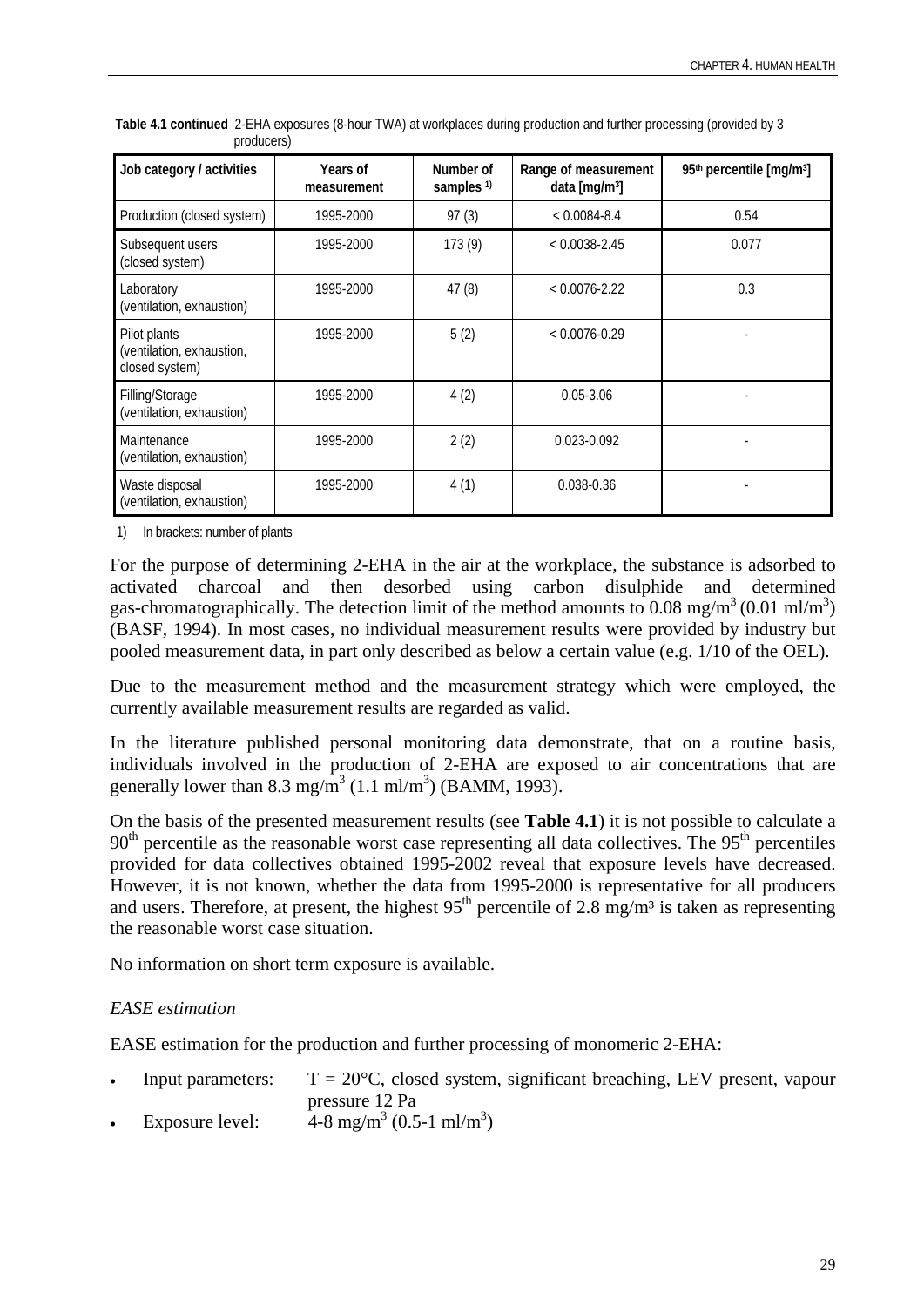# *Conclusion*

The reasonable worst case of 2.8 mg/m<sup>3</sup> and the result of the estimation using the EASE model  $(4 - 8 \text{ mg/m}^3, 0.5 - 1 \text{ ml/m}^3)$  are in agreement, although the 95<sup>th</sup> percentile is slightly below the lower level of the assessed range. It has to be kept in mind, that the vapour pressure of 2-EHA is rather low. For the assessment of the risks of daily inhalation exposure 2.8 mg/m<sup>3</sup> (8-hour TWA) should be taken.

It is to be assumed that the substance is processed daily. Consequently, the duration and the frequency of exposure to 2-EHA are assumed to be daily and for the entire length of the shift.

Measurement values on short term exposure are not available. The assessment of short term exposure using the EASE model has some limitations. The model leads to exposure level of 4-8 mg/m³ for the time the activity under consideration is carried out, e.g. 1 hour. Based on the low vapour pressure of 2-EHA, the lower value seems to be reasonable. Since this level  $(4 \text{ mg/m}^3)$  is only slightly above the assessed 8-hour TWA, it does not provide useful information for the risk assessment.

# Dermal exposure

When producing and further processing 2-EHA dermal exposure could occur during activities like drumming, sampling, cleaning, maintenance and repair work. For the unprotected worker, according to the EASE model, potential dermal exposure is assessed as follows:

- Input parameters: Non dispersive use, direct handling, intermittent
- Exposure level: 0.1-1 mg/cm<sup>2</sup>/day.

Considering an exposed area of  $420 \text{ cm}^2$  (palms of hands) the model yields an exposure level of 42-420 mg/person/day.

For assessing actual dermal exposure levels, it has to be considered that the substance is manufactured and further processed primarily in closed systems and that the use of PPE (here gloves and eye protection) during exposure relevant activities is highly accepted in the largescale chemical industry. Furthermore, on account of the highly irritative effect of pure 2-EHA as well as of preparations ( $> 21\%$  2-EHA) it is assumed that, as a rule, daily repeated immediate skin contact is avoided to a large extent by using personal protective equipment (here: gloves) and by applying appropriate working techniques. Therefore daily repeated actual dermal exposure is assessed as negligible. According to the discussion on the revision of the TGD (worker exposure) the experts concluded not to assess dermal exposure for the handling of corrosive or highly irritative formulations.

Single dermal contacts may occasionally occur during activities like drumming, filling, cleaning and maintenance. For this scenario, potential dermal exposure is assessed applying the EASE model:

- Input parameters: Direct handling, non dispersive use, incidental
- Exposure level: 0-0.1 mg/cm<sup>2</sup>/day.

Because workers avoid contact with highly irritative substances it is to be assumed that rather small skin areas are exposed. Considering an exposed area of  $105 \text{ cm}^2$  the exposure level amounts to 0-10.5 mg/person/day. This exposure level should be taken for assessing the risks of occasional but not daily dermal exposure.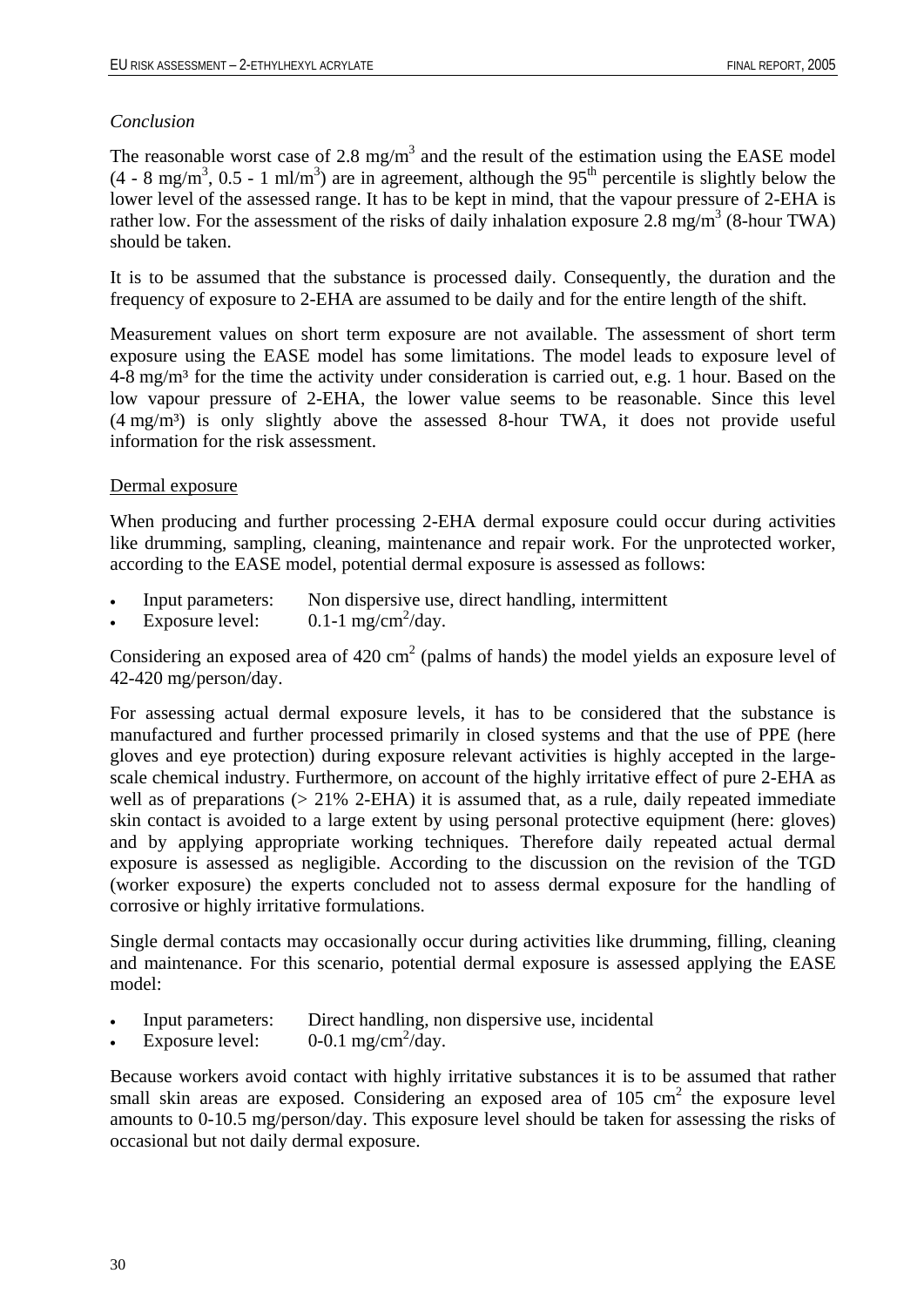In the case of occasional cleaning and maintenance of the plant (e.g. during "shut down" of the plant), larger skin areas than during usual daily work may be exposed and complex mixtures may be involved. If the highly irritative substance is handled, workers avoid immediate contact. This effect is not present if diluted solutions (concentration below 21% 2-EHA) are handled. An EASE estimation:

- Input parameters: Non dispersive use, direct handling, intermittent
- Level of exposure:  $0.1$ -1 mg/cm<sup>2</sup>/day

leads under consideration of a skin area of 1,300 cm² (both hands and parts of the forearms) and a concentration of 21% 2-EHA to exposure levels of 27-270 mg/person/day for occasional (not daily) exposure during cleaning and maintenance activities.

# *Conclusions*

Taking into account the high irritative effect of 2-EHA, daily exposure is assessed as negligible. Nevertheless, occasional exposure of  $0 - 10.5$  mg/person/day is possible (not daily).

In case of cleaning and maintenance activities (e.g. during shut down of a plant), higher dermal exposure of 27 - 270 mg/person/day are possible. It is to be assumed, that these exposure levels occur once a year for several days.

Exposure to the eyes is largely avoided by using eye protection.

# **4.1.1.2.2 Formulation of preparations containing up to 21% 2-EHA (Scenario 2)**

According to information provided by one producer formulations on monomer basis used in the building trade (such as, for example, floor coatings, road-marking substances) may contain 2-EHA in concentrations up to 21%.

Formulating works of 2-EHA may occur in large scale chemical companies as well as in small and medium-sized formulating companies. A research project of BAuA revealed that in small and medium-sized companies beneath high level of protection also lower levels are observed, e.g. workplaces are not equipped with ventilation systems and workers not wearing gloves although both measures are required (Voullaire, Kliemt, 1995).

It is to be assumed, that floor coatings and road-marking agents are produced batch wise. In this, exposure relevant activities are performed not during the whole shift but for a limited duration.

# Inhalation exposure

#### *Workplace measurements*

No data on exposure levels of 2-EHA at the workplace are available.

For the manufacture of formulations in the large scale chemical industry, exposure levels are regarded to be similar as those given for the production (see **Table 4.1**). Taking into account that exposure relevant activities are not performed during the whole shift (batch wise production), daily exposure is assumed to be lower. However, these results are not regarded to be representative for all formulators.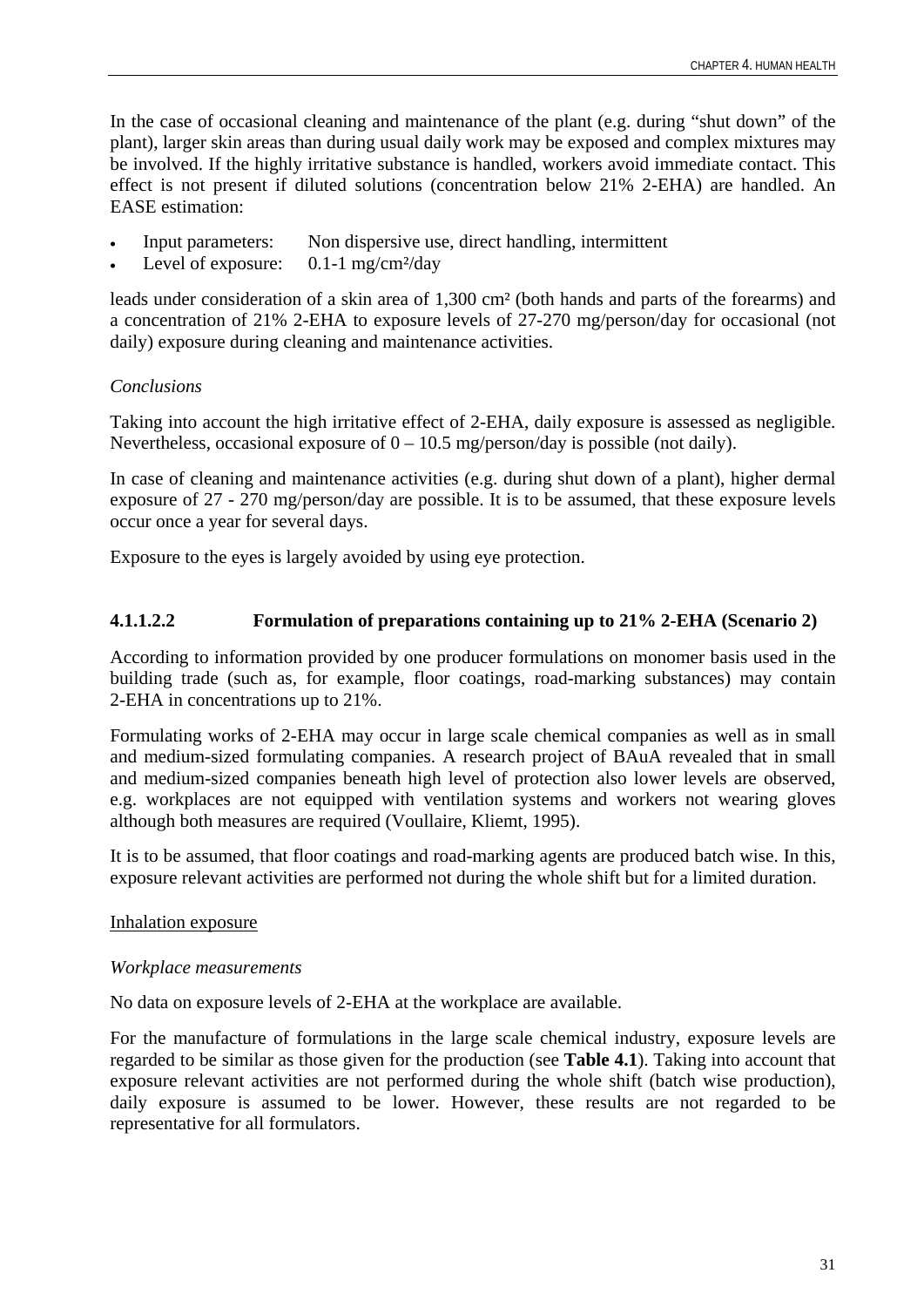### *EASE estimation*

EASE estimation for the further processing of monomeric 2-EHA without local exhaust ventilation (LEV):

- Input parameters:  $T = 20^{\circ}C$ , non dispersive use, direct handling, dilution ventilation, vapour pressure 12 Pa
- Exposure level:  $77-154 \text{ mg/m}^3 (10-20 \text{ ml/m}^3)$ .

As described above it is assumed, that due to batch wise production exposure relevant activities are not performed during the whole shift. The duration and frequency of exposure are assumed to be daily and for 2 hours/day, thus reducing daily exposure to a shift average of 19-38.5 mg/m<sup>3</sup>.

### *Conclusions*

Since measurement results are not available, exposure levels predicted according to the EASE model should be used for risk assessment. Due to the low vapour pressure of the pure substance (12 Pa at 20°C) the actual levels of exposure can be expected to be located at the lower limits of the predicted exposure ranges.

Inhalation exposure of 77 mg/m<sup>3</sup> (lower level of the assessed range) is assessed based on the EASE estimate. Taking into account a daily duration of 2 hours, the shift average is reduced to 19 mg/m³. This level should be taken for assessing the risks related to workplaces not equipped with LEV. Investigations of BAuA revealed, that these workplaces are frequently observed in small and medium sized companies.

The assessed exposure level is regarded to be an estimate for the reasonable worst case situation. Lower exposure levels are expected if workplaces are equipped with LEV. In this, for the collective of all formulators, the typical exposure level is assumed to be lower than the assessed level.

#### Dermal exposure

On account of the highly irritative effect of pure 2-EHA as well as of preparations (> 21% 2-EHA) it is assumed that, as a rule, daily repeated immediate skin contact is avoided to a large extent by using personal protective equipment (PPE, here: gloves) and by applying appropriate working techniques. It is assumed that worker avoid immediate dermal contact to a large extent even if besides the strongly irritating substance also irritating preparations are handled. Filling, drumming, cleaning and sampling are regarded to be relevant for exposure. Therefore daily repeated dermal exposure is assessed as negligible. According to the discussion on the revision of the TGD (worker exposure) the experts concluded not to assess dermal exposure for the handling of corrosive or highly irritative formulations.

A research project of BAuA (Voullaire, Kliemt, 1995) revealed that in small and medium sized companies, if exposure relevant activities are performed, personal protective equipment is only seldom used. Therefore, for the further processing of 2-EHA in small and medium sized chemical enterprises it cannot be excluded that gloves are not regularly worn and that single dermal contacts may occasionally occur during activities like drumming, filling, cleaning and maintenance. The corresponding exposure is assessed by the EASE model:

- Input parameters: Direct handling, non-dispersive use, incidental
- Exposure level:  $0-0.1 \text{ mg/cm}^2/\text{day}$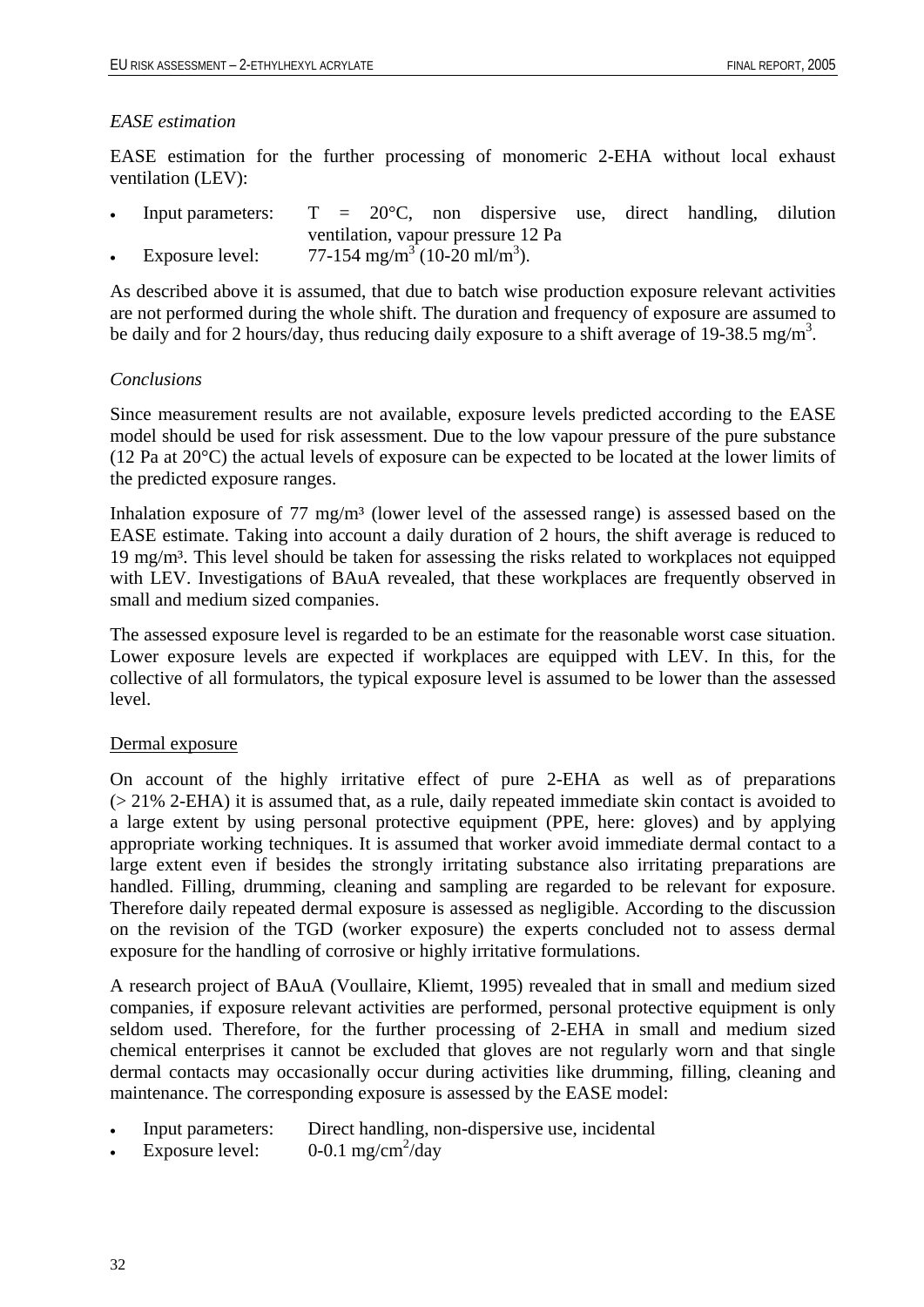Based on the highly irritative effect, it is to be assumed that rather small skin areas are exposed. Considering an exposed area of 105 cm<sup>2</sup> the exposure level amounts to 0-10.5 mg/person/day. The higher level (10.5 mg/cm<sup>2</sup>/day) should be taken for assessing the risks of occasional but not daily dermal exposure.

# **4.1.1.2.3 Use of formulations containing monomeric 2-EHA in the building trade (Scenario 3)**

2-EHA is a component of preparations used in the building trade, for example, coating agents for industrial flooring or road-marking agents. According to information provided by one manufacturer the monomer concentration amounts up to 21%.

The preparations containing 2-EHA are filled into relevant containers on site, if necessary, mixed and applied by hand using a smoothing blade or other appropriate tools. It is to be assumed that a certain part of 2-EHA evaporates during the hardening phase. Similar information was provided by the Federal Monitoring Authorities in Germany.

Information submitted with regard to the use of a 2-component floor-coating agent reveals that 2-EHA is contained as a monomer in the liquid component in addition to methyl methacrylate. The preparation is used in the building trade for coating floors in buildings which are still at the shell stage. Technical protective measures are not employed. The wearing of respiratory protection and protective clothing are mentioned as personal protective equipment. The use of the coatings is determined by the order situation and is stated to be infrequent.

Inhalative and dermal exposure of workers is possible during charging, mixing and coating work as well as during cleaning work. It is assumed that these works are performed during the whole shift, but not daily. In case of application of road marking agents works are performed outside.

# Inhalation exposure

#### *Workplace measurements*

No measurement results are available.

# *Analogous data*

The formulations often contain beneath 2-EHA methyl methacrylate as a copolymer. The concentration of methyl methacrylate is similar to the concentration of ethyl hexylacrylate: up to 20%. Therefore, exposure data of methyl methacrylate obtained during flooring works (cast coating, filling, sealing) are given (see RAR methyl methacrylate). Measurement values between 200-800 mg/m³ (mean values, no TWA) were provided. In addition, 95th percentiles of 1,045 mg/m<sup>3</sup> (n = 78) for flooring works with ventilation systems being present and 625 mg/m<sup>3</sup> for workplaces without ventilation systems were given. Using the value of  $1,045 \text{ mg/m}^3$  and taking into account the vapour pressures of the substances (3,870 Pa for methyl methacrylate and 12 Pa for ethyl hexylacrylate) a rough estimation leads to an exposure level of  $3 \text{ mg/m}^3$  ethyl hexylacrylate (a linear relationship of vapour pressure of the pure substances and exposure levels is assumed)*.* 

Results of measurements of methyl methacrylate for reduced times of exposure (< 1 hour) are clustered with other activities than floor coating (n = 50,  $50<sup>th</sup>$  percentile: 195 mg/m<sup>3</sup>, 90<sup>th</sup>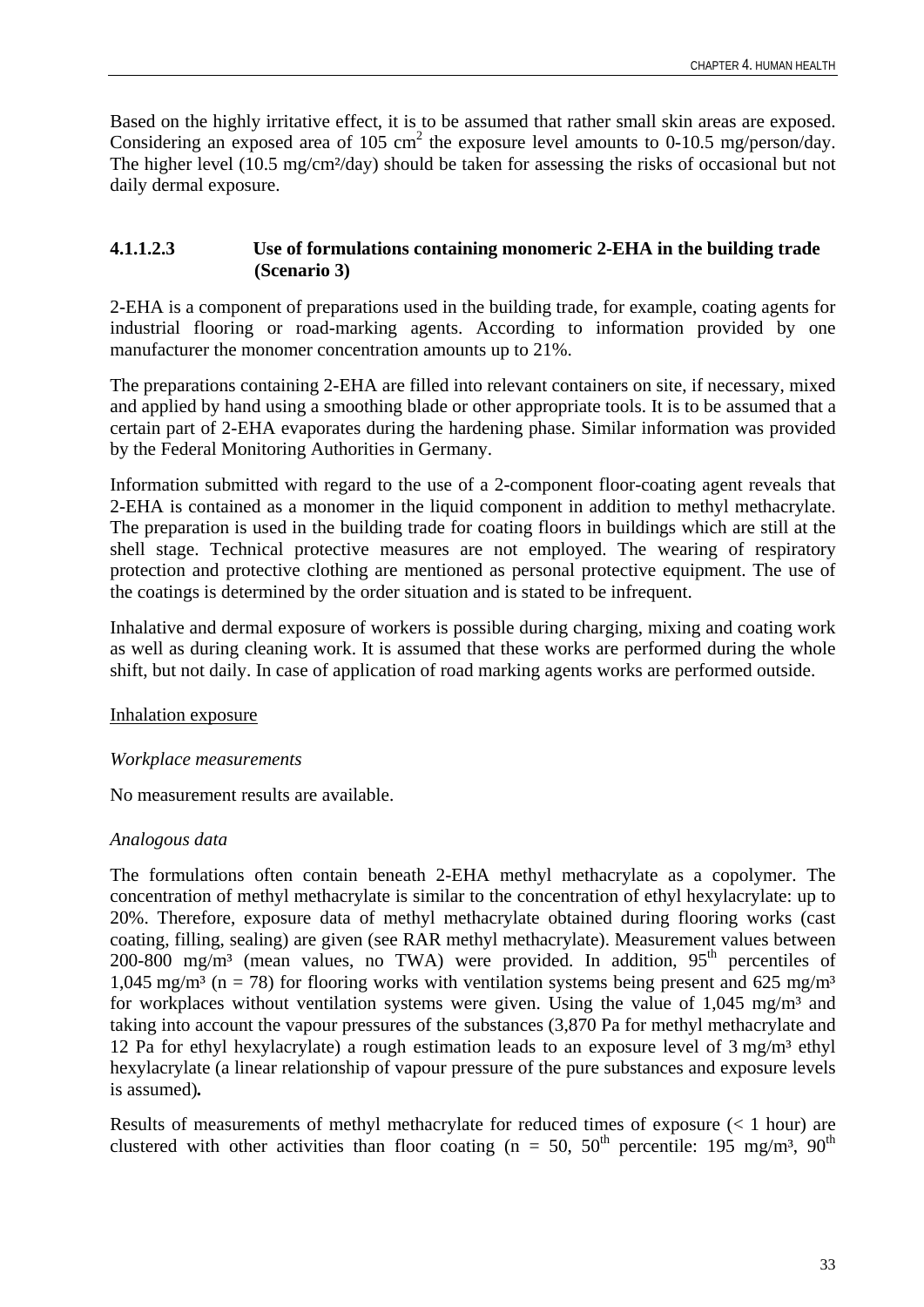percentile: 521, 95<sup>th</sup> percentile 683 mg/m<sup>3</sup>). It is stated that for the application of floor sealing agents, exposure levels were higher than the  $50<sup>th</sup>$  percentile.

Even if it is assumed that during flooring works the  $95<sup>th</sup>$  percentile is a measure for the reasonable worst case situation of short term exposure, this level is not higher than the highest 8-hour TWA. In this, assessing a short term value on this basis would not provide useful information.

### *Model estimations*

The EASE estimation for the uses in the building trade  $(T = 20^{\circ}C)$ , wide dispersive use, direct handling, dilution ventilation, vapour pressure 12 Pa) leads to non-plausible exposure levels  $(765-1.071 \text{ mg/m}^3)$ , since they are higher than the saturation concentration of 2-EHA. Therefore, the model estimates cannot be used for assessing exposure levels.

### *Conclusions*

For assessing the risk of inhalation exposure in the building trade an exposure level based on measurement results of methyl methacrylate is taken. For flooring works, the risks of not daily inhalation exposure should be based on an exposure level of 3 mg/m<sup>3</sup>. For works performed outside (here road marking activities) exposure is assumed to be lower because the air ventilation rate is higher than in rooms.

Short term exposure levels are not assessed. The available measurement results are below the shift average.

### Dermal exposure

For the building trade it is to be assumed that protective gloves are not regularly worn. This assumption is also valid in case of handling preparations containing  $\leq$  21% 2 EHA, since these preparations are less irritative than the pure substance or concentrated preparations. Therefore dermal exposure is assessed according to the EASE model:

- Input parameters: Direct handling, wide dispersive use, intermittent
- Exposure level: 1-5 mg/cm<sup>2</sup>/day.

Considering a 2-EHA content of 21% and an exposed area of 840  $\text{cm}^2$  (hands) an exposure level of 175-880 mg/person/day is obtained. The higher level (880 mg/person/day) should be taken for assessing the risks. Exposure is assumed to occur not daily.

# **4.1.1.2.4 Use of dispersions with residual monomeric 2-EHA (Scenario 4)**

The widespread industrial and skilled-trade applications of polymer dispersions containing residual 2-EHA monomer (< 0.08%) comprise uses in paints, lacquers, varnishes, moulding materials, impregnating agents and applications in adhesives and adhesive tapes.

It is to be assumed, that the amount of residual monomeric 2-EHA decreases during the further processing of the dispersions to products and by further reactions of the monomer, e.g. hydrolysis. At present, it is not possible to quantify the extent of this decrease. Inhalation exposure during the application of the preparations is assumed to be negligible even if spray applications are performed (low concentration, low vapour pressure). Taking into account the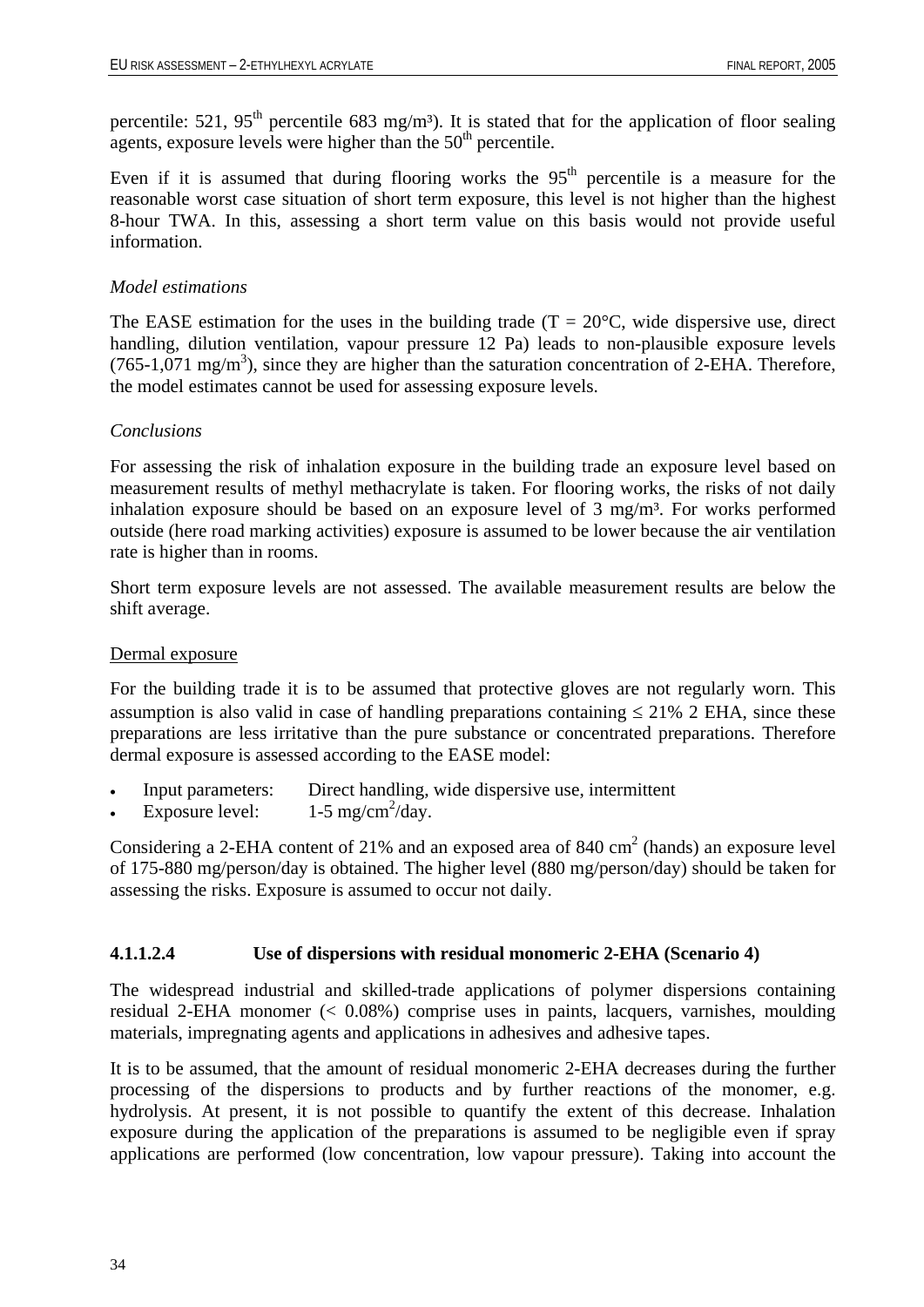sensitising effect of the substance, dermal exposure is regarded to be of importance in spite of the low concentrations.

For an overall estimation of dermal exposure a 2-EHA concentration of 0.08% is assumed. Applying the EASE model with the following parameters:

- Input parameters: Direct handling, wide dispersive use, intermittent
- Estimated level of exposure: 1-5 mg/cm²/day

and considering an exposed area of 840 cm², dermal exposure levels of 1-3 mg/person/day are obtained. The higher level (3 mg/person/day) should be taken for assessing the risks. Exposure is assumed to occur not daily.

# **4.1.1.2.5 Summary**

Based on the information available within the framework of this exposure assessment, ethylhexyl acrylate is mainly used as a monomer in the chemical industry for the manufacture of polymeric chemicals, which are processed further to aqueous polymer dispersions (approximately 50% polymer). The polymers and polymer dispersions are used in different products e. g. in adhesives, in printing inks and as binders in paints. In addition, monomeric 2-EHA is an additive in preparations, which are applied in the building trade as floor coatings and road-marking materials. The concentration of monomeric 2-EHA amounts up to 21%.

Exposure scenarios regarding the handling of monomeric 2-EHA present opportunities for exposure. The low vapour pressure of 2-EHA (12 Pa) leads to limited inhalation exposure levels. If the pure substance or preparations containing  $> 21\%$  2-EHA are handled it is to be assumed, that workers protect themselves against the highly irritative effect of the substance by using protective equipment (here gloves) and by applying appropriate working techniques.

Relevant occupational exposure scenarios are:

- production of 2-EHA and polymerisation (Scenario 1),
- formulation of preparations containing up to 21% 2-EHA (Scenarios 2),
- use of formulations containing monomeric 2-EHA in the building trade (Scenario 3),
- use of dispersions with residual monomeric 2-EHA  $( $0.08\%$ )$  (Scenario 4).

The inhalative and dermal exposure levels (reasonable worst case) are given in **Table 4.2** and **Table 4.3**.

For the large-scale chemical industry, it is assumed that the production and further processing of 2-EHA is mainly performed in closed systems. Exposure occurs during certain activities in the manufacturing and further processing of monomeric 2-EHA (Scenario 1, **Table 4.2** and **Table 4.3**).

Within the further processing industry and skilled-trade areas, lower levels of protection than in the large-scale chemical industry are to be assumed. Exposure occurs mainly during the manufacture of preparations containing up to 21% 2-EHA (Scenario 2, **Table 4.2** and **Table 4.3**) and their uses in the building trade (floor coating, road marking) (Scenario 3, **Table 4.2** and **Table 4.3**).

The widespread industrial and skilled-trade applications of polymer dispersions containing residual 2-EHA monomer (< 0.08%) comprise uses in paints, lacquers, varnishes, moulding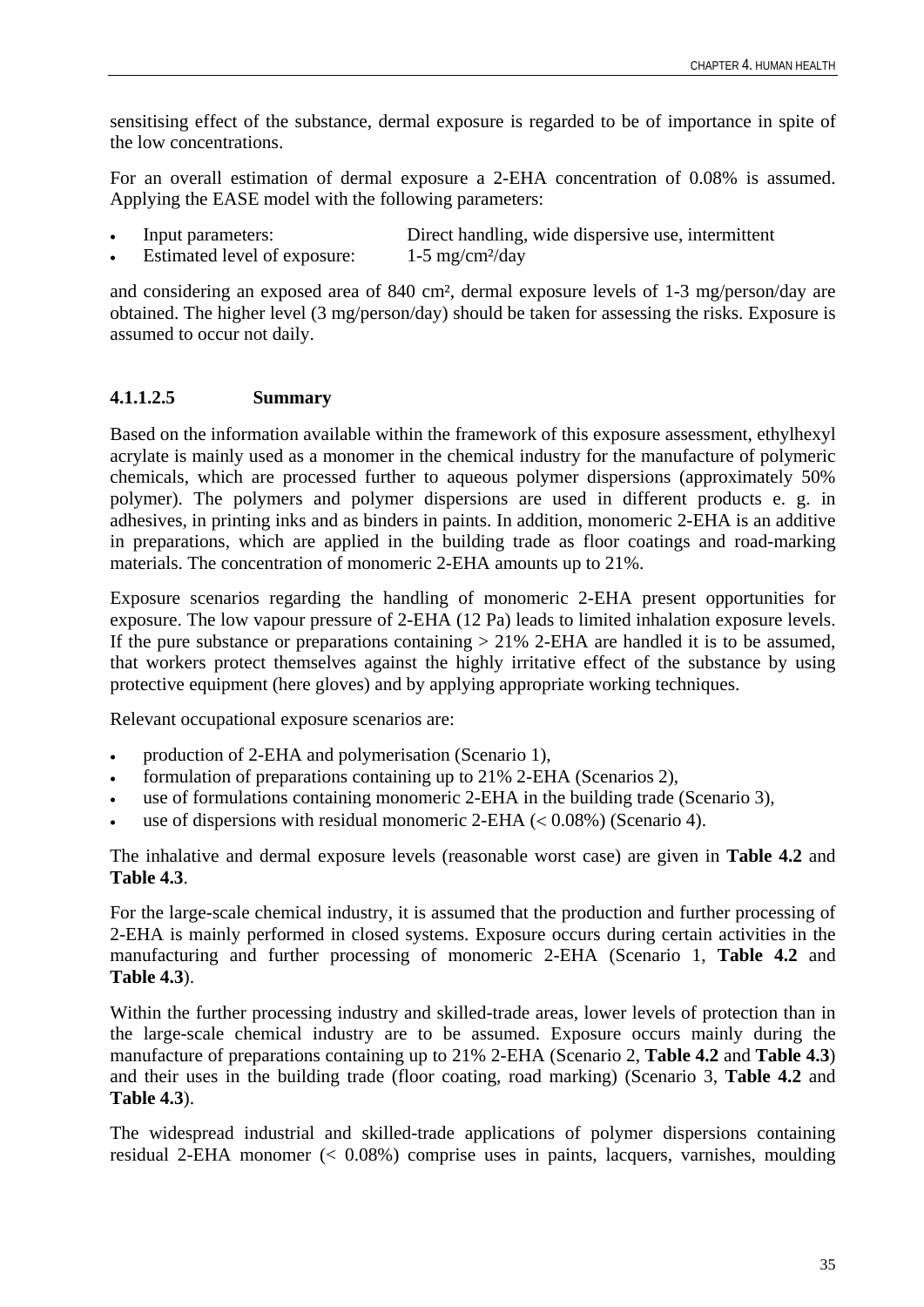materials, impregnating agents and applications in adhesives and adhesive tapes. On account of the low concentration of 2-EHA and the low vapour pressure (12 Pa); inhalation exposure is regarded to be negligible compared to the critical exposure level of 6.4 mg/m<sup>3</sup> (see Section 4.1.1.1.2, rough estimation,  $\langle 1 \text{ mg/m}^3 \rangle$ ). In view of the sensitising effect of the substance, dermal exposure is assessed although the concentrations of monomeric 2-EHA are very low (Scenario 4, **Table 4.3**).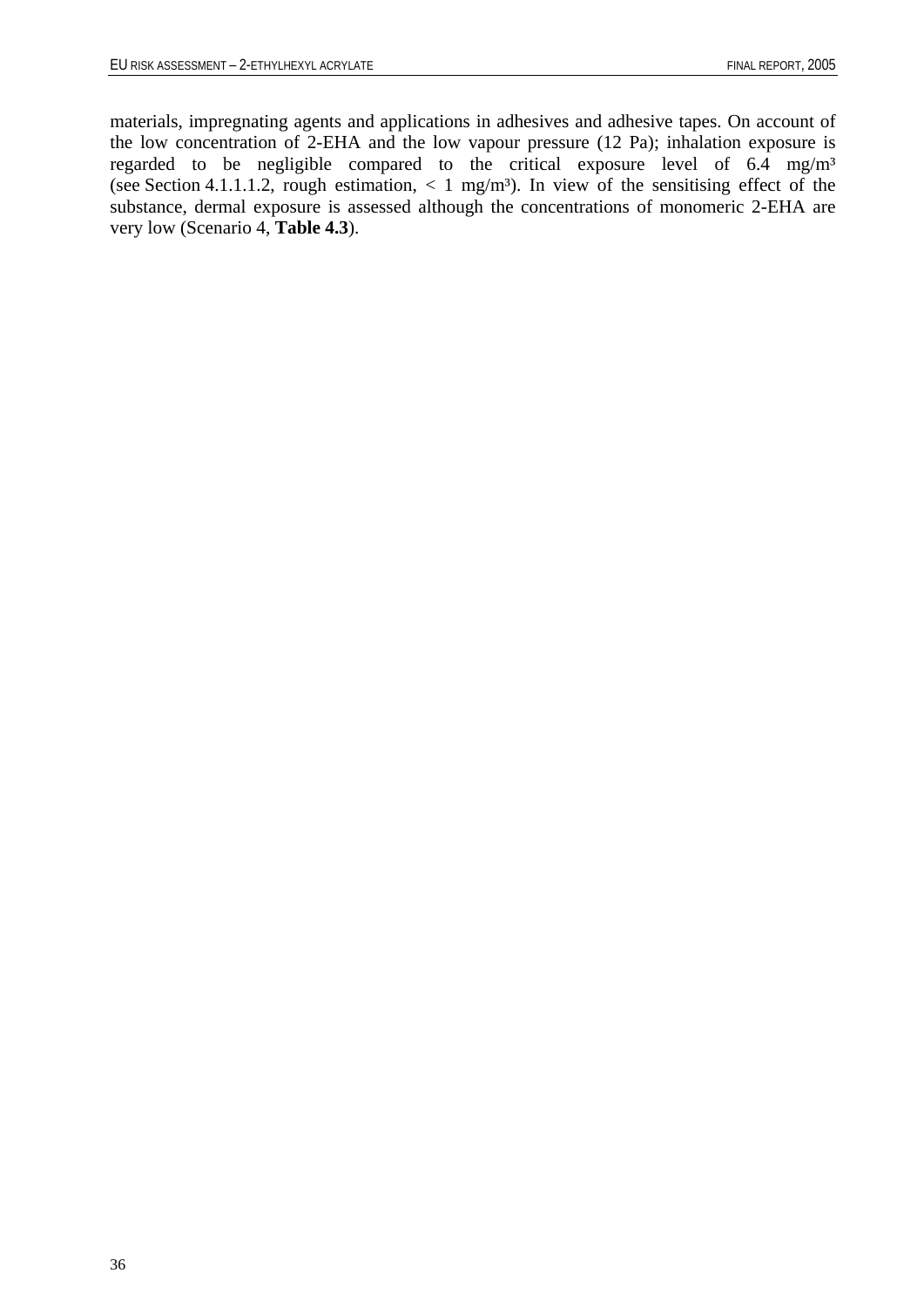| Inhalation exposure                                                                             |                     |                                                        |                          |           |                                       |                              |                                            |                     |
|-------------------------------------------------------------------------------------------------|---------------------|--------------------------------------------------------|--------------------------|-----------|---------------------------------------|------------------------------|--------------------------------------------|---------------------|
| Area of production and<br>use                                                                   | Form of<br>exposure | Activity                                               | Duration                 | Frequency | Shift average<br>[mg/m <sup>3</sup> ] | Method                       | Shortened<br>exposure [mg/m <sup>3</sup> ] | Duration,<br>Method |
| Production and further processing as a chemical intermediate                                    |                     |                                                        |                          |           |                                       |                              |                                            |                     |
| 1) Production of 2-EHA<br>and polymerisation                                                    | vapour<br>(liquid)  | filling, sampling,<br>cleaning, repair,<br>maintenance | shift length             | daily     | 2.8                                   | 95th percentile              | 1)                                         |                     |
| Further processing of monomeric 2-EHA to formulations (< 21% 2-EHA)                             |                     |                                                        |                          |           |                                       |                              |                                            |                     |
| 2) Formulation of<br>preparations containing<br>up to $21%$<br>2-EHA                            | vapour<br>(liquid)  | filling, sampling,<br>cleaning, repair,<br>maintenance | 2 hours/day<br>(assumed) | daily     | 19                                    | EASE<br>without LEV          | 77 (2 hours)                               | <b>EASE</b>         |
| Use of formulations                                                                             |                     |                                                        |                          |           |                                       |                              |                                            |                     |
| 3) Use of formulations<br>containing monomeric<br>2-EHA in the building<br>trade $(21\% 2-EHA)$ | vapour<br>(liquid)  | floor coating, road<br>marking                         | shift length             | not daily | 3                                     | analogous data <sup>2)</sup> | 1)                                         |                     |
| 4) Use of dispersions with<br>residual 2-EHA (<<br>0.08%                                        | vapour<br>(liquid)  | different activities                                   |                          |           | negligible 3)                         | exp. judg.                   | negligible                                 | exp. judg.          |

#### **Table 4.2** Summary of inhalation exposure data of 2-ethylhexyl acrylate which are relevant for occupational risk assessment

1) Short-term exposure levels are in the same range as the assessed shift average (see text)

2) Analogous data: methyl methacrylate is used, in part, in the same formulation

3) Exposure  $<$  1 mg/m<sup>3</sup>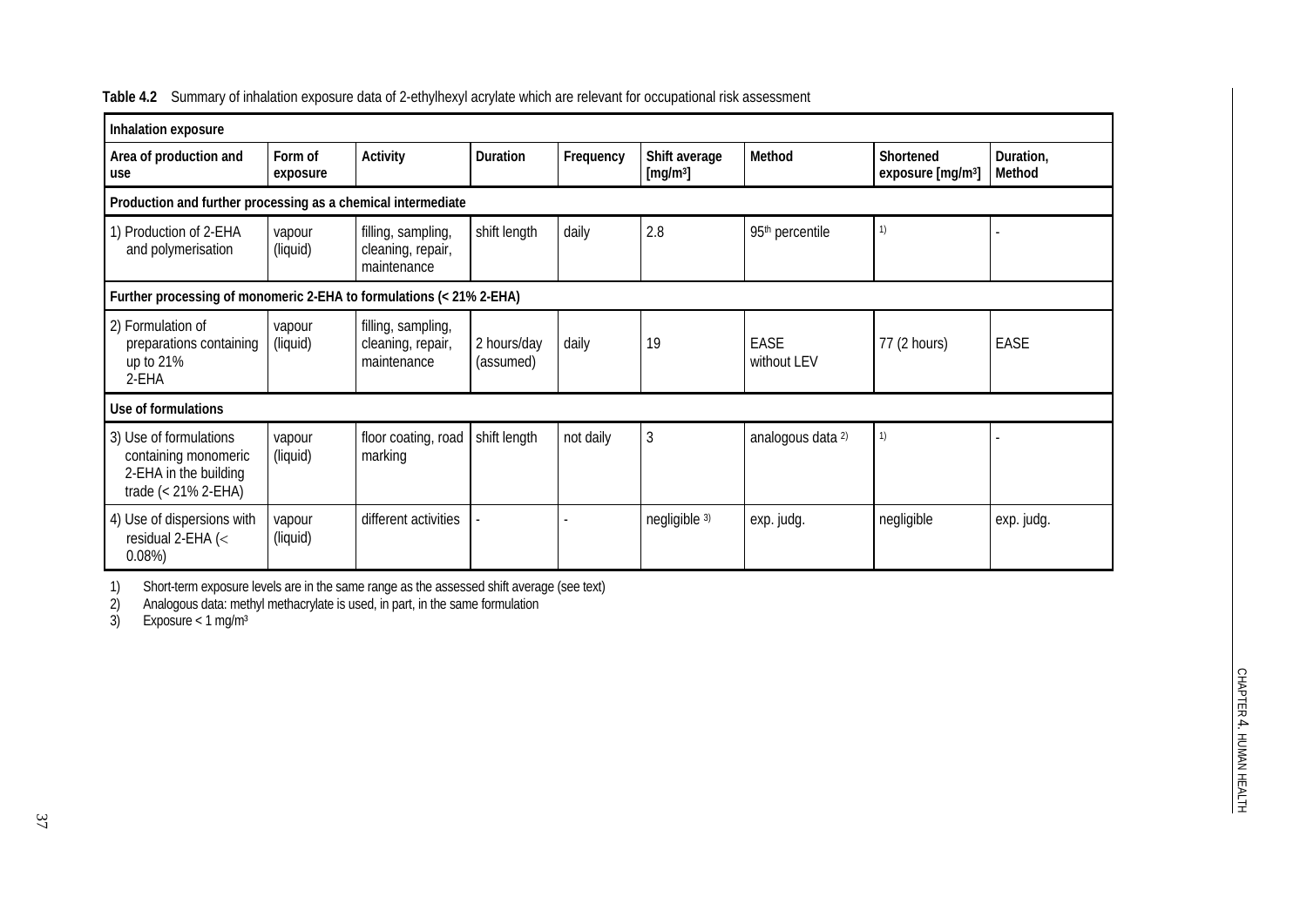|                                                                                           |                   |                                         |                     | Dermal exposure |                                                |                                    |                                  |                    |
|-------------------------------------------------------------------------------------------|-------------------|-----------------------------------------|---------------------|-----------------|------------------------------------------------|------------------------------------|----------------------------------|--------------------|
| Area of production and<br>use                                                             | Form of exposure  | Activity                                | Contact level<br>1) | Frequency       | Level of exposure<br>[mg/cm <sup>2</sup> /day] | Exposed area<br>[cm <sup>2</sup> ] | Shift average<br>[mg/person/day] | Method             |
| Production and further processing as a chemical intermediate                              |                   |                                         |                     |                 |                                                |                                    |                                  |                    |
| 1) Production of 2-EHA<br>and polymerisation                                              | liquid $\epsilon$ | filling, sampling,<br>cleaning, repair, |                     | daily           |                                                |                                    | negligible                       | exp. judg. $3$ )   |
|                                                                                           |                   | maintenance                             | incidental          | not daily       | 0.1                                            | 105                                | 10.5 <sup>2</sup>                | EASE $3, 4$        |
| Further processing of monomeric 2-EHA to formulations (< 21% 2-EHA)                       |                   |                                         |                     |                 |                                                |                                    |                                  |                    |
| 2) Formulation of<br>preparations                                                         | liquid            | filling, sampling,<br>cleaning, repair, |                     | daily           |                                                |                                    | negligible                       | exp. judg. $3$ )   |
| containing up to 21%<br>2-EHA                                                             |                   | maintenance                             | incidental          | not daily       | 0.1                                            | 105                                | 10.5                             | EASE 3, 4)         |
| Use of formulations                                                                       |                   |                                         |                     |                 |                                                |                                    |                                  |                    |
| 3) Use of formulations<br>containing monomeric<br>2-EHA in the building<br>trade $(21\%)$ | liquid            | floor coating,<br>road marking          | intermittent        | not daily       | 1.05                                           | 840                                | 880                              | EASE 5)            |
| 4) Use of dispersions<br>with residual 2-EHA<br>$(< 0.08\%)$                              | liquid            | different activities                    | intermittent        | daily           | 0.004                                          | 840                                | 3                                | EASE <sup>5)</sup> |

### 38**Table 4.3** Summary of dermal exposure data of 2-ethylhexyl acrylate which are relevant for occupational risk assessment

1) Contact level according to the EASE model

2) For cleaning and maintenance during shut down of a plant, exposure level of 27 – 270 should be taken (once a year, several days)

3) Highly irritative substance

4) Occasional exposure

5) Gloves are not regularly worn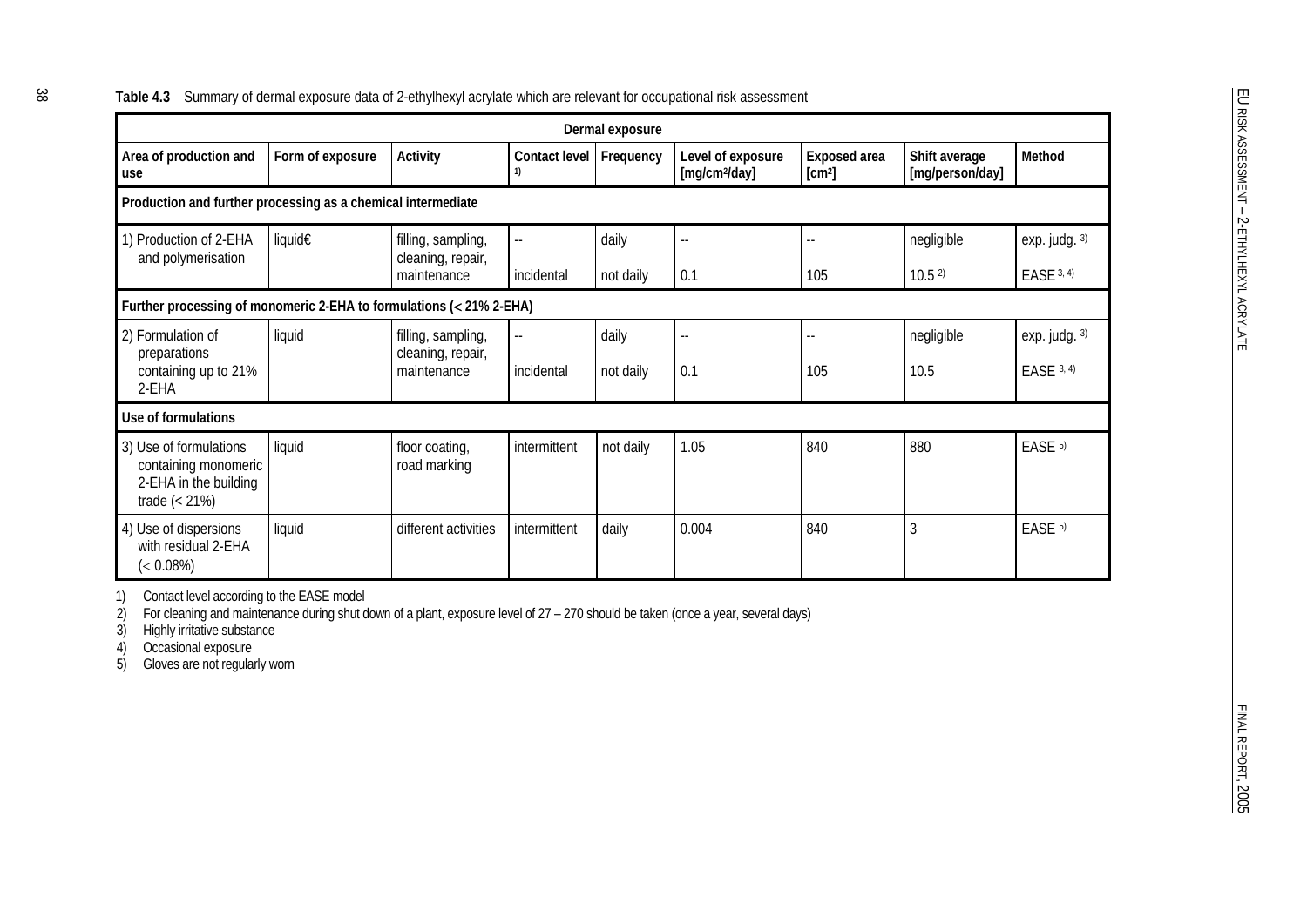### **4.1.1.3 Consumer exposure**

As mentioned in Section 4.1.1, the Swedish Product Register lists a total number of seven products available for consumers and containing 2-EHA, which are referred to three product categories/functions. The respective codes of the product types are 1) lubricants/greases, 2) Agricultures/forestry and 3) products offered in wholesale and retail trade, repair shops for motor vehicles, -cycles and other household goods.

Because 2-EHA is also used in 4) paints and lacquers, as given in Section 4.1.1, it can be assumed that these products will reach the area of consumer use. 5) Because 2-EHA is used in the production of plastics, it can be expected that it is should appear as a residual monomer in plastic materials which may come into contact with food.

Although 2-EHA is also present as a residual monomer in floor coatings, the notifier has declared that these coatings are used only for industrial floors.

For consumer exposure, the following categories remain where knowledge of use is sufficient enough and paths of exposures are of interest for consumers. According to BAMM (1990; 1991; 1993) the residual monomer content accounts for 0.08% of the polymer.

|    | Type of category of use | Path of exposure | Residual monomer content in product |
|----|-------------------------|------------------|-------------------------------------|
|    | Lubricants and greases  | dermal           | 0.08%                               |
|    | Paints and lacquers     | inhalation       | 0.08%                               |
| 3) | <b>Plastics</b>         | oral             | unknown                             |

**Table 4.4** Summary of consumer product types

Other uses have not been considered because of lack of information.

Agricultural and forestry uses are mentioned under "indirect exposure" via the environment.

# Dermal exposure

Lubricants and greases used in cars or other vehicles may be exposed dermally to consumer for short periods of time during bringing up the grease. From this point of view, dermal exposure can occur via the use of consumer products, the quantification, however, is not possible because of lack of data. For a worst case estimate of dermal exposure the following assumptions were made: the weight fraction of residual monomer in grease is assumed to be similar to paints (0.08%) of the content of the polymer which is 10%. The volume of grease contacting the hands is 8.4 cm<sup>3</sup> (= 840 cm<sup>2</sup> [surface area]  $\cdot$  0.01 cm [thickness], TGD default, assumed density 1), then an amount of 0.672 mg/event of the residual monomer would lead to dermal contact  $(= 8.4 \text{ g} \cdot 10\% \cdot 0.08\%)$ . Assuming a body weight of 60 kg, the dermal exposure would result in 11.2 µg/kg bw per event.

For paints, the same scenario can be taken, however, taking a lower contact area set to 1 cm² for splashes of paints. Taking the weight fraction of the residual monomer in paints of 0.00048 (see Table), the dermal exposure to paints would reveal 1.3 µg/kg bw/event.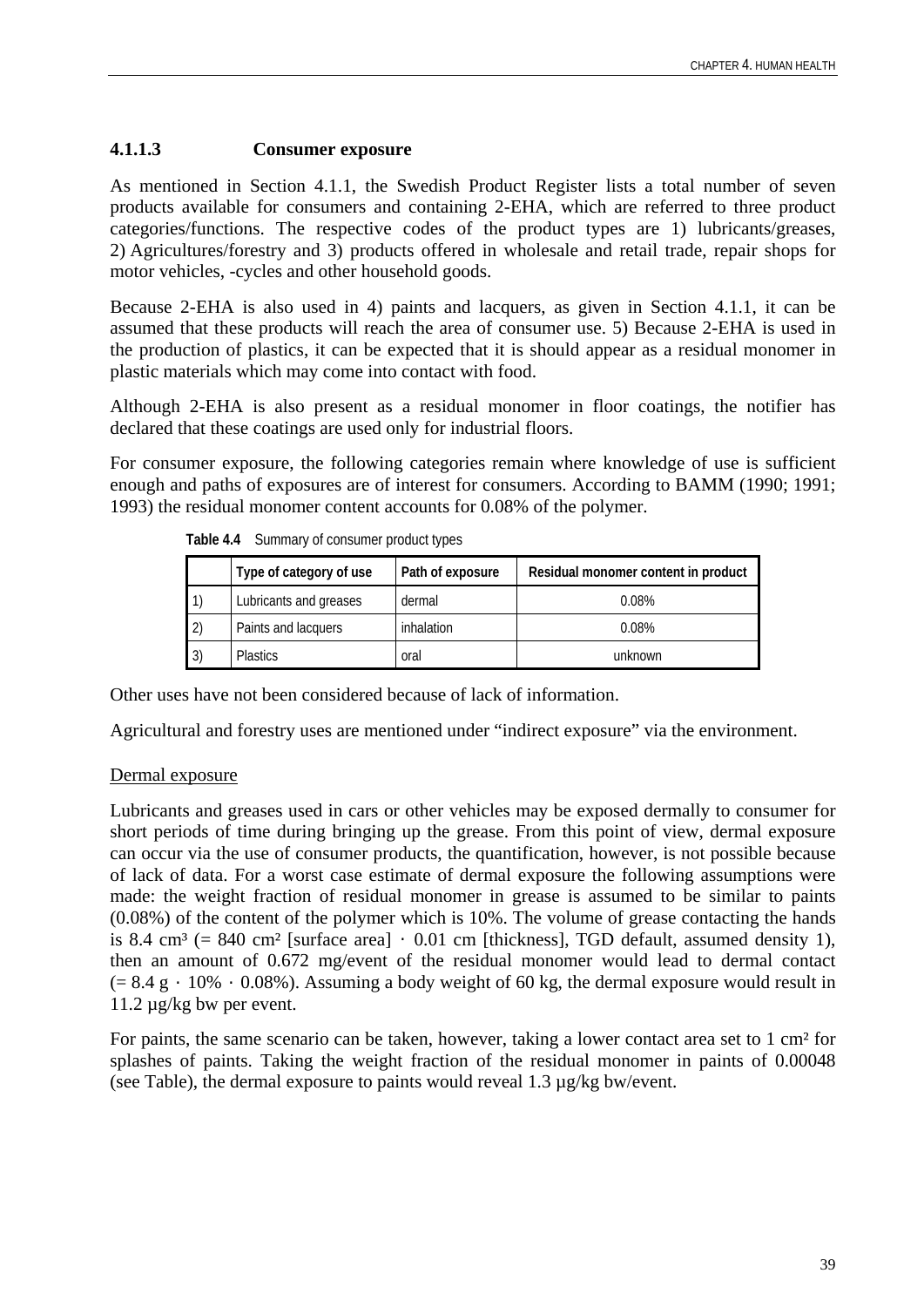#### Inhalation exposure

For the estimation of the inhalatory exposure of the consumer, a computer simulation with the US-EPA model SCIES was used (comp. Technical Guidance Document p. 187-188) and using data given by BAMM for dispersion paints. All values together with SCIES default values are given in the table below. The amount of 2-EHApolymers in the paint is 60%, therefore the content of 2-EHA residual monomer is 0.048% (weight fraction of 2-EHA in paints 0.00012).

### *Consumer exposure with 2-EHA (dispersion paints)*

| Annual frequency of use               | 6       | events/year          |
|---------------------------------------|---------|----------------------|
| Mass of product                       | 13,600  | grams                |
| Duration of use                       | 4.9     | hours                |
| Volume of room of use (zone 1 volume) | 40      | m <sup>3</sup>       |
| Whole house volume                    | 292     | m <sup>3</sup>       |
| House air exchange rate               | 0.2     | room air exchange/hr |
| User inhalation rate (during use)     | 1.3     | m <sup>3</sup>       |
| Non-user inhalation rate              | 1.1     | m <sup>3</sup>       |
| Molecular weight                      | 184     | g/mole               |
| Vapour pressure                       | 0.09    | torr                 |
| Weight fraction                       | 0.00048 | residual monomer     |
| Body weight                           | 60      | kg                   |

The calculation reveals a peak room concentration during use of 22 mg/m<sup>3</sup> (= 2.9 ppm), the average concentration is 16 mg/m<sup>3</sup> (= 2.1 ppm). Measurements (BAMM) of 2-EHAresidual monomers after painting with paints containing 940 ppm (weight fraction 0.00094) and 2,000 ppm (weight fraction 0.002) a room with restricted ventilation revealed room air peak concentrations of 2.5 ppm and 8 ppm, which is in accordance to the estimated values. 2-EHA was not detectable 25 hours after painting.

For handicraftsmen, maximum air concentrations of  $< 1$  ppm were measured during a monitoring programme by the notifier according to the TRG 402 which may be comparable to consumer use of paints.

For risk characterisation, the value of 1 ppm (and 0.0075 mg/l) of 2-EHA residual monomer in indoor air should be taken as a worst case value for short-term exposure scenarios. Taking into account the time of application of paints and that 2-EHA was not measured 25 hours after painting, chronic (long-term) exposure by inhalation is not given.

#### Oral exposure

#### *Exposure to articles coming into contact with food*

Plastic material that comes into contact with food is regulated by the EU directive 90/128/EEC, 28th of February 1990, "Directive of materials and articles intended to come in contact with food stuff". In this regulation, 2-EHA has not been finally evaluated. Exposure data due to limitations given by the directive are therefore not available.

Due to other plastic material (e.g. MMA) the amounts of 2-EHA should be low and therefore be neglected.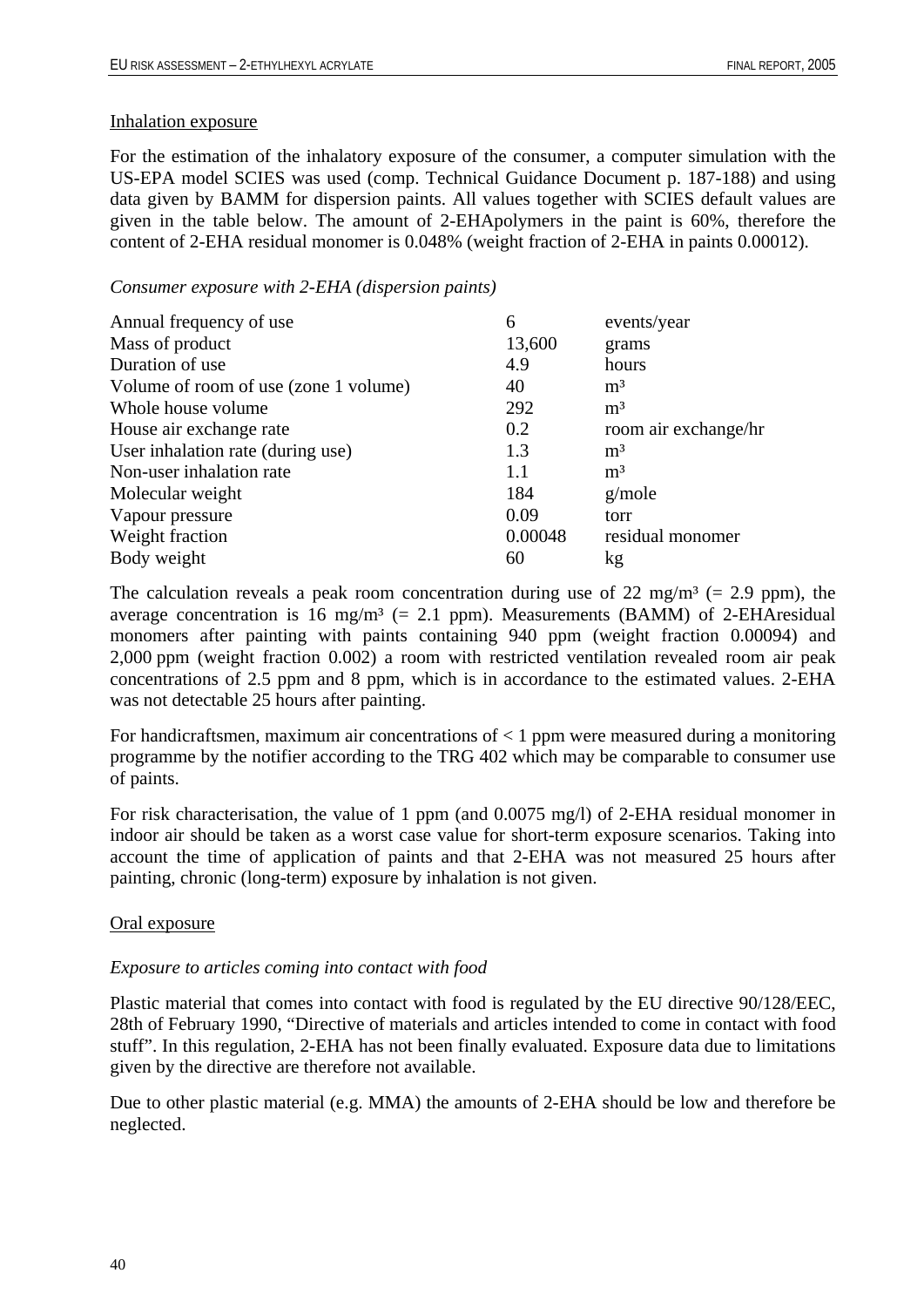# **4.1.1.4 Indirect exposure via the environment**

According to Appendix VII of Chapter 2 of the TGD, the indirect exposure to humans via the environment, i.e. through food, drinking water and air is estimated.

Two local scenarios are calculated for comparison purpose. Site specific data for the main production site are used to represent worst case exposure of the soil and air compartment combined with a lower but realistic concentration in surface water. On the other hand, the scenario for the formulation of aqueous polymer dispersions is used representing the highest estimated concentration in surface water and comparably low exposure of the soil and air compartment.

In addition, the average human intake due to the regional background concentrations is calculated.

The input parameters are compiled in **Table 4.5**. The model calculations are presented in Appendix J1 and J2.

|                                      |                          | Site specific, site A                  | Formulation of polymer<br>dispersions  | Regional                               |
|--------------------------------------|--------------------------|----------------------------------------|----------------------------------------|----------------------------------------|
| Concentration in surface water       | $PEC_{water\_ann}$       | $1.2 \cdot 10^{-4}$ mg /               | $4.9 \cdot 10^{-4}$ mg /l              | $5.8 \cdot 10^{.6}$ mg /l              |
| Concentration in the atmosphere      | $PEC_{\text{air\_ann}}$  | $8.3 \cdot 10^{-3}$ mg /m <sup>3</sup> | $7.7 \cdot 10^{-5}$ mg /m <sup>3</sup> | $7.9 \cdot 10^{-7}$ mg /m <sup>3</sup> |
| Concentration in grassland soil      | PEC <sub>grassland</sub> | $1.3 \cdot 10^{-3}$ mg /kg             | $2.2 \cdot 10^{-5}$ mg /kg             | $6.8 \cdot 10^{-5}$ mg /kg             |
| Concentration in grassland porewater | $PEC_{gravsland\_pw}$    | $8.2 \cdot 10^{-5}$ mg /               | $1.4 \cdot 10^{6}$ mg /l               | $4.2 \cdot 10^{-6}$ mg /l              |
| Concentration in groundwater:        | PEC <sub>grav</sub>      | $5.2 \cdot 10^{-5}$ mg /               | $8.7 \cdot 10^{-7}$ mg /l              | $4.2 \cdot 10^{-6}$ mg /l              |

**Table 4.5** Local and regional scenarios for indirect exposure

#### The resulting total daily doses and the routes of exposure are displayed in **Table 4.6**:

| Scenario                   | Site specific, site A                                     | Formulation of polymer<br>dispersions          | Regional                                                  |
|----------------------------|-----------------------------------------------------------|------------------------------------------------|-----------------------------------------------------------|
| total daily dose (DOSEtot) | $2 \cdot 10^{-3}$ mg·kg bw <sup>-1-</sup> d <sup>-1</sup> | $3.6 \cdot 10^{-4}$ mg·kg bw <sup>-1-d-1</sup> | $6 \cdot 10^{-6}$ mg·kg bw <sup>-1</sup> ·d <sup>-1</sup> |
| % via drinking water       | < 0.1                                                     | 2                                              | 2                                                         |
| % via air                  | 89.4                                                      | 4.6                                            | 2.9                                                       |
| % via stem (leaf crops)    | 5.4                                                       | 0.3                                            | 0.2                                                       |
| % via root crops           | 1.1                                                       | 0.1                                            | 28.4                                                      |
| % via meat                 | < 0.1                                                     | < 0.1                                          | < 0.1                                                     |
| % via milk                 | < 0.1                                                     | < 0.1                                          | < 0.1                                                     |
| % via fish                 | 3.9                                                       | 93                                             | 66.6                                                      |

**Table 4.6** Total daily doses and contribution of the different routes of indirect exposure

The main route of indirect exposure in the local scenario is the intake via air (for site A) and via fish consumption (for formulation of polymer dispersions). Other routes of exposure do not comprise to a significant extent to the total daily dose. For the regional scenario 2/3 of the total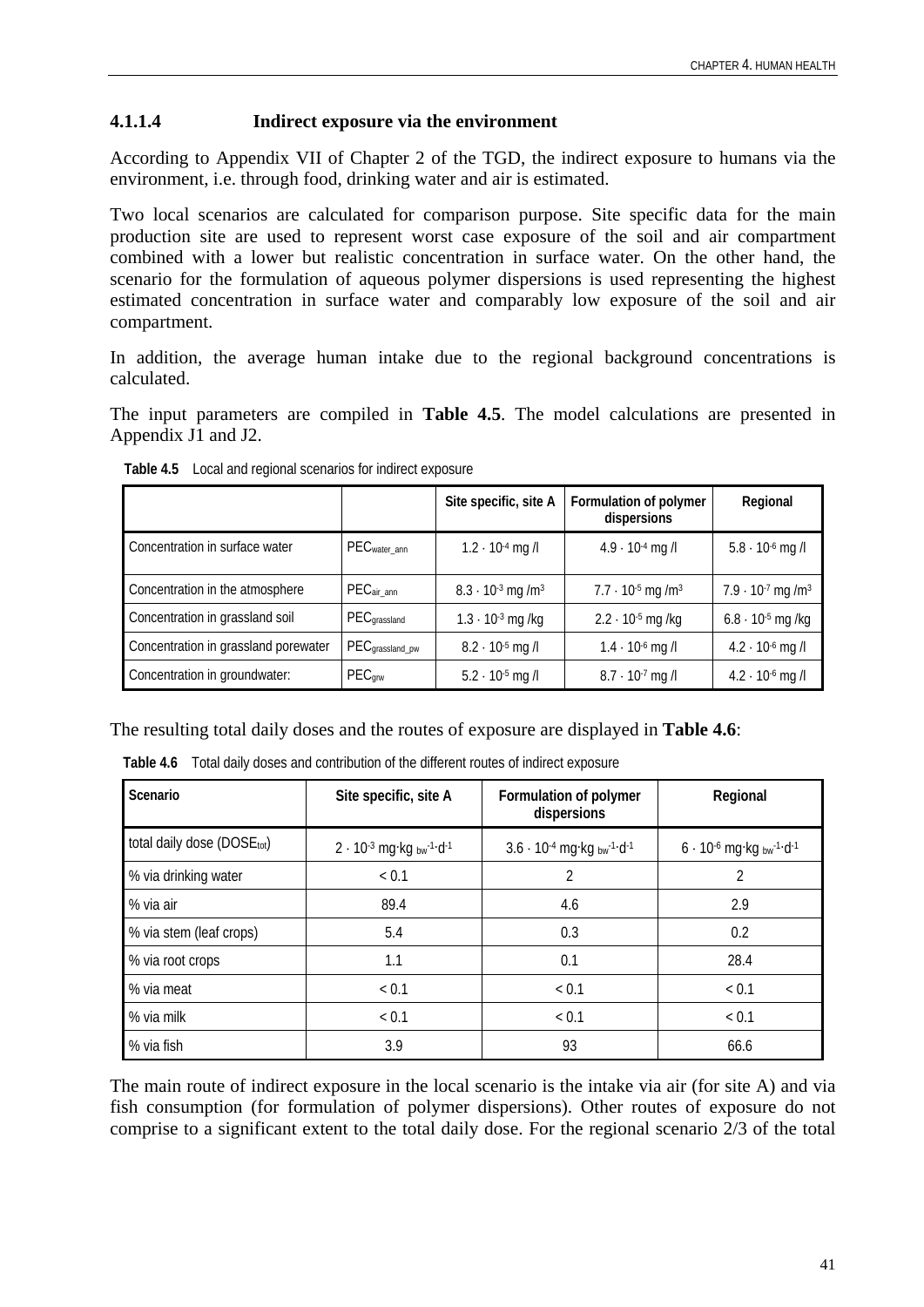dose is attributed to the consumption of fish followed by nearly 30% uptake via root crops. Exposure via air is only of minor importance in the regional scenario.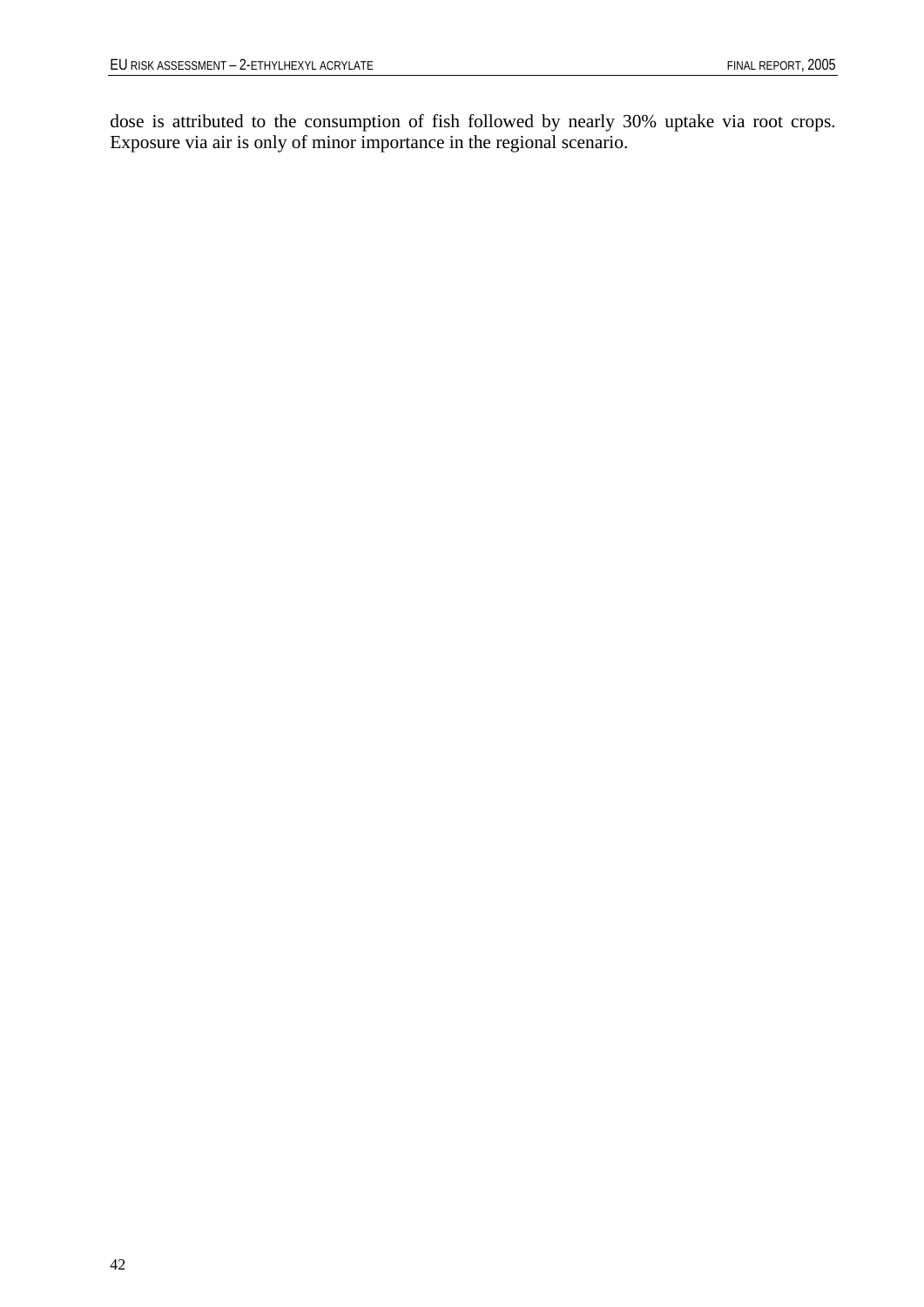# <span id="page-50-0"></span>**4.1.2 Effects assessment: Hazard identification and Dose (concentration) response (effect) assessment**

### **4.1.2.1 Toxico-kinetics, metabolism and distribution**

So far no specific studies have been carried out on the metabolism of 2-EHA (2-ethylhexyl acrylate). However a variety of studies on rats have indicated that short-chainacrylates such as ethylacrylate undergoes the following metabolic reactions: carboxylesterasecatalyzed hydrolysis of the ester function to release acrylic acid and alcohol (Silver and Murphy, 1981; De Bethizy et al., 1987; Ghanayem et al., 1987; Vodicka et al., 1990; Frederick et al., 1992; Linhart et al., 1994; Frederick et al., 1994). The half-life of ethylacrylate-hydrolysis in rat liver (*in vitro*) was approximately 2 seconds. In 13 other tissues it was as much as 15 minutes (Frederick et al., 1992).

Using purified porcine liver carboxylesterase, the enzymatic hydrolysis of several acrylates and methacrylates was characterised to determine Km[5](#page-50-0) and Vmax- values for each ester (McCarthy and Witz, 1997).  $\alpha$ - Methylsubstitution had only a minor effect upon Km or Vmax, but the alcohol chain length significantly affected the Km values for enzymatic hydrolysis. Butyl acrylate had a Km value four times lower compared with that for ethyl acrylate. The Vmax for butyl acrylate was about six times slower than the Vmax of ethyl acrylate. Data on 2-EHA are not available.

Excretion balance studies were conducted with 2-ethylhexanol (2-EH) in female Fischer 344 rats following single high (500 mg/kg) and low (50 mg/kg) oral doses of 14C -2-EH, following repeated (14 day) oral dosing with unlabelled 2-EH at the low level, and following a 1 mg/kg i.v. dose of 14C-2-EH. All the oral doses were eliminated rapidly, predominantly in the urine during the first 24 hours. Urinary metabolites eliminated following the oral doses were predominantly glucuronides of oxidised metabolites of 2-EHA (2-ethyladipic acid, 2-ethylhexanoic acid, 5-hydroxy-2-ethylhexanoic acid and 6-hydroxy-2-ethylhexanoic acid) (Deisinger et al., 1994).

The acrylic acid is decarboxylated and degraded to carbon dioxide (Gut et al., 1988; Sapota, 1988). Only a part of 2-8% (vary with the route of administration) of 2-EHA is bound to glutathione and excreted as thioether (Gut et al., 1988; Vodicka et al., 1990; Linhart et al., 1994).

14C-2-EHA (labelled on the vinyl carbons) was administered p.o. or i.p. on rats (100 mg/kg bw) (Sapota, 1988). The highest specific radioactivity was found three hours after i.p. administration in liver and kidneys, followed by spleen, lungs, brain, adipose tissue and blood. The 14C tissue levels decreased continuously. One exception to this was the adipose tissue at the 100 mg/kg dose; in this tissue the 14C- level remained constant for 72 hours. After oral dosing about 50% of the radioactivity was eliminated via the expired air and about 38% via the urine within the first 24 hours. A small portion of 2-EHA (about 1% of the dose) was excreted via the faeces.

# *Toxicokinetics summary*

1

One study in experimental animals by the oral route has shown that 2-EHA is rapidly and extensively absorbed, distributed and eliminated (about 90% during the first 24 hours). There are no specific toxicokinetic studies using dermal administration or inhalative exposure.

<sup>5</sup> Km: Michaelis Menten Constant, Vmax: maximal velocity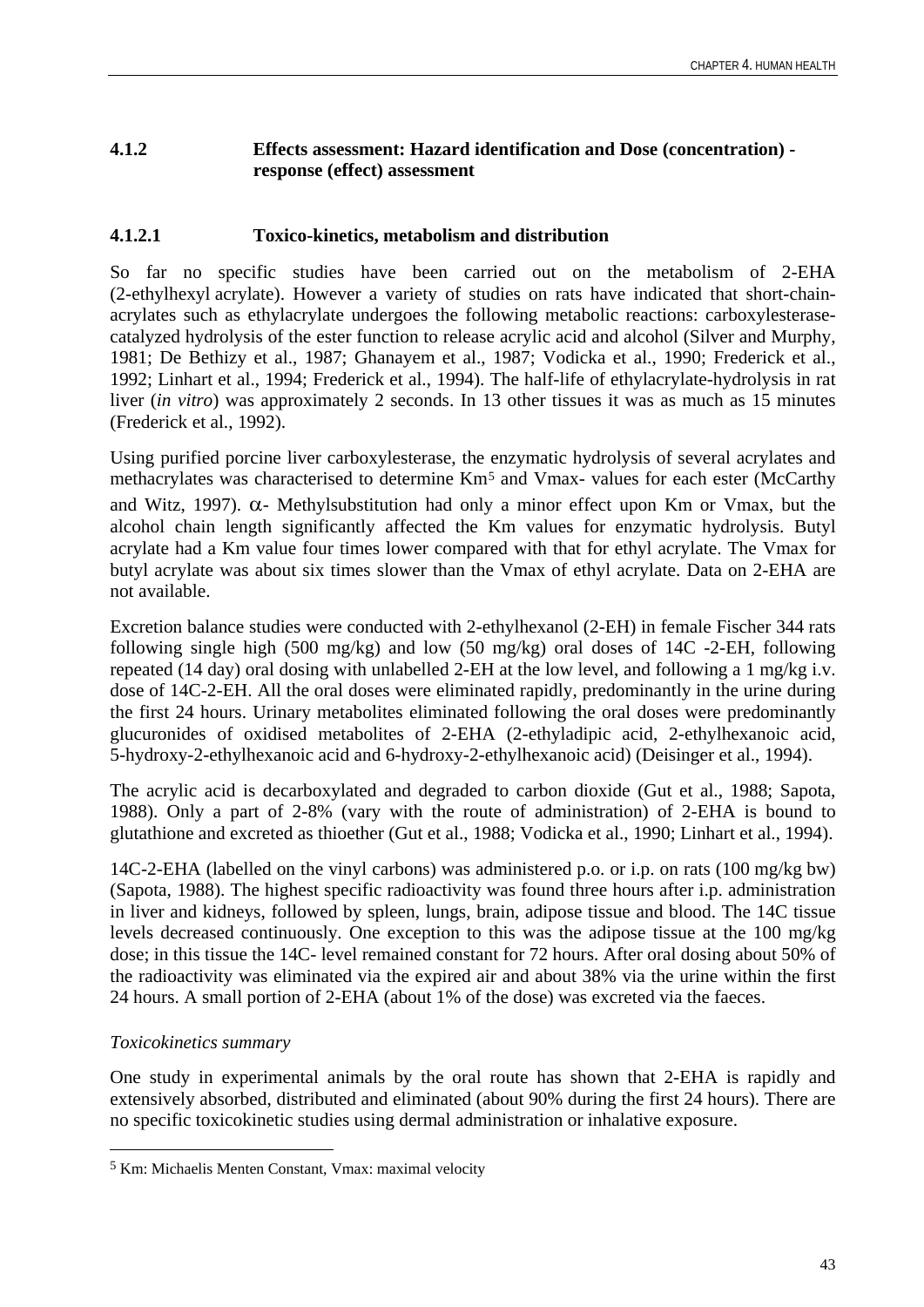### **4.1.2.2 Acute toxicity**

### **4.1.2.2.1 Studies in animals**

#### Oral

Acute oral toxicity is characterised by  $LD_{50}$  values of 4,000-6,000 mg/kg. As clinical signs: scant droppings, wet yellow stained anogenital area, decreased spontaneous motoric activity and ataxia are mentioned:

Within a list of range finding toxicity data a short abstract of test results is given, stating that for 2-EHA (no data on purity) an oral  $LD_{50}$  of 6.50 (4.72-8.95) ml/kg (approximately 5,770 mg/kg) was detected in a test with male rats (no further data available, Carpenter et al., 1974).

In a second test with 2-EHA (stabilised with 0.05% hydroquinone, no data on purity) administration of 10% aqueous traganth solutions of the substance to rats resulted in an oral  $LD_{50}$ value of 5.0 ml/kg (approximately 4,430 mg/kg). Clinical signs observed were apathy, narcotic state, and diarrhoea; no histologic alterations were detected, no further data are given (BASF AG, unpublished report, 1958).

In a test with ten male mice/dose group (2,500 mg/kg and 5,000 mg/kg, vehicle corn oil), 2-EHA (purity > 99.5%, stabilised with 10-20 ppm MMHQ) caused no mortality after administration of 2,500 mg/kg, but 2/10 mice died within 24 hours after administration of 5,000 mg/kg. Surviving animals recovered within 3 days after substance application. Clinical signs observed were scant droppings, wet yellow stained anogenital area, decreased spontaneous motor activity, ataxia, and abdominal breathing. No gross changes were detected at necropsy (Rohm and Haas, unpublished report, 1982).

#### Inhalation

Valid data on acute inhalation toxicity tests are not available; but acute inhalation toxicity of 2-EHA seems to be low. Several reports on animal tests are mentioned: Within a list of range finding toxicity data is stated that no mortality was observed in rats after an 8-hours inhalation of "concentrated vapours" of 2-EHA (no data on purity), temperature of that atmosphere is not mentioned (Carpenter et al., 1974).

In a test with rats, after an 8-hour inhalation of an atmosphere saturated with 2-EHA at 20°C (stabilised with 0.05% hydroquinone, no data on purity) no mortality and no clinical signs were observed in 6 animals, no more details are given (BASF AG, unpublished report, 1958).

In a range-finding test on ethylhexyl acrylate, substantially saturated vapour was prepared by spreading 50 g of the chemical over 200 cm² area on shallow tray placed near the top of a 120 L glass chamber at room temperature which was then sealed for at least 16 hours, while an intermittently operated fan agitated the internal chamber atmosphere. Rats were then introduced in a cage designed and operated to minimise vapour loss. After an 8-hour inhalation of that saturated 2-EHA vapour (no data on purity) none of 6 rats died within the inhalation or within the 14-day observation period after the inhalation of 2-EHA vapours. Hyperactivity on removal from exposure chamber was the only clinical sign documented, gross pathology revealed nasal and ocular irritation (Mellon Institute of Industrial Research, unpublished report, 1950).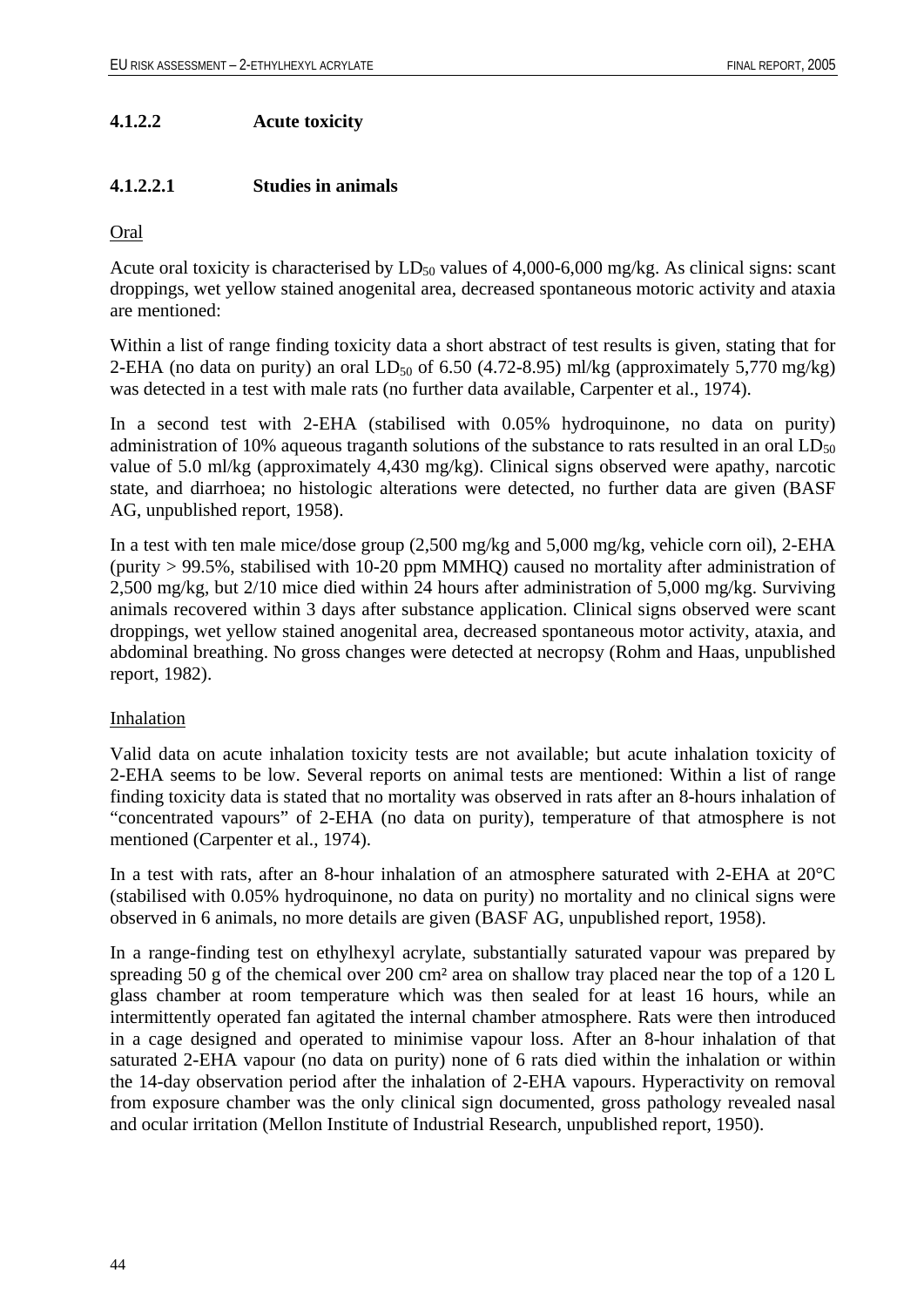Citations from literature on reports of tests with rats and mice are given within a report on the toxicity of 2-EHA. No deaths were observed. All rats exposed to saturated atmospheres at 20°C over an exposure time of 8 hours survived; no deaths occurred when mice were exposed to an atmosphere saturated with the substance at 60°C (BUA, 1991).

# Dermal

The acute dermal toxicity of 2-EHA is low. For rabbits, a dermal  $LD_{50}$  value >10,000 mg/kg is reported: Only a short abstract of test results is given within a table, stating that for 2-EHA (no data on purity) a skin penetration  $LD_{50}$  of 16.00 (4.48-57.2) ml/kg (approximately 14,180 mg/kg) was detected for rabbits (Carpenter et al., 1974).

# **4.1.2.2.2 Studies in humans**

Human data on the acute toxicity of the substance are not available.

# **4.1.2.2.3 Conclusion**

Human data on the acute toxicity of the substance are not available. In animal studies with rodents, 2-EHA possesses slight acute toxicity, the primary effect being local irritation or corrosion, as judged on the basis of the sparse information on clinical signs reported and on the results from local irritation/corrosion testing (see Section 4.1.2.3/4.1.2.4), systemic effects are non-specific and much less pronounced. The substance is not to be labelled because of acute toxic effects.

# **4.1.2.3 Irritation/Corrosion**

# **4.1.2.3.1 Studies in animals**

# Skin

In a skin irritation test performed similar to OECD and EU test guidelines, 6 rabbits were exposed for 4 hours under occlusion to 2-ethylhexyl acrylate (no data on purity). All animals exhibited severe erythema (mean values for 24 hours/72 hours: 3.2/2.7) and oedema (mean values for 24 hours/72 hours: 2.7/1.2); the severity of the skin lesions enhanced in 1/6 animals during the 72 hours observation period and the skin of this animal demonstrated score 4 and superficial chemical burns 3 days after exposure when the test was terminated (Hoechst Celanese Corp. unpublished report, 1972). It remains unclear whether full thickness destruction would have been observed at later observation times. In a series of patch tests the test substance caused moderate erythema after a 1 minute and after a 5 minute exposure time which reversed within 8 days. After an exposure time of 15 minutes severe erythema with scaling after 8 days were observed and severe erythema and moderate edema appeared within 24 hours after a 20-hour exposure time. Eight days after application scaling was stated (BASF AG unpublished report, 1978).

In an occlusive patch test according to US Federal Register Guideline of 1964 four rabbits were tested with 0.5 ml of 2-EHA (no data on purity) each, using 24 hours occlusive exposure to intact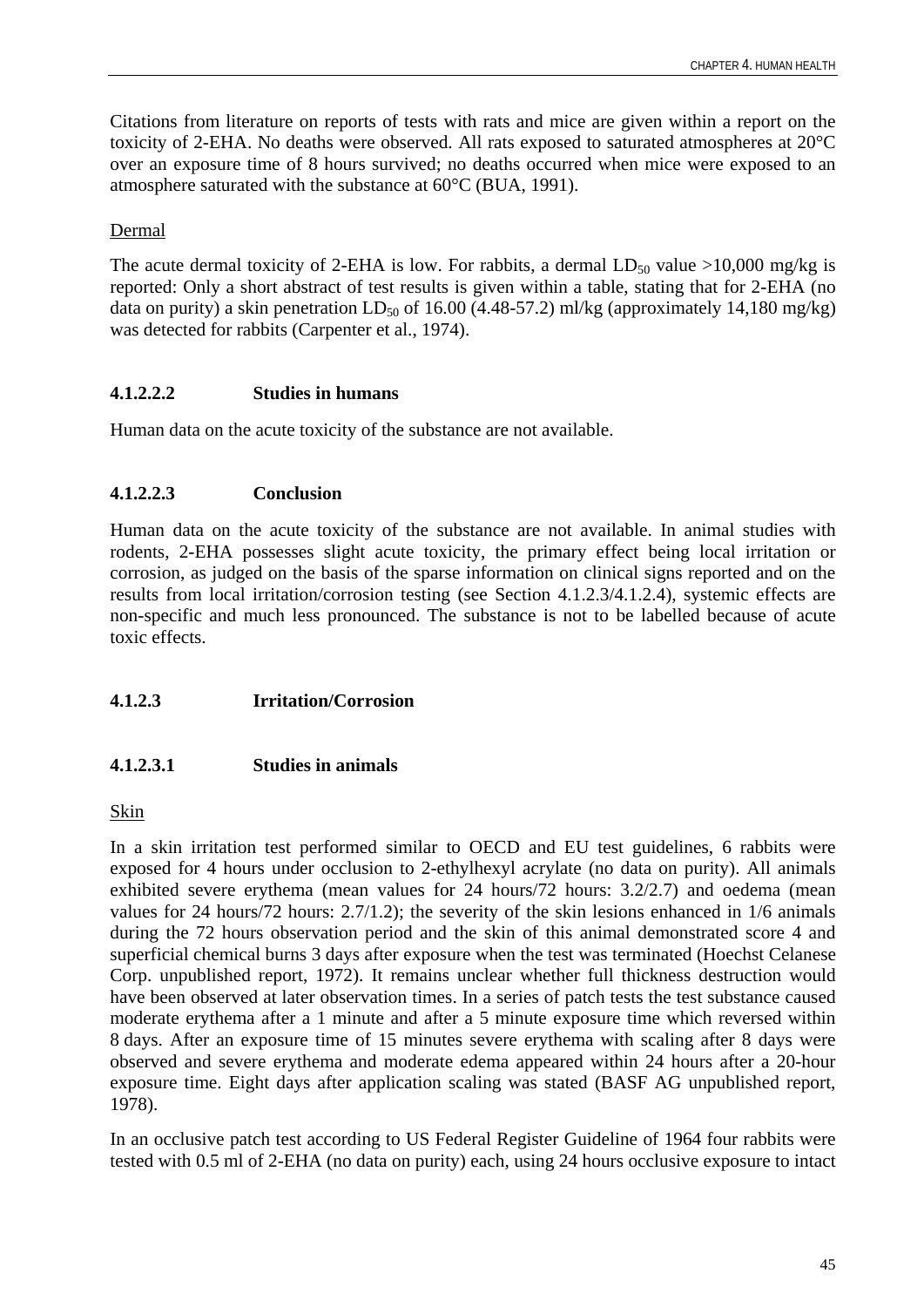and abraded skin. Scores (24 hours/72 hours) for erythema of 1.75/2 and for oedema of 3.25/3.25 were observed for intact skin, for abraded skin the same scores were obtained. No indication of necrotic effects are mentioned both in intact and abraded skin (Consultox Laboratories, unpublished report, 1980).

A short summary of the skin responses in rabbits and guinea pigs after repeated uncovered contact with 2-EHA is given by Hunter et al.: After 12 daily applications of the material without covering foci of necrosis were apparent and the test was terminated due to severity of skin damage (Hunter et al. 1966).

In order to support the decision if the local lesions caused after skin contact are to be classified as corrosion or as severe irritation, BASF AG carried out an alternative to the Draize skin test which was developed in order to differentiate between irritation and corrosion (EU Guideline B.40). The so called EpiDerm<sup>TM</sup> Skin Corrosivity Test was performed using 2-ethylhexyl acrylate, purity 99.7%. The potential of 2-EHA to cause dermal corrosion was assessed by a single topical application of 50 µl of the test substance to a reconstructed three dimensional human epidermal model (EpiDerm<sup>TM</sup>). Dublicates of the EpiDerm<sup>TM</sup> tissue were incubated with 2-EHA for 3 minutes and 1 hour, followed by a colorimetric determination of the possibly induced cytotoxic effects. Viability of the test substance treated tissues determined after an exposure period of 3 minutes was 99% and for the exposure period of 1 hour 104% (2-EHA is not able to directly reduce MTT, the indicator used for detection of cytotoxicity). It is demonstrated that 2-EHA reacts like the negative control, while a caustic compound used as positive control proved that this system is able to detect caustic chemicals. Based on the observed results and applying the evaluation criteria of the test, 2-EHA does not have a corrosive potential in this test under the conditions chosen (BASF AG, unpublished report, 2001).

# Eye

Eye irritation is reported to be evident but less significant than local effects on the skin of rabbits. In a test according OECD test guideline 405 and performed under GLP, 2-EHA (purity 98%) caused mild eye irritation: 0.1 ml of the substance was instilled into the eyes of 3 Albino rabbits, the following mean scores are documented for the 24, 48 and 72 observation times: cornea 0/0/0.3, iris 0/0/0.3, conjunctival redness 0.3/0/0.3, conjunctival chemosis 0/0/0.3. All signs of irritation were reversible within 3 days (Koch et al., 1985). The other existing tests on eye irritation are poorly described. In most cases there exists a general statement with respect to the test as to be performed in general, but no information on the specific test carried out with the substance 2-EHA. Hence, it is very difficult to decide on the weight of evidence of "grades" or "scores" mentioned in the tables of results and on possible consequences for classification according to current EU regulations.

Carpenter and Smyth reported corneal injury grade 6 on a scale of 10 as result of the instillation of 0.005 ml of a 40% solution of 2-EHA into the eyes of 5 rabbits. 24 hours after instillation of the material into the eyes numerical assessment scores > 5 were determined (meaning of "score 5": necrosis on 63-87% of cornea, visible after staining with fluorescein). This result yielded in an assessment grade 6 out of a scale of 10 for corneal lesions caused by 2-EHA (Carpenter and Smyth, 1946).

Only a short abstract of test results is given within a list of range finding toxicity data, stating that corneal injury grade 1 within a scale of 10 was detected for undiluted 2-EHA (no data on purity; grade 1 means that at most a very small area of necrosis resulted from the instillation of 0.5 ml of the test substance into the eyes of rabbits) (Carpenter et al., 1974). Moderate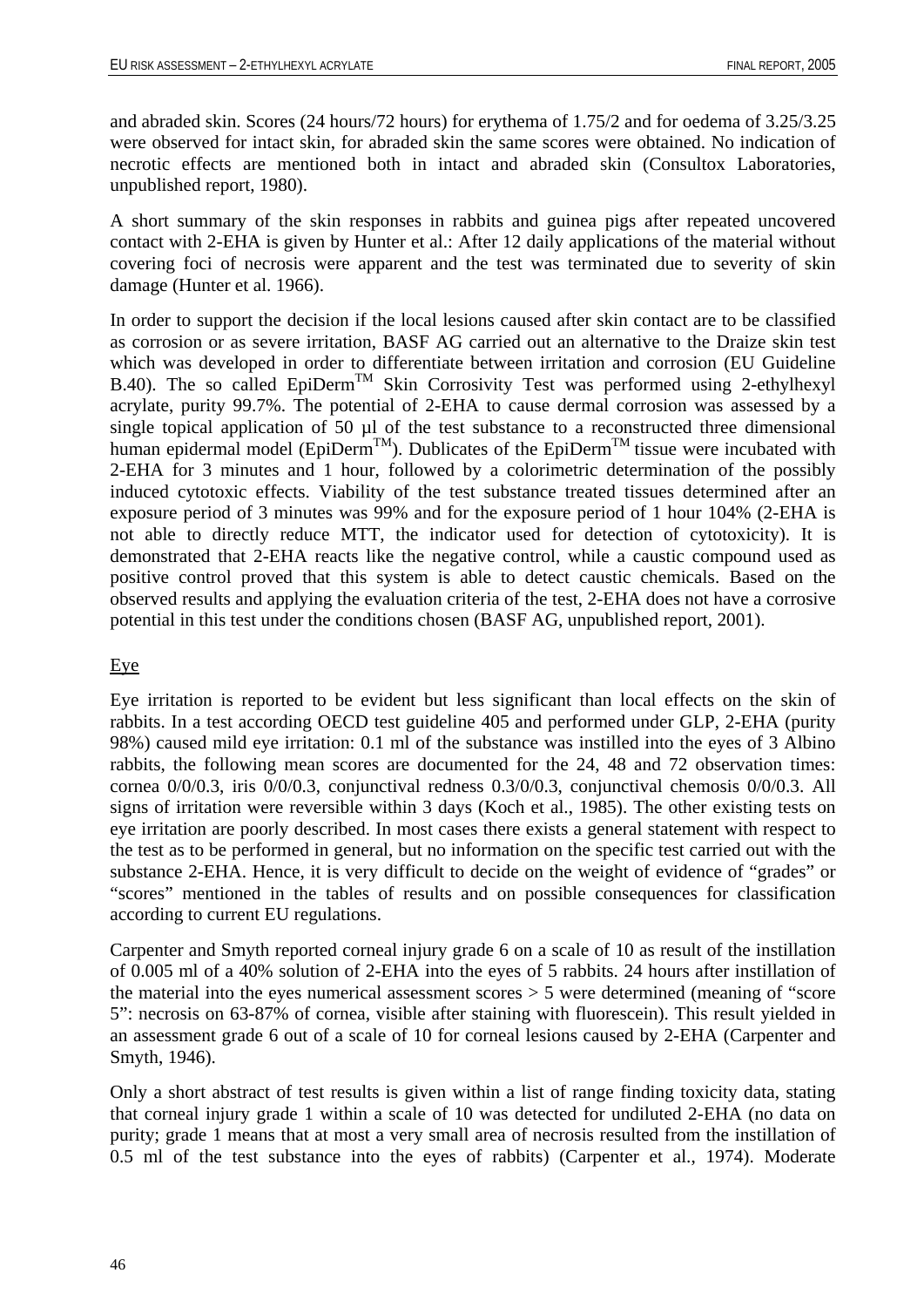conjunctival irritation, but no lesions on cornea or iris resulted in an ocular irritation test according to US Federal Register Guideline of 1964. Instillation of 0.1 ml of 2-EHA (no data on purity) into the eyes of 6 rabbits resulted in either slight or well-defined injection of the vessels of the conjunctivae, one example of slight swelling was exhibited (scores after 24, 48, and 72 hours are stated to exist, but no information on these scores is available). The observation period is not mentioned. No corneal or iris lesions were identified in any animal. Since only 1/6 rabbits displayed a reaction which would be considered to be positive according to US regulations of 1964, the test was regarded as being negative (Consultox Laboratories, unpublished report, 1980).

There exists no standard test method for the assessment of respiratory irritation. Thus, the labelling of 2-EHA with R 37 according to current EU regulations is not based on results of a specific respiratory irritation test, but on considerations on the general irritation potential of 2-EHA: Nasal and ocular irritation is noted in a test on acute inhalation toxicity with rats (see Section 4.1.2.2). The local irritation potential of 2-EHA is detected on the skin and on the conjunctivae of the eye; primary respiratory irritation may be one of the origins of the serious lesions seen after repeated inhalation of 2-EHA (see Section 4.1.2.6).

# **4.1.2.3.2 Studies in humans**

No data available.

# **4.1.2.3.3 Conclusion**

Information on human experience with local irritation/corrosion caused by 2-ethylhexyl acrylate is not available. In animal experiments 2-EHA caused serious lesions to the skin of rabbits which are assessed to be situated at the border between severe irritation and corrosion. Therefore, in 2001 BASF AG carried out an alternative to the Draize skin irritation test according to the new EU test guideline B.40. (Skin Corrosion). This alternative test method is developed for differentiation between irritation and corrosion. The result of the new study demonstrates that 2-EHA does not have a corrosive potential in this test, and hence, the current classification of 2-EHA as irritant and labelling with "R 38, Irritating to skin" is confirmed.

Most of the existing tests on eye irritation are poorly described. In the only test according to international guidelines, 2-EHA caused mild eye irritation with the following mean scores for the 24, 48 and 72 observation times: cornea 0/0/0.3, iris 0/0/0.3, conjunctival redness 0.3/0/0.3, conjunctival chemosis 0/0/0.3. All signs of irritation were reversible within 3 days (Koch et al., 1985).

On the basis of this test the eye irritating properties of 2-EHA does not warrant labelling with R 36.

There exists no standard test method for the assessment of respiratory irritation. Thus, the labelling of 2-EHA with "R 37, Irritating to respiratory tract" according to current EU regulations is not based on results of a specific respiratory irritation test, but on considerations on the general irritation potential of 2-EHA (nasal and ocular irritation noted in a test on acute inhalation toxicity with rats, severe local irritation potential detected on the skin and moderate irritation potential detected on the conjunctivae of rabbits; serious lesions as seen after repeated inhalation of 2-EHA may well be initiated i.a. by primary respiratory irritation). Labelling with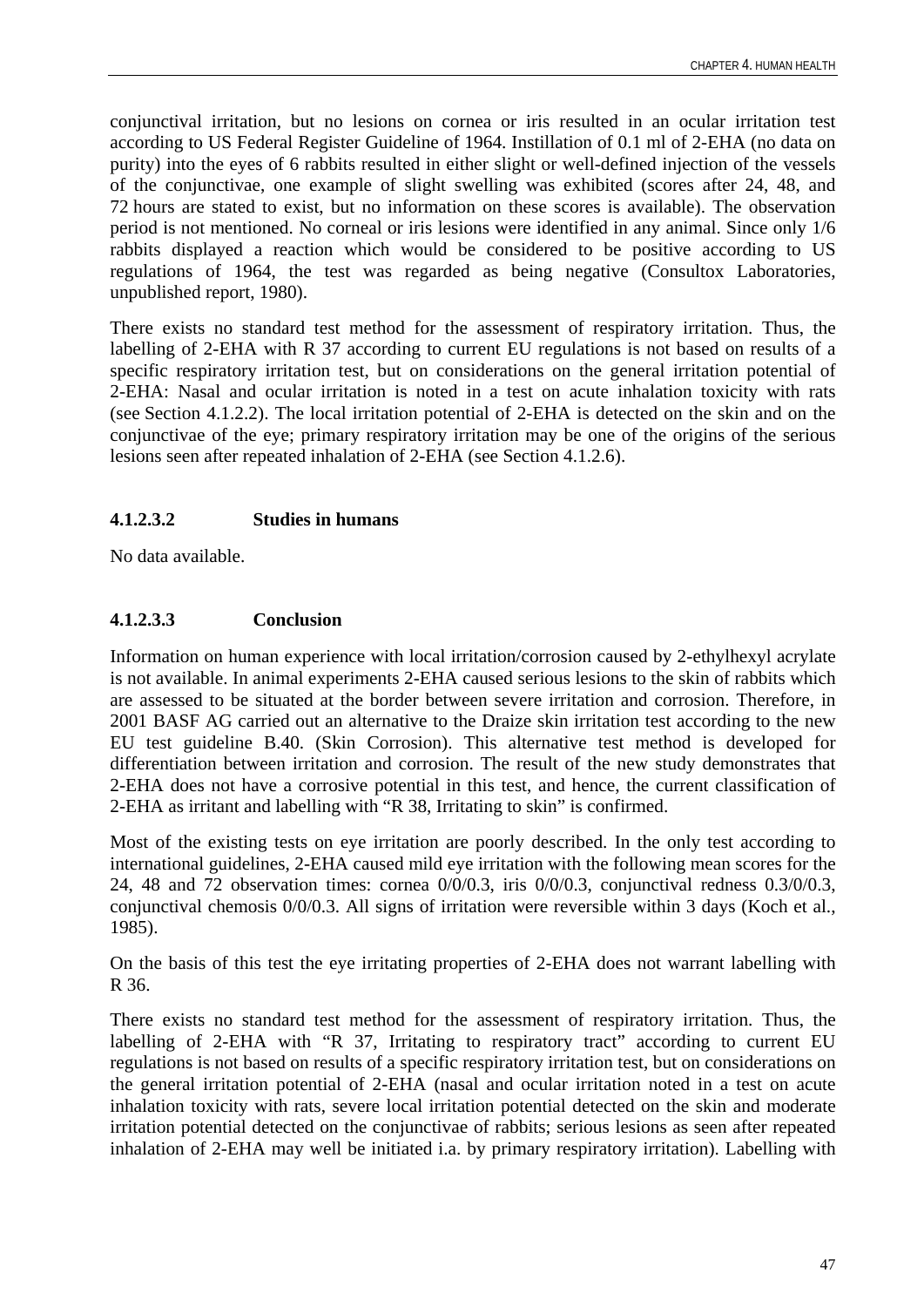R 37 is confirmed on the basis of all of the respective data mentioned within this Risk Assessment Report.

#### **4.1.2.4 Corrosivity**

#### **4.1.2.5 Sensitisation**

#### **4.1.2.5.1 Studies in animals**

In various tests involving guinea pigs 2-EHA proved sensitising, with and without adjuvants.

2-EHA has shown strong sensitising effects in a Freund's Adjuvant test (FCA test) with 10 animals in the test and in control group. The test was carried out by injecting or applying a 0.1% aqueous suspension of 2-EHA to the shorn skin on the backs of the guinea pigs on three days per week for three weeks. Challenge was performed 10 days after the last induction treatment with a 0.1% aqueous suspension of 2-EHA. After topical application 10/10 and after intradermal injection 5-7/10 animals reacted after 24 hours and 5/10 after 48 hours. The treated animals showed intense redness and oedema (Hunter et al., 1966).

Strong sensitising effects were reported also in a second FCA test. Naive guinea pigs were treated with a series of 3 intradermal injections on days 0, 5 and 9, with FCA and a 3% or a 9% concentration of 2-EHA. Challenges were performed every two weeks from day 21 by open epicutaneous application of 0.025 ml 2-EHA (approximately 18%) until day 49 on the shaved flanks. With both induction concentrations, sensitisation of guinea pigs to 2-EHA was demonstrated. Up to 13/16 treated animals, using an induction concentration of 3% and up to 11/16 animals, using an induction concentration of 9% 2-EHA revealed a positive response. Positive skin reactions were observed until day 105 after rechallenge on day 77. Of the control animals, which were treated for the first time epicutaneously with the challenge solution on day 21, three out of ten reacted as early as day 35 and one out of ten on day 49. Cross reactions of animals sensitised to 2-EHA were: for ethylacrylate, three out of eight; for n-butylacrylate, seven out of eight; and for hexylacrylate, two out of eight. No cross reactions were observed for tert. butyl acrylate, methyl methacrylate or hexyl methacrylate (Waegemaekers and van der Walle, 1983).

The sensitising potential of 2-EHA in the guinea pig could be demonstrated by the Polak method. Guinea pigs (6 per group) received 4 footpad injections of 0.1 ml of an emulsion containing 2 mg/ml of 2-EHA, in ethanol: saline (1:4) in Freund's Complete Adjuvans (FCA). Challenge was performed 7 days after the induction treatment with 0.02 ml of the solution of 2-EHA in acetone: olive oil (4:1). The animals showed positive skin reactions after treatment with 0.2% and 0.8% 2-EHA already 7 days after the last treatment (Parker and Turk, 1983).

There is no information available on the potential for 2-EHA to produce respiratory sensitisation in animals.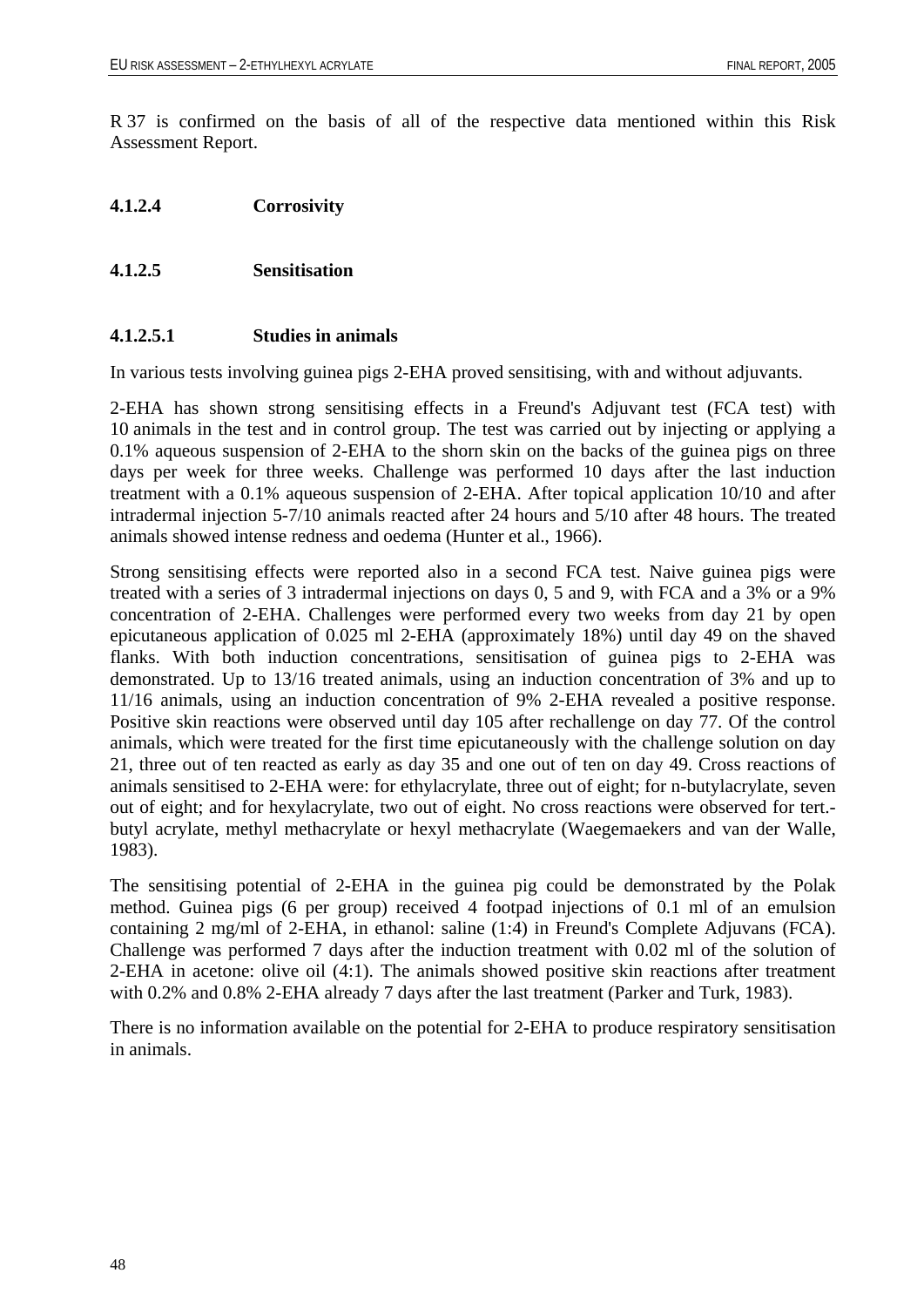### **4.1.2.5.2 Studies in humans**

Seven male volunteers developed an allergic contact dermatitis to an acrylic based adhesive. All subjects were strongly positive to 2-EHA and three of the subjects were also strongly positive to N-tert.-butyl maleamic acid. Test concentrations were 5% in olive oil and 1% of n-tert.-butyl maleamic acid in petrolatum (Jordan, 1975).

A 51-year-old engineer developed hand eczema after contact to products used as anaerobic sealants in metal manufacturing. Positive test reactions were seen with the main component polyethylenglycoldimethacrylate but also with several other acrylates and methyacrylates including ethylhexyl acrylate. The test concentration was 0.5% in ethanol (Senff et al., 1992).

Four patients developed dermatitis from working with UV-cured inks in printing plants. Patch tests with multifunctional acrylate monomers yielded positive results with various acrylates, including ethylhexyl acrylate in two patients (Björkner and Dahlquist, 1979).

Six patients developed contact dermatitis to various acrylates after exposure to tape or glues. All patients tested positive to various acrylates. One of these patients developed eczema after surgery. The wound had been dressed with a tape, and the eczema was strictly localised under the tape. Positive patch test reactions were seen for 2-ethylhexyl acrylate (2% in petrolatum) and two other acrylates (Daecke et al., 1994).

A 51-year-old man with a limb prothesis developed contact sensitivity in the area of the amputation stump and in other areas after readjustment of the prothesis to have it revarnished. He reacted positive to numerous (Meth)acrylates including 2-ethylhexyl acrylate (test concentration: 0.1% in petrolatum) (Romaguera et al., 1990).

The evaluation of health surveillance examinations since 01.01.1989 in about 900 employees potentially exposed to 2-EHA in 5 different plants did not show any cases of sensitisation or allergic contact dermatitis. This was explained by the fact that according to the hazardous properties of the substance technical measures and personal protective equipment were applied (BASF AG, 2001).

Among 13,833 patients suspected of contact dermatitis examined during the years 1978-1999 occupational contact allergy to (meth) acrylates was diagnosed in 31 patients. Contact allergy to 20 different (meth) acrylates was diagnosed. The three most common sensitisers were ethylenglycol dimethacrylate (17 positive patch tests), 2-hydroxyethyl methacrylate (14 positive patch tests) and triethyleneglycol dimethacrylate (6 positive patch tests). Based on these evaluations 2-ethylhexyl acrylate (test concentration 0.5% in petrolatum) was not listed as an important occupational contact allergen (Geukens and Gossens, 2001).

There is no information available on respiratory sensitisation.

#### **4.1.2.5.3 Conclusion**

The contact sensitisation potential of 2-EHA was demonstrated in various test models involving guinea pigs. It was concluded that 2-EHA has moderate sensitising potential in experimental animals, and sensitisation in humans has also been reported. Information on respiratory sensitisation is not available. According to the data 2-EHA is classified with R 43 (May cause sensitisation by skin contact).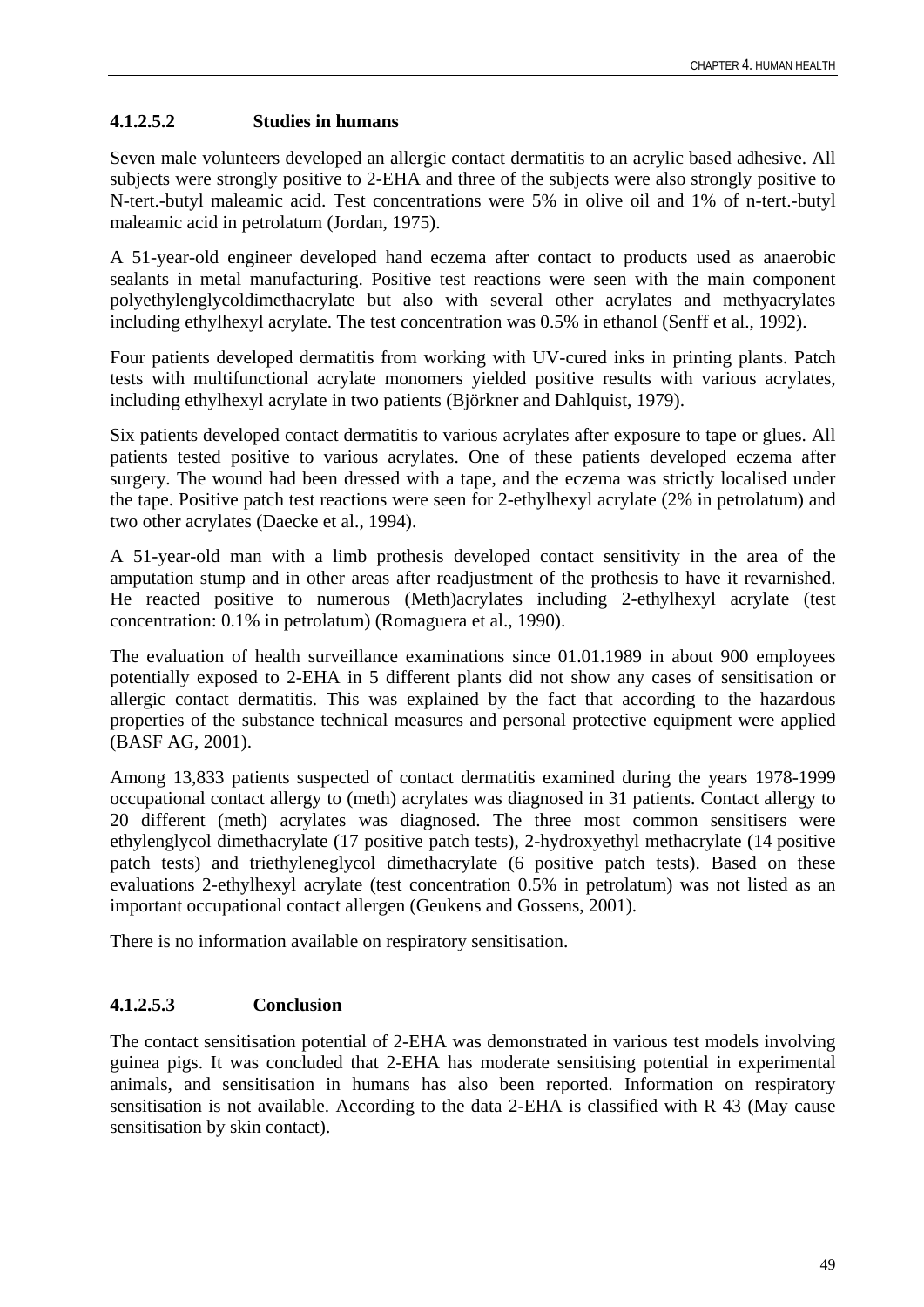#### **4.1.2.6 Repeated dose toxicity**

#### **4.1.2.6.1 Studies in animals**

#### Inhalation studies

In a valid 90-day inhalation study (BASF, 1989) Wistar rats were administered in a whole-body exposition on 6 hours per day, 5 days per week, to 2-EHA vapour at concentrations of 0 ppm, 10 ppm, 30 ppm or 100 ppm (approximately 0.075 mg/l, 0.225 mg/l or 0.750 mg/l for the treatment groups) (2-EHA purity 99.7%). The study design was conducted according to OECD 413 (1981). Compared to the actual version of the test guideline, validity is restricted in that food consumption was not recorded, lung tissues were not perfused, and laryngopharynx was not examined. Histopathologic examination was carried out on 31 organs/tissues of high dose and control animals. The lungs, nasal cavity, thyroid and parathyroid glands, trachea and liver from all animals/all test groups were subjected to histopathology examination.

There were no treatment-related premature deaths. During exposure period animals of the high and mid dose groups exhibited lethargy and ptosis. Body weight gain was lower in both sexes of the high dose during and at the end of the study. A transiently reduced body weight gain was observed in mid dose females. From day 21 onwards mean body weight (absolute) was lower in high dose males compared to the control group. This parameter was not significantly altered in any other group at any time point during the study. Activities of ALAT and alkaline phosphatase were elevated in high dose females. In high dose males and females lower levels of total protein, albumin and glucose were demonstrated. Reduced protein and albumin values were also seen in each sex of the mid dose groups.

Absolute liver weight was reduced in high dose males and relative adrenal weights were lower in high dose males and females compared to the control groups. The microscopic examination revealed no lesion other than a focal or diffuse degeneration of the olfactory epithelium of the cranial nasal cavity in animals of both sexes of the high and mid dose groups. All rats of the 100 ppm group showed degeneration of the olfactory mucosa in the anterior part of the nasal cavity. The incidence of degeneration of the olfactory mucosa but not the severity was increased in mid dose rats. No treatment-related lesion of the nasal cavity was diagnosed at the low dose level.

Degeneration of the olfactory epithelium was characterised by a reduction of cell layers, reduction or loss of apical cytoplasmic structures such as olfactory knobs and microvilli, and by necrosis. Identification of the remaining olfactory mucosa cells was not possible. Occasional mitosis were present.

In detail, degeneration of the olfactory mucosa was diagnosed in the anterior part of the nasal turbinates (level 1) in all high dose rats and in four males and four females of the mid dose group. At the high dose level, the degeneration affected the olfactory mucosa diffusely in the dorsal and dorsolateral area, and the severity was mainly moderate. Mid dose animals showed small areas of degeneration of the dorsolateral olfactory mucosa of minimal severity. At level 2 of the turbinates, degeneration was diagnosed in all high dose rats, one mid dose male, two female and one female of the low dose group, and in one control group male. In the high dose group, the degeneration was diffuse in the dorsal and dorsolateral region, whereas in the other groups the degeneration was focal. The severity was minimal to marked in the high dose group, and mainly minimal in the other groups. Slight degeneration of the olfactory mucosa of the level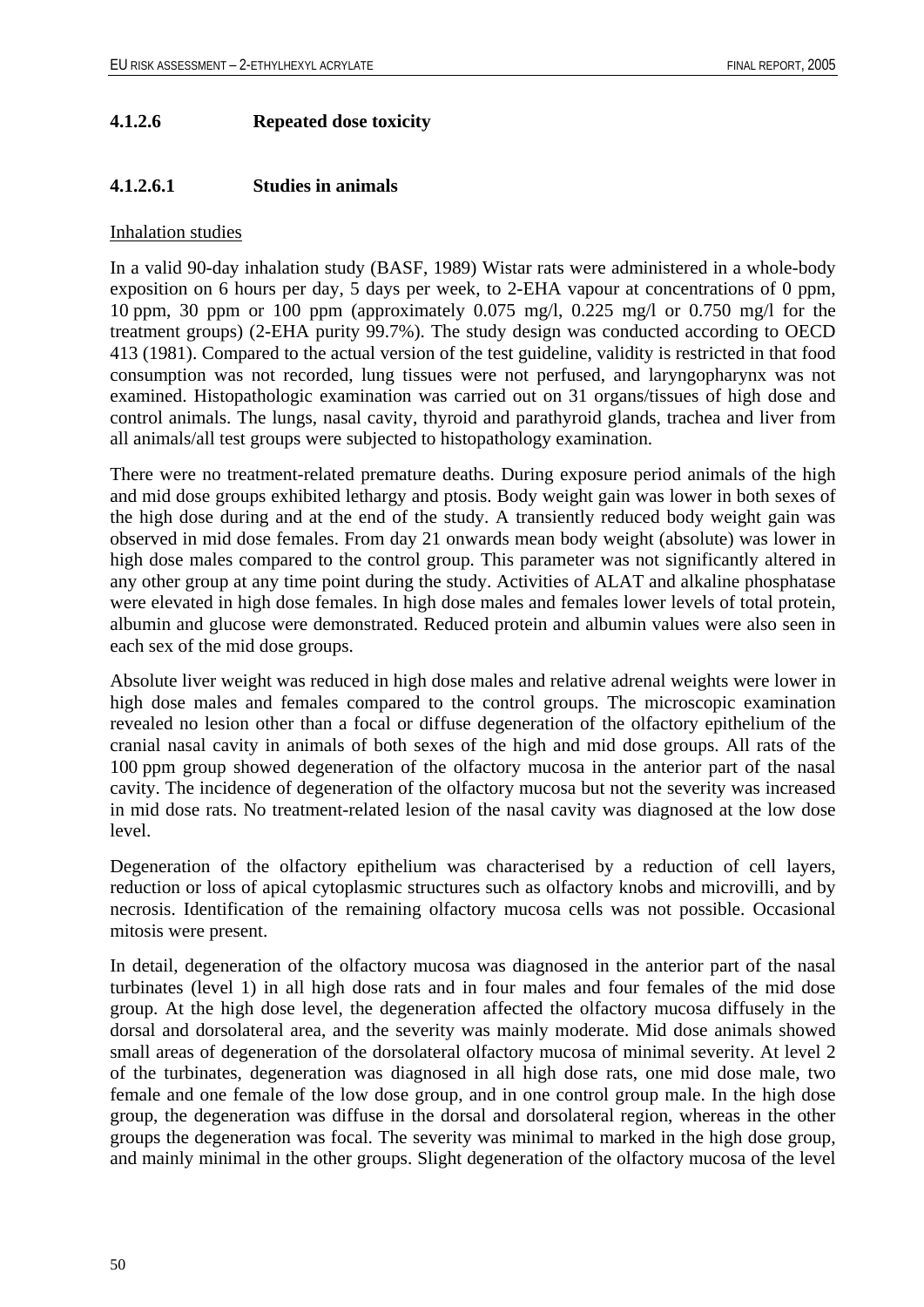3 was only diagnosed in one male and one female each of the high dose group. 2-EHA induced no lesions of the trachea and the lungs, data of the pharynx/larynx were not available.

|              | Dose group             |    | Control |                 | 10 ppm |                | 30 ppm |                | 100 ppm         |  |
|--------------|------------------------|----|---------|-----------------|--------|----------------|--------|----------------|-----------------|--|
|              | <b>Sex</b>             | M  | F       | M               | F      | M              | F      | M              | F               |  |
|              | No. of animals         | 10 | 10      | 10 <sup>°</sup> | 10     | 10             | 10     | 10             | 10 <sup>°</sup> |  |
| Nasal cavity | Level 1 (anterior)     |    |         |                 |        | 4              | 4      | 10             | 10 <sup>°</sup> |  |
|              | Mean severity<br>grade |    |         |                 |        | 1              | 1      | 2.9            | 3.1             |  |
|              | Level 2                |    |         | $\overline{2}$  | 1      | 1              |        | 10             | 10              |  |
|              | Mean severity<br>grade | 1  |         | 1               | 1      | $\overline{2}$ |        | 2.9            | 2.5             |  |
|              | Level 3                |    |         |                 |        |                |        | 1              |                 |  |
|              | Mean severity<br>grade |    |         |                 |        |                |        | $\overline{2}$ | $\mathfrak{D}$  |  |

**Table 4.7** 2-EHA induced olfactory degeneration in rats from a 90-day inhalation study (BASF, 1989)

Grading used  $1 = \text{minimal}$ ,  $2 = \text{slight}$ ,  $3 = \text{moderate}$ ,  $4 = \text{marked}$ ;  $M = \text{male}$ ,  $F = \text{female}$ 

Treatment-related microscopic lesions outside the respiratory tract were seen in the liver. Fatty change (at low and medium severity grades a common finding in well fed rats) occurred in rats of all dose groups and control groups. In high dose males, the severity of fatty change was less compared to other groups and the control. The mean severity grades of lipid accumulation in the periportal zone of the liver lobus decreased from 2.6 in control males to 1.0 in the high concentration males, a minimal change was also seen in high concentration females (1.0 versus 1.6 in controls). No indication of a peroxisomal proliferation was evident in electron microscopy.

No treatment-related effects were evident at the low dose group.

Reduced body weight gain, lower levels of parameters of the protein metabolism, the reduced serum glucose concentration and the reduced lipid accumulation in liver cells were assumed to be induced by a lower food consumption possibly resulting from the irritation effect on the respiratory tract of exposed animals. Similar findings were reported from repeated dose inhalation studies on acrylic acid (BASF, 1987). Although this study did not include food consumption measurement to verify this assumption, the above mentioned effects were not considered to represent relevant toxic effects. In high dose groups, a minimal liver damage was indicated by elevated activities of transaminase and alkaline phosphatase. This effect was considered to be the only systemic one of toxicological significance. In conclusion, the NOAEC for local effects on the respiratory tract was considered at 10 ppm, whereas the NOAEC for systemic toxic effects was 30 ppm.

In an early inhalation study (Gage, 1970) two male and female rats exposed on 13 days (6 hours/day) to saturated 2-EHA vapour (1 mg/l, 130 ppm) showed initial weight loss, lethargy and slight respiratory difficulty. Any abnormality was found in blood and urine tests, and at autopsy. No other details were available.

# Dermal studies

In a less documented study on the skin effects of 2-EHA on two mice strains after 3-month epicutaneous application it was shown that skin irritation was more severe in C3H than in NMRI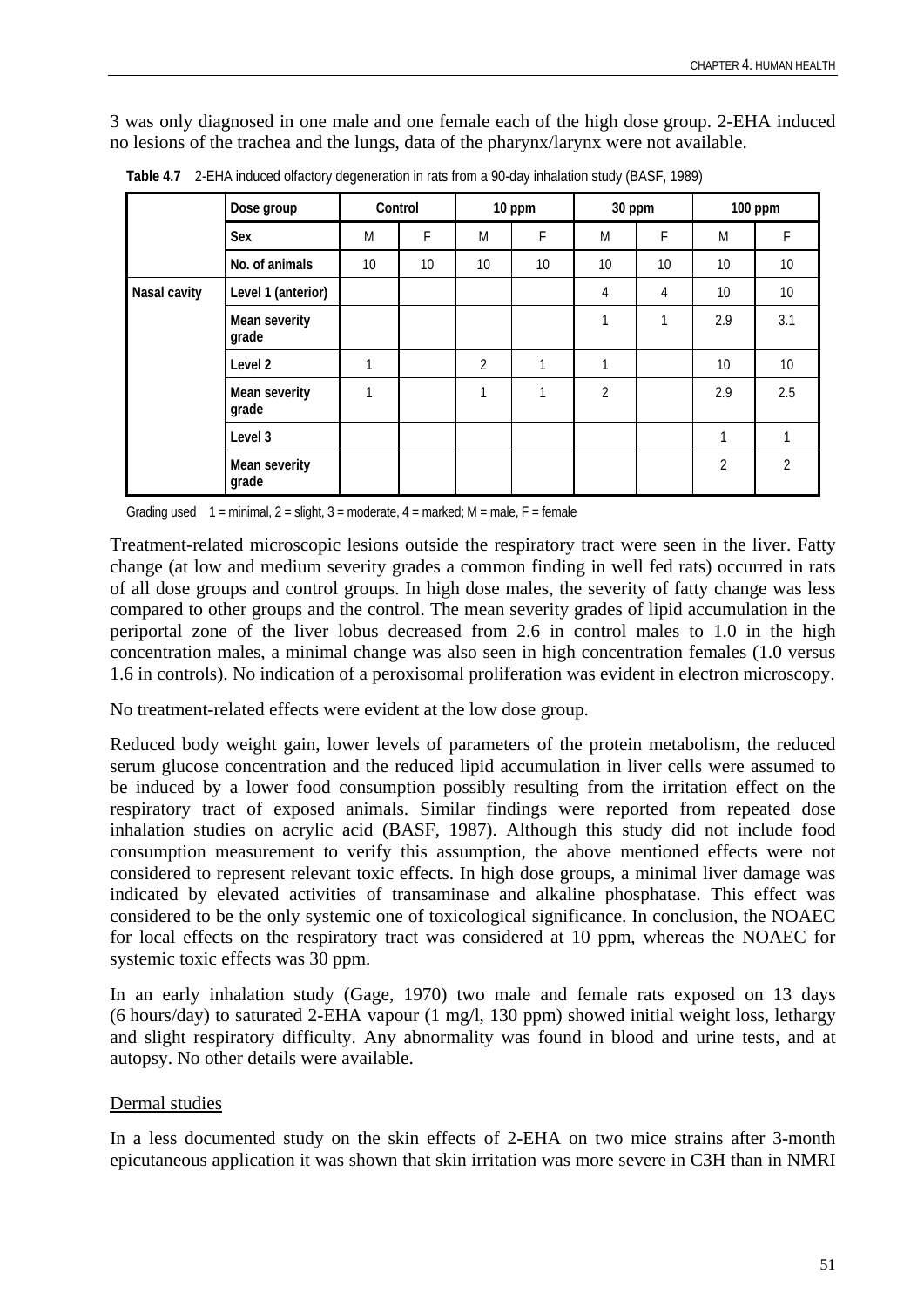mice (BASF, 1986). 10 male C3H mice and 5 male NMRI mice were administered to 25 µl 2-EHA solution (86.5% 2-EHA in acetone) on the clipped dorsal skin (approximately 1,081 mg/kg bw/day, based on mouse body weight of 20 g) at three days per week, additionally 5 NMRI mice were treated with a 21% solution of 2-EHA in acetone (approximately 262 mg/kg bw/day), 10 male NMRI mice treated with acetone served as controls. Clinical symptoms, mortality and body growth were recorded. Macroscopic skin effects were reported from all C3H mice and five of the NMRI mice of all other groups. Histopathological examinations were restricted to the skin of the application area and of tissues with macroscopic abnormalies of 5 animals of each group.

No other clinical abnormalities other than crust formation in 10/10 C3H mice and reddening in 2/5 NMRI mice at the application site at 2-EHA concentration of 86.5% were observed. Epidermal hyperplasia was found in some C3H mice but not in the NMRI strain at 2-EHA concentrations of 86.5%. A condensation of the subcutis was reported for both strain at this concentration. No clinical or microscopic lesions were observed in NMRI mice treated with 21% 2-EHA and in vehicle control mice. With respect to local effects on the skin, a NOAEL of 25 µl of a solution containing 21% 2-EHA in acetone (262 mg/kg bw/day) administered on three days/week during 3 months was delivered for the NMRI mice. No conclusion on a systemic NOAEL can be drawn from this study.

Chronic irritative skin damage was noted in mice of a carcinogenicity study treated by dermal application of 2-EHA in acetone on weekly clipped interscapular region (Wenzel-Hartung et al., 1989; Brune and Deutsch-Wenzel, 1986, see Section 4.1.2.8 and **Table 4.16**). No data on the size of treated area were reported, 10% of the total body surface area can be used as a default assumption. Groups of 80 C3H/HeJ mice received 25 µl 2-EHA solution with 2.5%, 21% and 86.5% (corresponding to 1,081, 262 or 31 mg/kg/treatment day, calculation basis: 20 g bw at study begin) on 3 times/week during life time or served as controls (untreated control and vehicle group). An additional group was treated with a 43% solution during 24 weeks and was observed until end of life (stop-test). Beginning within the first few weeks scaling, and/or scabbing were observed at all dose levels. Lesions observed in animals treated with 2.5% showed a trend to regression after weeks 4 and 5 of treatment. Whereas regression of the skins lesions occurred within 7 weeks after termination of the treatment with 43% 2-EHA solution, further skin lesions developed in the 21% and 86.5% groups. At the end of study, numbers of animals with histological findings at the application site were:

|                          | 2-EHA-dose |      |     |                          |                          |                      |  |  |  |
|--------------------------|------------|------|-----|--------------------------|--------------------------|----------------------|--|--|--|
|                          | 86.5%      | 43%* | 21% | 2.5%                     | Acetone<br>control       | Untreated<br>control |  |  |  |
| Hyperplasia grade 1      | 35         | 5    | 21  | 6                        |                          |                      |  |  |  |
| Hyperplasia grade 2      | 23         | 1    | 25  | $\overline{\phantom{a}}$ | $\overline{\phantom{a}}$ |                      |  |  |  |
| Hyperplasia grade 3      | 6          |      | 6   | ٠                        |                          |                      |  |  |  |
| Hyperkeratosis           | 66         | 4    | 54  | 7                        |                          |                      |  |  |  |
| Scabbing                 | 23         | 5    | 41  | 11                       | 1                        |                      |  |  |  |
| Thickened subcutis       | 68         | 37   | 56  | 79                       |                          |                      |  |  |  |
| Pigmentation in subcutis | 72         | 10   | 54  | 42                       |                          |                      |  |  |  |

**Table 4.8** Skin examinations of different groups of mice treated with a solution of 2-EHA

Stop-test;

Grading used: 1 mild, 2 moderate, 3 severe.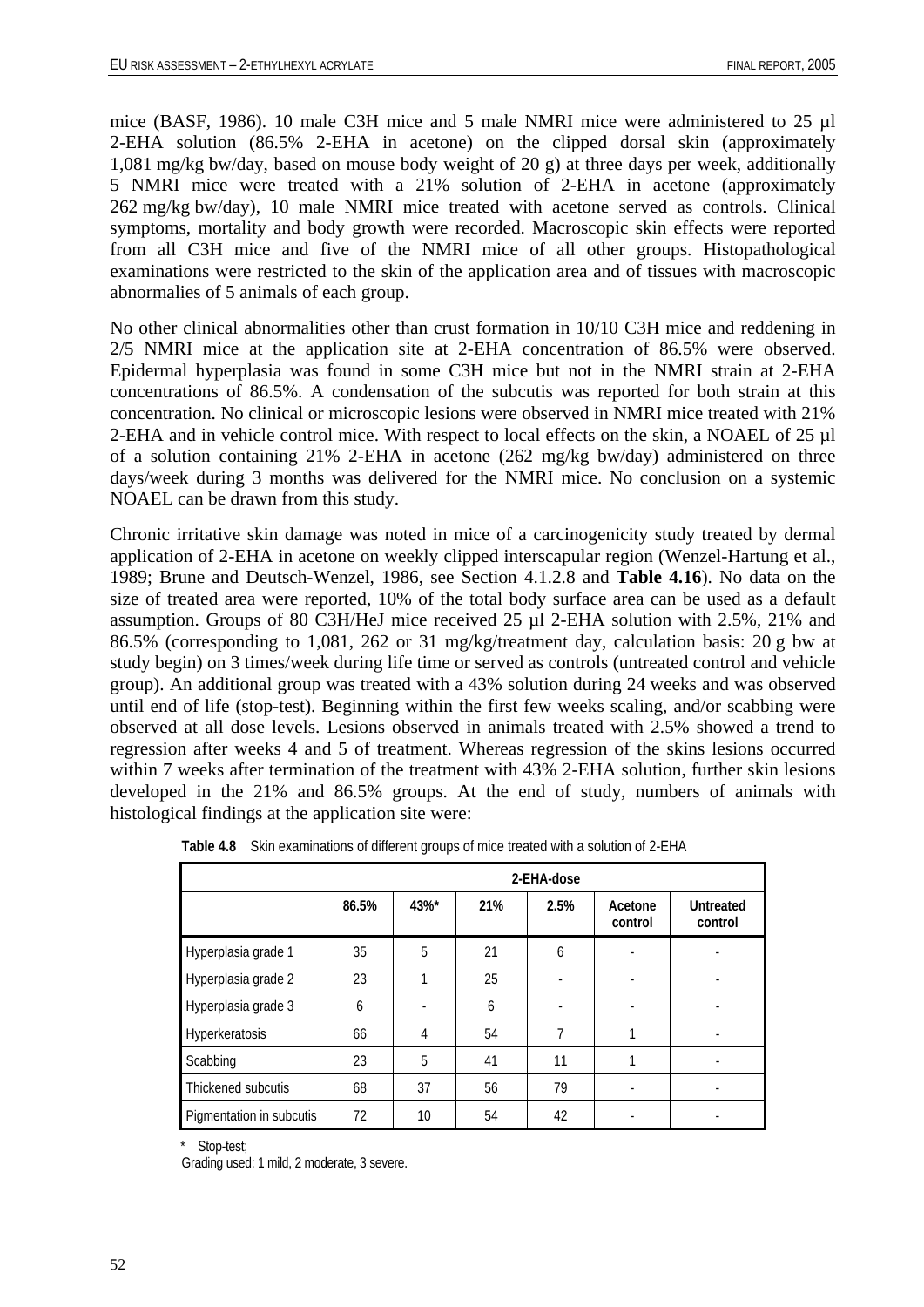There are no repeated dose studies with oral application.

### **4.1.2.6.2 Studies in humans**

No data available.

### *Other information*

Toxic effects of 2-EHA with repeated application via the inhalation route at doses > 30 ppm (0.225 mg/l) were comparable to the effects of acrylic acid in 90-day inhalation studies at doses >75 ppm (0.221 mg/l). Further information; see risk assessment report acrylic acid.

#### No-observed-adverse-effect-level (NOAEL)

### *NOAEC for local effects on the respiratory tract*

10 ppm (and 0.075 mg/l), 90-day inhalation, rats (BASF, 1989)

*NOAEC for systemic toxic effects* 

30 ppm (and 0.225 mg/l), 90-day inhalation, rats (BASF, 1989)

### LOAEL for local effects on the skin

25 µl 2-EHA solution (2.5% 2-EHA in acetone) (31 mg/kg bw/day), dermal lifetime study (3 days/week), mice (Wenzel-Hartung, 1989)

#### **4.1.2.6.3 Conclusion**

The relevant toxic effect after 90-day inhalation exposure of rats to 2-EHA was dose-related increased degeneration of the olfactory epithelium at concentrations from 30 ppm and higher (0.225 mg/l). The NOAEC for local effects on the respiratory tract was 10 ppm (0.075 mg/l). Animals exposed to 2-EHA concentrations of 30 ppm or higher showed poor health condition (lethargy, ptosis) during exposure period and reduced body weight gain, but no toxic effect on internal organs was identified (NOAEC for systemic effects). Minimal liver damage was indicated by elevated liver enzyme activities at a concentration of 100 ppm (0.75 mg/l). Valid studies with dermal or oral application routes are not available. Cancer studies and less documented subchronic studies with dermal application revealed that 2-EHA causes skin irritation at concentrations > 2.5% (LOAEL).

# **4.1.2.7 Mutagenicity**

# *In vitro studies*

#### *Bacterial systems*

Two bacterial gene mutation assays were negative in doses up to 10,000  $\mu$ g/plate with and without S-9 mix in Salmonella typhimurium strains TA 98, TA 100, TA 1535 and TA 1537 (Scribner and O'Neill, 1979; Zeiger et al., 1985).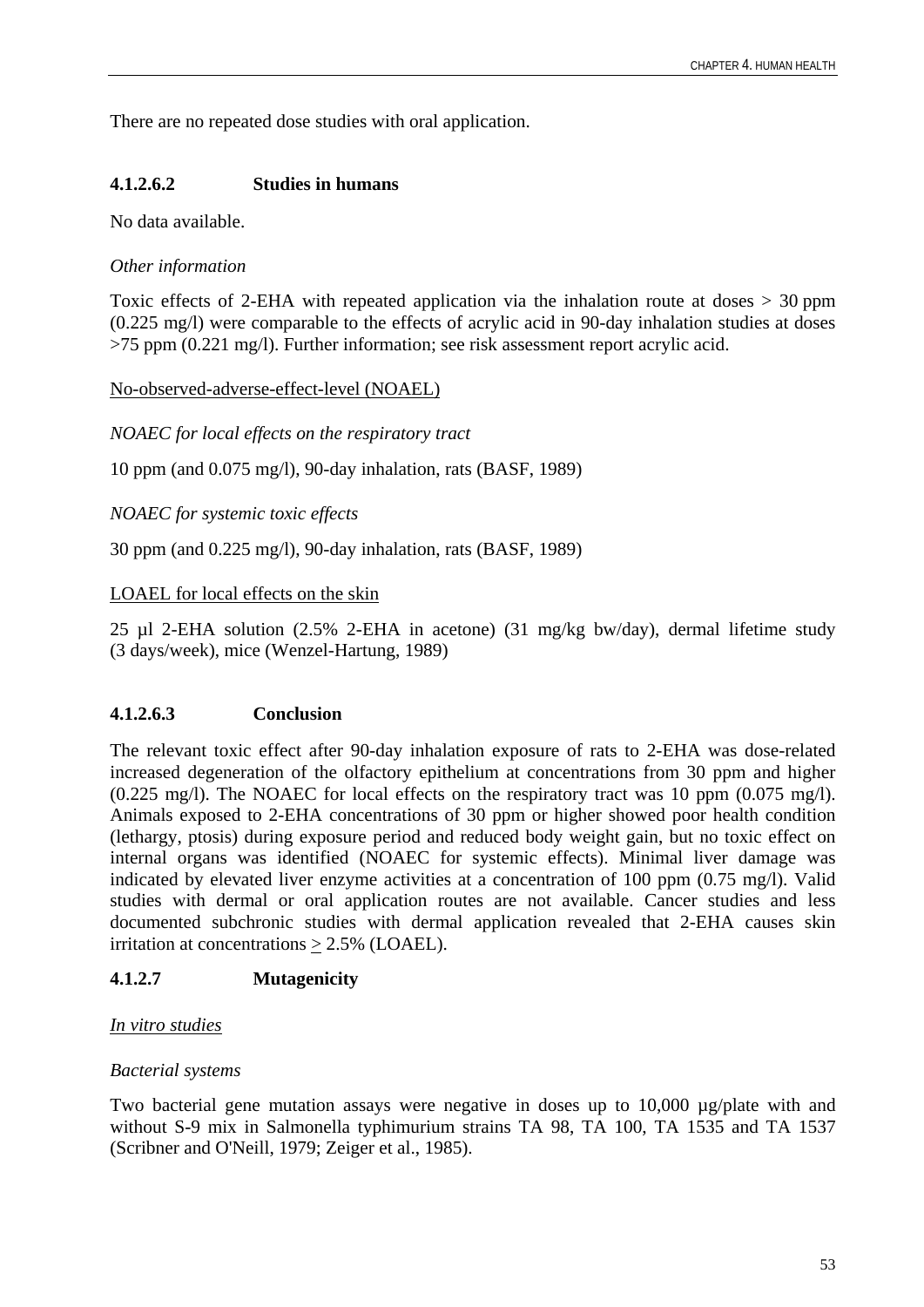|                                            | Concentration range         |                            |        |                                  |                               |
|--------------------------------------------|-----------------------------|----------------------------|--------|----------------------------------|-------------------------------|
| Test system                                | With S-9 mix                | Without S-9 mix            | Result | Remarks                          | Rreference                    |
| Salm. Typh. TA98, TA100,<br>TA1535, TA1537 | $\mu$ up to 5 $\mu$ //plate | up to 5 $\mu$ I/plate      | neg    |                                  | Scribner and O'Neill.<br>1979 |
| Salm. Typh. TA98, TA100,<br>TA1535, TA1537 | up to 10,000 g/plate        | up to $10,000 \mu$ g/plate | neg    | rat and hamster<br>liver S-9 mix | Zeiger et al., 1985           |

| Table 4.9 | Mutagenicity- <i>In vitro</i> tests: bacterial systems |
|-----------|--------------------------------------------------------|
|           |                                                        |

### *In vitro* studies

#### *Chromosomal aberration and micronucleus tests*

In mouse lymphoma cells, parallel investigation of structural chromosomal aberrations and micronuclei was performed by Dearfield et al. (1989). Treatment with doses of 20, 25, 31 and 34 µg/ml 2-EHA was done for 4 hours, only without S-9 mix. All treatments resulted in strong cytotoxicity (27, 16, 12 and 12% relative survival).

For analysis of chromosomal aberrations, cultures were exposed to BrdUrd after treatment and were sampled 14 to 15 hours after start of treatment. This was to enable the selection of 1<sup>st</sup>-division mitoses for analysis; however, co-treatment with BrdUrd, which is a genotoxin, is not recommended by the guidelines and makes findings difficult to interpret. No more than 100 mitoses were analysed per experimental point. Aberration frequencies in treated cultures varied from 5 to 9% (negative control, 4%). Given the various methodological insufficiencies, the findings are evaluated as inconclusive.

For analysis of micronuclei, cultures were exposed to cytochalasin B  $(3 \mu g/ml)$  after treatment; sampling was 16 to 17 hours after start of treatment; 1,000 cells were analysed per experimental point. The micronucleus frequency was 1.2% in the negative control and varied from 0.8 to 1.1% in the treated cultures, i.e. the result was negative.

In conclusion, there is no relevant evidence for clastogenicity of 2-EHA; a fully reliable finding, however, is lacking.

|                                        |                 | Concentration range |          |                                        |                                              |                           |  |
|----------------------------------------|-----------------|---------------------|----------|----------------------------------------|----------------------------------------------|---------------------------|--|
| Test system                            | With S-9<br>mix | Without S-9<br>mix  | Result   | <b>Toxicity</b>                        | Remarks                                      | Reference                 |  |
| chrom. Ab. in mouse<br>lymphoma cells  |                 | $20-34 \mu g/ml$    | inconcl  | strong toxicity at all<br>tested doses | various<br>methodological<br>insufficiencies | Dearfield et al.,<br>1989 |  |
| Micronuclei in mouse<br>Iymphoma cells |                 | $20-34 \mu g/ml$    | negative | strong toxicity at all<br>tested doses |                                              | Dearfield et al.,<br>1989 |  |

**Table 4.10** Mutagenicity-*In vitro* tests: chromosomal aberrations and micronuclei

#### *In vitro* studies

#### *Mammalian cell gene mutation test*

Two mouse lymphoma assays and two HPRT tests with CHO cells were performed.

Cifone and Myhr (1984) reported on a mouse lymphoma assay which was weakly positive at doses in the toxic range. Doses of 15.6 to 150 nl/ml (with S-9 mix from Aroclor-induced rat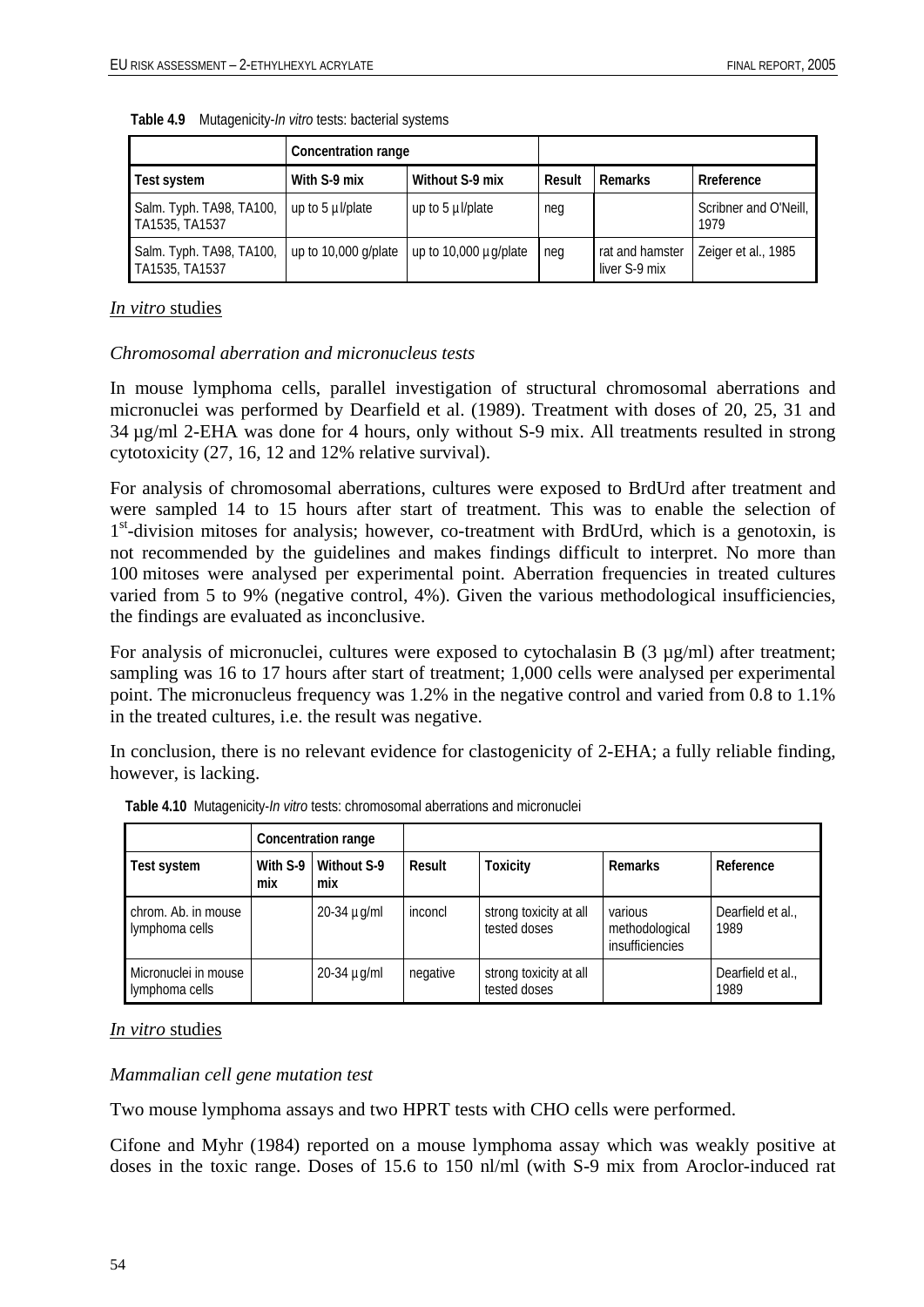livers) or 1.95 to 60 nl/ml (without S-9 mix) were tested in a 4-hour treatment. Effects were slightly more pronounced with S-9 mix. Here, combining the data from two experiments, more than a doubling of the mutation frequency was achieved at doses ranging from 70 to 150 nl/ml, increases were 2.2- to 4.6-fold and were accompanied by moderate to strong cytotoxicity (relative growth varied from 4.8 to 54.6% without clear dose-dependency).

Without S-9 mix, combining the data from 3 experiments, more than 2-fold increases in mutation frequencies were obtained for doses of 15.6 to 60 nl/ml, maximum increase was 2.9-fold at the highest dose with only 8.5% relative survival.

Another mouse lymphoma assay, with 4-hour treatment only without S-9 mix, was reported by Dearfield et al. (1989). Slightly positive effects were obtained in high doses with strong cytotoxicity. Doses of 30, 31, 32, 33 and 34 nl/ml were tested in three independent experiments; according to combined data, mutation frequencies increased by factors of 1.6 to 1.9 without dose-effect relationship; relative survival ranged from 11 to 20.3%.

Two investigations were done on induction of HPRT mutations in CHO cells.

According to Slesinski et al. (1980) 2-EHA does not induce HPRT mutations after 5-hour treatment with or without S-9 mix. Doses of 3.13 to  $50 \cdot 10^{-5}$ % (v/v; with S-9 mix) or 6.25 to  $100 \cdot 10^{-5}$ % (without S-9 mix) were used; the maximum doses correspond to 5 and 10 nl/ml; only minor toxicity was seen.

In a  $2<sup>nd</sup>$  investigation, cells were treated with doses of 5 to 80  $\mu$ g/ml (monolayer assay) or 14 to 26 µg/ml (suspension assay) in the absence of S-9 mix (Moore et al, 1991). Whereas the suspension assay was clearly negative for all tested doses up to extreme toxicity, sporadic increases in mutation frequency were seen in the monolayer assay. In a  $1<sup>st</sup>$  experiment, weak effects were seen at doses of 35 and 40 µg/ml which led to less than 20% relative survival. In the  $2<sup>nd</sup>$  experiment doses of 60 and 70  $\mu$ g/ml resulted in increased mutation frequencies, toxicity was moderate (33% relative survival). Higher doses of 75 and 80 ug/ml were negative (40 and 7%) relative survival).

In conclusion, 2-EHA seems to have a low potential for induction of gene mutations in mammalian cells. Since the genetic effects were limited to doses with strong cytotoxicity, the potential will probably not be expressed *in vivo*.

|                                    | Concentration range |                            |                    |                                  |                                                                                                   |                           |
|------------------------------------|---------------------|----------------------------|--------------------|----------------------------------|---------------------------------------------------------------------------------------------------|---------------------------|
| Test system                        | With S-9<br>mix     | <b>Without S-</b><br>9 mix | Result             | <b>Toxicity</b>                  | <b>Remarks</b>                                                                                    | Reference                 |
| Mouse<br>lymphoma<br>assay         | 15.6-150<br>nl/ml   | 1.96-60<br>nl/ml           | weakly<br>positive | strong toxicity at<br>high doses | genetic effects were limited to<br>doses with strong cytotoxicity                                 | Cifone and<br>Myhr, 1984  |
| Mouse<br>lymphoma<br>assay         |                     | 30-24 nl/ml                | weakly<br>positive | strong toxicity at<br>all doses  | genetic effects were limited to<br>doses with strong cytotoxicity                                 | Dearfield et al.<br>1989  |
| <b>HPRT</b> test with<br>CHO cells | up to 5 nl/ml       | up to 10<br>nl/ml          | negative           | minor toxicity                   |                                                                                                   | Slesinski et al.,<br>1980 |
| <b>HPRT</b> test with<br>CHO cells |                     | $5-80 \mu g/ml$            | weakly<br>positive | strong toxicity at<br>high doses | negative in a suspension<br>assay; weakly positive in a<br>monolayer assay for cytotoxic<br>doses | Moore et al.,<br>1991     |

**Table 4.11** Mutagenicity-*In vitro* tests: mammalian cell gene mutations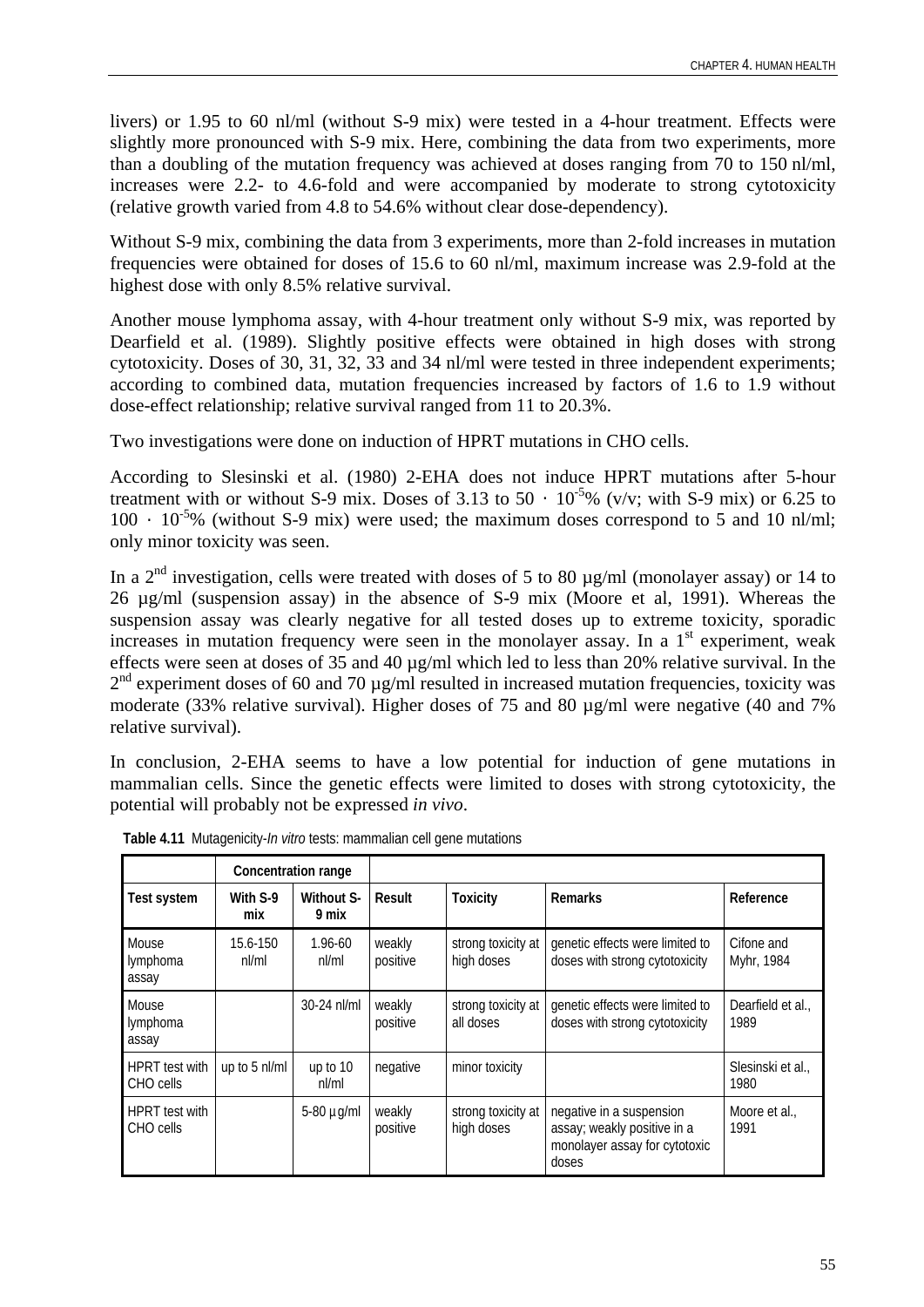### *In vitro* studies

### *Mammalian cell indicator tests*

Slesinski et al. (1980) reported on a weak positive effect in an SCE test with CHO cells after 2-hour treatment in the presence of S-9 mix; without S-9 mix a negative finding was described for 5-hour treatment. Doses ranging from 3.1 to  $100 \cdot 10^{-5}$  % (v/v; 0.31 to 10 nl/ml) were tested. Due to severe methodological insuffiencies, these results are not reliable (extremely high 'spontaneous' SCE frequencies in negative controls of 13 to 18 SCE per cell; only 15 cells per entry were analysed in a single experiment).

A test for induction of unscheduled DNA synthesis (UDS) with primary rat hepatocytes was performed with the 'liquid scintillation counting' methodology which is known to be quite insensitive (Slesinski et al., 1980). A single experiment was conducted. The overall result for this test was negative for doses up to  $100 \cdot 10^{-5}$  % (10 nl/ml).

In conclusion, the data from mammalian cell indicator tests do not add relevant information.

|                                  |                      | Concentration range         |                    |                                                                   |                        |
|----------------------------------|----------------------|-----------------------------|--------------------|-------------------------------------------------------------------|------------------------|
| Test system                      | With S-9<br>mix      | Without S-9   Result<br>mix |                    | Remarks                                                           | Reference              |
| SCE test with<br>CHO cells       | $0.31 - 10$<br>nl/ml | $0.31 - 10$<br>nl/ml        | weakly<br>positive | weak effects with S-9 mix; severe<br>methodological insuffiencies | Slesinski et al., 1980 |
| UDS test with rat<br>hepatocytes |                      | up to 10<br>nl/ml           | negative           | insensitive LSC methodology                                       | Slesinski et al., 1980 |

**Table 4.12** Mutagenicity-*In vitro* tests: Mammalian cell indicator tests

# *In vivo* studies

#### *Bone marrow chromosomal aberration test*

The possible induction of chromosomal aberrations *in vivo* was investigated in bone marrow cells of male Charles River CD-1 mice (Sames et al., 1984). Oral doses of 2,500mg/kg bodyweight were given acute or repeatedly on 5 consecutive days; toxic signs were seen. Sampling was 6 hours, 24 hours and 48 hours after single treatments and 6 hours after the last repeated application; treatment groups consisted of 5 animals each. At the 24 hours sampling after acute treatment an aberration frequency of 2.2% was obtained which differed in a statistically significant manner from the concurrent negative control, but not from the historical negative control. Since no more than 272 metaphse cells were analysed in this group, a biologically meaningful conclusion cannot be drawn from this finding. Furthermore, the whole investigation suffers from the drawback that less than 50 cells were analysed for 24 out of 72 animals, indicating severe methodological problems. Therefore, the overall result is inconclusive.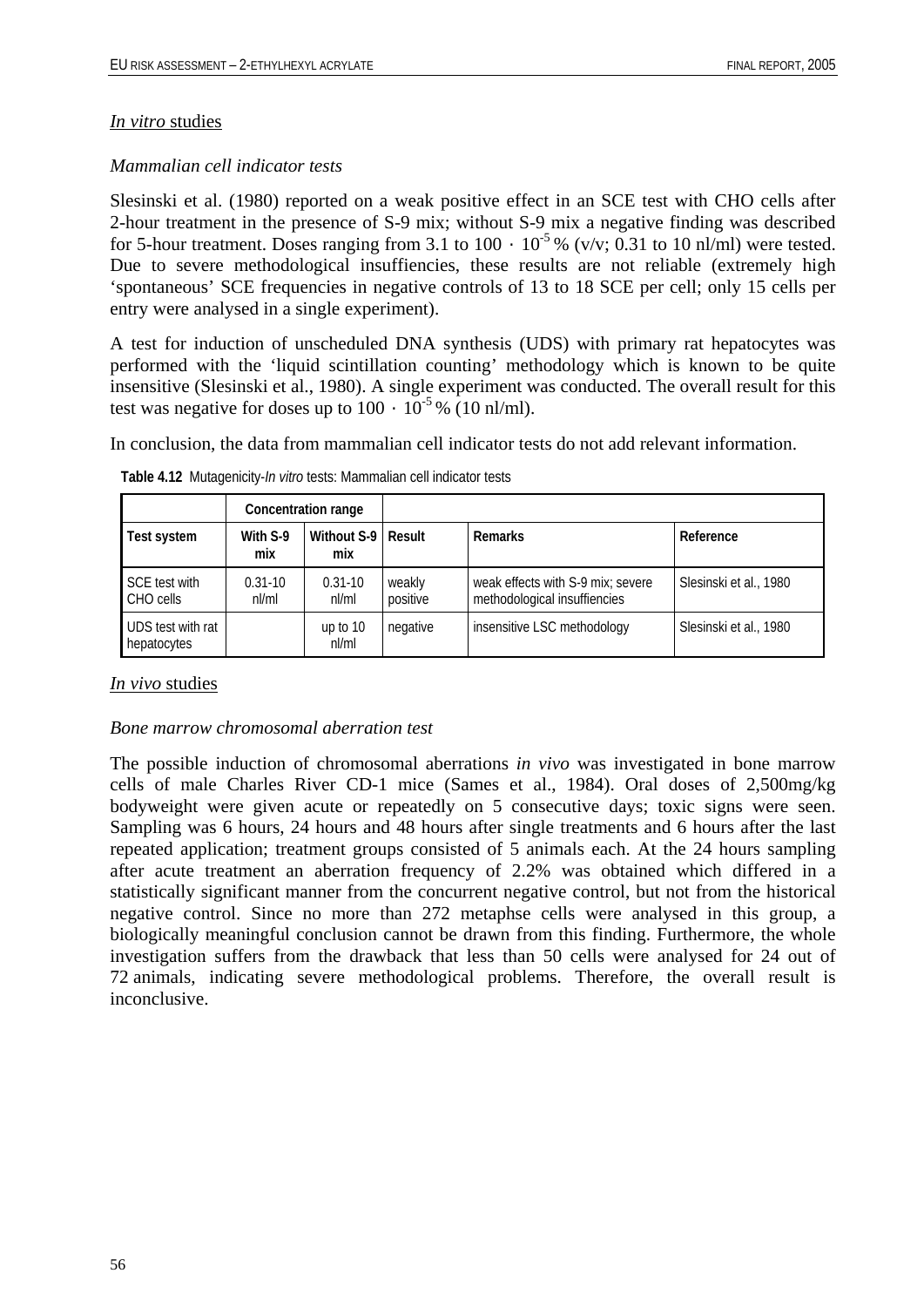| Test<br>system                  | <b>Doses</b>   | Expos.<br>regimen                         | Sampl.<br>Times                                                | Result  | Local<br>cyto-<br>tox. | General<br>toxi-city | <b>Remarks</b>                        | Reference             |
|---------------------------------|----------------|-------------------------------------------|----------------------------------------------------------------|---------|------------------------|----------------------|---------------------------------------|-----------------------|
| chrom.<br>ab. test<br>with mice | 2.500<br>mg/kg | a) acute;<br>b) 5 daily<br>administratios | a) 6, 24, 48 hours<br>b) 6 hours after<br>last administration. | inconcl | no                     | yes                  | severe<br>methodologica<br>I problems | Sames et al.,<br>1984 |

**Table 4.13** Mutagenicity-*In vivo* tests: bone marrow test

Genotoxicity data on 2-EHA cleavage products

Acrylic acid (CAS no. 79-10-7) was negative in bacterial mutations tests (Cameron et al., 1991; Zeiger et al., 1987; BASF, 1977) and in an HPRT mammalian cell gene mutation test (McCarthy et al., 1992). Positive effects were obtained in mammalian cell chromosomal aberration tests (McCarthy et al., 1992; Moore et al., 1988; Ishidate, 1988) and in mouse lymphoma assays (with preferential induction of small colonies, indicating clastogenicity; Cameron et al., 1991; Moore et al., 1988). *In vivo*, negative results were reported for structural chromosomal aberrations in mouse bone marrow cells and for a mouse dominant lethal test (McCarthy et al., 1992).

2-Ethylhexanol (CAS no. 104-76-7) was negative in bacterial and mammalian cells assays (Kirby et al., 1983) and an *in vivo* bone marrow cytogenetic assay (Putman et al., 1983).

| Negative effects           | <b>Inconclusive</b>                                     | Positive effects |  |  |  |  |
|----------------------------|---------------------------------------------------------|------------------|--|--|--|--|
| In vitro tests             |                                                         |                  |  |  |  |  |
| <b>Bacterial mutations</b> | chromosomal aberrations                                 |                  |  |  |  |  |
| micronuclei                | gene mutations in mammalian cells at<br>cytotoxic doses |                  |  |  |  |  |
|                            | SCE, UDS                                                |                  |  |  |  |  |
| <i>In vivo</i> tests       |                                                         |                  |  |  |  |  |
|                            | chromosomal aberrations                                 |                  |  |  |  |  |

**Table 4.14** Mutagenicity-OVERVIEW ON FINDINGS

# **4.1.2.7.1 Conclusion**

2-EHA is negative in bacterial mutation tests. Data from mammalian cells give no relevant evidence for clastogenicity; however, a fully reliable study is lacking. 2-EHA seems to have a low potential for induction of gene mutations in mammalian cells. Since this effect is limited to doses with strong cytotoxicity, it is highly unlikely that this potential will be expressed *in vivo*. The data from mammalian cell indicator tests do not add relevant information. An *in vivo* cytogenetic assay was inconclusive (neither positive nor negative); due to severe methodological insuffiencies this study cannot be used for evaluation purposes. Cleavage products of 2-EHA were negative in *in vivo* mutagenicity tests.

Since a fully reliable *in vitro* chromosome abberration test is lacking, it might be argued that the minimum requirements for genotoxicity testing are not met. However, the number of studies available from various test systems and the negative data on 2-EHA cleavage products 2-ethylhexanol and acrylic acid are regarded as a sufficient substitute. From all these data there is no relevant evidence that 2-EHA might be an *in vivo* mutagen.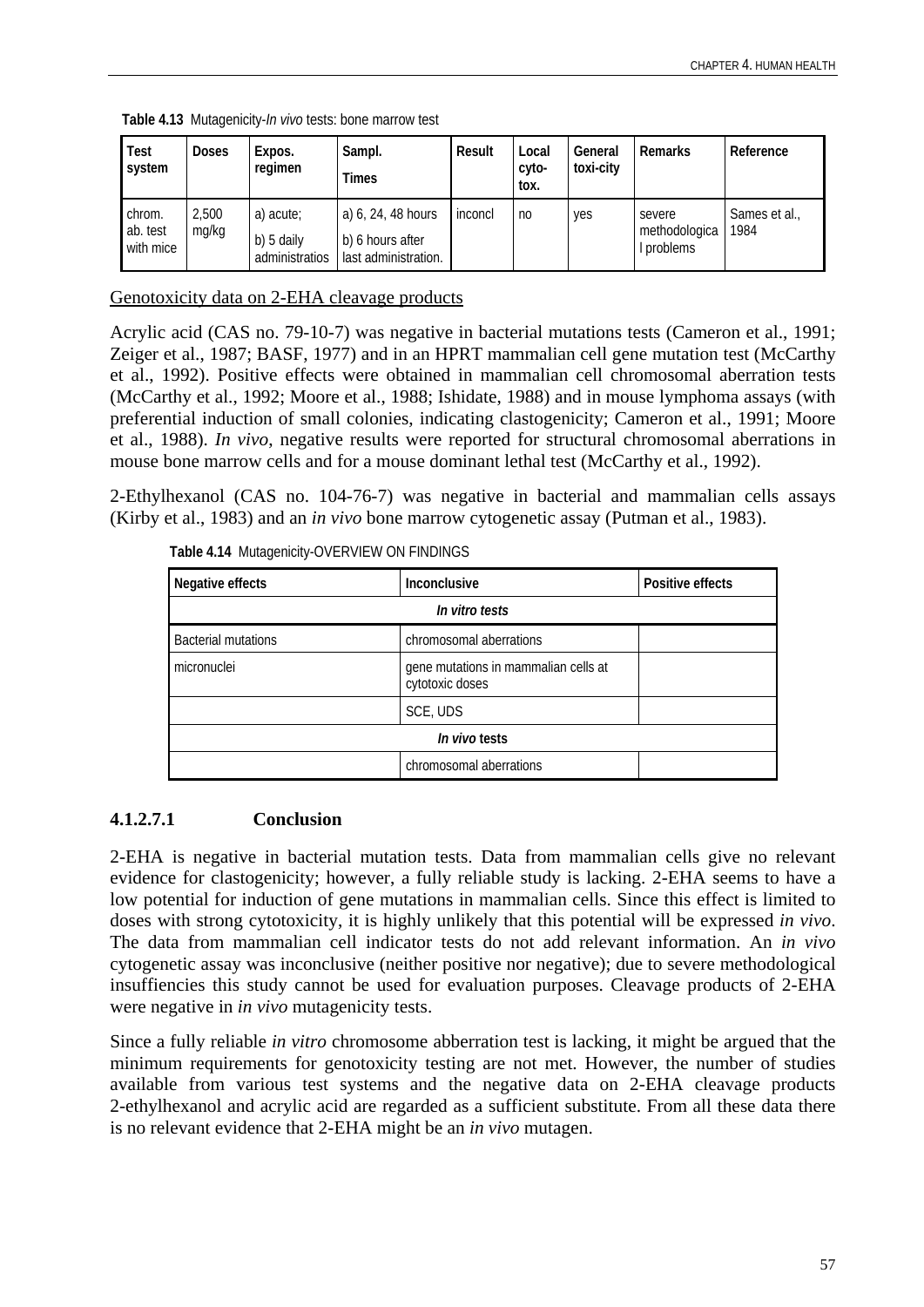### **4.1.2.8 Carcinogenicity**

There are dermal carcinogenicity studies in mice, summarised in **Table 4.16**, but no cancer studies with oral or inhalative application route.

In an early dermal life-time carcinogenicity study (DePass et al., 1985; DePass, 1982; Peterson, 1979; Slesinski et al., 1980) 40 male C3H/HeJ mice were treated 3 times/week with 2-EHA (75% w/v) dilution in acetone at an average dose of 20  $\mu$ g 2-EHA/application (approximately 750 mg/kg bw/day). 6 of 40 treated males developed neoplastic skin lesions. Four males had squamous cell papillomas and two others had squamous cell carcinomas. One out of 40 animals of the vehicle control group developed a skin carcinoma near the eye. The authors concluded that 2-EHA is carcinogenic in C3H mice.

The study is less reliable due to the method defaults. Only 40 males were investigated, exclusively gross lesions of skin and internal organs were examined histologically. Several tumours were documented grossly and most of them were examined histologically. Peterson (1979) reported several cases of chronic nephritis in 13 of 19 kidneys examined and necropurulent nephritis in several cases. Survival rate after one year of treatment was reduced (75%); the first skin tumour was seen at 11 months of treatment. At 18 months only 15/40 male and at 24 months none of them were still alive. As skin tumours were seen in a total of 6/40 mice, the cause of premature deaths remained unclear. Furthermore there were no data on irritative skin effects due to the treatment, histopathology of the skin were reported from seven males only. Tumours in non-cutaneous tissues were reported to be comparable between treated and control groups, however tumour data in internal organs were insufficient.

In order to confirm the preliminary findings of the above cited study a further study with the same strain, sex and 2-EHA-concentration was done, two additional dose groups were tested (Wenzel-Hartung, 1989; Brune and Deutsch-Wenzel, 1986). In this carcinogenicity study 25µl of 2-EHA (86.5%, 21%, or 2.5% solution in acetone, approximately 1,081, 262, 31 mg/kg bw/day) was applied 3 times/week to the clipped dorsal skin of male C3H/HeJ mice (80 per group) over their lifetime. Another group was treated with a 43% 2-EHA solution for 24 weeks and thereafter observed for lifetime (stop-test). An untreated group and acetone group served as controls. Body weight, clinical symptoms, and skin irritation were recorded. Gross lesions and the dorsal skin were fixed. The skin tissue from the application site was the only tissue that was examined histologically. Body weight was increased in all dosed groups; the survival time was comparable to that of the control groups. Treatment-related scale and eschar formation indicative of skin irritation were found in all 2-EHA groups beginning after the first few weeks of treatment. The subcutis was thickened and sometimes pigmented. The cutis showed hyperkeratosis, hyperplasia and scabbing in the 86.5% and 21% dose groups and with smaller incidence in the 43% and 2.5% groups. The observed skin changes were reversible in the 2.5% group after the  $11<sup>th</sup>$  week of treatment and in the 43% group of the stop test immediately after treatment was stopped. Only in the 86.5% and 21% test groups papillomas of the skin were found and in a large percentage of animals cornified squamous cell carcinomas, melanocarcinomas and fibrosarcomas were identified without any dose dependency. No skin tumours were found in the control groups, in the groups treated with 2.5% 2-EHA for lifetime or in the group treated with 43% 2-EHA for about 6 months and observed for lifetime. Hepatic tumours were found in more than half of the mice of each dose group and control groups without any relation to treatment. Histologic examination of other organs was less extensive. The authors concluded that irritative skin lesions were precursors of the neoplasia. From this dermal lifetime study a LOAEL for local nonneoplastic effects on the skin was 25 µl 2-EHA solution at a concentration of 2.5% 2-EHA in acetone was derived (31 mg/kg bw/day). Incidences for skin tumours in animals were as follows: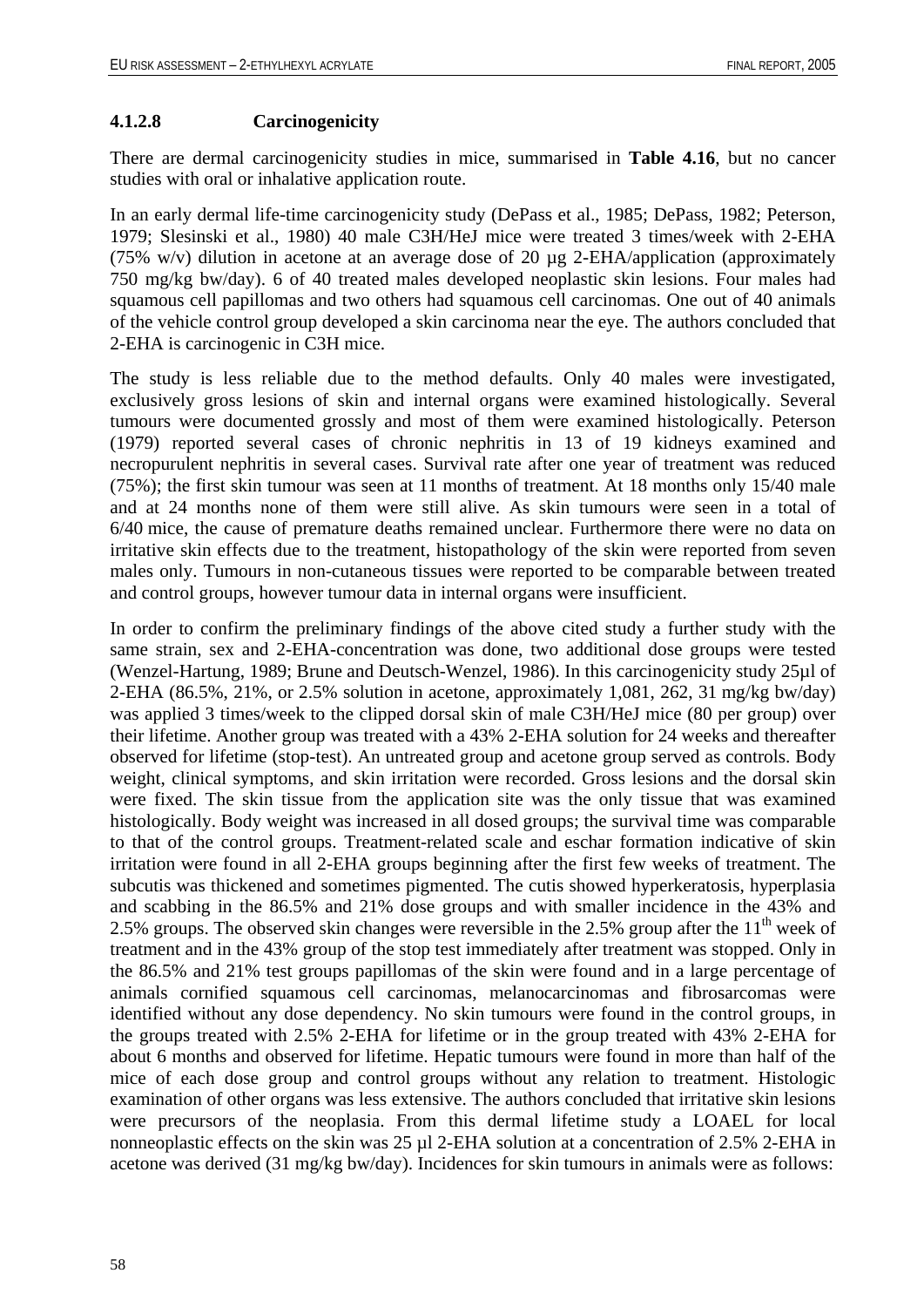| Number of animals with skin tumours | 2-EHA-dose     |          |     |      |                 |                   |  |  |
|-------------------------------------|----------------|----------|-----|------|-----------------|-------------------|--|--|
| Tumours                             | 86.5%          | $43\%$ * | 21% | 2.5% | Acetone control | Untreated control |  |  |
| Papilloma                           | 8              |          | 4   |      |                 |                   |  |  |
| Papilloma with strong cornification | $\mathfrak{p}$ |          |     |      |                 |                   |  |  |
| Cutaneous horn                      | $\overline{2}$ |          |     |      |                 |                   |  |  |
| Haemangioma                         |                |          |     |      |                 |                   |  |  |
| Basal cell carcinoma                |                |          |     |      |                 |                   |  |  |
| Corinified squamous-cell carcinoma  | 16             |          | 20  |      |                 |                   |  |  |
| Malignant melanoma                  | 9              |          | ℸ   |      |                 |                   |  |  |
| Fibrosarcoma                        |                |          | 5   |      |                 |                   |  |  |

**Table 4.15** Incidences for skin tumours in animals

\* Stop-test

2-EHA was also tested for carcinogenicity in male NMRI mice exposed dermally 3 times/week to 25 µl of 21.5%, 43%, or 85% 2-EHA (w/w) diluted in acetone (approximately 269, 538 and 1,063 mg/kg bw/day). 39-40 of 80 males tested were treated with 2-EHA alone, acetone (solvent control) or 0.015% (w/w) of benzo(a)pyrene in acetone (positive control, results were not reported here) for up to 24 months (BASF, 1992). Two animals of each group were killed at week 13 to examine the skin lesions. Nearly half of the animals (30-39 males) of each dose and control groups were treated as above for 7 months, after a treatment-free period of two months animals were treated with a promoter, 12-O-tetradecanoylphorbol-13-acetate (TPA), for 20 weeks. Thereafter there was no further treatment until the end of the study. Histopathology data were reported on the treated skin of all test animals and on the untreated skin area of 5-10 animals per group. Other organs/tissues were not included in histopathology examinations.

Whereas premature deaths were seen in the benzo(a)pyrene control group no treatment-related effect on mortality was observed in the 2-EHA groups. Neither 2-EHA nor the promoter TPA caused clinical signs besides the skin effects. Treatment-related lesions of the treated skin region were observed after 13 weeks and after 24 months in all 2-EHA groups. Some findings as hyperkeratosis, hyperplasia, crust formation and ulceration increased in severity or incidence related to the doses of 2-EHA, others (lymphocyte/macrophage infiltration, dermal fibrosis) were observed without any relation to the treatment groups. Reddening and thickening of the skin and similar microscopic skin lesions were reported during the promoter-phase. The authors concluded an irritative effect of the promoter TPA itself.

6/41 animals of the acetone group showed mild clinical symptoms (hyperkeratosis, hyperplasia, ulceration or lymphocytic/macrophage infiltrations).

None of animals treated with 2-EHA for up to 24 months showed a neoplastic lesion of the skin. 2-EHA and TPA promotion caused a squamous cell papilloma in one animal in each dose groups (of 30, 39, and 36 animals). One squamous cell papilloma was found in untreated skin of one male out of 41 of the acetone group.

The authors concluded that these tumours were related to the irritative effects of TPA, not to the treatment with 2-EHA. The LOAEL for nonneoplastic toxic effects of 2-EHA on the skin was 25 µl 2-EHA solution at a concentration of 21.5% 2-EHA in acetone (269 mg/kg bw/day).

The findings did not indicate a carcinogenic potential of 2-EHA on the skin of male NMRI mice.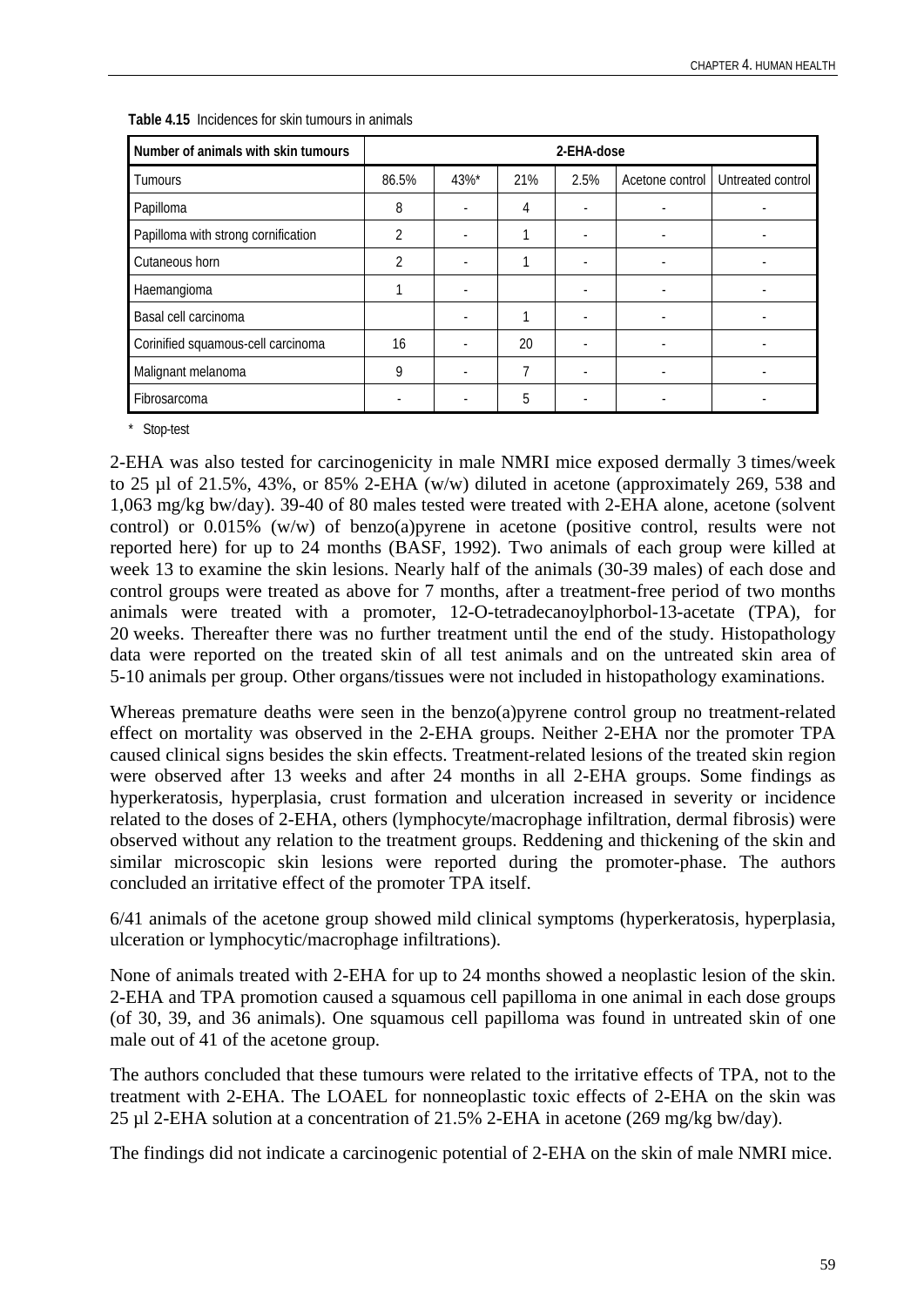### *Other information*

Carcinogenicity data from cleavage products, acrylic acid and 2-ethylhexanol, were supplemented:

Cancer data from one oral rat study and two dermal mice studies (without conformance to requirements of the actual carcinogenicity testing protocols) using acrylic acid as test substance were considered.

In a valid carcinogenicity study (BASF AG, 1989; Hellwig et al., 1993) Wistar rats were administered to doses of 120, 400 or 1,200 ppm (mean substance uptake 9, 31, or 88 mg/kg bw/day) acrylic acid (99%, stabilised with 200 ppm hydroquinone monomethylether) in the drinking water for 26 months (males) or 28 months (females). Except a slightly reduced water consumption of high dose males and females no treatment-related clinical, hematological or histopathological changes were detected in comparison with the controls. The incidence and organ distribution of tumours found in the groups treated with acrylic acid did not differ from those of the controls (**Table 4.17**).

In a dermal carcinogenicity study no tumour of the skin or subcutis were induced in treated mice or in the vehicle controls. (Intercompany Acrylate Study Group, 1982 (**Table 4.18**). A group of 40 C3H/HeJ male mice received 25 µl applications of acrylic acid as 1.0% (v/v) dilutions in acetone. A negative control group received acetone only. The substances were applied to the skin of the back three times weekly for the lifetime of the animals. Histologic examination was performed on the dorsal skin of all treated mice and on gross lesions. The mortality rate was not affected by treatment (mean survival time in the acrylic acid group 515 days, in the acetone group 484 days). No signs of skin irritation were observed. One male of the acrylic acid group had an epidermal hyperplasia.

In another dermal carcinogenicity study 25 or 100  $\mu$ l of 1% (v/v) acrylic acid in acetone was administered to two strains of mice (C3H/HeN Hsd BR, Hsd:(ICR)BR) during 21 months (3 times/week). Histopathology was done on the skin, some internal organs and every unusual gross lesion. No treatment-related signs of skin irritation, toxicity, clinical signs or skin tumours were observed. There was no treatment-related effect on body weight gain or mortality rate. 7/50 female C3H-mice of the 100 µl acrylic acid treated group revealed a significant increased frequency of lymphosarcoma compared to the acetone control group (BAMM, 1990, 1991; TSCATS, 1990, 1992a, 1992b) but lymphosarcomas are commonly seen in most strains of mice which are 18-24 months of age (Frith and Wiley, 1981) and their relation to the treatment was considered to be uncertain.

2-Ethylhexanol is known as peroxisome proliferator in animals, however this mechanism of tumour growth is considered not to be significant for humans. Results from long-term studies in rats and mice (EPA, 1992a, b) did not indicate that 2-ethylhexanol is carcinogenic in animals. Arneson et al (1995) reported that the US-National Toxicology Program nominated 2-ethylhexanol for further cancer studies.

#### **4.1.2.8.1 Summary and conclusion**

The carcinogenic potential of 2-EHA was tested in skin painting studies on the shaved back skin of male mice of different strains. None of the studies was performed according to the current regulatory recommendations on the EEC methods B 32 or B 33. The main defaults were that exclusively male mice were tested and that the effects on internal organs were not or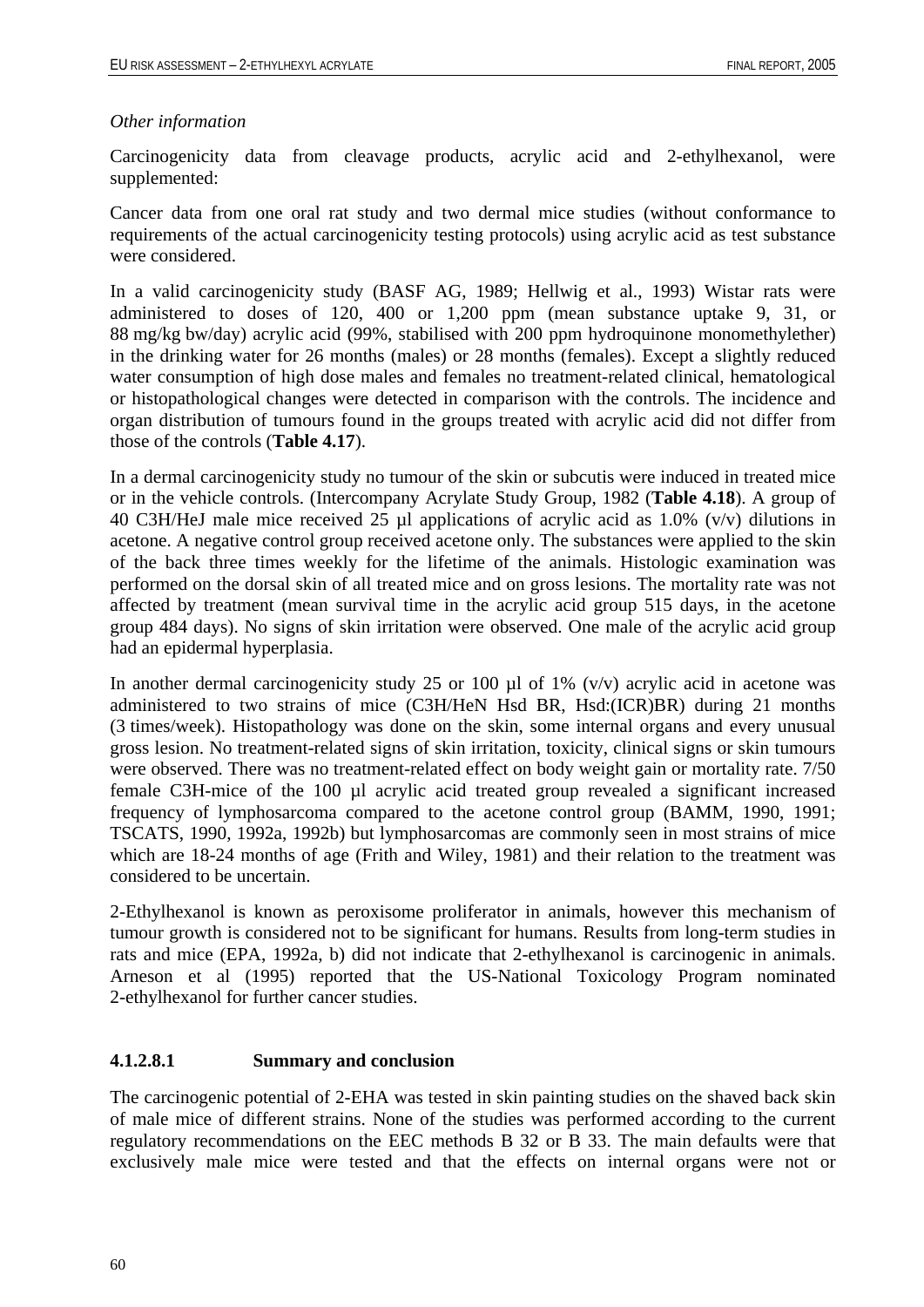insufficiently examined and documented resulting in an incomplete database on carcinogenic activities after absorption.

2-EHA induced skin irritation and in nearly half the male C3H/HeJ mice treated dermally with 2-EHA solutions > 21% benign and malignant skin tumours (Wenzel-Hartung et al., 1989; Brune and Deutsch-Wenzel, 1986). Tumour incidence showed no relation to the dosage group of 21% or 86.5%. The additional study where treatment of 43% of 2-EHA were stopped at week 24 did not reveal any skin tumour. The weight of evidence that the test substance is carcinogenic is limited by the occurrence of skin irritation assumed to represent the precursor lesion of tumour growth. Repeated regenerative or proliferative reactions to irritative substances are discussed to be strongly associated to tumour development (Hasegawa et al., 1989). Even chronic physical stimuli such as abrasion in untreated skin were demonstrated to play a role in skin tumour induction. In general, dermal carcinogenicity studies should use test substance concentrations which did not induce irritative effects. In the BASF study (1986), no tumours were seen in the low dose group applicating 2.5% 2-EHA, although transient mild skin irritation was seen up to the 11th week of treatment. Contrary to positive cancer studies, skin irritation but no skin tumour was found in male NMRI mice treated dermally with 21.5%, 43% or 85% of 2-EHA in acetone for 24 months (BASF, 1992).

Higher incidences of skin tumours were also evident in two other dermal studies in mice. However in first study only one dosage (75% 2-EHA in acetone) was tested in C3H/HeJ mice where the mortality of unknown cause was markedly increased (94-97) already at one year of the treatment period. No clear tumour response was demonstrated in the two-stage carcinogenicity model using 2-EHA as the initiator substance and TPA as promoter in the study on NMRI mice (BASF, 1992). The negative response in this study may be related to the different strain used in this study (NMRI mouse) compared to the C3H/HeJ80 mouse of earlier studies that were positive. One skin tumour bearing animal occurred at each dose after 7 months treatment to 2-EHA and an additional treatment period to the promoter TPA. 2-EHA as well as TPA was shown to be irritative to the skin. Both studies were considered to be inadequate to detect the presence of carcinogenic effects.

Skin tumours from spontaneous origin are known to be variable in different mouse strains. One out of 41 control animals of the study of BASF (1992) had a squamous cell papilloma at an untreated skin area. No other spontaneous skin tumour was reported in the control groups of treated and untreated skin areas of the above cited studies.

From oral (the only study with validity according to the cancerogenicity test guidelines) and dermal studies on acrylic acid, the hydrolysis product of 2-EHA, there is no evidence on carcinogenic properties. Also, there is no concern from cancer data on 2-ethylhexanol.

In conclusion, there are no data available to the carcinogenic effects with respect to oral or inhalative exposure routes.

Findings from the dermal mouse carcinogenicity study showed that 2-EHA induces skin tumours at concentrations which were highly irritative. It was concluded, that tumour growth is associated the highly irritative properties of 2-EHA. At a low concentration of 2.5% 2-EHA with transient irritation no tumour response of the skin was observed. Other long-term studies on different mouse strains did not confirm tumour induction of the mouse skin. Additionally, there is no concern from tumour data of acrylic acid and 2-ethylhexanol, the hydrolysis products of 2-EHA.

Taking into account the negative results from in-vivo genotoxicity testing, it is concluded that 2-EHA induces skin tumours by a non-genotoxic mechanisms. Irritative skin damage was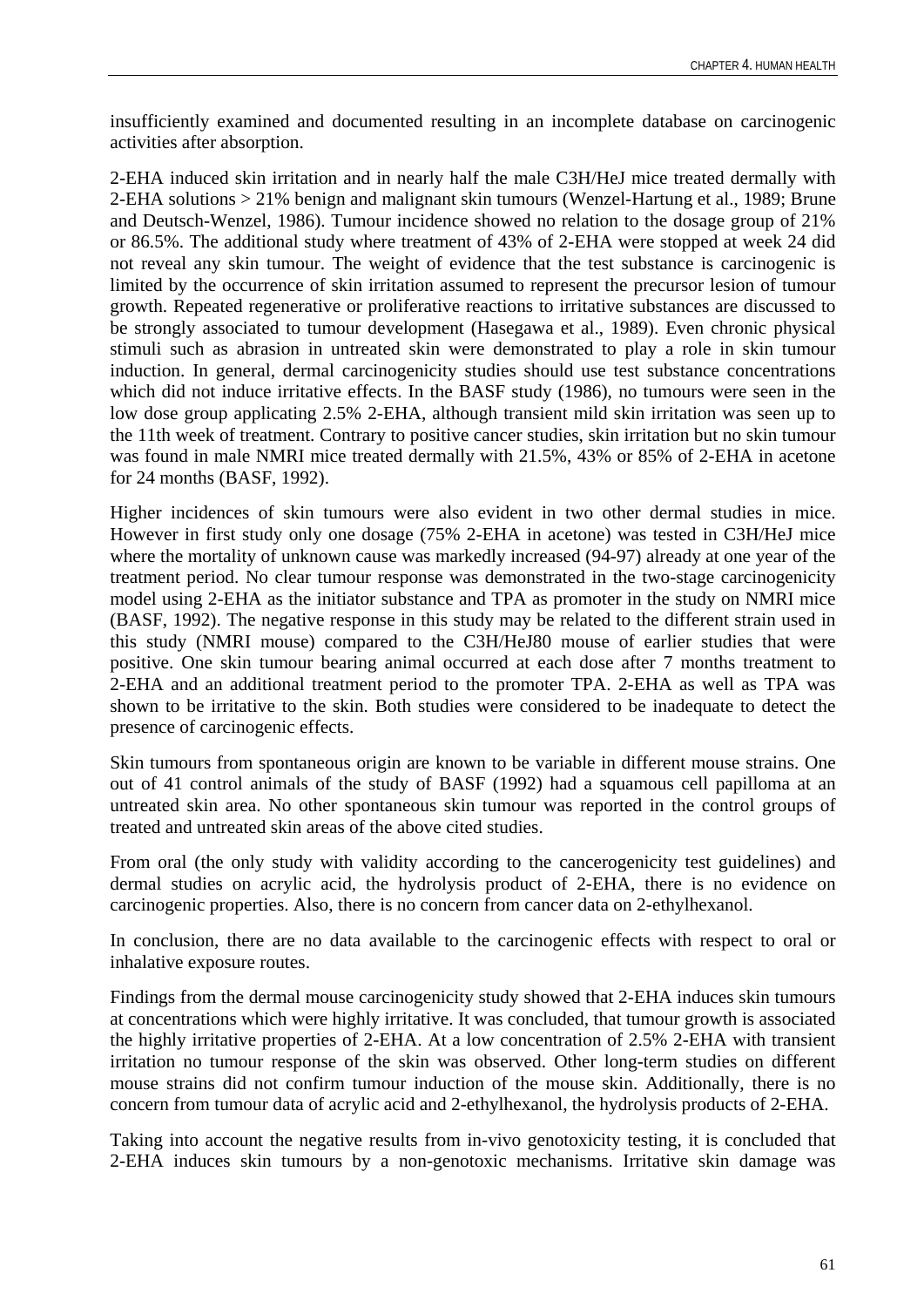identified as presumed mode of tumourigenicity as to was associated with carcinogenic effect of 2-EHA. Due to the limited reliability of skin painting studies in mice as a tool to identify the carcinogenic potential of a test substance these studies give some concern but no clear evidence that 2-EHA has carcinogenic potential. Based on limited database from dermal studies and absence of carcinogenicity data for the oral and inhalation routes, no conclusion could be drawn about the carcinogenic potential of 2-EHA. However taking into account the negative experimental results from long term animal studies with the cleavage product acrylic acid after oral and dermal application (see EU Risk Assessment Report Acrylic acid) there are no reasons to assume that 2-EHA should be considered as a carcinogenic substance.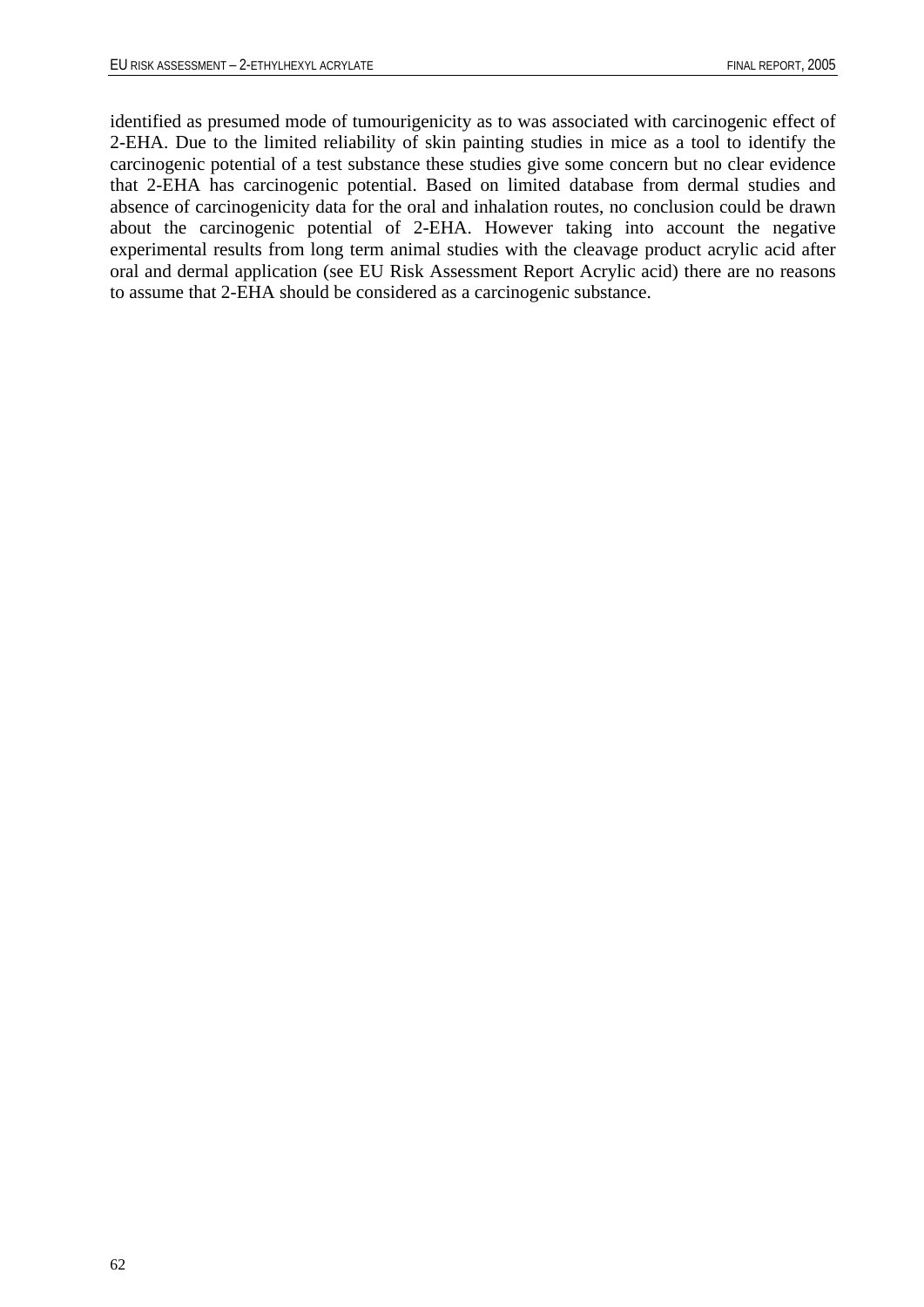| Table 4.16 Dermal carcinogenicity studies with 2-Ethylhexylacrylate (2-EHA) |  |  |  |
|-----------------------------------------------------------------------------|--|--|--|
|-----------------------------------------------------------------------------|--|--|--|

| Species/<br>Strain<br>no. of<br>animals/sex/<br>group | Exposure time                                                   | <b>Treatment</b><br>schedule                          | Mortality rate | Skin<br>irritation                                                              | <b>Skin</b><br>hyperplasia | Skin tumours                                                                                                                  | Tumour<br>response of<br>internal organs | Study design<br>according to the<br>B32/B33 method | Reference                                                                             |
|-------------------------------------------------------|-----------------------------------------------------------------|-------------------------------------------------------|----------------|---------------------------------------------------------------------------------|----------------------------|-------------------------------------------------------------------------------------------------------------------------------|------------------------------------------|----------------------------------------------------|---------------------------------------------------------------------------------------|
| mice/<br>C3H/HeJ 40<br>males                          | life time<br>3x/week                                            | $20 \mu g$ of<br>2-EHA (75% in<br>acetone)            | increased      | no data                                                                         | no data                    | squamous cell papilloma/<br>carcinoma in 6/40 males                                                                           | no (no exact data) $ $ no                |                                                    | DePass et<br>al., 1985<br>DePass, 1982<br>Peterson, 1979<br>Slesinski et<br>al., 1980 |
| mice/<br>C3H/HeJ 80<br>males/ group                   | life time<br>3x/week                                            | $25$ µl of<br>2-EHA (2.5, 21,<br>86.5% in<br>acetone) | Ø              | yes,<br>2.5%:<br>symptoms<br>until week<br>11, other<br>findings see<br>4.1.2.6 | yes                        | squamous cell papilloma/<br>carcinoma, melanoma<br>fibrosarcoma in<br>21% group:<br>39/80 males<br>86.5% group<br>38/80 males | no (no exact data)                       | no                                                 | Wenzel-<br>Hartung et al.,<br>1989<br>Brune and<br>Deutsch-<br>Wenzel, 1986           |
| mice/<br>C3H/HeJ 80<br>males                          | 24 week<br>3x/week,<br>thereafter<br>observation<br>until death | $25$ µl of<br>2-EHA (43% in<br>acetone)               | Ø              | yes, lesions<br>reversible                                                      | no                         | 0/80 males                                                                                                                    | no (no exact data)                       | no                                                 | Wenzel-<br>Hartung et al.,<br>1989<br>Brune and<br>Deutsch-<br>Wenzel, 1986           |

Table 4.16 continued overleaf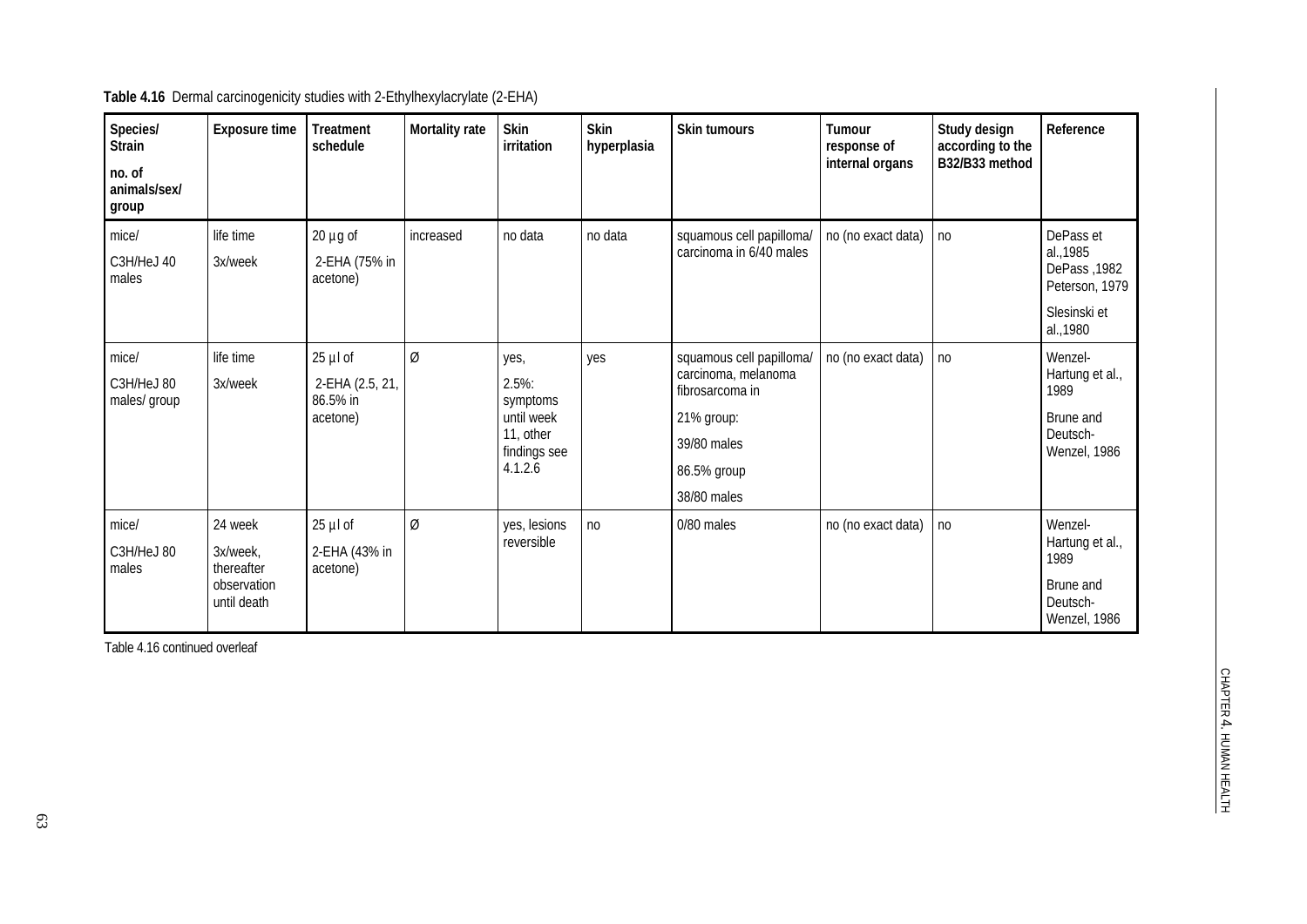# <sup>64</sup> **Table 4.16 continued** Dermal carcinogenicity studies with 2-Ethylhexylacrylate (2-EHA)

| Species/<br>Strain<br>no. of<br>animals/sex/<br>group | Exposure time                                                     | <b>Treatment</b><br>schedule                                            | <b>Mortality rate</b> | Skin<br>irritation | Skin<br>hyperplasia | Skin tumours                                                                                            | Tumour<br>response of<br>internal organs | Study design<br>according to the<br>B32/B33 method | Reference        |
|-------------------------------------------------------|-------------------------------------------------------------------|-------------------------------------------------------------------------|-----------------------|--------------------|---------------------|---------------------------------------------------------------------------------------------------------|------------------------------------------|----------------------------------------------------|------------------|
| mice/NMRI 39-<br>40 males/ group                      | Life time (max.<br>24 months)                                     | 25 µl of 21.5,<br>43, 85% 2-EHA<br>in acetone                           | Ø                     | yes, all doses     | yes, all doses      | 0/39-40 males of each<br>group                                                                          | no data                                  | n <sub>0</sub>                                     | <b>BASF 1992</b> |
| mice/NMRI 30-<br>39 males/ group                      | Life time<br>3x/week for 7<br>months,<br>thereafter<br>treatment* | 25 µl of 21.5,<br>43, 85% 2-EHA<br>in acetone $+$<br>TPA <sup>*</sup> ) | Ø                     | yes, all<br>doses  | yes, all doses      | squamous cell papilloma<br>ın<br>21.5%+TPA 1/36 males<br>43% + TPA 1/39 males<br>85%+TPA:<br>1/30 males | no data                                  | n <sub>0</sub>                                     | <b>BASF 1992</b> |

\* Treatment with the promoter O-tetradecanoylphorbol-13-acetate (TPA) for 20 weeks after a 2 months treatment - free period.

Ø No treatment-related effects on the mortality rate.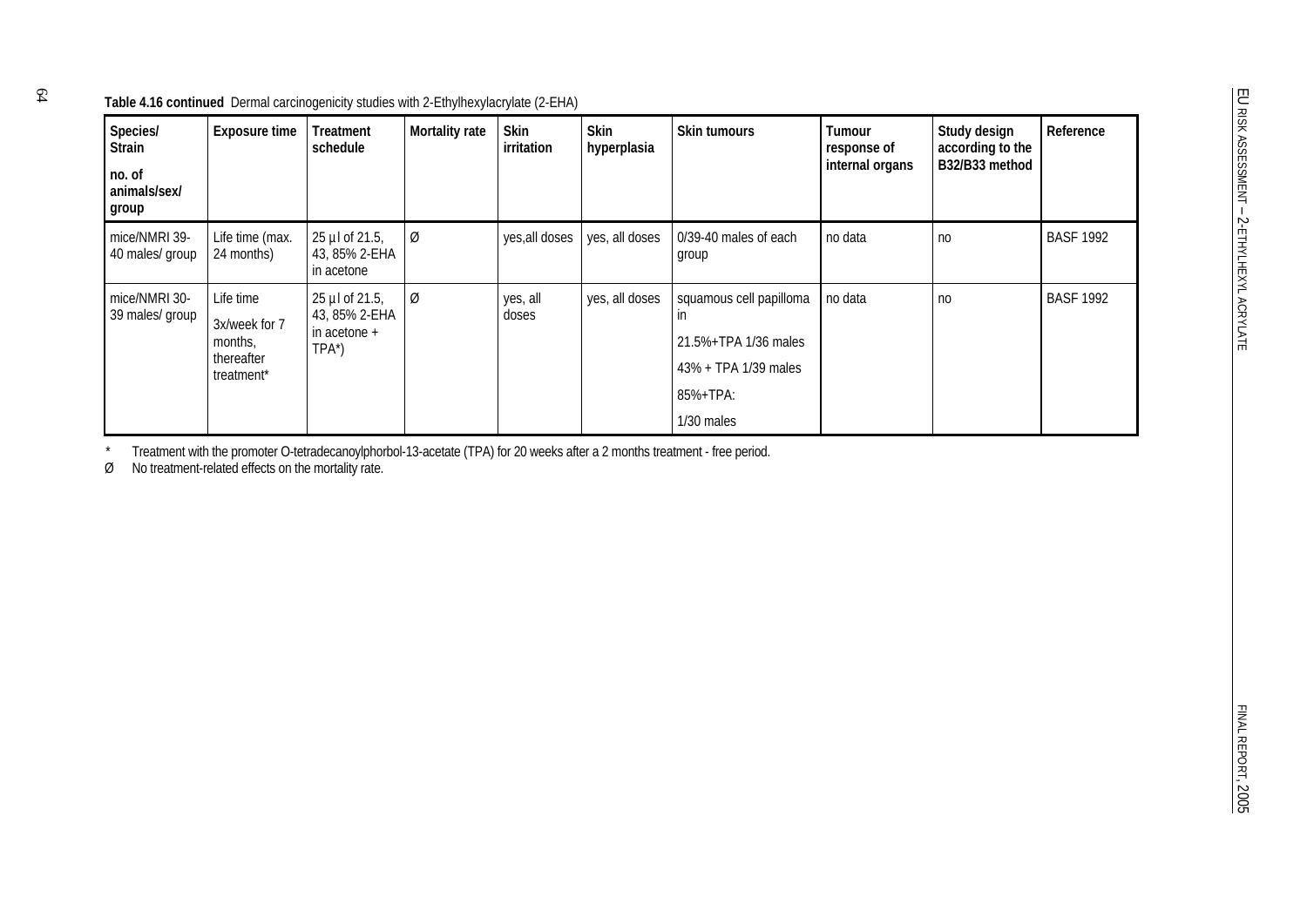**Table 4.17** Oral carcinogenicity study on Acrylic acid (AA)

| Species/strain<br>no. of animals/<br>sex/group | Exposure time | Treatment schedule     | Mortality rate | Treatment-related tumour<br>response | Study design according to the<br>B32 / B33 method | Reference         |
|------------------------------------------------|---------------|------------------------|----------------|--------------------------------------|---------------------------------------------------|-------------------|
| rat/ Wistar,                                   | 26/28 months  | 120, 400, 1,200 ppm AA | I Ø            | no                                   | yes                                               | <b>BASF, 1989</b> |
| 50/sex/ group                                  |               | in drinking water      |                |                                      |                                                   |                   |

Ø No treatment-related effects on the mortality rate and mean survival time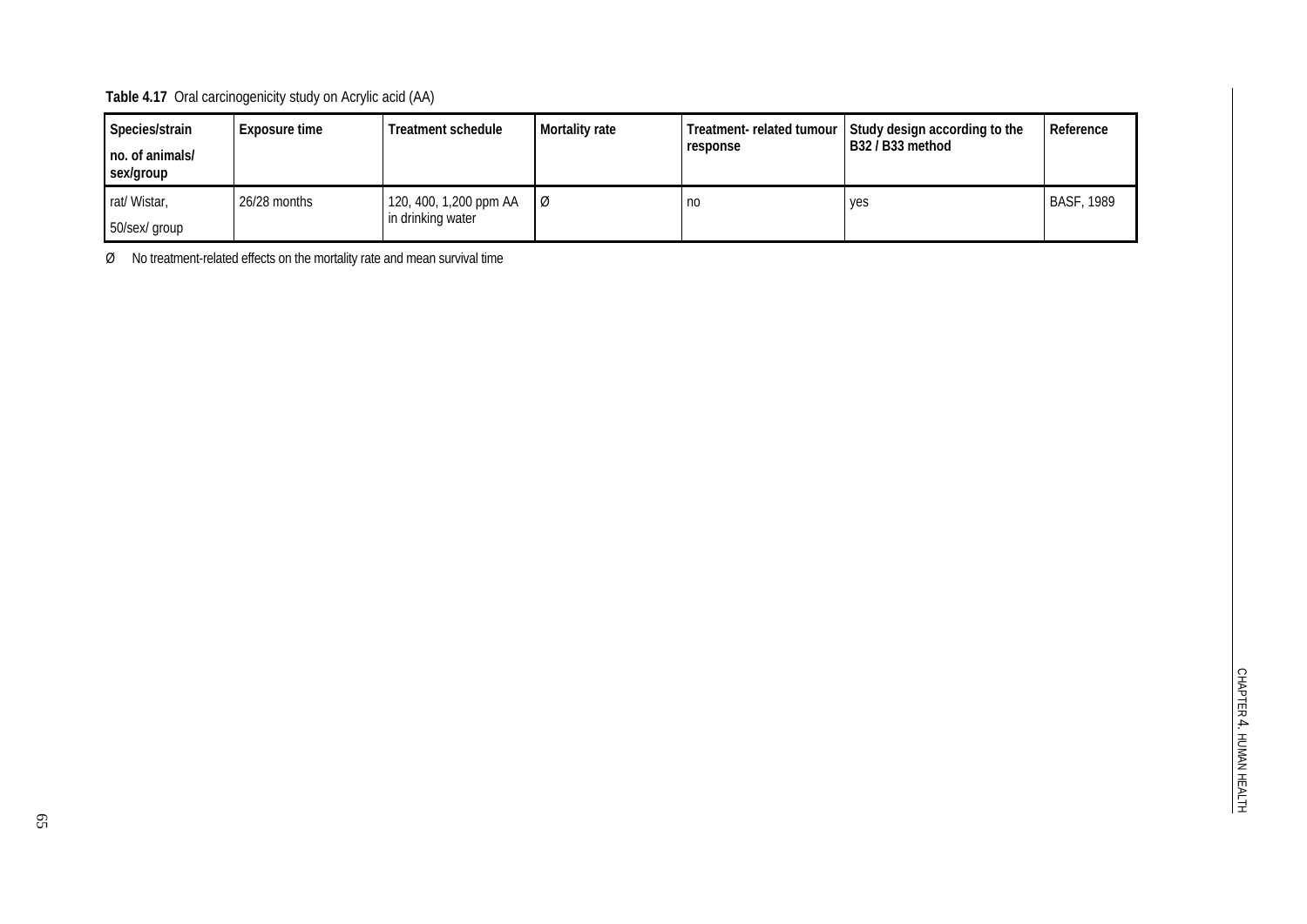# 66**Table 4.18** Dermal carcinogenicity studies with Acrylic acid (AA)

| Species/strain<br>no. of animals/<br>sex/group | Exposure<br>time           | <b>Treatment</b><br>schedule           | Mortality<br>rate | Skin<br>irritation | Skin hyper<br>plasia | Skin tumours      | <b>Tumour</b><br>response of<br>internal organs  | Study design<br>according to the<br>B32 / B33 method | Reference                                            |
|------------------------------------------------|----------------------------|----------------------------------------|-------------------|--------------------|----------------------|-------------------|--------------------------------------------------|------------------------------------------------------|------------------------------------------------------|
| Mouse/C3H/ HeJ<br>40males                      | life time                  | 25 µl AA (1% v/v in<br>acetone)        | Ø                 | n <sub>0</sub>     | 1/40                 | 0/40              | no                                               | no                                                   | Intercompany<br><b>Acrylate Study</b><br>Group, 1982 |
| Mouse/<br>C3H/ HeN Hsd BR,<br>50/sex/ group    | life time                  | 25 or 100 µl AA<br>(1% v/v in acetone) | Ø                 | n <sub>0</sub>     | 0/50 for each sex    | 0/50 for each sex | 100µl AA: 7/50<br>females with<br>lympho sarcoma | no                                                   | <b>BAMM, 1990</b><br>BAMM .1991                      |
| Mouse/Hsd: (ICR)BR<br>50/sex/ group            | life time<br>(86-92 weeks) | 25 or 100 µl AA<br>(1% v/v in acetone) | Ø                 | n <sub>0</sub>     | 0/50 for each sex    | 0/50 for each sex | no                                               | no                                                   | BAMM, 1990<br><b>BAMM, 1991</b>                      |

Ø No treatment-related effects on the mortality rate and mean survival time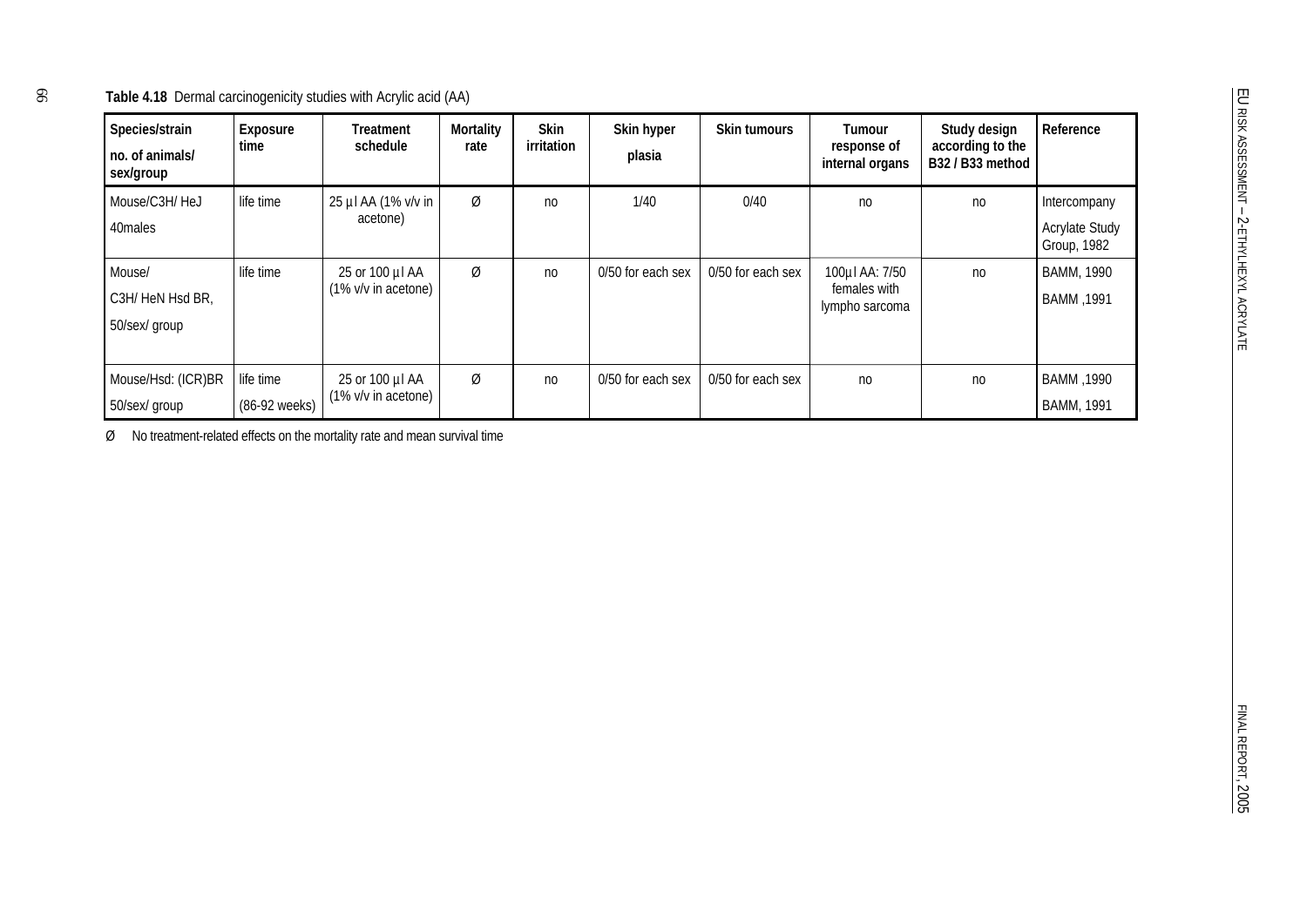# **4.1.2.9 Toxicity for reproduction**

# **4.1.2.9.1 Studies in animals**

#### Fertility impairment

There are no generation studies, and fertility studies on 2-EHA available.

Data on reproductive organ toxicity (testes weights as well as information on gross and microscopic pathology for testes, seminal vesicles, ovaries, and uteri can be derived from a 3 month inhalation study (10, 30, 100 ppm 2-EHA, 6 hours/day, 10 animals/sex/dose level) with Wistar rats according to OECD Guideline 413 (BASF, 1989). Respective results from animals exposed to the highest dose level of 100 ppm (approximately 0.750 mg/l) did not give evidence for any impairment of the investigated reproductive organs of both sexes.

## Developmental toxicity

Developmental toxicity studies with the oral route of administration are not available.

2-EHA was investigated during a study on the relative developmental toxicities of a set of various acrylates (acrylic acid, methyl acrylate, butyl acrylate, hydroxyethyl acrylate, hydroxypropyl acrylate) in Sprague-Dawley rats (Saillenfarth et al., 1999). For the investigation with 2-EHA groups of 23 to 25 dams were exposed (6 hours/day, whole-body) to atmospheres containing 2-ethylhexyl acrylate (99.7% purity) at 0, 50, 75, and 100 ppm (approximately 0.375, 0.563, and 0.750 mg/l) during day 6 to day 20 of gestation. From preliminary level-setting studies (no details available) a level of 100 ppm 2-EHA had been reported to provide the highest reliable vapour concentration. Maternal food consumption was measured for the intervals of g.d. 6-13 and of g.d. 13-21. Maternal body weights were recorded on g.d. 0, 6, 13, and 21. Dams were sacrificed on day 21 of gestation and the uteri were removed and weighed. The number of implantation sites, resorptions, and dead and live fetuses were recorded. Uteri, which had no visible implantation sites, were stained with ammonium sulfite (10%) for the detection of early resorptions. At sacrifice live fetuses were weighed, sexed, and examined for external anomalies including those of the oral cavity. Half of live fetuses from each litter were examined for either internal soft tissue or for skeletal changes.

There were no maternal deaths in any of the treatment groups. Dams from the 100-ppm groups showed an absolute weight gain of 24+16 g through the period of exposure, which was lower and statistically significantly different from that of the concurrent control group (42+11 g). Also food intake of  $24\pm3$  g food/dam/day through the period of exposure of the 100-ppm group was somewhat lower and statistically significantly different in comparison to that of the concurrent control group (27+2 g food/dam/day). No adverse effects were observed on the mean number of implantation sites per litter and on the mean number of live fetuses per litter in any of the 2-EHA exposed groups. The incidences of non-live implants (3.7-6.4%) and of resorption sites per litter (3.7-6.1%) in the treated groups were lower than those of the concurrent control (both 10.1%). This observation, however, is not considered to be of toxicological significance. Mean fetal body weights were slightly lower in the treated groups, however not statistically significantly different from that of the concurrent control fetuses. Sex ratio was unaffected. No significant differences were observed between the control and the 2-EHA-treated groups in the incidences of gross anomalies or of visceral or skeletal malformations or variations.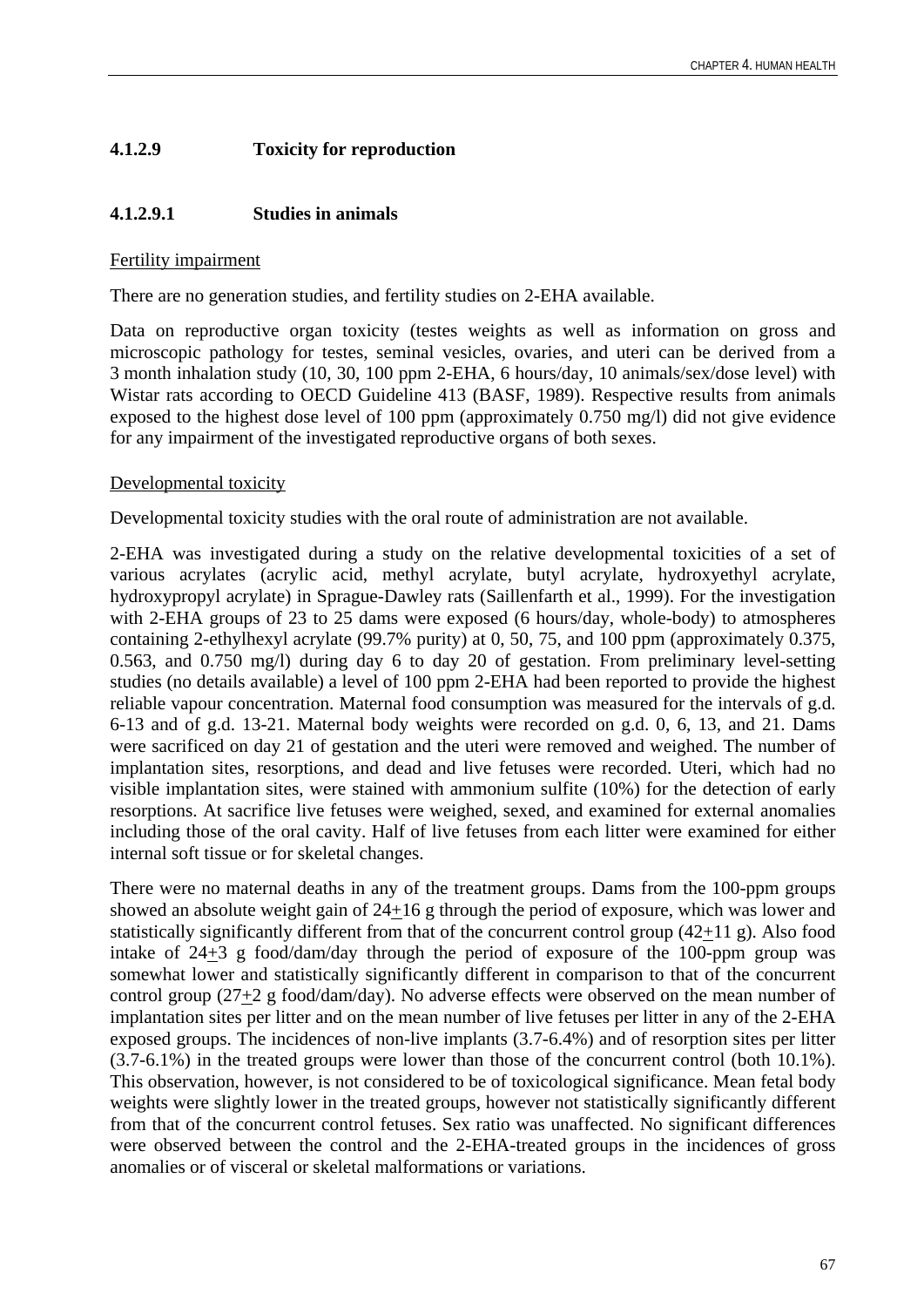In summary, no embryotoxic, teratogenic or fetotoxic properties of 2-EHA had been revealed from this study for concentrations of up to and including 100 ppm. Due to technical limitations exposure to higher concentrations could not be tested. Based on slightly reduced food intake and lower maternal weight gain at the higher exposure level a NOAEC/maternal toxicity of 75 ppm (approximately 0.563 mg/l) is derived from this study. No embryo-/fetotoxic effects were revealed even at the highest tested concentration at which some signs of maternal toxicity had been observed. Therefore, a NOAEC/developmental toxicity of 100 ppm (approximately 0.750 mg/l) is derived from this study.

# **4.1.2.9.2 Studies in humans**

No data available.

# **4.1.2.9.3 Conclusion**

There are no human data available on the reproductive toxicity of 2-EHA. The available data base for hazard assessment of toxicity for reproduction from animal testing consists of data from a 3 month repeated dose study (rats) and a developmental toxicity study (rats), both with the inhalatory route of administration. According to the TGD (Chapter 2, Section 3.12) these data should be considered a sufficient investigation of reproductive toxicity of 2-EHA for screening purposes. Evaluation of the available screening information so far does not provide evidence for significant reproductive toxicity of 2-EHA. For doses up to and including 100 ppm (approximately 0.75mg/l) so far no adverse effects on reproductive organs (organ weight, histopathology) and on embryo-/fetal development had been observed.

# **4.1.3 Risk characterisation**

# **4.1.3.1 General aspects**

2-Ethylhexyl acrylate (2-EHA) is rapidly and extensively absorbed, distributed and eliminated after oral administration. There are no specific toxicokinetic studies using dermal administration or exposure by inhalation available. Studies on rats have indicated that short-chain acrylates such as 2-EHA undergo carboxylesterase-catalysed hydrolysis to acrylic acid and 2-ethylhexanol.

Human data on the acute toxicity of 2-EHA are not available. In animal tests, single oral or dermal administration or inhalation of saturated atmospheres of 2-EHA demonstrated only low toxicity. Acute oral toxicity in rats is characterised by  $LD_{50}$  values of 4,000-6,000 mg/kg with slight toxic effects (scant droppings, wet yellow stained anogenital area, decreased spontaneous motoric activity and ataxia). For rabbits, a dermal  $LD_{50}$  value  $> 10,000$  mg/kg is reported. Valid data on acute inhalation toxicity tests are not available. In a test with rats, after an 8-hour inhalation of an atmosphere saturated with EHA at 20°C no mortality and no clinical signs were observed. The substance is not to be labelled because of acute toxic effects.

Information on human experience with local irritation/corrosion caused by 2-ethylhexyl acrylate is not available. In animal experiments 2-EHA caused serious lesions to the skin of rabbits which are assessed to be situated at the border between severe irritation and corrosion. As an alternative to the Draize skin irritation test the new test method according to the EU test Guideline B.40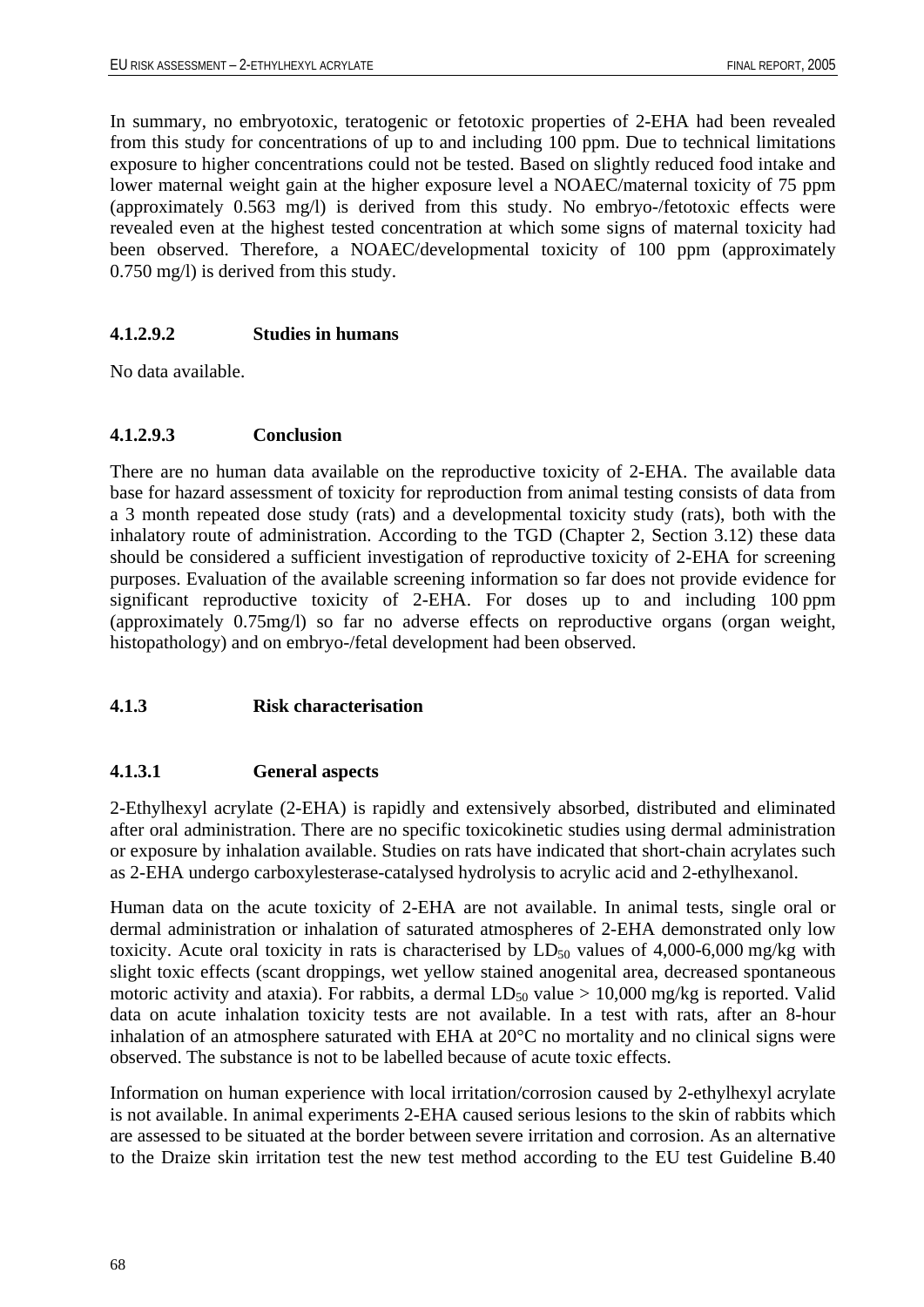(Skin Corrosion) has been developed for differentiation between irritation and corrosion. The result of a new study according to this guideline demonstrates that 2-EHA does not have a corrosive potential, and hence, the current classification of 2-EHA as irritant and labelling with "R 38, Irritating to skin" is confirmed. 2-EHA caused mild eye irritation in animal experiments. On the basis of these tests a labelling with R 36 is not warranted.

There exists no standard test method for the assessment of respiratory irritation. Thus, the labelling of 2-EHA with "R 37, Irritating to respiratory tract" according to current EU regulations is not based on results of a specific respiratory irritation test, but on considerations on the general irritation potential of 2-EHA (nasal and ocular irritation noted in a test on acute inhalation toxicity with rats, severe local irritation potential detected on the skin and moderate irritation potential detected on the conjunctivae of rabbits; serious lesions as seen after repeated inhalation of 2-EHA may well be initiated i.a. by primary respiratory irritation). Thus, labelling with R 37 is confirmed on the basis of all of the respective data.

Positive patch-tests are reported for humans. In various test models involving guinea pigs, 2-EHA proved sensitising, with and without adjuvants. 2-EHA has a moderate sensitising potential in experimental animals. Information on respiratory sensitisation is not available. According to the data 2-EHA is classified with "R 43, May cause sensitisation by skin contact".

The relevant toxic effect after 90-day inhalation exposure of rats to 2-EHA was dose-related increased degeneration of the olfactory epithelium at concentrations from 30 ppm and higher  $(0.225 \text{ mg/l})$ . The NOAEC for local effects on the respiratory tract was 10 ppm  $(0.075 \text{ mg/l})$ . Animals exposed to 2-EHA concentrations of 30 ppm or higher showed poor health condition (lethargy, ptosis) during exposure period and reduced body weight gain, but no toxic effect on internal organs was identified (NOAEC for systemic effects). Minimal liver damage was indicated by elevated liver enzyme activities at a concentration of 100 ppm (0.75 mg/l). Valid studies with dermal or oral application routes are not available. Cancer studies and less documented subchronic studies with dermal application revealed that 2-EHA causes skin irritation at concentrations  $\geq$  2.5% (LOAEL).

2-EHA is negative in bacterial mutation tests. Data from mammalian cells give no relevant evidence for clastogenicity; however, a fully reliable study is lacking. 2-EHA seems to have a low potential for induction of gene mutations in mammalian cells. Since this effect is limited to doses with strong cytotoxicity, it is highly unlikely that this potential will be expressed *in vivo*. The data from mammalian cell indicator tests do not add relevant information. An *in vivo* cytogenetic assay was inconclusive (neither positive nor negative); due to severe methodological insuffiencies this study cannot be used for evaluation purposes. Cleavage products of 2-EHA were negative in *in vivo* mutagenicity tests. Taken together, the number of studies available from various tests systems and the negative data on 2-EHA cleavage products are regarded as a sufficient substitute for a fully reliable *in vitro* chromosome aberration test (minimum requirements for genotoxicity testing). From all these data there is no relevant evidence that 2-EHA might be an *in vivo* mutagen.

There are no data available to the carcinogenic effects with respect to oral or inhalation exposure routes. Findings from the dermal mouse carcinogenicity study showed that 2-EHA induces skin tumours at concentrations which were highly irritative. However, other studies on different mouse strains did not confirm this finding. Acrylic acid, the hydrolysis product, did not induce tumours in mice treated dermally and in rats administered orally. Also, there is no concern from cancer data on 2-ethylhexanol. It is concluded that equivocal results from mice painting studies give no significant evidence of carcinogenic properties of 2-EHA.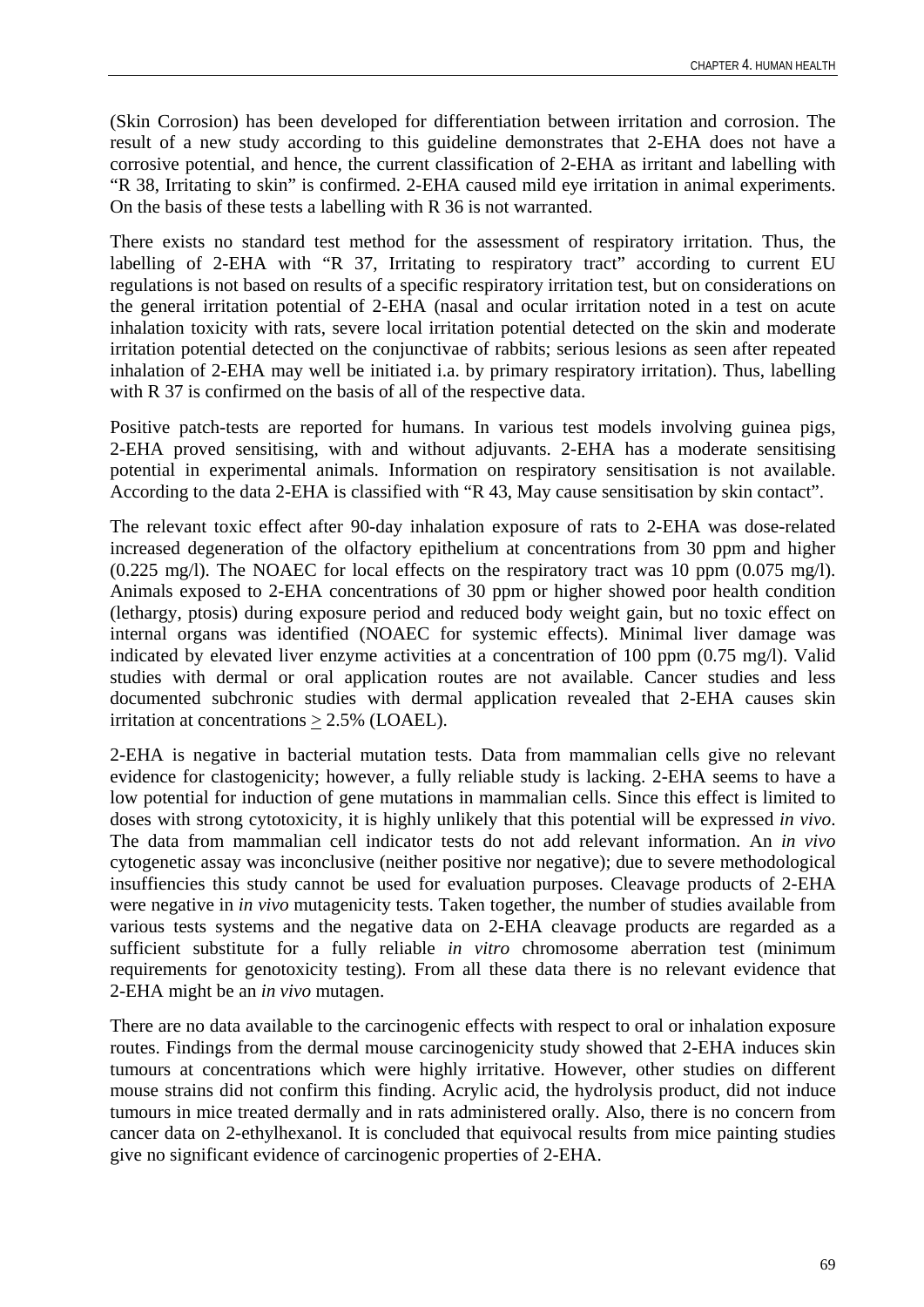There are no human data available on the reproductive toxicity of 2-EHA. From animal testing screening information on reproductive toxicity is available from a developmental toxicity study supplemented with data on reproductive organ toxicity investigations from a 3 month repeated dose study. Evaluation of the available screening information so far does not provide evidence for significant reproductive toxicity of 2-EHA. In rats no adverse effects on reproductive organs or on embryo/fetal development had been revealed for inhalation exposures to 2-EHA at concentrations of up to and including 100 ppm (approximately 0.75 mg/l).

## **4.1.3.2 Workers**

# **4.1.3.2.1 General aspects of occupational risk assessment**

## Route specific systemic availabilities

Systemic availability via different routes has to be considered, since the assessment of inhalation and dermal exposure is partly based on studies that were not conducted with the relevant route of exposure.

Concerning the oral route a high systemic availability can be concluded from Section 4.1.2.1. Only 1% of C14 labelled 2-EHA was detected in faeces. There is no information available on the dermal and inhalation route and as default assumption an equivalent availability is used for risk assessment.

The following assumptions on systemic availability are taken forward for the calculation of MOS.

Systemic availability after oral intake: approximately 100% (experimental data) Systemic availability after dermal contact: approximately 100% (default assumption) Systemic availability after inhalation: approximately 100% (default assumption)

## Occupational exposure and internal body burden

Inhalation exposure to vapours and skin exposure are the relevant routes of occupational exposure. Workplace exposure is expected during production and polymerisation of 2-EHA (Scenario 1), formulation of preparations containing up to 21% 2-EHA (Scenario 2), use of formulations containing monomeric 2-EHA in the building trade (Scenario 3) and use of dispersions with residual 2-EHA (< 0.08%) (Scenario 4). In **Table 4.19** the exposure levels of **Table 4.2** are summarised and the route specific and total internal body burden is identified. In case of exposure ranges the higher values are taken forward for the calculation.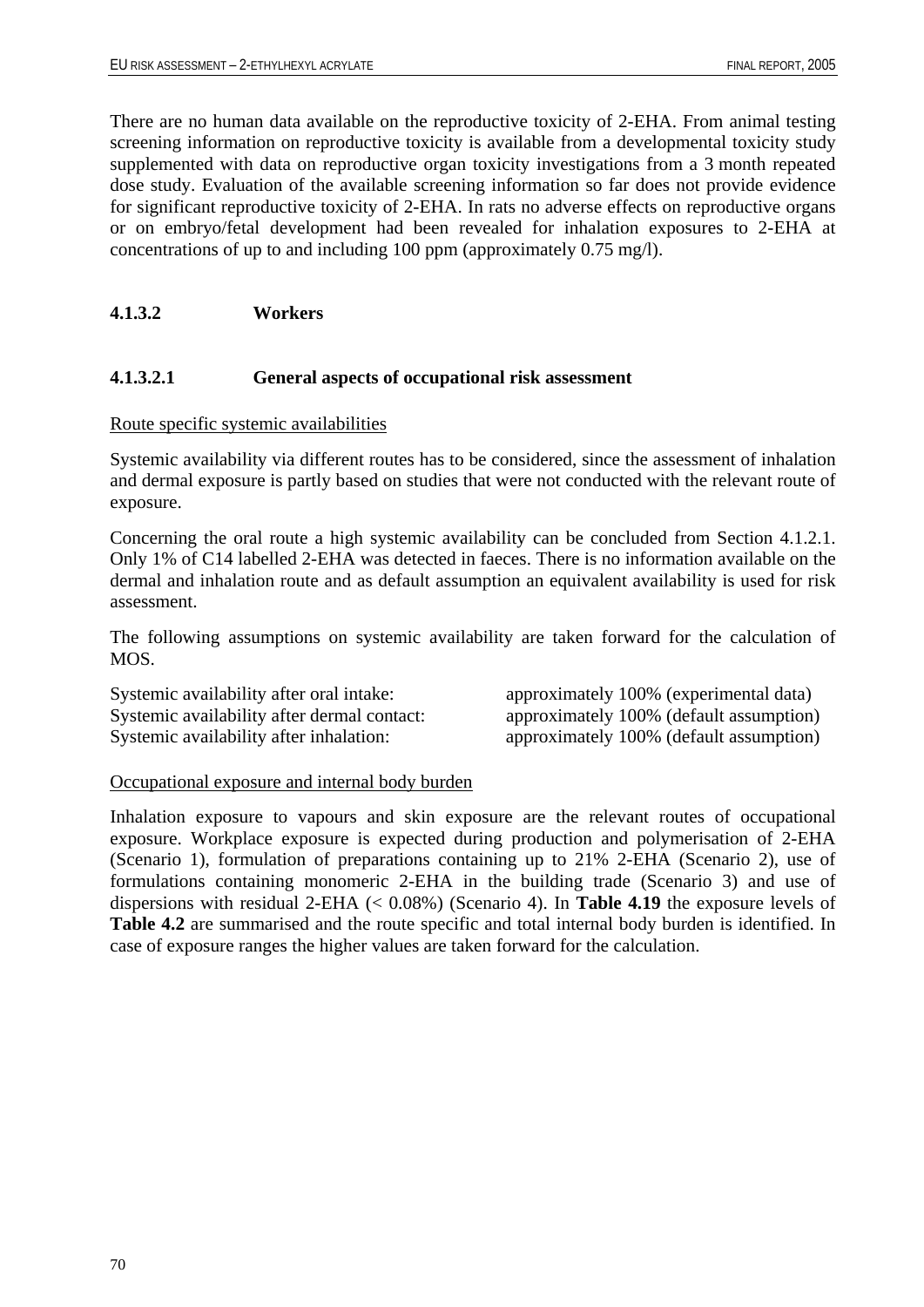| Area of production and use |                                             | Frequency | <b>Inhalation</b><br>shift average | Dermal<br>shift average | Internal body burden <sup>(1)</sup><br>in mg/kg/day |                |          |
|----------------------------|---------------------------------------------|-----------|------------------------------------|-------------------------|-----------------------------------------------------|----------------|----------|
|                            |                                             |           | in mg/m $3$                        | in mg/kg/d(2)           | Inhalation <sup>(4)</sup>                           | Dermal         | Combined |
|                            | Production and polymerisation of 2-<br>EHA  | not daily | $2.8^{(3)}$                        | 0.15                    | 0.4                                                 | 0.15           | 0.55     |
|                            |                                             | daily     |                                    |                         | 0.4                                                 | $\overline{a}$ | 0.4      |
| $\overline{2}$             | Formulation of preparations                 | not daily | $19^{(2)}$                         | 0.15                    | 2.7                                                 | 0.15           | 2.85     |
|                            | containing up to 21% 2-EHA (without<br>LEV) | daily     |                                    |                         | 2.7                                                 |                | 2.7      |
| $\mathfrak{Z}$             | Use of formulations containing              | not daily | $3^{(2)}$                          | 13                      | 0.42                                                | 13             | 13.4     |
|                            | monomeric 2-EHA in the building<br>trade    | daily     |                                    |                         |                                                     |                |          |
| $\overline{4}$             | Use of dispersions with residual 2-         | not daily |                                    |                         |                                                     |                |          |
|                            | EHA (< 0.08%)                               | daily     | $<$ 1                              | 0.042                   | 0.14                                                | 0.042          | 0.18     |

**Table 4.19** Occupational exposure levels and internal body burden

1) Based on the assumption of 100% systemic availability; breathing volume of 10 m<sup>3</sup> per 8 hour; body weight: 70 kg

2) EASE<br>3) Highes

Highest 95<sup>th</sup> percentile of measurements (reasonable worst case)

4) Shift average x 10 m3/70 kg

Calculation of MOS values

Irritation after inhalation and repeated dose toxicity are assessed on the basis of MOS values. MOS values of irritation after inhalation and repeated inhalation are calculated with the NOAEC of an inhalation study and the occupational exposure concentration. Since a repeated dermal study is not available, systemic effects after dermal exposure are assessed on the basis of calculated internal body burden derived from the inhalation NOAEC and dermal exposure.

The following default values of body weights and physiological parameters are used for the calculation of MOS.

| Body weight, rat                                              | 250 g            |
|---------------------------------------------------------------|------------------|
| Body weight, worker                                           | $70 \text{ kg}$  |
| Respiratory volume of rats                                    | $0.8$ l/min/kg   |
| Respiratory volume of worker during 8 hours of light activity | $10 \text{ m}^3$ |

## Evaluation of MOS values

According to TGD (Chapter 4) several aspects have to be considered to decide on the acceptability of MOS values. A minimal MOS is derived by the multiplication of subfactors, that are described below and under the toxicological endpoints. Based on the minimal MOS and the toxicological starting point (e g NOAEC/L) a critical exposure concentration/level is calculated.

## *Differences in exposure route*

An equivalent systemic availability of 100% for all routes of exposure is assumed. No specific factor is applied in the risk assessment.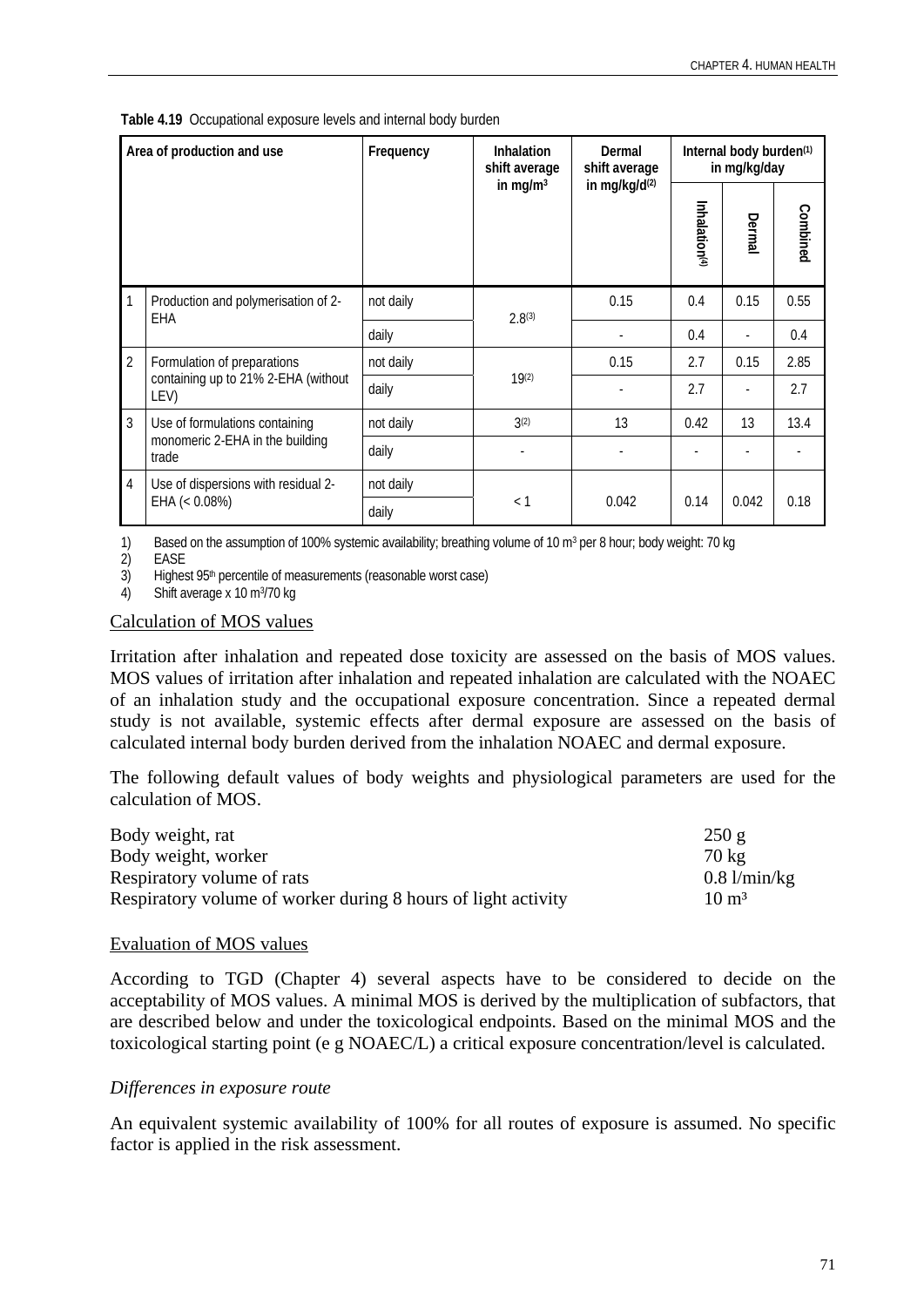## *Differences in exposure duration*

Since the assessment of acute and chronic occupational exposure is based on a subchronic study, differences in exposure duration have to be considered. The factors are explained under the respective endpoints.

# *Interspecies differences*

The assessment is mainly based on animal data. Substance specific experimental and human data allowing a quantitative assessment of interspecies differences are not available.

Concerning the local effects in the nose it is known that rodents show a nasal anatomy and respiratory physiology different from man. These differences will influence the toxicokinetics of substances in the upper respiratory tract. A further important point is the hydrolysis of the ester. Release of acrylic acid in the olfactory epithelium is presumed to be an important cause of sitespecific effects and the carboxylesterase activity, responsible for the cleavage might be different in rats and humans. However it is not known whether these species differences lead finally to marked sensitivity differences of rats and humans. For that reason a species extrapolation factor of 1 is used.

The assessment of systemic effects relies upon the concept of metabolic rate scaling, because substance specific information on interspecies differences is not available. For inhalation exposure, this principle implies that a specific inhalation exposure level (in mg/m<sup>3</sup>) is toxicologically equivalent in rats and humans (if the duration of exposure and the status of physiological activity are identical). For interspecies extrapolation of oral or dermal data metabolic rate scaling results in 4-times and 7-times lower effective dose levels in humans (in mg/kg/day) compared to rats and mice.

## *Adjustment for breathing volume of workers (light activity for 8 hours/day)*

For the assessment of local and systemic effects via inhalation the following aspect is considered in the risk assessment. In inhalation studies with repeated administration rats are routinely exposed for 6 hours per day; the respiratory minute volume for the rat is assumed to be 0.8 l/min/kg. Metabolic rate scaling implies that the human NAEL (in mg/p/day) is calculated based on a daily exposure of 6 hours, a human respiratory rate of 0.2 l/min/kg (which is determined by the scaling model) and the experimental NOAEC in mg/m<sup>3</sup>. Thus, the metabolic rate scaling model determines the human NAEL. A breathing rate of 0.2 l/min/kg for 6 hours is identical to a breathing volume of  $5 \text{ m}^3$  for a person of  $70 \text{ kg}$ . That implies a human NAEL (in mg/p/day) that results from the NOAEC in mg/m<sup>3</sup> multiplied with 5 m<sup>3</sup>.

For risk characterisation purposes however, a daily breathing volume of 10  $m<sup>3</sup>$  is assumed for workers (8 hour exposure and light activity). According to Haber's law the toxicological consequence of breathing 10 m<sup>3</sup> is different from breathing 5 m<sup>3</sup> of the same contaminated air. Thus, for evaluation of direct MOS values, based on the experimental NOAEC (experimental animal, 6 hours per day) and assuming a human breathing volume of 10  $m<sup>3</sup>$ , a factor of 2 is used for adjustment for breathing volumes.

## *Further aspects (e. g. intraspecies variability)*

Further relevant parameters of MOS evaluation are not covered by scientifically based adjustment factors and are included in a further uncertainty factor. Especially intraspecies variability, but also nature and severity of effects, dose-response relationship, variability in the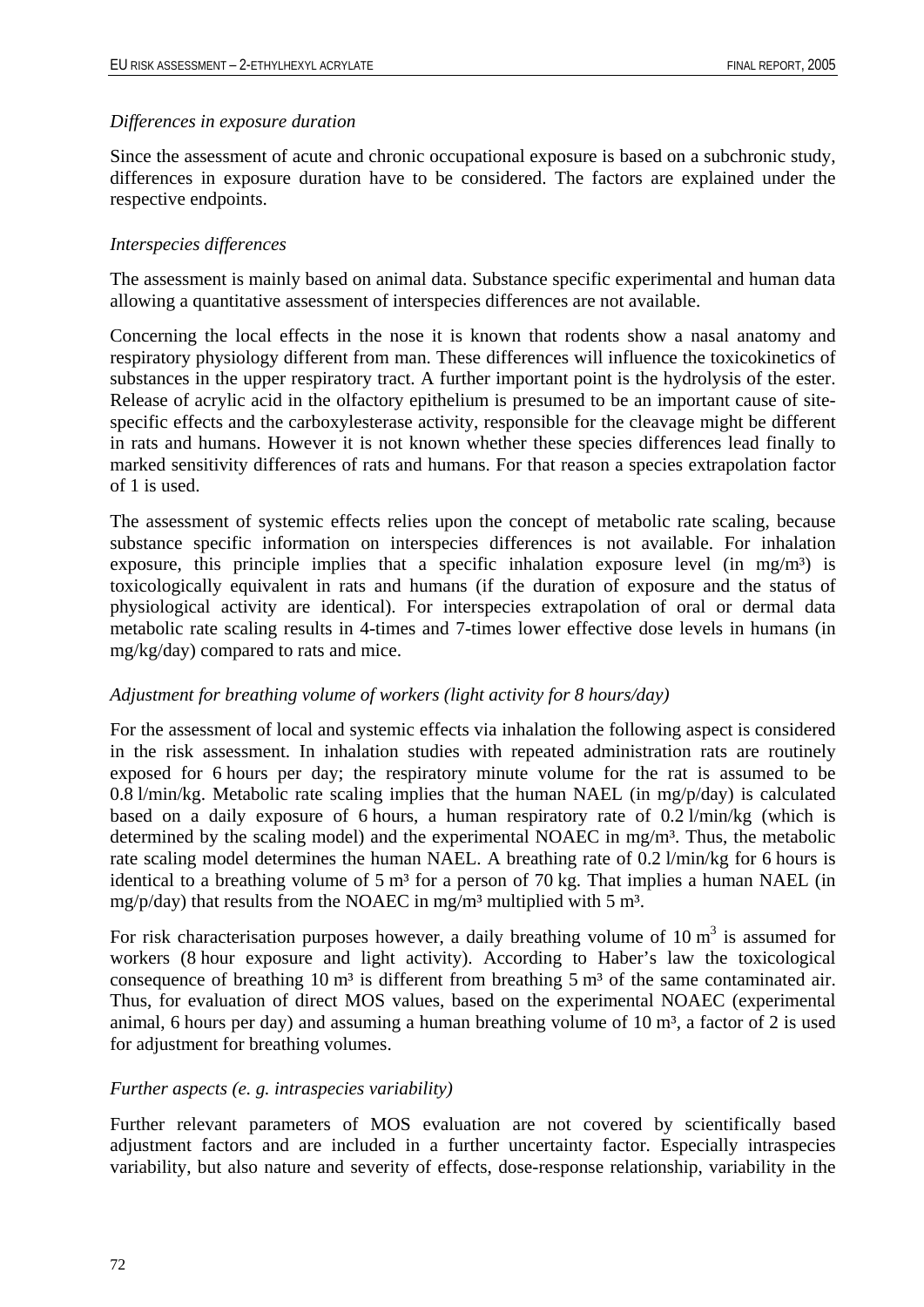experimental data and overall confidence in the database have to be considered. A standard uncertainty factor of about 5 is proposed when risk assessment is based on oral animal data and an available NOAEL. The uncertainty factor may be lower in case of additional relevant data (e.g. human data available, route-to-route extrapolation not necessary) or in case of adverse effects that are not considered severe. The uncertainty factor usually is higher than 5 for e.g. specific reproductive toxicity or lack of NOAEL. The uncertainty factors for the single endpoints are described in the respective chapters.

# **4.1.3.2.2 Endpoint-specific risk assessment for workers**

# Acute toxicity

## *Inhalation*

No lethality was observed in rats after 8 hours exposure to a vapour-saturated atmosphere at 20°C (room temperature). Gross pathology revealed nasal and ocular irritation. The calculated saturation concentration for the vapour pressure of 12-17 Pa  $(20^{\circ}C)$  would be approximately 920-1,310 mg/m<sup>3</sup> (120-170 ppm).

This value is compared with the highest estimated inhalation exposure of 77 mg/m<sup>3</sup> (2-hour, EASE, Scenario 2) and 19 mg/m<sup>3</sup> (8-hour, EASE, Scenario 2). As to acute effects concern is not derived.

**Conclusion (ii)** There is at present no need for further information and/or testing and for risk reduction measures beyond those which are being applied already.

# *Dermal*

A dermal  $LD_{50}$  of approximately 14,000 mg/kg was determined in rabbits. For comparison the oral  $LD_{50}$  for rats and mice lies between 4,000 and 6,000 mg/kg. Comparing the dermal  $LD_{50}$  of approximately 14,000 mg/kg with the highest acute dermal exposure of about 13 mg/kg (880 mg/person, Scenario 3) concern is not derived.

**Conclusion (ii)** There is at present no need for further information and/or testing and for risk reduction measures beyond those which are being applied already.

## Irritation/Corrosivity

## *Dermal*

2-EHA is strongly irritating to the skin of rabbits in studies on acute irritation, but should not be considered as corrosive (See Section 4.1.2.3). 2-EHA induced local effects at the skin in several subchronic and chronic dermal studies with different mice strains. In a chronic study with male CH3/HeJ-mice a 2.5% solution (3 days/week, lowest concentration) led to transient skin irritations. Concentrations of 21% and 86.5% were highly irritative and induced skin tumours (see Section 4.1.2.6 and 4.1.2.8).

**Conclusion (ii)** is proposed on the grounds that control measures exist which can minimise exposure and risk of irritation/corrosivity, thereby reducing concern. However, these controls must be implemented and complied with to reduce the risk of damage to skin.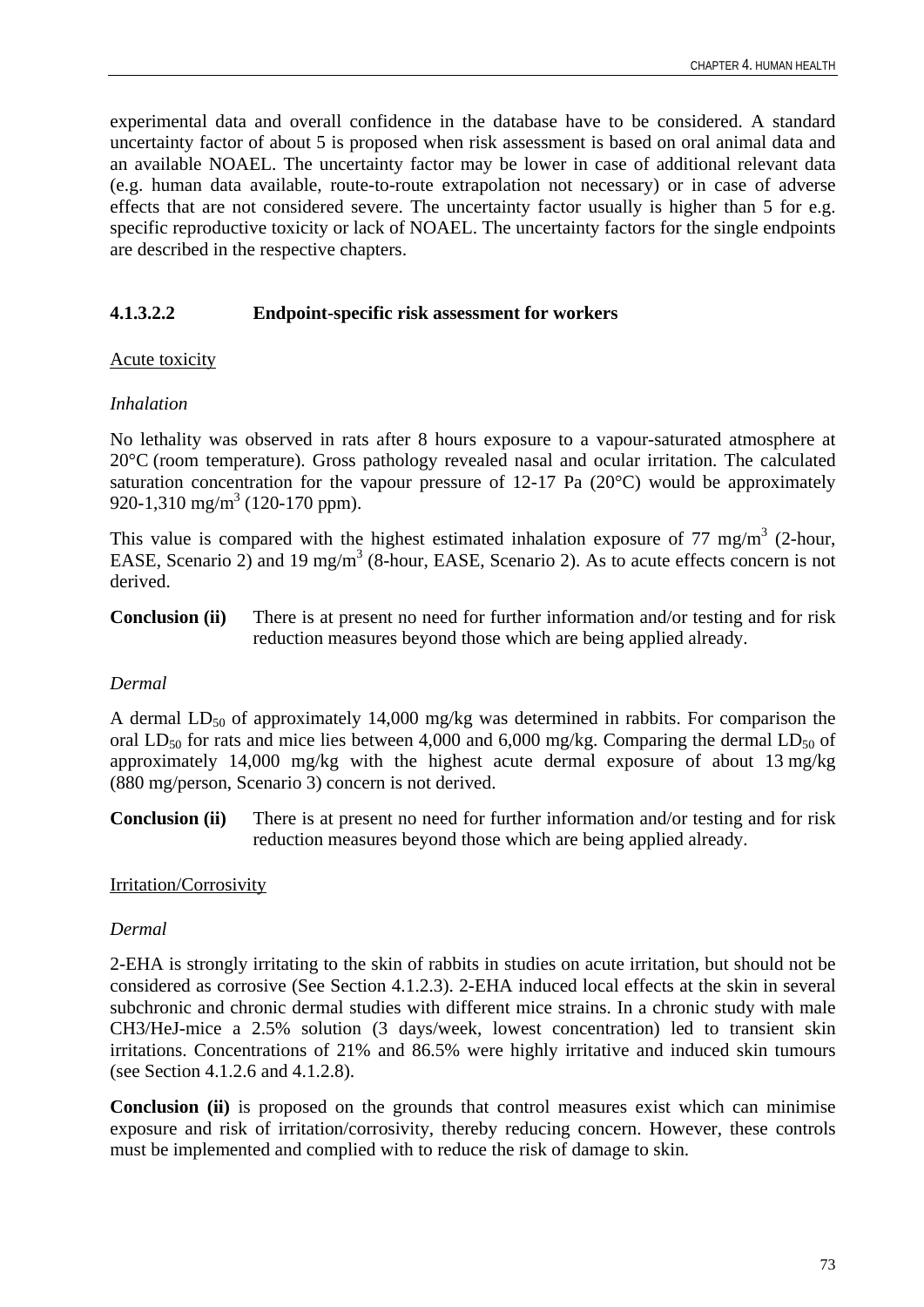**Conclusion (ii)** There is at present no need for further information and/or testing and for risk reduction measures beyond those which are being applied already.

# *Eyes*

Eye irritation is reported to be evident but less significant than local effects on the skin. The mild and reversible eye irritation does not warrant labelling with R 36. Concern as to eye irritation is not derived.

# **Conclusion (ii)** There is at present no need for further information and/or testing and for risk reduction measures beyond those which are being applied already.

# *Inhalation*

2-EHA is considered to be a respiratory irritant based on the results of the acute inhalation testing, skin and eye irritation studies and investigations on repeated inhalation (see Section 4.1.2.3). There are no experimental data to describe a precise threshold for respiratory irritation of single exposures, but some information can be derived from a single 8-hour exposure of rats to a vapour-saturated atmosphere. The calculated saturation concentration for the vapour pressure of 12-17 Pa (20 $^{\circ}$ C) would be approximately 920-1,310 mg/m<sup>3</sup> (120-170 ppm). Gross pathology revealed nasal and ocular irritation, a NOAEC was not determined. Subchronic inhalation exposure of rats demonstrated a NOAEC of  $77 \text{ mg/m}^3$  (10 ppm) and minimal degeneration of the olfactory epithelium at 230 mg/m<sup>3</sup> (30 ppm). Due to the limited reliability of the acute inhalation study and the uncertainties about the exposure concentration the subchronic NOAEC of 77 mg/m<sup>3</sup> (10 ppm) is used for the MOS calculation.

For the selection of a minimal MOS the following subfactors are applied:

- duration adjustment (subchronic to acute):  $1/3$
- Data from acute inhalation with limited reliability indicate that the NOAEC for single exposures and histopathological effects should not be substantially higher than the subchronic NOAEC. In addition other substances like methyl methacrylate and vinyl acetate that affected also the olfactory epithelium, showed no very marked change comparing acute and subacute/subchronic NOAECs. A factor of 1/3, that implies a 3-fold higher acute NAEC compared to the subchronic one, is considered to be appropriate.
- adjustment of breathing volumes (6 to 8 hours; light activity of workers): 2
- interspecies adjustment: 1
- a further uncertainty factor of 3 is considered appropriate to cover intraspecies variability, the nature and severity of effect (minimal nasal effects) and the quality of the database (NOAEC and LOAEC were determined) (see also above under "further aspects").

A minimal MOS of 2 is derived which results in a critical exposure concentration of 39 mg/m<sup>3</sup> (8 hours). Comparing this concentration with the highest 8-hour concentration of 19 mg/m<sup>3</sup> concern is not derived. Due to the 4-fold reduced exposure time the short term exposure of  $77 \text{ mg/m}^3$  for 2 hours (Scenario 2) is also not considered to be of concern.

# **Conclusion (ii)** There is at present no need for further information and/or testing and for risk reduction measures beyond those which are being applied already.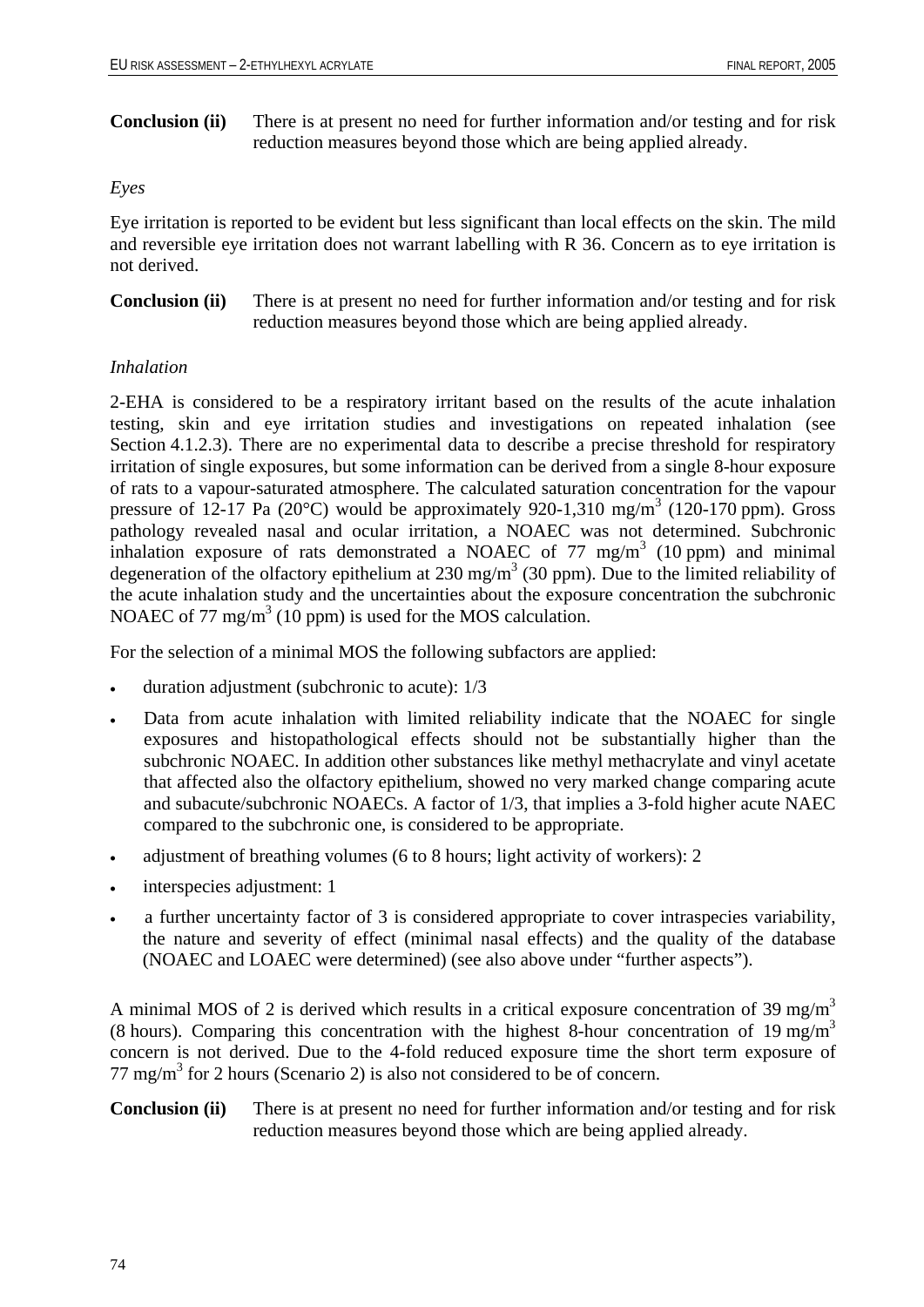# Sensitisation

# *Dermal*

2-EHA is moderately sensitising in guinea pigs. Sensitisation has also been reported in humans, however human data also indicate that 2-EHA has not been an important occupational contact allergen during 1978-1999 (Geukens and Gossens, 2001). This implies that very low concentrations of 2-EHA (< 0.08% in the widespread applicated polymer dispersions) should not be expected to have a considerable sensitising potency in humans.

Since also single contacts might lead to skin sensitisation concern is raised for Scenario 1, 2 and 3. Concern is not expressed as to Scenario 4 because of the very low 2-EHA-concentration in combination with the lacking indications from a comprehensive human survey.

**Conclusion (iii)** There is a need for limiting the risks: risk reduction measures which are already being applied shall be taken into account. (Scenario 1, 2 and 3)

# *Inhalation*

Data on respiratory sensitisation in man (e.g. case reports) and in experimental animals is not available. Some potential of 2-EHA to cause respiratory sensitisation cannot be excluded with certainty since in the substance demonstrated skin sensitising properties. However at the background of occupational exposure in former years 2-EHA seems at least not to be a strong respiratory sensitiser in humans. For the time being no generally accepted animal model is available which would be able to verify the question of respiratory sensitisation. Concern is not expressed.

**Conclusion (ii)** There is at present no need for further information and/or testing and for risk reduction measures beyond those which are being applied already.

# Repeated dose toxicity

# *Inhalation (local effects)*

A NOAEC of 77 mg/m<sup>3</sup> (10 ppm) was determined in a subchronic inhalation study on rats (6 h/d). Minimal degeneration was observed in the olfactory epithelium of the nose at 230 mg/m<sup>3</sup> (30 ppm). At 770  $\text{mg/m}^3$  (100 ppm) the degeneration was more marked. The NOAEC of  $77 \text{ mg/m}^3$  (10 ppm) is used for the MOS calculation (see **Table 4.20**).

For the selection of a minimal MOS the following subfactors are applied:

- duration adjustment (subchronic to chronic): 2
- The application of a duration adjustment is confirmed by the structurally related compound butyl acrylate. Butyl acrylate was preferred to the other available acrylate studies (methyl or ethyl acrylate) due to the longer and so more comparable side chain. A chronic inhalation study (with interim sacrifices at 12 months of exposure, Reininghaus et al. (1991) showed a change of dose response relationship with time. A default value of 2 is applied (Kalberlah et al., 1999).
- adjustment of breathing volumes (6 to 8 hours; light activity of workers): 2
- interspecies adjustment: 1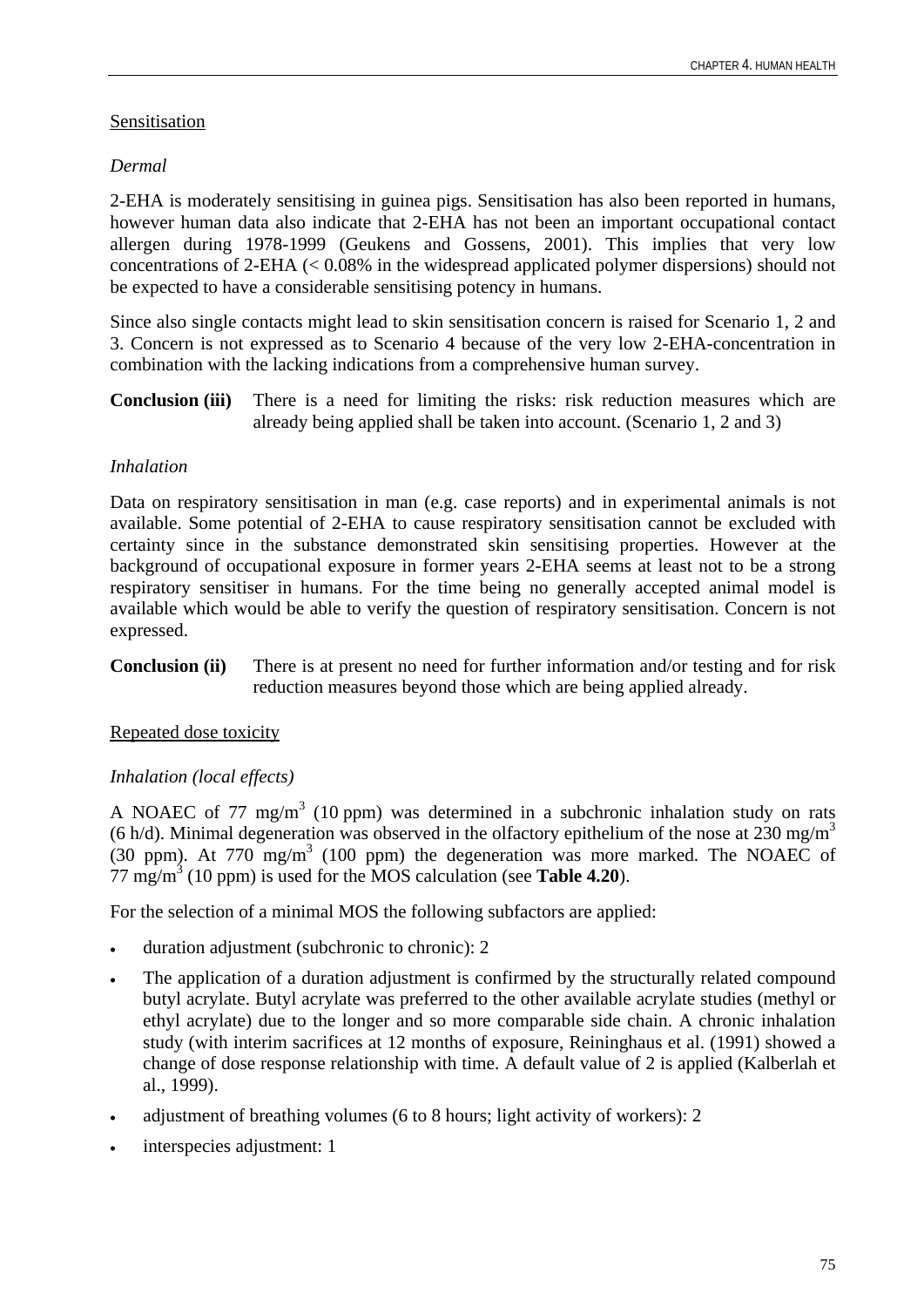• a further uncertainty factor of 3 is considered appropriate to cover intraspecies variability, the nature and severity of effect (minimal nasal effects) and the quality of the database (NOAEC and LOAEC were determined) (see also above under "further aspects").

A minimal MOS of 12 is derived which results in a critical exposure concentration of 6.4 mg/m<sup>3</sup>. Concern is raised for Scenario 2.

**Conclusion (iii)** There is a need for limiting the risks: risk reduction measures which are already being applied shall be taken into account. (for Scenario 2)

|                |                                                            |                                  |      | Local effects           | Systemic effects      |             |
|----------------|------------------------------------------------------------|----------------------------------|------|-------------------------|-----------------------|-------------|
|                | Starting point for MOS calculation                         |                                  |      | $77$ mg/m <sup>3</sup>  | 230 mg/m <sup>3</sup> |             |
| Minimal MOS    |                                                            |                                  |      | 12                      | 12                    |             |
|                | Critical exposure concentration                            |                                  |      | $6.4$ mg/m <sup>3</sup> |                       | 19 mg/m $3$ |
|                |                                                            | Exposure<br>(mg/m <sup>3</sup> ) | MOS  | Conclusion              | NOS                   | Conclusion  |
|                | Production and polymerisation                              | 2.8                              | 28   | ii                      | 82                    | ii          |
| $\overline{2}$ | Formulation of preparations containing up to 21% 2-<br>EHA | 19                               | 4    | Ϊİ                      | 12.1                  | ii          |
| 4              | Use of dispersions with residual 2-EHA (< 0.08%)           | $<$ 1                            | > 77 | ii                      | > 230                 | ii          |

**Table 4.20** MOS values of repeated dose toxicity and scenarios with daily exposure (local and systemic effects via inhalation)

*Inhalation (systemic effects)* 

Based on the above mentioned inhalation study a systemic NOAEC of 230 mg/m<sup>3</sup> (30 ppm) was determined. At 770  $mg/m<sup>3</sup>$  (100 ppm) elevated activities of transaminase and alkaline phosphatase indicated a minimal liver damage. The NOAEC of 230 mg/m<sup>3</sup> (30 ppm) is used for the MOS calculation (see **Table 4.20**).

For the selection of a minimal MOS the following subfactors are applied:

- duration adjustment (subchronic to chronic): A default value of 2 is used (Kalberlah and Schneider, 1998).
- adjustment of breathing volumes (6 to 8 hours; light activity of workers): 2
- interspecies adjustment: 1
- a further uncertainty factor of 3 is considered appropriate to cover intraspecies variability, the nature and severity of effect (indications for a minimal liver damage) and the quality of the database (NOAEC and LOAEC were determined) (see also above under "further aspects").

A minimal MOS of 12 is derived which results in a critical exposure concentration of 19 mg/m<sup>3</sup>. Scenario 2 is a borderline scenario (MOS: 12.1), but it is not considered to be appropriate to raise concern.

# **Conclusion (ii)** There is at present no need for further information and/or testing and for risk reduction measures beyond those which are being applied already.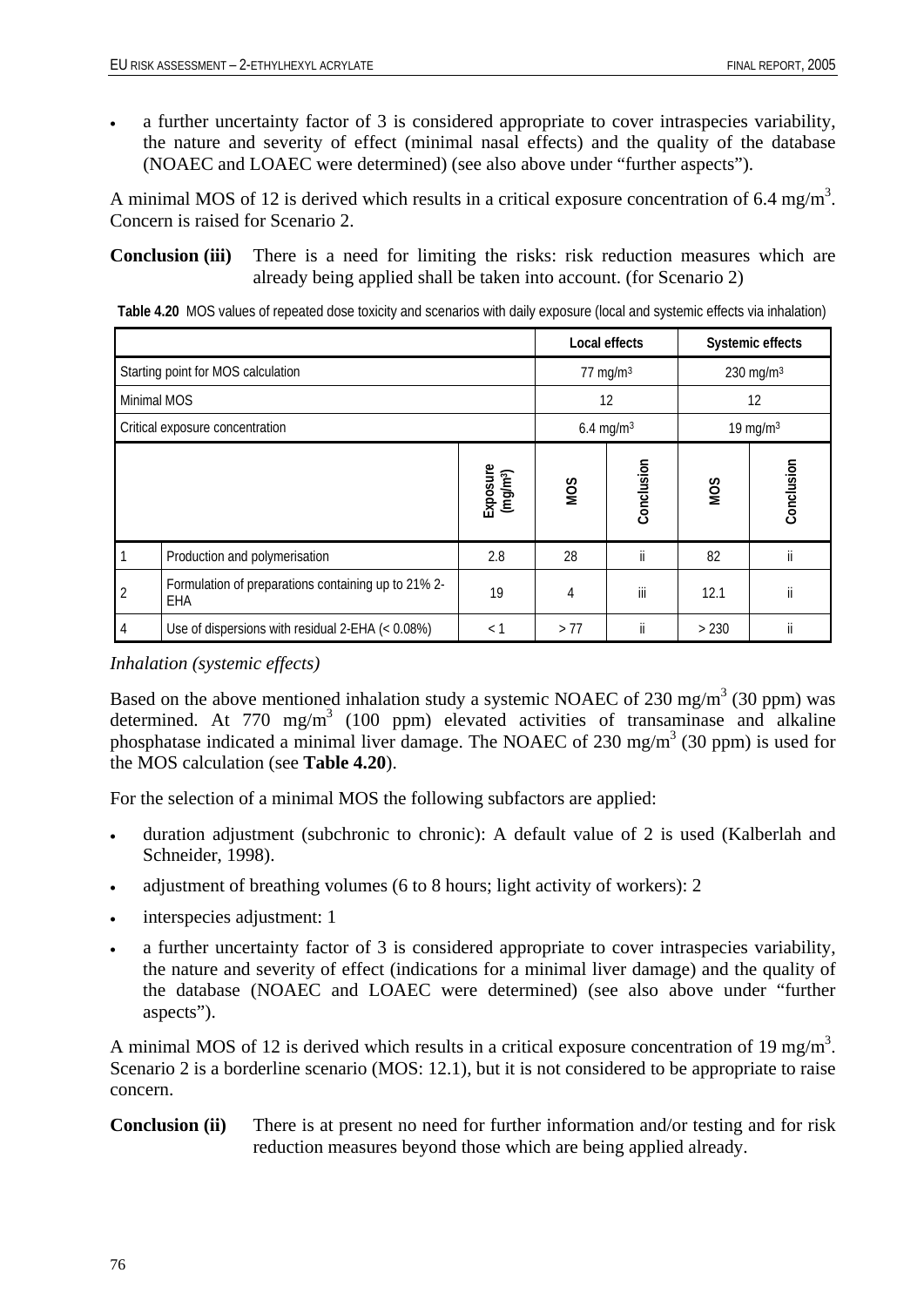# *Dermal (local effects)*

A quantitative risk characterisation can be made for local effects after repeated dermal exposure in Scenario 4 using the chronic study from Wenzel-Hartung (1989) with male CH3/HeJ-mice. Transient skin irritations were observed at the LOAEL of 2.5% solution (25 microliter, 3 days/week, lowest concentration). Assuming that the body surface of a mouse is approximately  $40 \text{ cm}^2$  and that 10% of the body surface  $(4 \text{ cm}^2)$  was exposed an effect level of approximately  $0.2 \text{ mg/cm}^2$  can be calculated. Comparing this area dose with the assumed daily exposure of  $0.004$  mg/cm<sup>2</sup> a MOS of approximately 50 is derived which is considered to be sufficiently high to derive no concern.

**Conclusion (ii)** There is at present no need for further information and/or testing and for risk reduction measures beyond those which are being applied already.

# *Dermal (systemic effects)*

Valid experimental data for the assessment of systemic toxicity by skin contact is not available. A long term dermal study in male mice with limited histopathological examination (Wenzel-Hartung (1989); Brune and Deutsch-Wenzel (1986)) showed that the highest dose tested (25 µl 86.5% 2-EHA (3 days/week), approximately 1,081 mg/kg/day) is probably without severe systemic effects.

The subchronic inhalation study with rats is however preferred as starting point for MOS calculation, since it is regarded as valid (see Section 4.1.2.6) and included histopathological examinations in both sexes. The NOAEC of 230 mg/m<sup>3</sup> (30 ppm) is used for the MOS calculation (see **Table 4.21**). The NOAEC of 230 mg/m<sup>3</sup> (30 ppm) corresponds to an intake by inhalation of 66 mg/kg/day (respiratory rate of 0.8 l/min/kg for rats), that is used as internal NAEL for MOS calculation (see **Table 4.21**).

For the selection of a minimal MOS the following subfactors are applied:

- duration adjustment (subchronic to chronic): A default value of 2 is used (Kalberlah and Schneider, 1998).
- interspecies adjustment (metabolic rate scaling): 4
- a further uncertainty factor of 3 is considered appropriate to cover intraspecies variability, the nature and severity of effect (indications for a minimal liver damage) and the quality of the database (NOAEC and LOAEC were determined) (see also above under "further aspects").

A minimal MOS of 24 is derived which results in a critical exposure level of 2.8 mg/kg/day. A chronic and daily exposure was only estimated for Scenario 4. No concern is derived.

**Conclusion (ii)** There is at present no need for further information and/or testing and for risk reduction measures beyond those which are being applied already.

# *Combined inhalation and dermal exposure*

The combined exposure values are listed in **Table 4.19** and the respective MOS in **Table 4.20**. The minimal acceptable MOS is the same as for dermal exposure. Scenario 2 is a borderline scenario (MOS: 24.4), but it is not considered to be appropriate to raise concern.

# **Conclusion (ii)** There is at present no need for further information and/or testing and for risk reduction measures beyond those which are being applied already.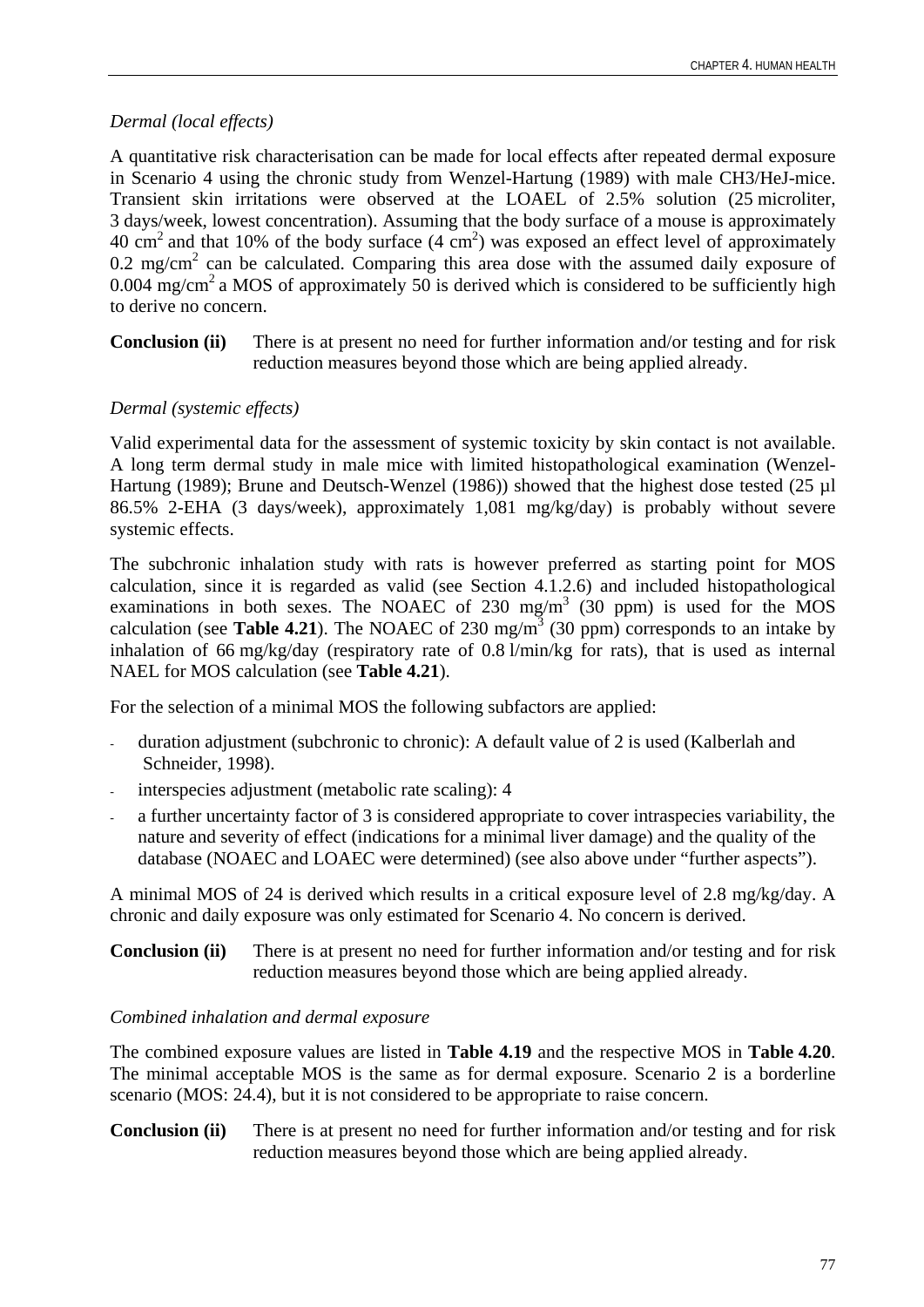|  |  |  |  | Table 4.21 MOS values of repeated dose toxicity with daily exposure (dermal and combined exposure) |  |
|--|--|--|--|----------------------------------------------------------------------------------------------------|--|
|--|--|--|--|----------------------------------------------------------------------------------------------------|--|

|                |                                                                                     | Dermal                  |               |            | Combined                            |      |            |
|----------------|-------------------------------------------------------------------------------------|-------------------------|---------------|------------|-------------------------------------|------|------------|
|                | Starting point for MOS calculation                                                  |                         | 66 mg/kg/day  |            | 66 mg/kg/day                        |      |            |
|                | <b>Minimal MOS</b>                                                                  |                         | 24            |            |                                     | 24   |            |
|                | Critical exposure level                                                             |                         | 2.8 mg/kg/day |            | 2.8 mg/kg/day                       |      |            |
|                |                                                                                     | (mg/kg/day)<br>Exposure | NOS           | Conclusion | Exposure<br>(mg/kg/day)<br>Combined | NOS  | Conclusion |
| $\overline{1}$ | Production and further processing in the large-scale<br>chemical industry           |                         |               |            | 0.4                                 | 170  | ii         |
| $\overline{2}$ | Manufacturing of formulations (< 21%<br>2-EHA) in the large-scale chemical industry |                         |               |            | 2.7                                 | 24.4 | ii         |
| $\overline{4}$ | Use of dispersions containing residual<br>2-EHA (< 0.08%)                           | 0.042                   | 1,600         | ii         | 0.18                                | 370  | ii         |

## **Mutagenicity**

Based on data on 2-EHA and related compounds 2-EHA is not considered to be an *in vivo* mutagen (see Section 4.1.2.7). Corresponding risks at workplaces are not anticipated to occur.

**Conclusion (ii)** There is at present no need for further information and/or testing and for risk reduction measures beyond those which are being applied already.

## **Carcinogenicity**

## *Dermal*

Skin tumours were observed in chronic dermal studies in C3H/HeJ-mice, but not in NMRI-mice at concentrations of 21% and above. The carcinogenic effect is considered to be associated with the highly irritating concentrations tested. Regarding additionally the negative *in vivo* mutagenicity tests and data from related compounds skin tumours are not expected at exposure conditions that do not result in strong chronic irritation (please refer also to the section "Irritation/dermal"). Based on the available data it is concluded, that 2-EHA induces skin tumours by a non-genotoxic mechanism.

The daily dermal exposure is assumed to be negligible (Scenarios 1, 2) or up to 0.04 mg/kg/day (3 mg/person/day, Scenario 4). The non-daily exposure can reach 13 mg/kg/day (Scenario 3). Overall a strong chronic irritation that might lead to skin tumours is not expected in all scenarios.

**Conclusion (ii)** There is at present no need for further information and/or testing and for risk reduction measures beyond those which are being applied already.

## *Inhalation*

Experimental data for the assessment of carcinogenicity by inhalation is not available. Taking account of the negative *in vivo* mutagenicity and of negative long term inhalation studies of specific acrylates/methacrylates 2-EHA is not suspected to be carcinogenic by inhalation. Corresponding risks at workplaces are not anticipated to occur.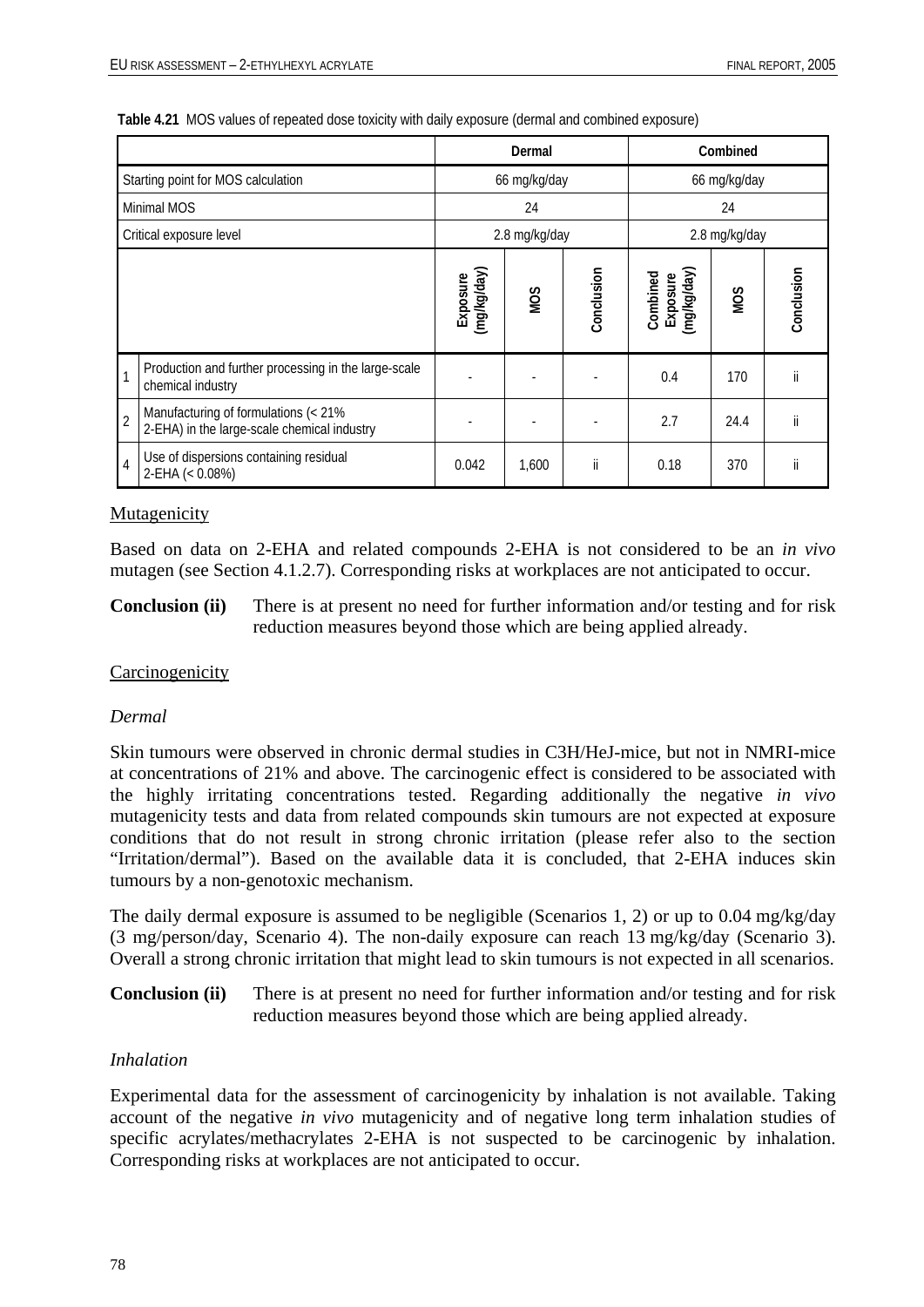**Conclusion (ii)** There is at present no need for further information and/or testing and for risk reduction measures beyond those which are being applied already.

# Fertility impairment

A fertility study on 2-EHA is not available, but in the 90-day inhalation study with rats no effect was observed in reproductive organs (testes, seminal vesicles, ovaries, uteri) up to the highest concentration of 770 mg/m<sup>3</sup> (100 ppm). Comparing this NOAEC with the NOAECs of repeated dose toxicity in the same study (local effects: NOAEC of 77 mg/m<sup>3</sup> (10 ppm), systemic effects:  $230 \text{ mg/m}^3$  (30 ppm)) fertility impairment is not expected as a specific effect independent of general toxicity. A MOS-calculation is not performed, since no indication of an effect on reproductive organs was observed.

**Conclusion (ii)** There is at present no need for further information and/or testing and for risk reduction measures beyond those which are being applied already.

# Developmental toxicity

In a study on developmental toxicity in rats no adverse effect on embryo/fetal development was observed up to the highest tested concentration of 770 mg/m<sup>3</sup> (100 ppm). At this concentration a slightly reduced food intake and lower maternal weight gain was observed, leading to a NOAEC for maternal toxicity of 580 mg/m<sup>3</sup> (75 ppm). Developmental toxicity is not expected as a specific effect independent of general toxicity. A MOS-calculation is not performed, since no effect on development was observed.

**Conclusion (ii)** There is at present no need for further information and/or testing and for risk reduction measures beyond those which are being applied already.

# **4.1.3.2.3 Summary of occupational risk assessment**

In the following **Table 4.22** the results of the toxicological endpoints and scenarios with **conclusion (iii)** are summarised. All other endpoints resulted in **conclusion (ii)**.

| Area of production and use |                                                                         | Sensitisation<br>Dermal | Repeated dose toxicity<br>local effects after inhalation |
|----------------------------|-------------------------------------------------------------------------|-------------------------|----------------------------------------------------------|
|                            | Production and polymerisation of 2-EHA                                  | iii                     | Ш                                                        |
|                            | Formulation of preparations containing up to 21% 2-<br>EHA              | iii                     | Ш                                                        |
| 3                          | Use of formulations containing monomeric 2-EHA in<br>the building trade | iii                     | Ш                                                        |
| $\overline{4}$             | Use of dispersions with residual 2-EHA (<0.08%)                         |                         | Ш                                                        |

**Table 4.22** Summary of conclusions for the occupational risk assessment of 2-EHA

## **4.1.3.3 Consumers**

## Exposure

The measured maximum air concentration during short-term use (painting) was 1 ppm (and 0.0075 mg/l). Taking into account that monomeric 2-EHA was not detectable 25 hours after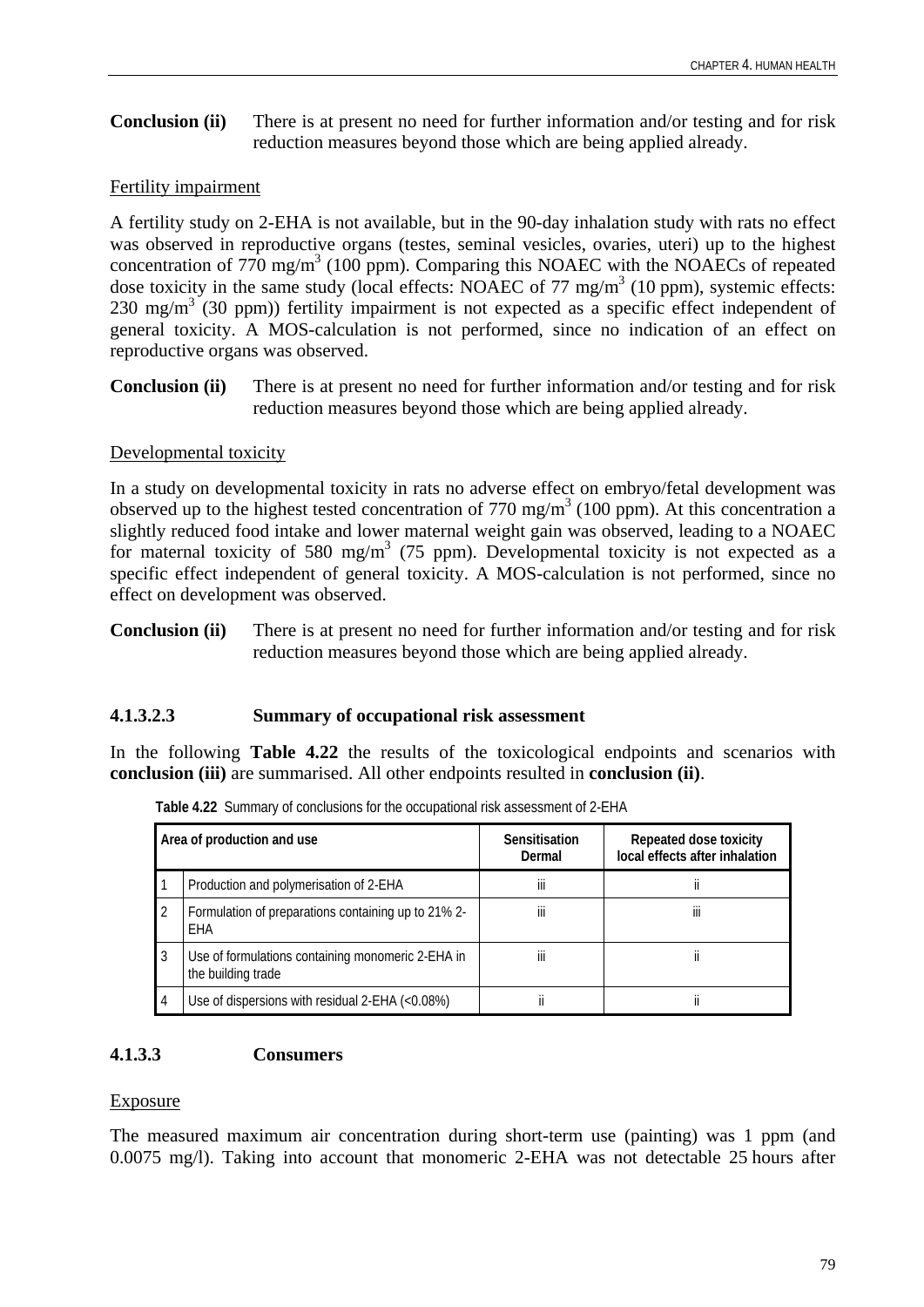painting; there is no reasonable suspicion for repeated exposure by inhalation for consumers after painting. Dermal exposure is considered to be negligible (maximum 11.2 µg/kg bw per event).

# Acute toxicity

Following the exposure assessment, consumers are not exposed to 2-EHA in the range of doses which can be derived from acute oral toxicity figures based on animal  $LD_{50}$  values ( $LD_{50}$  oral (rats, mice): 4,000-6,000 mg/kg). In an experiment with rabbits, the substance has demonstrated very low dermal toxicity  $(LD_{50}$  dermal: (rabbits): > 10,000 mg/kg). Following inhalation exposure in rats there were no deaths in a saturated 2-EHA- atmosphere up to 8 hours. The substance is assumed not to justify concern for the consumer in relation to acute oral, inhalation or dermal toxicity.

**Conclusion (ii)** There is at present no need for further information and/or testing and for risk reduction measures beyond those which are being applied already.

## Irritation/Corrosivity

2-EHA caused severe irritation near corrosion after application to the skin of rabbits. Eye irritation was less severe in animal experiments.

The concentration of 2-EHA in the final products for consumer (0.08%) is under the concentration limit which would lead to classification and labelling.

**Conclusion (ii)** There is at present no need for further information and/or testing and for risk reduction measures beyond those which are being applied already.

#### Sensitisation

2-EHA has a moderate sensitising potential in experimental animals. There is also evidence of sensitisation in humans.

**Conclusion (ii)** There is at present no need for further information and/or testing and for risk reduction measures beyond those which are being applied already.

#### Repeated dose toxicity

Following the exposure assessment there is no real chronic exposure to 2-EHA.

Taking into account that monomeric 2-EHA was not detectable 25 hours after painting; there is no reasonable suspicion for repeated exposure by inhalation for consumers after painting. Dermal and oral exposure is considered to be negligible.

**Conclusion (ii)** There is at present no need for further information and/or testing and for risk reduction measures beyond those which are being applied already.

#### **Mutagenicity**

The bacterial mutation assays was negative, but various *in vitro* studies on mammalian cell cultures produced weakly mutagenic effects. No mutagenic effect was observed in an *in vivo* chromosomal aberration test after treatment with high doses of 2-EHA. Cleavage products of 2-EHA were negative in *in vivo* mutagenicity tests. The overall data-base on structurally related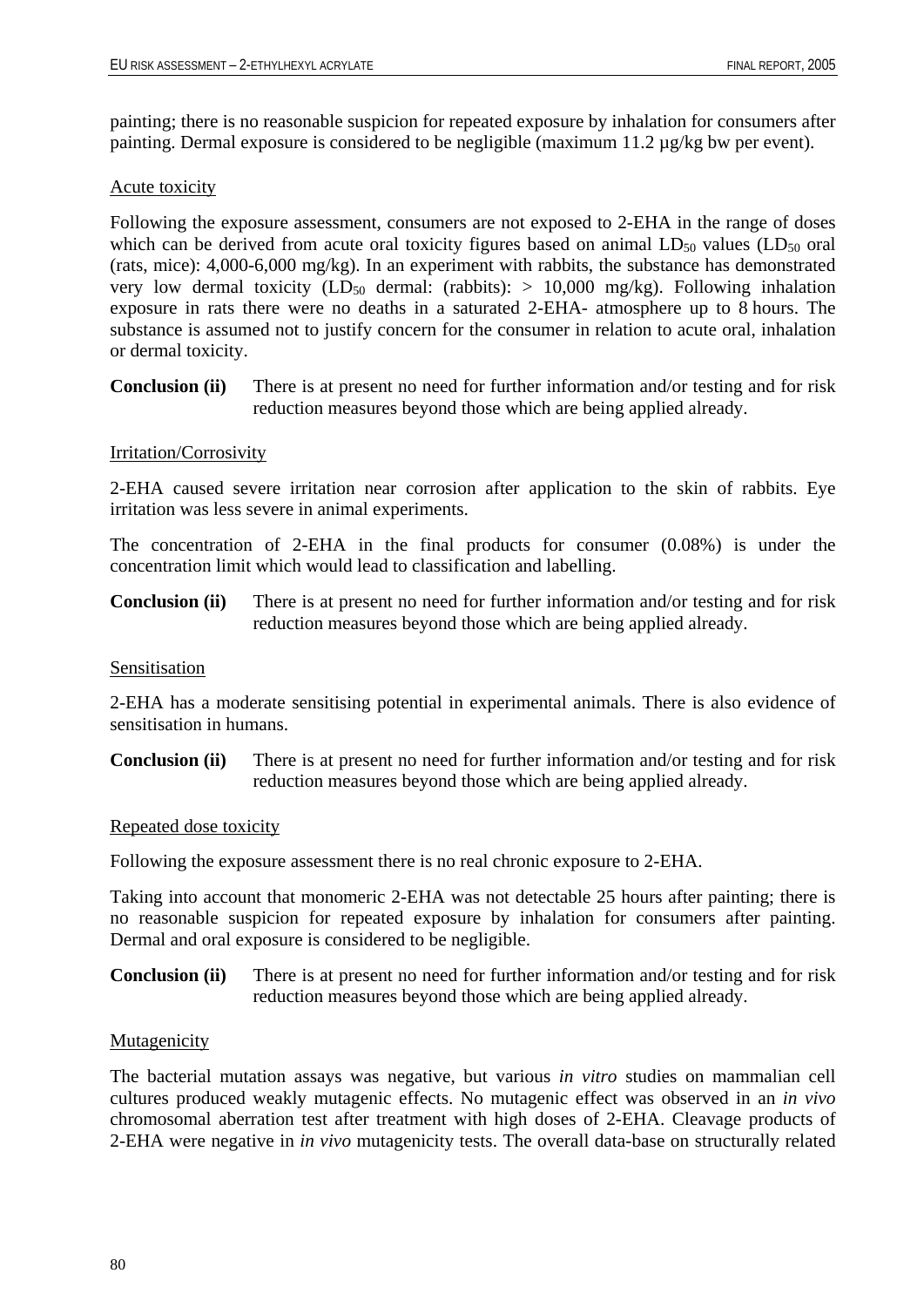acrylic compounds supports that there is no *in vivo* mutagenicity. The substance is of no concern in relation to mutagenic effects.

**Conclusion (ii)** There is at present no need for further information and/or testing and for risk reduction measures beyond those which are being applied already.

# **Carcinogenicity**

Consumer exposure is considered to be negligible. Based on the exposure assessment, there is no chronic exposure to 2-EHA.

There are no data on carcinogenic effects of 2-EHA with respect to oral or inhalative exposure routes. There are data that 2-EHA produced skin tumours in animals; this was found, however, only in case of established irritative skin lesions. Based on the limited actual knowledge on 2-EHA but taking into account the negative results from long term carcinogenic studies with acrylic acid after oral and dermal administration no concern can be assumed.

**Conclusion (ii)** There is at present no need for further information and/or testing and for risk reduction measures beyond those which are being applied already.

# Toxicity for reproduction

Following the exposure assessment, consumer exposure is considered to be negligible. Evaluation of the available screening information about 2-EHA does not provide evidence for significant reproductive toxicity of  $2$ -EHA up to 750 mg/m<sup>3</sup>. As to the relevant metabolites of this compound, for 2-ethylhexanol and for acrylic acid there are no indications for a specific embryo-/fetotoxic or teratogenic potential and for acrylic acid there are no indications for a substance-induced impairment of reproductive functions.

**Conclusion (ii)** There is at present no need for further information and/or testing and for risk reduction measures beyond those which are being applied already.

## **4.1.3.4 Humans exposed via the environment**

The main route of indirect exposure in the local scenario is the intake via air, on a regional scale a predominant intake via the consumption of fish is expected.

Repeated dose toxicity

## *Local scenario*

Following the local scenario data (at a point source) a concentration of 8.3  $\mu$ g/m<sup>3</sup> 2-EHA in the air is calculated. The most sensitive effect of 2-EHA in animals was degeneration of the olfactory epithelium in a 90-day inhalation study on rats. The local NOAEC in this study was 0.075 mg/l (and  $75$  mg/m<sup>3</sup>).

Comparison indirect exposure - Local scenario/local effect/NOAEC

| Indirect exposure (local) | $0.0083$ mg/m <sup>3</sup> |
|---------------------------|----------------------------|
| <b>NOAEC</b>              | $75 \text{ mg/m}^3$        |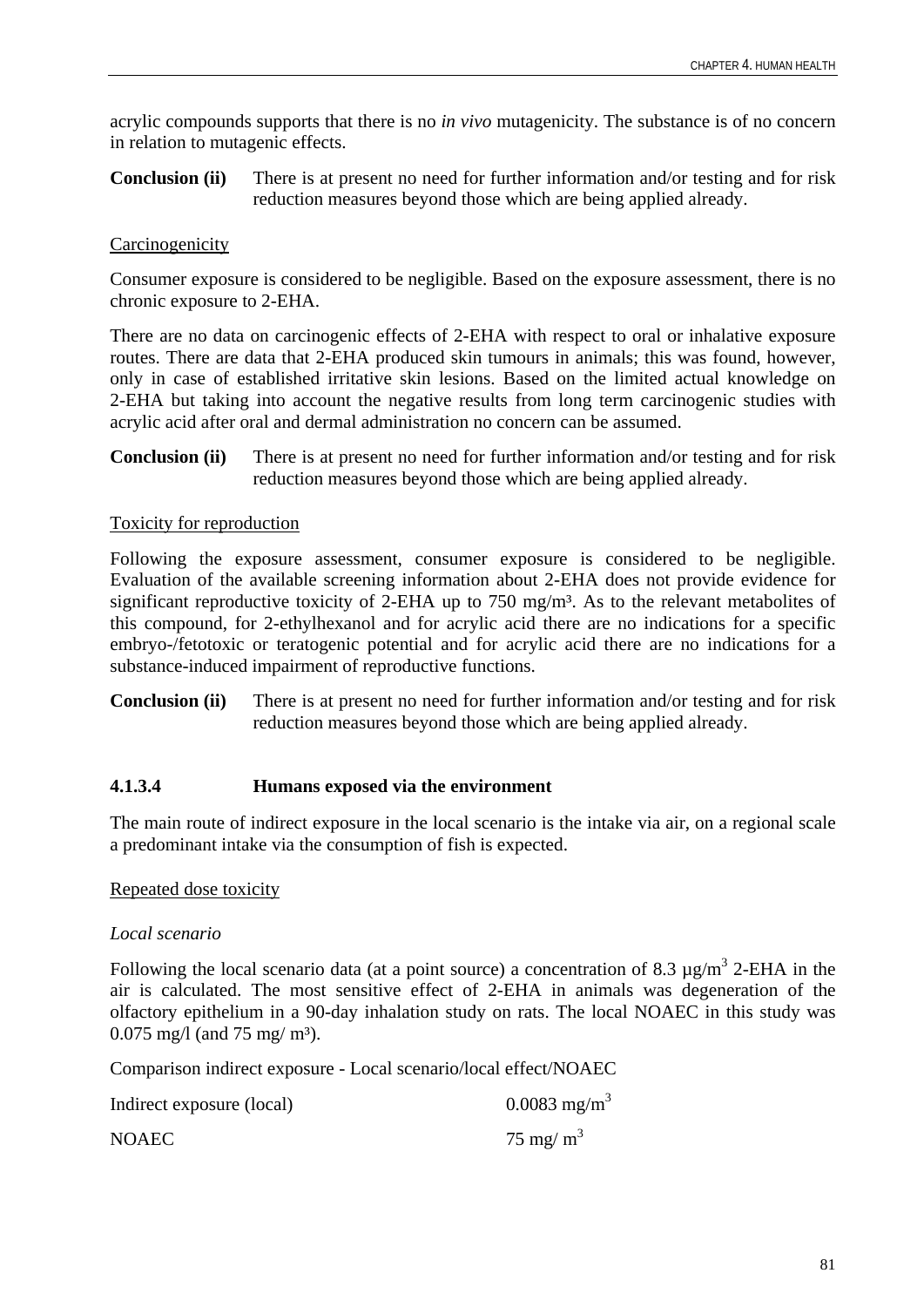The margin of safety expressed by the magnitude between the calculated exposure and the NOAEC is high for the local scenario.

**Conclusion (ii)** There is at present no need for further information and/or testing and for risk reduction measures beyond those which are being applied already.

# *Regional scenario/systemic effect*

For the regional scenario (mainly consumption of fish and root crops), the respective figure is 6 ng/kg bw/day. In repeated dose toxicity studies on rats (90-day inhalation) the NOAEC for systemic effects was 30 ppm (and 0.225 mg/l). This NOAEL is converted as follows to the inhaled amount of the substance using the respiratory minute volume 1.3 l/min/kg and exposure duration of 360 min/day:

 $0.225 \text{ mg}/\text{l} \cdot 0.8 \text{ l/minutes/kg} \cdot 360 \text{ minutes/day} = 65 \text{ mg/kg bw/day}$ 

Comparison indirect exposure - Regional scenario/NOAEL

Indirect exposure (regional) 0.000006 mg/kg bw/day

NOAEL 65 mg/kg bw/day

The margin of safety expressed by the magnitude between the calculated exposure (regional scenario) and the NOAEL is very high for the regional scenario. Thus, the substance is of no concern in relation to indirect exposure via the environment.

**Conclusion (ii)** There is at present no need for further information and/or testing and for risk reduction measures beyond those which are being applied already.

## Toxicity for reproduction

Evaluation of the available screening information about 2-EHA does not provide evidence for significant reproductive toxicity of 2-EHA.

**Conclusion (ii)** There is at present no need for further information and/or testing and for risk reduction measures beyond those which are being applied already.

# **4.2 HUMAN HEALTH (PHYSICO-CHEMICAL PROPERTIES)**

# **4.2.1.1 Explosivity**

2-ethylhexyl acrylate is not explosive.

# **4.2.1.2 Flammability**

2-ethylhexyl acrylate is not flammable.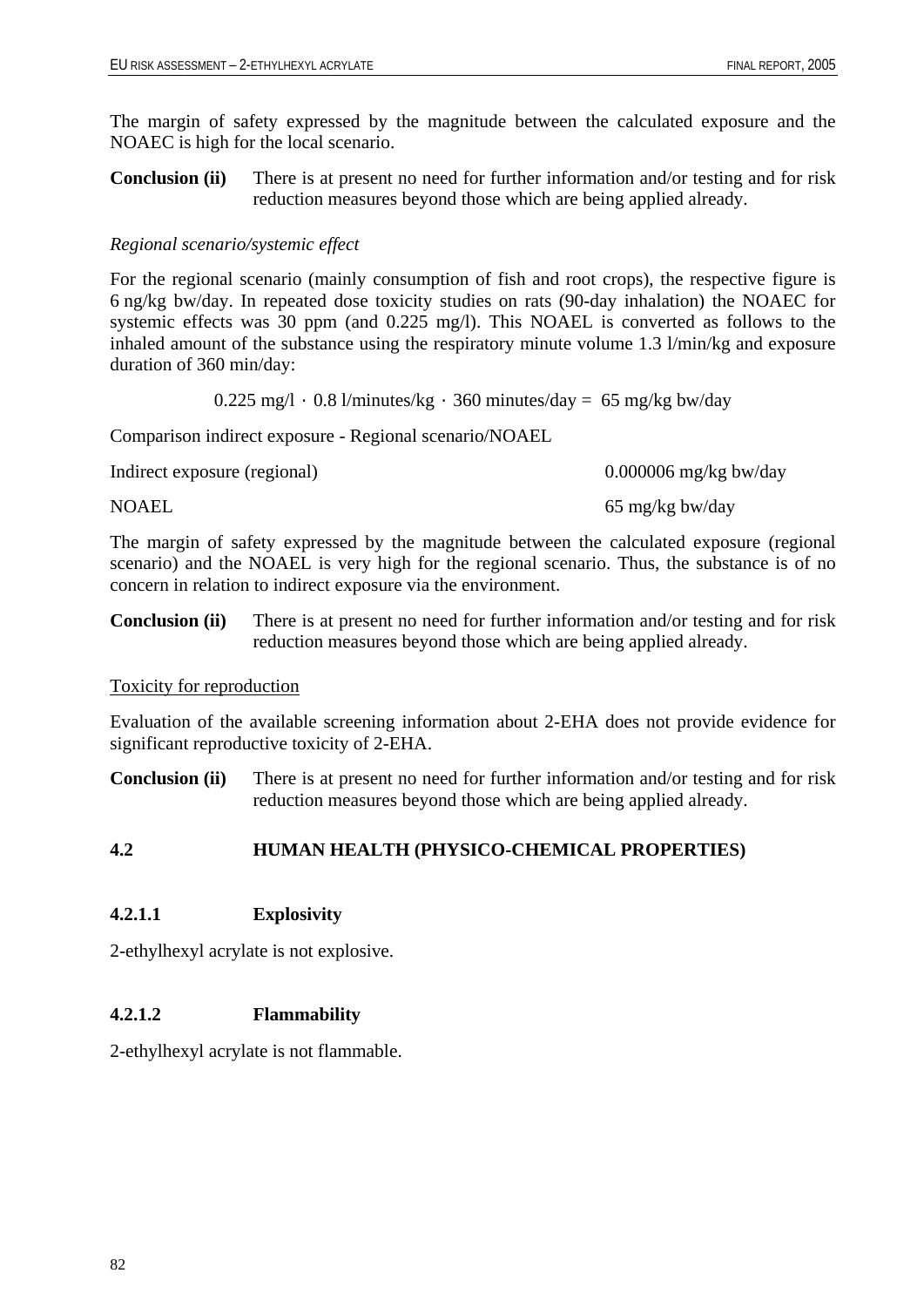# **4.2.1.3 Oxidising potential**

Due to its chemical structure, 2-ethylhexyl acrylate is not expected to possess any oxidising properties.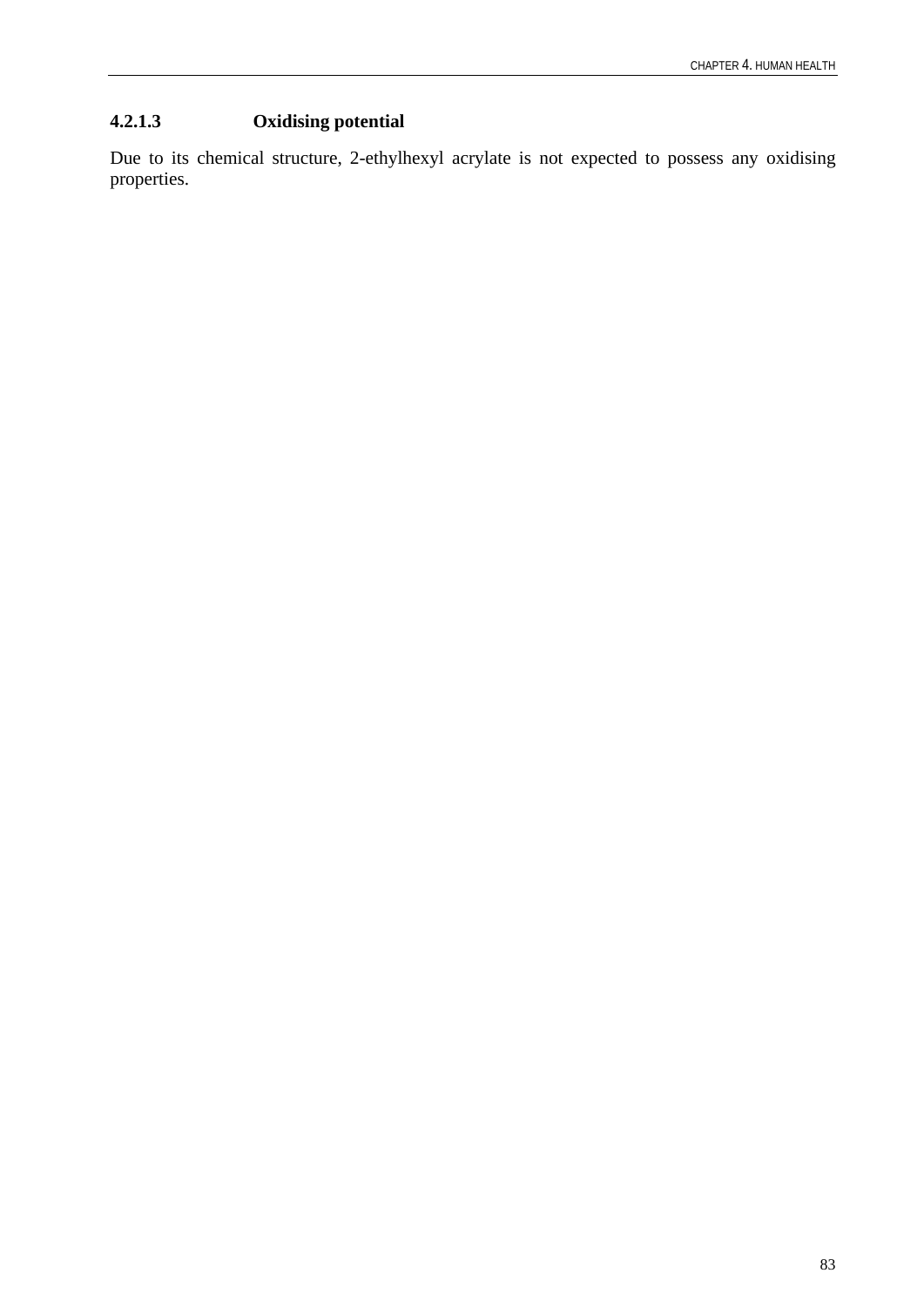# **5 RESULTS**

# **5.1 ENVIRONMENT**

**Conclusion (ii)** There is at present no need for further information and/or testing and for risk reduction measures beyond those which are being applied already.

2-ethylhexyl acrylate represents, based on the present data configuration, no risk to the environment.

There is therefore at present no need for further testing or gathering of exposure information.

# **5.2 HUMAN HEALTH**

**5.2.1 Human health (toxicity)** 

## **5.2.1.1 Workers**

**Conclusion (iii)** There is a need for limiting the risks: risk reduction measures which are already being applied shall be taken into account.

- The risk assessment reveals concern with regard to local effects after repeated inhalation for the formulation of preparations (Scenario 2).
- Skin sensitisation gives rise to concern for all dermal exposure during production and polymerisation (Scenario 1), the formulation of preparations (Scenario 2) and the use of formulations containing monomeric 2-EHA in the building trade (Scenario 3).

## **5.2.1.2 Consumers**

**Conclusion (ii)** There is at present no need for further information and/or testing and for risk reduction measures beyond those which are being applied already.

#### **5.2.1.3 Humans exposed via the environment**

**Conclusion (ii)** There is at present no need for further information and/or testing and for risk reduction measures beyond those which are being applied already.

## **5.2.1.4 Risks to human health from physico-chemical properties**

**Conclusion (ii)** There is at present no need for further information and/or testing and for risk reduction measures beyond those which are being applied already.

**Conclusion (ii)** is reached because there are no risks from physico-chemical properties arising from the use of the substance.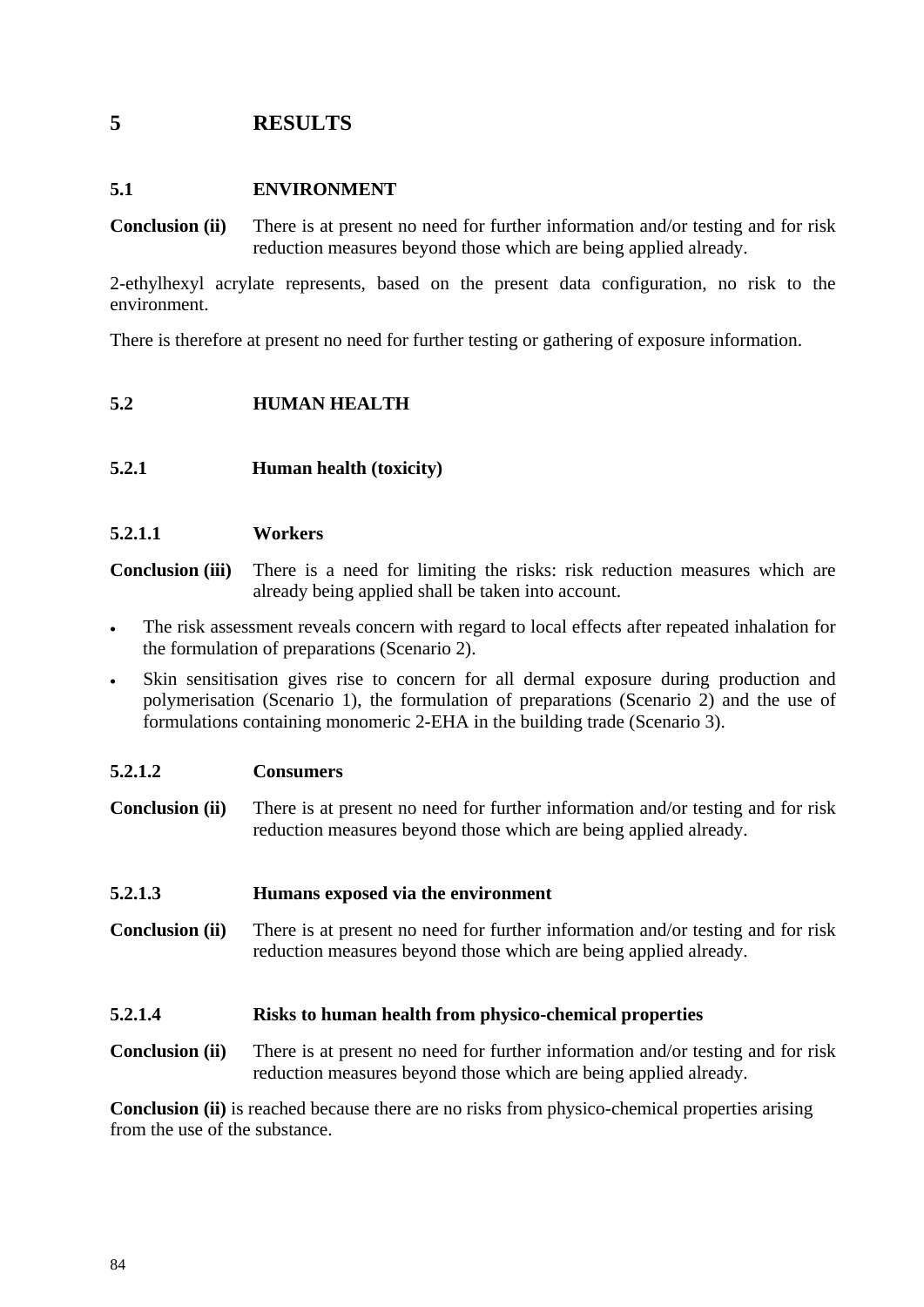#### **6 REFERENCES**

Amann W and Steinhäuser KG (1986). Zusammenfassender Zwischenbericht zum Forschungsvorhaben 82-102 05 308, Bayerisches Landesamt für Wasserwirtschaft.

Arneson DW, Kuhn GO and Jameson CW (1995). Analysis of feed blends containing microcapsuled 2-ethylhexanol .Verification of homogenicity and stability. J. Appl. Toxicol. **15**, 1-4.

Ashby J, Richardson CR and Tinwell H (1989). Inactivity of ethyl acrylate in the mouse bone marrow micronucleus assay. Mutagenesis **4**, 283-285.

BAMM (1990). Schreiben vom 14th December 1990, mit Final Report.

BAMM (1991). Bushy Run Research Center, unveröffentlichte Untersuchung, 4<sup>th</sup> November 1991.

BAMM (1993). Health Effect Assessments of the Basic Acrylates, Basic Acrylic Monomer Manufactures Association. Tipton RT, Murphy S and Hunt EK (eds), CRC Press, Boca Raton.

BASF AG (1958). Ergebnis der toxikologischen Vorpüfung. Produkt Acrylsäure-äthylhexylester (stabilisiert mit 0,05% Hydrochinon). Report No. VIII 230, 7<sup>th</sup> November 1958.

BASF AG (1978). Bericht über die Prüfung der akuten Hautreizwirkung von Methylacrylat (XXV/217), Äthylacrylat (XXV/218), Butylacrylat (XXV/219) und Äthylhexylacrylat (XXV/220) am Kaninchen. Vertraulicher Bericht ge-dd, 20<sup>th</sup> January 1978.

BASF AG (1986). Vergleichende Untersuchung dermatologischer Effekte von 2-EHA an 2 Mäusestämmen nach 3monatiger epicutaner Applikation. Beraterforum für Präventivmedizin und Umweltschutz Hamburg, 14<sup>th</sup> March 1986.

BASF AG (1987). Abteilung Toxikologie, unveröffentlichte Untersuchung, Projekt-Nr. 35C0380/8250, 28th April 1987.

BASF AG (1988). Test report about the determination of the partition coefficient of 2-Ethylhexylacrylat in 1 octanol/water at room temperature; Abt. ZSZ/AP-M 325, Analytisches Laboratorium; report no.: 131722/01 from  $25<sup>th</sup>$  August 1988.

BASF AG (1989). Berechnung der n-Oktanol/Wasser-Verteilungskoeffizienten der BASF-Stoffe größer 1000 jato, Abt. DUU/OU-T410, 9<sup>th</sup> January 1989.

BASF AG (1989). Unveröffentlichte Untersuchungen, Bericht zur Inhalationstoxizität von 2-Ethylhexylacrylat an Ratten, Projekt-Nr. 50/081/8502 vom 30<sup>th</sup> August 1989.

BASF AG (1996). ZAX Analytik, Wasserlöslichkeit von 2-EHA, GLP-Auftragsnr.: 96L00048, 3rd June 1996.

BASF (1989). Bestimmung der akuten Wirkung von 2-Ethylhexylacrylat gegenüber dem Wasserfloh Daphnia magna Straus, Bericht vom 26<sup>th</sup> January 1989.

BASF (1990). Untersuchung der Toxizität von 2-Ethylhexylacrylat gegenüber der Grünalge Scenedesmus subspicatus, Bericht vom  $19<sup>th</sup>$  April 1990.

BASF (1991a). Prüfbericht über eine Untersuchung auf biologische Abbaubarkeit im manometrischrespirometrischen Test (Sapromat), Bericht vom 14<sup>th</sup> June 1991.

BASF (1991b). Prüfbericht über einen Atmungshemmtest mit Belebtschlamm (Kurzzeitatmungshemmtest), Bericht vom 13<sup>th</sup> June 1991.

BASF (1991c). Prüfbericht über einen Atmungshemmtest mit Pseudomonas putida, Bericht vom 23rd January 1991.

BASF AG (1992). Unveröffentlichte Untersuchung (87/19), 17th February 1992.

BASF AG (1994). Unveröffentlichte Untersuchung (Projekt Nr. 71 R 0114/92011), 12<sup>th</sup> January 1994.

BASF AG (1995a). Test report about the determination of the surface tension of 2-Ethylhexylacrylat -pure; Abteilung ZAX Analytik,  $10^{th}$  July 1995.

BASF AG (1995b). Sicherheitsdatenblatt, BASF AG, 17.08.1995, Produkt: 2-Ethylhexylacrylat.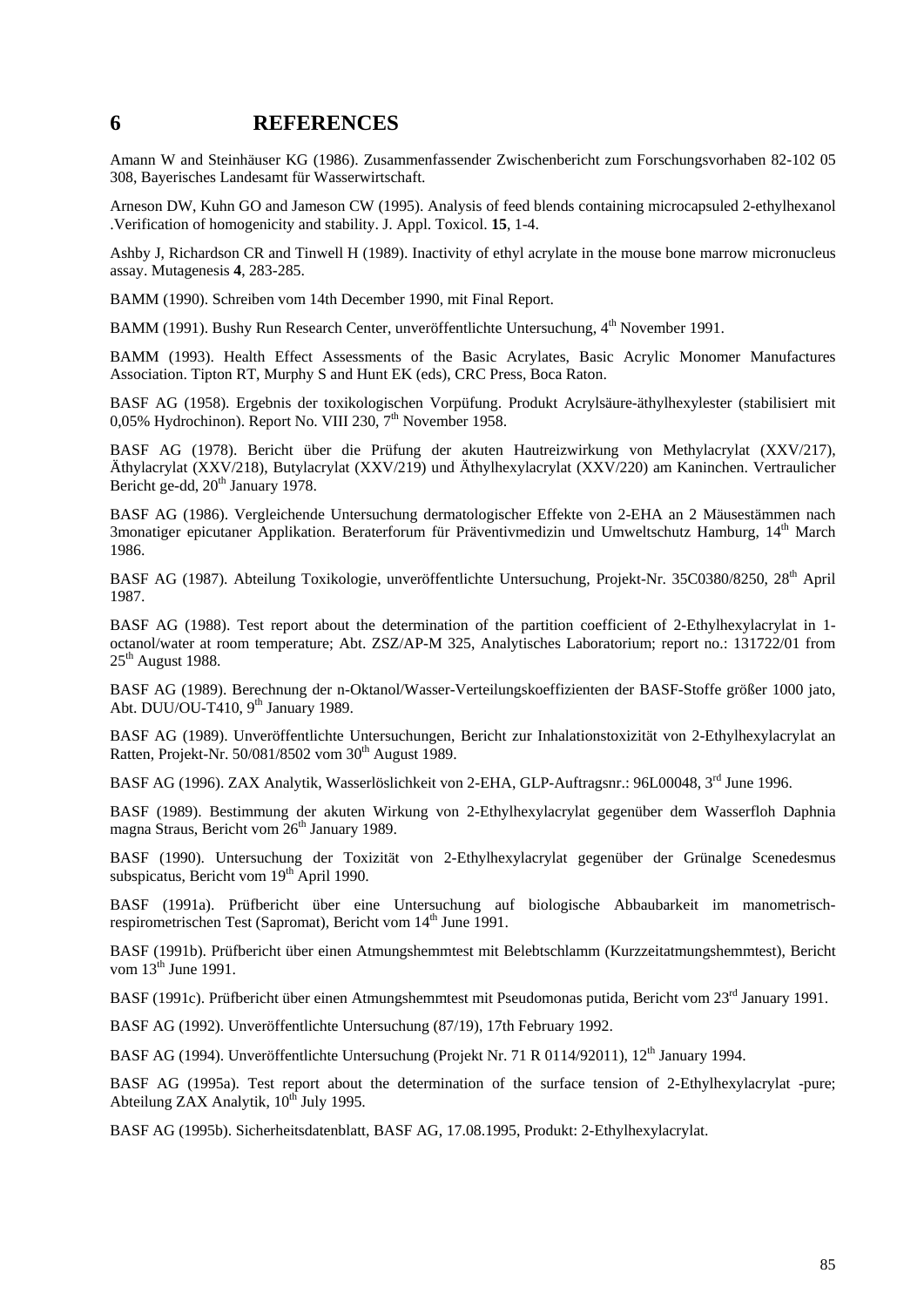BASF AG (1999). 2-Ethylhexyl acrylat - Acute toxicity study on the rainbow trout (oncorhynchus mykiss Walbaum 1792) in a semi-static system (96 hours), Project No.: 12F0509/975109, 4<sup>th</sup> March 1999.

BASF AG (2001a). 2-Ethylhexylacrylat - EpiDerm<sup>TM</sup> Skin Corrosivity Test. Unpublished report ChW-bz1316, 6<sup>th</sup> April 2001.

BASF AG (2001b). 2-Ethylhexylacrylat - Determination of the acute effect on the swimming ability of the water flea Daphnia magna straus, Project No.: 00/0903/50/2, 13<sup>th</sup> September 2001.

BASF AG (2002). 2-Ethylhexylacrylat - Determination of the inhibitory effect on the cell multiplication of unicellular green algae, Project No.: 00/0903/60/1, 15<sup>th</sup> February 2002.

BAuA (1997). Calculation of the partition coefficient with the program KowWin; conducted by the Bundesanstalt für Arbeitsschutz.

BfG (1995). "Bundesanstalt für Gewässerkunde", selected sites of chemical industry and attached water flows in the Rhein-area, Koblenz,  $19<sup>th</sup>$  May 1995.

BG Chemie (1995). 2-Ethylhexanol Nr. 114.

Bogdanffy MS, Sarangapani R, Kimbell JS, Frame SR and Plowchalk DR (1998). Analysis of vinyl acetate metabolism in rat and human nasal tissues by an in vitro gas uptake technique. Toxicol. Sci. **46**, 235-246.

Brauer (1992). Gefahrstoff Sensorik, 5. Erg.Lfg. 12/92, Ecomed Verlag, Landsberg/München/Zürich

Bringmann G (1978). Bestimmung der biologischen Schadwirkung wassergefährdender Stoffe gegen Protozoen, I. Bakterienfressende Flagellaten (Modellorganismen: Entosiphon sulcatum Stein), Z. Wasser Abwasser Forsch. **11**, 210-215.

Bringmann G and Kühn R (1982). Ergebnisse der Schadwirkung wassergefährdender Stoffe gegen Daphnia magna in einem weiterentwickelten standardisierten Testverfahren, Z. Wasser Abwasser Forsch. **15**, 1-6.

Bringmann G and Kühn R (1977). Grenzwerte der Schadwirkung wassergefährdender Stoffe gegen Bakterien (Pseudomonas putida) und Grünalgen (Scenedesmus quadricauda) im Zellvermehrungshemmtest, Z. Wasser Abwasser Forsch. **10**, 87-98.

Bringmann G and Kühn R (1978). Grenzwerte der Schadwirkung wassergefährdender Stoffe gegen Blaualgen (Microcystis aeruginosa) und Grünalgen (Scenedesmus quadricauda) im Zellvermehrungshemmtest, Vom Wasser **50**, 45-60.

Bringmann G, Kühn R and Winter A (1980). Bestimmung der biologischen Schadwirkung wassergefährdender Stoffe gegen Protozoen, III. Saprozoische Flagellaten, Z. Wasser Abwasser Forsch. **13**, 170-173.

Brune H and Deutsch-Wenzel R (1986). Dermal oncogenicity study of 2-Ethylhexylacrylate by chronic epicutaneous application in male C3H mice. Beratungsforum für Präventivmedizin und Umweltschutz, Hamburg; im Auftrag der BASF Aktiengesellschaft, Bericht vom 14<sup>th</sup> March 1986.

BUA (1991). Beratergremium für Umweltrelevante Altstoffe der Gesellschaft Deutscher Chemiker (Hrsg.): 2- Ethylhexylacrylat, Dezember 1991, Nr. 88, VCH Weinheim.

Carpenter CP and Smyth Jr HF (1946). Chemical burns of the rabbit cornea. Am. J. Ophthalmol. **29**, 1363-1372.

Carpenter CP, Weil CS and Smyth Jr HF (1974). Range-findig toxicity data: List VIII. Toxicol. Appl. Pharmacol. **28**, 313-319.

Celanese Corp (1986). Chromosomal aberration test. Unveröffentlichte Untersuchung (T4901), 338, 28<sup>th</sup> July 1986.

Chemsafe (1994). National database for safety data of the Physikalisch-Technische Bundesanstalt Braunschweig, established by expert judgement 1994

Cifone MA and Myhr BC (1984). Mutagenicity evaluation of 2-ethylhexylacrylate in the mouse lymphoma forward mutation assay. Litton Bionetics Inc., Kensington/Maryland, i.A. Rohm u. Haas, Report No. 81 RC-152; unveröffentlichte Versuche.

Cikrt M, Vodicka P, Sapota A, Gut I, Stiborova A and Kopecky J (1986). Biliary excretion and organ distribution of 14C-2-ethylhexylacrylate administration in rats. J. Hyg. Epidemiol. Microbiol. Immunol. **30**, 365-370.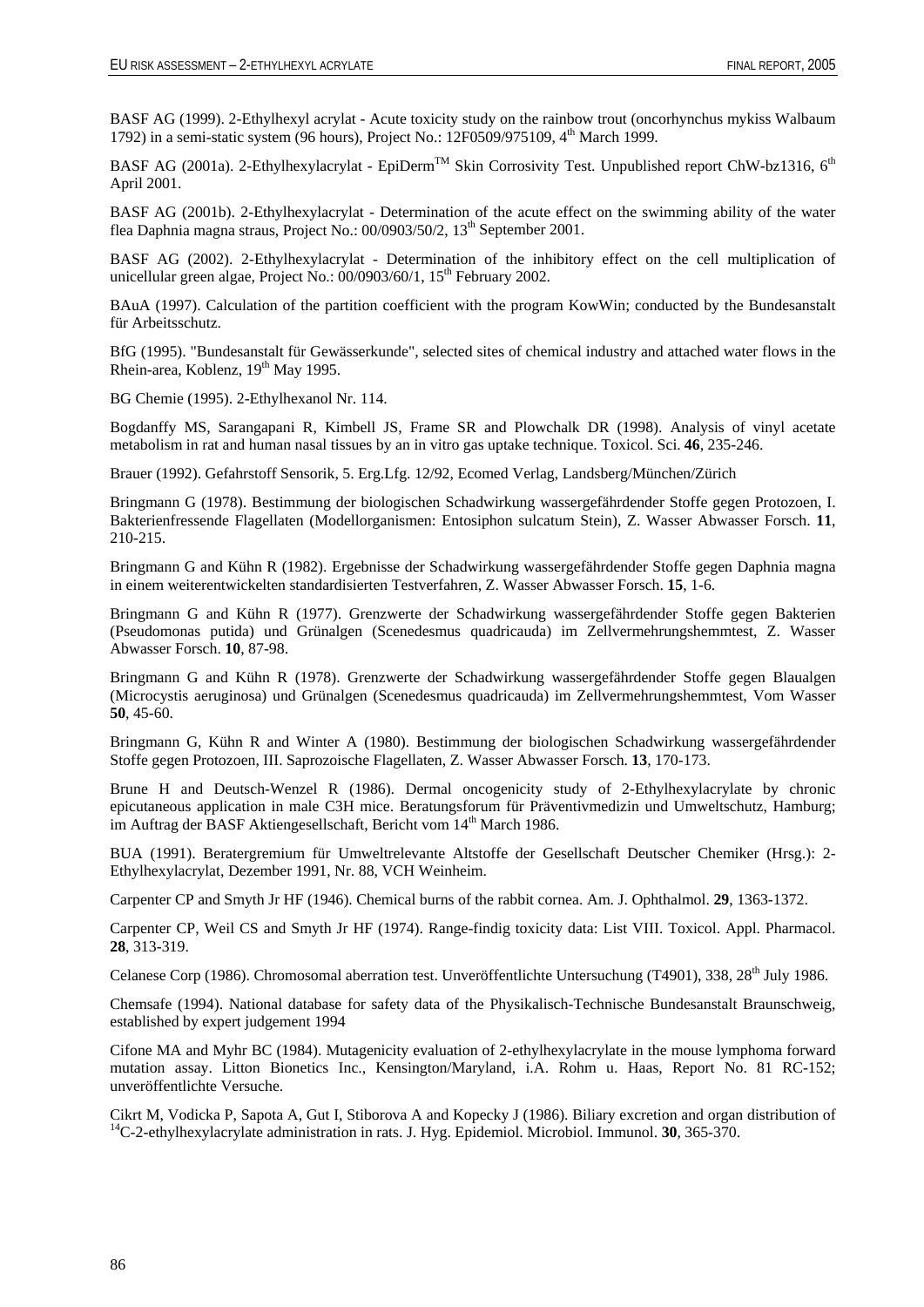CITI (1992). Biodegradation and Bioaccumulation Data of Existing Chemicals Based on the CSCL Japan, Chemicals Inspection and Testing Institute (ed.), Japan Chemical Industry Ecology-Toxicology & Information Center.

Consultox Laboratories (1980). Acrylate D´Ethyl-2-Hexyle (AE2H) Irritation studies in the rabbit. A report prepared for NORSOLOR. Unpublished report CL80; 56; 2021, May 1980.

Dearfield KL, Millis CS, Harrington-Brock K, Doerr CL and Moore MM (1989). Analysis of the genotoxicity of nine acrylate/methacrylate compounds in L5178Y mouse lymphoma cells. Mutagenesis **4**, 381-393.

DeBethizy JD, Udinsky JR, Scribner HE and Frederick CB (1987). The disposition and metabolism of acrylic acid and ethyl acrylate in male Sprague-Dawley rats. Fundam.Appl.Toxicol. **8**, 549-561.

Deisinger PJ, Boatman RJ and Guest D (1994). Metabolism of 2-ethylhexanol administered orally and dermally to the female Fischer 344 rat. Xenobiotica **24**, 429-440.

DePass LR (1982). Carcinogenicity testing of photocurable coatings. Radiat. Curing **9**, 18-23.

DePass LR, Maronpot RR and Weil CS (1985). Dermal oncogenicity bioassays of monofunctional and multifunctional acrylates and acrylate-based oligomers. J. Toxicol. Environ. Health **16**, 55-60.

DePass LR, Woodside MD, Garman RH and Weil CS (1983). Subchronic and reproductive toxicology studies on acrylic acid in the drinking water of the rat. Drug and Chemical Toxicology, **6** (1), 1-20.

EC (European Commission) (1993). Risk Assessment of Notified New Substances; Technical Guidance Document.

EC (European Commission) (1994). Risk Assessment of Existing Substances; Technical Guidance Document; Doc XI/919/94.

ECETOC (1993). Percutaneous absorption Monograph No 20.

ECETOC (1995). JACC report No. 34.

Eickmann U and Kleine H (1996). Berechnungsverfahren zur Abschätzung der luftgetragenen Gefahrstoffbelastungen am Arbeitsplatz. Gefahrstoffe - Reinhaltung der Luft **56**, 457A-464.

Engelhardt G and Klimisch H-J (1983). n-Butyl-acrylate: Cytogenic investigations in the bone marrow Chinese hamsters and rats after 4-day inhalation. Fundam. Appl. Toxicol. **3**, 640-641.

EPA/OTS (1992 a). The oncogenic potential of 2-ethylhexanol in rats after administration by gavage for 24 months with cover letter dated 021192 with attachment. Doc 40-9211172.

EPA/OTS (1992 b). Initial submission: the oncogenic potential of 2-ethylhexanol in mice after administration by gavage for 18 months final report). Attachments and letter 012192. Doc FYI-AX-0192-0831.

Fahrig (1994). Methyl acrylate, unpublished report.

Feron et al. (1990). A viewpoint on the extrapolation of toxicological data from animals to humans. Food Chem Toxicol **28**, 783-788.

Frederick CB, Potter DW, Chang-Mateu MI and Andersen ME (1992). A physiologically based pharmacokinetic and pharmacodynamic model to describe the oral dosing of rats with ethyl acrylate and ist implications for risk assessment. Toxicol.Appl.Pharmacol. **114**, 246-260.

Frederick CB, Udinsky JR and Finch L (1994). The regional hydrolysis of ethyl acrylate to acrylic acid in the rat nasal cavity. Toxicol.Lett. **70**, 49-56.

Frith CH and Wiley LD (1981). Morphologic classification and correlation of incidence of hyperplastic and neoplastic hematopoietic lesions in mice with age. J. Gerontology **36**, 534-545

Fujisawa, Seiichiro, Masuhara and Eiichi (1981). Determination of partition coeficients of acrylates, methacrylates, and vinyl monomers using high performance liquid chromatography (HPLC); Journal of Biomedical Materials Research vol. **15**, 787-793.

Gage JC (1970). The subacute inhalation toxicity of 109 industrial chemicals. Brit. J. Ind. Med. **27**, 1-18.

Gerhartz and Wolfgang (1985). cited in Ullmann's Encyclopedia of Industrial Chemistry; fifth, completely revised edition; Volume A1; VCH-Verlagsgesellschaft Weinheim, Deerfield Beach/Florida, Basel, 1985.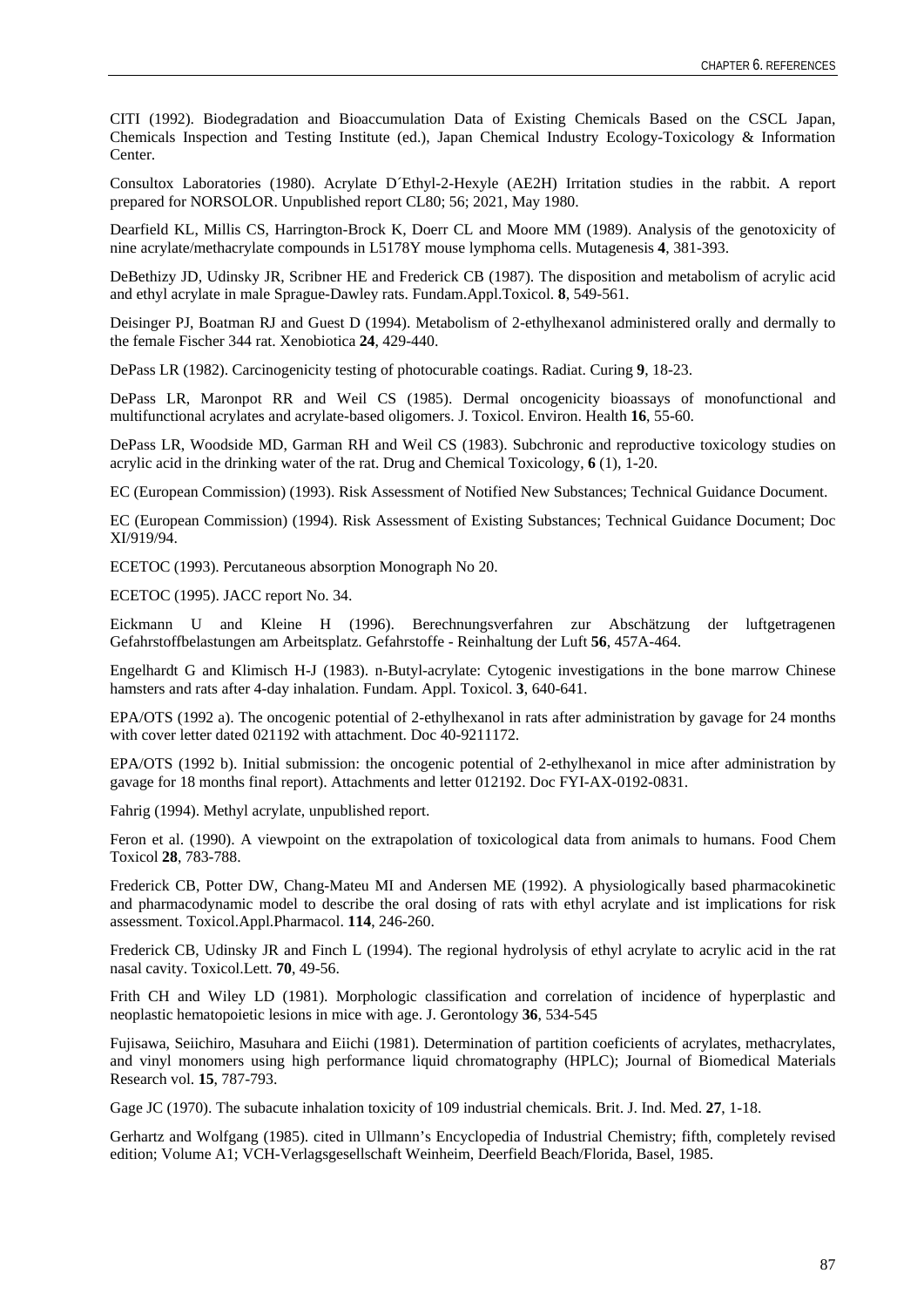Gerhartz, Wolfgang (1987): **In**: Ullmann's Encyclopedia of Industrial Chemistry; fifth, completely revised edition; volume A9; VCH-Verlagsgesellschaft Weinheim, New York, 1987.

Geukens S and Gossens A (2001). Occupational contact allergy to (meth)acrylates. Contact Dermatitis, **44**, 153-159.

Ghanayem BI, Burka LT and Matthews HB (1987). Ethyl acrylate distribution, macromolecular binding, excretion, and metabolism in male Fischer 344 rats. Fundam.Appl.Toxicol. **9**, 389-397.

Green (1996). The metabolism of methyl methacrylate in the nasal tissues of rat and human. Report No. CTL/R/1290, Central toxicology laboratory, Alderly park, Macclesfield, Cheshire, UK.

Greim H, Ahlers J, Bias R, Broecker B, Hollander H, Gelbke HP, Jacobi S, Klimisch H-J, Mangelsdorf I, Mayr W, Schön N, Stropp G, Stahnecker P, Vogel R, Weber C, Ziegler-Skylakakis K and Bayer E (1995). Assessment of structurally related chemicals: Toxicity and Exotoxicity of acrylic acid and acrylic acid alkyl esters (acrylates), methacrylic acid and methacrylic acid alkyl esters (methacrylates). Chemosphere 31, No. **2**, 2637-2659.

Gut I, Vodicka P, Cikrt M, Sapota A and Kavan I (1988). Distribution and elimination of  $\binom{14}{ }$ C)-2-ethylhexylacrylate radioactivity in rats. Arch. Toxicol. **62**, 346-350.

Hasegawa R, Sato H and Miyakawa Y (1989). Squamous cell papilloma, skin, mouse. In: Jones, T.C., Mohr, U., Hunt, R.D. (eds) Integument and mammary glands. Monographs on pathology of laboratory animals. Springer Verlag Berlin, 19-24.

Hellwig J, Deckardt K and Freisberg KO (1993). Subchronic and chronic studies of the effects of oral administration of acrylic acid to rats. Fd. Chem. Toxicol. **31**, 1-18.

Hoechst Celanese Corp (1972). Primary skin irritation tests with eighteen materials in Albino rabbits. Industrial BIO-TEST Laboratories Inc. Report IBT No. A1854, 28.7.1972

Hunter CG, Brown VK and Ferrigan LW (1966). Experimental studies on skin hazard with "Versatic" 9-11 acid and its monoglycidyl and vinyl esters. Brit. J. Industr. Med. **23**, 137-141.

Inter-Company Acrylate Study Group (1982). Bushy Run Research Center, unveröffentlichte Untersuchung, (Project-Report 45-512).

Jordan Jr WP (1975). Cross-sensitization patterns in acrylate allergies. Contact Dermatitis **1**, 13-15.

Juhnke I and Lüdemann D (1978). Ergebnisse der Untersuchung von 200 chemischen Verbindungen auf akute Fischtoxizität mit dem Goldorfentest, Z. Wasser Abwasser Forsch. **11**, 161-164.

Kalberlah F et al. (1999) Zeitextrapolation und Interspeziesextrapolation bei lokal wirksamen Stoffen mit begrenzter Datenlage, Schriftenreihe der Bundesanstalt für Arbeitsschutz, Fb 862, ISBN 3-89701-418-1

Kalberlah F and Schneider (1998). Quantification of extrapolation factors, Final report of the research project No. 11606113 of the Federal Environmental Agency, Schriftenreihe der Bundesanstalt für Arbeitsschutz und Arbeitsmedizin, Fb 796, ISBN 3-89701-107-7

Kligerman AD, Atwater AL, Bryant MF, Erexson GL, Kwanyuen P and Dearfield KL (1991). Cytogenetic studies of ethyl acrylate using C57BL/6 mice. Mutagenesis **6**, 137-141.

Linhart I, Vosmanska M and Smejkal J (1994). Biotransformation of acrylates. Excretion of mercapturic acids and changes in urinary carboxylic acid profile in rats dosed with ethyl and 1-butyl acrylate. Xenobiotica **24**, 1043-1052.

Mabey and Mill (1978). J. Phys. Chem. Ref. Data, **7** (2), 1978.

Koch B, Marchner H, Persson SA (1985). Ögonirriterande egenskaper hos tio organiska ämnen. Försvarets Forskningsanstalt, Umea, FOA rapport E 40026, November 1985, ISSN 0281-9945.

McCarthy TJ and Witz G (1997). Structure-activity relationships in the hydrolysis of acrylate and methacrylate esters in the hydrolysis of acrylate and methacrylate esters by carboxylesterase in vitro. Toxicology **116**, 153-158.

Mellon Institute of Industrial Research (1950). Range-finding tests on ethylhexyl acrylate. Unpublished Report No. 13-53, 1950.

Moore MM, Parker L, Huston J, Harrington-Brock K and Dearfield KL (1991). Comparison of mutagenicity results for nine compounds evaluated at the HGPRT locus in the standard and suspension CHO assays. Mutagenesis **6**, 77- 85.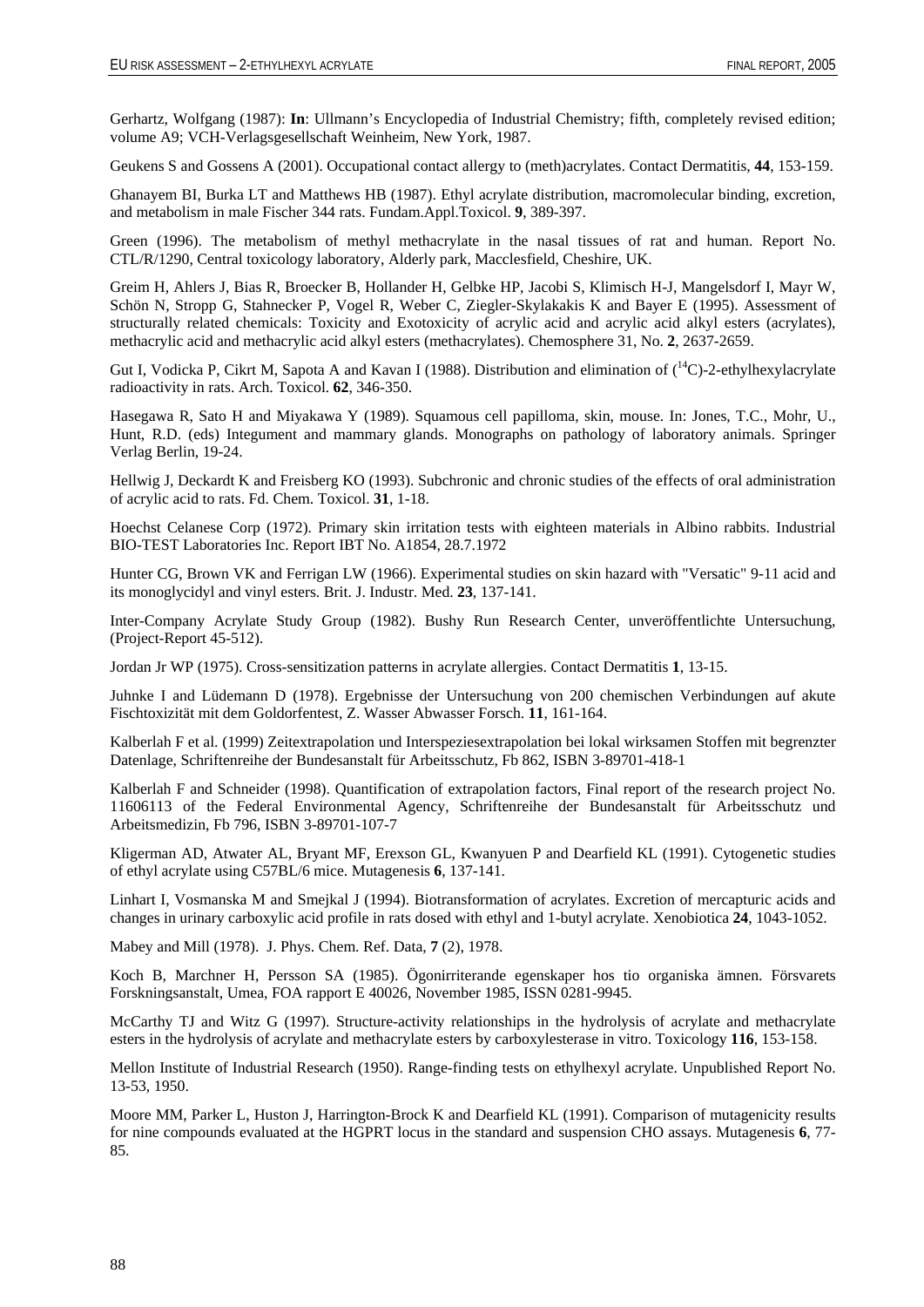Morita NN et al. (1995). Evaluation of the rodent micronucleus assay to screen IARC carcinogens. Mutation Res. (in press).

Parker D and Turk JL (1983). Contact sensitivity to acrylate compounds in guinea pigs. Contact Dermatitis **9**, 55-60.

Peterson LG, de Pass LR, Weil CS, Geary Jr DL and Frank FR (1979). Evaluation of the dermal carcinogenic potential of 2-ethyl-hexyl acrylate. Carnegie-Mellon Institute of Research, Project Report 42-84, im Auftrag Union Carbide; unveröffentlichte Versuche.

Price KS et al. (1974): Brine shrimp bioassay and seawater BOD of petrochemicals, J. Wat. Pollut. Control. Fed. **46**, 63-77.

Przybojewska B, Dziubaltowska E and Kowalski Z (1984). Genotoxic effects of ethyl acrylate and methyl acrylate in the mouse evaluated by the micronucleus test. Mutation Research **135**, 189-191.

Reininghaus W, Koestner A and Klimisch H-J (1991). Chronic toxicity and oncogenicity of inhaled methyl acrylate and n-butyl acrylate in sprague-dawley rats. Fd Chem. Toxic. **29**, 329-339.

Rohm and Haas (1982). Acute oral testing: 2-Ethyl hexyl acrylate; Lot No. TF 2-14228; TD No. 80-303, Report No. 81R-0313.

Saillenfait AM, Bonnet P, Gallisot F, Protois JC and Fabres JF (1999). Relative Developmental Toxicities of Acrylates in Rats following Inhalation Exposure. Toxicological Sciences **48**, 240-254.

Sames JL, McLeod PL and McCarthy KL (1984). 2-Ethylhexyl acrylate in vivo cytogenic mice. Unveröffentlichte Versuche, Rohm und Haas, Report No. 82 R-085.

Sapota A (1988). The disposition of (2,3- 14C)-methyl and (2,3- 14C)-2-ethylhexyl acrylate in male wistar albino rats. Arch. Toxicol. **62**, 181-184.

Scribner HE ans O'Neill P (1979). Rohm und Haas, unveröffentlichte Versuche, Report No. 79R-1010, zitiert im BUA-Bericht (1991).

Silver EH.and Murphy SD (1981). Potentiation of acrylate ester toxicity by prior treatment with carboxyesterase inhibitor triorthotolyl phosphate (TOTP). Toxicol.Appl.Pharmacol. **57**, 208-219.

Slesinski RS, Gaunt MW, Guzzie PJ and Hengler WC (1980). 2-Ethylhexalacrylat in vitro mutagenesis studies: 3 test battery. Microfiche der US EPA, EPA/OTS Doc. Nr. 89-890000027, NTIS/OTS Best.Nr. 0200550-1.

Stull and Daniel R (1947). **In**: Industrial and Engineering Chemistry: Vapour Pressure of Pure Sustances; Organic Compounds; April 1947.

Swedish Product Register 1995.

Synoptic Document 7 der EU-Kommission (1994). Draft of provisional list of monomers and additives used in the manufacture of plastics and coatings intended to come into contact with food stuffs, Dokument-Nr.: CS/PM/2356.

TRGS 402 (1986). Technische Regeln für Gefahrstoffe, Ermittlung und Beurteilung der Konzentration gefährlicher Stoffe in der Luft in Arbeitsbereichen. BArbBl 11, S. 92 - 96, 1986 mit Änderungen und Ergänzungen: BArbBl. 10, 1988 und 9, 1993 und 3, 1997.

TRGS 900 (1996). Technische Regeln für Gefahrstoffe, Grenzwerte in der Luft am Arbeitsplatz "Luftgrenzwerte". Ausgabe: Oktober 1996, zuletzt geändert BArbBl. Heft 6/1999.

TSCATS (1990). OTS 0510541-3, Project report 52-619, Number 87-46-26001, Hoechst.

TSCATS (1992a). OTS 0510541-2, Old I.D. 8EHQ-0692-0592, New Doc I.D. 89-920000108, Bushy Run Res. Ctr., Supplement.

TSCATS (1992b). OTS 0537283, Old Doc I.D. 8EHQ-0592-3831, New Doc I.D. 88-920002473, Dow Chem.

Vodicka P, Gut I and Frantik E (1990). Effects of inhaled acrylic acid derivates in rats. Toxicology **65**, 209-221.

Voullaire E and Kliemt G (1995). Gefahrstoffe in Klein-und Mittelbetrieben: Neue Wege überbetrieblicher Unterstützung. Fb 703, Schriftenreihe der Bundesanstalt für Arbeitsschutz und Arbeitsmedizin, Wirtschaftsverlag NW.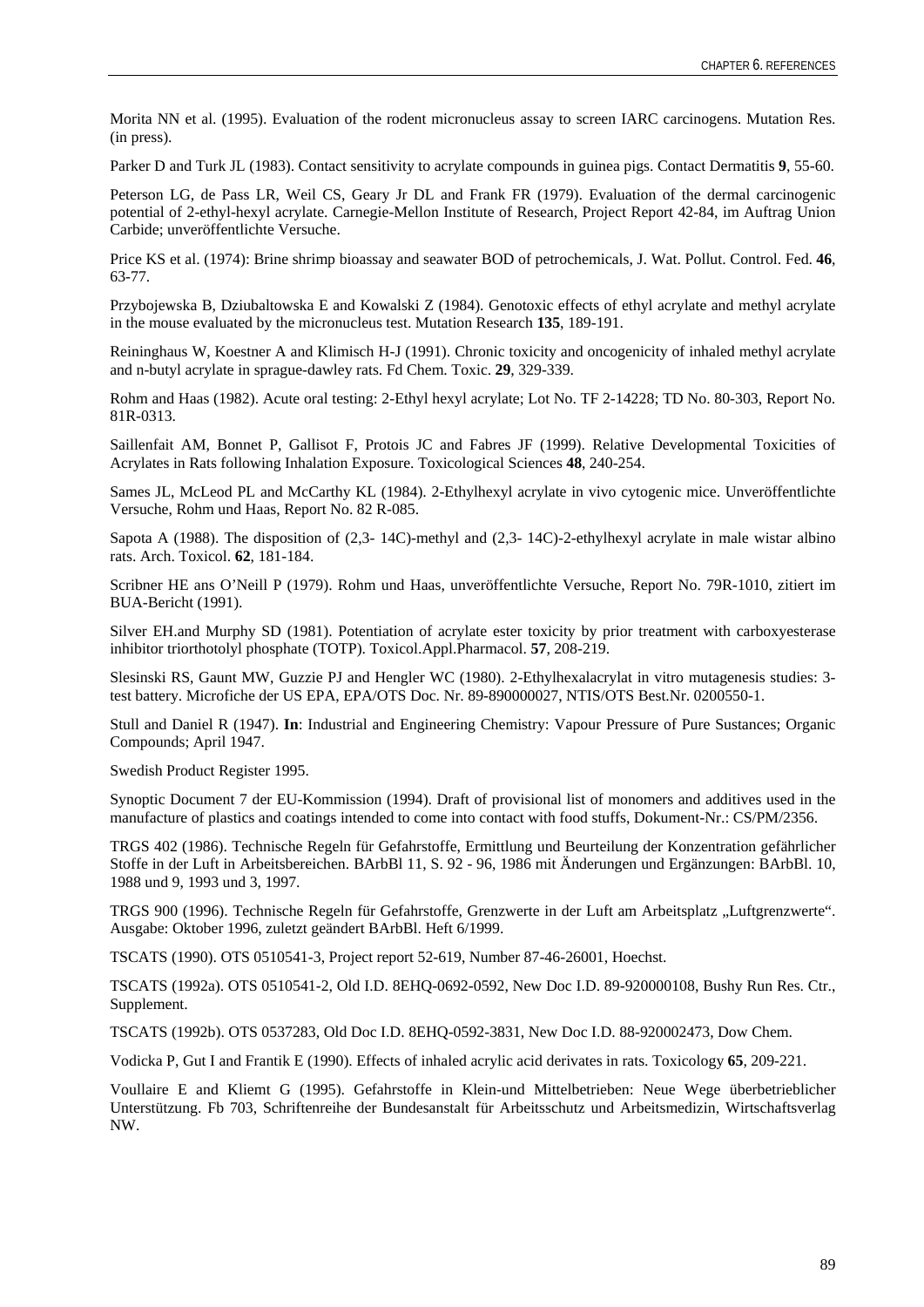Waegemaekers THH and van der Walle HB (1983). The sensitizing potential of 2-ethylhexyl acrylate in the guinea pig. Contact Dermatitis **9**, 372-376.

Wenzel-Hartung RP, Brune H and Klimisch H-J (1989). Dermal oncogenicity study of 2-ethylhexyl acrylate by epicutaneous application in male C3H/HeJ mice. J. Cancer Res. Clin. Oncol. **115**, 543-549.

Zeiger E, Haworth S, Mortelmans K and Speck W (1985). Mutagenicity testing of di (2-ethylhexyl)phthalate and related chemicals in salmonella. Environ. Mutagen. **7**, 213-232.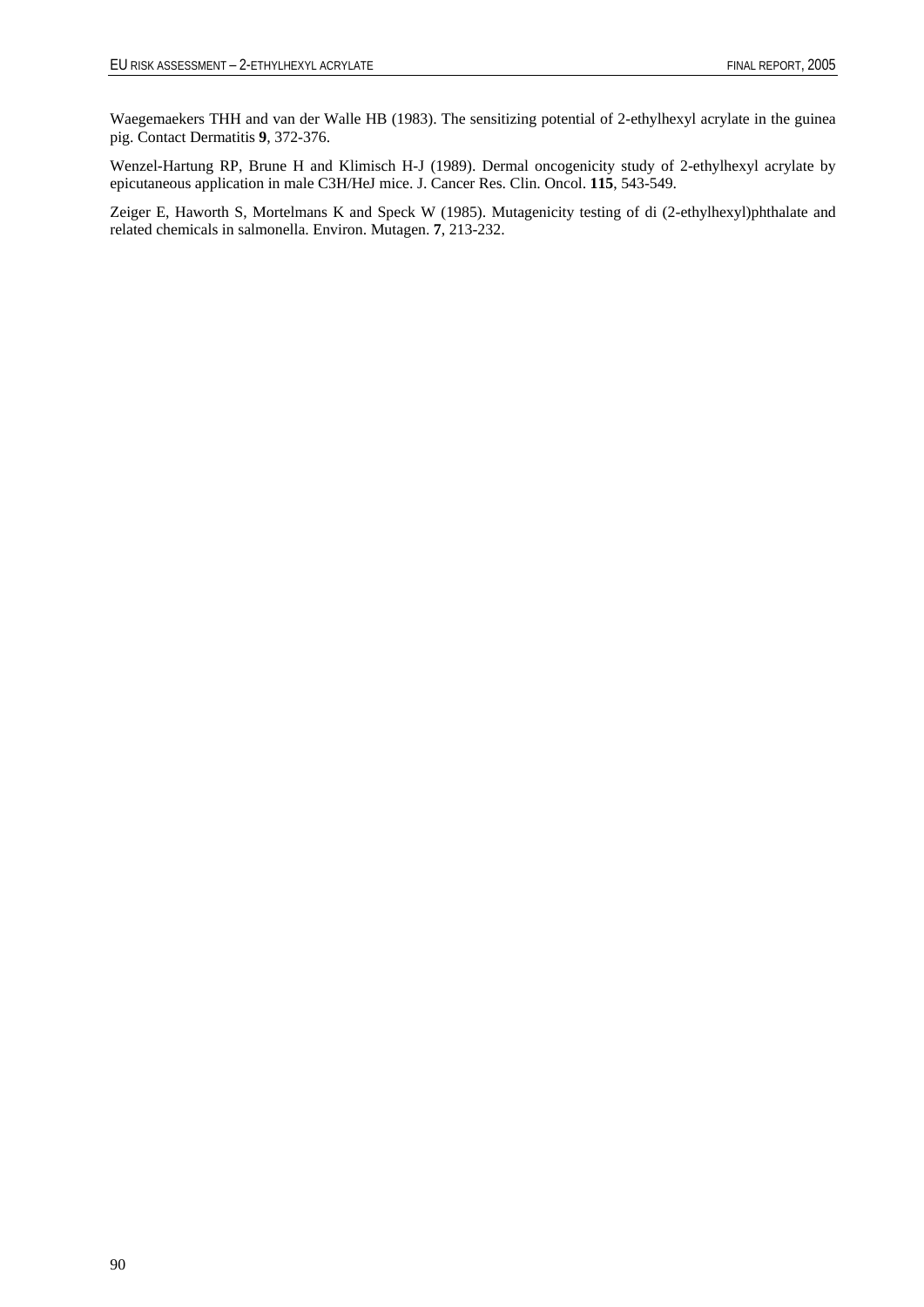# **ABBREVIATIONS**

| ADI          | Acceptable Daily Intake                                                                                                                  |
|--------------|------------------------------------------------------------------------------------------------------------------------------------------|
| AF           | <b>Assessment Factor</b>                                                                                                                 |
| <b>ASTM</b>  | American Society for Testing and Materials                                                                                               |
| ATP          | <b>Adaptation to Technical Progress</b>                                                                                                  |
| $\mbox{AUC}$ | Area Under The Curve                                                                                                                     |
| B            | <b>Bioaccumulation</b>                                                                                                                   |
| <b>BBA</b>   | Biologische Bundesanstalt für Land- und Forstwirtschaft                                                                                  |
| <b>BCF</b>   | <b>Bioconcentration Factor</b>                                                                                                           |
| <b>BMC</b>   | <b>Benchmark Concentration</b>                                                                                                           |
| <b>BMD</b>   | <b>Benchmark Dose</b>                                                                                                                    |
| <b>BMF</b>   | <b>Biomagnification Factor</b>                                                                                                           |
| <b>BOD</b>   | <b>Biochemical Oxygen Demand</b>                                                                                                         |
| bw           | body weight / $Bw$ , bw                                                                                                                  |
| $\mathsf{C}$ | Corrosive (Symbols and indications of danger for dangerous substances and preparations<br>according to Annex II of Directive 67/548/EEC) |
| <b>CA</b>    | <b>Chromosome Aberration</b>                                                                                                             |
| CA           | <b>Competent Authority</b>                                                                                                               |
| CAS          | <b>Chemical Abstract Services</b>                                                                                                        |
| <b>CEC</b>   | Commission of the European Communities                                                                                                   |
| <b>CEN</b>   | European Standards Organisation / European Committee for Normalisation                                                                   |
| <b>CEPE</b>  | European Committee for Paints and Inks                                                                                                   |
| CMR          | Carcinogenic, Mutagenic and toxic to Reproduction                                                                                        |
| <b>CNS</b>   | <b>Central Nervous System</b>                                                                                                            |
| <b>COD</b>   | Chemical Oxygen Demand                                                                                                                   |
| <b>CSTEE</b> | Scientific Committee for Toxicity, Ecotoxicity and the Environment (DG SANCO)                                                            |
| $CT_{50}$    | Clearance Time, elimination or depuration expressed as half-life                                                                         |
| d.wt         | dry weight / dw                                                                                                                          |
| dfi          | daily food intake                                                                                                                        |
| DG           | Directorate General                                                                                                                      |
| <b>DIN</b>   | Deutsche Industrie Norm (German norm)                                                                                                    |
| <b>DNA</b>   | DeoxyriboNucleic Acid                                                                                                                    |
| DOC          | Dissolved Organic Carbon                                                                                                                 |
| <b>DT50</b>  | Degradation half-life or period required for 50 percent dissipation / degradation                                                        |
| DT90         | Period required for 90 percent dissipation / degradation                                                                                 |
| Ε            | Explosive (Symbols and indications of danger for dangerous substances and preparations<br>according to Annex II of Directive 67/548/EEC) |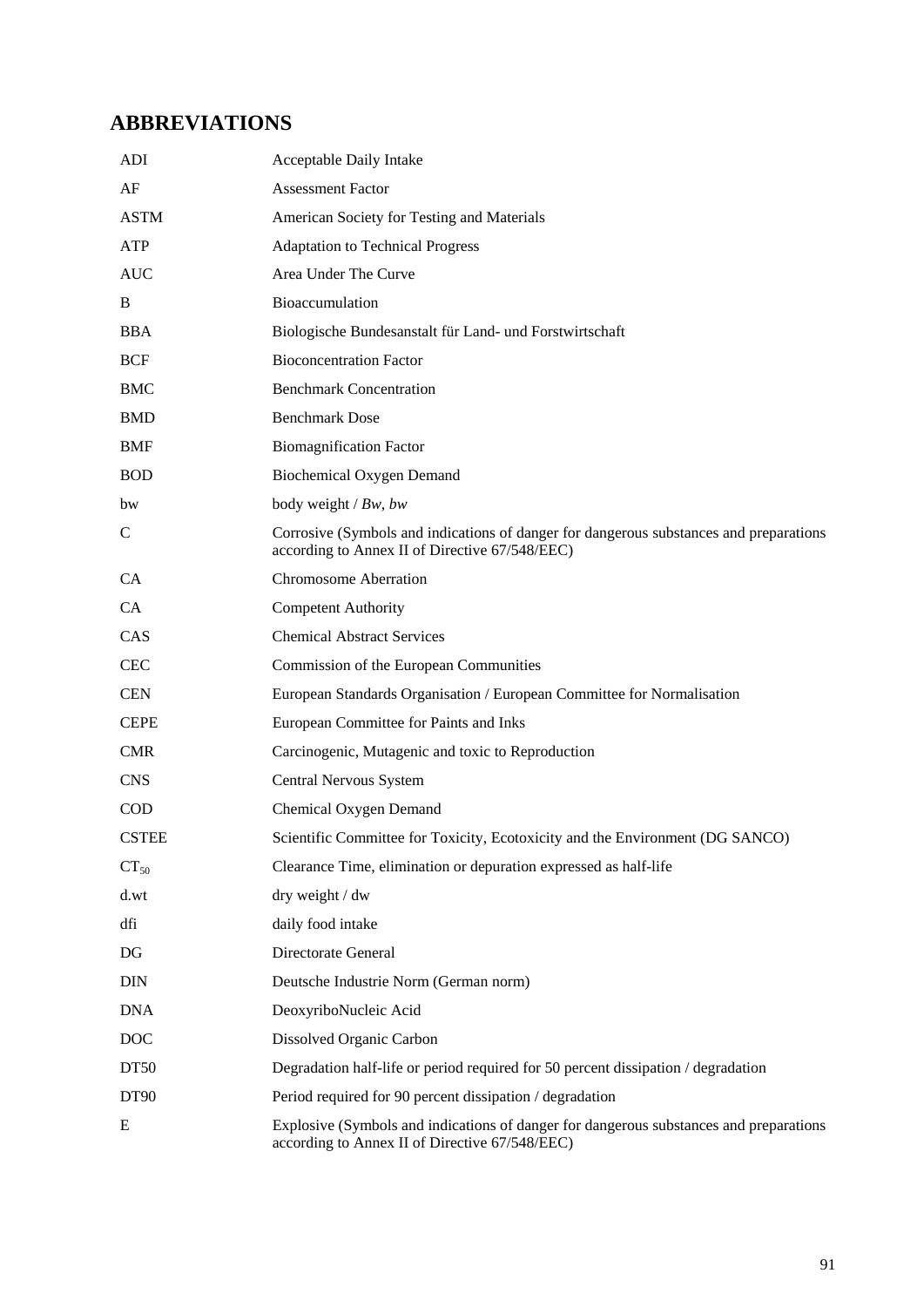| <b>EASE</b>      | Estimation and Assessment of Substance Exposure Physico-chemical properties [Model]                                                               |
|------------------|---------------------------------------------------------------------------------------------------------------------------------------------------|
| EbC50            | Effect Concentration measured as 50% reduction in biomass growth in algae tests                                                                   |
| EC               | <b>European Communities</b>                                                                                                                       |
| EC10             | Effect Concentration measured as 10% effect                                                                                                       |
| EC50             | median Effect Concentration                                                                                                                       |
| <b>ECB</b>       | European Chemicals Bureau                                                                                                                         |
| <b>ECETOC</b>    | European Centre for Ecotoxicology and Toxicology of Chemicals                                                                                     |
| <b>ECVAM</b>     | European Centre for the Validation of Alternative Methods                                                                                         |
| <b>EDC</b>       | <b>Endocrine Disrupting Chemical</b>                                                                                                              |
| <b>EEC</b>       | European Economic Communities                                                                                                                     |
| <b>EINECS</b>    | European Inventory of Existing Commercial Chemical Substances                                                                                     |
| <b>ELINCS</b>    | European List of New Chemical Substances                                                                                                          |
| EN               | European Norm                                                                                                                                     |
| <b>EPA</b>       | Environmental Protection Agency (USA)                                                                                                             |
| ErC50            | Effect Concentration measured as 50% reduction in growth rate in algae tests                                                                      |
| <b>ESD</b>       | <b>Emission Scenario Document</b>                                                                                                                 |
| EU               | European Union                                                                                                                                    |
| <b>EUSES</b>     | European Union System for the Evaluation of Substances [software tool in support of<br>the Technical Guidance Document on risk assessment]        |
| $F(+)$           | (Highly) flammable (Symbols and indications of danger for dangerous substances and<br>preparations according to Annex II of Directive 67/548/EEC) |
| <b>FAO</b>       | Food and Agriculture Organisation of the United Nations                                                                                           |
| <b>FELS</b>      | Fish Early Life Stage                                                                                                                             |
| foc              | Organic carbon factor (compartment depending)                                                                                                     |
| <b>GLP</b>       | Good Laboratory Practice                                                                                                                          |
| <b>HEDSET</b>    | EC/OECD Harmonised Electronic Data Set (for data collection of existing substances)                                                               |
| <b>HELCOM</b>    | Helsinki Commission -Baltic Marine Environment Protection Commission                                                                              |
| <b>HPLC</b>      | High Pressure Liquid Chromatography                                                                                                               |
| <b>HPVC</b>      | High Production Volume Chemical (> 1000 tonnes/annum)                                                                                             |
| <b>IARC</b>      | International Agency for Research on Cancer                                                                                                       |
| IC               | <b>Industrial Category</b>                                                                                                                        |
| IC <sub>50</sub> | median Immobilisation Concentration or median Inhibitory Concentration                                                                            |
| <b>ILO</b>       | International Labour Organisation                                                                                                                 |
| <b>IPCS</b>      | International Programme on Chemical Safety                                                                                                        |
| <b>ISO</b>       | International Organisation for Standardisation                                                                                                    |
| <b>IUCLID</b>    | International Uniform Chemical Information Database [software tool]                                                                               |
| <b>IUPAC</b>     | International Union for Pure and Applied Chemistry                                                                                                |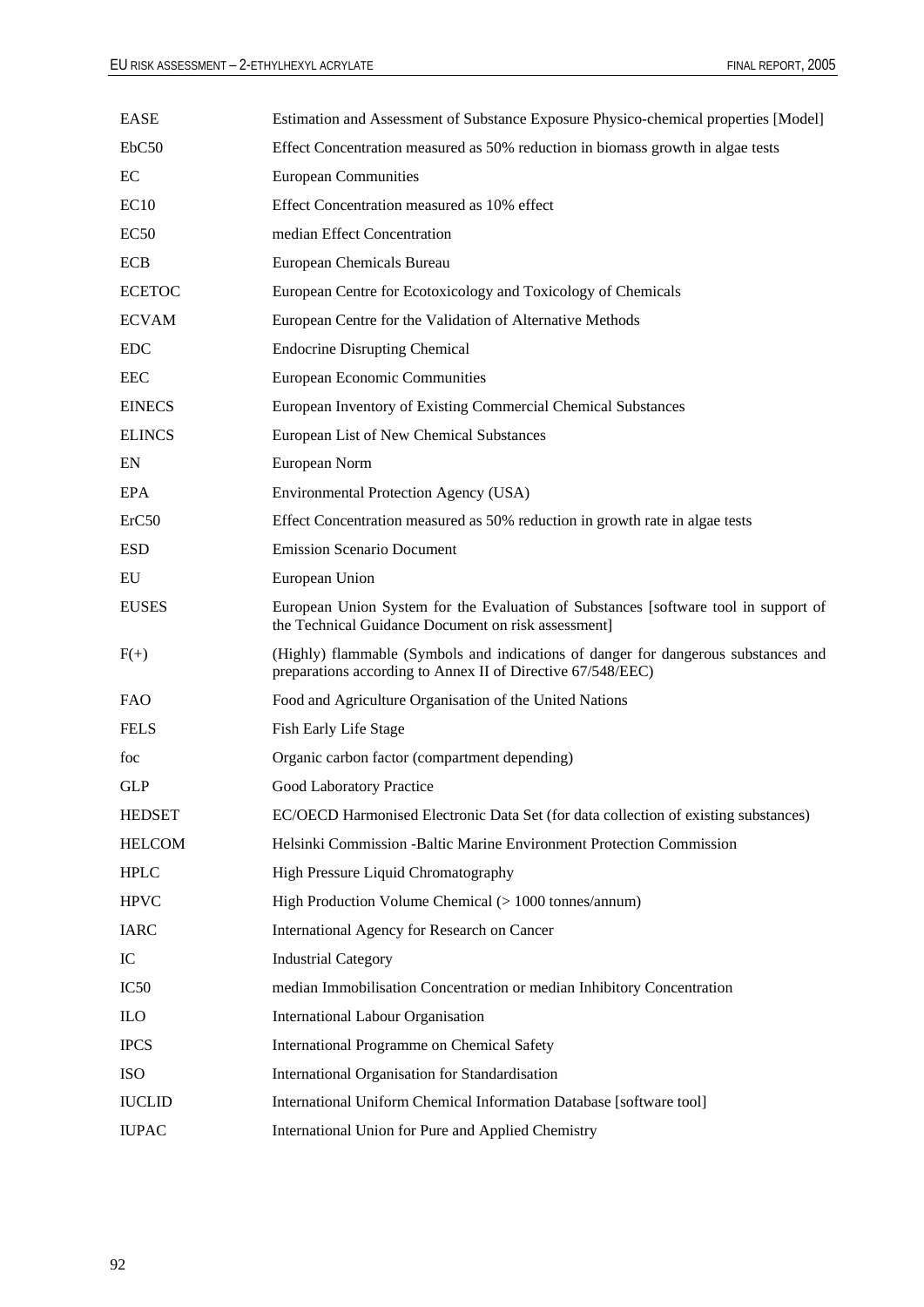| <b>JEFCA</b> | Joint FAO/WHO Expert Committee on Food Additives                                                                                                            |
|--------------|-------------------------------------------------------------------------------------------------------------------------------------------------------------|
| <b>JMPR</b>  | Joint FAO/WHO Meeting on Pesticide Residues                                                                                                                 |
| Koc          | organic carbon normalised distribution coefficient                                                                                                          |
| Kow          | octanol/water partition coefficient                                                                                                                         |
| Kp           | solids-water partition coefficient                                                                                                                          |
| L(E)C50      | median Lethal (Effect) Concentration                                                                                                                        |
| <b>LAEL</b>  | <b>Lowest Adverse Effect Level</b>                                                                                                                          |
| LC50         | median Lethal Concentration                                                                                                                                 |
| LD50         | median Lethal Dose                                                                                                                                          |
| <b>LEV</b>   | <b>Local Exhaust Ventilation</b>                                                                                                                            |
| <b>LLNA</b>  | Local Lymph Node Assay                                                                                                                                      |
| <b>LOAEL</b> | Lowest Observed Adverse Effect Level                                                                                                                        |
| <b>LOEC</b>  | <b>Lowest Observed Effect Concentration</b>                                                                                                                 |
| <b>LOED</b>  | <b>Lowest Observed Effect Dose</b>                                                                                                                          |
| <b>LOEL</b>  | Lowest Observed Effect Level                                                                                                                                |
| <b>MAC</b>   | Maximum Allowable Concentration                                                                                                                             |
| <b>MATC</b>  | Maximum Acceptable Toxic Concentration                                                                                                                      |
| MC           | Main Category                                                                                                                                               |
| <b>MITI</b>  | Ministry of International Trade and Industry, Japan                                                                                                         |
| <b>MOE</b>   | Margin of Exposure                                                                                                                                          |
| <b>MOS</b>   | Margin of Safety                                                                                                                                            |
| <b>MW</b>    | Molecular Weight                                                                                                                                            |
| N            | Dangerous for the environment (Symbols and indications of danger for dangerous<br>substances and preparations according to Annex II of Directive 67/548/EEC |
| <b>NAEL</b>  | No Adverse Effect Level                                                                                                                                     |
| <b>NOAEL</b> | No Observed Adverse Effect Level                                                                                                                            |
| <b>NOEL</b>  | No Observed Effect Level                                                                                                                                    |
| <b>NOEC</b>  | No Observed Effect Concentration                                                                                                                            |
| <b>NTP</b>   | National Toxicology Program (USA)                                                                                                                           |
| $\Omega$     | Oxidising (Symbols and indications of danger for dangerous substances and preparations<br>according to Annex II of Directive 67/548/EEC)                    |
| OC           | Organic Carbon content                                                                                                                                      |
| <b>OECD</b>  | Organisation for Economic Cooperation and Development                                                                                                       |
| <b>OEL</b>   | Occupational Exposure Limit                                                                                                                                 |
| <b>O</b>     | Official Journal                                                                                                                                            |
| <b>OSPAR</b> | Oslo and Paris Convention for the protection of the marine environment of the Northeast<br>Atlantic                                                         |
| P            | Persistent                                                                                                                                                  |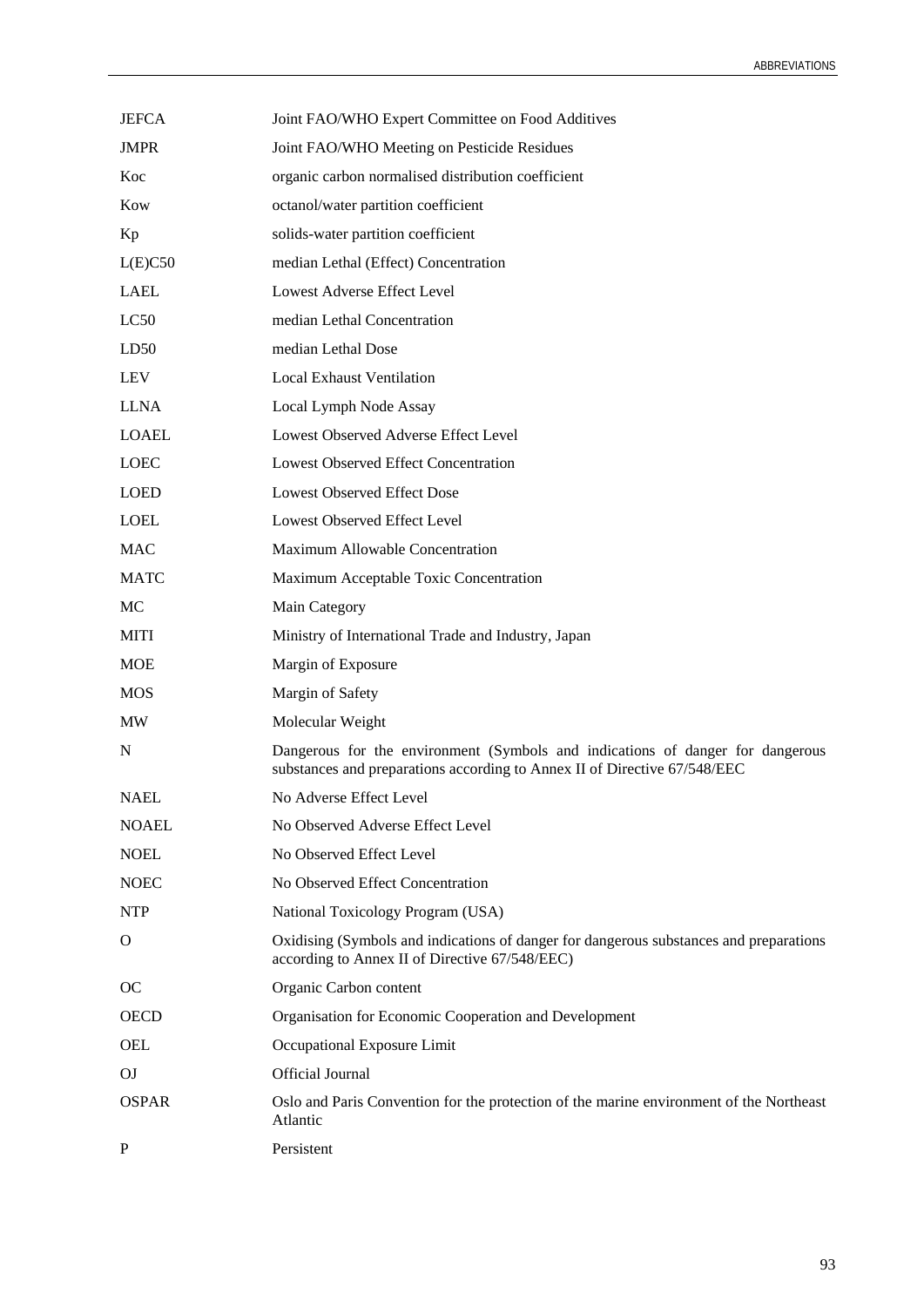| <b>PBT</b>   | Persistent, Bioaccumulative and Toxic                                                                                                       |
|--------------|---------------------------------------------------------------------------------------------------------------------------------------------|
| <b>PBPK</b>  | Physiologically Based PharmacoKinetic modelling                                                                                             |
| <b>PBTK</b>  | Physiologically Based ToxicoKinetic modelling                                                                                               |
| <b>PEC</b>   | <b>Predicted Environmental Concentration</b>                                                                                                |
| pH           | logarithm (to the base 10) (of the hydrogen ion concentration ${H^+}$ )                                                                     |
| pKa          | logarithm (to the base 10) of the acid dissociation constant                                                                                |
| pKb          | logarithm (to the base 10) of the base dissociation constant                                                                                |
| <b>PNEC</b>  | Predicted No Effect Concentration                                                                                                           |
| POP          | Persistent Organic Pollutant                                                                                                                |
| <b>PPE</b>   | Personal Protective Equipment                                                                                                               |
| <b>QSAR</b>  | (Quantitative) Structure-Activity Relationship                                                                                              |
| R phrases    | Risk phrases according to Annex III of Directive 67/548/EEC                                                                                 |
| <b>RAR</b>   | <b>Risk Assessment Report</b>                                                                                                               |
| RC           | <b>Risk Characterisation</b>                                                                                                                |
| RfC          | <b>Reference Concentration</b>                                                                                                              |
| <b>RfD</b>   | Reference Dose                                                                                                                              |
| <b>RNA</b>   | RiboNucleic Acid                                                                                                                            |
| <b>RPE</b>   | <b>Respiratory Protective Equipment</b>                                                                                                     |
| RWC          | Reasonable Worst-Case                                                                                                                       |
| S phrases    | Safety phrases according to Annex IV of Directive 67/548/EEC                                                                                |
| <b>SAR</b>   | <b>Structure-Activity Relationships</b>                                                                                                     |
| <b>SBR</b>   | Standardised birth ratio                                                                                                                    |
| <b>SCE</b>   | Sister Chromatic Exchange                                                                                                                   |
| <b>SCHER</b> | Scientific Committee on Health and Environmental Risks                                                                                      |
| <b>SDS</b>   | <b>Safety Data Sheet</b>                                                                                                                    |
| <b>SETAC</b> | Society of Environmental Toxicology And Chemistry                                                                                           |
| <b>SNIF</b>  | Summary Notification Interchange Format (new substances)                                                                                    |
| SSD          | <b>Species Sensitivity Distribution</b>                                                                                                     |
| <b>STP</b>   | <b>Sewage Treatment Plant</b>                                                                                                               |
| $T(+)$       | (Very) Toxic (Symbols and indications of danger for dangerous substances and<br>preparations according to Annex II of Directive 67/548/EEC) |
| TDI          | Tolerable Daily Intake                                                                                                                      |
| TG           | <b>Test Guideline</b>                                                                                                                       |
| <b>TGD</b>   | <b>Technical Guidance Document</b>                                                                                                          |
| TNsG         | Technical Notes for Guidance (for Biocides)                                                                                                 |
| <b>TNO</b>   | The Netherlands Organisation for Applied Scientific Research                                                                                |
| ThOD         | Theoritical Oxygen Demand                                                                                                                   |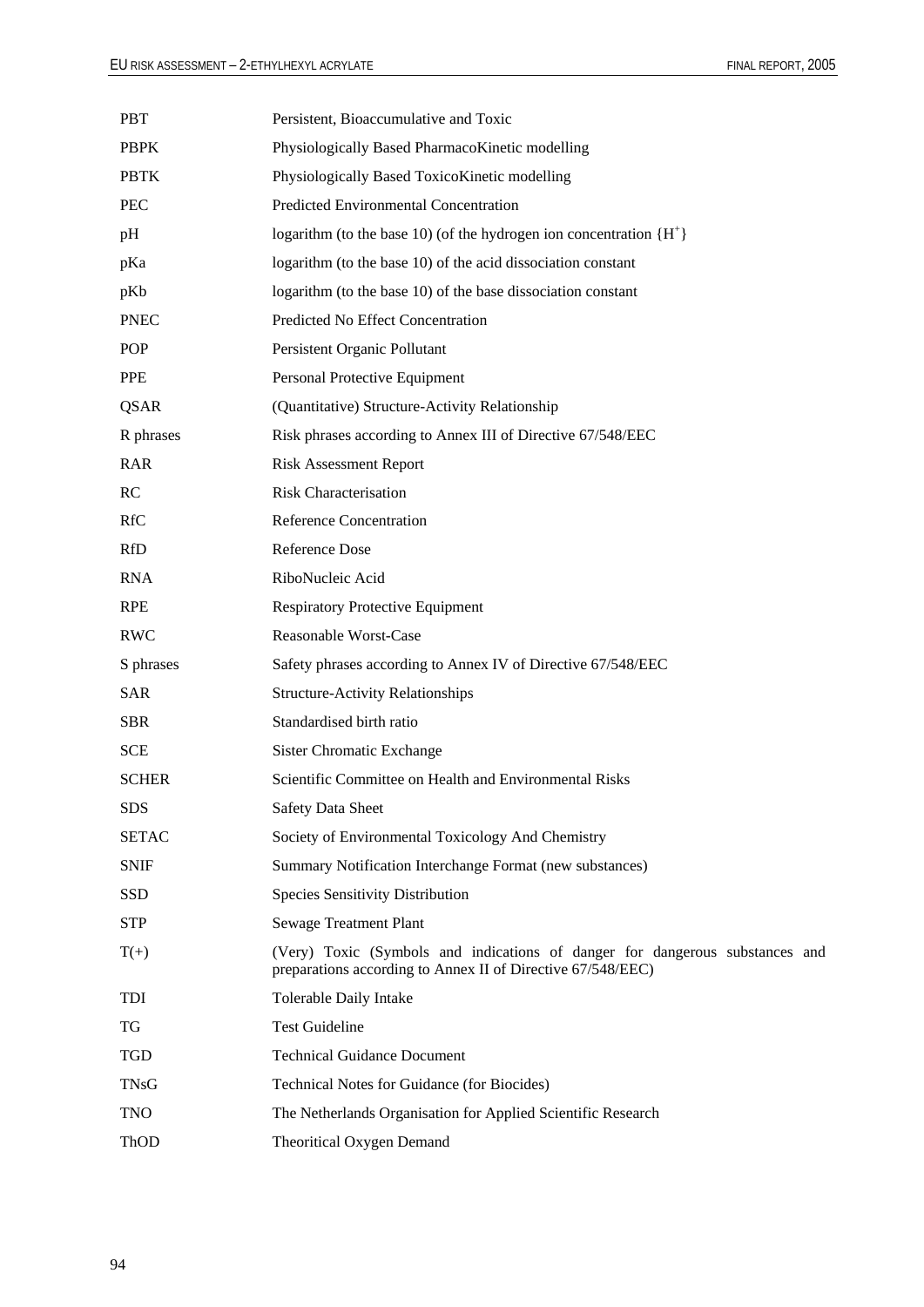| <b>UC</b>     | Use Category                                                                                                                            |
|---------------|-----------------------------------------------------------------------------------------------------------------------------------------|
| <b>UDS</b>    | Unscheduled DNA Synthesis                                                                                                               |
| <b>UN</b>     | <b>United Nations</b>                                                                                                                   |
| <b>UNEP</b>   | <b>United Nations Environment Programme</b>                                                                                             |
| <b>US EPA</b> | Environmental Protection Agency, USA                                                                                                    |
| <b>UV</b>     | <b>Ultraviolet Region of Spectrum</b>                                                                                                   |
| <b>UVCB</b>   | Unknown or Variable composition, Complex reaction products of Biological material                                                       |
| vB            | very Bioaccumulative                                                                                                                    |
| <b>VOC</b>    | Volatile Organic Compound                                                                                                               |
| vP            | very Persistent                                                                                                                         |
| vPvB          | very Persistent and very Bioaccumulative                                                                                                |
| V/V           | volume per volume ratio                                                                                                                 |
| W/W           | weight per weight ratio                                                                                                                 |
| <b>WHO</b>    | World Health Organisation                                                                                                               |
| <b>WWTP</b>   | <b>Waste Water Treatment Plant</b>                                                                                                      |
| Xn            | Harmful (Symbols and indications of danger for dangerous substances and preparations<br>according to Annex II of Directive 67/548/EEC)  |
| Xi            | Irritant (Symbols and indications of danger for dangerous substances and preparations<br>according to Annex II of Directive 67/548/EEC) |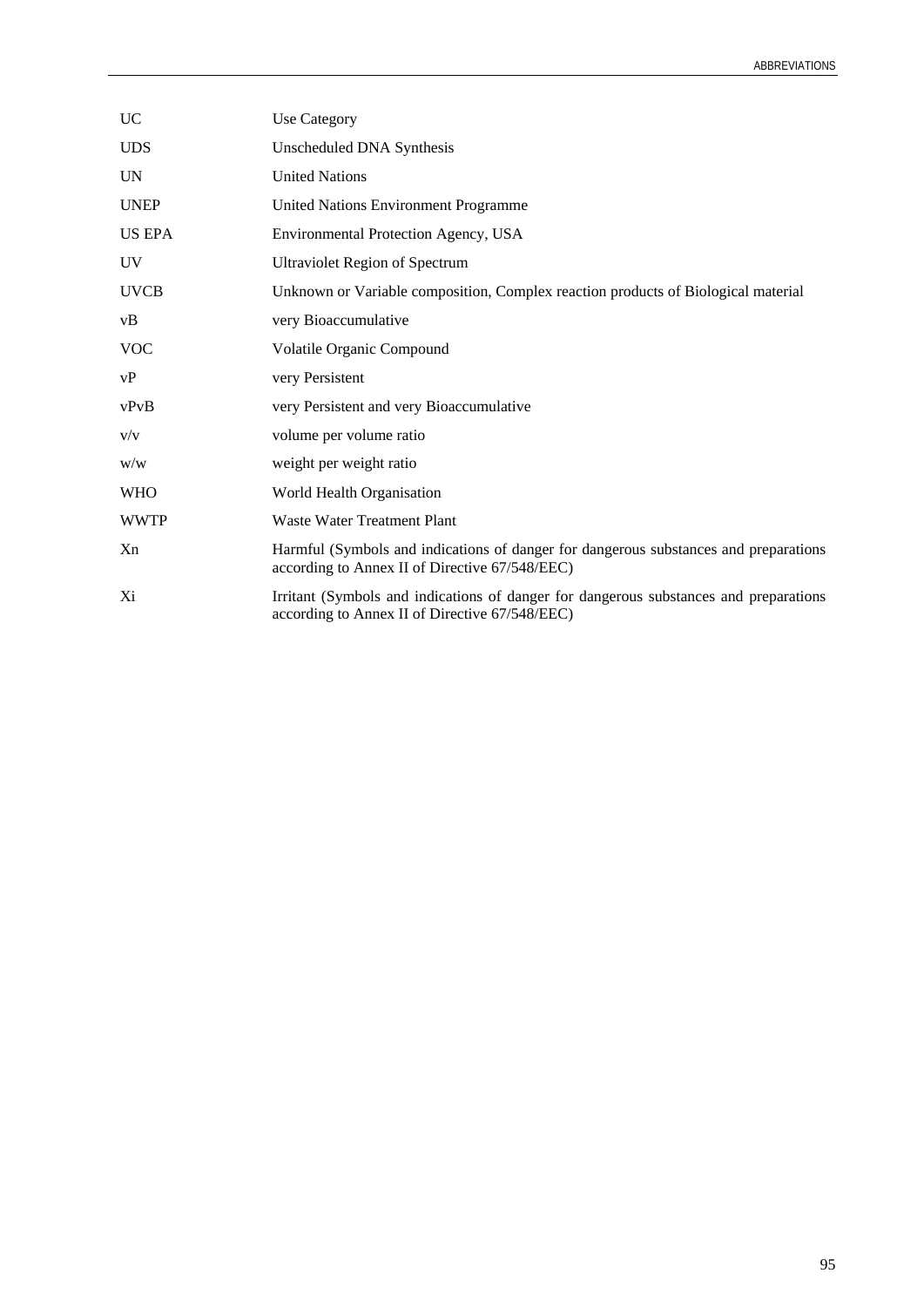# **Appendix A Distribution and Fate**

(Note: A more comprehensive and detailed version of this Appendix is available by contacting the Rapporteur: [chemg@baua.bund.de\)](mailto:chemg@baua.bund.de)

| Substance: 2 - (Ethylhexyl) acrylate          |                                                |
|-----------------------------------------------|------------------------------------------------|
| melting point:                                | $MP = 183.15K$                                 |
| vapour pressure:                              | $VP = 12 \cdot Pa$                             |
| water solubility:                             | $SOL := 9.6$ mg $I^{-1}$                       |
| part. coefficient octanol/water:              | $LOGP_{OW}$ = 3.9                              |
| molecular weight:                             | MOLW = $0.184$ kg·mol <sup>1</sup>             |
| gas constant:                                 | $R = 8.3143 J \text{ mol}^{-1} \text{ K}^{-1}$ |
| temperature:                                  | $T = 285$ K                                    |
| conc. of suspended matter<br>in the river:    | SUSP water $= 15$ mg $l^{-1}$                  |
| density of the solid phase:                   | RHO solid = 2500 kg m <sup>3</sup>             |
| volume fraction water in susp. matter:        | Fwater $_{\text{susp}}$ := 0.9                 |
| volume fraction solids in susp.matter:        | Fsolid $_{\text{susp}}$ = 0.1                  |
| volume fraction of water in sediment:         | Fwater $_{\text{sed}} := 0.8$                  |
| volume fraction of solids in sediment:        | Fsolid sed $= 0.2$                             |
| volume fraction of air in soil:               | Fair $_{\rm soil}$ = 0.2                       |
| volume fraction of water in soil:             | Fwater $_{\rm soil}$ := 0.2                    |
| volume fraction of solids in soil:            | Fsolid $_{\text{soil}}$ = 0.6                  |
| aerobic fraction of the sediment comp.:       | Faer sed $= 0.1$                               |
| product of CONjunge and SURF <sub>sir</sub> : | product $=10^{-4}$ Pa                          |

# **Distribution and Fate**

# **distribution air/water: Henry-constant**

| $HENRY = \frac{VP \cdot MOLW}{P}$<br>SOL                                                         | HENRY= $230 \text{°Pa} \cdot \text{m}^3 \cdot \text{mol}^{-1}$ |
|--------------------------------------------------------------------------------------------------|----------------------------------------------------------------|
| $\log \left( \frac{\text{HENRY}}{\text{Pa} \cdot \text{m}^3 \cdot \text{mol}^1} \right) = 2.362$ |                                                                |
| $K_{\text{air}\_\text{water}} := \frac{HENRY}{R \cdot T}$                                        | $K_{\text{air}\_\text{water}} = 0.0971$                        |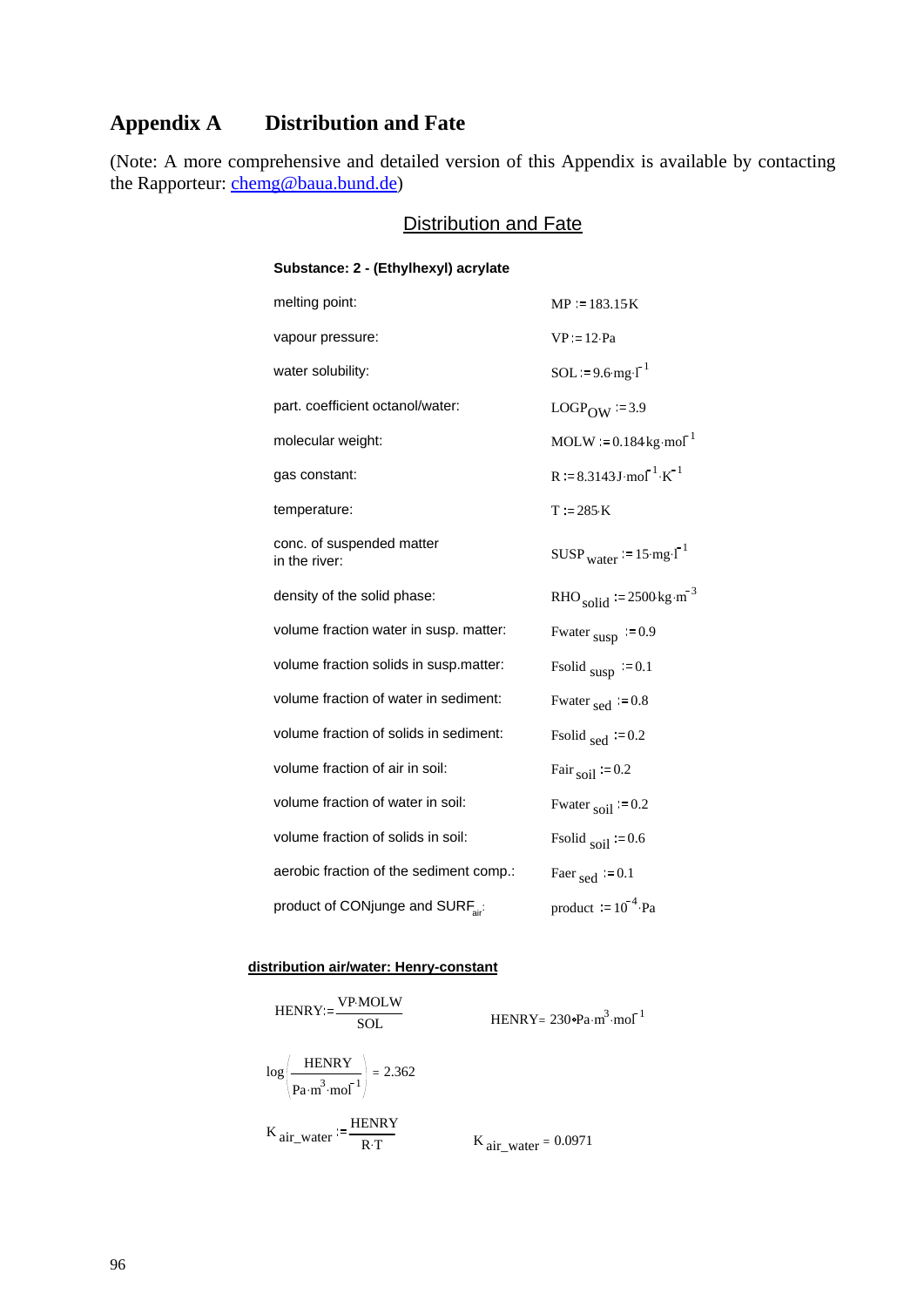#### **solid/water-partition ceefficient Kp comp and total compartment/water-partition**  <u>coefficient K<sub>comp\_water</u></u></sub>

| $a = 0.49$                                                                                                                      | (a,b from TGD, p. 539 "ester")                                                                                                                                                                       |                                                         |
|---------------------------------------------------------------------------------------------------------------------------------|------------------------------------------------------------------------------------------------------------------------------------------------------------------------------------------------------|---------------------------------------------------------|
| $b := 1.05$                                                                                                                     | $K_{OC}$ = 10 <sup>a-LOGP</sup> ow <sup>+b</sup> <sub>-1</sub> ·kg <sup>-1</sup>                                                                                                                     | $K_{OC}$ = 914.113 <sup>o</sup> l·kg <sup>-1</sup>      |
| Suspended matter                                                                                                                |                                                                                                                                                                                                      |                                                         |
| $Kp$ <sub>susp</sub> $:= 0.1 \cdot K$ OC                                                                                        |                                                                                                                                                                                                      | $Kp$ <sub>susp</sub> = 91.411 $q$ · $kg^{-1}$           |
| $K_{\text{susp\_water}} :=$ Fwater $_{\text{susp}}$ + Fsolid $_{\text{susp}}$ · Kp $_{\text{susp}}$ · RHO solid                 |                                                                                                                                                                                                      | $K_{\text{susp\_water}} = 23.753$                       |
| factor for the calculation of Clocal <sub>water</sub>                                                                           |                                                                                                                                                                                                      |                                                         |
| $faktor := 1 + Kp$ <sub>susp</sub> · SUSP <sub>water</sub>                                                                      |                                                                                                                                                                                                      | $faktor = 1.0014$                                       |
|                                                                                                                                 |                                                                                                                                                                                                      |                                                         |
| Sediment                                                                                                                        |                                                                                                                                                                                                      |                                                         |
| $Kp_{sed}$ = 0.1 $K_{OC}$                                                                                                       |                                                                                                                                                                                                      | $Kp_{sed} = 91.411$ ol·kg <sup>-1</sup>                 |
| $K_{\text{sed\_water}} :=$ Fwater $_{\text{sed}} +$ Fsolid $_{\text{sed}} \cdot$ Kp $_{\text{sed}} \cdot$ RHO $_{\text{solid}}$ |                                                                                                                                                                                                      | $K_{\text{sed\_water}} = 46.506$                        |
| Soil                                                                                                                            |                                                                                                                                                                                                      |                                                         |
| $Kp$ <sub>soil</sub> = 0.02 K <sub>OC</sub>                                                                                     |                                                                                                                                                                                                      | $Kp_{\text{soil}} = 18.2829 \text{ kg}^{-1}$            |
|                                                                                                                                 | $K_{\text{soil\_water}} := \text{Fair}_{\text{soil}} \cdot K_{\text{air\_water}} + \text{Fwater}_{\text{soil}} + \text{Fsolid}_{\text{soil}} \cdot Kp_{\text{soil}} \cdot \text{RHO}_{\text{solid}}$ |                                                         |
|                                                                                                                                 |                                                                                                                                                                                                      | $K_{\text{soil\_water}} = 27.643$                       |
| Sludge (activated sludge)                                                                                                       |                                                                                                                                                                                                      |                                                         |
| $K_{p\_sludge}$ = 0.37 $K_{OC}$                                                                                                 |                                                                                                                                                                                                      | $K_{p\_sludge}$ = 338.222 $0 \cdot kg^{-1}$             |
| Raw sewage                                                                                                                      |                                                                                                                                                                                                      |                                                         |
| $K_{p$ _sewage $= 0.30 K_{OC}$                                                                                                  |                                                                                                                                                                                                      | $K_{p\_sewage} = 274.234 \text{e} \cdot \text{kg}^{-1}$ |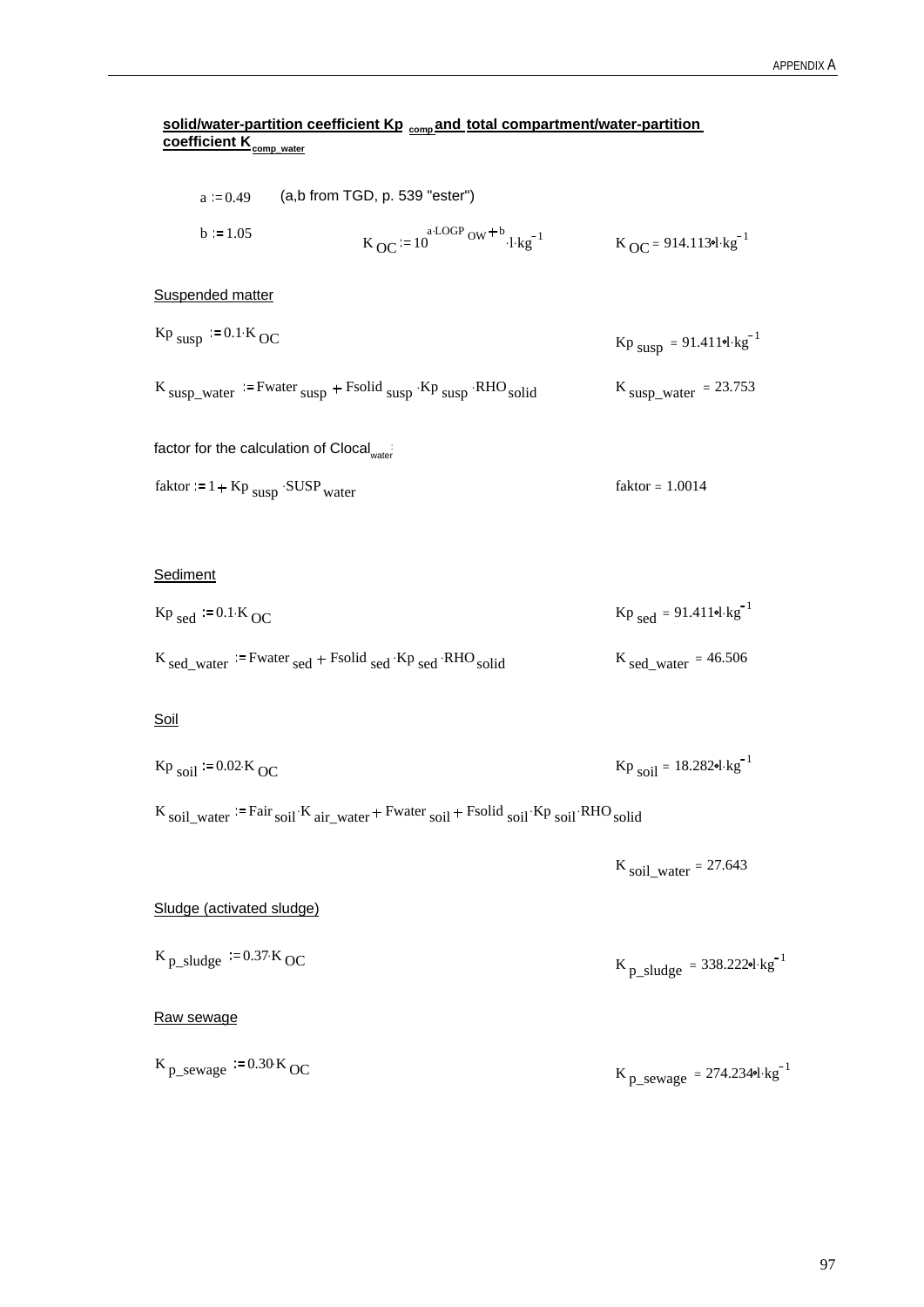#### **biodegradation in different compartments**

surface water

\nkbio<sub>waiter</sub> := 0.047d<sup>-1</sup> (TGD, table 5)

\nSoli

\nDT50bio<sub>soil</sub> := 30-d (TGD, table 6)

\nkbio<sub>soil</sub> := 
$$
\frac{\ln(2)}{DT50 \text{ bio solil}}
$$

\nkbio<sub>soil</sub> = 0.023d<sup>-1</sup>

\nsediment

\nkbio<sub>sed</sub> :=  $\frac{\ln(2)}{DT50 \text{ bio solil}}$ 

\nFrequency: Faer<sub>sed</sub>  $k \text{ bio } \text{sed } = 2.31 \cdot 10^{-3} \text{ ed}^{-1}$ 

\ndegradation in surface waters

\nkhydr<sub>water</sub> := 0 \cdot d<sup>-1</sup>

\nkdeg<sub>water</sub> := khydr<sub>water</sub> + kphoto<sub>water</sub> + kbio<sub>water</sub> + kbio<sub>water</sub>

\nkdeg<sub>water</sub> = 0.047d<sup>-1</sup>

\nAtmosphere

\ncalculation of CONjunge \* SURFaer for the OPS-model

\nVPL :=  $\frac{VP}{\exp(6.79) \left(1 - \frac{MP}{285 \cdot K}\right)}$ 

\nVP := venn(MP > 285 \cdot K, VPL, VP)

\nVP = 12 \cdot Pa

#### **Atmosphere**

calculation of CONjunge \* SURFaer for the OPS-model

$$
VPL := \frac{VP}{\exp\left[6.79 \cdot \left(1 - \frac{MP}{285 \cdot K}\right)\right]}
$$
 VP := wenn (MP > 285 K, VPL, VP) VP = 12·Pa  
Fass  $\text{aer} := \frac{\text{product}}{\text{VP} + \text{product}}$ 

degradation in the atmosphere Fass  $_{\text{aer}} = 8.333 \cdot 10^{-6}$ 

 $kdeg_{air} = 0,036 h^{-1}$ 

*Distribution in WWTP acc. SimpleTreat 3.0 (debugged version, 7 Feb 97)* :  $k=1h^{-1}$ 

| Summary of distribution |                    |           |  |
|-------------------------|--------------------|-----------|--|
|                         | to air             | 29,8      |  |
|                         | to water           | 7.0       |  |
|                         | via primary sludge | 7,2       |  |
|                         | via surplus sludge | 0,3       |  |
|                         | degraded           | 55,8      |  |
|                         | total              | $100,0\%$ |  |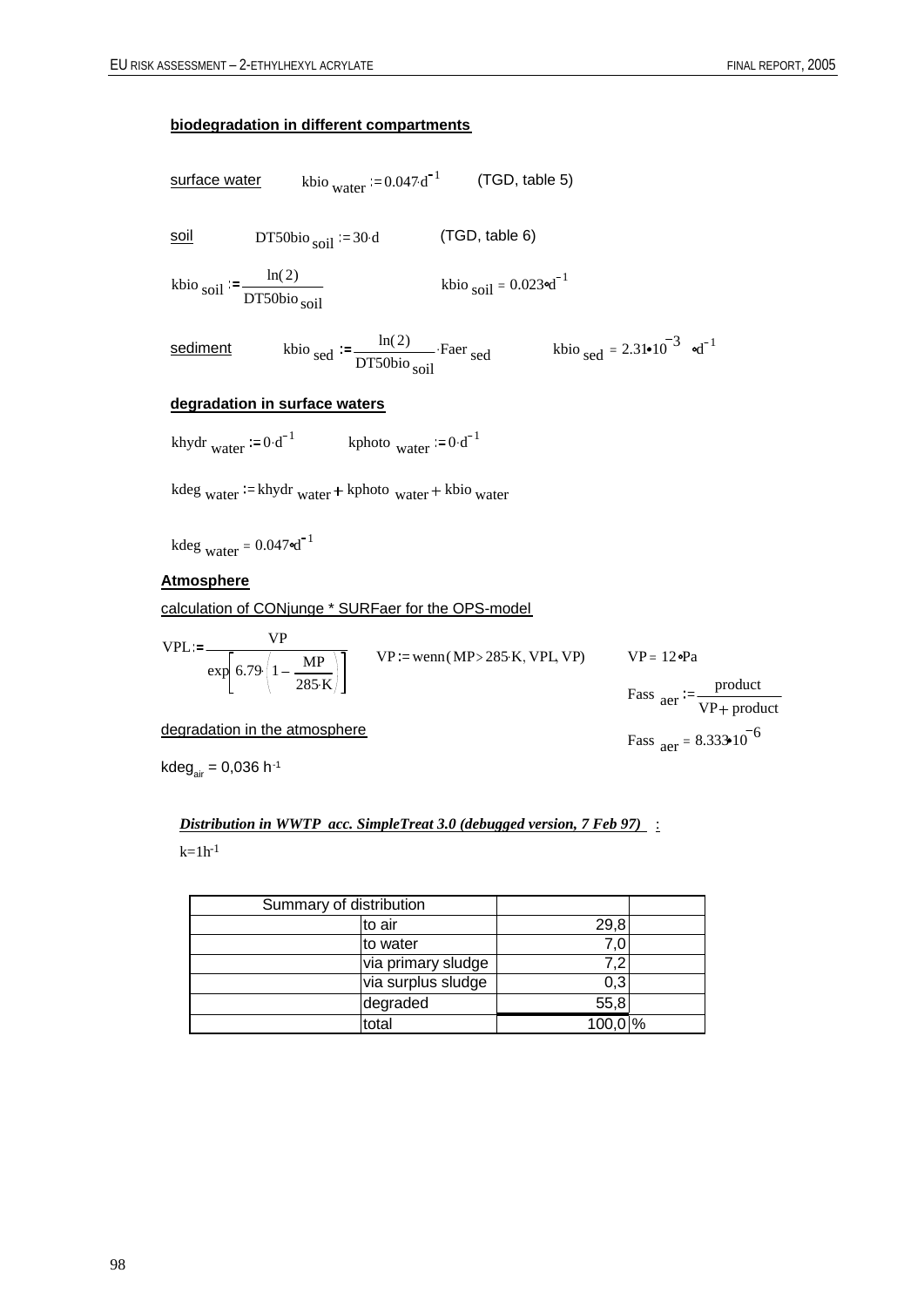| <b>Smiles</b>     | O=C(OCC(CCCC)CC)C=C                |
|-------------------|------------------------------------|
| Chemical          | Propenoic acid, 2-ethylhexyl ester |
| <b>CAS Number</b> | 000103-11-7                        |
| Molecular Formula | C11 H <sub>20</sub> O <sub>2</sub> |
| Molecular Weight  | 184.28                             |

# **EPI SUMMARY (v3.10)**

| <b>Physical Property Inputs</b> |           |  |  |
|---------------------------------|-----------|--|--|
| Water Solubility (mg/L)         | 9.6       |  |  |
| Vapor Pressure (mm Hg)          | 0.090009  |  |  |
| Henry LC (atm-m3/mole)          | 0.0022705 |  |  |
| Log Kow (octanol-water)         | 3.90      |  |  |
| Boiling Point (deg C)           | 216.00    |  |  |
| Melting Point (deg C)           | -90.00    |  |  |

**Log Octanol-Water Partition Coef (SRC)**  Log Kow (KOWWIN v1.66 estimate) 4.09

| Boiling Pt, Melting Pt, Vapor Pressure Estimations (MPBPWIN v1.40) |                            |                                 |  |
|--------------------------------------------------------------------|----------------------------|---------------------------------|--|
| Boiling Pt (deg C)                                                 | 216.92                     | Adapted Stein and Brown method) |  |
| Melting Pt (deg C)                                                 | $-10.43$                   | (Mean or Weighted MP)           |  |
| VP(mm Hg,25 deg C)                                                 | 0.161                      | (Mean or Weighted MP)           |  |
| (exp database)<br>MP.                                              | $-90$ deg C                |                                 |  |
| (exp database)<br>BP                                               | 213.5 deg C                |                                 |  |
| (exp database)<br>VP                                               | 1.78E-01 mm Hg at 25 deg C |                                 |  |

| Water Solubility Estimate from Log Kow (WSKOW v1.40) |                               |  |  |
|------------------------------------------------------|-------------------------------|--|--|
| Water Solubility at 25 deg C (mg/L)<br>43.24         |                               |  |  |
| log Kow used                                         | 3.90 (user entered)           |  |  |
| melt pt used                                         | $-90.00$ deg C                |  |  |
| Water Sol (Exper. database match)                    | 100 mg/L (25 deg C)           |  |  |
| Exper. Ref                                           | CHEM INSPECT TEST INST (1992) |  |  |

**ECOSAR Class Program (ECOSAR v0.99g)**  Class(es) found: Acrylates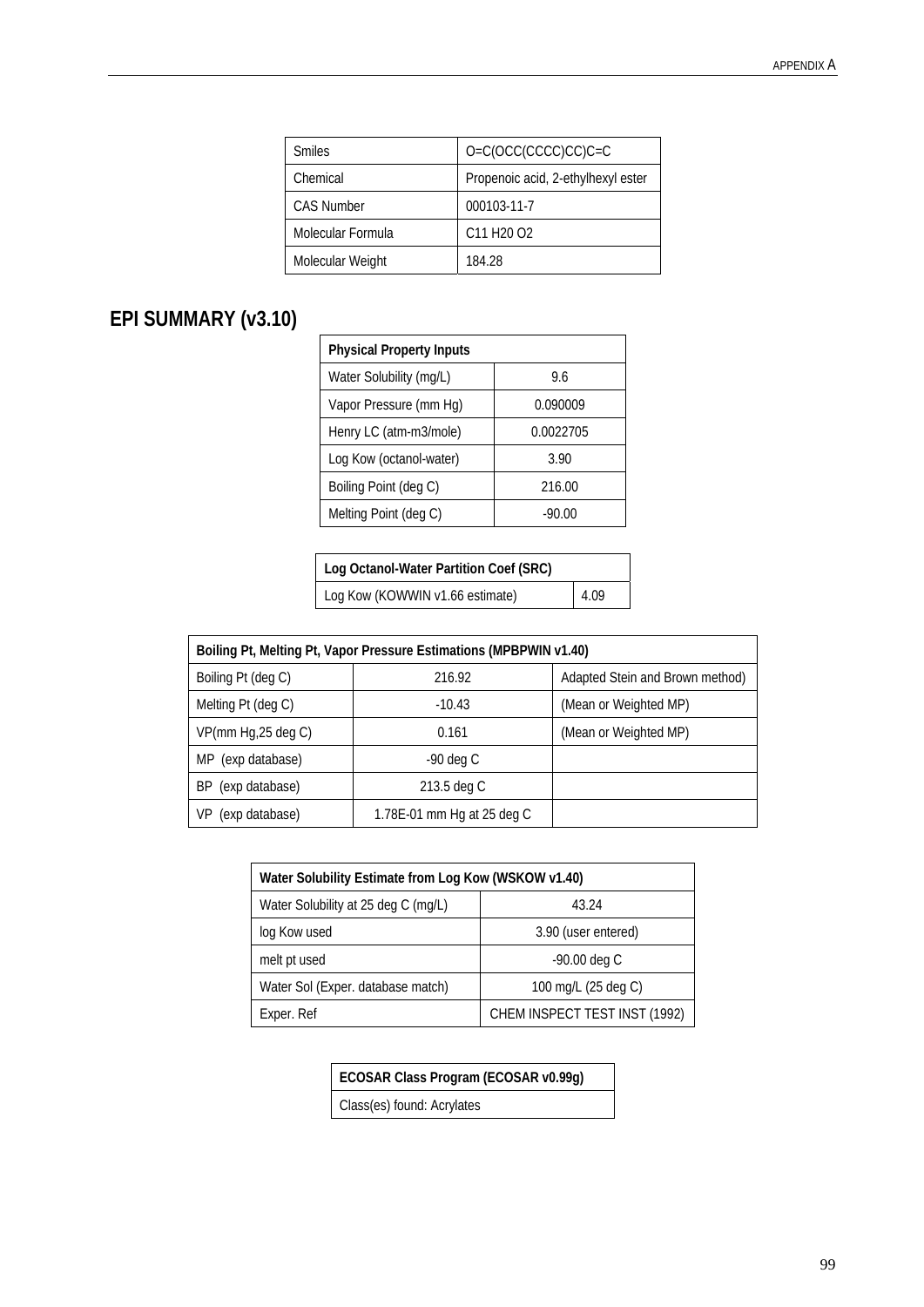| Henrys Law Constant                           | $(25 \deg C)$ | [HENRYWIN v3.10] |
|-----------------------------------------------|---------------|------------------|
| <b>Bond Method</b>                            | 6.72E-004     | atm-m3/mole      |
| Group Method                                  | $6.00E - 004$ | atm-m3/mole      |
| Exper Database                                | 4.32E-04      | atm-m3/mole      |
| Henrys LC [VP/WSol estimate using EPI values] | 2.273E-003    | atm-m3/mole      |

| Probability of Rapid Biodegradation (BIOWIN v4.00) |                |  |
|----------------------------------------------------|----------------|--|
| Linear Model                                       | 0.9424         |  |
| Non-Linear Model                                   | 0.9982         |  |
| <b>Expert Survey Biodegradation Results</b>        |                |  |
| Ultimate Survey Model                              | 3.2305 (weeks) |  |
| Primary Survey Model                               | 4.0799 (days)  |  |
| Readily Biodegradable Probability (MITI Model)     |                |  |
| Linear Model                                       | 0.7234         |  |
| Non-Linear Model                                   | 0.8610         |  |

| Atmospheric Oxidation (25 deg C) [AopWin v1.90] Hydroxyl Radicals Reaction |                                      |  |
|----------------------------------------------------------------------------|--------------------------------------|--|
| <b>OVERALL OH Rate Constant</b>                                            | 20.1115 E-12 cm3/molecule-sec        |  |
| Half-Life                                                                  | 0.798 Days (24-hr day; 0.5E6 OH/cm3) |  |
| Half-Life                                                                  | 19.146 Hrs                           |  |
| Ozone Reaction                                                             |                                      |  |
| <b>OVERALL Ozone Rate Constant</b>                                         | 0.175000 E-17 cm3/molecule-sec       |  |
| Half-Life                                                                  | 6.549 Days (at 7E11 mol/cm3)         |  |

| Soil Adsorption Coefficient (PCKOCWIN v1.66) |       |  |
|----------------------------------------------|-------|--|
| Koc                                          | 429   |  |
| Log Koc                                      | 2.632 |  |

| Aqueous Base/Acid-Catalyzed Hydrolysis (25 deg C) [HYDROWIN v1.67] |                      |  |
|--------------------------------------------------------------------|----------------------|--|
| Total Kb for $pH > 8$ at 25 deg C                                  | 1.330E-002 L/mol-sec |  |
| Kb Half-Life at pH 8                                               | 1.651 years          |  |
| Kb Half-Life at pH 7                                               | 16.512 years         |  |

| BCF Estimate from Log Kow (BCFWIN v2.14) |                       |
|------------------------------------------|-----------------------|
| Log BCF                                  | $2.303$ (BCF = 200.9) |
| log Kow used                             | 3.90 (user entered)   |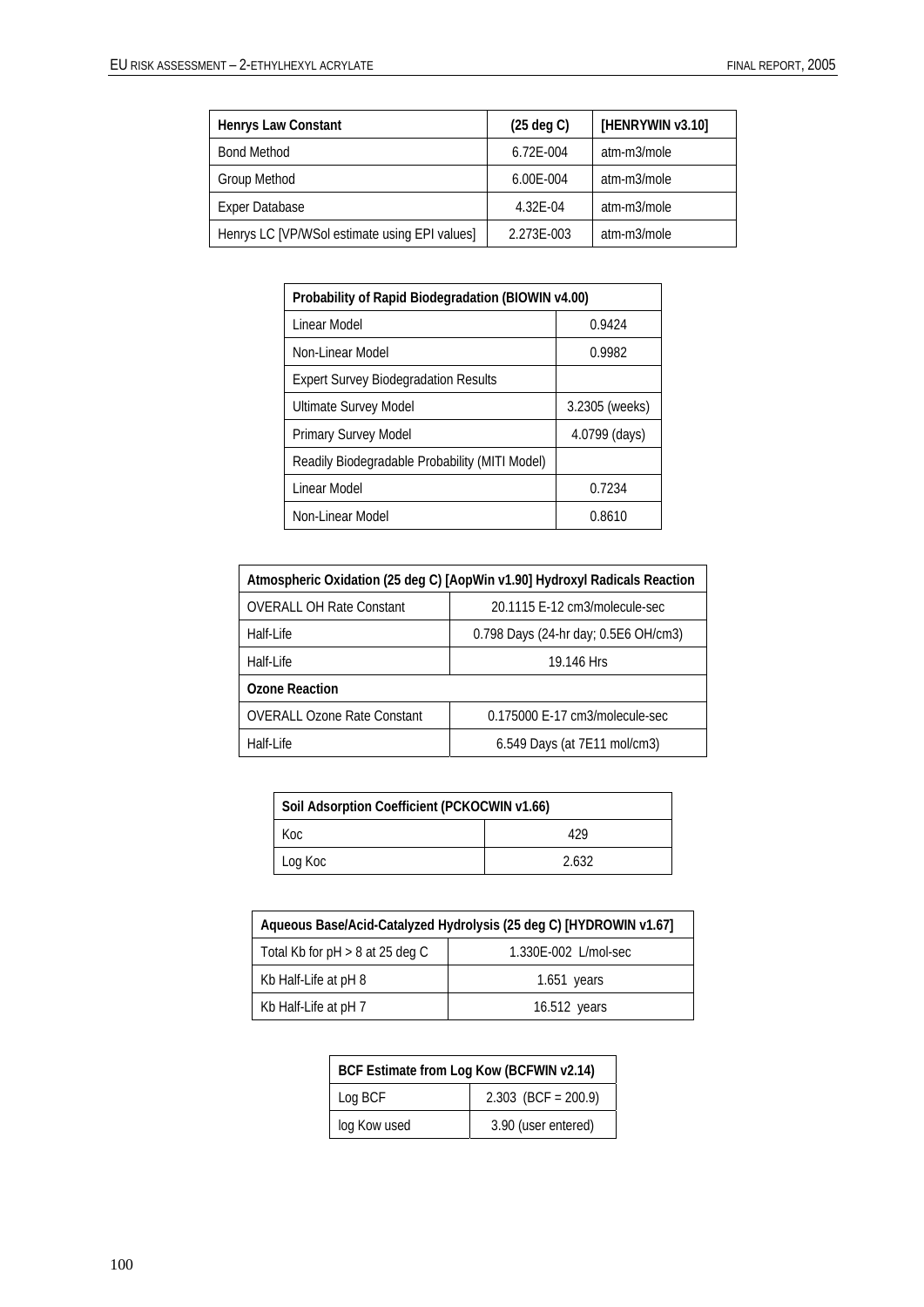| <b>Volatilisation from Water</b> |                                       |
|----------------------------------|---------------------------------------|
| Henry LC                         | 0.00227 atm-m3/mole (entered by user) |
| Half-Life from Model River       | 1.735 hours                           |
| Half-Life from Model Lake        | 132.8 hours (5.532 days)              |

| Removal In Wastewater Treatment |               |  |
|---------------------------------|---------------|--|
| Total removal                   | 57.97 percent |  |
| Total biodegradation            | 0.19 percent  |  |
| Total sludge adsorption         | 20.62 percent |  |
| Total to Air                    | 37.17 percent |  |

| Level III Fugacity Model |             |                  |           |
|--------------------------|-------------|------------------|-----------|
|                          | Mass Amount | <b>Half-Life</b> | Emissions |
|                          | (percent)   | (hour)           | (kg/hour) |
| Air                      | 4.08        | 17.1             | 1,000     |
| Water                    | 26.8        | 360              | 1,000     |
| Soil                     | 67.8        | 360              | 1,000     |
| Sediment                 | 1.42        | $1.44e+003$      |           |
| Persistence Time         |             |                  | 240 hours |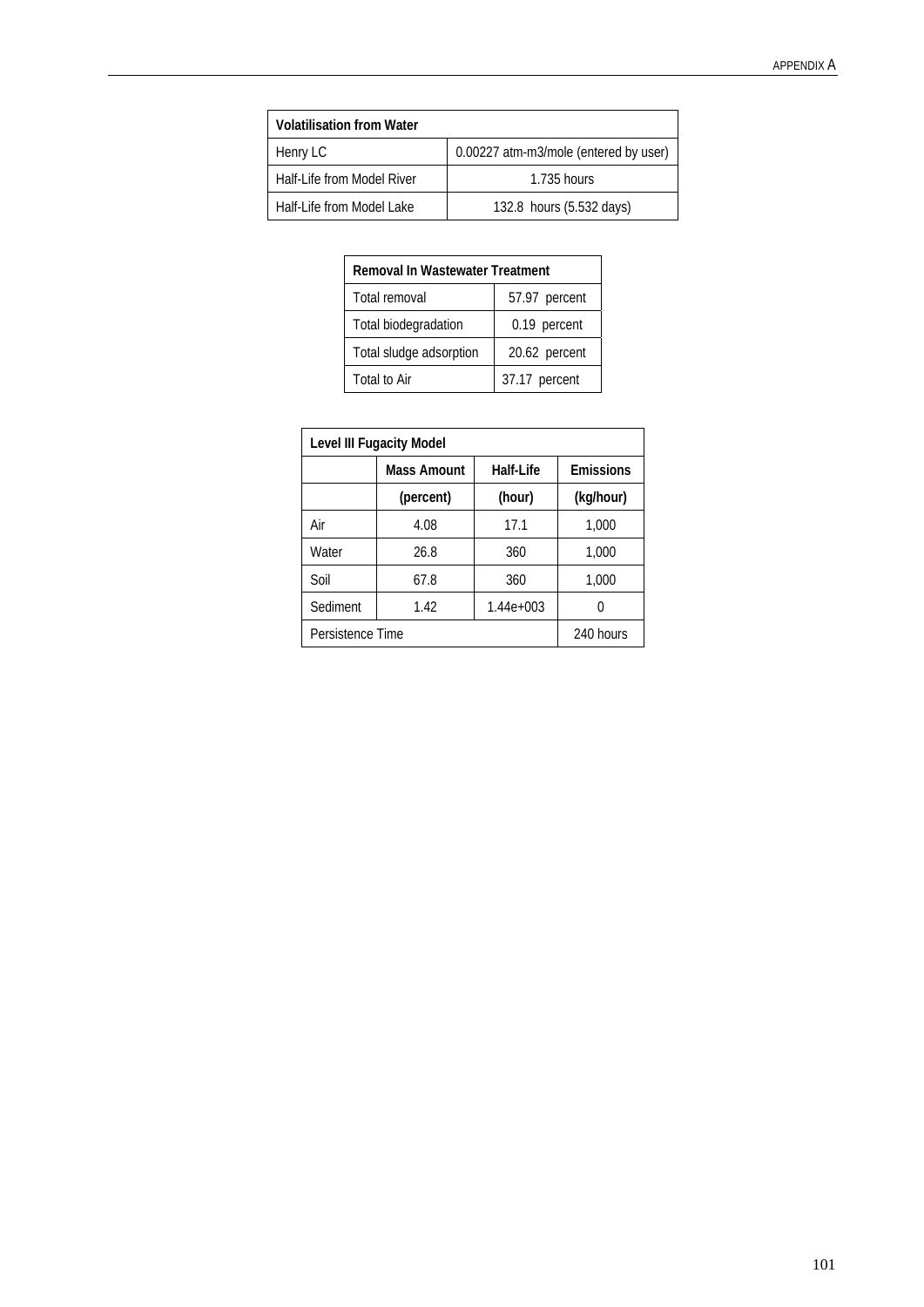# Appendix B Calculation of PEC<sub>local</sub> for aquatic compartment during **production and processing of chemicals at one site**

# **Calculation of PEC**<sub>local</sub> for aquatic compartment during production and **processing of chemicals at one site**

**status: TGD, ESD, IC-3/IC11, generic** d:=86400s.

 $a := 365 \cdot d$ 

**chemical: (2 - Ethylhexyl) acrylate properties**  $\mu$ g 10<sup>-9</sup> kg

| Production volume:                                                                                                | T <sub>1</sub> :=70000tonne $\cdot a^{-1}$                          |
|-------------------------------------------------------------------------------------------------------------------|---------------------------------------------------------------------|
| Processing volume:                                                                                                | T $2$ = 32000 tonne $a^{-1}$                                        |
| Emissionfactor for production (TGD, tab. A1.2):                                                                   | $f_1 := 0.3\%$                                                      |
| Emissionfaktor for processing (TGD, tab. A3.10):                                                                  | $f_2 := 0.001\%$                                                    |
| Duration of emission for production (TGD, tab. B1.6):                                                             | Temission $1 = 300 \text{ d} \cdot \text{a}^{-1}$                   |
| Duration of emission for processing (TGD, tab. B3.9):                                                             | Temission $\gamma$ = 300 d a <sup>-1</sup>                          |
| Fraction of emission directed to water:<br>(SimpleTreat, k:1h <sup>-1</sup> ; logH:2,36; logK <sub>ow</sub> :3,9) | Fstp water $= 7.%$                                                  |
| River flow rate (TGD):                                                                                            | $V := 60 \cdot m^3 \cdot s^{-1}$                                    |
| Factor $(1 + K_{p} * SUBPwater)$ :                                                                                | $FACTOR := 1.0014$                                                  |
| Regional concentration in surface water                                                                           | PECregional water $:= 0.0058 \mu g \cdot \overline{I}$ <sup>1</sup> |

#### **Emission per day:**

Elocal <sub>water</sub>  $T_1 f_1$ Temission 1  $T_2 \cdot f_2$ Temission 2

Elocal water = 701.07 kg  $d^{-1}$ 

### **Concentration in surface water:**

| $\text{Cloud}_{\text{water}} :=$ | $Elocal_{water}$ Fstp water |  |
|----------------------------------|-----------------------------|--|
|                                  | <b>V-FACTOR</b>             |  |

Clocal water =  $9.45$   $\mu$ g ·  $l^{-1}$ 

## **PEClocalwater**

PEClocal<sub>water</sub> := Clocal<sub>water</sub> + PECregional<sub>water</sub> PEClocal<sub>water</sub> =  $9.4599 \mu g \cdot l^{-1}$ 

### **Release to wwtp:**

RELEASE<sub>wwtp</sub>  $:= T_1 \cdot f_1 + T_2 \cdot f_2$ <br>RELEASE<sub>wwtp</sub> = 210.32 tonne a<sup>-1</sup>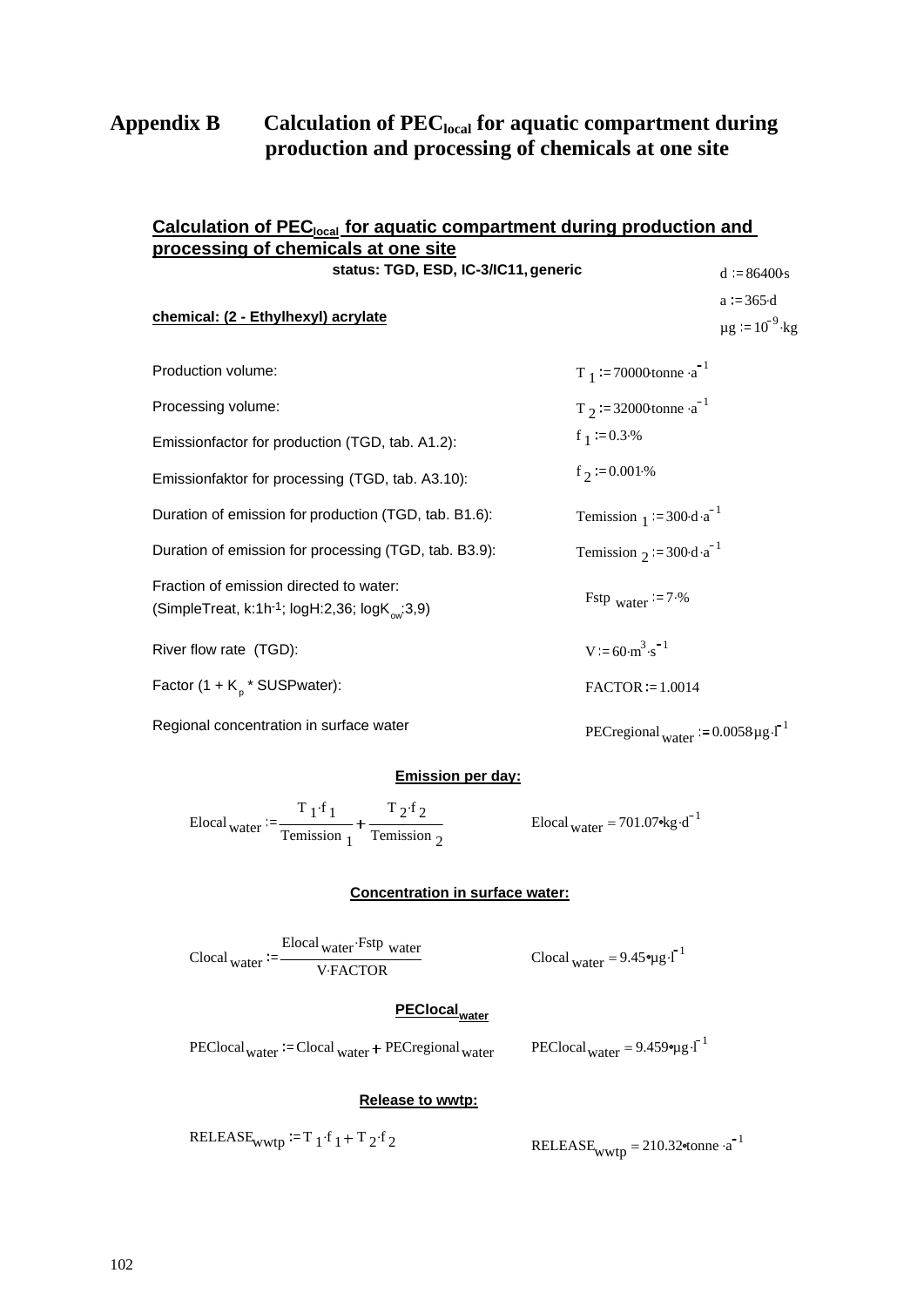## **Release to surface water:**

RELEASE<sub>SW</sub> :=  $(T_1 \cdot f_1 + T_2 \cdot f_2)$  Fstp water RELEASE<sub>SW</sub> = 14.722 tonne a<sup>-1</sup>

### **Annual average local PEC in surface water**

 $Clocal_{water\_ann}$  = Clocal <sub>water</sub> Temission 1  $365 \cdot d \cdot a^{-1}$ .

 $\text{Clocal}_{\text{water\_ann}} = 7.77 \text{ erg} \cdot \text{I}^{-1}$ 

 $\text{PECloud}_{\text{water\_ann}} := \text{Closed}_{\text{water\_ann}} + \text{PEC regional}_{\text{water}}$ 

 $\text{PECloud}_{\text{water\_ann}} = 7.776$ %qug l  $^{-1}$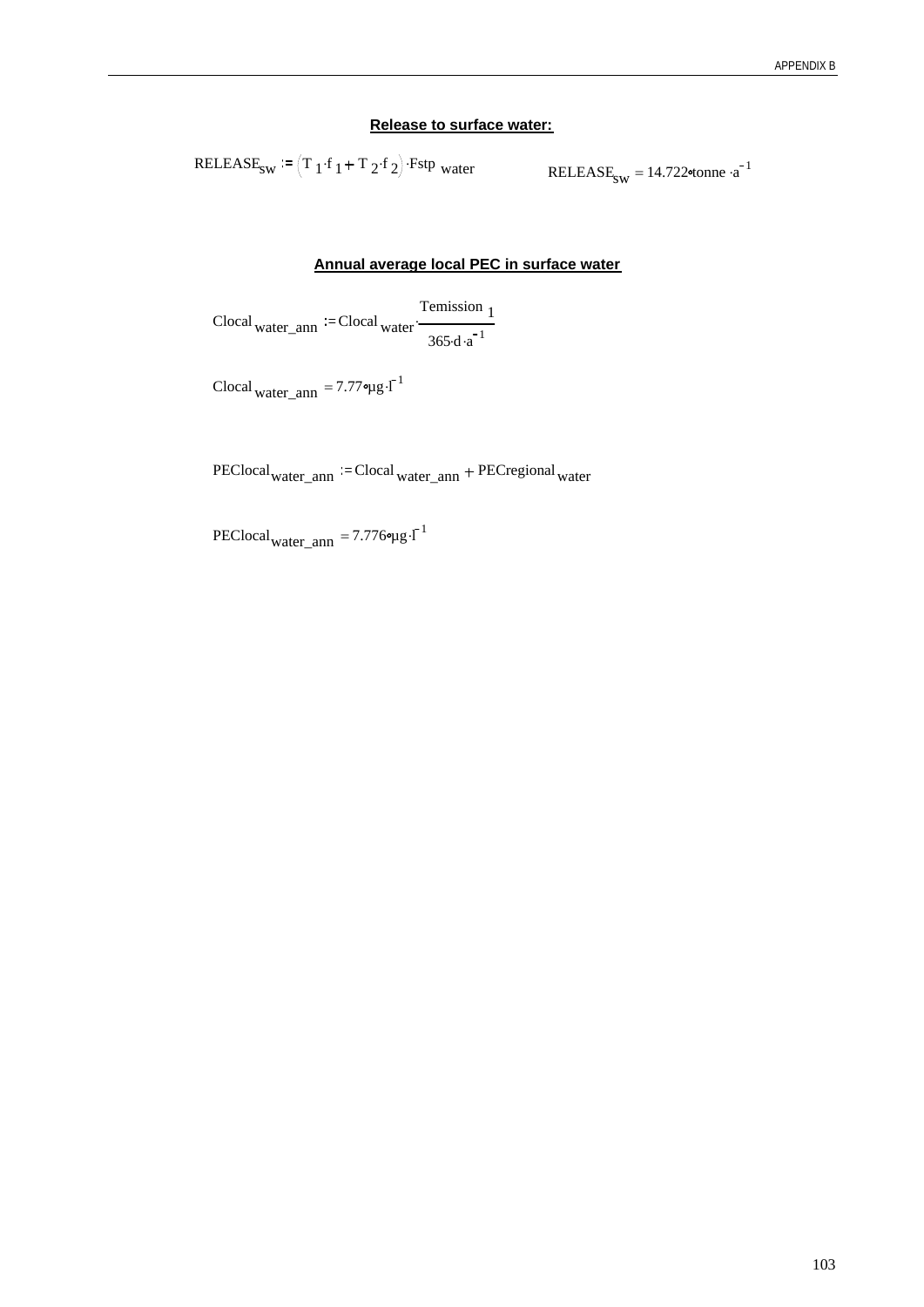## **Appendix C Calculation of PEClocal for aquatic during processing of chemicals**

## **Calculation of PEC**<sub>local</sub> for aquatic compartment during processing of **chemicals**

 **status: TGD, ESD, IC-11, generic**

#### **chemical: 2 - (Ethylhexyl) acrylate a** 365 d. **a** 365 d.

Processing volume: Emissionfactor for processing (TGD, tab. A 3.10): Duration of emission for processing (TGD, tab. B 3.9): Fraction of emission directed to water: (SimpleTreat, k:1 h-1; logH:2,36; logK<sub>ow</sub>:3,9) River flow rate (TGD): Factor (1 +  $K_{p}$  \* SUSPwater): T := 10000 tonne  $\cdot a^{-1}$  $f := 0.001\%$ Temission  $:= 300 \cdot d \cdot a^{-1}$ Fstp water  $:= 7.%$  $V := 60 \cdot m^3 \cdot s^{-1}$  $FACTOR := 1.0014$ 

Regional cocncentration in surface water

#### **Emission per day:**

Elocal <sub>water</sub> :=  $\frac{T \cdot f}{T \cdot \text{cmisc}}$ Temission

Elocal water =  $0.33$  kg $\cdot d^{-1}$ 

PECregional  $\text{water} := 0.0058 \mu \text{g} \cdot \text{l}^{-1}$ 

 $d := 86400s$ 

 $\mu$ g = 10<sup>-9</sup>·kg

**Concentration in surface water:**

Clocal water Elocal <sub>water</sub> Fstp water

Clocal water =  $4.49 \times 10^{-3}$   $\mu$ g ·  $I^{-1}$ 

**PEClocalwater**

 $PEClosed_{water}$  = Clocal <sub>water</sub> + PECregional <sub>water</sub> PEClocal <sub>water</sub> = 0.01 \times 1<sup>-1</sup>

#### **Release to wwtp:**

RELEASE<sub>wwtp</sub> := T·f RELEASE<sub>wwtp</sub> = 0.1  $\text{m} = 0.1 \times 10^{-11}$ 

#### **Release to surface water:**

RELEASE<sub>SW</sub> := T·f·Fstp water . RELEASE<sub>SW</sub> = 7•10<sup>-3</sup> otonne a<sup>-1</sup>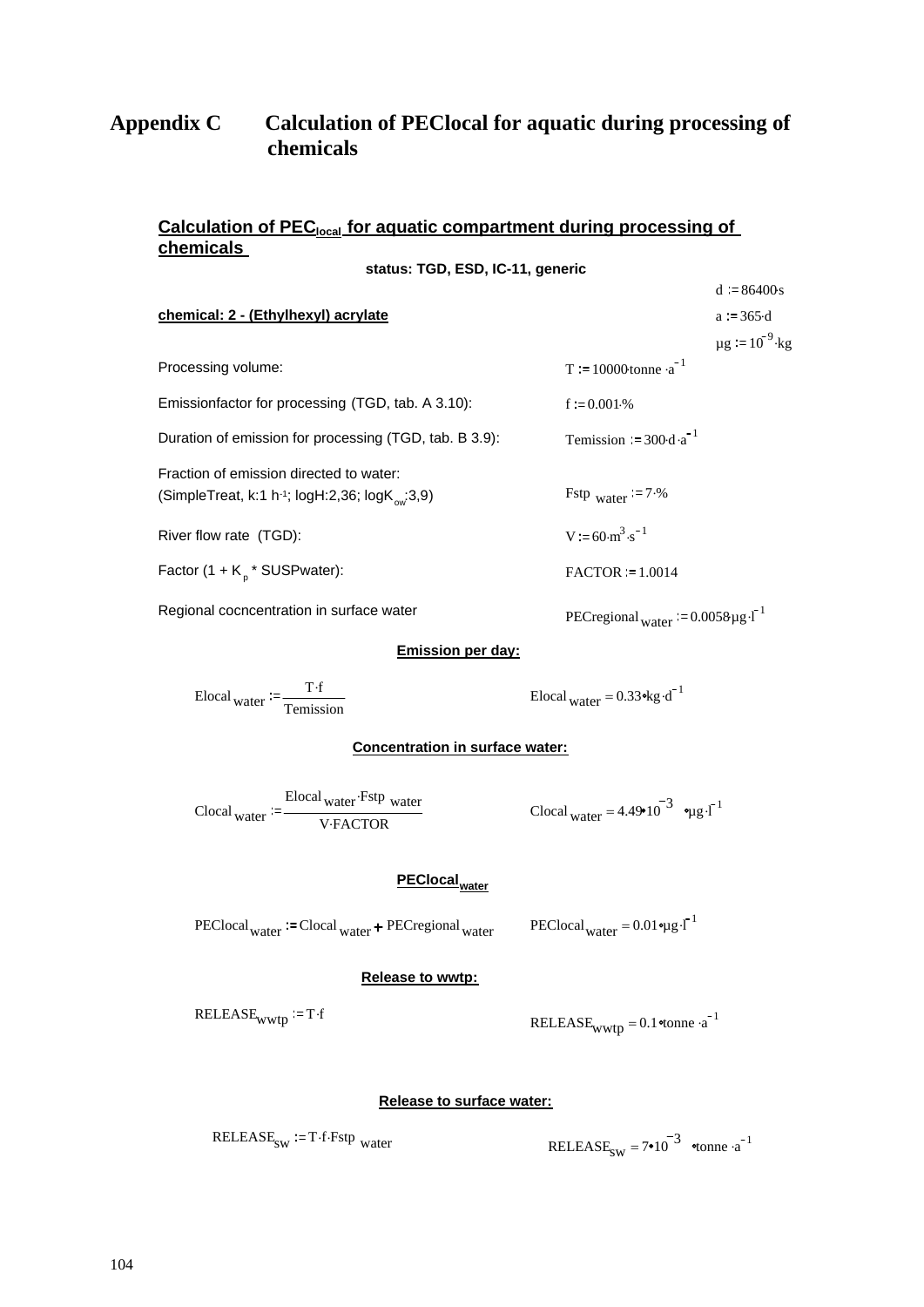### **Annual average local PEC in surface water**

 $\text{Clocal}_{\text{water}\_\text{ann}} := \text{Clocal}_{\text{water}\_\text{max}}$  $365 \cdot d \cdot a^{-1}$ .

 $\text{Clocal}_{\text{water\_ann}} = 3.694 \times 10^{-3} \text{ erg·}^{-1}$ 

 $\text{PECloud}_{\text{water\_ann}} := \text{Closed}_{\text{water\_ann}} + \text{PEC regional}_{\text{water}}$ 

PEClocal<sub>water\_ann</sub> =  $9.494 \times 10^{-3}$   $\mu$ g.<sup>1</sup>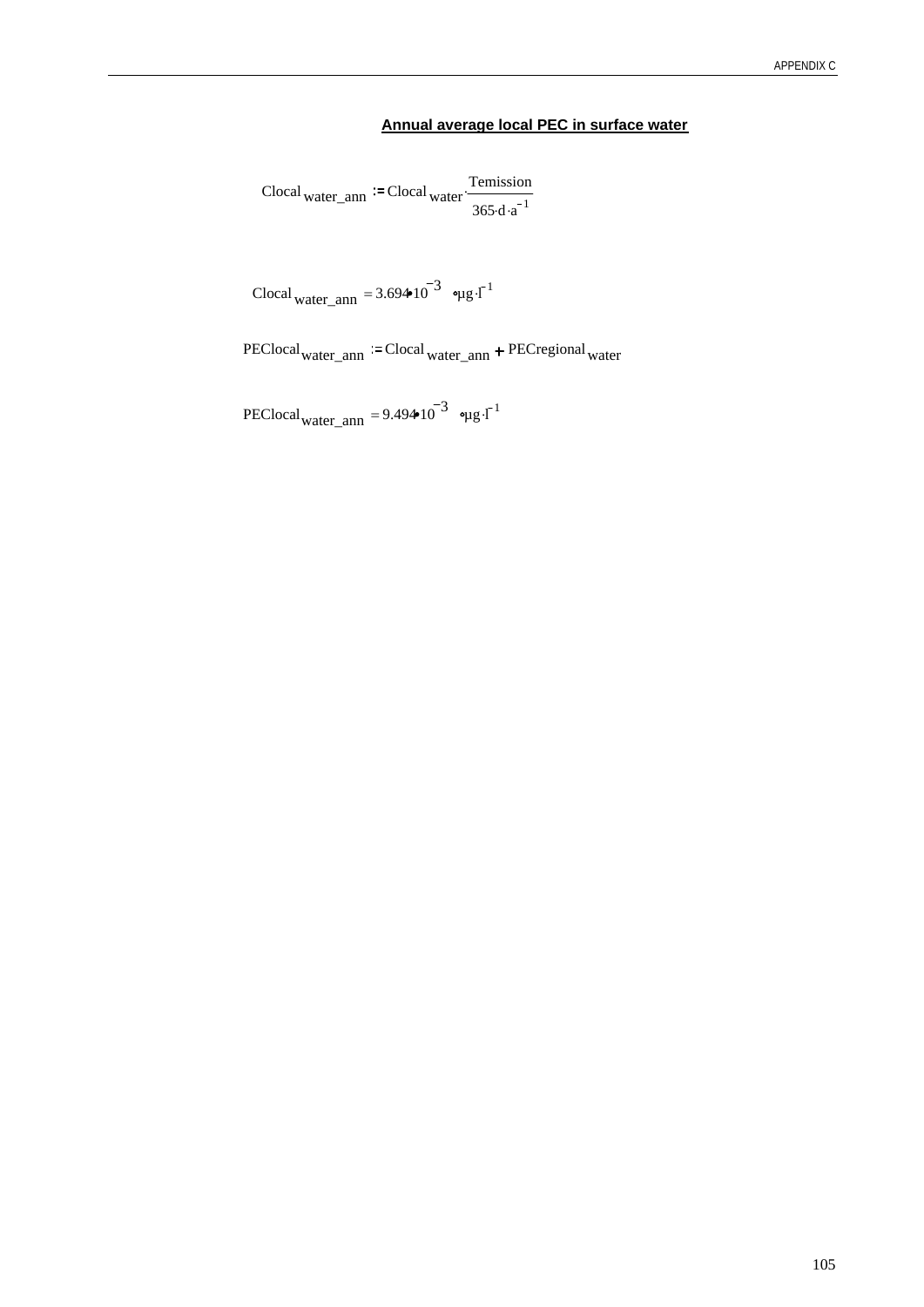# Appendix D Default exposure estimation of PEClocal<sub>water</sub> (stage of life **cycle: formulation of aqueous polymer dispersions, generic)**

| Default Exposure Estimation of PEClocal <sub>water</sub><br>$\mu$ g := 10 <sup>-9</sup> ·kg<br>status: TGD, table A and B, IC: 11, UC: 43 |                                                                   |                      |  |
|-------------------------------------------------------------------------------------------------------------------------------------------|-------------------------------------------------------------------|----------------------|--|
| chemical: 2 - (Ethylhexyl) acrylate                                                                                                       |                                                                   | $d := 86400s$        |  |
| stage of life cycle: formulation of aqueous<br>polymer dispersions, generic                                                               |                                                                   | $a := 365 \text{ d}$ |  |
| Total annual tonnage of chemical:                                                                                                         | TONNAGE:= $42$ ·tonne ·a <sup>-1</sup>                            |                      |  |
| Product tonnage:                                                                                                                          | PRODUCT:= $210000$ tonne $\cdot a^{-1}$                           |                      |  |
| Release factor (A-table:2.1):                                                                                                             | $f_{\text{emission}} = 0.3\%$                                     |                      |  |
| Fraction of main source (B-table: 2.3/2.9):                                                                                               | Fmainsource $= 0.4$                                               |                      |  |
| Waste water flow of wwtp:                                                                                                                 | EFFLUENT <sub>stp</sub> := $2000 \text{ m}^3 \cdot \text{d}^{-1}$ |                      |  |
| Duration of emission (B-table:2.3):                                                                                                       | Temission $:= 300 \text{ d} \cdot \text{a}^{-1}$                  |                      |  |
| Fraction of emission directed to water:<br>(SimpleTreat; $k:1h^{-1}$ ; logPow: 3,9; logH:2,36)                                            | Fstp water $:= 7.%$                                               |                      |  |
| Dilution factor (TGD):                                                                                                                    | $DILUTION = 10$                                                   |                      |  |
| Factor (1+Kp * SUSPwater):                                                                                                                | $FACTOR := 1.0014$                                                |                      |  |
| Regional concentration in surface water                                                                                                   | PECregional $_{\text{water}}$ := 0.0058µg · $\Gamma$ <sup>1</sup> |                      |  |

### **Emission per day**:

Elocal <sub>water</sub> TONNAGEFmainsource f emission Temission

Elocal water =  $0.17$  kg·d<sup>-1</sup>

#### **Influent concentration:**

Clocal<sub>inf</sub> Elocal <sub>water</sub> EFFLUENT<sub>stp</sub>

Clocal  $_{\text{inf}} = 84$  qug  $I^{-1}$ 

#### **Effluent concentration:**

Clocal  $_{\text{eff}}$  := Clocal  $_{\text{inf}}$  Fstp water . Clocal  $_{\text{eff}}$  = 5.88 $_{\text{PUS}}$  1<sup>-1</sup>

#### **Concentration in surface water:**

Clocal water Clocal eff

 $Clocal_{water} = 0.59$   $\gamma$ g ·  $l^{-1}$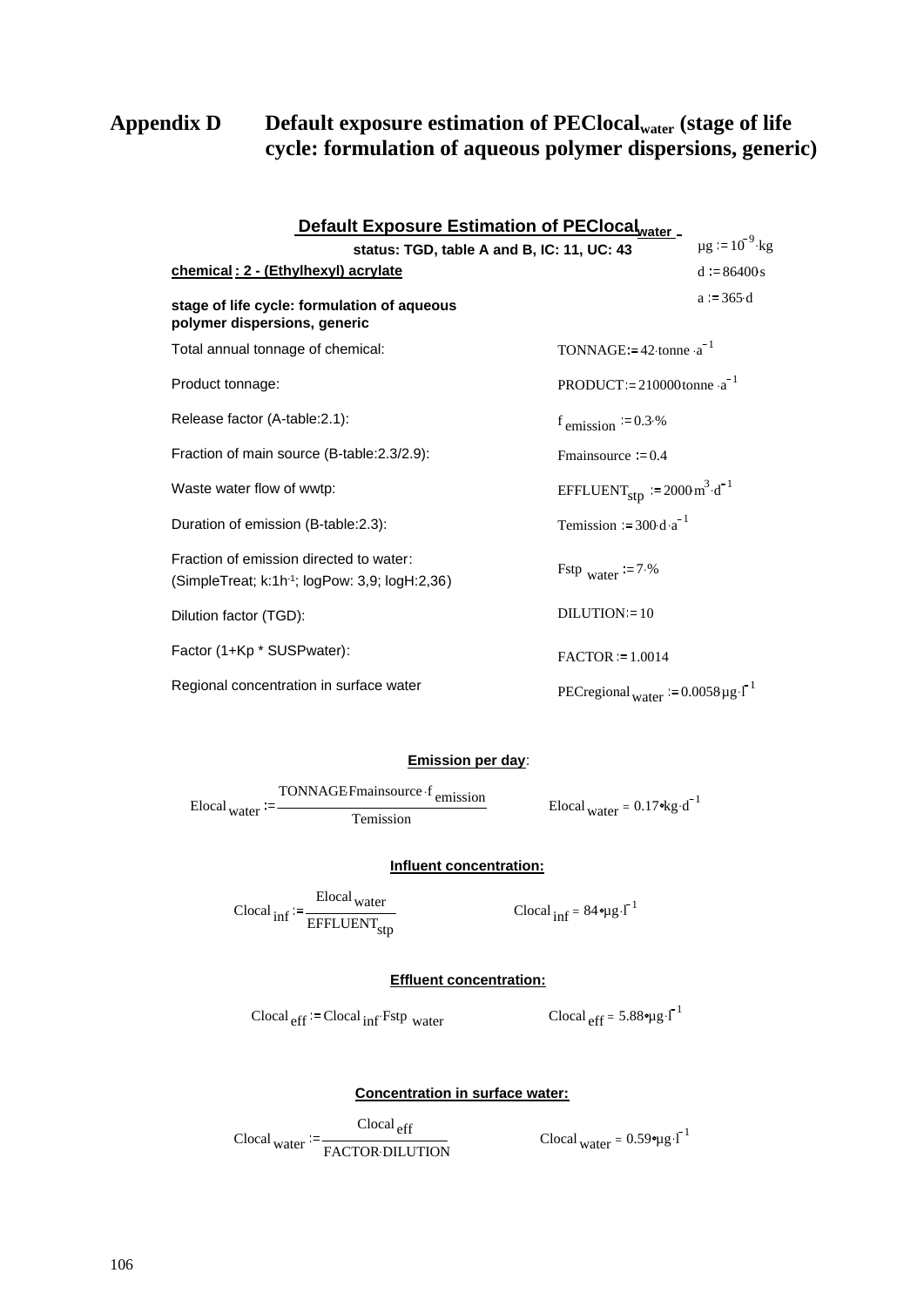# **PEClocal**<sub>water</sub>

PEClocal<sub>water</sub> = Clocal<sub>water</sub> + PECregional<sub>water</sub> PEClocal<sub>water</sub> =  $0.593$   $_{\text{W}}$  1<sup>1</sup>

#### **Release to wwtp**

RELEASE<sub>wwtp</sub>  $=$  TONNAGEf emission . RELEASE<sub>wwtp</sub> = 0.126 $\text{...}$  a<sup>-1</sup>

#### **Release to surface water**

 $RELEASE<sub>sw</sub>$  := TONNAGEf  $_{emission}$  . Fstp water

RELEASE<sub>SW</sub> =  $8.82 \cdot 10^{-3}$  vtonne a<sup>-1</sup>

#### **Annual average local PEC in surface water:**

 $\text{Clocal}_{\text{water}\_\text{ann}}$  = Clocal <sub>water</sub>  $\frac{\text{Temission}}{\text{Coul}}$  $365 \cdot d \cdot a^{-1}$ .

Clocal <sub>water\_ann</sub> =  $0.483$   $\mu$ g · $l^{-1}$ 

 $PEClosed_{water\_ann}$  = Clocal water  $_{ann}$  + PECregional water

 $PEClosed_{water\_ann} = 0.4889 \mu g \cdot l^{-1}$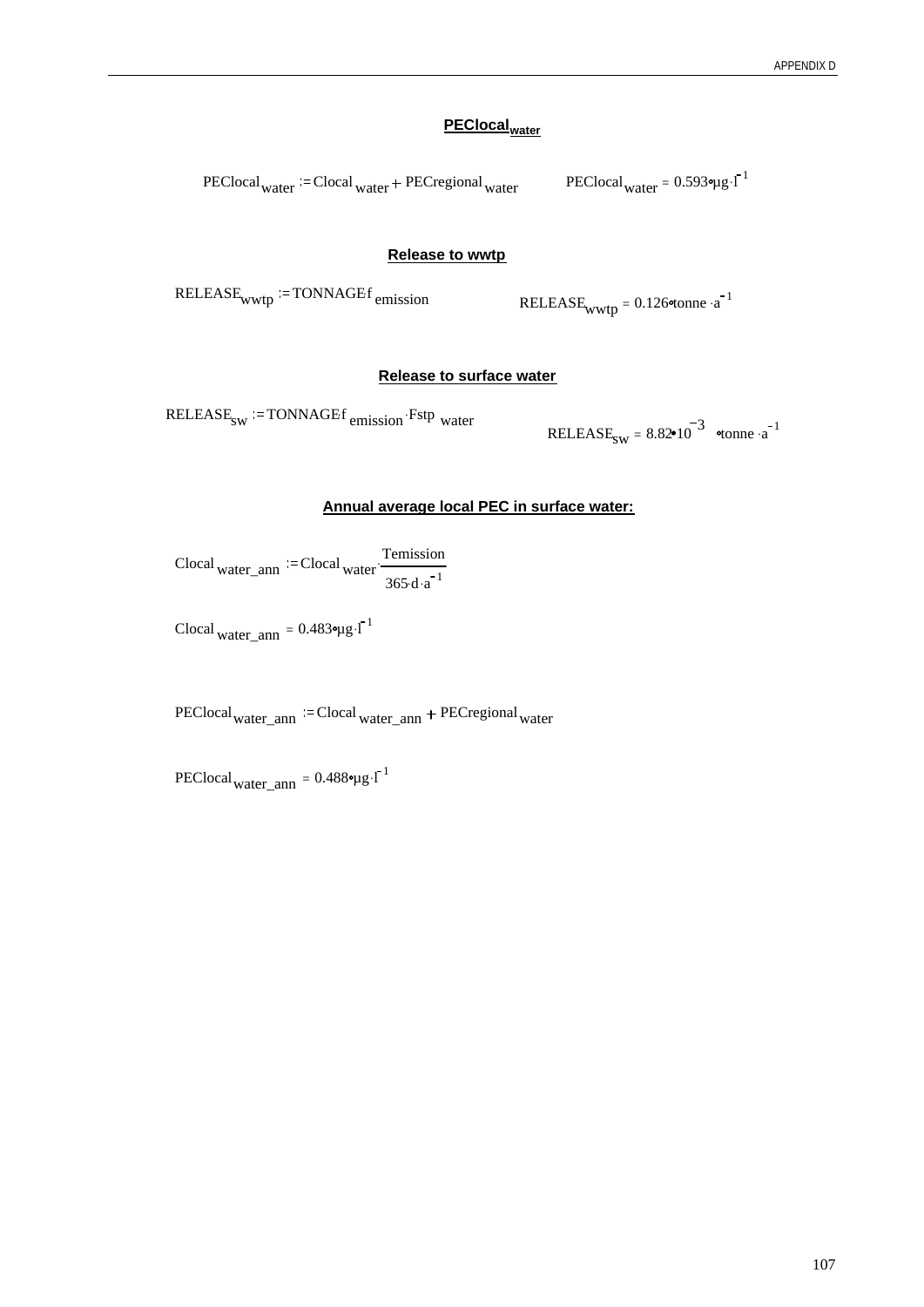## Appendix E Default exposure estimation of PEClocal<sub>water</sub> (stage of life **cycle: use (processing) of water based paints and adhesives)**

| Default Exposure Estimation of PEClocal <sub>water</sub>                                 |                                                                     |                                |
|------------------------------------------------------------------------------------------|---------------------------------------------------------------------|--------------------------------|
| status: TGD, table A and B, IC: 14, UC: 55/0                                             |                                                                     | $\mu$ g = 10 <sup>-9</sup> ·kg |
| chemical: 2 - (Ethylhexyl) acrylate                                                      |                                                                     | $d = 86400s$                   |
| stage of life cycle: use (processing) of water<br>based paints and adhesives             |                                                                     | $a = 365d$                     |
| Total annual tonnage of chemical:                                                        | TONNAGE = $35.7$ tonne $a^{-1}$                                     |                                |
| Product tonnage:                                                                         | PRODUCT = $178500$ tonne $a^{-1}$                                   |                                |
| Release factor (A-table: 3.15/4.5):                                                      | $f_{\text{emission}} = 0.5\%$                                       |                                |
| Fraction of main source (B-table: 3.13/4.5):                                             | Fmainsource $= 0.05$                                                |                                |
| Waste water flow of wwtp:                                                                | EFFLUENT <sub>stp</sub> $:= 2000 \text{ m}^3 \cdot \text{d}^{-1}$   |                                |
| Duration of emission (B-table: 3.13/4.5):                                                | Temission = $300 d \cdot a^{-1}$                                    |                                |
| Fraction of emission directed to water:<br>(SimpleTreat; k:1h-1; logPow: 3,9; logH:2,36) | Fstp water $= 7.%$                                                  |                                |
| Dilution factor (TGD):                                                                   | $DILUTION = 10$                                                     |                                |
| Factor (1+Kp * SUSPwater):                                                               | $FACTOR = 1.0014$                                                   |                                |
| Regional concentration in surface water                                                  | PECregional water $:= 0.0058 \mu g \cdot \overline{I}$ <sup>1</sup> |                                |

### **Emission per day**:

Elocal <sub>water</sub> TONNAGEFmainsource f emission Temission Elocal water =  $0.0298$ <sup>o</sup>kg · d<sup>-1</sup>

#### **Influent concentration:**

Clocal <sub>inf</sub> Elocal <sub>water</sub> EFFLUENT<sub>stp</sub>

Clocal  $_{\text{inf}}$  = 14.88  $_{\text{up}}$  l<sup>-1</sup>

### **Effluent concentration:**

Clocal  $_{\text{eff}}$  := Clocal  $_{\text{inf}}$  Fstp water . Clocal  $_{\text{eff}}$  = 1.04  $_{\text{P}}$  l  $^{-1}$ 

Clocal water

## **Concentration in surface water:**

 $\frac{Clocal_{eff}}{FACTOR.DILUTION}$   $\qquad \qquad \text{Clocal}_{water} = 0.1 \text{ erg} \cdot \Gamma^{1}$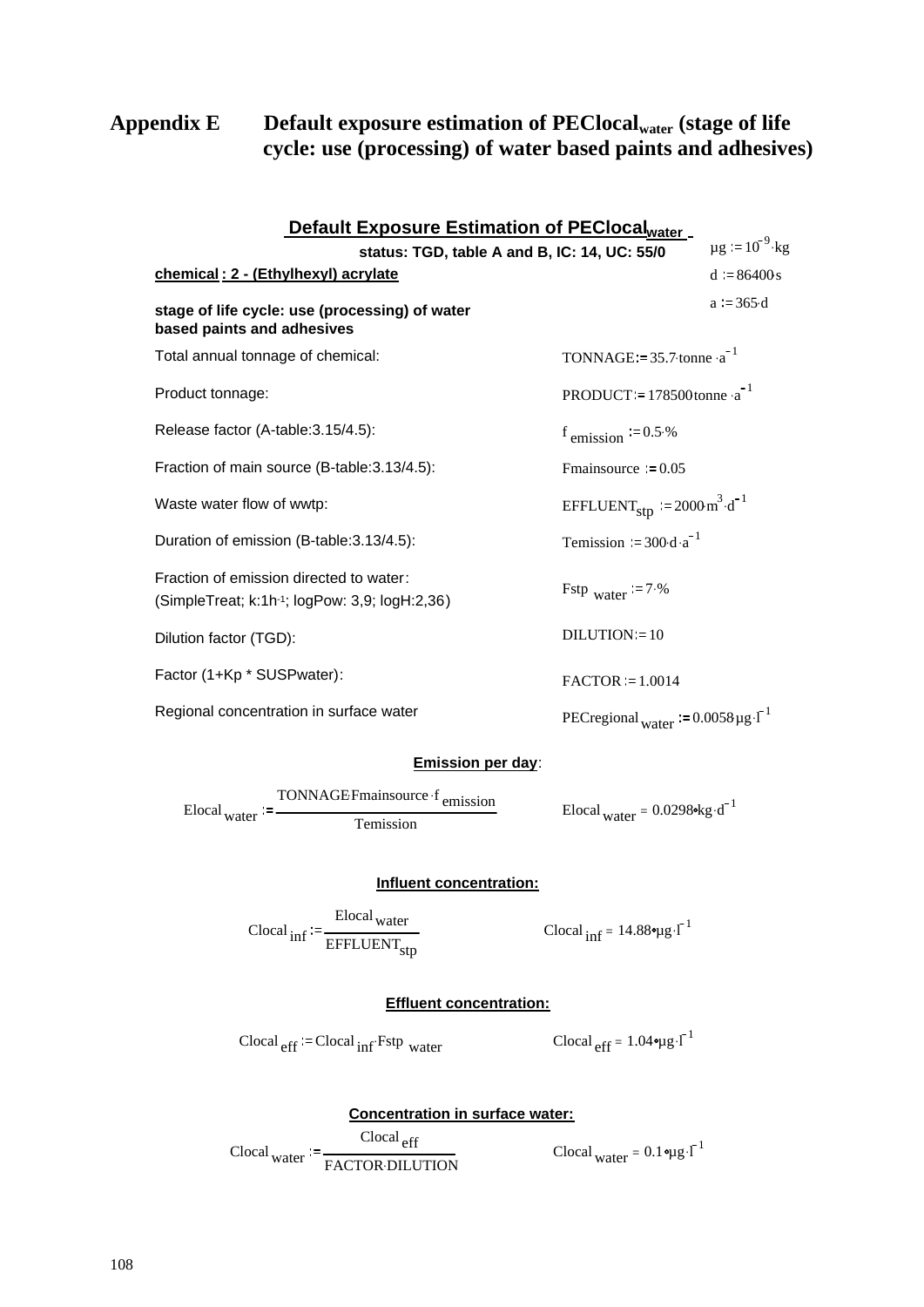## **PEClocalwater**

PEClocal<sub>water</sub> = Clocal<sub>water</sub> + PECregional<sub>water</sub> PEClocal<sub>water</sub> =  $0.11 \text{ erg} \cdot \text{I}^{-1}$ 

### **Total release for the regional model**

RELEASE = TONNAGEf emission  $\cdot$  Fstp water  $\cdot$  RELEASE = 0.012 \* tonne  $\cdot$  a<sup>-1</sup>

#### **Annual average local PEC in surface water:**

 $\text{Clocal}_{\text{water\_ann}}$  = Clocal <sub>water</sub>  $\frac{\text{Temission}}{\text{Coul}_{\text{water}}}\$  $365 \cdot d \cdot a^{-1}$ .

Clocal water\_ann =  $0.085$   $\mu$ g · l<sup>-1</sup>

 $\text{PEClocal}_{\text{water}\_\text{ann}} := \text{Clocal}_{\text{water}\_\text{ann}} + \text{PEC regional}_{\text{water}}$ 

 $\text{PECloudwater\_ann} = 0.091$ qug l  $^{-1}$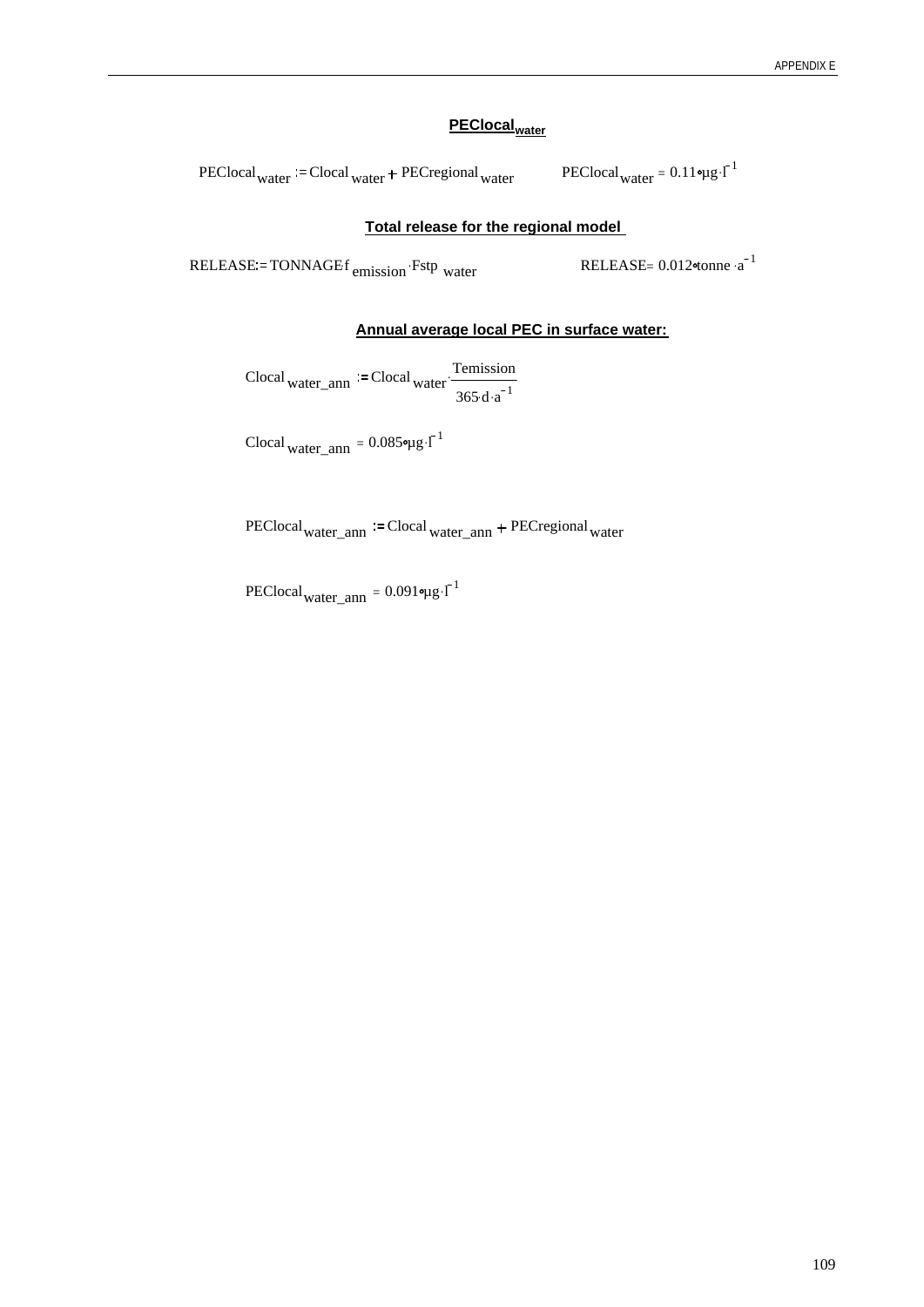# **Appendix F Calculation of PEClocal for aquatic compartment during paper recycling**

| Calculation of PEC <sub>local</sub> for aquatic compartment during paper recycling |
|------------------------------------------------------------------------------------|
| status: TGD, ESD, IC-12                                                            |

| chemical: 2- (Ethylhexyl) acrylate                                                                    |                                                                  | $d := 86400s$                   |
|-------------------------------------------------------------------------------------------------------|------------------------------------------------------------------|---------------------------------|
| Total annual consumption of substance for paper:                                                      | $Ws := 4200 \text{ kg} \cdot a^{-1}$                             | $a := 365 \cdot d^{-1}$         |
| rate of paper recycling:                                                                              | $RR = 50.%$                                                      | $\mu$ g := 10 <sup>-9</sup> ·kg |
| Deinking rate (tab. 7,8):                                                                             | $DR := 90.%$                                                     |                                 |
| Rate by not adsorption (tab.7):                                                                       | $NA := 20.%$                                                     |                                 |
| Number of working days per year:                                                                      | Nd = $250 \text{ d} \cdot a^{-1}$                                |                                 |
| Number of recycling sites:                                                                            | $Ns := 10$                                                       |                                 |
| Waste water flow of wwtp:                                                                             | EFFLUENT <sub>stp</sub> = $2000 \text{ m}^3 \cdot \text{d}^{-1}$ |                                 |
| Fraction of emission directed to water:<br>(Simple-Treat, k:1h <sup>-1</sup> , logH:2,36; logPow:3,9) | Fstp water $:= 7.%$                                              |                                 |
| Factor (1+Kp*SUSPwater):                                                                              | $FACTOR := 1.0014$                                               |                                 |
| Dilution factor (TGD):                                                                                | $DILUTION = 10$                                                  |                                 |
| Regional concentration in surface water                                                               | PECregional water $= 0.0058 \mu g \cdot \overline{I}$            |                                 |

#### **Emission per day:**

| $\text{Slocal}_{\text{water}} := \frac{\text{Ws} \cdot \text{RR} \cdot \text{DR} \cdot \text{NA}}{1}$<br>$Nd$ $Ns$ | Elocal <sub>water</sub> = $0.151$ kg·d <sup>-1</sup>          |
|--------------------------------------------------------------------------------------------------------------------|---------------------------------------------------------------|
|                                                                                                                    | Influent concentration:                                       |
| Elocal <sub>water</sub><br>$\text{Clocal}_{\text{inf}} := \frac{1}{\text{EFFLUENT}_{\text{stp}}}$                  | Clocal $_{\text{inf}} = 75.6$ $\mu$ g $\cdot$ l <sup>-1</sup> |

#### **Effluent concentration:**

Clocal  $_{\text{eff}}$  := Clocal  $_{\text{inf}}$  Fstp water . Clocal  $_{\text{eff}}$  = 5.292 $_{\text{PQ}}$  l<sup>-1</sup>

### **Concentration in surface water:**

Clocal water  $\frac{Clocal_{\text{eff}}}{DILLUTIONFACTOR}$   $\qquad \qquad \text{Clocal}_{\text{water}} = 0.53 \text{ g} \cdot \text{I}^{-1}$ 

## **PEClocalwater**

PEClocal<sub>water</sub> := Clocal<sub>water</sub> + PECregional<sub>water</sub> PEClocal<sub>water</sub> =  $0.534 \mu g \cdot l^{-1}$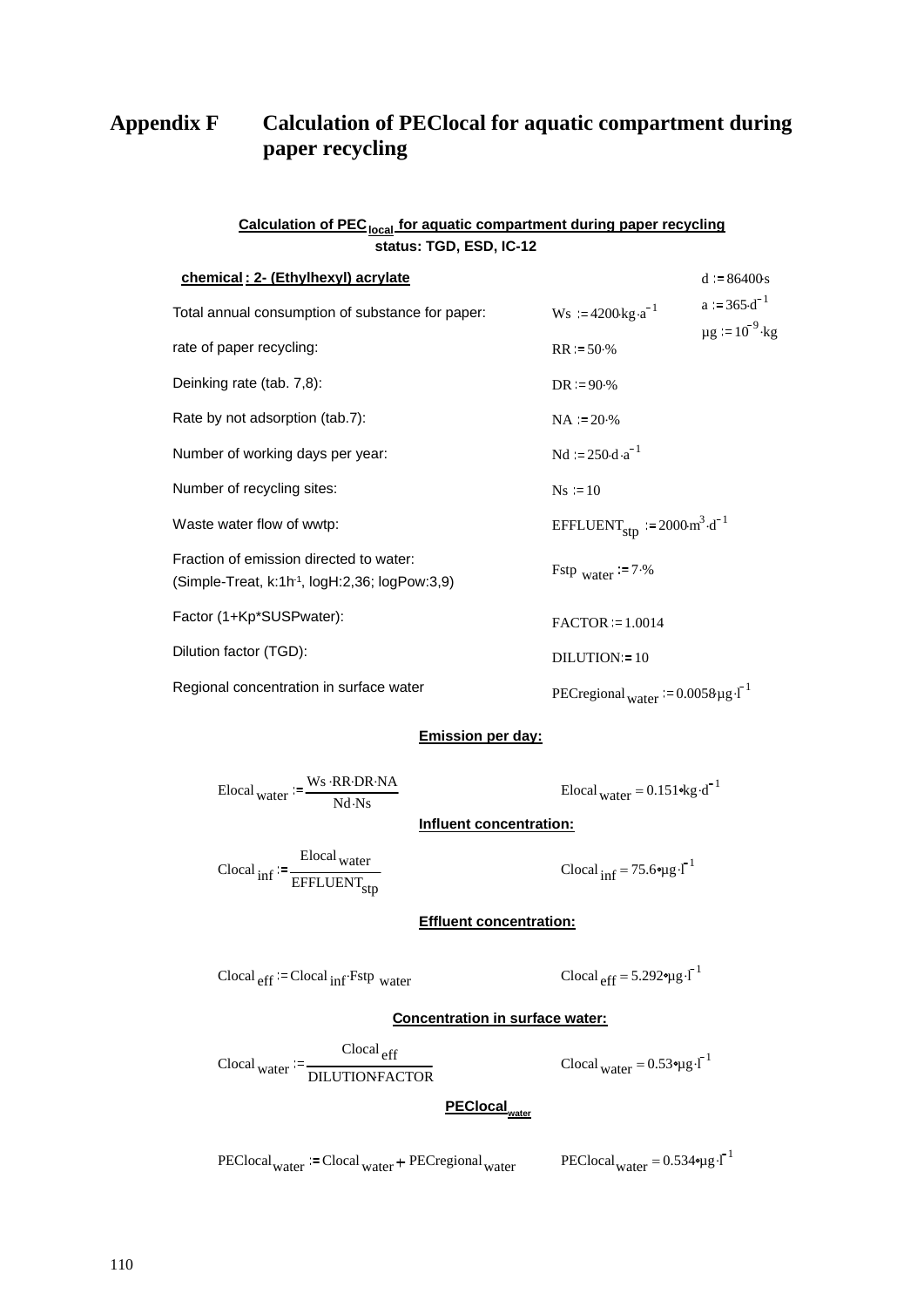#### **Release to hydrosphere**

Release  $_{\text{sw}}$  = Elocal water Fstp water . Release  $_{\text{sw}}$  = 0.011 kg d<sup>-1</sup>

#### **Annual average local PEC in surface water**

 $\text{Clocal}_{\text{water\_ann}}$  = Clocal <sub>water</sub>  $\frac{\text{Nd}}{\text{C}}$  $365 \cdot d \cdot a^{-1}$ .

Clocal water\_ann =  $0.362$   $\mu$ g ·  $I^{-1}$ 

 $PEClosed_{water}$  ann  $=$ Clocal water ann  $+$  PECregional water

 $\text{PECloud}_{\text{water\_ann}} = 0.368$ %  $\cdot$  l  $^{-1}$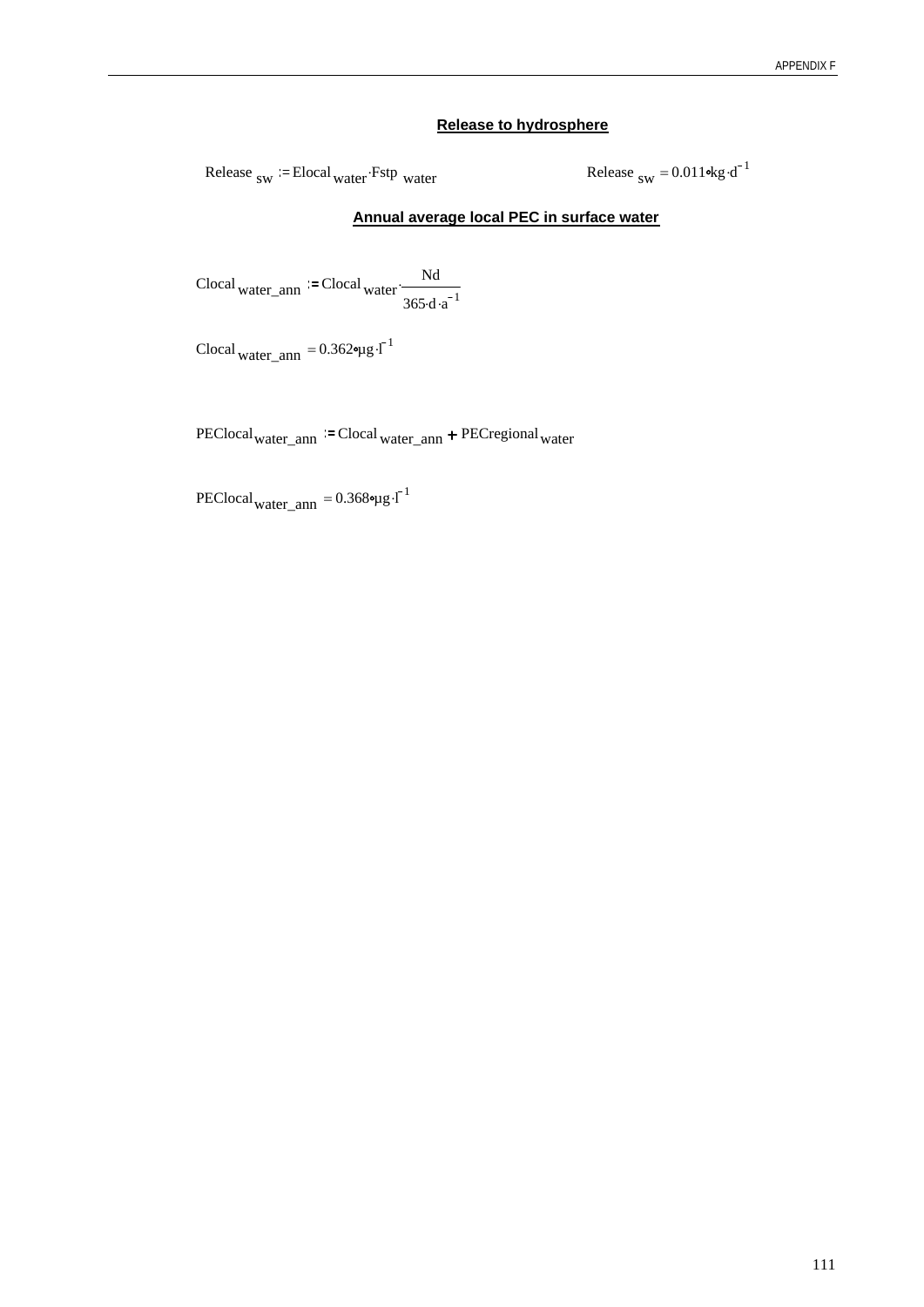## **Appendix G.1 Atmosphere (OPS-model) – Calculation of Clocalair and PEClocalair, site specific**

| Atmosphere (OPS-model)                                         |                                                                                                                          |                                                                                     |                                                                              |                      |
|----------------------------------------------------------------|--------------------------------------------------------------------------------------------------------------------------|-------------------------------------------------------------------------------------|------------------------------------------------------------------------------|----------------------|
| <b>Calculation of Clocal</b>                                   | air and PEC local<br>air, site-specific                                                                                  |                                                                                     | a := 365 · Tag d := 24 · h mg := $10^{-6}$ · kg                              |                      |
|                                                                |                                                                                                                          |                                                                                     |                                                                              |                      |
| concentration in air at source<br>strength of 1kg/d            |                                                                                                                          | Cstd air $:= 2.78 \cdot 10^{-4}$ mg $\cdot m^{-3} \cdot kg^{-1} \cdot d$            |                                                                              |                      |
| Fraction of main source                                        |                                                                                                                          |                                                                                     | Fmainsource $:= 1$                                                           |                      |
| Duration of emission                                           |                                                                                                                          |                                                                                     | Temission $:= 300 \cdot d \cdot a^{-1}$                                      |                      |
| Fraction of emission                                           |                                                                                                                          |                                                                                     | RELEASE $:= 0.18$ tonne $\cdot a^{-1}$                                       |                      |
| Local emission during emission episode<br>to air               |                                                                                                                          |                                                                                     | Elocal $_{\text{air}}$ := Fmainsource                                        | RELEASE<br>Temission |
|                                                                |                                                                                                                          |                                                                                     | Elocal $_{\text{air}} = 0.6$ okg $\cdot d^{-1}$                              |                      |
|                                                                |                                                                                                                          |                                                                                     |                                                                              |                      |
| Fraction of the emission to air from STP                       |                                                                                                                          | Fstp $_{\text{air}}$ := 0.298                                                       |                                                                              |                      |
| Local emission rate to water during<br>emission episode        |                                                                                                                          |                                                                                     | Elocal <sub>water</sub> $:= 122 \cdot kg \cdot d^{-1}$                       |                      |
| Local emission to air from STP during<br>emission episode      |                                                                                                                          |                                                                                     | Estp $_{\text{air}}$ := Fstp $_{\text{air}}$ Elocal <sub>water</sub>         |                      |
|                                                                |                                                                                                                          |                                                                                     | Estp $_{\text{air}}$ = 36.356 $\text{ekg} \cdot \text{d}^{-1}$               |                      |
| Local concentration in air during emission<br>episode          |                                                                                                                          |                                                                                     |                                                                              |                      |
|                                                                | Clocal $_{air}$ := wenn (Elocal $_{air}$ > Estp $_{air}$ , Elocal $_{air}$ Cstd $_{air}$ , Estp $_{air}$ Cstd $_{air}$ ) |                                                                                     |                                                                              |                      |
|                                                                | Clocal $_{\text{air}} = 0.0101$ mg ·m <sup>-3</sup>                                                                      |                                                                                     |                                                                              |                      |
| Annual average concentration in air,<br>100m from point source |                                                                                                                          | Clocal $air\_ann$ := Clocal $air \frac{\text{Temission}}{365 \cdot d \cdot a^{-1}}$ |                                                                              |                      |
|                                                                |                                                                                                                          | Clocal $_{air\_ann}$ = 8.307 $\cdot 10^{-3}$ omg ·m <sup>-3</sup>                   |                                                                              |                      |
| Regional concentration in air                                  |                                                                                                                          |                                                                                     | PECregional $_{\text{air}}$ = 7.88 · 10 <sup>-7</sup> · mg · m <sup>-3</sup> |                      |
| Annual average predicted environmental<br>concentration in air | PEClocal                                                                                                                 |                                                                                     | $air_{\text{ann}}$ := Clocal $air_{\text{ann}}$ + PECregional                | air                  |
|                                                                | PEClocal                                                                                                                 | $air\_ann$ = 8.308 $\bullet 10^{-3}$ omg ·m <sup>-3</sup>                           |                                                                              |                      |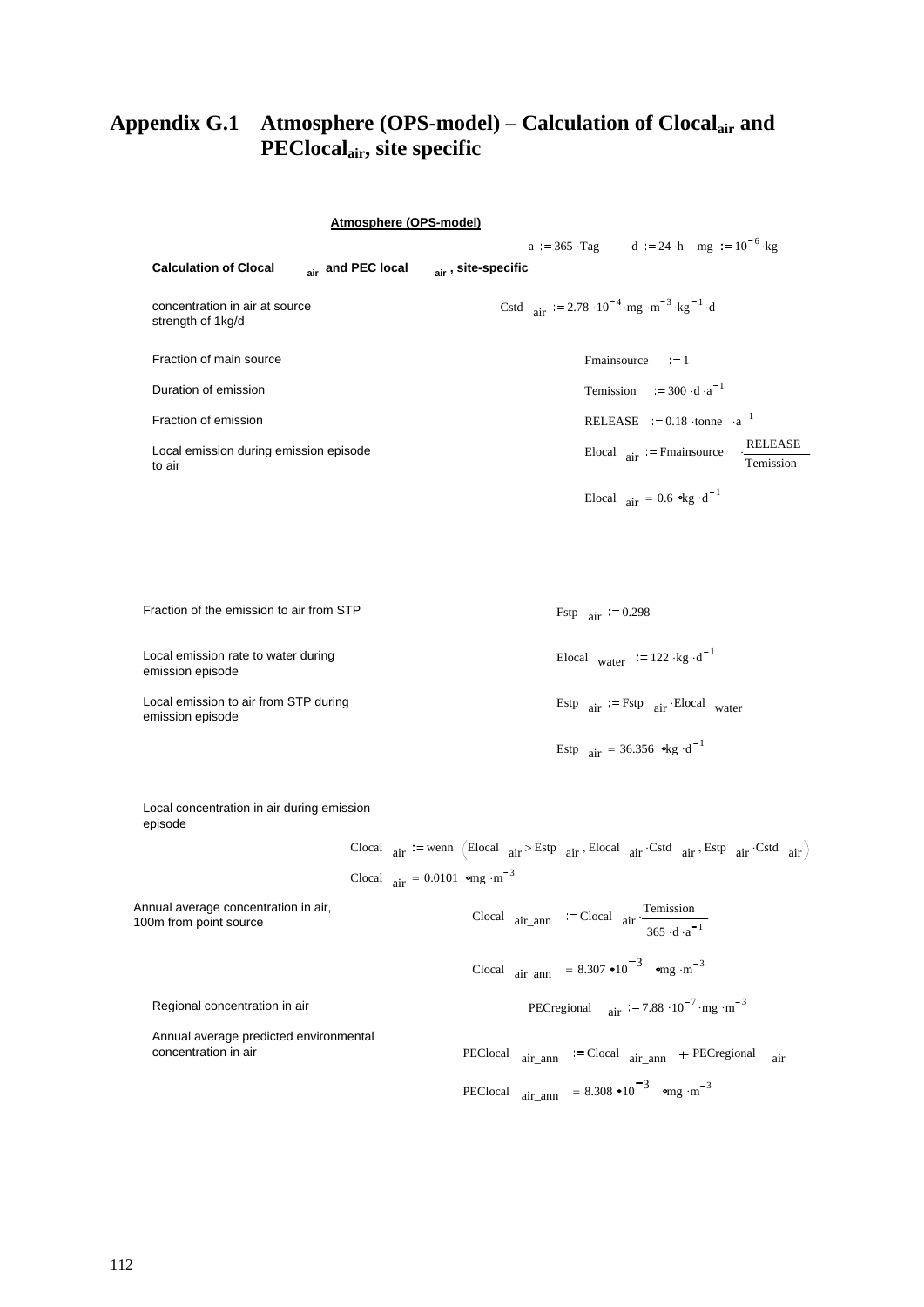# **Appendix G.2 Atmosphere (OPS – model) – Calculation of Clocalair and PEClocalair**

|                                                                | Atmosphere (OPS-model)                                     |                   |                                        |                                                                                                                          |                             |
|----------------------------------------------------------------|------------------------------------------------------------|-------------------|----------------------------------------|--------------------------------------------------------------------------------------------------------------------------|-----------------------------|
| <b>Calculation of Clocal</b><br>2 - (Ethylhexyl) acrylate      | air and PEC local<br>air                                   |                   |                                        | a = 365 · Tag d : = 24 · h mg = $10^{-6}$ · kg                                                                           |                             |
| concentration in air at source<br>strength of 1kg/d            |                                                            |                   |                                        | Cstd $_{\text{air}}$ := 2.78 · 10 <sup>-4</sup> · mg · m <sup>-3</sup> · kg <sup>-1</sup> · d                            |                             |
| Fraction of main source                                        |                                                            |                   |                                        | Fmainsource<br>$:= 1$                                                                                                    |                             |
| Duration of emission                                           |                                                            |                   |                                        | Temission $:= 300 \cdot d \cdot a^{-1}$                                                                                  |                             |
| Fraction of emission                                           |                                                            |                   |                                        | RELEASE $:= 10$ tonne $a^{-1}$                                                                                           |                             |
| Local emission during emission episode<br>to air               |                                                            |                   |                                        | Elocal $_{\text{air}}$ := Fmainsource                                                                                    | <b>RELEASE</b><br>Temission |
|                                                                |                                                            |                   |                                        | Elocal $_{\text{air}}$ = 33.333 $\text{ekg} \cdot \text{d}^{-1}$                                                         |                             |
|                                                                |                                                            |                   |                                        |                                                                                                                          |                             |
| Fraction of the emission to air from STP                       |                                                            |                   | Fstp $_{\text{air}}$ := 0.298          |                                                                                                                          |                             |
| Local emission rate to water during<br>emission episode        |                                                            |                   |                                        | Elocal water $= 0.33 \text{ kg} \cdot d^{-1}$                                                                            |                             |
| Local emission to air from STP during<br>emission episode      |                                                            |                   |                                        | Estp $_{air}$ := Fstp $_{air}$ · Elocal <sub>water</sub>                                                                 |                             |
|                                                                |                                                            |                   |                                        | Estp $_{\text{air}}$ = 0.098 $\sigma$ kg · d <sup>-1</sup>                                                               |                             |
| Local concentation in air during emission<br>episode           |                                                            |                   |                                        |                                                                                                                          |                             |
|                                                                |                                                            |                   |                                        | Clocal $_{air}$ := wenn (Elocal $_{air}$ > Estp $_{air}$ , Elocal $_{air}$ Cstd $_{air}$ , Estp $_{air}$ Cstd $_{air}$ ) |                             |
|                                                                | Clocal $_{air} = 9.267 \cdot 10^{-3}$ omg ·m <sup>-3</sup> |                   |                                        |                                                                                                                          |                             |
| Annual average concentration in air,<br>100m from point source |                                                            | Clocal<br>air_ann | $=$ Clocal $_{\text{air}} \frac{1}{2}$ | Temission<br>365 $\cdot$ d $\cdot$ a <sup>-1</sup>                                                                       |                             |
|                                                                |                                                            | Clocal<br>air ann |                                        | $= 7.616 \cdot 10^{-3}$ omg m <sup>-3</sup>                                                                              |                             |
| Regional concentration in air                                  |                                                            |                   | PECregional                            | $_{\text{air}}$ := 7.88 $\cdot 10^{-7}$ mg $\cdot \text{m}^{-3}$                                                         |                             |

Annual average predicted environmental concentration in air

PEClocal  $\arctan \frac{\arctan 7.617}{\text{cm}^3}$   $\text{cm}^{-3}$ 

PEClocal  $\arctan \frac{1}{\arctan \frac{\pi}{2}}$  = Clocal  $\arctan \frac{\pi}{2}$  + PECregional  $\arctan \frac{\pi}{2}$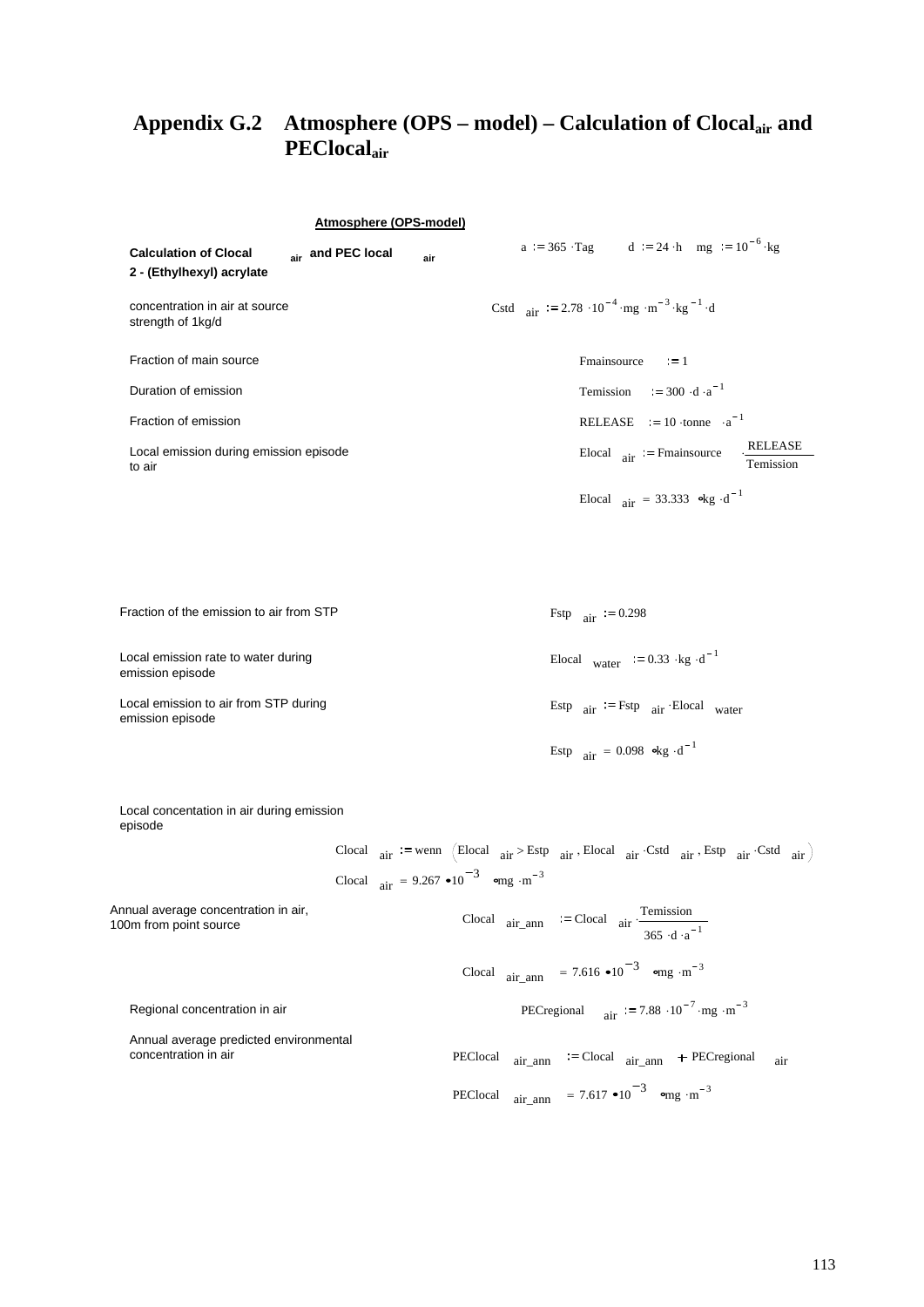### **Calculation of the deposition rate**

DEPstd<sub>aer</sub> := 
$$
1 \cdot 10^{-2} \cdot mg \cdot m^{-2} \cdot d^{-1} \cdot kg^{-1} \cdot d
$$

\nFraction of the chemical bound to aerosol

\nPass<sub>aer</sub> := 8.333·10<sup>-6</sup>

Deposition flux ofgaseous compounds as a function of Henry`s Law coefficient,at a source strength of 1kg/d

> $log H < -2$  5E-4 mg \* m  $-2$  \* d<sup>-1</sup>  $-2$ <logH<2 4E-4 mg \* m $-2$  \* d $-1$  $logH > 2$  3E-4 mg \* m $^{-2}$  \* d<sup>-1</sup>

DEPstd 
$$
_{gas}
$$
 := 3.10<sup>-4</sup> mg·m<sup>-2</sup>·d<sup>-1</sup>·kg<sup>-1</sup>·d

Total deposition flux during emission episode

DEPtotal := (Elocal<sub>air</sub> + Estp<sub>air</sub>) 
$$
\cdot
$$
 [Fass<sub>aer</sub> · DEPstd<sub>aer</sub> + (1 – Fass<sub>aer</sub>) · DEPstd<sub>gas</sub> ]  
DEPtotal = 0.01<sup>-1</sup>

 $DEP$ total  $_{ann}$  := DEPtotal  $\frac{\text{Temission}}{1}$ Annual average total depostion flux<br>  $365 \cdot d \cdot a^{-1}$ <br>  $365 \cdot d \cdot a^{-1}$ 

DEPtotal  $_{\text{ann}} = 8.246 \times 10^{-3} \text{ erg} \cdot \text{m}^2 \cdot \text{d}^{-1}$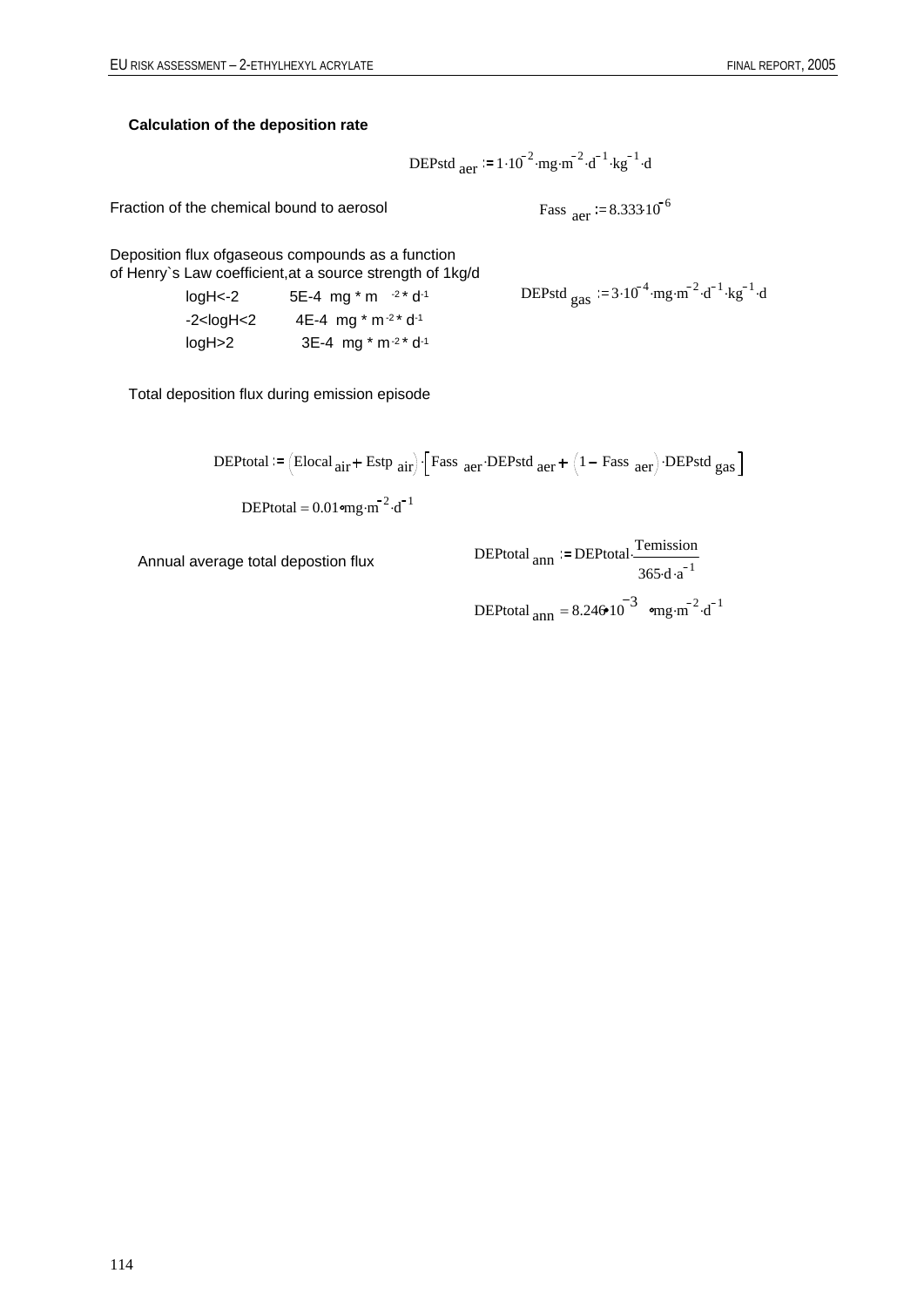## **Appendix G.3 Atmosphere (OPS-model)**

#### **Atmosphere (OPS-model)**

a = 365 Tag  $d = 24$  h mg =  $10^{-6}$  kg

TONNAGE  $= 42$  tonne  $\cdot a^{-1}$ 

 $f_{\rm emission}$  = 0.005 Fmainsource  $= 0.4$ 

PRODUCT:= $210000$ tonne  $\cdot a^{-1}$ 

**Calculation of Clocal air and PEC local air 2 - (Ethylhexyl) acrylate stage of life cycle: formulation of aqueous polymer dispersions generic, IC:11, UC: 43**

Total annual tonnage of chemical:

Product tonnage:

Release factor (A-table:2.1, MC3 as default):

Fraction of main source (B-table:2.3/2.9):

Duration of emission (B-table:2.3): Temission  $= 300 d \cdot a^{-1}$ 

concentration in air at source strength of 1kg/d

Release

RELEASE = TONNAGEf emission

Cstd  $_{air}$  = 2.78 10<sup>-4</sup>  $\cdot$ mg  $\cdot$ m<sup>-3</sup>  $\cdot$ kg<sup>-1</sup>  $\cdot$ d

RELEASE= $0.21$ <sup>otonne  $a^{-1}$ </sup>

Local emission during emission episode

Fraction of the emission to air from STP

Local emission rate to water during

Local emission to air from STP during

emission episode

emission episode

Local emission during emission episode<br>to air Fmainsource RELEASE<br>Temission .

Elocal  $_{\text{air}} = 0.28$  kg $\cdot d^{-1}$ 

Fstp  $_{\text{air}}$  = 0.298

Elocal water  $= 1.12$  kg  $d^{-1}$ 

Estp  $_{air}$  = Fstp  $_{air}$  Elocal water

Estp  $_{\text{air}} = 0.334$  kg $\cdot$ d<sup>-1</sup>

Local concentation in air during emission episode

> $\text{Clocal}_{\text{air}} := \text{wenn} \left( \text{Elocal}_{\text{air}} > \text{Estp}_{\text{air}} \text{, Elocal}_{\text{air}} \cdot \text{Cstd}_{\text{air}} \right)$  .  $\text{Estp}_{\text{air}} \cdot \text{Cstd}_{\text{air}}$ Clocal  $_{\text{air}} = 9.279910^{-5}$  omg·m<sup>-3</sup>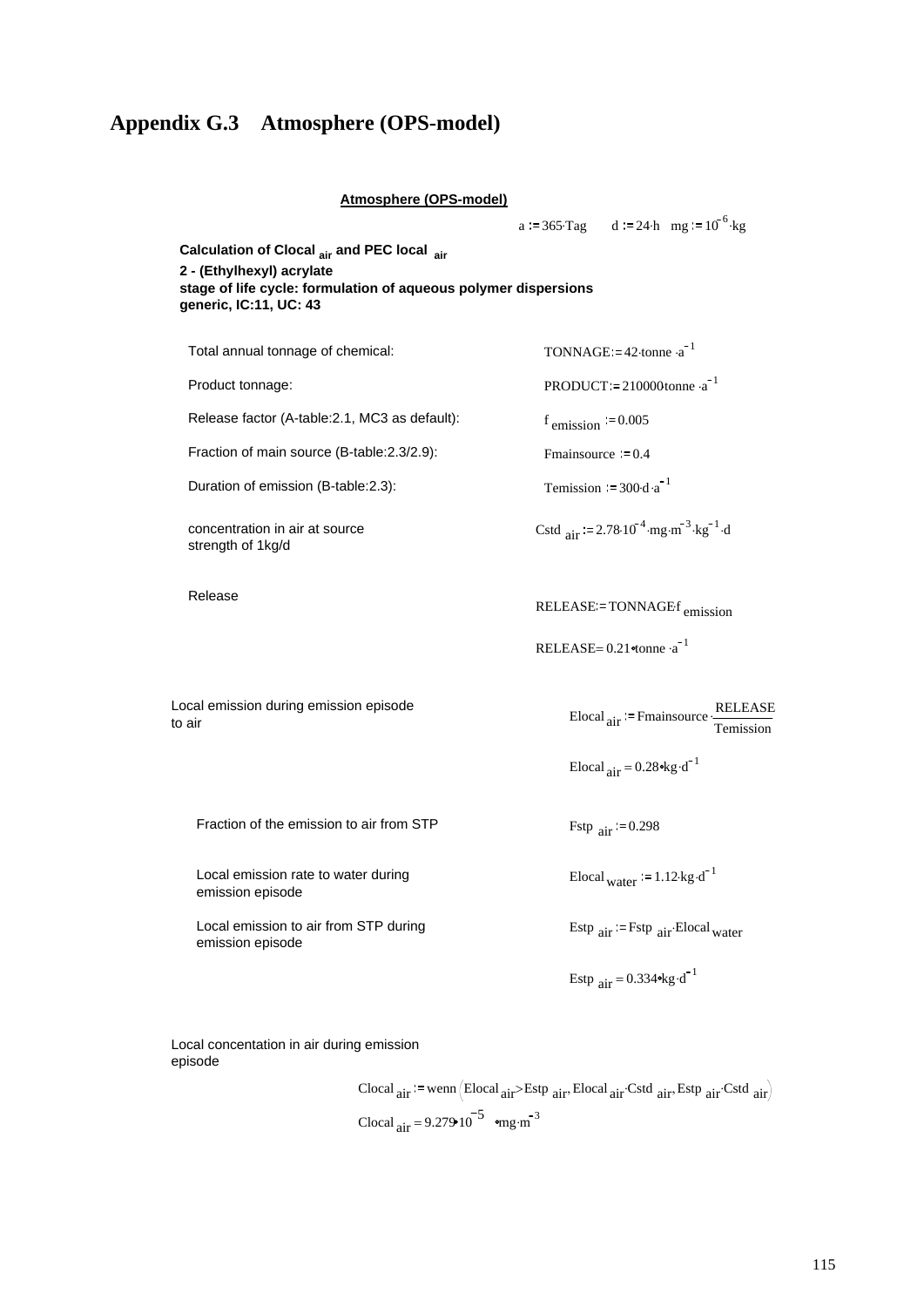Annual average concentration in air, 100m from point source

$$
Clocal_{\text{air}\_\text{ann}} := Clocal_{\text{air}} \cdot \frac{\text{Temission}}{365 \cdot d \cdot a^{-1}}
$$

$$
Clocal_{\text{air\_ann}} = 7.626 \times 10^{-5} \text{ mg} \cdot \text{m}^{-3}
$$

Regional concentration in air

$$
PEC regional_{\text{air}} := 7.88 \cdot 10^{-7} \cdot mg \cdot m^{-3}
$$

Annual average predicted environmental concentration in air

 $PEClocal_{air\_ann}$  := Clocal air  $_{ann}$  + PECregional air

PEClocal<sub>air\_ann</sub> =  $7.705 \cdot 10^{-5}$  omg·m<sup>-3</sup>

#### **Calculation of the deposition rate**

DEPstd<sub>aer</sub> := 
$$
1 \cdot 10^{-2}
$$
 mg·m<sup>-2</sup>·d<sup>-1</sup>·kg<sup>-1</sup>·d

Fraction of the chemical bound to aerosol Fraction  $S^2 = 8.333 \cdot 10^{-6}$ 

$$
Fass_{\text{a}er} := 8.333 \cdot 10
$$

Deposition flux ofgaseous compounds as a function of Henry`s Law coefficient,at a source strength of 1kg/d

| $logH < -2$                                                                                      | 5E-4 mg $*$ m $-2*$ d $-1$   |
|--------------------------------------------------------------------------------------------------|------------------------------|
| $-2$ <logh<2< td=""><td>4E-4 mg <math>*</math> m<math>-2*</math> d<math>-1</math></td></logh<2<> | 4E-4 mg $*$ m $-2*$ d $-1$   |
| logH > 2                                                                                         | $3E-4$ mg $*$ m $-2*$ d $-1$ |

DEPstd  $_{\text{gas}}$  := 3.10<sup>-4</sup> mg m<sup>-2</sup> d<sup>-1</sup> kg<sup>-1</sup> d

Total deposition flux during emission episode

DEPtotal := (Elocal<sub>air</sub> + Estp<sub>air</sub>) 
$$
[Fass_{aer} \cdot DEPstd_{aer} + (1 - Fass_{aer}) \cdot DEPstd_{gas}]
$$
   
\nDEPtotal = 1.842 10<sup>-4</sup>  $mg \cdot m^2 \cdot d^{-1}$ 

Annual average total depostion flux

DEPtotal<sub>ann</sub> := DEPtotal
$$
\frac{\text{Temission}}{365 \cdot \text{d} \cdot \text{a}^{-1}}
$$
  
DEPtotal<sub>ann</sub> = 1.51410<sup>-4</sup> <sup>9</sup>mg·m<sup>-2</sup>·d<sup>-1</sup>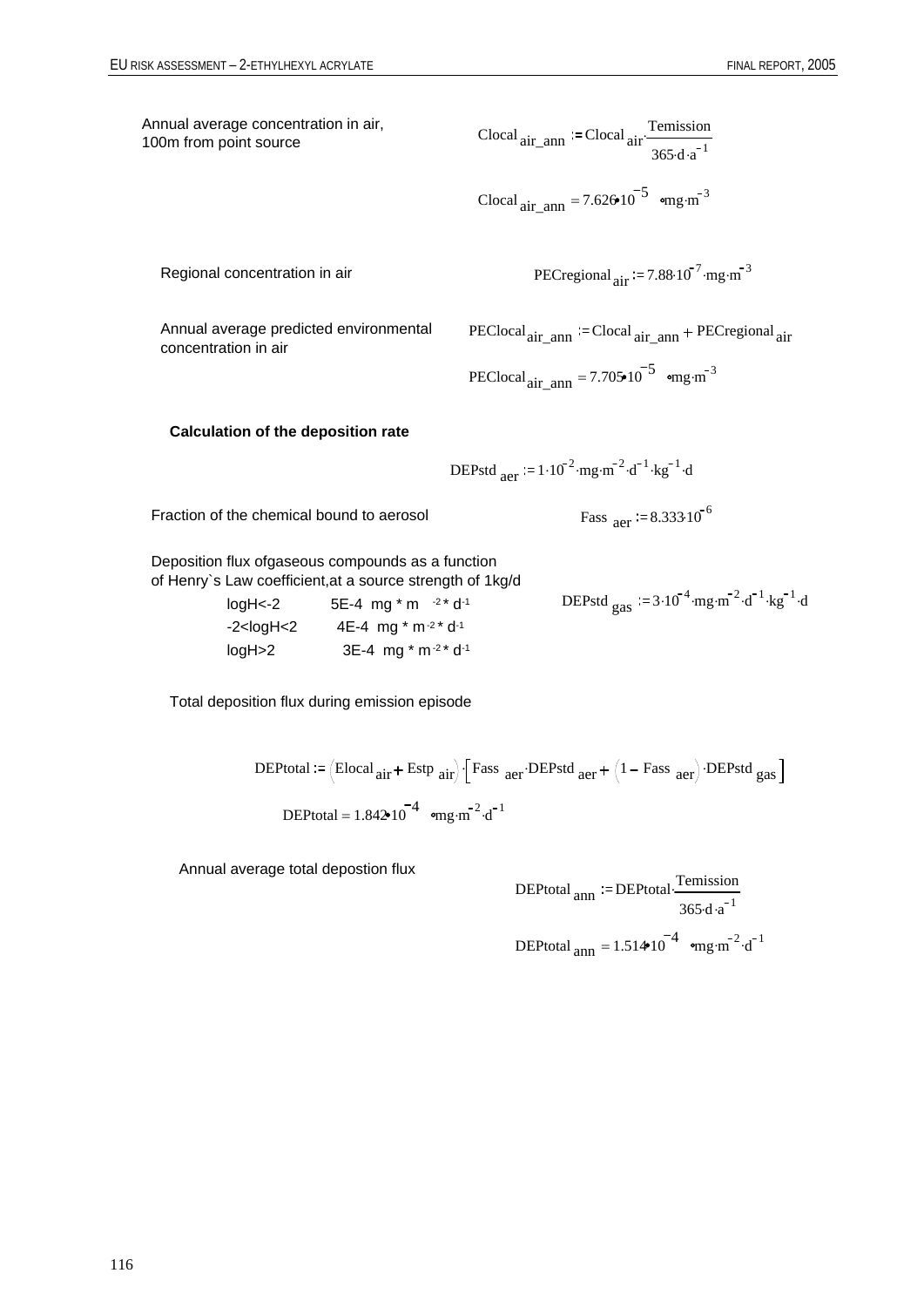## **Appendix H.1 Exposure of Soil. Input: 2-(Ethylhexyl acrylate): site-specific, production and process**

| <u>Exposure of Soil</u><br>$d := 86400s$                                          |                                                                         |                                   |  |
|-----------------------------------------------------------------------------------|-------------------------------------------------------------------------|-----------------------------------|--|
| Input: 2 - (Ethylhexyl) acrylate): site-specific, prod+proc                       | ppm $:=$ mg·kg <sup>-1</sup>                                            | $a := 365 \text{ d}$<br>$i := 13$ |  |
| annual average total deposition flux:                                             | DEPtotal $_{ann}$ = 0.009115mg·m <sup>-2</sup> ·d <sup>-1</sup>         |                                   |  |
| soil-water partitioning coefficient:                                              | K soil water $= 27.64$                                                  |                                   |  |
| concentration in dry sewage sludge:                                               | $C_{sludge}$ = 0.mg $\text{kg}^{-1}$                                    |                                   |  |
| air-water partitioning coefficient:                                               | $K_{\text{air}\_\text{water}} = 0.0971$                                 |                                   |  |
| rate constant for for removal from<br>top soil:                                   | kbio <sub>soil</sub> $= 0.023 d^{-1}$                                   |                                   |  |
| PECregional:                                                                      | PECregional natural soil $:= 8.12 \cdot 10^{-8} \cdot mg \cdot kg^{-1}$ |                                   |  |
| <b>Defaults:</b>                                                                  |                                                                         |                                   |  |
| mixing depth of soil:                                                             | DEPTHsoil :=                                                            |                                   |  |
|                                                                                   | $0.2 \text{m}$<br>$0.2 \text{·m}$<br> 0.1∙m                             |                                   |  |
| bulk density of soil:                                                             | RHO soil:= $1700 \text{ kg} \cdot \text{m}^{-3}$                        |                                   |  |
| average time for exposure:                                                        | $T_i :=$                                                                |                                   |  |
|                                                                                   | 30d<br>180d<br>180d                                                     |                                   |  |
| partial mass transfer coefficient at<br>air-side of the air-soil interface:       | kasl $_{air}$ = 120 m·d <sup>-1</sup>                                   |                                   |  |
| partial mass transfer coefficient at<br>soilair-side of the air-soil interface:   | kasl soilair $= 0.48 \text{ m} \cdot \text{d}^{-1}$                     |                                   |  |
| partial mass transfer coefficient at<br>soilwater-side of the air-soil interface: | kasl soilwater $:= 4.8 \cdot 10^{-5}$ m d <sup>-1</sup>                 |                                   |  |
| fraction of rain water that infiltrates<br>into soil:                             | Finf soil: = $0.25$                                                     |                                   |  |
| rate of wet precipitation:                                                        | RAINrate $:= 1.92 \cdot 10^{-3} \cdot \text{m} \cdot \text{d}^{-1}$     |                                   |  |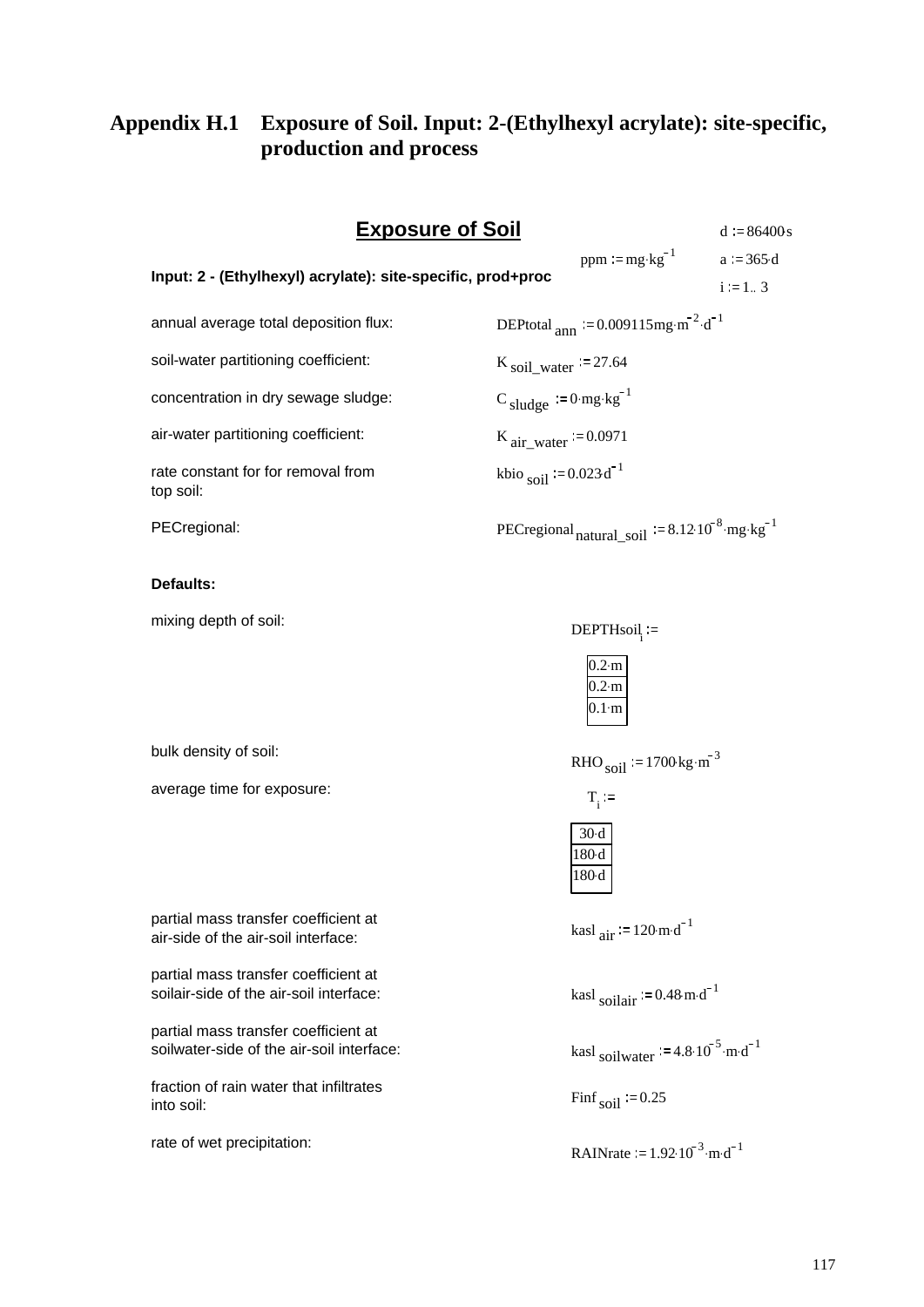dry sludge application rate: APPL sludge i=

| $0.5 \text{ kg} \cdot \text{m}^{-2} \cdot \text{a}$      |  |
|----------------------------------------------------------|--|
| $0.5 \text{ kg} \cdot \text{m}^{-2} \cdot \text{a}^{-1}$ |  |
| $0.1 \text{ kg} \cdot \text{m}^{-2} \cdot \text{a}$      |  |

#### **Calculation:**

aerial deposition flux per kg of soil:

$$
D_{\text{air}_i} := \frac{DEP_{\text{total}}}{DEPTH\text{soi}_i \cdot RHO_{\text{soi}}}
$$

rate constant for valatilisation from soil:

$$
k_{\textrm{ }{\textrm{volat}}_{i}}:=\!\!\!\left[\left(\!\frac{1}{\textrm{kasl air}\cdot\!K_{\textrm{ air\_water}}}\!+\frac{1}{\textrm{kasl }{\textrm{sollair}\cdot\!K_{\textrm{ air\_water}}}\!+\textrm{kasl }{\textrm{sollwater}}}\right)\!\cdot\!K_{\textrm{ }{\textrm{sol\_water}}}\!\cdot\!D\mathrm{EPTHsoi}\!\!1_{1}\!\!\right]^{-1}
$$

rate constant for leaching from soil layer:

$$
k_{\text{leach}_i} := \frac{\text{Find } \text{soil} \cdot \text{RAINrate}}{K_{\text{soil\_water}} \cdot \text{DEPTHsoil}_i}
$$

removal from top soil:

 $k_i$  =  $k$  volat<sub>i</sub> +  $k$  leach<sub>i</sub> +  $k$ bio soil

#### **concentration in soil**

concentration in soil due to 10 years of continuous deposition:

Cdep 
$$
soil_1O_i := \frac{D_{air_i}}{k_i} \cdot \left(1 - exp(-365 \cdot d \cdot 10 \cdot k_i)\right)
$$

concentration just after the first year of sludge application:

$$
Csludge \frac{1}{\text{solid}_{i}} := \frac{1}{\text{DEPTH}\text{solid}_{i} \cdot \text{RHO}_{\text{solid}}}
$$

initial concentration in soil after 10 applications of sludge:

\n
$$
\text{Csludge } \text{soil}_1 \cdot 10_i := \text{Csludge } \text{soil}_1 \cdot 1_i \left[ 1 + \left[ \sum_{n=1}^{9} \left( \exp\left( -365 \cdot d \cdot k_i \right)^n \right) \right] \right]
$$
\n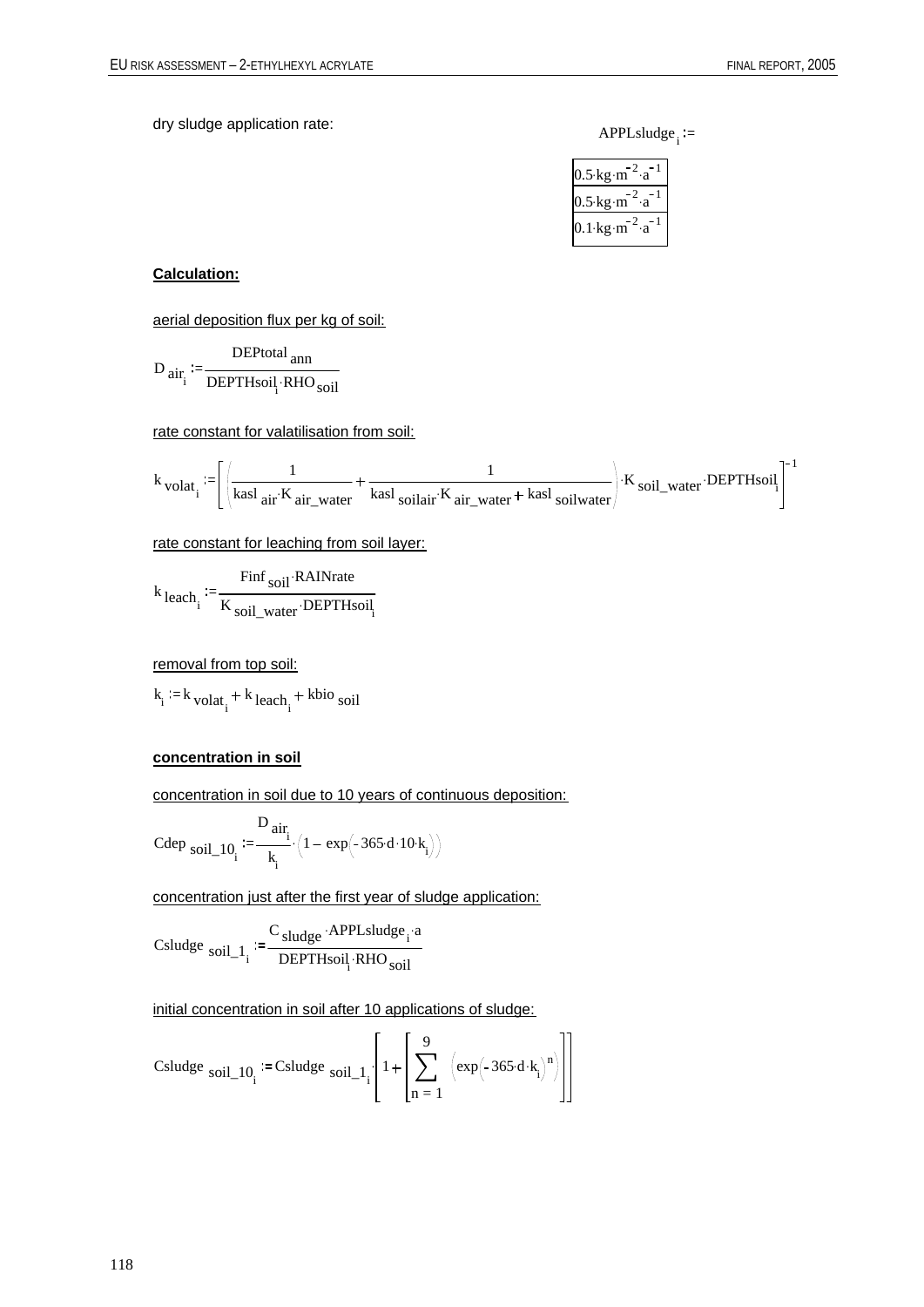#### sum of the concentrations due to both processes:

$$
C_{\text{soil}\_10_i} := \text{Cdep}_{\text{soil}\_10_i} + \text{Csludge}_{\text{soil}\_10_i}
$$

average concentration in soil over T days:

$$
Clocal_{\text{soil}_i} := \frac{D_{\text{air}_i}}{k_i} + \frac{1}{k_i \cdot T_i} \cdot \left( C_{\text{soil}\_10_i} - \frac{D_{\text{air}_i}}{k_i} \right) \cdot \left( 1 - \exp\left(-k_i \cdot T_i\right) \right)
$$

PEClocal<sub>soil<sub>i</sub></sub> := Clocal<sub>soil<sub>i</sub></sub> + PECregional<sub>natural\_soil</sub>

|                                             | $\text{Clocal}_{\text{soil}}$ |                                                | PEClocal <sub>soil</sub> |
|---------------------------------------------|-------------------------------|------------------------------------------------|--------------------------|
| Clocal <sub>soil</sub>                      | ppm                           | PEClocal <sub>soil</sub>                       | ppm                      |
| $\mathsf{C}$ local $_{\mathsf{agr.soil}}$ - | $8.513 \cdot 10^{-4}$         | $=$                                            | $18.51310^{4}$           |
| $C$ local                                   | $8.513 \cdot 10^{-4}$         | PEClocal <sub>agr.soil</sub>                   | $8.51310^{4}$            |
| grassland                                   | $1.341 \cdot 10^{-3}$         | $\mathsf{PEC}$ local $_{\mathsf{grassland}}$ = | $1.341 \cdot 10^{-3}$    |

**Indicating persistency of the substance in soil**

initial concentration after 10 years:  $C_{\text{soil}\_10}$ 

| эm      |  |
|---------|--|
| 8.51310 |  |
| 8.51310 |  |
| .341.10 |  |

initial concentration in steady-state situation:

$$
\begin{aligned}\n\text{Facc}_{i} &:= e^{-365 \cdot \text{d} \cdot \text{k}_{i}} \\
C_{\text{soil}\_ \text{ss}\_i} &:= \frac{D_{\text{air}}}{\text{k}_{i}} + \text{Csludge }_{\text{soil}\_1} \cdot \frac{1}{1 - \text{Facc}_{i}}\n\end{aligned}
$$

 $C_{\text{soil}\_ss}$ <sub>i</sub>

| 'n          |  |  |
|-------------|--|--|
| 8.51310     |  |  |
| .51310<br>x |  |  |
| 341.10      |  |  |

fraction of steady-state in soil achieved:

$$
Fst\_st_i := \frac{C_{\text{soil}\_10_i}}{C_{\text{soil}\_s}} \qquad \qquad \frac{Fst\_st_i}{\frac{1}{1}}
$$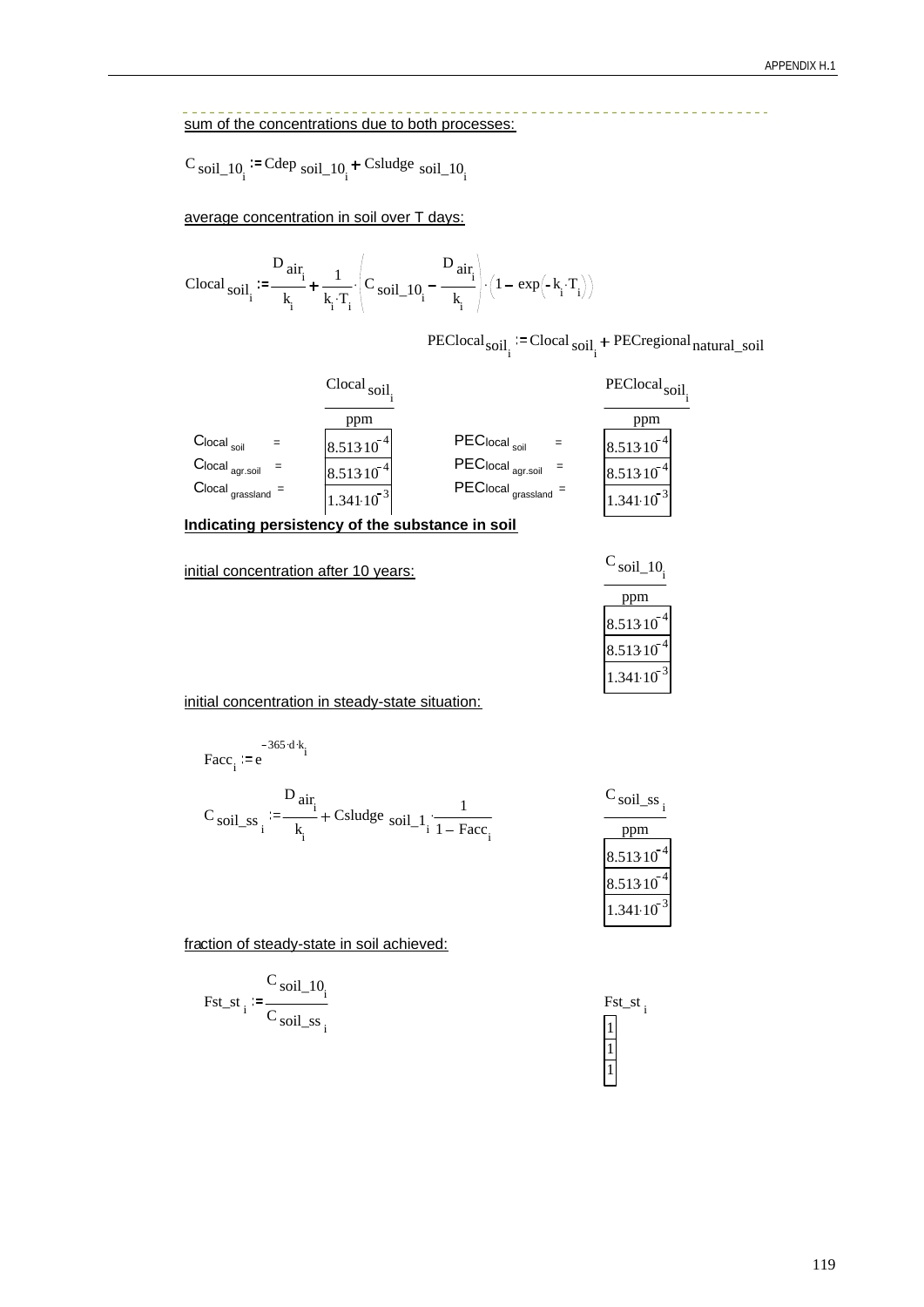#### **concentration in pore water**



PEClocal<sub>grw</sub> = PEClocal <sub>agr\_soil\_porew</sub>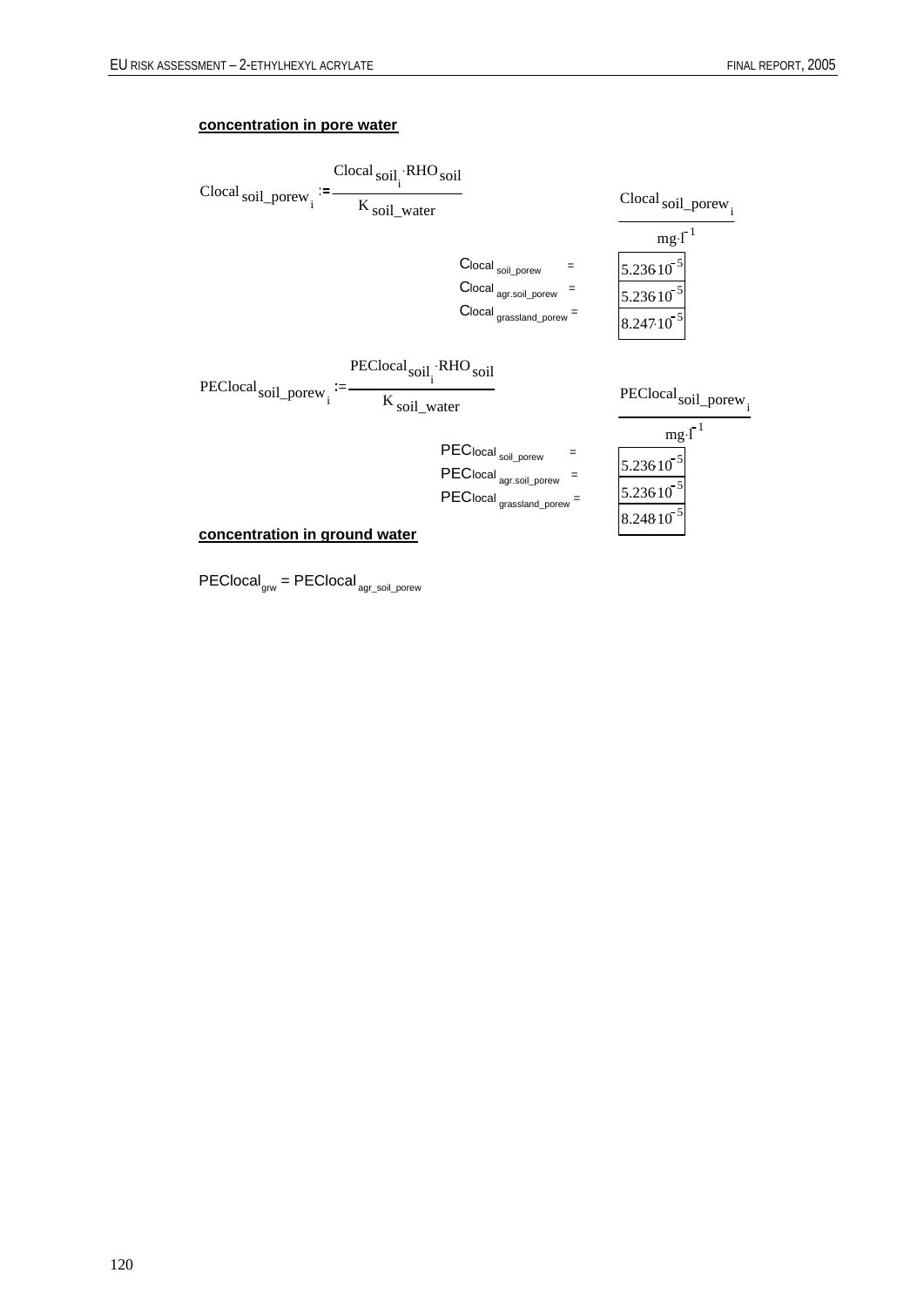# **Appendix H.2 Exposure of soil. Input: 2-(Ethylhexyl acrylate): process – worst case**

| <b>Exposure of Soil</b>                                                           |                                                                          |                                    |  |
|-----------------------------------------------------------------------------------|--------------------------------------------------------------------------|------------------------------------|--|
| Input: 2 - (Ethylhexyl) acrylate): proc - worst case                              | $ppm := mg \cdot kg^{-1}$                                                | $a := 365 \text{ d}$<br>$i := 1.3$ |  |
| annual average total deposition flux:                                             | DEPtotal $_{ann}$ = 0.008246mg·m <sup>-2</sup> ·d <sup>-1</sup>          |                                    |  |
| soil-water partitioning coefficient:                                              | K soil water $= 27.64$                                                   |                                    |  |
| concentration in dry sewage sludge:                                               | $C_{sludge}$ = 0 mg kg <sup>-1</sup>                                     |                                    |  |
| air-water partitioning coefficient:                                               | $K_{\text{air}\_\text{water}} = 0.0971$                                  |                                    |  |
| rate constant for for removal from<br>top soil:                                   | kbio <sub>soil</sub> $= 0.023 d^{-1}$                                    |                                    |  |
| PECregional:                                                                      | PECregional natural soil $= 8.12 \cdot 10^{-8} \cdot mg \cdot kg^{-1}$   |                                    |  |
| <b>Defaults:</b>                                                                  |                                                                          |                                    |  |
| mixing depth of soil:                                                             | DEPTHsoil :=                                                             |                                    |  |
|                                                                                   | $0.2 \text{m}$<br>$0.2 \text{m}$<br>$0.1 \text{m}$                       |                                    |  |
| bulk density of soil:                                                             | RHO soil:=1700 kg $\cdot$ m <sup>-3</sup>                                |                                    |  |
| average time for exposure:                                                        | $T_i :=$                                                                 |                                    |  |
|                                                                                   | 30d<br>180d<br>180d                                                      |                                    |  |
| partial mass transfer coefficient at<br>air-side of the air-soil interface:       | kasl $_{\text{air}}$ = 120 m·d <sup>-1</sup>                             |                                    |  |
| partial mass transfer coefficient at<br>soilair-side of the air-soil interface:   | kasl soilair $= 0.48 \text{ m} \cdot \text{d}^{-1}$                      |                                    |  |
| partial mass transfer coefficient at<br>soilwater-side of the air-soil interface: | kasl soilwater $:= 4.8 \cdot 10^{-5} \cdot \text{m} \cdot \text{d}^{-1}$ |                                    |  |
| fraction of rain water that infiltrates<br>into soil:                             | Finf soil: = $0.25$                                                      |                                    |  |
| rate of wet precipitation:                                                        | RAINrate $:= 1.92 \cdot 10^{-3} \cdot \text{m} \cdot \text{d}^{-1}$      |                                    |  |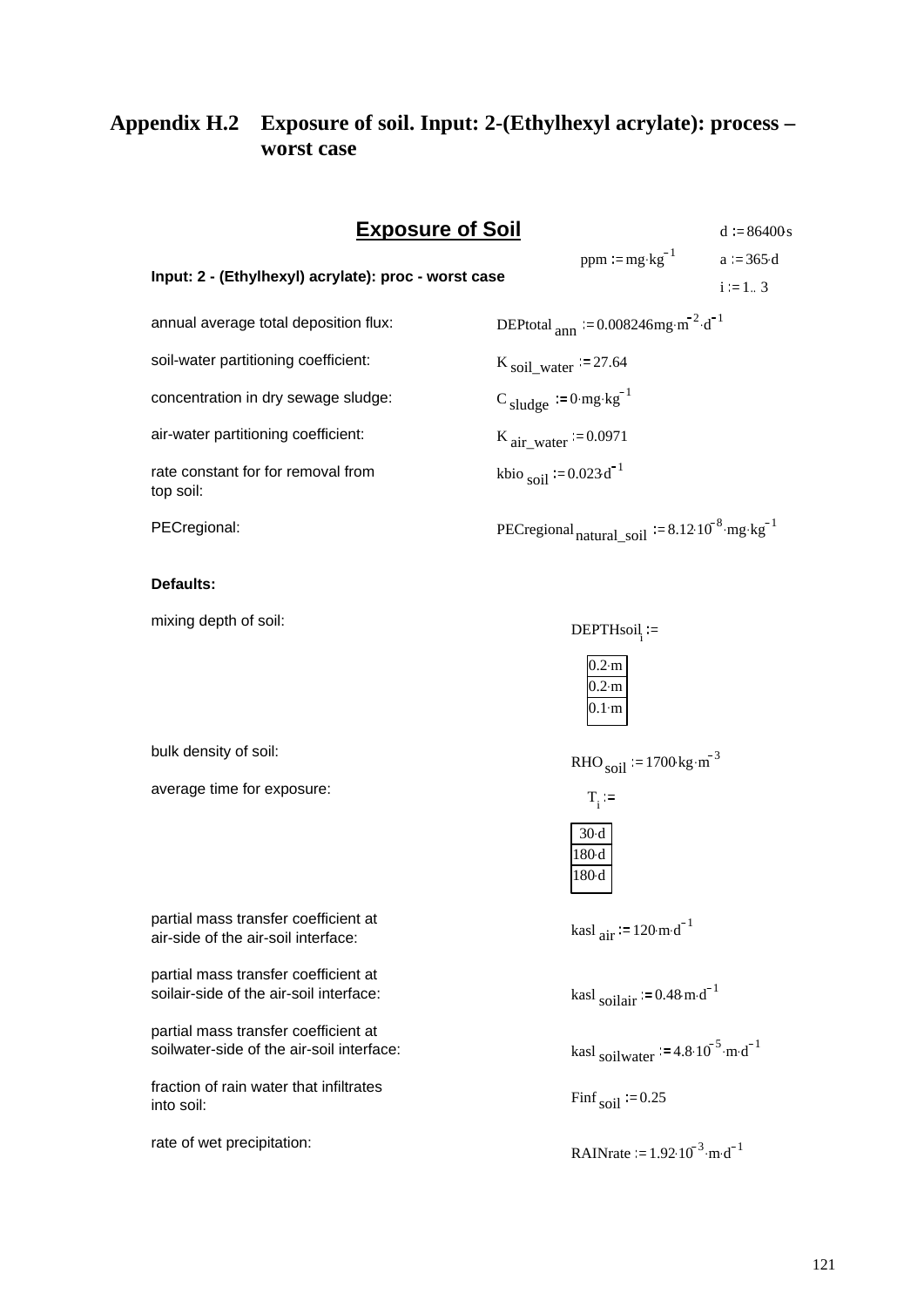dry sludge application rate: APPL sludge i=

| $0.5 \text{ kg} \cdot \text{m}^{-2} \cdot \text{a}$      |  |
|----------------------------------------------------------|--|
| $0.5 \text{ kg} \cdot \text{m}^{-2} \cdot \text{a}^{-1}$ |  |
| $0.1 \text{ kg} \cdot \text{m}^{-2} \cdot \text{a}$      |  |

#### **Calculation:**

aerial deposition flux per kg of soil:

$$
D_{\text{air}_i} := \frac{DEP_{\text{total}}}{DEPTH\text{soi}_i \cdot RHO_{\text{soi}}}
$$

rate constant for valatilisation from soil:

$$
k_{\textrm{ }{\textrm{volat}}_{i}}:=\!\!\!\left[\left(\!\frac{1}{\textrm{kasl air}\cdot\!K_{\textrm{ air\_water}}}\!+\frac{1}{\textrm{kasl }{\textrm{sollair}\cdot\!K_{\textrm{ air\_water}}}\!+\textrm{kasl }{\textrm{sollwater}}}\right)\!\cdot\!K_{\textrm{ }{\textrm{sol\_water}}}\!\cdot\!D\mathrm{EPTHsoi}\!\!1_{1}\!\!\right]^{-1}
$$

rate constant for leaching from soil layer:

$$
k_{\text{leach}_i} := \frac{\text{Find } \text{soil} \cdot \text{RAINrate}}{K_{\text{soil\_water}} \cdot \text{DEPTHsoil}_i}
$$

removal from top soil:

 $k_i$  =  $k$  volat<sub>i</sub> +  $k$  leach<sub>i</sub> +  $k$ bio soil

#### **concentration in soil**

concentration in soil due to 10 years of continuous deposition:

Cdep 
$$
soil_1O_i := \frac{D_{air_i}}{k_i} \cdot \left(1 - exp(-365 \cdot d \cdot 10 \cdot k_i)\right)
$$

concentration just after the first year of sludge application:

$$
Csludge \frac{1}{\text{solid}_{i}} := \frac{1}{\text{DEPTH}\text{solid}_{i} \cdot \text{RHO}_{\text{solid}}}
$$

initial concentration in soil after 10 applications of sludge:

\n
$$
\text{Csludge } \text{soil}_1 \cdot 10_i := \text{Csludge } \text{soil}_1 \cdot 1 \cdot \left[ 1 + \left[ \sum_{n=1}^{9} \left( \exp\left(-365 \cdot d \cdot k_i\right)^n \right) \right] \right]
$$
\n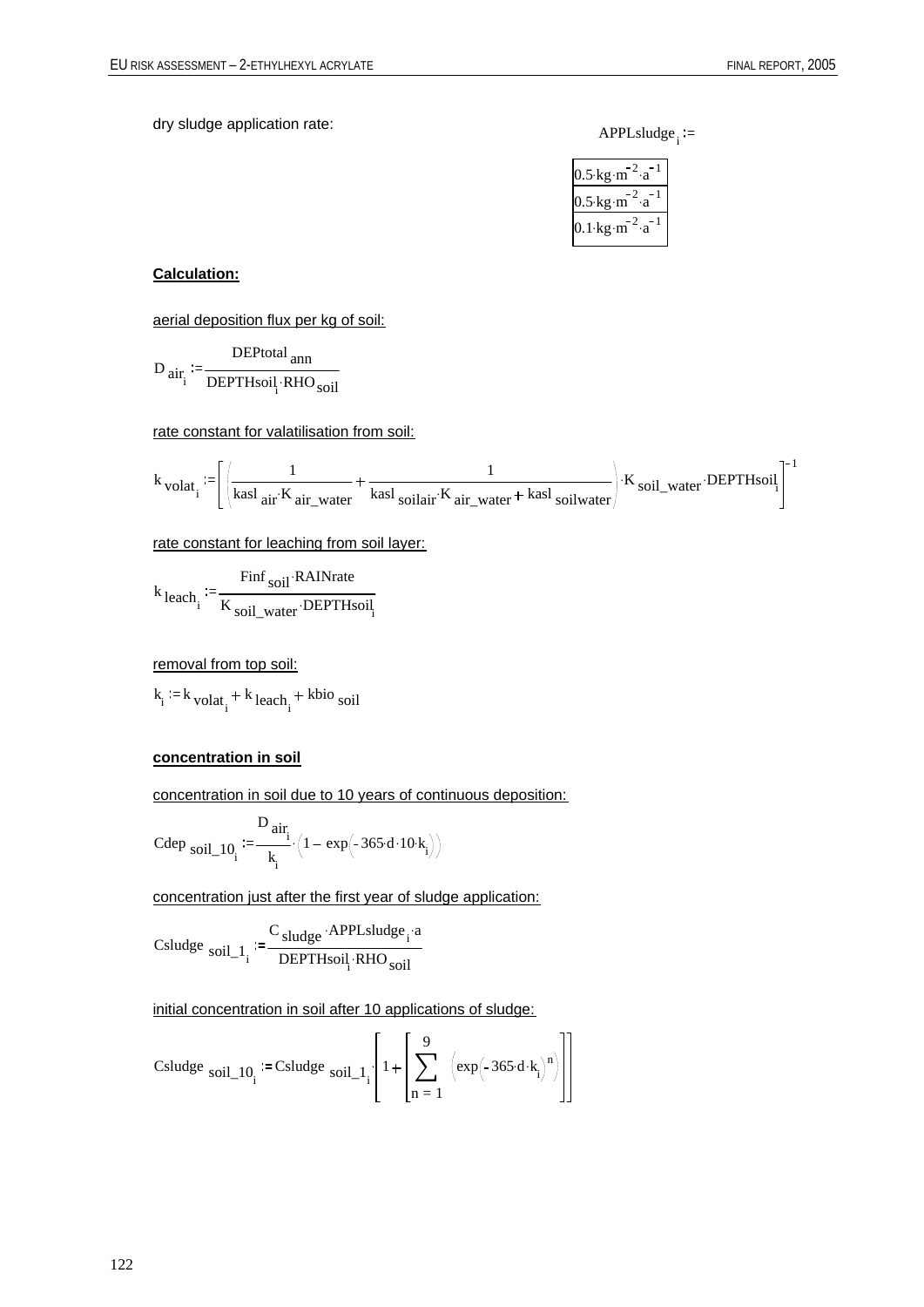## sum of the concentrations due to both processes:

$$
C_{\text{soil}\_10}^{\text{}} := \text{Cdep } \text{soil}\_10^{\text{}} + \text{Csludge } \text{soil}\_10^{\text{}}
$$

average concentration in soil over T days:

$$
\text{Clocal } \operatorname{soil}_{i} := \!\frac{D\operatorname{air}_{i}}{k_{i}} + \frac{1}{k_{i} \cdot T_{i}} \cdot \left( C\operatorname{soil}_{-1} 0\operatorname{ar}_{i} - \frac{D\operatorname{air}_{i}}{k_{i}} \right) \cdot \left( 1 - \exp\left(-k_{i} \cdot T_{i}\right) \right)
$$

 $\text{PEClosed }_{\text{soil}_{i}} := \text{Closed }_{\text{soil}_{i}} + \text{PEC regional }_{\text{natural\_soil}_{i}}$ 

\_\_\_\_\_\_\_\_\_\_\_\_\_\_\_\_\_\_\_\_\_\_\_\_\_\_\_\_\_\_\_\_\_\_\_

|                                                                                    | Clocal soil                                                     |                                                                                                    | PEClocal <sub>soil</sub>                                                        |
|------------------------------------------------------------------------------------|-----------------------------------------------------------------|----------------------------------------------------------------------------------------------------|---------------------------------------------------------------------------------|
| $\mathsf{C}$ local $_{\mathsf{soil}}$<br>Clocal<br>agr.soil<br>Clocal<br>grassland | ppm<br>701.10<br>$7.701 \cdot 10^{-2}$<br>$1.213 \cdot 10^{-3}$ | $\mathsf{PEC}$ local $_{\mathsf{soil}}$<br>PEC local <sub>agr.soil</sub><br>PEC local<br>grassland | ppm<br>$7.702 \cdot 10^{-7}$<br>$17.702 \cdot 10^{-4}$<br>$1.213 \cdot 10^{-5}$ |

**Indicating persistency of the substance in soil**

initial concentration after 10 years:  $C_{\text{soil}\_10}$  initial concentration after 10 years:

| эm              |  |  |  |
|-----------------|--|--|--|
| $.701 \cdot 10$ |  |  |  |
| $.701 \cdot 10$ |  |  |  |
| $.213 \cdot 10$ |  |  |  |

initial concentration in steady-state situation:

$$
\begin{aligned} \text{Facc}_{i} &:= e^{-365 \cdot d \cdot k_{i}} \\ \text{C}_{\text{soil}\_ \text{ss}} &:= \frac{\text{D}_{\text{air}_{i}}}{k_{i}} + \text{Csludge} \quad \text{soil}\_ 1 \cdot \frac{1}{1 - \text{Face}_{i}} \end{aligned}
$$

| soil ss                         |
|---------------------------------|
| ppm                             |
| $.701 \cdot 10$                 |
| $\frac{1}{0.701 \cdot 10^{10}}$ |
| $.213 \cdot 10$                 |

1

fraction of steady-state in soil achieved:

$$
Fst_st_i := \frac{C_{\text{soil}\_10}}{C_{\text{soil}\_s}}\n \qquad \qquad \text{Fst}\_t_i
$$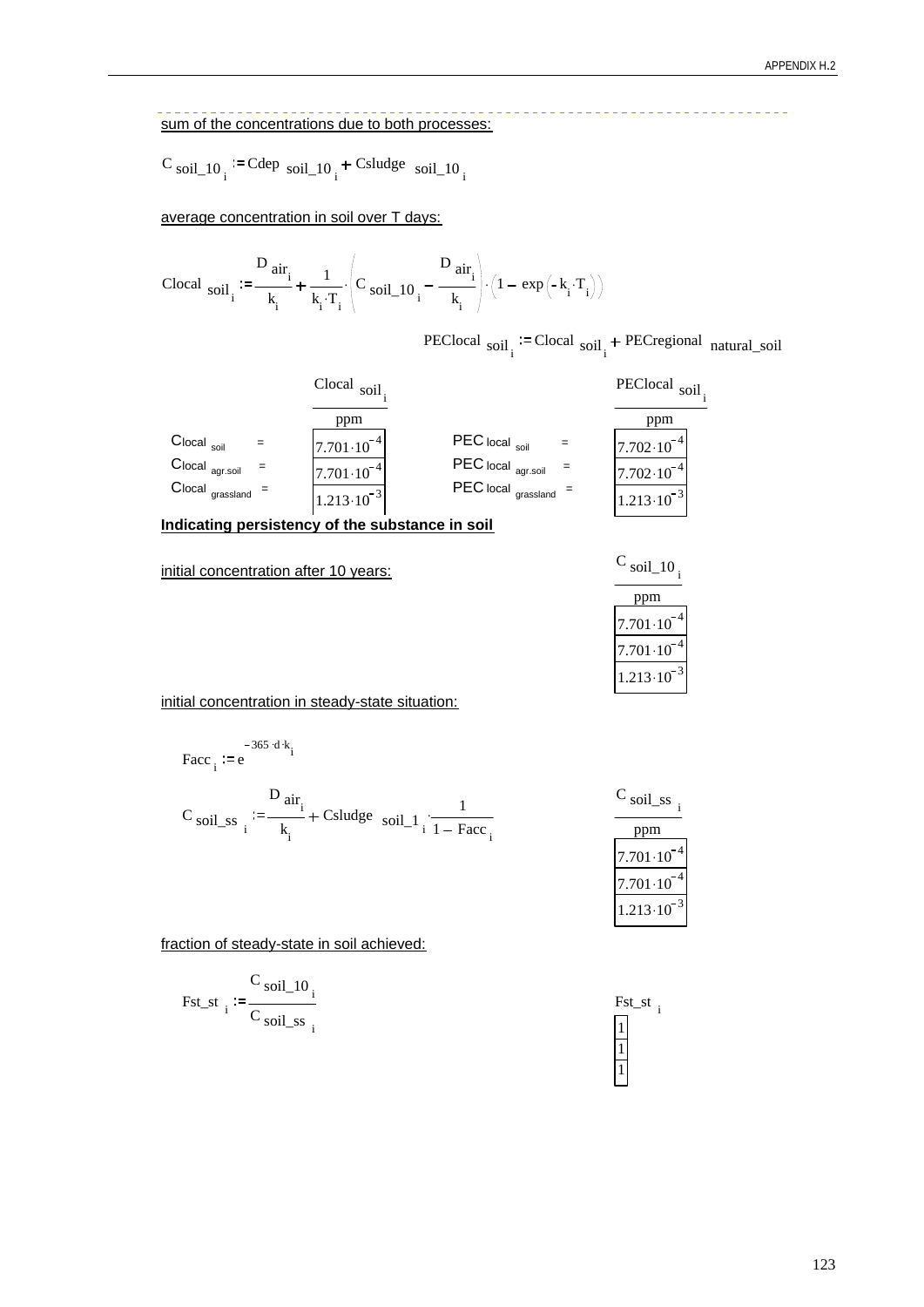#### **concentration in pore water**



PEClocal<sub>grw</sub> = PEClocal <sub>agr\_soil\_porew</sub>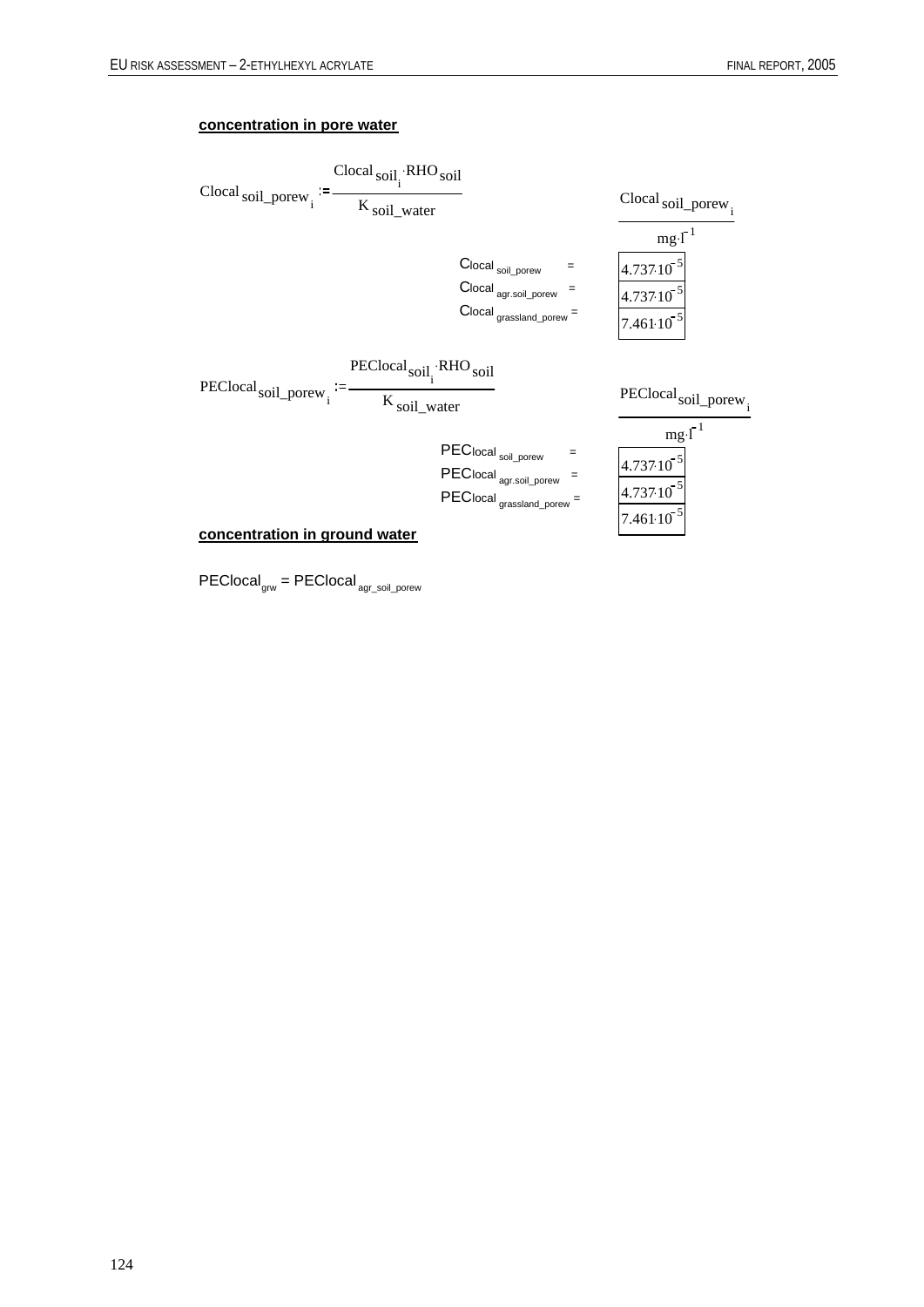## **Appendix H.3 Exposure of soil. Input: 2-(Ethylhexyl acrylate): formulation aqueous polymer dispersions**

| <b>Exposure of Soil</b>                                                           |                                                                          |                                    |  |
|-----------------------------------------------------------------------------------|--------------------------------------------------------------------------|------------------------------------|--|
| Input: 2 - (Ethylhexyl) acrylate): formualtion aqueous<br>polymer dispersions     | $ppm := mg \cdot kg^{-1}$                                                | $a := 365 \text{ d}$<br>$i := 1.3$ |  |
| annual average total deposition flux:                                             | DEPtotal $_{\text{ann}}$ := 0.0001514mg·m <sup>-2</sup> ·d <sup>-1</sup> |                                    |  |
| soil-water partitioning coefficient:                                              | K soil_water $= 27.64$                                                   |                                    |  |
| concentration in dry sewage sludge:                                               | $C_{sludge}$ = 0.mg $\text{kg}^{-1}$                                     |                                    |  |
| air-water partitioning coefficient:                                               | $K_{\text{air}\_\text{water}} = 0.0971$                                  |                                    |  |
| rate constant for for removal from<br>top soil:                                   | kbio <sub>soil</sub> = $0.023 d^{-1}$                                    |                                    |  |
| PECregional:                                                                      | PECregional natural soil $= 8.12 \cdot 10^{-8}$ mg kg <sup>-1</sup>      |                                    |  |
| <b>Defaults:</b>                                                                  |                                                                          |                                    |  |
| mixing depth of soil:                                                             | DEPTHsoil :=                                                             |                                    |  |
|                                                                                   | $0.2 \text{m}$<br>$0.2 \text{m}$<br>$0.1 \, \mathrm{m}$                  |                                    |  |
| bulk density of soil:                                                             | RHO soil:=1700 kg·m <sup>-3</sup>                                        |                                    |  |
| average time for exposure:                                                        | $T_i :=$                                                                 |                                    |  |
|                                                                                   | 30d<br>180d<br>180d                                                      |                                    |  |
| partial mass transfer coefficient at<br>air-side of the air-soil interface:       | kasl $_{\text{air}}$ = 120 m·d <sup>-1</sup>                             |                                    |  |
| partial mass transfer coefficient at<br>soilair-side of the air-soil interface:   | kasl soilair $= 0.48 \text{ m} \cdot \text{d}^{-1}$                      |                                    |  |
| partial mass transfer coefficient at<br>soilwater-side of the air-soil interface: | kasl soilwater $:= 4.8 \cdot 10^{-5} \cdot \text{m} \cdot \text{d}^{-1}$ |                                    |  |
| fraction of rain water that infiltrates<br>into soil:                             | Finf soil: = $0.25$                                                      |                                    |  |
| rate of wet precipitation:                                                        | RAINrate := $1.92 \cdot 10^{-3} \cdot \text{m} \cdot \text{d}^{-1}$      |                                    |  |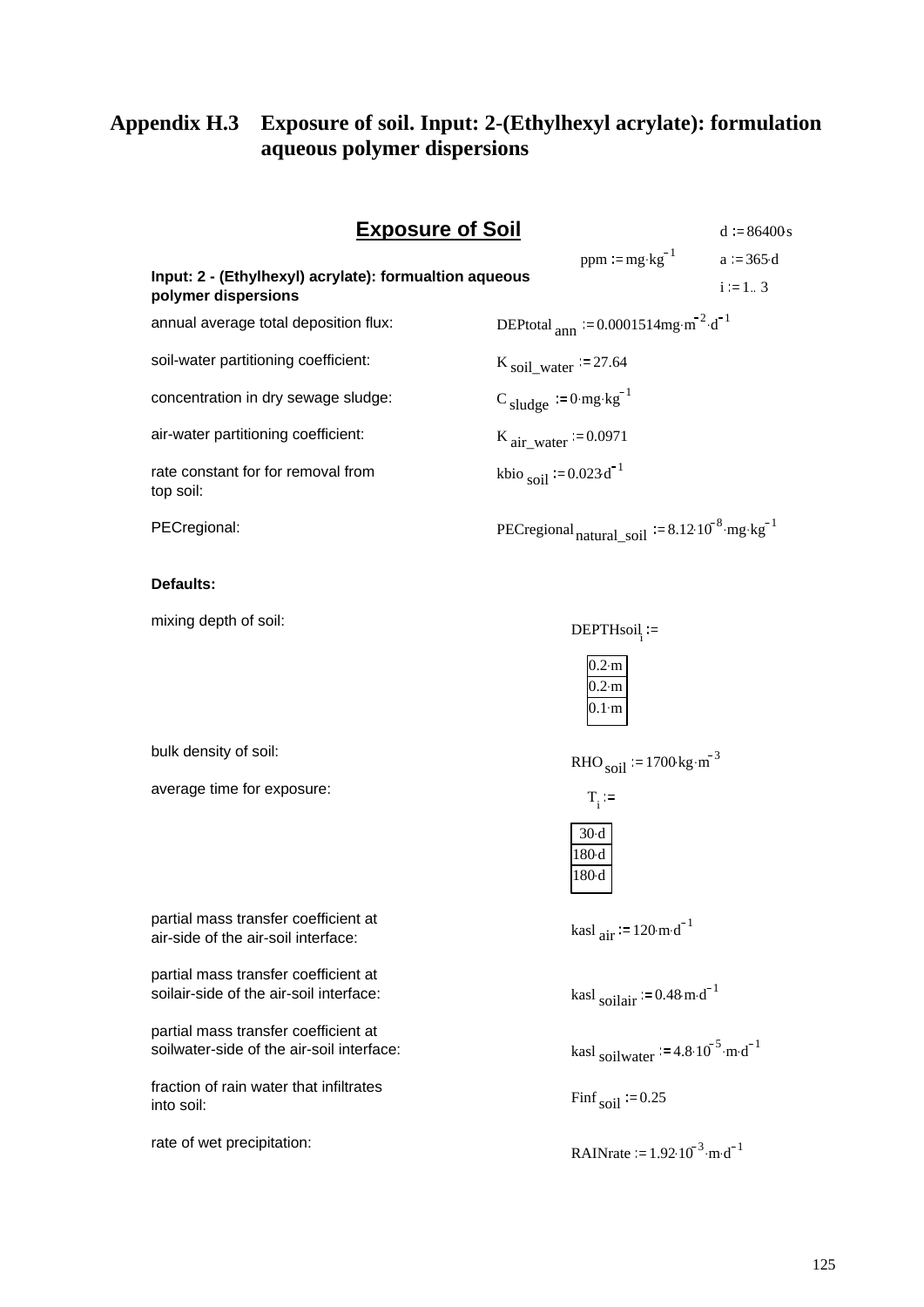dry sludge application rate: APPL sludge i=

| $0.5 \text{ kg} \cdot \text{m}^{-2} \cdot \text{a}$      |  |
|----------------------------------------------------------|--|
| $0.5 \text{ kg} \cdot \text{m}^{-2} \cdot \text{a}^{-1}$ |  |
| $0.1 \text{ kg} \cdot \text{m}^{-2} \cdot \text{a}$      |  |

#### **Calculation:**

aerial deposition flux per kg of soil:

$$
D_{\text{air}_i} := \frac{DEP_{\text{total}}}{DEPTH\text{soi}_i \cdot RHO_{\text{soi}}}
$$

rate constant for valatilisation from soil:

$$
k_{\textrm{ }{\textrm{volat}}_{i}}:=\!\!\!\left[\left(\!\frac{1}{\textrm{kasl air}\cdot\!K_{\textrm{ air\_water}}}\!+\frac{1}{\textrm{kasl }{\textrm{sollair}\cdot\!K_{\textrm{ air\_water}}}\!+\textrm{kasl }{\textrm{sollwater}}}\right)\!\cdot\!K_{\textrm{ }{\textrm{sol\_water}}}\!\cdot\!D\mathrm{EPTHsoi}\!\!1\!\right]^{-1}
$$

rate constant for leaching from soil layer:

$$
k_{\text{leach}_i} := \frac{\text{Find } \text{soil} \cdot \text{RAINrate}}{K_{\text{soil\_water}} \cdot \text{DEPTHsoil}_i}
$$

removal from top soil:

 $k_i$  =  $k$  volat<sub>i</sub> +  $k$  leach<sub>i</sub> +  $k$ bio soil

#### **concentration in soil**

concentration in soil due to 10 years of continuous deposition:

Cdep <sub>soil\_10</sub>: 
$$
=\frac{D_{air_i}}{k_i} \cdot (1 - exp(-365 \cdot d \cdot 10 \cdot k_i))
$$

concentration just after the first year of sludge application:

$$
Csludge \frac{1}{\text{solid}_{i}} := \frac{1}{\text{DEPTH}\text{solid}_{i} \cdot \text{RHO}_{\text{solid}}}
$$

initial concentration in soil after 10 applications of sludge:

\n
$$
\text{Csludge } \text{soil}_1 \cdot 10_i := \text{Csludge } \text{soil}_1 \cdot 1_i \left[ 1 + \left[ \sum_{n=1}^{9} \left( \exp\left( -365 \cdot d \cdot k_i \right)^n \right) \right] \right]
$$
\n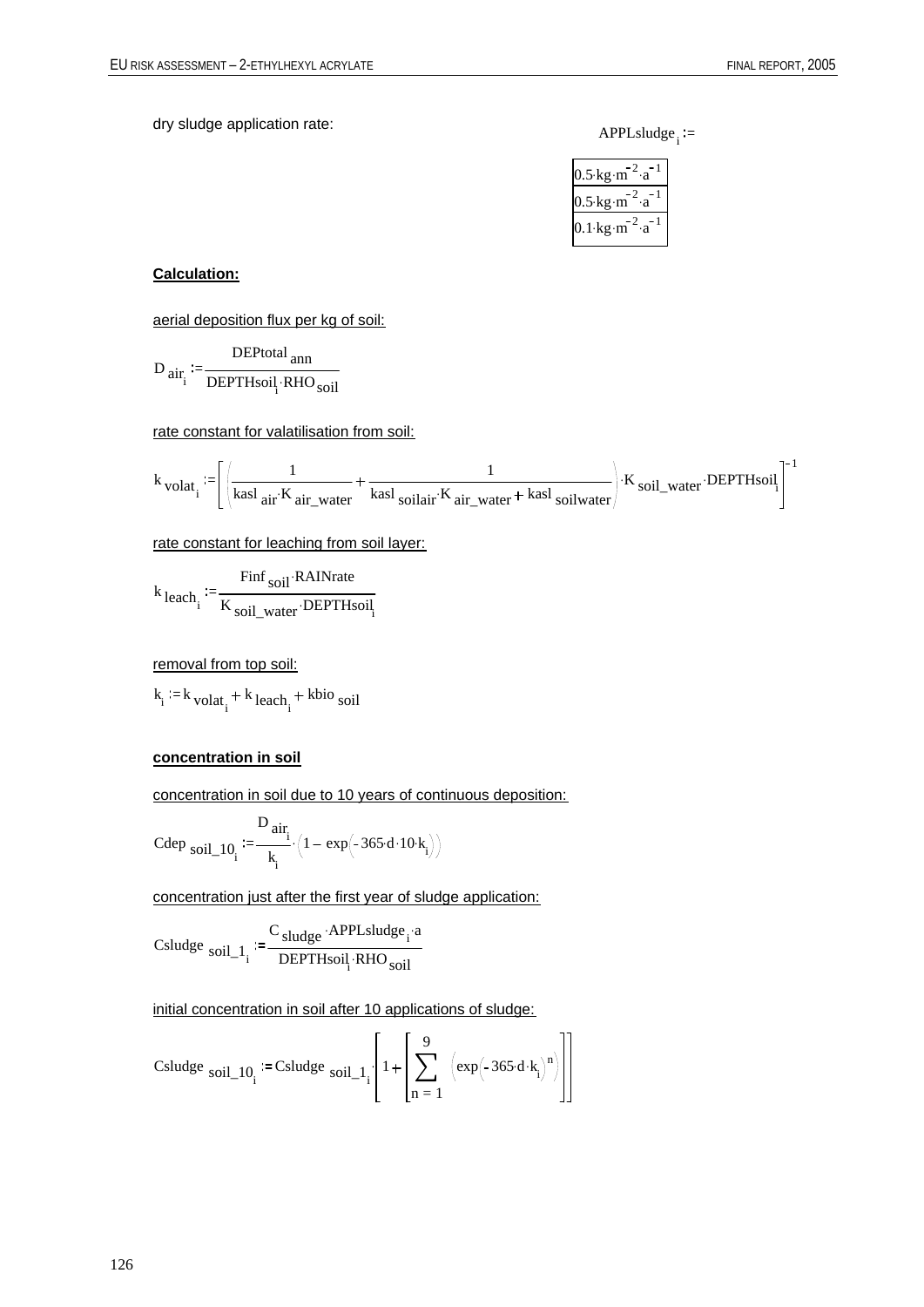## sum of the concentrations due to both processes:

$$
C_{\text{soil}\_10_i} = \text{Cdep}_{\text{soil}\_10_i} + \text{Csludge}_{\text{soil}\_10_i}
$$

average concentration in soil over T days:

$$
Clocal_{\text{soil}_i} := \frac{D_{\text{air}_i}}{k_i} + \frac{1}{k_i \cdot T_i} \cdot \left( C_{\text{soil}\_10_i} - \frac{D_{\text{air}_i}}{k_i} \right) \cdot \left( 1 - \exp\left(-k_i \cdot T_i\right) \right)
$$

PEClocal<sub>soil<sub>i</sub></sub> := Clocal<sub>soil<sub>i</sub></sub> + PECregional<sub>natural\_soil</sub>

| Clocal soil |  |
|-------------|--|
|-------------|--|

 $PECloud<sub>soil<sub>i</sub></sub>$ 

\_\_\_\_\_\_\_\_\_\_\_\_\_\_\_\_\_\_\_\_\_\_\_\_\_\_\_\_\_

|                                        | ppm                   |                                            | ppm             |
|----------------------------------------|-----------------------|--------------------------------------------|-----------------|
| Clocal <sub>soil</sub>                 | $.41410^{5}$          | PEClocal <sub>soil</sub><br>$=$            | $1.42210^{-5}$  |
| $\mathbf C$ local $_{\rm agr. soil}$ - | $.41410^{5}$          | PEClocal <sub>agr.soil</sub>               | $1.42210^{-5}$  |
| Clocal<br>grassland                    | $2.227 \cdot 10^{-5}$ | $\text{PEC}$ local $_{\text{grassland}}$ = | $12.23510^{-5}$ |

**Indicating persistency of the substance in soil**

initial concentration after 10 years:  $C_{\text{soil}\_10}$ 

| 'n       |
|----------|
| 41410    |
| $-41410$ |
| 227.10   |

initial concentration in steady-state situation:

$$
\begin{aligned}\n\text{Facc}_{i} &:= e^{-365 \cdot \text{d} \cdot \text{k}} \\
C_{\text{soil}\_ \text{ss}} &:= \frac{D_{\text{air}_i}}{\text{k}_i} + \text{Csludge } \text{soil}\_ 1_i \cdot \frac{1}{1 - \text{Face}_i}\n\end{aligned}
$$

 $\rm{C}$   $\rm{soil\_ss}$   $\rm_{i}$ 

|  | 41410 |  |
|--|-------|--|
|  | 41410 |  |
|  | 27.10 |  |

fraction of steady-state in soil achieved:

$$
\text{Fst\_st}_{i} := \frac{C_{\text{soil\_10}_{i}}}{C_{\text{soil\_ss}_{i}}} \qquad \qquad \text{Fst\_st}_{i}
$$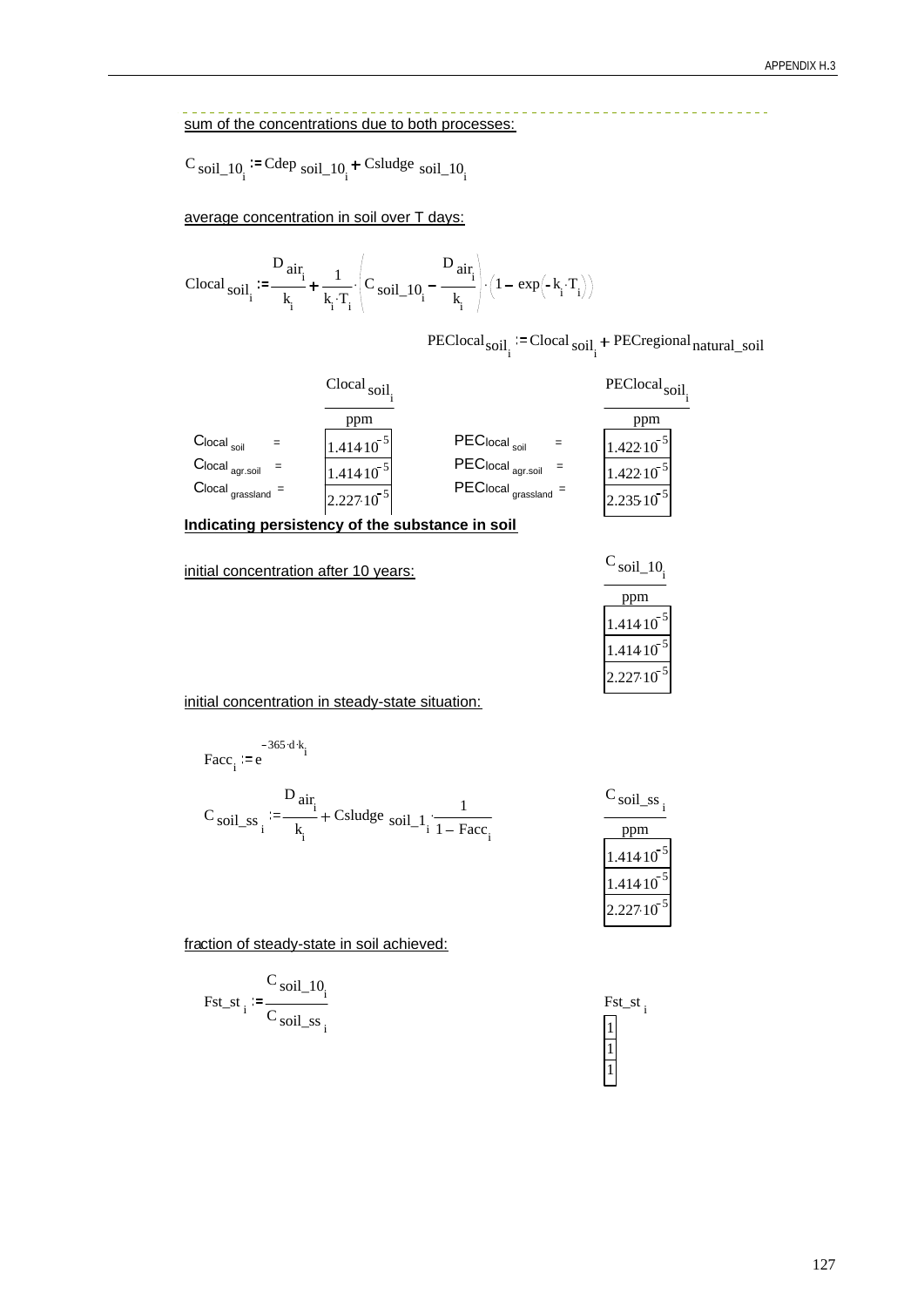#### **concentration in pore water**



PEClocal<sub>grw</sub> = PEClocal <sub>agr\_soil\_porew</sub>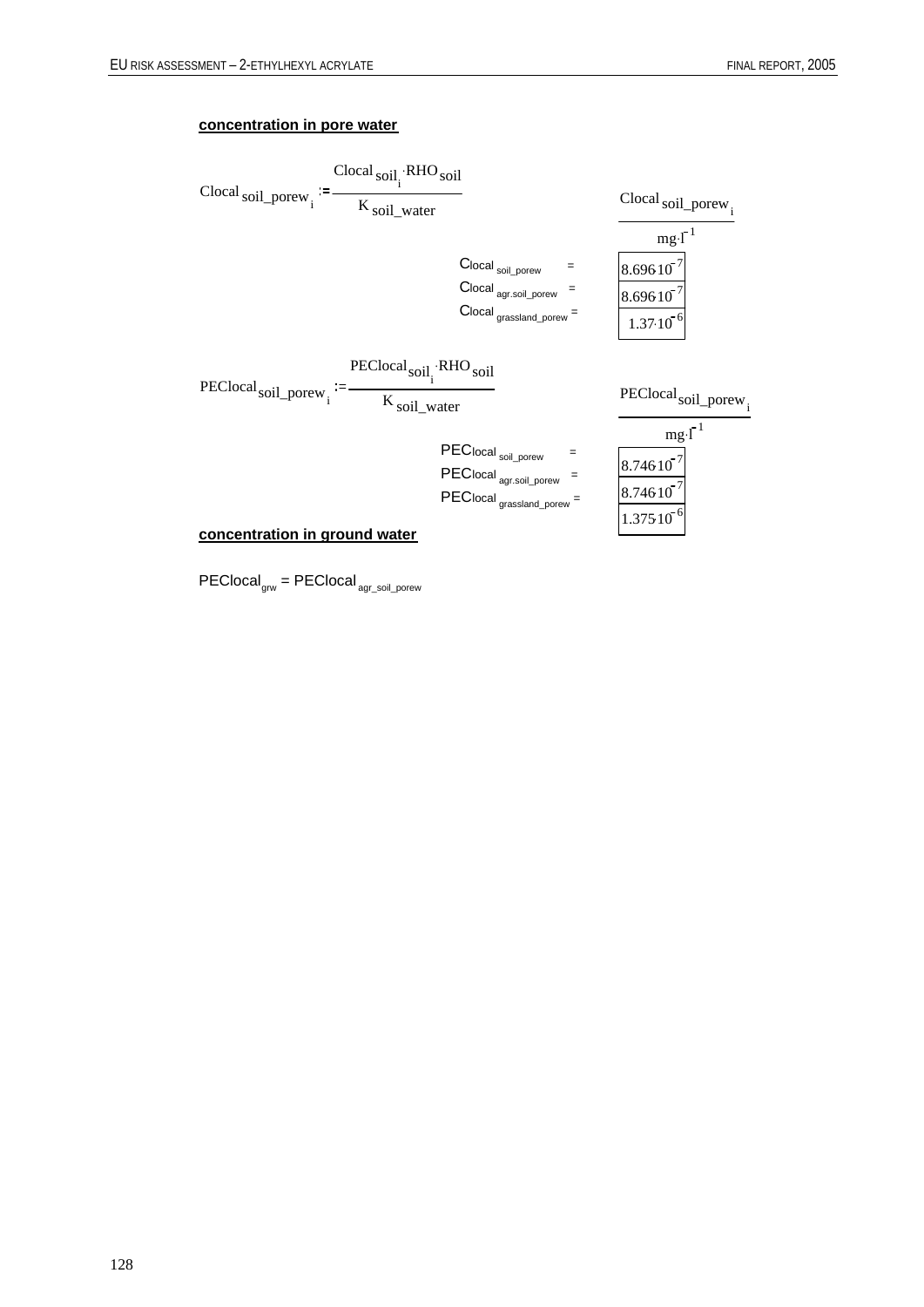## **Appendix I SimpleBox2.0a – Calculation of regional and continental PEC's**

(Note: A more comprehensive and detailed version of this Appendix is available by contacting the Rapporteur: [chemg@baua.bund.de\)](mailto:chemg@baua.bund.de)

-Adaption to TGD (1996) / EUSES 1.00: Michael Feibicke (06/98)

| Parameter names<br>acc. SimpleBox20                         | Unit                                                                                                                                                                                                                                                                                                                                                                                                                                                                                                                                                                                    | Input    | Parameter names according Euses                        |
|-------------------------------------------------------------|-----------------------------------------------------------------------------------------------------------------------------------------------------------------------------------------------------------------------------------------------------------------------------------------------------------------------------------------------------------------------------------------------------------------------------------------------------------------------------------------------------------------------------------------------------------------------------------------|----------|--------------------------------------------------------|
| <b>Physicochemical Properties</b>                           |                                                                                                                                                                                                                                                                                                                                                                                                                                                                                                                                                                                         |          |                                                        |
| Compound name                                               | $[\cdot]$                                                                                                                                                                                                                                                                                                                                                                                                                                                                                                                                                                               | 2-EHA    | Substance                                              |
| Mol weight                                                  | $[g$ .mol $-1]$                                                                                                                                                                                                                                                                                                                                                                                                                                                                                                                                                                         | 184      | Molecular weight                                       |
| Melting point                                               | $[^\circ \text{C}]$                                                                                                                                                                                                                                                                                                                                                                                                                                                                                                                                                                     | $-90$    | Melting point                                          |
| Vapor pressure (25)                                         | [Pa]                                                                                                                                                                                                                                                                                                                                                                                                                                                                                                                                                                                    | 12       | Vapour pressure at 25°C                                |
| Log kow                                                     | [log10]                                                                                                                                                                                                                                                                                                                                                                                                                                                                                                                                                                                 | 3.9      | Octanol-water partition coefficient                    |
| Solubility (25)                                             | $[mg.l^{-1}]$                                                                                                                                                                                                                                                                                                                                                                                                                                                                                                                                                                           | 9.6      | Water solubility                                       |
| <b>Distribution - Partition coefficients</b>                |                                                                                                                                                                                                                                                                                                                                                                                                                                                                                                                                                                                         |          |                                                        |
| - Solids water partitioning (derived from K <sub>oc</sub> ) |                                                                                                                                                                                                                                                                                                                                                                                                                                                                                                                                                                                         |          |                                                        |
| Kp(soil)                                                    | $[l.kgd-1]$                                                                                                                                                                                                                                                                                                                                                                                                                                                                                                                                                                             | 18.282   | Solids-water partitioning in soil                      |
| Kp(sed)                                                     | $[l.kgd^{-1}]$                                                                                                                                                                                                                                                                                                                                                                                                                                                                                                                                                                          | 91.411   | Solids-water partitioning in sediment                  |
| Kp(susp)                                                    | $[l.kgd-1]$                                                                                                                                                                                                                                                                                                                                                                                                                                                                                                                                                                             | 91.411   | Solids-water partitioning in sudpended matter          |
| - Biota-water                                               |                                                                                                                                                                                                                                                                                                                                                                                                                                                                                                                                                                                         |          |                                                        |
| BCF(fish)                                                   | $[l.kg_w^{-1}]$                                                                                                                                                                                                                                                                                                                                                                                                                                                                                                                                                                         | 412      | Biocentration factor for aquatic biota                 |
| Degradation and Transfromation rates                        |                                                                                                                                                                                                                                                                                                                                                                                                                                                                                                                                                                                         |          |                                                        |
| - Characterisation and STP                                  |                                                                                                                                                                                                                                                                                                                                                                                                                                                                                                                                                                                         |          |                                                        |
| PASSreadytest                                               | [y/n]                                                                                                                                                                                                                                                                                                                                                                                                                                                                                                                                                                                   | y        | Characterization of biodegradability                   |
| - Environmental Total Degradation                           |                                                                                                                                                                                                                                                                                                                                                                                                                                                                                                                                                                                         |          |                                                        |
| kdeg(air)                                                   | $[d-1]$                                                                                                                                                                                                                                                                                                                                                                                                                                                                                                                                                                                 | 8.64E-01 | Rate constant for degradation in air                   |
| kdeg(water)                                                 | $[d^{-1}]$                                                                                                                                                                                                                                                                                                                                                                                                                                                                                                                                                                              | 4.70E-02 | Rate constant for degradation in bulk surface<br>water |
| kdeg(soil)                                                  | $[d^{-1}]$                                                                                                                                                                                                                                                                                                                                                                                                                                                                                                                                                                              | 2.30E-02 | Rate constant for degradation in bulk soil             |
| kdeg(sed)                                                   | $[d^{-1}]$                                                                                                                                                                                                                                                                                                                                                                                                                                                                                                                                                                              | 2.30E-03 | Rate constant for degradation in bulk sediment         |
| Sewage treatment (e.g. calculated by SimpleTreat)           |                                                                                                                                                                                                                                                                                                                                                                                                                                                                                                                                                                                         |          |                                                        |
| - Continental                                               |                                                                                                                                                                                                                                                                                                                                                                                                                                                                                                                                                                                         |          |                                                        |
| FR(volatstp) [C]                                            | $[\cdot] % \centering \includegraphics[width=0.9\columnwidth]{figures/fig_10.pdf} \caption{The graph $\mathcal{N}_1$ is a function of the number of~\textit{N}_1$-error of the number of~\textit{N}_2$-error of the number of~\textit{N}_1$-error of the number of~\textit{N}_2$-error of the number of~\textit{N}_1$-error of the number of~\textit{N}_2$-error of the number of~\textit{N}_1$-error of the number of~\textit{N}_2$-error of the number of~\textit{N}_1$-error of the number of~\textit{N}_2$-error of the number of~\textit{N}_1$-error of the number of~\textit{N}_$ | 2.98E-01 | Fraction of emission directed to air (STPcont)         |
| FR(effstp) [C]                                              | $[\cdot] % \centering \includegraphics[width=0.9\columnwidth]{figures/fig_10.pdf} \caption{The average of the number of~\acp{fig_10}~\acp{fig_10}~\acp{fig_10}}% \label{fig:fig_10}%$                                                                                                                                                                                                                                                                                                                                                                                                   | 7.00E-02 | Fraction of emission directed to water (STPcont)       |
| FR(sludgestp) [C]                                           | $[\cdot] % \centering \includegraphics[width=0.9\columnwidth]{figures/fig_10.pdf} \caption{The graph $\mathcal{N}_1$ is a function of the number of~\textit{N}_1$ in the left and right.} \label{fig:1}$                                                                                                                                                                                                                                                                                                                                                                                | 7.50E-02 | Fraction of emission directed to sludge<br>(STPcont)   |

**Table I.1 INPUT – 2EHA** 

Table I.1 continued overleaf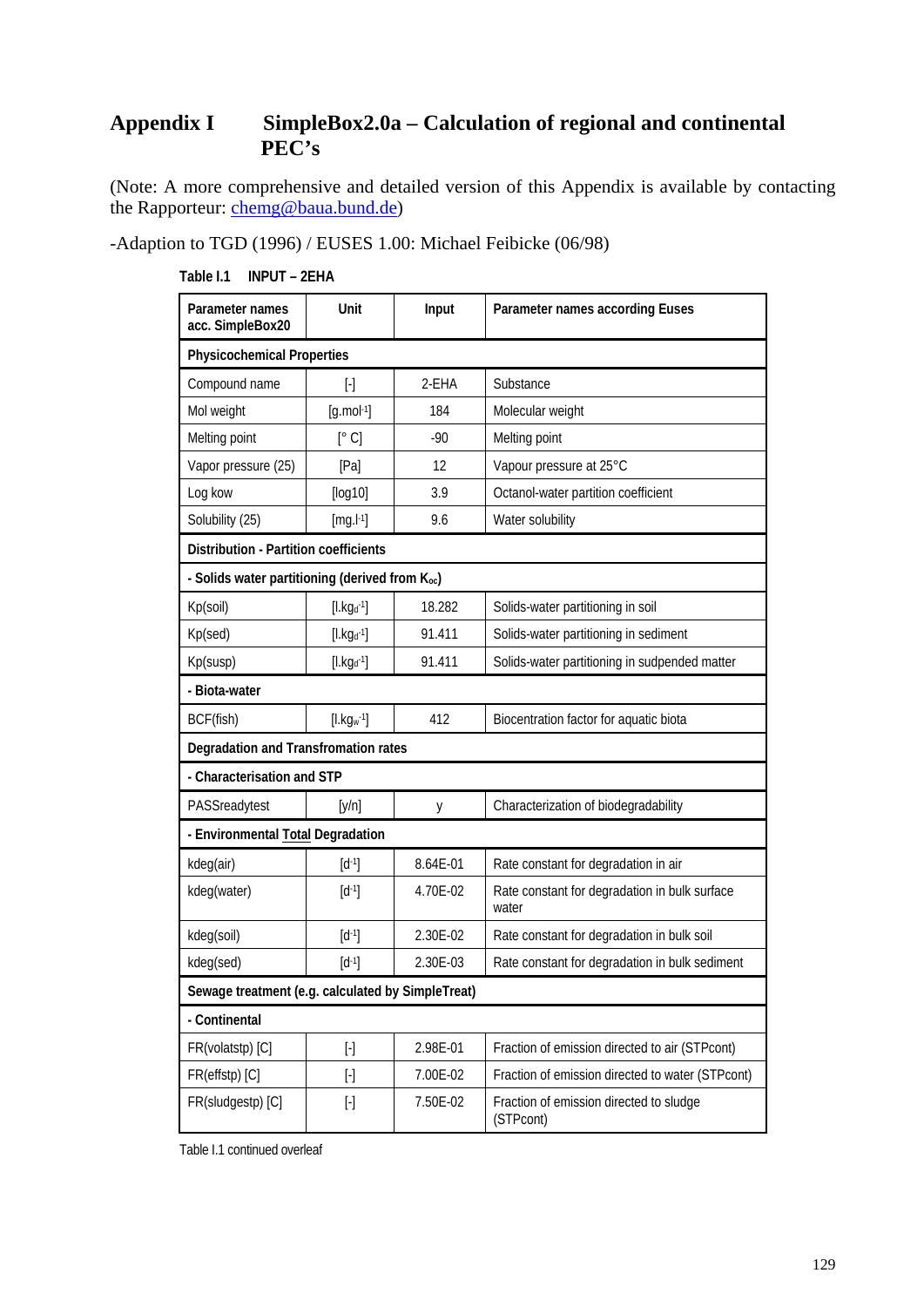#### **Table I.1 continued** INPUT – 2EHA

| Parameter names<br>acc. SimpleBox20 | Unit                                                                                                                                                                                                | Input       | Parameter names according Euses                     |
|-------------------------------------|-----------------------------------------------------------------------------------------------------------------------------------------------------------------------------------------------------|-------------|-----------------------------------------------------|
| - Regional                          |                                                                                                                                                                                                     |             |                                                     |
| FR(volatstp) [R]                    | $[\cdot] % \centering % {\includegraphics[width=0.9\textwidth]{images/TrDiS/NR_WM1.png} } % \caption{The figure shows the results of the estimators in the left and right.} \label{TrDiS/NR_WM1} %$ | 2.98E-01    | Fraction of emission directed to air (STPreg)       |
| FR(effstp) [R]                      | $[\cdot]$                                                                                                                                                                                           | 7.00E-02    | Fraction of emission directed to water (STPreg)     |
| FR(sludgestp) [R]                   | $[\cdot] % \centering \includegraphics[width=0.9\columnwidth]{figures/fig_10.pdf} \caption{The graph $\mathcal{N}_1$ is a function of the input and the input $n=1$.} \label{fig:fig_11}$           | 7.50E-02    | Fraction of emission directed to sludge<br>(STPreg) |
| Release estimation                  |                                                                                                                                                                                                     |             |                                                     |
| - Continental                       |                                                                                                                                                                                                     |             |                                                     |
| Edirect(air) [C]                    | $[t.y-1]$                                                                                                                                                                                           | 51.78       | Total continental emission to air                   |
| STPload [C]                         | $[t.y-1]$                                                                                                                                                                                           | 13.71       | Total continental emission to wastewater            |
| Edirect(water1) [C]                 | $[t.y-1]$                                                                                                                                                                                           | 5.67        | Total continental emission to surface water         |
| Edirect(soil3) [C]                  | $[t.y-1]$                                                                                                                                                                                           | $\theta$    | Total continental emission to industrial soil       |
| Edirect(soil2) [C]                  | $[t.y-1]$                                                                                                                                                                                           | $\mathbf 0$ | Total continental emission to agricultural soil     |
| - Regional                          |                                                                                                                                                                                                     |             |                                                     |
| Edirect(air) [R]                    | $[t.y-1]$                                                                                                                                                                                           | 10.6        | Total regional emission to air                      |
| STPload [R]                         | $[t.y-1]$                                                                                                                                                                                           | 38.17       | Total regional emission to wastewater               |
| Edirect(water1) [R]                 | $[t.y-1]$                                                                                                                                                                                           | 0.63        | Total regional emission to surface water            |
| Edirect(soil3) [R]                  | $[t.y-1]$                                                                                                                                                                                           | $\theta$    | Total regional emission to industrial soil          |
| Edirect(soil2) [R]                  | $[t.y-1]$                                                                                                                                                                                           | 0           | Total regional emission to agricultural soil        |

### **Table I.2** OUTPUT – 2-EHA

| Zur Neuberechnung der Daten: ->Extras ->Optionen ->Berechnen -> Datei_berechnen -> F9 drücken,<br>sonst keine komplette Neuberechnung aller Bezüge!! |                |          |                                                        |
|------------------------------------------------------------------------------------------------------------------------------------------------------|----------------|----------|--------------------------------------------------------|
| Parameter names<br>acc. SimpleBox20                                                                                                                  | Unit           | Output   | Parameter names according Euses                        |
| Physicochemical properties                                                                                                                           |                |          |                                                        |
| Compound name                                                                                                                                        | $[\cdot]$      | 2-EHA    | Substance                                              |
| Output                                                                                                                                               |                |          |                                                        |
| - Continental                                                                                                                                        |                |          |                                                        |
| PECsurfacewater<br>(total)                                                                                                                           | $[mg.l^{-1}]$  | 1.38E-07 | Continental PEC in surface water (total)               |
| PECsurfacewater<br>(dissolved)                                                                                                                       | $[mq.l^{-1}]$  | 1.38E-07 | Continental PEC in surface water (dissolved)           |
| PECair                                                                                                                                               | $[mq.m^{-3}]$  | 5.91E-08 | Continental PEC in air (total)                         |
| PECagr.soil                                                                                                                                          | $[mq.kqwwt-1]$ | 2.79E-07 | Continental PEC in agricultural soil (total)           |
| PECporewater<br>agr.soil                                                                                                                             | $[mg.l^{-1}]$  | 1.72E-08 | Continental PEC in pore water of agricultural<br>soils |
| PECnat.soil                                                                                                                                          | [mg.kgwwt-1]   | 6.09E-09 | Continental PEC in natural soil (total)                |

Table I.2 continued overleaf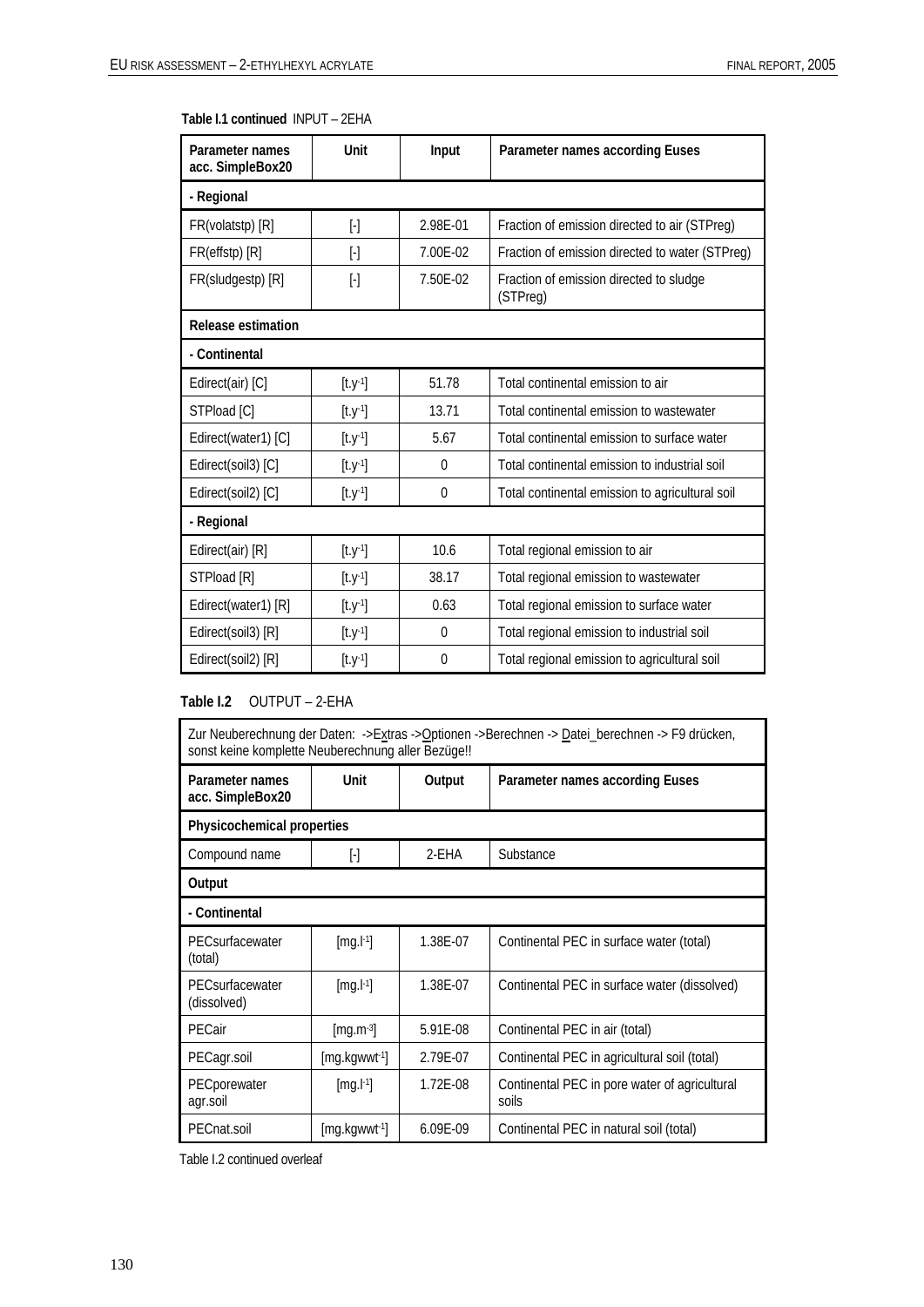**Table I.2 continued** OUTPUT – 2-EHA

| Parameter names<br>acc. SimpleBox20 | Unit                      | Output       | Parameter names according Euses                  |
|-------------------------------------|---------------------------|--------------|--------------------------------------------------|
| Output                              |                           |              |                                                  |
| - Continental                       |                           |              |                                                  |
| PFCind.soil                         | [mg.kgwwt-1]              | 6.09E-09     | Continental PEC in industrial soil (total)       |
| PECsediment                         | [mg.kgwwt <sup>-1</sup> ] | 3.51E-06     | Continental PEC in sediment (total)              |
| - Regional                          |                           |              |                                                  |
| PFCsurfacewater<br>(total)          | $[mq.l-1]$                | 5.80F-06     | Regional PEC in surface water (total)            |
| PECsurfacewater<br>(dissolved)      | $[mg.l-1]$                | 5.79E-06     | Regional PEC in surface water (dissolved)        |
| PFCair                              | $[mg.m-3]$                | 7.88F-07     | Regional PEC in air (total)                      |
| PECagr.soil                         | [mg.kgwwt-1]              | $6.77E-05$   | Regional PEC in agricultural soil (total)        |
| PECporewater<br>agr.soil            | $[mq.l-1]$                | $4.16F - 06$ | Regional PEC in pore water of agricultural soils |
| PECnat.soil                         | [mg.kgwwt-1]              | 8.12E-08     | Regional PEC in natural soil (total)             |
| PECind.soil                         | [mg.kgwwt-1]              | 8.12E-08     | Regional PEC in industrial soil (total)          |
| PECsediment                         | [mg.kgwwt-1]              | 1.33E-04     | Regional PEC in sediment (total)                 |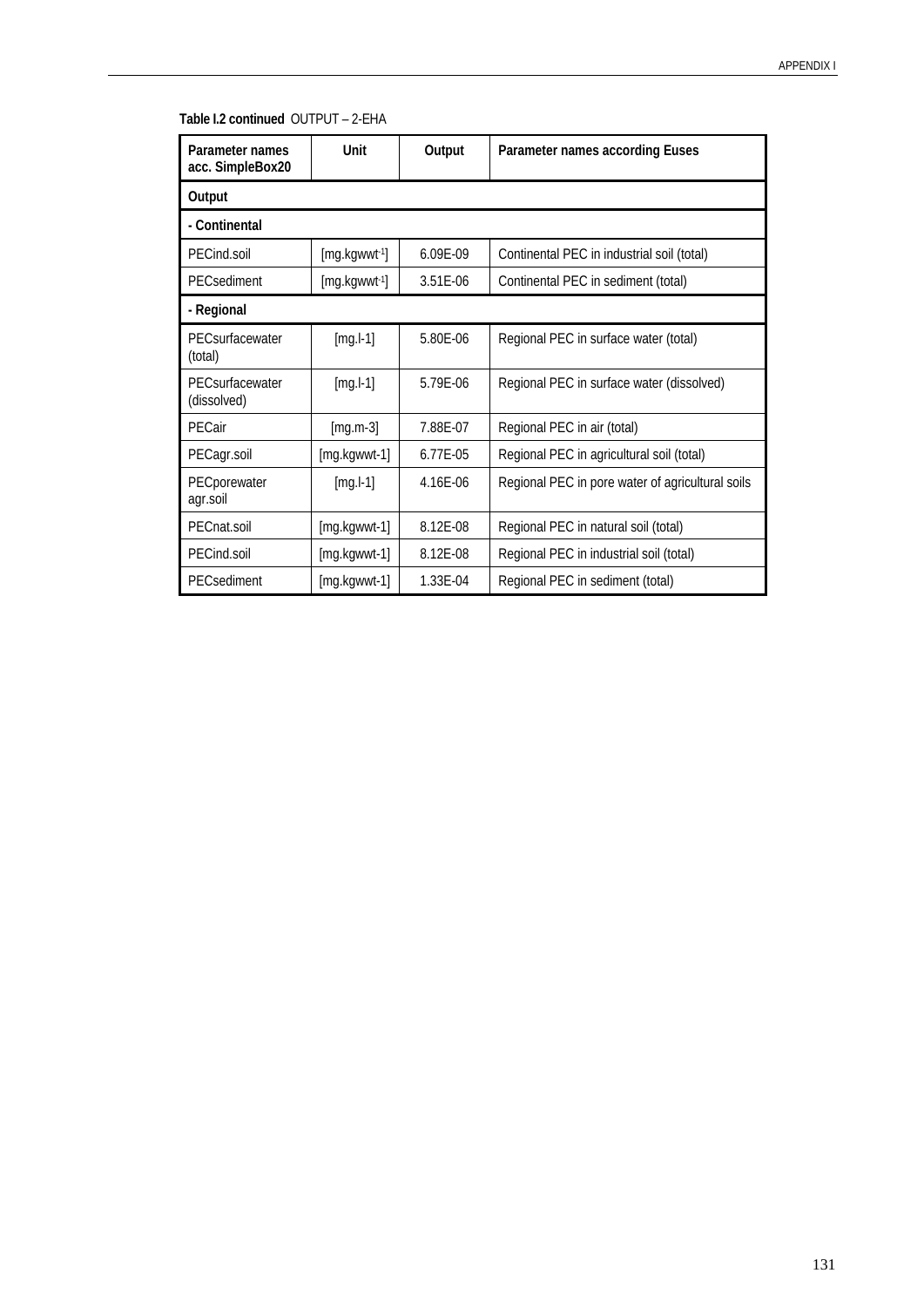## **Appendix J.1 Chemical properties and environmental concentrations (2-ethylhexyl acrylate. Site specific, production and process)**

\_\_\_\_\_\_\_\_\_\_\_\_\_\_\_\_\_\_\_\_\_\_\_\_\_\_\_\_\_\_\_\_\_\_\_\_\_\_\_\_\_\_\_\_\_\_\_\_\_\_\_\_\_\_\_\_\_\_\_\_\_\_\_\_\_\_\_\_\_\_\_\_\_\_\_\_\_\_\_\_

Name: 2 - (Ethylhexyl) acrylate: site-specific, prod + proc

CAS - No.: 103 - 11 - 7

| <b>Input</b>                                                                                                                                                  |                                                                                       |
|---------------------------------------------------------------------------------------------------------------------------------------------------------------|---------------------------------------------------------------------------------------|
| chemical properties                                                                                                                                           | $log K_{\text{OW}} := 3.9$                                                            |
| octanol-water partitioning coefficient<br>$\lceil - \rceil$                                                                                                   | K <sub>OW</sub> = $10^{logK}$ ow                                                      |
| Henry - partitioning coefficient<br>$[Pa*3*mol-1]$                                                                                                            | HENRY:= $230 \cdot Pa \cdot m^3 \cdot mol^{-1}$                                       |
| air-water partitioning coefficient<br>$[\cdot]$                                                                                                               | K air water $= 0.0971$                                                                |
| fraction of the chemical associated<br>with aerosol particles<br>$\lbrack \cdot \rbrack$                                                                      | $F_{\text{ass}\_\text{a}er}$ := 8.333.10 <sup>-6</sup>                                |
| half-life for biodegration in surface water<br>[d]                                                                                                            | $DT_{50\_bio\_water}$ = 14.748d                                                       |
| environmental concentrations                                                                                                                                  |                                                                                       |
| annual average local PEC in surface water(dissolved) PEClocal water ann $:= 0.000116$ mg·l <sup>-1</sup><br>$[mg_{chem} * I_{water}^{-1}]$                    |                                                                                       |
| annual average local PEC inair (total)<br>$[mg_{chem}$ <sup>*</sup> $m_{air}$ <sup>-3</sup> ]                                                                 | PEClocal <sub>air</sub> ann $= 8.30810^{-3}$ ·mg·m <sup>-3</sup>                      |
| local PEC in grassland (total), averaged over 180 days PEClocal grassland $\approx 1.341 \cdot 10^{-3}$ mg kg <sup>-1</sup><br>$[mg_{chem} * kg_{soil}^{-1}]$ |                                                                                       |
| local PEC in porewater of agriculture soil<br>$[mgchem * Ipower -1]$                                                                                          | PEClocal $_{\text{agr\_soil\_porew}}$ := 5.23610 <sup>-5</sup> mg · $I^{-1}$          |
| local PEC in porewater of grassland<br>$[mgchem * Ipower -1]$                                                                                                 | PEClocal grassland_porew $= 8.24810^{-5}$ ·mg·l <sup>-1</sup>                         |
| local PEC in groundwater under agriculture soil<br>$[mg_{chem} * I_{water}^{-1}]$                                                                             | PEClocal grw $= 5.23610^{-5}$ ·mg·l <sup>-1</sup>                                     |
| regional PEC in surface water (dissolved)<br>$[mg_{chem} * I_{water}^{-1}]$                                                                                   | PECregional water = $5.8010^{-6}$ mg·l <sup>-1</sup>                                  |
| regional PEC in air (total)<br>$[mg_{chem}$ * $m_{air}$ <sup>-3</sup> ]                                                                                       | PECregional $_{air}$ = 7.88.10 <sup>-7</sup> ·mg·m <sup>-3</sup>                      |
| regional PEC in agriculture soil (total)<br>$[mg_{chem}$ * $kg_{soil}$ -1                                                                                     | PECregional $_{\text{agr\_soil}}$ = 6.77.10 <sup>-5</sup> · mg · kg <sup>-1</sup>     |
| regional PEC in porewater of agriculture soils<br>$\left[\text{mg}_{\text{chem}}\text{*}\right]_{\text{water}}$ -1                                            | PECregional $_{\text{agr\_soil\_porew}}$ = 4.16 10 <sup>-6</sup> · mg·l <sup>-1</sup> |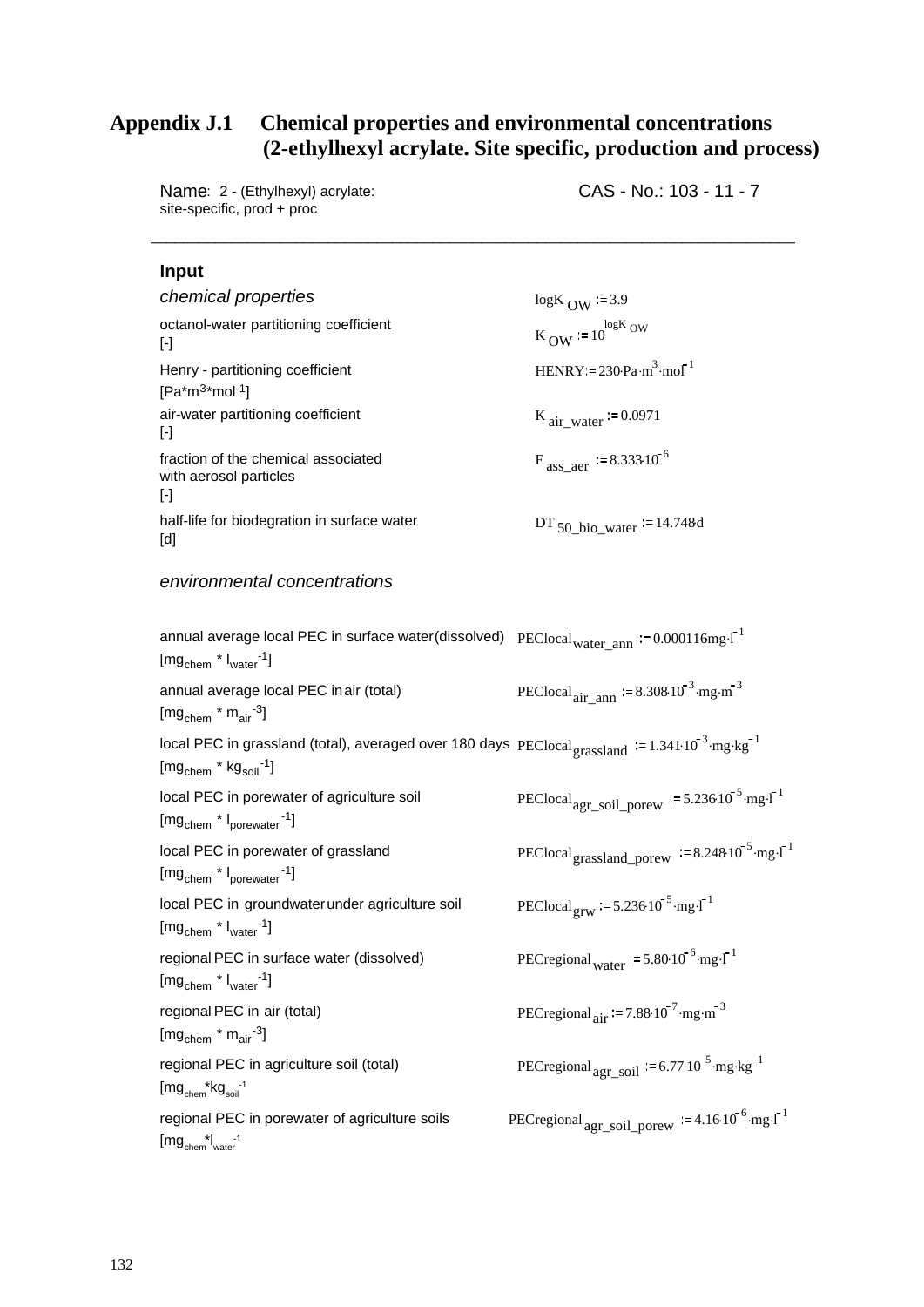# **Results of calculation**

| $\text{DOSE}_{\text{tot}} = 1.9911610^{-3} \text{ g} \frac{\text{mg}}{\text{kg}_{\text{bw}} \cdot \text{d}}$ | $\text{DOSE}_{\text{tot}} = 5.89920310^{-6} \text{ g} \frac{\text{mg}}{\text{kg}_{\text{bw}} \cdot \text{d}}$ |
|--------------------------------------------------------------------------------------------------------------|---------------------------------------------------------------------------------------------------------------|
| $\text{RDOSE}_{\text{drw}_{\text{local}}} = 0.083225\%$                                                      | $\text{RDOSE}_{\text{drw}} = 2.0148\%$                                                                        |
| $\text{RDOSE}_{\text{air}_{\text{local}}} = 89.409475\%$                                                     | $\mathrm{RDOSE}_{\mathrm{air}_{\mathrm{regional}}} = 2.862372\%$                                              |
| $\text{RDOSE}_{\text{stem}} = 5.406237\%$                                                                    | $\text{RDOSE}_{\text{stem}} = 0.173339\%$                                                                     |
| $\text{RDOSE}_{\text{root}} = 1.058184\%$                                                                    | $\text{RDOSE}_{\text{root}} = 28.377083\%$                                                                    |
| $\text{RDOSE}_{\text{meat}_{\text{local}}} = 0.062128\%$                                                     | RDOSE <sub>meatregional</sub> = $5.7651410^{-3}$ %                                                            |
| $\text{RDOSE}_{\text{milk}_{\text{local}}} = 0.036617\%$                                                     | RDOSE <sub>milk</sub> $=$ 3.39786 $\div$ 10 <sup>-3</sup> %                                                   |
| $\text{RDOSE}_{\text{fish}} = 3.944134\%$                                                                    | $\text{RDOSE}_{\text{fish}} = 66.563243\%$                                                                    |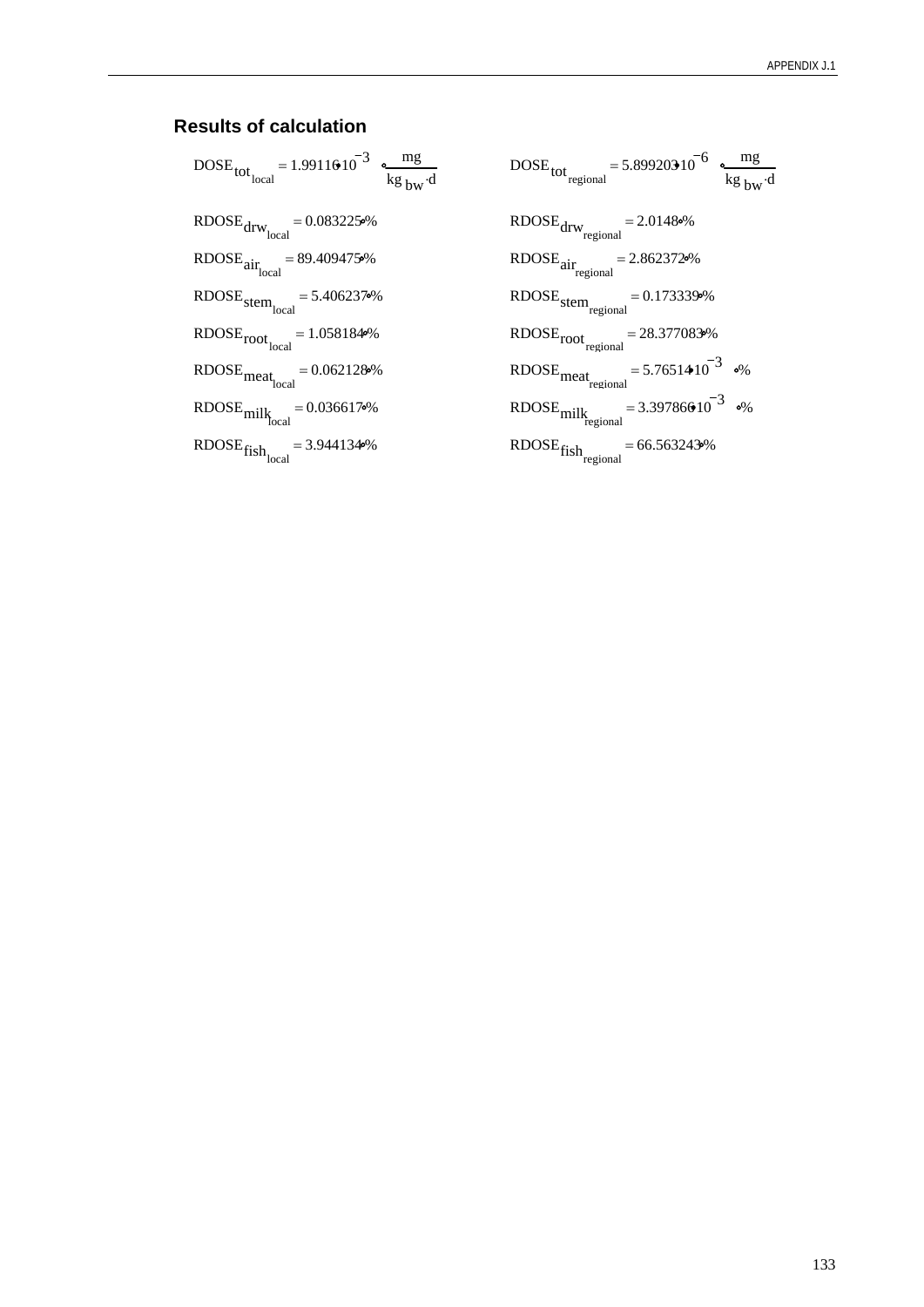# **Appendix J.2 Chemical properties and environmental concentrations (2-ethylhexyl acrylate: formulation aqueous polymer dispersions)**

\_\_\_\_\_\_\_\_\_\_\_\_\_\_\_\_\_\_\_\_\_\_\_\_\_\_\_\_\_\_\_\_\_\_\_\_\_\_\_\_\_\_\_\_\_\_\_\_\_\_\_\_\_\_\_\_\_\_\_\_\_\_\_\_\_\_\_\_\_\_\_\_\_\_\_\_\_\_\_\_

Name: 2 - (Ethylhexyl) acrylate: formulation aqueous polymer dispersions CAS - No.: 103 - 11 - 7

## **Input**

| iliput                                                                                                                                                                                                         |                                                                                       |
|----------------------------------------------------------------------------------------------------------------------------------------------------------------------------------------------------------------|---------------------------------------------------------------------------------------|
| chemical properties                                                                                                                                                                                            | $log K$ OW $=$ 3.9                                                                    |
| octanol-water partitioning coefficient<br>[-]                                                                                                                                                                  | K <sub>OW</sub> := $10^{logK}$ ow                                                     |
| Henry - partitioning coefficient<br>[Pa*m $3*$ mol-1]                                                                                                                                                          | HENRY:= $230 \cdot Pa \cdot m^3 \cdot mol^{-1}$                                       |
| air-water partitioning coefficient<br>[-]                                                                                                                                                                      | $K_{\text{air}\_\text{water}} = 0.0971$                                               |
| fraction of the chemical associated<br>with aerosol particles<br>[-]                                                                                                                                           | $F_{\text{ass\_aer}}$ = 8.333.10 <sup>-6</sup>                                        |
| half-life for biodegration in surface water<br>[d]                                                                                                                                                             | DT $_{50\_bio\_water}$ := 14.748d                                                     |
| environmental concentrations                                                                                                                                                                                   |                                                                                       |
| annual average local PEC in surface water (dissolved) $\rm\, PEClocal_{water\_ann} \approx 0.000488mg \cdot I^{-1}$<br>$[mg_{chem} * I_{water}^{-1}]$                                                          |                                                                                       |
| annual average local PEC in air (total)<br>$[mg_{chem}$ * $m_{air}$ <sup>-3</sup> ]                                                                                                                            | PEClocal $_{\text{air}$ ann $\approx 7.705 \cdot 10^{-5}$ mg m <sup>-3</sup>          |
| local PEC in grassland (total), averaged over 180 days PEClocal $_{\rm grassland}$ :=2.235·10 <sup>5</sup> ·mg·kg <sup>-1</sup><br>$\left[\text{mg}_{\text{chem}}\right]^*$ kg <sub>soil</sub> <sup>-1</sup> ] |                                                                                       |
| local PEC in porewater of agriculture soil<br>[mg <sub>chem</sub> * I <sub>porewater</sub> -1]                                                                                                                 | PEClocal $_{\text{agr\_soil\_porew}}$ = 8.746 10 <sup>-7</sup> · mg·l <sup>-1</sup>   |
| local PEC in porewater of grassland<br>[mg <sub>chem</sub> * I <sub>porewater</sub> -1]                                                                                                                        | PEClocal grassland_porew $:= 1.375 \cdot 10^{-6} \cdot mg \cdot 1^{-1}$               |
| local PEC in groundwater under agriculture soil<br>$[mg_{chem} * I_{water}^{-1}]$                                                                                                                              | PEClocal grw = 8.746 10 <sup>-7</sup> mg 1 <sup>-1</sup>                              |
| regional PEC in surface water (dissolved)<br>$\left[\text{mg}_{\text{chem}}\right.^* \text{I}_{\text{water}}^{-1}\right]$                                                                                      | PECregional water $=$ 5.80 10 <sup>-6</sup> ·mg·l <sup>-1</sup>                       |
| regional PEC in air (total)<br>$[mg_{chem}$ * $m_{air}$ -3]                                                                                                                                                    | PECregional $_{\text{air}}$ := 7.88.10 <sup>-7</sup> · mg·m <sup>-3</sup>             |
| regional PEC in agriculture soil (total)<br>$[mg_{chem}^*kg_{soil}^{-1}]$                                                                                                                                      | PECregional $_{\text{agr\_soil}}$ = 6.77.10 <sup>-5</sup> ·mg·kg <sup>-1</sup>        |
| regional PEC in porewater of agriculture soils<br>$[mg_{chem}^{\star}]_{water}^{-1}$                                                                                                                           | PECregional $_{\text{agr\_soil\_porew}}$ := 4.16.10 <sup>-6</sup> ·mg·l <sup>-1</sup> |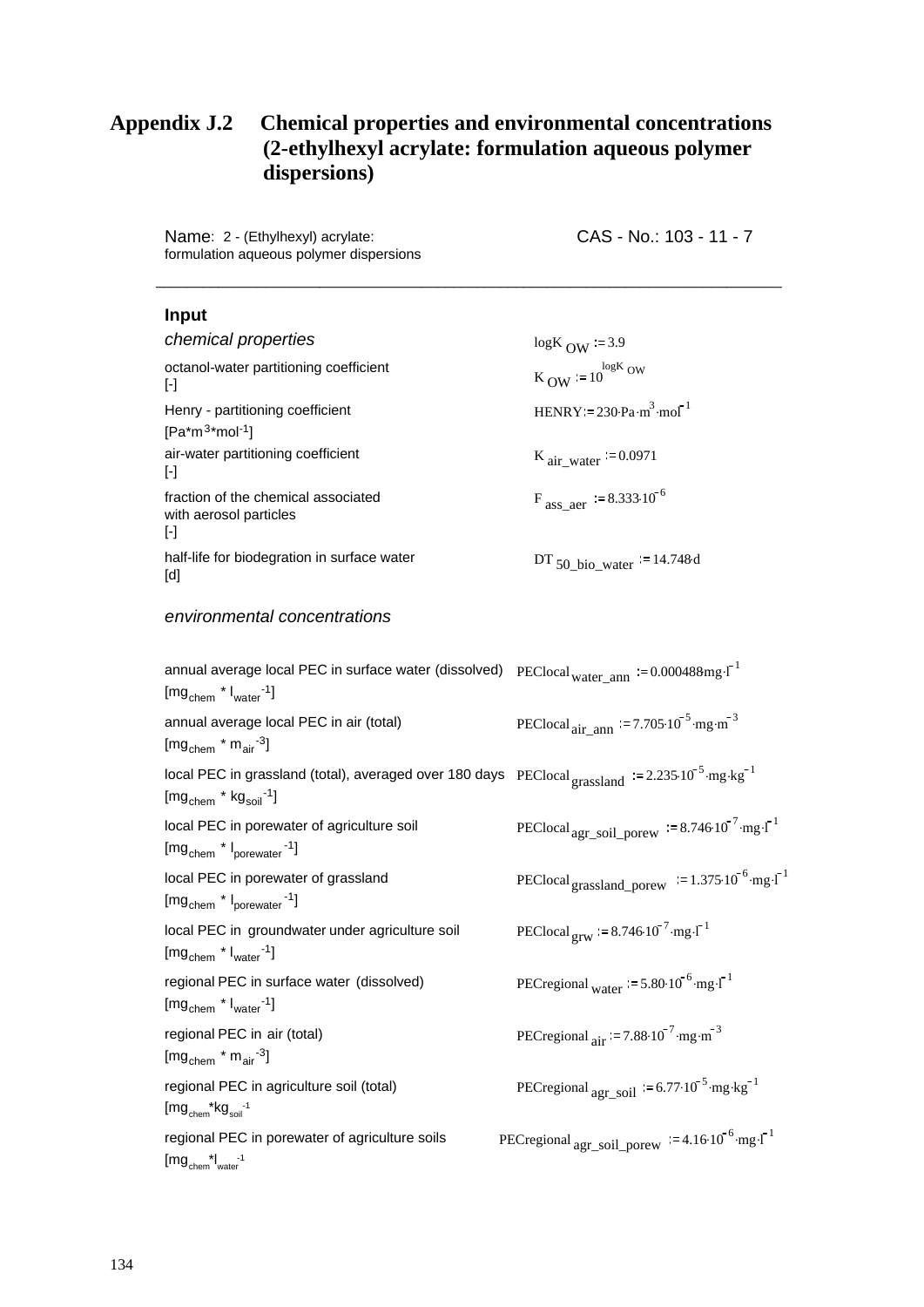# **Results of calculation**

| $\text{DOSE}_{\text{tot}} = 3.55253410^{-4} \text{ g} \frac{\text{mg}}{\text{kg}_{\text{bw}} \cdot \text{d}}$ | DOSE <sub>totregional</sub> = 5.89920310 <sup>-6</sup> $\frac{mg}{kg_{bw} \cdot d}$ |
|---------------------------------------------------------------------------------------------------------------|-------------------------------------------------------------------------------------|
|                                                                                                               |                                                                                     |
| $\text{RDOSE}_{\text{drw}_{\text{local}}} = 1.962382\%$                                                       | $\text{RDOSE}_{\text{drw}} = 2.0148\text{°\%}$                                      |
| $\text{RDOSE}_{\text{air}_{\text{local}}} = 4.647588\%$                                                       | $\text{RDOSE}_{\text{air}} = 2.862372\%$                                            |
| $\text{RDOSE}_{\text{stem}_{\text{local}}} = 0.281022\%$                                                      | $RDOSE$ <sub>stem</sub> = $0.173339%$                                               |
| $\text{RDOSE}_{\text{root}} = 0.099069\%$                                                                     | $\text{RDOSE}_{\text{root}} = 28.377083\%$                                          |
| RDOSE <sub>meat<sub>local</sub> = 6.46446710<sup>-3</sup> <math>\cdot\%</math></sub>                          | RDOSE <sub>meatregional</sub> = $5.7651410^{-3}$ %                                  |
| RDOSE <sub>mil</sub> $\frac{1}{2}$ = 3.81003610 <sup>-3</sup> %                                               | RDOSE <sub>milkregional</sub> = 3.39786 $\div 10^{-3}$ $\cdot\%$                    |
| $\text{RDOSE}_{\text{fish}} = 92.999665\%$                                                                    | $\text{RDOSE}_{\text{fish}} = 66.563243\%$                                          |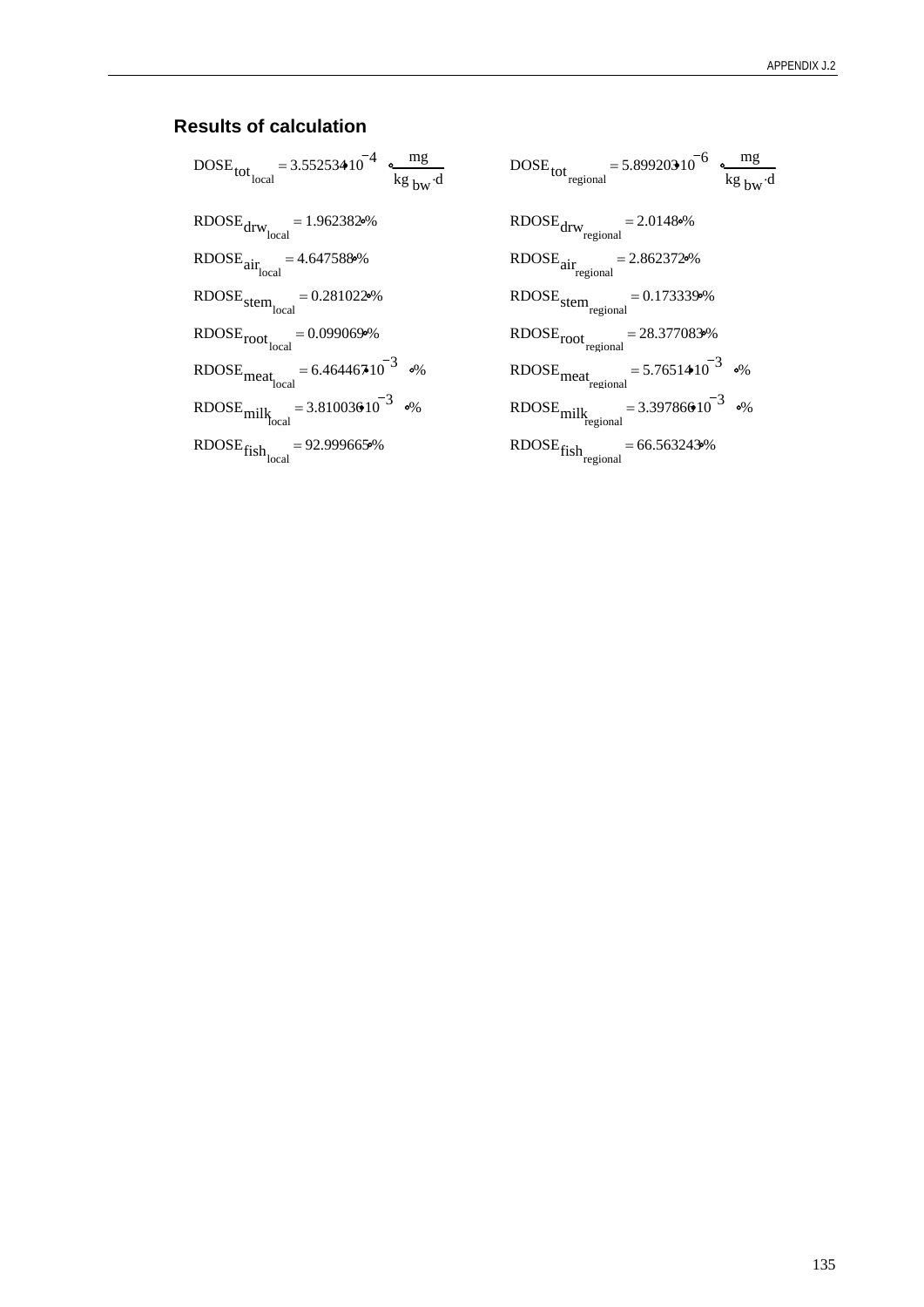European Commission

### **EUR 21641 EN European Union Risk Assessment Report 2-ethylhexyl acrylate, Volume 61**

*Editors: S.J. Munn, R. Allanou, K. Aschberger, F. Berthault, O. Cosgrove, M. Luotamo, S. Pakalin, A. Paya-Perez, G. Pellegrini, B. Schwarz-Schulz, S. Vegro.* 

Luxembourg: Office for Official Publications of the European Communities

2005 – VIII pp., 136 pp. – 17.0 x 24.0 cm

Environment and quality of life series

#### Part I – Environment

This part of the evaluation considers the emissions and the resulting exposure to the environment in all life cycle steps. Following the exposure assessment, the environmental risk characterisation for each protection goal in the aquatic, terrestrial and atmospheric compartment has been determined.

The environmental risk assessment concludes that there is at present no concern for atmosphere, aquatic ecosystem, terrestrial ecosystem and for micro-organism in the sewage treatment plant.

Part II – Human Health

This part of the evaluation considers the emissions and the resulting exposure to human populations in all life cycle steps. The scenarios for occupational exposure, consumer exposure and humans exposed via the environment have been examined and the possible risks have been identified.

The human health risk assessment concludes that there is concern for workers. There is at present no concern for consumers, humans exposed via the environment and from physicochemical properties.